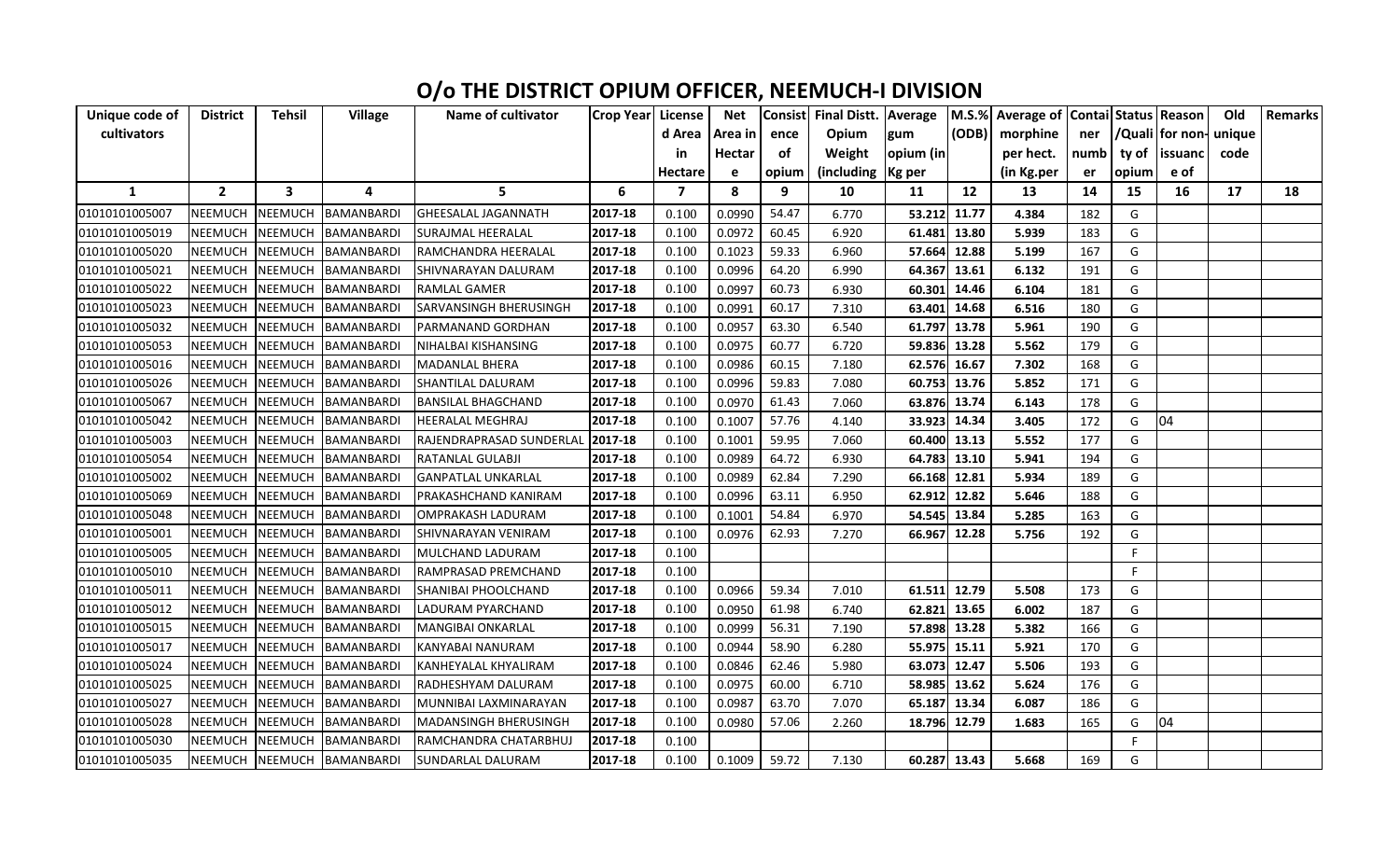| 01010101005037 | NEEMUCH        |                | NEEMUCH BAMANBARDI  | <b>BADRILAL SHIVRAM</b>                              | 2017-18 | 0.100 | 0.0984 | 55.55 | 7.350 | 59.278 12.87 |              | 5.340 | 164 | G |    |  |
|----------------|----------------|----------------|---------------------|------------------------------------------------------|---------|-------|--------|-------|-------|--------------|--------------|-------|-----|---|----|--|
| 01010101005046 | <b>NEEMUCH</b> | <b>NEEMUCH</b> | BAMANBARDI          | KISHANLAL BHUWANA                                    | 2017-18 | 0.100 | 0.0977 | 62.69 | 6.960 |              | 63.797 13.18 | 5.886 | 185 | G |    |  |
| 01010101005049 | <b>NEEMUCH</b> | <b>NEEMUCH</b> | BAMANBARDI          | <b>BANSHILAL KHEMRAJ</b>                             | 2017-18 | 0.100 | 0.1010 | 61.60 | 6.960 | 60.644 12.89 |              | 5.472 | 184 | G |    |  |
| 01010101005052 | <b>NEEMUCH</b> | <b>NEEMUCH</b> | BAMANBARDI          | BHANWARIBAI KANWARLAL                                | 2017-18 | 0.100 | 0.1022 | 61.18 | 7.300 |              | 62.427 13.16 | 5.751 | 175 | G |    |  |
| 01010101005066 | <b>NEEMUCH</b> | <b>NEEMUCH</b> | <b>IBAMANBARDI</b>  | BASANTILAL BHAGCHAND                                 | 2017-18 | 0.100 | 0.0957 | 60.88 | 6.620 |              | 60.167 14.16 | 5.963 | 174 | G |    |  |
| 01010101001008 | <b>NEEMUCH</b> | <b>NEEMUCH</b> | <b>BHARBHADIA-I</b> | MUNNALAL SALGRAM                                     | 2017-18 | 0.100 | 0.0988 | 63.69 | 7.200 | 66.306 13.09 |              | 6.076 | 842 | G |    |  |
| 01010101001009 | <b>NEEMUCH</b> | <b>NEEMUCH</b> | BHARBHADIA-I        | <b>BAPULAL SHOBHARAM</b>                             | 2017-18 | 0.100 | 0.1008 | 63.45 | 6.880 | 61.865 10.10 |              | 4.374 | 843 | G |    |  |
| 01010101001010 | <b>NEEMUCH</b> | <b>NEEMUCH</b> | BHARBHADIA-I        | <b>MANSUKH SUKHLAL</b>                               | 2017-18 | 0.100 | 0.0950 | 62.28 | 6.930 | 64.905 11.90 |              | 5.406 | 844 | G |    |  |
| 01010101001014 | <b>NEEMUCH</b> | <b>NEEMUCH</b> | BHARBHADIA-I        | <b>GANSHYAM GOPAL</b>                                | 2017-18 | 0.100 | 0.1005 | 63.31 | 7.210 | 64.886 14.03 |              | 6.372 | 817 | G |    |  |
| 01010101001017 | <b>NEEMUCH</b> | <b>NEEMUCH</b> | <b>BHARBHADIA-I</b> | MUNNIBAI MODIRAM                                     | 2017-18 | 0.100 | 0.0935 | 63.07 | 6.830 | 65.818 11.94 |              | 5.501 | 818 | G |    |  |
| 01010101001018 | <b>NEEMUCH</b> | <b>NEEMUCH</b> | BHARBHADIA-I        | RAMSUKH NANDRAM                                      | 2017-18 | 0.100 | 0.0974 | 64.93 | 6.830 | 65.041       | 14.69        | 6.689 | 819 | G |    |  |
| 01010101001019 | <b>NEEMUCH</b> | <b>NEEMUCH</b> | BHARBHADIA-I        | GOVIND KANWARLAL                                     | 2017-18 | 0.100 | 0.0372 | 62.44 | 2.790 | 66.909 11.50 |              | 5.385 | 840 | G |    |  |
| 01010101001020 | <b>NEEMUCH</b> | <b>NEEMUCH</b> | BHARBHADIA-I        | MUKESH RAMKISHAN                                     | 2017-18 | 0.100 | 0.0998 | 65.70 | 7.150 | 67.244 12.40 |              | 5.837 | 841 | G |    |  |
| 01010101001021 | <b>NEEMUCH</b> | <b>NEEMUCH</b> | BHARBHADIA-I        | SHIVRATAN MOOLCHAND                                  | 2017-18 | 0.100 | 0.0996 | 62.37 | 7.270 | 65.040 12.89 |              | 5.868 | 816 | G |    |  |
| 01010101001025 | <b>NEEMUCH</b> | <b>NEEMUCH</b> | BHARBHADIA-I        | MANGILAL SHREERAM                                    | 2017-18 | 0.100 | 0.0969 | 65.34 | 7.280 | 70.124 12.90 |              | 6.333 | 820 | G |    |  |
| 01010101001027 | <b>NEEMUCH</b> | <b>NEEMUCH</b> | BHARBHADIA-I        | ABDULAZIZ RAHIMBAKSH                                 | 2017-18 | 0.100 | 0.0900 | 62.36 | 7.060 |              | 69.878 13.76 | 6.731 | 821 | G |    |  |
| 01010101001028 | <b>NEEMUCH</b> | <b>NEEMUCH</b> | <b>BHARBHADIA-I</b> | NIRMLABAI RAJARAM                                    | 2017-18 | 0.100 | 0.1003 | 69.55 | 7.190 | 71.226       | 10.32        | 5.145 | 845 | G |    |  |
| 01010101001034 | <b>NEEMUCH</b> | <b>NEEMUCH</b> | <b>BHARBHADIA-I</b> | KARULAL BADRILAL                                     | 2017-18 | 0.100 | 0.1016 | 60.05 | 6.690 | 56.486 14.47 |              | 5.722 | 815 | G |    |  |
| 01010101001038 | <b>NEEMUCH</b> | <b>NEEMUCH</b> | <b>BHARBHADIA-I</b> | PRAKASH AMBALAL                                      | 2017-18 | 0.100 | 0.0446 | 68.55 | 3.410 | 74.865 10.02 |              | 5.252 | 846 | G |    |  |
| 01010101001040 | <b>NEEMUCH</b> | <b>NEEMUCH</b> | BHARBHADIA-I        | SATAYNARAYAN MOOLCHAND                               | 2017-18 | 0.100 | 0.1011 | 59.97 | 5.560 | 47.112 13.39 |              | 4.416 | 810 | G | 04 |  |
| 01010101001041 | <b>NEEMUCH</b> | <b>NEEMUCH</b> | BHARBHADIA-I        | SAJJANBAI PREMSUKH                                   | 2017-18 | 0.100 | 0.1012 | 67.61 | 7.030 | 67.095 12.51 |              | 5.875 | 839 | G |    |  |
| 01010101001045 | <b>NEEMUCH</b> | <b>NEEMUCH</b> | BHARBHADIA-I        | <b>BAPULAL KHANYLIRAM</b>                            | 2017-18 | 0.100 | 0.0877 | 63.53 | 6.340 | 65.610 12.86 |              | 5.906 | 822 | G |    |  |
| 01010101001046 | <b>NEEMUCH</b> | <b>NEEMUCH</b> | BHARBHADIA-I        | IQBAL ABDULAZIZ                                      | 2017-18 | 0.100 | 0.0908 | 66.02 | 7.060 | 73.337 14.81 |              | 7.602 | 823 | G |    |  |
| 01010101001048 | <b>NEEMUCH</b> | <b>NEEMUCH</b> | <b>BHARBHADIA-I</b> | RAMLAL VARDICHAND                                    | 2017-18 | 0.100 | 0.1018 | 65.75 | 7.220 | 66.621 10.05 |              | 4.687 | 836 | G |    |  |
| 01010101001050 | <b>NEEMUCH</b> | NEEMUCH        | <b>BHARBHADIA-I</b> | KAMALKUMAR BAPULAL                                   | 2017-18 | 0.100 | 0.0988 | 63.11 | 7.050 | 64.332 12.14 |              | 5.467 | 837 | G |    |  |
| 01010101001052 | <b>NEEMUCH</b> | <b>NEEMUCH</b> | BHARBHADIA-I        | SATAYNARAYAN KACHRULAL                               | 2017-18 | 0.100 | 0.0955 | 65.96 | 6.670 | 65.812 13.14 |              | 6.053 | 838 | G |    |  |
| 01010101001061 | <b>NEEMUCH</b> | <b>NEEMUCH</b> | BHARBHADIA-I        | <b>MODIRAM MANGILAL</b>                              | 2017-18 | 0.100 | 0.1008 | 61.57 | 7.060 | 61.607 13.82 |              | 5.960 | 811 | G |    |  |
| 01010101001062 | <b>NEEMUCH</b> | <b>NEEMUCH</b> | BHARBHADIA-I        | AYODHYABAI AMBALAL                                   | 2017-18 | 0.100 | 0.0870 | 67.48 | 6.210 | 68.805 10.39 |              | 5.005 | 847 | G |    |  |
| 01010101001063 | <b>NEEMUCH</b> | <b>NEEMUCH</b> | BHARBHADIA-I        | RAJKUNWARBAI PANNALAL                                | 2017-18 | 0.100 | 0.0978 | 63.41 | 7.260 | 67.249 11.86 |              | 5.583 | 835 | G |    |  |
| 01010101001065 | NEEMUCH        | <b>NEEMUCH</b> | BHARBHADIA-I        | JASKUNWAR CHATARBHUJ                                 | 2017-18 | 0.100 | 0.0977 | 56.65 | 7.020 | 58.147 13.20 |              | 5.373 | 809 | G |    |  |
| 01010101001067 | <b>NEEMUCH</b> | <b>NEEMUCH</b> | BHARBHADIA-I        | <b>MANGILAL PANNALAL</b>                             | 2017-18 | 0.100 | 0.0988 | 64.26 | 7.420 | 68.947 13.31 |              | 6.423 | 834 | G |    |  |
| 01010101001068 | <b>NEEMUCH</b> | <b>NEEMUCH</b> | BHARBHADIA-I        | <b>MEGRAJ PANNALAL</b>                               | 2017-18 | 0.100 | 0.1009 | 57.01 | 7.640 | 61.665 12.24 |              | 5.284 | 814 | G |    |  |
| 01010101001072 | <b>NEEMUCH</b> | <b>NEEMUCH</b> | BHARBHADIA-I        | RAMPAYRIBAI MANGILAL                                 | 2017-18 | 0.100 | 0.1013 | 63.43 | 7.180 | 64.225 11.45 |              | 5.148 | 824 | G |    |  |
| 01010101001081 | <b>NEEMUCH</b> | <b>NEEMUCH</b> | BHARBHADIA-I        | SATAYANARAYAN SALAGRAM                               | 2017-18 | 0.100 | 0.0994 | 59.57 | 7.180 | 61.469 13.60 |              | 5.852 | 808 | G |    |  |
| 01010101001082 | <b>NEEMUCH</b> | <b>NEEMUCH</b> | BHARBHADIA-I        | <b>VISHULAL MANGILAL</b>                             | 2017-18 | 0.100 | 0.0949 | 64.41 | 7.190 | 69.715 13.72 |              | 6.695 | 832 | G |    |  |
| 01010101001083 | <b>NEEMUCH</b> | <b>NEEMUCH</b> | BHARBHADIA-I        | KHUSALAYBAI GHEESHU                                  | 2017-18 | 0.100 | 0.0997 | 63.95 | 7.160 | 65.607 11.57 |              | 5.314 | 833 | G |    |  |
| 01010101001085 |                |                |                     | NEEMUCH  NEEMUCH  BHARBHADIA-I  OMPRAKASH BHANWARLAL | 2017-18 | 0.100 | 0.0982 | 60.40 | 6.980 | 61.334 13.61 |              | 5.843 | 813 | G |    |  |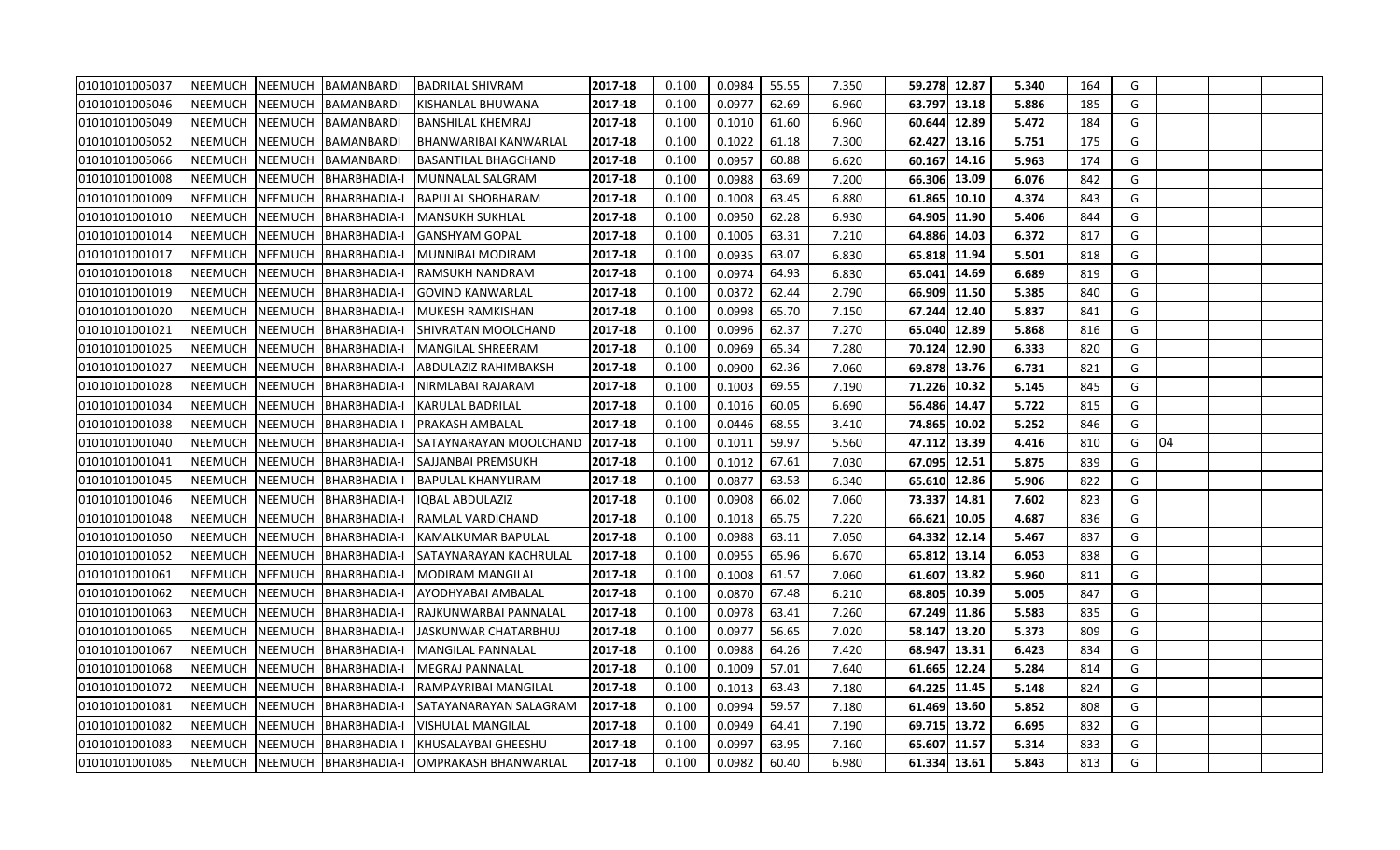| 01010101001086 | <b>NEEMUCH</b> | NEEMUCH        | BHARBHADIA-I                 | <b>BAGDIRAM GHEESHULAL</b>   | 2017-18 | 0.100 | 0.1001 | 63.54 | 7.320 |              | 66.374 13.02 | 6.050 | 825 | G |    |  |
|----------------|----------------|----------------|------------------------------|------------------------------|---------|-------|--------|-------|-------|--------------|--------------|-------|-----|---|----|--|
| 01010101001089 | NEEMUCH        | <b>NEEMUCH</b> | <b>BHARBHADIA-I</b>          | CHAGANLAL DHANRAJ            | 2017-18 | 0.100 | 0.0943 | 61.45 | 6.530 |              | 60.785 12.12 | 5.157 | 826 | G |    |  |
| 01010101001091 | NEEMUCH        | <b>NEEMUCH</b> | BHARBHADIA-I                 | <b>HAZARILAL MOHANLAL</b>    | 2017-18 | 0.100 | 0.0995 | 64.54 | 7.220 |              | 66.905 12.22 | 5.723 | 829 | G |    |  |
| 01010101001093 | NEEMUCH        | <b>NEEMUCH</b> | <b>BHARBHADIA-I</b>          | BHANWARLAL BHAWANIRAM        | 2017-18 | 0.100 | 0.1001 | 66.35 | 7.080 |              | 67.043 13.29 | 6.237 | 830 | G |    |  |
| 01010101001094 | <b>NEEMUCH</b> | <b>NEEMUCH</b> | BHARBHADIA-I                 | ISUNIL JAGDISH               | 2017-18 | 0.100 | 0.1005 | 63.20 | 7.280 | 65.403 12.47 |              | 5.709 | 831 | G |    |  |
| 01010101001096 | <b>NEEMUCH</b> | <b>NEEMUCH</b> | <b>BHARBHADIA-I</b>          | MOHANLAL MANGILAL            | 2017-18 | 0.100 | 0.1012 | 61.25 | 7.280 | 62.945 12.93 |              | 5.697 | 812 | G |    |  |
| 01010101001102 | <b>NEEMUCH</b> | <b>NEEMUCH</b> | <b>BHARBHADIA-I</b>          | <b>RADHESHYAM BHEEMA</b>     | 2017-18 | 0.100 | 0.0970 | 66.75 | 7.030 | 69.113       | 12.22        | 5.912 | 828 | G |    |  |
| 01010101001104 | <b>NEEMUCH</b> | <b>NEEMUCH</b> | <b>BHARBHADIA-I</b>          | RADHESHYAM KHANYALI          | 2017-18 | 0.100 | 0.0988 | 64.88 | 7.140 | 66.984 12.47 |              | 5.847 | 827 | G |    |  |
| 01010101001105 | NEEMUCH        | <b>NEEMUCH</b> | <b>BHARBHADIA-I</b>          | <b>BAPULAL KANWARLAL</b>     | 2017-18 | 0.100 | 0.0990 | 59.82 | 7.450 | 64.313       | 9.50         | 4.277 | 874 | G |    |  |
| 01010101001108 | <b>NEEMUCH</b> | <b>NEEMUCH</b> | <b>BHARBHADIA-I</b>          | <b>BANSI LALGHASHI</b>       | 2017-18 | 0.100 | 0.1008 | 59.71 | 7.280 | 61.607 13.48 |              | 5.813 | 875 | G |    |  |
| 01010101001111 | <b>NEEMUCH</b> | <b>NEEMUCH</b> | <b>BHARBHADIA-I</b>          | <b>BASANTIBAI VARDICHAND</b> | 2017-18 | 0.100 | 0.0973 | 61.80 | 7.020 | 63.700       | 12.65        | 5.640 | 876 | G |    |  |
| 01010101001112 | <b>NEEMUCH</b> | <b>NEEMUCH</b> | <b>BHARBHADIA-I</b>          | <b>CHENRAM BADRILAL</b>      | 2017-18 | 0.100 | 0.0958 | 56.81 | 6.840 | 57.944 13.48 |              | 5.468 | 867 | G |    |  |
| 01010101001114 | NEEMUCH        | <b>NEEMUCH</b> | <b>BHARBHADIA-I</b>          | NIRBHYRAM SITARAM            | 2017-18 | 0.100 | 0.0960 | 61.87 | 7.110 | 65.458 10.76 |              | 4.930 | 877 | G |    |  |
| 01010101001116 | <b>NEEMUCH</b> | <b>NEEMUCH</b> | <b>BHARBHADIA-I</b>          | MANGILAL KESHURAM            | 2017-18 | 0.100 | 0.0990 | 67.34 | 6.950 | 67.535 11.23 |              | 5.309 | 880 | G |    |  |
| 01010101001118 | <b>NEEMUCH</b> | <b>NEEMUCH</b> | <b>BHARBHADIA-I</b>          | <b>ISHWARLAL PRABHULAL</b>   | 2017-18 | 0.100 | 0.0993 | 68.45 | 6.970 | 68.640 11.26 |              | 5.410 | 887 | G |    |  |
| 01010101001123 | NEEMUCH        | <b>NEEMUCH</b> | <b>BHARBHADIA-I</b>          | <b>MANGILAL CHOKHILAL</b>    | 2017-18 | 0.100 | 0.0958 | 64.38 | 6.920 | 66.430 10.59 |              | 4.925 | 878 | G |    |  |
| 01010101001126 | NEEMUCH        | <b>NEEMUCH</b> | <b>BHARBHADIA-I</b>          | RAMESHWAR DHANRAJ            | 2017-18 | 0.100 | 0.0996 | 70.38 | 7.040 | 71.064 12.33 |              | 6.134 | 888 | G |    |  |
| 01010101001128 | NEEMUCH        | <b>NEEMUCH</b> | BHARBHADIA-I                 | SAMPATBAI GANPAT             | 2017-18 | 0.100 | 0.1006 | 53.24 | 7.050 |              | 53.300 13.15 | 4.906 | 866 | G |    |  |
| 01010101001129 | NEEMUCH        | <b>NEEMUCH</b> | <b>BHARBHADIA-I</b>          | <b>BHAGCHAND RAMPRATHAP</b>  | 2017-18 | 0.100 | 0.0987 | 57.44 | 7.220 | 60.030 13.54 |              | 5.689 | 865 | G |    |  |
| 01010101001132 | NEEMUCH        | <b>NEEMUCH</b> | <b>BHARBHADIA-I</b>          | <b>BADAMBAI HAZARILAL</b>    | 2017-18 | 0.100 | 0.0959 | 62.43 | 6.810 | 63.337 12.06 |              | 5.346 | 879 | G |    |  |
| 01010101001133 | <b>NEEMUCH</b> | <b>NEEMUCH</b> | <b>BHARBHADIA-I</b>          | <b>JAMNALAL JITMAL</b>       | 2017-18 | 0.100 | 0.1016 | 65.65 | 7.000 | 64.616 11.30 |              | 5.111 | 883 | G |    |  |
| 01010101001134 | <b>NEEMUCH</b> | <b>NEEMUCH</b> | <b>BHARBHADIA-I</b>          | MATHURABAI SHAMBHULAL        | 2017-18 | 0.100 | 0.0973 | 65.81 | 7.330 | 70.822 10.36 |              | 5.136 | 884 | G |    |  |
| 01010101001138 | <b>NEEMUCH</b> | <b>NEEMUCH</b> | <b>BHARBHADIA-I</b>          | <b>BHAPULAL CHATARBHUJ</b>   | 2017-18 | 0.100 | 0.0982 | 60.12 | 7.190 | 62.882 12.44 |              | 5.476 | 864 | G |    |  |
| 01010101001139 | <b>NEEMUCH</b> | <b>NEEMUCH</b> | <b>BHARBHADIA-I</b>          | <b>SHALIGRAM GANESH</b>      | 2017-18 | 0.100 | 0.0956 | 65.55 | 6.840 | 66.998 13.39 |              | 6.280 | 890 | G |    |  |
| 01010101001141 | <b>NEEMUCH</b> | <b>NEEMUCH</b> | BHARBHADIA-I                 | <b>KACHRULAL SHOBHARAM</b>   | 2017-18 | 0.100 | 0.0987 | 62.18 | 6.900 | 62.097 12.24 |              | 5.321 | 873 | G |    |  |
| 01010101001144 | NEEMUCH        | <b>NEEMUCH</b> | BHARBHADIA-I                 | NATHULAL MANGILAL            | 2017-18 | 0.100 | 0.1024 | 59.59 | 7.350 | 61.104 14.97 |              | 6.403 | 863 | G |    |  |
| 01010101001146 | <b>NEEMUCH</b> | <b>NEEMUCH</b> | <b>BHARBHADIA-I</b>          | MANGILAL SITARAM             | 2017-18 | 0.100 | 0.0972 | 66.80 | 7.070 | 69.414 11.75 |              | 5.709 | 885 | G |    |  |
| 01010101001147 | <b>NEEMUCH</b> | <b>NEEMUCH</b> | <b>BHARBHADIA-I</b>          | SUJANMAL KANHAIYALAL         | 2017-18 | 0.100 | 0.1014 | 55.04 | 7.150 | 55.444 13.46 |              | 5.224 | 858 | G |    |  |
| 01010101001117 | <b>NEEMUCH</b> | <b>NEEMUCH</b> | <b>BHARBHADIA-I</b>          | JAGDISH MOTILAL              | 2017-18 | 0.100 | 0.0996 | 67.25 | 6.840 | 65.974 12.30 |              | 5.681 | 882 | G |    |  |
| 01010101001140 | <b>NEEMUCH</b> | <b>NEEMUCH</b> | <b>BHARBHADIA-I</b>          | <b>GOPAL MANGILAL</b>        | 2017-18 | 0.100 | 0.0978 | 59.90 | 7.060 | 61.769 13.32 |              | 5.760 | 872 | G |    |  |
| 01010101001125 | <b>NEEMUCH</b> | <b>NEEMUCH</b> | <b>BHARBHADIA-I</b>          | NANDLAL CHAGANLAL            | 2017-18 | 0.100 | 0.0985 | 52.16 | 6.950 | 52.579 11.20 |              | 4.122 | 857 | G |    |  |
| 01010101001002 | <b>NEEMUCH</b> | <b>NEEMUCH</b> | <b>BHARBHADIA-I</b>          | <b>GOVIND MOTILAL</b>        | 2017-18 | 0.100 | 0.1001 | 55.32 | 7.260 | 57.313 14.66 |              | 5.882 | 856 | G |    |  |
| 01010101001006 | <b>NEEMUCH</b> | <b>NEEMUCH</b> | <b>BHARBHADIA-I</b>          | LILADHAR SUNDARLAL           | 2017-18 | 0.100 | 0.0945 | 67.53 | 2.490 | 25.418 10.47 |              | 1.863 | 848 | G | 04 |  |
| 01010101001015 | <b>NEEMUCH</b> | <b>NEEMUCH</b> | <b>BHARBHADIA-I</b>          | <b>KAMLESH BANSHILAL</b>     | 2017-18 | 0.100 | 0.0966 | 63.89 | 6.940 | 65.569 12.96 |              | 5.949 | 881 | G |    |  |
| 01010101001030 | <b>NEEMUCH</b> | <b>NEEMUCH</b> | <b>BHARBHADIA-I</b>          | <b>CHENRAM KANWARLAL</b>     | 2017-18 | 0.100 | 0.1009 | 61.22 | 6.850 | 59.376 11.12 |              | 4.622 | 870 | G |    |  |
| 01010101001051 | <b>NEEMUCH</b> | <b>NEEMUCH</b> | <b>BHARBHADIA-I</b>          | <b>SUBHASH RAMNIWAS</b>      | 2017-18 | 0.100 | 0.0998 | 66.43 | 7.250 | 68.938 12.03 |              | 5.805 | 889 | G |    |  |
| 01010101001055 |                |                | NEEMUCH NEEMUCH BHARBHADIA-I | <b>ILILADHAR BALURAM</b>     | 2017-18 | 0.100 | 0.1014 | 57.61 | 7.260 | 58.925 10.15 |              | 4.187 | 886 | G |    |  |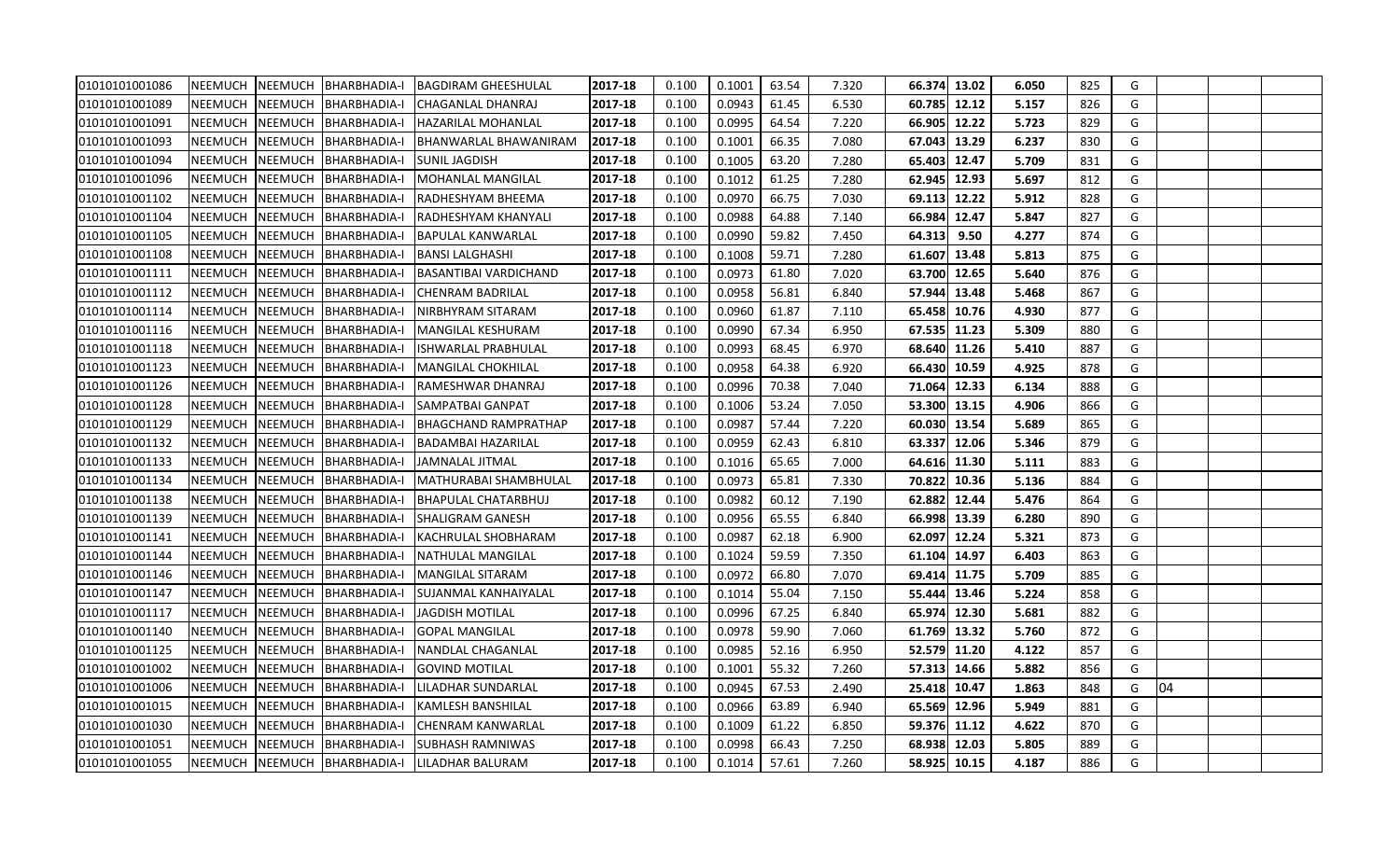| 01010101001057 | <b>NEEMUCH</b> | NEEMUCH         | BHARBHADIA-I         | <b>GOPILAL KESHURAM</b>                        | 2017-18 | 0.100 | 0.0992 | 61.59 | 6.930 | 61.462 13.54 | 5.826 | 871 | G |     |  |
|----------------|----------------|-----------------|----------------------|------------------------------------------------|---------|-------|--------|-------|-------|--------------|-------|-----|---|-----|--|
| 01010101001060 | NEEMUCH        | <b>NEEMUCH</b>  | BHARBHADIA-I         | BHANWARIBAI MULCHAND                           | 2017-18 | 0.100 | 0.0979 | 62.16 | 6.810 | 61.767 12.26 | 5.301 | 868 | G |     |  |
| 01010101001069 | NEEMUCH        | <b>NEEMUCH</b>  | BHARBHADIA-I         | MANOHARBAI BHANWARLAL                          | 2017-18 | 0.100 | 0.1004 | 61.35 | 7.350 | 64.163 12.96 | 5.821 | 869 | G |     |  |
| 01010101001074 | NEEMUCH        | <b>NEEMUCH</b>  | <b>BHARBHADIA-I</b>  | <u>KANNETALAL BAPULAL</u>                      | 2017-18 | 0.100 | 0.0975 | 49.50 | 7.020 | 50.913 12.00 | 4.277 | 855 | G | 04  |  |
| 01010101001075 | <b>NEEMUCH</b> | <b>NEEMUCH</b>  | BHARBHADIA-I         | IBAKSHIRAM RAMNARAYAN                          | 2017-18 | 0.100 | 0.0979 | 58.07 | 6.810 | 57.702 10.94 | 4.419 | 862 | G |     |  |
| 01010101001076 | <b>NEEMUCH</b> | <b>NEEMUCH</b>  | BHARBHADIA-I         | IBANSHILAL RATANLAL                            | 2017-18 | 0.100 | 0.0983 | 52.42 | 6.930 | 52.798 13.18 | 4.871 | 854 | G |     |  |
| 01010101001079 | NEEMUCH        | <b>NEEMUCH</b>  | BHARBHADIA-I         | <b>I</b> KAILASH BHAGCHAND                     | 2017-18 | 0.100 | 0.0981 | 64.62 | 6.260 | 58.909 13.49 | 5.563 | 849 | G |     |  |
| 01010101001080 | NEEMUCH        | <b>NEEMUCH</b>  | BHARBHADIA-I         | <b>IPARWATIBAI MANGILAL</b>                    | 2017-18 | 0.100 | 0.0977 | 64.54 | 6.760 | 63.797 13.43 | 5.997 | 850 | G |     |  |
| 01010101001095 | NEEMUCH        | <b>NEEMUCH</b>  | <b>BHARBHADIA-I</b>  | <b>KANWARLAL MANGILAL</b>                      | 2017-18 | 0.100 | 0.0989 | 52.94 | 6.880 | 52.609 14.34 | 5.281 | 853 | G |     |  |
| 01010101001097 | NEEMUCH        | <b>NEEMUCH</b>  | <b>BHARBHADIA-I</b>  | <b>MOTILAL KACHRU</b>                          | 2017-18 | 0.100 | 0.0995 | 52.75 | 7.420 | 56.201 13.63 | 5.362 | 852 | G |     |  |
| 01010101001099 | NEEMUCH        | <b>NEEMUCH</b>  | <b>BHARBHADIA-I</b>  | RADHESHYAM RATANLAL                            | 2017-18 | 0.100 | 0.0975 | 58.70 | 6.890 | 59.262 14.65 | 6.077 | 861 | G |     |  |
| 01010101001127 | NEEMUCH        | <b>NEEMUCH</b>  | <b>BHARBHADIA-I</b>  | <b>BAKSHIRAM BABRU</b>                         | 2017-18 | 0.100 | 0.0968 | 49.75 | 6.640 | 48.750 13.19 | 4.501 | 851 | G | 104 |  |
| 01010101001004 | NEEMUCH        | <b>NEEMUCH</b>  | <b>BHARBHADIA-I</b>  | GHEESALAL MAGNIRAM                             | 2017-18 | 0.100 | 0.0985 | 55.83 | 7.180 | 58.142 10.84 | 4.411 | 860 | G |     |  |
| 01010101001100 | NEEMUCH        | <b>NEEMUCH</b>  | BHARBHADIA-I         | <b>RAMPRASAD MANGILAL</b>                      | 2017-18 | 0.100 | 0.0978 | 52.01 | 6.620 | 50.297 13.06 | 4.598 | 859 | G | 04  |  |
| 01010101001054 | NEEMUCH        | <b>NEEMUCH</b>  | <b>BHARBHADIA-II</b> | <b>GOPAL AMBALAL</b>                           | 2017-18 | 0.100 | 0.1025 | 62.88 | 7.310 | 64.059 12.79 | 5.736 | 913 | G |     |  |
| 01010101001149 | NEEMUCH        | <b>NEEMUCH</b>  | <b>BHARBHADIA-II</b> | <b>RAJU KACHRULAL</b>                          | 2017-18 | 0.100 | 0.0998 | 63.21 | 7.150 | 64.689 13.23 | 5.991 | 908 | G |     |  |
| 01010101001150 | NEEMUCH        | <b>NEEMUCH</b>  | <b>BHARBHADIA-II</b> | <b>BANSILAL JAYKISHAN</b>                      | 2017-18 | 0.100 | 0.0930 | 60.05 | 6.580 | 60.699 13.29 | 5.647 | 928 | G |     |  |
| 01010101001151 | NEEMUCH        | <b>NEEMUCH</b>  | <b>BHARBHADIA-II</b> | <b>SITABAI KISHANLAL</b>                       | 2017-18 | 0.100 | 0.1027 | 61.27 | 7.450 | 63.496 12.14 | 5.396 | 914 | G |     |  |
| 01010101001152 | NEEMUCH        | <b>NEEMUCH</b>  | <b>BHARBHADIA-II</b> | MADANLAL MOHANLAL                              | 2017-18 | 0.100 | 0.0955 | 57.50 | 6.410 | 55.131 13.77 | 5.314 | 897 | G |     |  |
| 01010101001154 | NEEMUCH        | <b>NEEMUCH</b>  | <b>BHARBHADIA-II</b> | NANDLAL KANWARLAL                              | 2017-18 | 0.100 | 0.0987 | 60.06 | 7.130 | 61.986 12.29 | 5.332 | 915 | G |     |  |
| 01010101001158 | <b>NEEMUCH</b> | <b>INEEMUCH</b> | BHARBHADIA-II        | SANTHOSBAI BHANWARLAL                          | 2017-18 | 0.100 | 0.0961 | 60.47 | 6.260 | 56.275 12.83 | 5.054 | 916 | G |     |  |
| 01010101001160 | <b>NEEMUCH</b> | <b>NEEMUCH</b>  | <b>BHARBHADIA-II</b> | <b>PRABHULAL BALU</b>                          | 2017-18 | 0.100 | 0.0987 | 59.69 | 6.850 | 59.179 13.03 | 5.398 | 927 | G |     |  |
| 01010101001161 | <b>NEEMUCH</b> | <b>NEEMUCH</b>  | <b>BHARBHADIA-II</b> | <del>vandrishor</del><br><b>COICUCUANDRA</b>   | 2017-18 | 0.100 | 0.0942 | 58.44 | 6.420 | 56.900 12.10 | 4.819 | 896 | G |     |  |
| 01010101001162 | <b>NEEMUCH</b> | <b>NEEMUCH</b>  | <b>BHARBHADIA-II</b> | <b>I</b> GHANSHYAM BANSHILAL                   | 2017-18 | 0.100 | 0.0961 | 60.01 | 7.190 | 64.142 13.51 | 6.066 | 917 | G |     |  |
| 01010101001163 | <b>NEEMUCH</b> | <b>NEEMUCH</b>  | <b>BHARBHADIA-II</b> | <b>IRAMNIVASH MANGILAL</b>                     | 2017-18 | 0.100 | 0.0841 | 44.23 | 5.750 | 43.199 15.35 | 4.642 | 891 | G | 04  |  |
| 01010101001165 | NEEMUCH        | <b>NEEMUCH</b>  | <b>BHARBHADIA-II</b> | <b>RAMNIVAS KISHANLAL</b>                      | 2017-18 | 0.100 | 0.1045 | 61.10 | 7.290 | 60.890 13.13 | 5.597 | 907 | G |     |  |
| 01010101001166 | NEEMUCH        | <b>NEEMUCH</b>  | <b>BHARBHADIA-II</b> | BHANWARIBAI ONKARLAL                           | 2017-18 | 0.100 | 0.0998 | 59.28 | 7.330 | 62.194 13.19 | 5.743 | 918 | G |     |  |
| 01010101001167 | NEEMUCH        | <b>NEEMUCH</b>  | <b>BHARBHADIA-II</b> | <b>GOPAL MOHANLAL</b>                          | 2017-18 | 0.100 | 0.0975 | 61.53 | 7.200 | 64.913 12.94 | 5.880 | 906 | G |     |  |
| 01010101001168 | NEEMUCH        | <b>INEEMUCH</b> |                      | BHARBHADIA-II   PARVTIBAI BHAGATRAM            | 2017-18 | 0.100 | 0.0970 | 53.01 | 7.480 | 58.392 12.28 | 5.020 | 892 | G |     |  |
| 01010101001169 | NEEMUCH        | <b>NEEMUCH</b>  |                      | BHARBHADIA-II KAWERIBAI KANWARLAL              | 2017-18 | 0.100 | 0.0978 | 65.13 | 6.850 | 65.164 11.33 | 5.168 | 930 | G |     |  |
| 01010101001172 | NEEMUCH        | <b>NEEMUCH</b>  |                      | BHARBHADIA-II SURATRAM NANALAL                 | 2017-18 | 0.100 | 0.0980 | 58.78 | 6.790 | 58.184 13.63 | 5.551 | 895 | G |     |  |
| 01010101001173 | NEEMUCH        | <b>NEEMUCH</b>  |                      | BHARBHADIA-II SHAMBHRAM NANALAL                | 2017-18 | 0.100 | 0.0983 | 63.96 | 7.310 | 67.945 12.13 | 5.769 | 905 | G |     |  |
| 01010101001175 | <b>NEEMUCH</b> | <b>NEEMUCH</b>  |                      | BHARBHADIA-II SUNDERLAL SHANKARLAL             | 2017-18 | 0.100 | 0.0952 | 58.30 | 7.210 | 63.078 13.21 | 5.833 | 919 | G |     |  |
| 01010101001176 | <b>NEEMUCH</b> | <b>NEEMUCH</b>  |                      | BHARBHADIA-II SHOKINGIR SHIVNARAYAN            | 2017-18 | 0.100 | 0.0953 | 57.49 | 6.820 | 58.772 12.52 | 5.151 | 920 | G |     |  |
| 01010101001177 | <b>NEEMUCH</b> | <b>NEEMUCH</b>  | <b>BHARBHADIA-II</b> | <b>GOPAL SHRIRAM</b>                           | 2017-18 | 0.100 | 0.0906 | 58.50 | 6.480 | 59.768 13.61 | 5.695 | 926 | G |     |  |
| 01010101001180 | <b>NEEMUCH</b> | <b>NEEMUCH</b>  |                      | BHARBHADIA-II SHAMBHUBAI BANSIDAS              | 2017-18 | 0.100 | 0.0950 | 52.29 | 6.860 | 53.937 13.29 | 5.018 | 921 | G |     |  |
| 01010101001185 |                |                 |                      | NEEMUCH NEEMUCH BHARBHADIA-II BADRILAL NARULAL | 2017-18 | 0.100 | 0.0960 | 63.71 | 6.890 | 65.323 12.18 | 5.569 | 922 | G |     |  |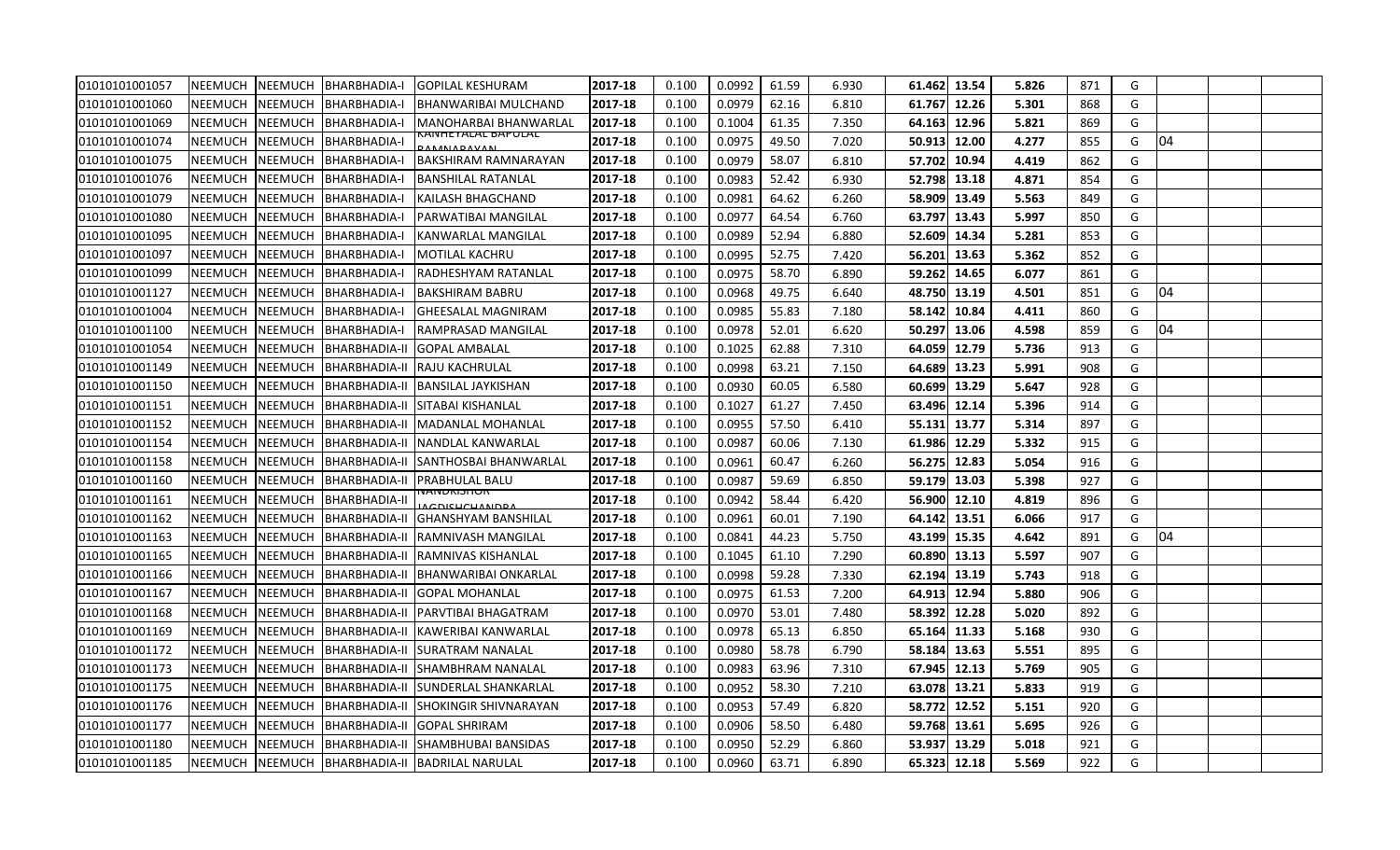| 01010101001186 | <b>NEEMUCH</b> | <b>NEEMUCH</b> |                      | BHARBHADIA-II RAMNIVAS CHOKILAL          | 2017-18 | 0.100 | 0.0952 | 61.50 | 6.860 | 63.309 13.48 |       | 5.974 | 923 | G |    |  |
|----------------|----------------|----------------|----------------------|------------------------------------------|---------|-------|--------|-------|-------|--------------|-------|-------|-----|---|----|--|
| 01010101001188 | NEEMUCH        | <b>NEEMUCH</b> |                      | BHARBHADIA-II SUNDERLAL HAZARILAL        | 2017-18 | 0.100 | 0.0973 | 62.49 | 6.730 | 61.747 13.11 |       | 5.667 | 904 | G |    |  |
| 01010101001190 | <b>NEEMUCH</b> | <b>NEEMUCH</b> |                      | BHARBHADIA-II KARULAL VARDICHAND         | 2017-18 | 0.100 | 0.0996 | 63.30 | 7.040 | 63.916 11.80 |       | 5.280 | 903 | G |    |  |
| 01010101001196 | <b>NEEMUCH</b> | <b>NEEMUCH</b> |                      | BHARBHADIA-II RAMESHWAR CHOKILAL         | 2017-18 | 0.100 | 0.1025 | 60.07 | 7.090 | 59.356 13.38 |       | 5.560 | 924 | G |    |  |
| 01010101001198 | <b>NEEMUCH</b> | <b>NEEMUCH</b> |                      | <b>IBHARBHADIA-II ISHAKUBAI MANGILAL</b> | 2017-18 | 0.100 | 0.0950 | 58.74 | 7.090 | 62.632 14.30 |       | 6.269 | 894 | G |    |  |
| 01010101001199 | <b>NEEMUCH</b> | <b>NEEMUCH</b> |                      | BHARBHADIA-II SHANTIBAI RAMKAILASH       | 2017-18 | 0.100 | 0.0945 | 62.55 | 6.680 | 63.164 12.31 |       | 5.443 | 902 | G |    |  |
| 01010101001202 | <b>NEEMUCH</b> | <b>NEEMUCH</b> |                      | BHARBHADIA-II MANGILAL BALMUKUND         | 2017-18 | 0.100 | 0.0935 | 61.75 | 6.550 | 61.797 13.23 |       | 5.723 | 925 | G |    |  |
| 01010101001204 | <b>NEEMUCH</b> | <b>NEEMUCH</b> |                      | BHARBHADIA-II DAHRATH KANHEYALAL         | 2017-18 | 0.100 | 0.0980 | 60.57 | 7.230 | 63.837       | 13.82 | 6.176 | 929 | G |    |  |
| 01010101001210 | <b>NEEMUCH</b> | <b>NEEMUCH</b> |                      | BHARBHADIA-II RAMSUKH MOOLCHAND          | 2017-18 | 0.100 | 0.1005 | 63.97 | 7.400 | 67.294 12.10 |       | 5.699 | 901 | G |    |  |
| 01010101001211 | <b>NEEMUCH</b> | <b>NEEMUCH</b> |                      | BHARBHADIA-II RAMESHCHAND ONKARLAL       | 2017-18 | 0.100 | 0.0972 | 57.52 | 6.970 | 58.920 12.48 |       | 5.148 | 893 | G |    |  |
| 01010101001155 | <b>NEEMUCH</b> | <b>NEEMUCH</b> |                      | BHARBHADIA-II SAMANDBAI MANGILAL         | 2017-18 | 0.100 | 0.1022 | 62.09 | 7.060 | 61.272 12.16 |       | 5.216 | 911 | G |    |  |
| 01010101001201 | <b>NEEMUCH</b> | <b>NEEMUCH</b> |                      | BHARBHADIA-II RAMNARAYAN KHYALIRAM       | 2017-18 | 0.100 | 0.0976 | 62.93 | 7.020 | 64.662 11.65 |       | 5.273 | 900 | G |    |  |
| 01010101001122 | <b>NEEMUCH</b> | <b>NEEMUCH</b> |                      | BHARBHADIA-II AZIMUDHIN KHANZU           | 2017-18 | 0.100 | 0.1002 | 61.38 | 7.520 | 65.808 10.70 |       | 4.929 | 899 | G |    |  |
| 01010101001088 | <b>NEEMUCH</b> | <b>NEEMUCH</b> |                      | BHARBHADIA-II GHISIBAI BADRILAL          | 2017-18 | 0.100 | 0.0959 | 61.91 | 6.850 | 63.170 11.82 |       | 5.227 | 912 | G |    |  |
| 01010101001110 | <b>NEEMUCH</b> | <b>NEEMUCH</b> |                      | BHARBHADIA-II IBRAHIM FAKHIRA            | 2017-18 | 0.100 | 0.1022 | 59.11 | 7.690 | 63.542 14.23 |       | 6.329 | 909 | G |    |  |
| 01010101001058 | <b>NEEMUCH</b> | <b>NEEMUCH</b> |                      | BHARBHADIA-II MANGILAL RATANLAL          | 2017-18 | 0.100 | 0.1030 | 60.36 | 7.010 | 58.689 12.84 |       | 5.275 | 898 | G |    |  |
| 01010101001071 | <b>NEEMUCH</b> | <b>NEEMUCH</b> |                      | BHARBHADIA-II JAGDISH BHANWARLAL         | 2017-18 | 0.100 | 0.0949 | 60.20 | 7.000 | 63.435 13.44 |       | 5.968 | 910 | G |    |  |
| 01010101001234 | NEEMUCH        | <b>NEEMUCH</b> |                      | BHARBHADIA-II SAMANDBAI RATANLAL         | 2017-18 | 0.100 | 0.0945 | 61.99 | 6.570 | 61.566       | 13.29 | 5.728 | 944 | G |    |  |
| 01010101001235 | <b>NEEMUCH</b> | <b>NEEMUCH</b> |                      | BHARBHADIA-II   MOTILAL MOLCHAND         | 2017-18 | 0.100 | 0.0972 | 54.33 | 7.130 | 56.934 14.74 |       | 5.874 | 969 | G |    |  |
| 01010101001119 | <b>NEEMUCH</b> | <b>NEEMUCH</b> | <b>BHARBHADIA-II</b> | <b>INDRABAI RAMNARAYAN</b>               | 2017-18 | 0.100 | 0.1022 | 54.08 | 7.200 | 54.432 14.20 |       | 5.410 | 962 | G |    |  |
| 01010101001207 | <b>NEEMUCH</b> | <b>NEEMUCH</b> |                      | BHARBHADIA-II KAMLABAI RATANLAL          | 2017-18 | 0.100 | 0.0985 | 58.37 | 6.920 | 58.579 12.81 |       | 5.253 | 952 | G |    |  |
| 01010101001178 | <b>NEEMUCH</b> | <b>NEEMUCH</b> |                      | BHARBHADIA-II   DINESHCHANDRA BHERULAL   | 2017-18 | 0.100 | 0.0933 | 58.63 | 6.630 | 59.518 14.14 |       | 5.891 | 963 | G |    |  |
| 01010101001037 | <b>NEEMUCH</b> | <b>NEEMUCH</b> |                      | BHARBHADIA-II SHOBHARAM HAZARILAL        | 2017-18 | 0.100 | 0.1049 | 58.14 | 7.130 | 56.454 12.93 |       | 5.110 | 951 | G |    |  |
| 01010101001013 | <b>NEEMUCH</b> | <b>NEEMUCH</b> |                      | BHARBHADIA-II RAGUVEER BANSILAL          | 2017-18 | 0.100 | 0.0980 | 47.43 | 6.820 | 47.153 12.25 |       | 4.043 | 970 | G | 04 |  |
| 01010101001084 | <b>NEEMUCH</b> | <b>NEEMUCH</b> |                      | BHARBHADIA-II MANGIBAI RAMNARAYAN        | 2017-18 | 0.100 | 0.0948 | 57.81 | 7.140 | 62.205 13.11 |       | 5.708 | 961 | G |    |  |
| 01010101001103 | <b>NEEMUCH</b> | <b>NEEMUCH</b> |                      | BHARBHADIA-II YASHODABAI MATHURALAL      | 2017-18 | 0.100 | 0.0999 | 59.38 | 6.890 | 58.509 13.47 |       | 5.516 | 950 | G |    |  |
| 01010101001124 | <b>NEEMUCH</b> | <b>NEEMUCH</b> |                      | BHARBHADIA-II RATANLAL GHEESALAL         | 2017-18 | 0.100 | 0.0962 | 60.73 | 6.240 | 56.279 12.83 |       | 5.054 | 933 | G |    |  |
| 01010101001208 | <b>NEEMUCH</b> | <b>NEEMUCH</b> |                      | BHARBHADIA-II SURAJIBAI KACHRULAL        | 2017-18 | 0.100 | 0.1009 | 61.39 | 7.010 | 60.932 12.87 |       | 5.489 | 943 | G |    |  |
| 01010101001221 | <b>NEEMUCH</b> | <b>NEEMUCH</b> |                      | BHARBHADIA-II BALARAM RAMPRATAP          | 2017-18 | 0.100 | 0.0992 | 55.04 | 6.930 | 54.929 13.61 |       | 5.233 | 964 | G |    |  |
| 01010101001145 | <b>NEEMUCH</b> | <b>NEEMUCH</b> |                      | BHARBHADIA-II RADHESHYAM NANURAM         | 2017-18 | 0.100 | 0.0995 | 57.57 | 7.060 | 58.352 13.46 |       | 5.498 | 960 | G |    |  |
| 01010101001157 | <b>NEEMUCH</b> | <b>NEEMUCH</b> |                      | BHARBHADIA-II KANWARLAL PANNALAL         | 2017-18 | 0.100 | 0.1003 | 60.88 | 7.430 | 64.427 13.58 |       | 6.124 | 941 | G |    |  |
| 01010101001031 | <b>NEEMUCH</b> | <b>NEEMUCH</b> |                      | BHARBHADIA-II BANSILAL PRABHULAL         | 2017-18 | 0.100 | 0.1024 | 60.19 | 7.250 | 60.879 13.31 |       | 5.672 | 942 | G |    |  |
| 01010101001174 | <b>NEEMUCH</b> | <b>NEEMUCH</b> |                      | BHARBHADIA-II NARAYAN NATHU              | 2017-18 | 0.100 | 0.0981 | 53.82 | 7.360 | 57.686 13.23 |       | 5.342 | 959 | G |    |  |
| 01010101001187 | <b>NEEMUCH</b> | <b>NEEMUCH</b> |                      | BHARBHADIA-II BABULAL RATANLAL           | 2017-18 | 0.100 | 0.0985 | 53.96 | 7.090 | 55.482 14.14 |       | 5.492 | 965 | G |    |  |
| 01010101001237 | <b>NEEMUCH</b> | <b>NEEMUCH</b> |                      | BHARBHADIA-II GOPAL NATHULAL             | 2017-18 | 0.100 | 0.1009 | 58.10 | 7.460 | 61.368 13.48 |       | 5.790 | 949 | G |    |  |
| 01010101001087 | <b>NEEMUCH</b> | <b>NEEMUCH</b> |                      | BHARBHADIA-II RATANLAL BHEEMA            | 2017-18 | 0.100 | 0.1001 | 63.55 | 7.270 | 65.934 13.45 |       | 6.208 | 971 | G |    |  |
| 01010101001036 | <b>NEEMUCH</b> |                |                      | NEEMUCH BHARBHADIA-II BHAWARLAL MOTILAL  | 2017-18 | 0.100 | 0.0981 | 61.55 | 7.180 | 64.353 12.48 |       | 5.622 | 934 | G |    |  |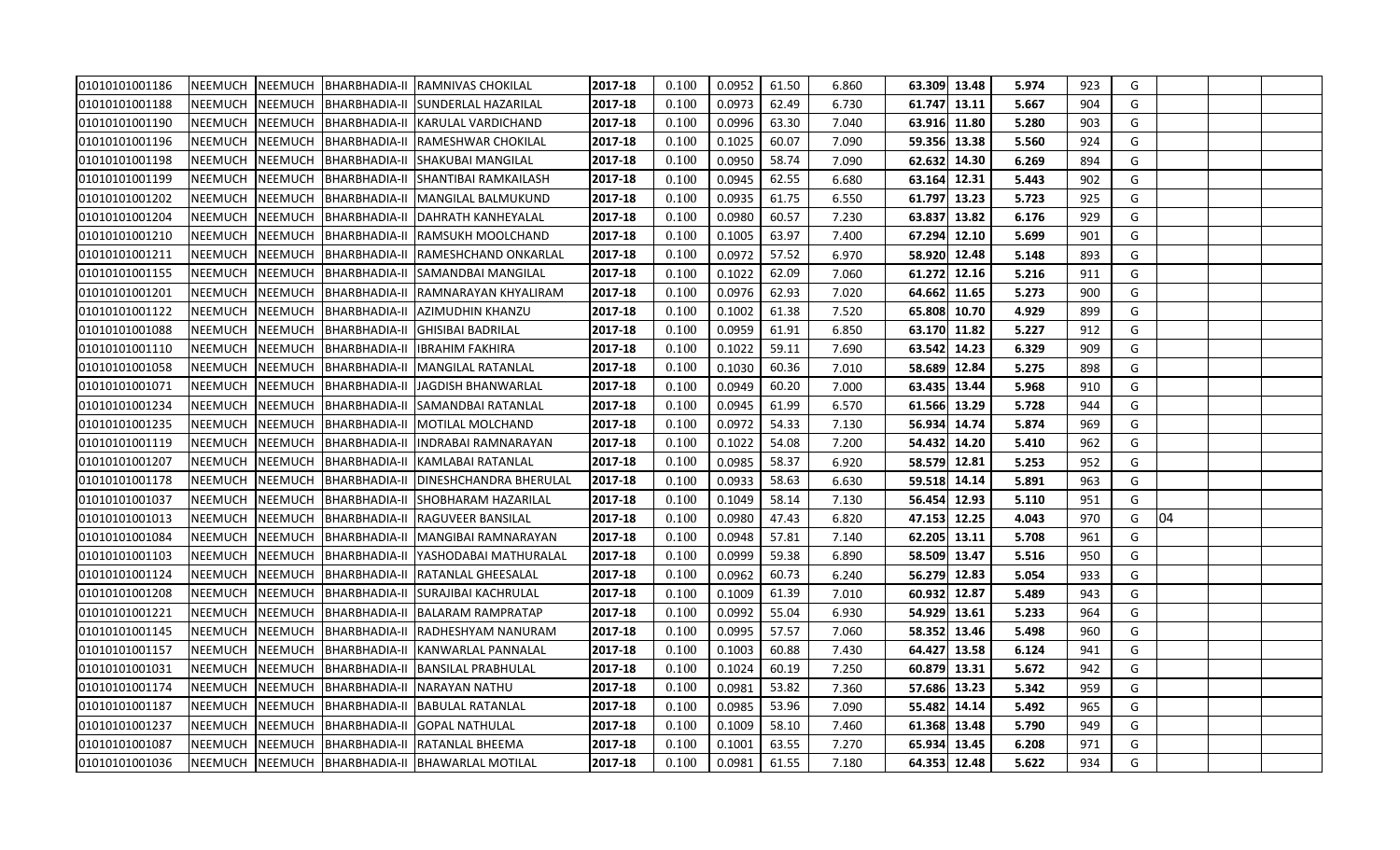| 01010101001148 | <b>NEEMUCH</b> | NEEMUCH        |                         | BHARBHADIA-II BHERULAL BHAWARLAL     | 2017-18 | 0.100 | 0.0972 | 61.78 | 6.890 | 62.562 12.85 | 5.627 | 940  | G           |    |  |
|----------------|----------------|----------------|-------------------------|--------------------------------------|---------|-------|--------|-------|-------|--------------|-------|------|-------------|----|--|
| 01010101001219 | NEEMUCH        | <b>NEEMUCH</b> | <b>BHARBHADIA-II</b>    | BALURAM CHAMPALAL                    | 2017-18 | 0.100 | 0.0879 | 61.32 | 5.360 | 53.413 11.37 | 4.251 | 935  | G           |    |  |
| 01010101001106 | <b>NEEMUCH</b> | <b>NEEMUCH</b> |                         | BHARBHADIA-II BAPULAL RATANLAL       | 2017-18 | 0.100 | 0.0993 | 56.48 | 7.070 | 57.442 14.02 | 5.638 | 958  | G           |    |  |
| 01010101001109 | NEEMUCH        | <b>NEEMUCH</b> | <b>BHARBHADIA-II</b>    | <b>OMPRAKASH RAMGOPAL</b>            | 2017-18 | 0.100 | 0.0962 | 61.43 | 7.100 | 64.771 12.58 | 5.704 | 948  | G           |    |  |
| 01010101001115 | NEEMUCH        | <b>NEEMUCH</b> | <b>BHARBHADIA-II</b>    | ISATYANARAYAN BHANWARLAL             | 2017-18 | 0.100 | 0.0994 | 60.14 | 6.830 | 59.034 12.29 | 5.079 | 936  | G           |    |  |
| 01010101001130 | NEEMUCH        | <b>NEEMUCH</b> |                         | BHARBHADIA-II HAJARILAL KACHRU       | 2017-18 | 0.100 | 0.0983 | 62.80 | 7.010 | 63.978 12.40 | 5.553 | 937  | G           |    |  |
| 01010101001137 | NEEMUCH        | <b>NEEMUCH</b> | <b>BHARBHADIA-II</b>    | <b>BHANWARLAL NARAYAN</b>            | 2017-18 | 0.100 | 0.0984 | 61.66 | 6.510 | 58.272 13.14 | 5.360 | 939  | G           |    |  |
| 01010101001142 | NEEMUCH        | <b>NEEMUCH</b> | BHARBHADIA-II           | <b>RAMNIWAS RAMPRATAP</b>            | 2017-18 | 0.100 | 0.0964 | 55.11 | 7.060 | 57.656 13.63 | 5.501 | 957  | G           |    |  |
| 01010101001143 | NEEMUCH        | <b>NEEMUCH</b> | <b>BHARBHADIA-II</b>    | NANDLAL RATANLAL                     | 2017-18 | 0.100 | 0.0928 | 52.66 | 6.640 | 53.825 15.42 | 5.810 | 966  | G           |    |  |
| 01010101001153 | NEEMUCH        | <b>NEEMUCH</b> | <b>BHARBHADIA-II</b>    | ICHENRAM NATHULAL                    | 2017-18 | 0.100 | 0.1025 | 61.59 | 6.580 | 56.478 10.62 | 4.199 | 938  | G           |    |  |
| 01010101001164 | NEEMUCH        | <b>NEEMUCH</b> |                         | BHARBHADIA-II MAZIDKHA NANHEKHA      | 2017-18 | 0.100 | 0.0993 | 58.67 | 7.080 | 59.758 14.50 | 6.066 | 956  | G           |    |  |
| 01010101001182 | NEEMUCH        | <b>NEEMUCH</b> |                         | BHARBHADIA-II MUKESH KUMAR KISHANLAL | 2017-18 | 0.100 | 0.0981 | 60.00 | 7.120 | 62.212 13.72 | 5.975 | 955  | G           |    |  |
| 01010101001189 | NEEMUCH        | <b>NEEMUCH</b> | BHARBHADIA-II           | <b>SEETABAI KANWARLAL</b>            | 2017-18 | 0.100 | 0.1004 | 52.10 | 6.920 | 51.295 14.28 | 5.128 | 967  | G           |    |  |
| 01010101001195 | NEEMUCH        | <b>NEEMUCH</b> |                         | BHARBHADIA-II RAJUBAI RAMKARAN       | 2017-18 | 0.100 | 0.0990 | 59.73 | 7.170 | 61.798 12.44 | 5.381 | 947  | G           |    |  |
| 01010101001200 | NEEMUCH        | <b>NEEMUCH</b> |                         | BHARBHADIA-II   PANNALAL NARU        | 2017-18 | 0.100 | 0.0501 | 58.89 | 3.690 | 61.956 14.55 | 6.311 | 954  | G           |    |  |
| 01010101001203 | NEEMUCH        | <b>NEEMUCH</b> | <b>BHARBHADIA-II</b>    | ABDULGANI MOHAMMAD                   | 2017-18 | 0.100 | 0.0838 | 60.94 | 6.250 | 64.928 13.85 | 6.295 | 946  | G           |    |  |
| 01010101001212 | NEEMUCH        | <b>NEEMUCH</b> | <b>BHARBHADIA-II</b>    | KARULAL BHERULAL                     | 2017-18 | 0.100 | 0.0949 | 59.79 | 7.020 | 63.182 13.83 | 6.117 | 953  | G           |    |  |
| 01010101001216 | NEEMUCH        | <b>NEEMUCH</b> | <b>BHARBHADIA-II</b>    | <b>BHANWARBAI KANHEYALAL</b>         | 2017-18 | 0.100 |        |       |       |              |       |      | F.          | 11 |  |
| 01010101001217 | NEEMUCH        | <b>NEEMUCH</b> | <b>BHARBHADIA-II</b>    | RAMJAS LAXMINARAYAN                  | 2017-18 | 0.100 | 0.1016 | 52.89 | 7.310 | 54.360 14.03 | 5.339 | 968  | G           |    |  |
| 01010101001222 | NEEMUCH        | <b>NEEMUCH</b> | <b>BHARBHADIA-II</b>    | <b>SHIVRATAN KANHEYALAL</b>          | 2017-18 | 0.100 | 0.0988 | 60.48 | 6.710 | 58.674 13.18 | 5.414 | 945  | G           |    |  |
| 01010101001225 | NEEMUCH        | <b>NEEMUCH</b> | <b>BHARBHADIA-II</b>    | JAMNABAI RADHESHYAM                  | 2017-18 | 0.100 | 0.0994 | 65.38 | 7.240 | 68.028 11.72 | 5.581 | 932  | G           |    |  |
| 01010101001233 | NEEMUCH        | <b>NEEMUCH</b> | <b>BHARBHADIA-II</b>    | AMRITRAM CHAGANLAL                   | 2017-18 | 0.100 | 0.0957 | 63.23 | 3.380 | 31.902 12.53 | 2.798 | 931  | G           | 04 |  |
| 01010101008015 | NEEMUCH        | <b>NEEMUCH</b> | <b>BHOLIYAWAS</b>       | BABRIBAI PRABHULAL                   | 2017-18 | 0.100 | 0.0871 | 60.55 | 6.300 | 62.572 13.91 | 6.092 | 2810 | G           |    |  |
| 01010101008018 | NEEMUCH        | <b>NEEMUCH</b> | <b>BHOLIYAWAS</b>       | <b>GOPAL NANLAL</b>                  | 2017-18 | 0.100 | 0.0988 | 61.92 | 6.980 | 62.490 11.55 | 5.053 | 2814 | G           |    |  |
| 01010101008019 | NEEMUCH        | <b>NEEMUCH</b> | <b>BHOLIYAWAS</b>       | MANOHARLAL DEVILAL                   | 2017-18 | 0.100 | 0.0948 | 59.90 | 6.560 | 59.209 12.82 | 5.314 | 2815 | G           |    |  |
| 01010101008030 | NEEMUCH        | <b>NEEMUCH</b> | <b>BHOLIYAWAS</b>       | DHAPUBAI HEERALAL                    | 2017-18 | 0.100 | 0.0934 | 60.55 | 6.580 | 60.942 11.81 | 5.038 | 2811 | G           |    |  |
| 01010101008005 | NEEMUCH        | <b>NEEMUCH</b> | <b>BHOLIYAWAS</b>       | <b>GANGARAM KANIRAM</b>              | 2017-18 | 0.100 | 0.0961 | 62.40 | 6.860 | 63.632 12.80 | 5.702 | 2812 | G           |    |  |
| 01010101008020 | NEEMUCH        | <b>NEEMUCH</b> | <b>BHOLIYAWAS</b>       | HUKMICHAND NANURAM                   | 2017-18 | 0.100 | 0.0973 | 62.59 | 7.050 | 64.789 12.30 | 5.578 | 2813 | G           |    |  |
| 01010101008027 | NEEMUCH        | <b>NEEMUCH</b> | <b>BHOLIYAWAS</b>       | NANURAM MANGILAL                     | 2017-18 | 0.100 |        |       |       |              |       |      | $\mathsf F$ |    |  |
| 01010101008001 | NEEMUCH        | <b>NEEMUCH</b> | <b>BHOLIYAWAS</b>       | BHANWARLAL BAGDIRAM                  | 2017-18 | 0.100 | 0.0827 | 61.59 | 5.570 | 59.262 12.45 | 5.165 | 2816 | G           |    |  |
| 01010101008023 | NEEMUCH        | <b>NEEMUCH</b> | <b>BHOLIYAWAS</b>       | JAGDISHCHANDRA PRABHULAL 2017-18     |         | 0.100 | 0.0995 | 59.01 | 7.230 | 61.256 11.29 | 4.841 | 2809 | G           |    |  |
| 01010101024002 | NEEMUCH        | <b>NEEMUCH</b> | <b>DISALWASNALA</b>     | HARISHKUMAR JANKILAL                 | 2017-18 | 0.100 | 0.0958 | 64.32 | 6.730 | 64.551 13.01 | 5.879 | 1213 | G           |    |  |
| 01010101024004 | NEEMUCH        | <b>NEEMUCH</b> | <b>SISALWASNALA</b>     | <b>GEETABAI PHOOLCHAND</b>           | 2017-18 | 0.100 | 0.1000 | 64.61 | 7.200 | 66.460 13.81 | 6.424 | 1201 | G           |    |  |
| 01010101024005 | <b>NEEMUCH</b> | <b>NEEMUCH</b> | <b>SISALWASNALA</b>     | VISHNUPRASHAD AMRATLAL               | 2017-18 | 0.100 | 0.0993 | 60.83 | 7.210 | 63.092 12.26 | 5.415 | 1214 | G           |    |  |
| 01010101024007 | NEEMUCH        | <b>NEEMUCH</b> | <b>SISALWASNALA</b>     | <b>BAPULAL UDAIRAM</b>               | 2017-18 | 0.100 | 0.0983 | 63.25 | 6.850 | 62.960 11.72 | 5.166 | 1220 | G           |    |  |
| 01010101024011 | NEEMUCH        | <b>NEEMUCH</b> | ว่าวี่<br>พบพันธ์ พบพระ | BHUWANIRAM HAZARILAL                 | 2017-18 | 0.100 | 0.0966 | 62.13 | 7.020 | 64.503 13.00 | 5.870 | 1215 | G           |    |  |
| 01010101024014 | <b>NEEMUCH</b> | <b>NEEMUCH</b> | <b>SISALWASNALA</b>     | KAMLABAI NATHULAL                    | 2017-18 | 0.100 | 0.0998 | 61.55 | 7.150 | 62.996 12.23 | 5.393 | 1216 | G           |    |  |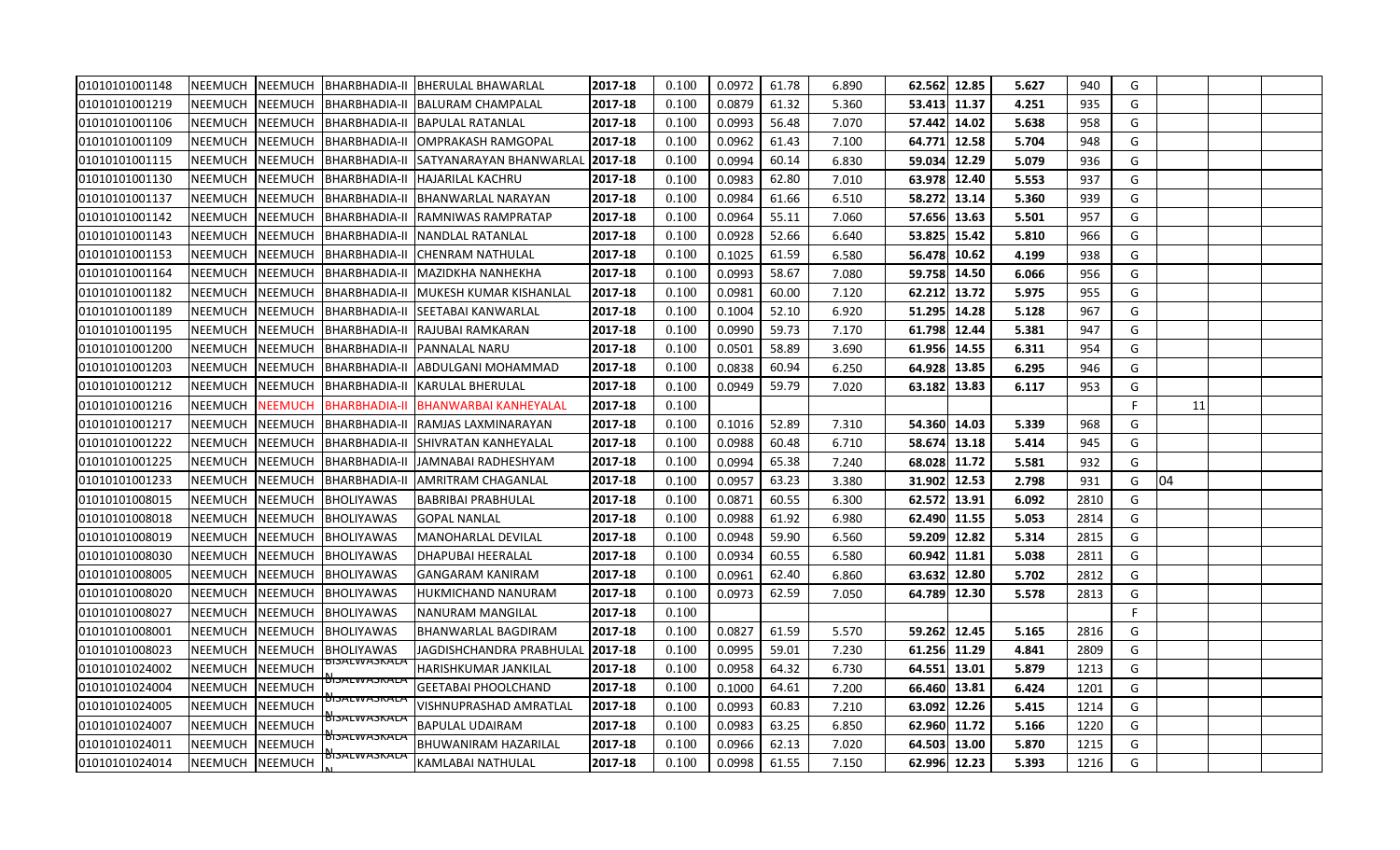| 01010101024015 | NEEMUCH | <b>NEEMUCH</b> | <b>DISALWASNALA</b>      | RAMLAL TORIRAM                                         | 2017-18 | 0.100 | 0.0982 | 60.22 | 6.710 | 58.788 13.17 |       | 5.419 | 1221           | G |     |  |
|----------------|---------|----------------|--------------------------|--------------------------------------------------------|---------|-------|--------|-------|-------|--------------|-------|-------|----------------|---|-----|--|
| 01010101024019 | NEEMUCH | <b>NEEMUCH</b> | 513ALWA3NALA             | DINESHKUMAR HEERALAL                                   | 2017-18 | 0.100 | 0.0990 | 63.50 | 7.090 | 64.970       | 12.69 | 5.771 | 1210           | G |     |  |
| 01010101024025 | NEEMUCH | <b>NEEMUCH</b> | <b>JIJALWAJNALA</b>      | RAMNIVASH RAMESHWAR                                    | 2017-18 | 0.100 | 0.0943 | 62.59 | 6.830 | 64.761       | 14.19 | 6.433 | 1211           | G |     |  |
| 01010101024033 | NEEMUCH | <b>NEEMUCH</b> | 513ALWA3NAL/             | BADRILAL MODA                                          | 2017-18 | 0.100 | 0.0980 | 61.43 | 6.920 | 61.969       | 12.93 | 5.609 | 1197           | G |     |  |
| 01010101024036 | NEEMUCH | <b>NEEMUCH</b> | <b>II JALWAJNAL</b>      | SAVITRIBAI MOTILAL                                     | 2017-18 | 0.100 | 0.0991 | 57.21 | 6.850 | 56.488       | 14.68 | 5.805 | 1192           | G |     |  |
| 01010101024040 | NEEMUCH | <b>NEEMUCH</b> | วเวศนพิศวิกิศน           | GANPATLAL TULSIRAM                                     | 2017-18 | 0.100 | 0.0979 | 61.39 | 7.050 | 63.156       | 13.23 | 5.849 | 1212           | G |     |  |
| 01010101024045 | NEEMUCH | <b>NEEMUCH</b> | <b>JISALWASNAL</b>       | GEETABAI KANWARLAL                                     | 2017-18 | 0.100 | 0.0988 | 60.89 | 7.090 | 62.419       | 13.19 | 5.763 | 1191           | G |     |  |
| 01010101024042 | NEEMUCH | <b>NEEMUCH</b> | <b>JISALWASNAL</b>       | BHERULAL SHOBHARAM                                     | 2017-18 | 0.100 | 0.0964 | 61.66 | 6.920 | 63.237 12.97 |       | 5.741 | 1209           | G |     |  |
| 01010101024051 | NEEMUCH | <b>NEEMUCH</b> | <b>SISALWASNALA</b>      | SURAJMAL ONKARLAL                                      | 2017-18 | 0.100 | 0.0992 | 56.54 | 6.690 | 54.476 14.64 |       | 5.582 | 1187           | G |     |  |
| 01010101024055 | NEEMUCH | <b>NEEMUCH</b> | <b>DISALWASNAL</b>       | MANGILAL MODIRAM                                       | 2017-18 | 0.100 | 0.0951 | 62.70 | 6.720 | 63.291       | 12.95 | 5.738 | 1200           | G |     |  |
| 01010101024059 | NEEMUCH | <b>NEEMUCH</b> | ว่าวี่หนพพวเพศม          | BHANWARLAL BHAGATRAM                                   | 2017-18 | 0.100 | 0.0980 | 61.37 | 7.200 | 64.408       | 13.82 | 6.231 | 1196           | G |     |  |
| 01010101024060 | NEEMUCH | <b>NEEMUCH</b> | 513ALWA3NAL/             | GHEESALAL NANURAM                                      | 2017-18 | 0.100 | 0.0985 | 67.37 | 6.970 | 68.102       | 12.44 | 5.930 | 1222           | G |     |  |
| 01010101024063 | NEEMUCH | <b>NEEMUCH</b> | <b>JISALWASNAL</b>       | ANKILAL SALGRAM                                        | 2017-18 | 0.100 | 0.0956 | 62.43 | 6.760 | 63.065       | 12.88 | 5.686 | 1208           | G |     |  |
| 01010101024064 | NEEMUCH | <b>NEEMUCH</b> | <b>JISALWASNAL</b>       | LAXMINARAYAN UDAIRAM                                   | 2017-18 | 0.100 | 0.0961 | 60.45 | 6.460 | 58.054       | 13.04 | 5.299 | 1198           | G |     |  |
| 01010101024076 | NEEMUCH | <b>NEEMUCH</b> | <b>JISALWASNAL</b>       | NEHRULAL BHANWARLAL                                    | 2017-18 | 0.100 | 0.0962 | 62.16 | 7.060 | 65.166       | 13.42 | 6.122 | 1218           | G |     |  |
| 01010101024077 | NEEMUCH | <b>NEEMUCH</b> | <b>JISALWASNAL</b>       | BHERULAL SHAVRAM                                       | 2017-18 | 0.100 | 0.0998 | 61.80 | 6.530 | 57.766 13.16 |       | 5.321 | 1199           | G |     |  |
| 01010101024079 | NEEMUCH | <b>NEEMUCH</b> | <b>JISALWASNAL</b>       | GANGARAM SALIGRAM                                      | 2017-18 | 0.100 | 0.0986 | 61.65 | 6.820 | 60.913 12.51 |       | 5.335 | 1207           | G |     |  |
| 01010101024083 | NEEMUCH | <b>NEEMUCH</b> | 513ALWA3NALA             | MANGILAL BAGDIRAM                                      | 2017-18 | 0.100 | 0.0969 | 61.76 | 6.850 | 62.374       | 12.60 | 5.501 | 1195           | G |     |  |
| 01010101024084 | NEEMUCH | <b>NEEMUCH</b> | 513ALWA3NALA             | TULSIRAM ONKARLAL                                      | 2017-18 | 0.100 | 0.0980 | 63.19 | 7.310 | 67.337 12.49 |       | 5.887 | 1219           | G |     |  |
| 01010101024087 | NEEMUCH | <b>NEEMUCH</b> | 513ALWA3NALA             | SOHANBAI RAMLAL                                        | 2017-18 | 0.100 | 0.0975 | 45.23 | 6.880 | 45.590 15.41 |       | 4.918 | 1186           | G |     |  |
| 01010101024088 | NEEMUCH | <b>NEEMUCH</b> | <u>513ALWA3NALZ</u>      | SOBHARAM ONKAR                                         | 2017-18 | 0.100 | 0.1000 | 63.52 | 7.070 | 64.160 13.08 |       | 5.874 | 1206           | G |     |  |
| 01010101024081 | NEEMUCH | <b>NEEMUCH</b> | 513ALWA3NAL <del>/</del> | MODIRAM DEVRAM                                         | 2017-18 | 0.100 | 0.0992 | 61.98 | 7.190 | 64.173 13.70 |       | 6.154 | 1205           | G |     |  |
| 01010101024090 | NEEMUCH | <b>NEEMUCH</b> | 513ALWA3NAL <del>/</del> | BANSILAL PRITHIVIRAJ                                   | 2017-18 | 0.100 | 0.0962 | 60.54 | 6.940 | 62.391 13.10 |       | 5.721 | 1204           | G |     |  |
| 01010101024047 | NEEMUCH | <b>NEEMUCH</b> | <b>JISALWASNAL</b>       | <del>IAUUISHUNAINUKA</del><br>10011001                 | 2017-18 | 0.100 | 0.0941 | 62.74 | 6.850 | 65.250 13.15 |       | 6.006 | 1203           | G |     |  |
| 01010101024041 | NEEMUCH | <b>NEEMUCH</b> | <b>SISALWASNAL</b>       | SOBHA RAMRAMLAL                                        | 2017-18 | 0.100 | 0.0930 | 60.89 | 6.850 | 64.075 13.47 |       | 6.041 | 1202           | G |     |  |
| 01010101024049 | NEEMUCH | <b>NEEMUCH</b> | <b>ภาวิศัยพิวิศั</b> ย   | BANSILAL DHANRAJ                                       | 2017-18 | 0.100 | 0.0990 | 61.75 | 6.920 | 61.657 12.60 |       | 5.438 | 1217           | G |     |  |
| 01010101024057 | NEEMUCH | <b>NEEMUCH</b> | <b>JISALWASNAL</b>       | SUGANBAI BHANWARLAL                                    | 2017-18 | 0.100 | 0.0984 | 60.30 | 6.990 | 61.189 12.54 |       | 5.372 | 1194           | G |     |  |
| 01010101024092 | NEEMUCH | <b>NEEMUCH</b> | <b>SISALWASNALA</b>      | KISHANLAL BHERULAL                                     | 2017-18 | 0.100 | 0.0952 | 56.29 | 7.060 | 59.632 13.47 |       | 5.623 | 1188           | G |     |  |
| 01010101024093 | NEEMUCH | <b>NEEMUCH</b> | <b>JISALWASNALA</b>      | <u> YAIVINUINVVANDAI</u>                               | 2017-18 | 0.100 | 0.1017 | 59.34 | 7.210 | 60.098 13.23 |       | 5.566 | 1189           | G |     |  |
| 01010101024012 | NEEMUCH | <b>NEEMUCH</b> | <u>IJALWAJNAL</u>        | RAMPRASAD VIJAYRAM                                     | 2017-18 | 0.100 |        |       |       |              |       |       |                | F | 11  |  |
| 01010101024048 | NEEMUCH | <b>NEEMUCH</b> | <b>JISALWASNALP</b>      | SATTANARATAN<br><del>₿₳₳₢₭₳₧</del> ₯ <del>₧₳₭₭</del> ₩ | 2017-18 | 0.100 | 0.0977 | 61.70 | 6.980 | 62.968 14.44 |       | 6.365 | 1193           | G |     |  |
| 01010101024066 | NEEMUCH | <b>NEEMUCH</b> | <b>SISALWASNALA</b>      |                                                        | 2017-18 | 0.100 | 0.1005 | 45.01 | 3.050 | 19.512 17.66 |       | 2.412 | S <sub>2</sub> | G | 104 |  |
| 01010101024095 | NEEMUCH | <b>NEEMUCH</b> | <b>JIJALWAJNALA</b>      | BHONIRAM RAMPRASAD                                     | 2017-18 | 0.100 | 0.0995 | 58.79 | 7.010 | 59.166 13.79 |       | 5.712 | 1190           | G |     |  |
| 01010101022004 | NEEMUCH | <b>NEEMUCH</b> | <u> ภวคนพลวิพิทินเ</u>   | BHIMSHANKAR GANPATLAL                                  | 2017-18 | 0.100 | 0.0968 | 67.90 | 6.940 | 69.545 11.93 |       | 5.808 | 2349           | G |     |  |
| 01010101022009 | NEEMUCH | <b>NEEMUCH</b> | <b>SISALWASNOI</b>       | UMASHANKAR PARTHVIRAJ                                  | 2017-18 | 0.100 | 0.1000 | 67.50 | 7.110 | 68.560 13.17 |       | 6.321 | 2350           | G |     |  |
| 01010101022013 | NEEMUCH | <b>NEEMUCH</b> | <u> กวีสนพลวิพิทิบ</u>   | BANSILAL MANGILAL                                      | 2017-18 | 0.100 | 0.0960 | 56.86 | 7.100 | 60.073 13.14 |       | 5.526 | 2338           | G |     |  |
| 01010101022026 | NEEMUCH | <b>NEEMUCH</b> | <del>וטחאכאזישאכו</del>  | KANHAIYLAL BHANWARLAL                                  | 2017-18 | 0.100 | 0.1000 | 57.47 | 6.920 | 56.810 14.70 |       | 5.846 | 2328           | G |     |  |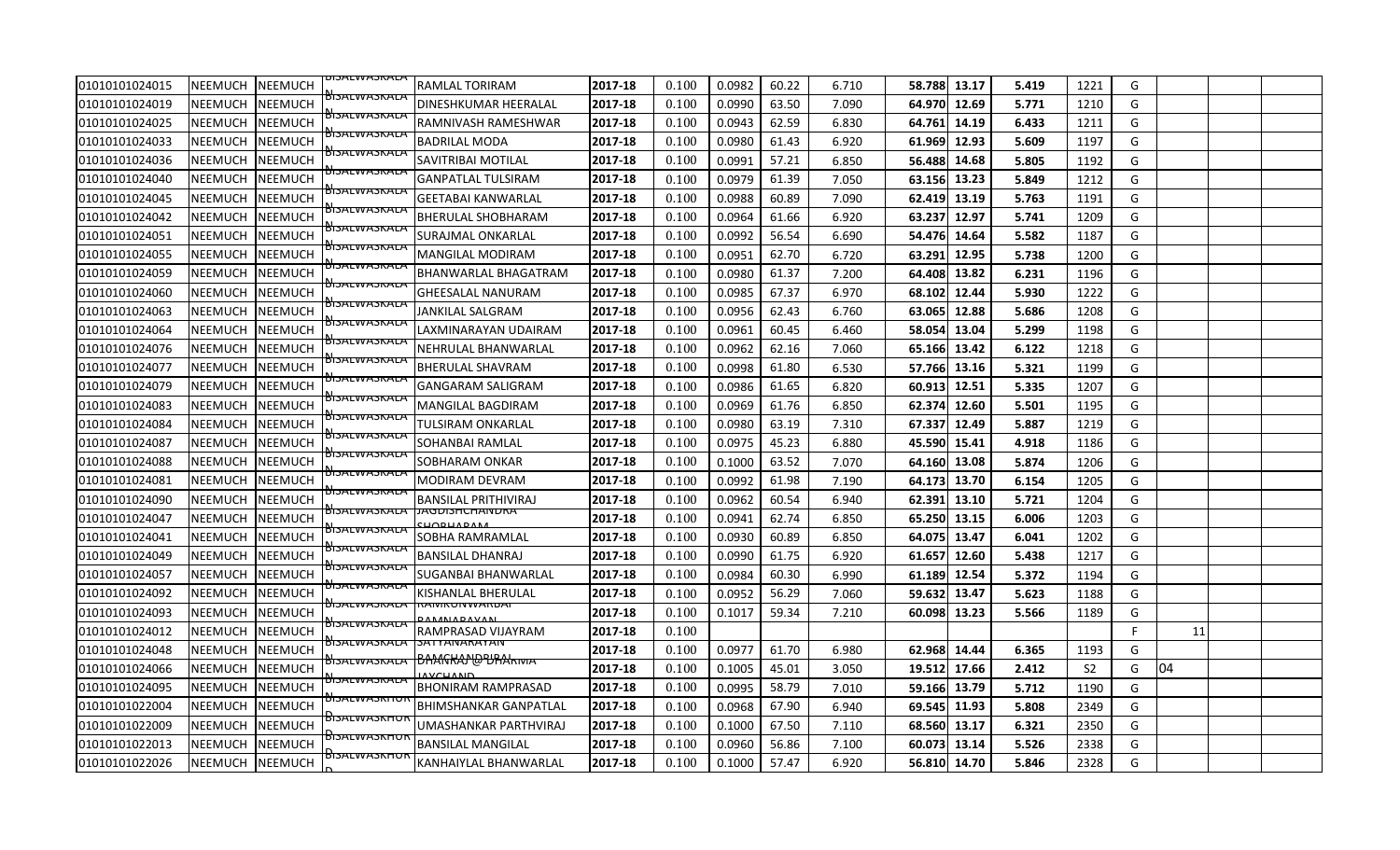| 01010101022028 | <b>NEEMUCH</b> | <b>NEEMUCH</b> | <b>DISALWASNHUM</b>      | BHANWARLAL BHUWANIRAM                      | 2017-18 | 0.100 | 0.0914 | 57.61 | 6.500 | 58.534 13.35 |       | 5.469 | 2337 | G |  |  |
|----------------|----------------|----------------|--------------------------|--------------------------------------------|---------|-------|--------|-------|-------|--------------|-------|-------|------|---|--|--|
| 01010101022030 | NEEMUCH        | <b>NEEMUCH</b> | 513ALWA3N <del>H</del> C | INDERMAL GOPILAL                           | 2017-18 | 0.100 | 0.1000 | 59.34 | 7.180 | 60.870 13.14 |       | 5.598 | 2336 | G |  |  |
| 01010101022034 | NEEMUCH        | <b>NEEMUCH</b> | <u>วเวALWAวNHU</u>       | <b>NARATANPRASHAD</b><br><b>ITCUANIVAD</b> | 2017-18 | 0.100 | 0.0980 | 60.64 | 7.490 | 66.204 10.19 |       | 4.723 | 2339 | G |  |  |
| 01010101022035 | NEEMUCH        | <b>NEEMUCH</b> | <b>DISALWASNTU</b>       | KAMLASHANKAR GOPILAL                       | 2017-18 | 0.100 | 0.0949 | 61.03 | 6.620 | 60.822       | 12.01 | 5.113 | 2340 | G |  |  |
| 01010101022037 | NEEMUCH        | <b>NEEMUCH</b> | <b>IIJALWAJNN</b>        | SUNDERLAL INDERMAL                         | 2017-18 | 0.100 | 0.0960 | 65.02 | 7.080 | 68.500       | 12.69 | 6.085 | 2348 | G |  |  |
| 01010101022039 | NEEMUCH        | <b>NEEMUCH</b> | 513ALWA3N <del>H</del> C | SHANTILAL NANDRAM                          | 2017-18 | 0.100 | 0.0990 | 56.34 | 7.190 | 58.455 13.63 |       | 5.577 | 2332 | G |  |  |
| 01010101022040 | NEEMUCH        | <b>NEEMUCH</b> | <b>SISALWASNTU</b>       | KANHAIYLAL NANDRAM                         | 2017-18 | 0.100 | 0.0972 | 62.29 | 7.010 | 64.177 13.93 |       | 6.258 | 2329 | G |  |  |
| 01010101022044 | NEEMUCH        | <b>NEEMUCH</b> | <u> มวคนพลวหทบ</u>       | YASHWANT DHANRAJ                           | 2017-18 | 0.100 |        |       |       |              |       |       |      | F |  |  |
| 01010101022045 | NEEMUCH        | <b>NEEMUCH</b> | <u> อเวคนพลวหทบ</u>      | SHANTILAL TULSIRAM                         | 2017-18 | 0.100 | 0.0959 | 76.82 | 7.120 | 81.481 13.46 |       | 7.677 | 2352 | G |  |  |
| 01010101022060 | NEEMUCH        | <b>NEEMUCH</b> | <u>วเวALWAวNHU</u>       | DURGABAI DASRATH                           | 2017-18 | 0.100 | 0.0983 | 62.12 | 7.270 | 65.636 13.06 |       | 6.000 | 2347 | G |  |  |
| 01010101022062 | NEEMUCH        | <b>NEEMUCH</b> | <u>มวคนพลวหทบ</u>        | BADRILAL NANDRAM                           | 2017-18 | 0.100 | 0.0983 | 60.38 | 7.260 | 63.703 12.75 |       | 5.686 | 2341 | G |  |  |
| 01010101022065 | NEEMUCH        | <b>NEEMUCH</b> | <u>513ALWA3NNU</u>       | PARMANAND DHANRAJ                          | 2017-18 | 0.100 | 0.1000 | 58.65 | 7.190 | 60.240 12.40 |       | 5.229 | 2342 | G |  |  |
| 01010101022067 | NEEMUCH        | <b>NEEMUCH</b> | <u> อเวALWAวNHU</u>      | RANGLAL PARTHVIRAJ                         | 2017-18 | 0.100 | 0.0946 | 59.97 | 7.050 | 63.848 11.74 |       | 5.247 | 2335 | G |  |  |
| 01010101022056 | NEEMUCH        | <b>NEEMUCH</b> | <u> ภวคนพิควิพิทิบ</u>   | KAMLABAI JAMNALAL                          | 2017-18 | 0.100 | 0.0990 | 60.16 | 7.120 | 61.808 11.04 |       | 4.777 | 2343 | G |  |  |
| 01010101022027 | NEEMUCH        | <b>NEEMUCH</b> | <u> มวคนพิควิพิทิบ</u>   | HEERALAL BHUWANIRAM                        | 2017-18 | 0.100 | 0.0943 | 55.97 | 6.710 | 56.893 13.47 |       | 5.365 | 2331 | G |  |  |
| 01010101022069 | NEEMUCH        | <b>NEEMUCH</b> | <u> มวคนพลวหทบ</u>       | DHYASHANKAR CHANDMAL                       | 2017-18 | 0.100 | 0.1000 | 55.25 | 7.160 | 56.510 12.85 |       | 5.083 | 2330 | G |  |  |
| 01010101022012 | NEEMUCH        | <b>NEEMUCH</b> | <u> อเวALWAวNHU</u>      | NIRESHCHANDRA PRABHULAL                    | 2017-18 | 0.100 | 0.0900 | 62.22 | 6.220 | 61.433 13.23 |       | 5.689 | 2344 | G |  |  |
| 01010101022018 | NEEMUCH        | <b>NEEMUCH</b> | <u>วเวALWAวNHU</u>       | <u>WUNESHUHAINDRA</u><br>DDICHANIDIM       | 2017-18 | 0.100 | 0.0900 | 57.08 | 6.330 | 57.356 14.44 |       | 5.797 | 2334 | G |  |  |
| 01010101022032 | NEEMUCH        | <b>NEEMUCH</b> | <u>513ALWA3NNU</u>       | KAILASHCHANDRA DHANRAJ                     | 2017-18 | 0.100 | 0.0994 | 62.43 | 6.900 | 61.911 13.89 |       | 6.019 | 2345 | G |  |  |
| 01010101022063 | NEEMUCH        | <b>NEEMUCH</b> | <u> DISALWASNAU</u>      | GANPATLAL GOPILAL                          | 2017-18 | 0.100 | 0.0986 | 56.69 | 6.890 | 56.592 12.10 |       | 4.793 | 2333 | G |  |  |
| 01010101022011 | NEEMUCH        | <b>NEEMUCH</b> | <u>DISALWASNUU</u>       | RADHESHYAM BHERULAL                        | 2017-18 | 0.100 | 0.0990 | 60.95 | 7.070 | 62.182 14.36 |       | 6.250 | 2346 | G |  |  |
| 01010101022010 | NEEMUCH        | <b>NEEMUCH</b> | <b>DISALWASKNU</b>       | KANHAIYALAL BHERULAL                       | 2017-18 | 0.100 | 0.0990 | 62.54 | 7.150 | 64.525 11.40 |       | 5.149 | 2351 | G |  |  |
| 01010101017005 | NEEMUCH        | <b>NEEMUCH</b> | <b>DURKHEDIRALA</b>      | BHANWARLAL MOOLCHAND                       | 2017-18 | 0.100 | 0.1034 | 66.46 | 7.530 | 69.139 13.78 |       | 6.669 | 1613 | G |  |  |
| 01010101017010 | NEEMUCH        | <b>NEEMUCH</b> | <b>URKHEDINAL</b>        | CHANDARBAI RAMNARAYAN                      | 2017-18 | 0.100 | 0.1034 | 63.98 | 7.490 | 66.209 12.91 |       | 5.983 | 1616 | G |  |  |
| 01010101017020 | NEEMUCH        | <b>NEEMUCH</b> | <del>,∪кк⊓с∪ка</del>     | RUGNATH MODIRAM                            | 2017-18 | 0.100 | 0.1029 | 64.91 | 7.470 | 67.318 13.00 |       | 6.126 | 1612 | G |  |  |
| 01010101017040 | NEEMUCH        | <b>NEEMUCH</b> | <b>URNAEDINAL</b>        | KAMLIBAI BHAGWAN                           | 2017-18 | 0.100 | 0.1008 | 62.08 | 7.400 | 65.109 13.21 |       | 6.020 | 1603 | G |  |  |
| 01010101017003 | NEEMUCH        | <b>NEEMUCH</b> | <u>UMMEDINAL</u>         | PRABHULAL MOOLCHAND                        | 2017-18 | 0.100 | 0.1006 | 57.92 | 7.460 | 61.362 11.29 |       | 4.849 | 1604 | G |  |  |
| 01010101017054 | NEEMUCH        | <b>NEEMUCH</b> | <u>UMMEDINAL</u>         | RAMBILASH MOOLCHAND                        | 2017-18 | 0.100 | 0.1008 | 57.60 | 7.560 | 61.716 13.63 |       | 5.888 | 1605 | G |  |  |
| 01010101017013 | NEEMUCH        | <b>NEEMUCH</b> | <b>URNAEUINALA</b>       | RADHESHYAM MOOLCHAND                       | 2017-18 | 0.100 | 0.1001 | 58.67 | 7.480 | 62.627 13.65 |       | 5.984 | 1606 | G |  |  |
| 01010101017048 | NEEMUCH        | <b>NEEMUCH</b> | <del>UNNHEDINAL</del>    | GODAVARIBAI BHERULAL                       | 2017-18 | 0.100 | 0.1000 | 66.45 | 7.360 | 69.870 13.77 |       | 6.735 | 1611 | G |  |  |
| 01010101017026 | NEEMUCH        | <b>NEEMUCH</b> | <b>URNALINALI</b>        | MUNNALAL MOHANLAL                          | 2017-18 | 0.100 | 0.1005 | 73.30 | 7.410 | 77.204 12.80 |       | 6.918 | 1617 | G |  |  |
| 01010101017028 | NEEMUCH        | <b>NEEMUCH</b> | <b>URRACUIRAL/</b>       | RUPABAI PRABHULAL                          | 2017-18 | 0.100 | 0.1036 | 59.14 | 7.360 | 60.019 12.01 |       | 5.046 | 1602 | G |  |  |
| 01010101017049 | NEEMUCH        | <b>NEEMUCH</b> | <b>URRACUIRALA</b>       | KANCHANBAI RAMESHWER                       | 2017-18 | 0.100 | 0.1033 | 59.08 | 7.620 | 62.256 13.56 |       | 5.910 | 1607 | G |  |  |
| 01010101017059 | NEEMUCH        | <b>NEEMUCH</b> | <b>URRACUIRALA</b>       | NARAYANIBAI NONDRAM                        | 2017-18 | 0.100 | 0.1006 | 58.31 | 7.350 | 60.865 13.81 |       | 5.883 | 1600 | G |  |  |
| 01010101017016 | NEEMUCH        | <b>NEEMUCH</b> | <b>JURNNEDINALP</b>      | FULSIRAM ONKARLAL                          | 2017-18 | 0.100 | 0.1022 | 54.94 | 7.340 | 56.370 14.67 |       | 5.788 | 1601 | G |  |  |
| 01010101017023 | NEEMUCH        | <b>NEEMUCH</b> | <u>UNNITEDINAL/</u>      | KARULAL RAMA                               | 2017-18 | 0.100 | 0.1035 | 64.33 | 7.590 | 67.391 12.64 |       | 5.963 | 1615 | G |  |  |
| 01010101017063 | NEEMUCH        | <b>NEEMUCH</b> | <b>URNALINALI</b>        | RAJARAM ONKAR                              | 2017-18 | 0.100 | 0.1010 | 60.97 | 7.140 | 61.574 13.96 |       | 6.017 | 1608 | G |  |  |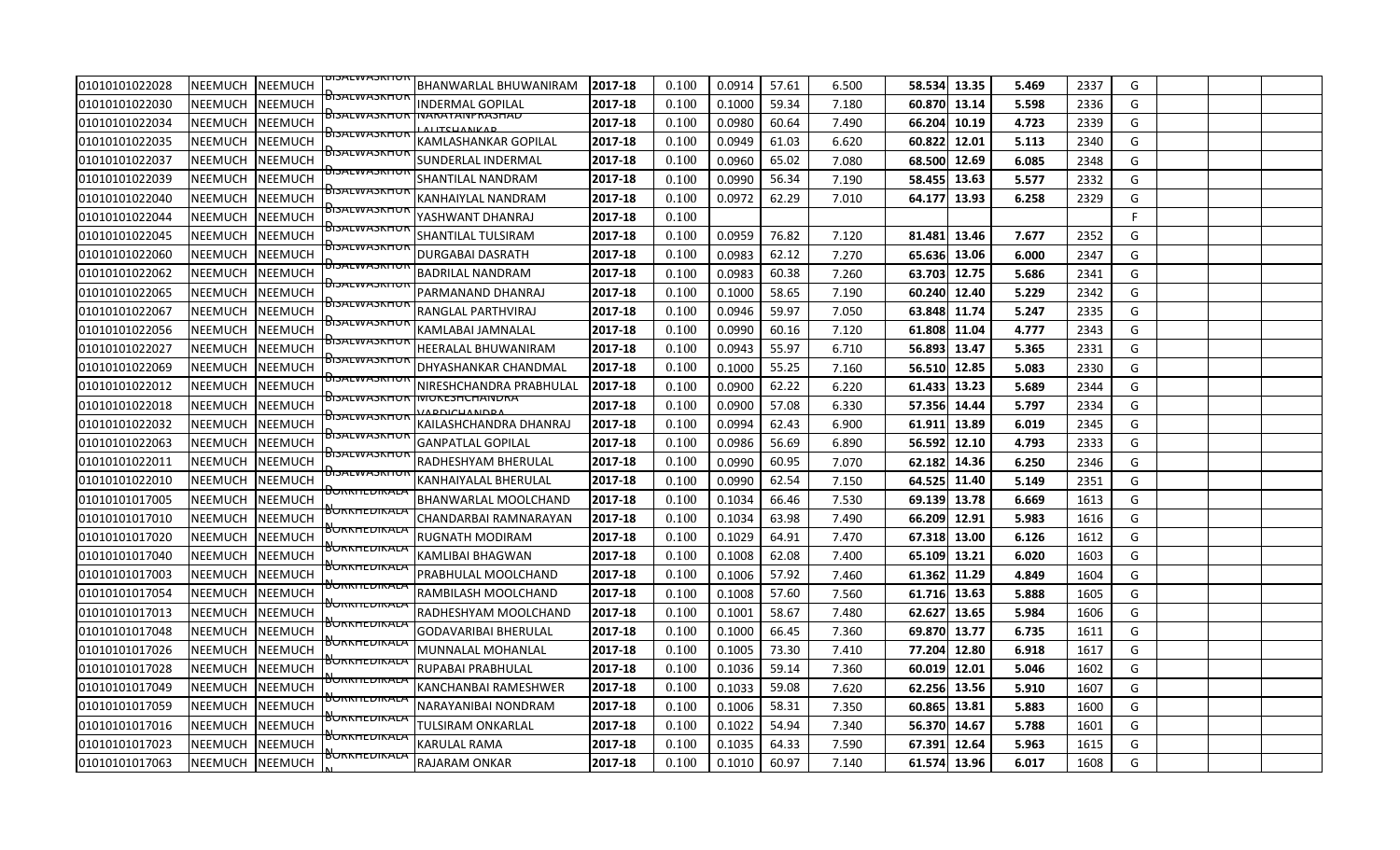| 01010101017064 | <b>NEEMUCH</b>       | <b>NEEMUCH</b> | <b>DUNNALA</b>      | JAGDISH MULCHAND                            | 2017-18 | 0.100 | 0.0999 | 61.60 | 7.400 | 65.185 13.56 |              | 6.187 | 1609 | G  |  |  |
|----------------|----------------------|----------------|---------------------|---------------------------------------------|---------|-------|--------|-------|-------|--------------|--------------|-------|------|----|--|--|
| 01010101017002 | NEEMUCH              | <b>NEEMUCH</b> | <b>BURNHEDINALA</b> | SHANKARLAL KANIRAM                          | 2017-18 | 0.100 | 0.1018 | 66.28 | 7.250 | 67.436 11.57 |              | 5.461 | 1614 | G  |  |  |
| 01010101017066 | <b>NEEMUCH</b>       | <b>NEEMUCH</b> | <b>DURKNEDIKALA</b> | <b>BHARATKUMAR TULSIRAM</b>                 | 2017-18 | 0.100 |        |       |       |              |              |       |      | F. |  |  |
| 01010101017067 | NEEMUCH              | <b>NEEMUCH</b> | <b>BURKHEDINAL</b>  | <b>MULCHAND CHENRAM</b>                     | 2017-18 | 0.100 | 0.1021 | 62.20 | 7.310 | 63.614 12.78 |              | 5.691 | 1610 | G  |  |  |
| 01010101031006 | NEEMUCH              | <b>NEEMUCH</b> | <b>CHANGERA</b>     | TULSIRAM RAMLAL                             | 2017-18 | 0.100 | 0.0992 | 64.96 | 6.860 | 64.173 12.79 |              | 5.746 | 2799 | G  |  |  |
| 01010101031007 | NEEMUCH              | <b>NEEMUCH</b> | <b>CHANGERA</b>     | <b>VISHNUDAS RAJARAM</b>                    | 2017-18 | 0.100 | 0.0974 | 61.45 | 6.840 |              | 61.653 13.25 | 5.718 | 2795 | G  |  |  |
| 01010101031017 | NEEMUCH              | <b>NEEMUCH</b> | <b>CHANGERA</b>     | <b>DUANANARSINGL</b><br><b>CUATADCINICU</b> | 2017-18 | 0.100 | 0.0994 | 63.61 | 6.940 | 63.441       | 12.29        | 5.458 | 2798 | G  |  |  |
| 01010101031018 | NEEMUCH              | <b>NEEMUCH</b> | <b>CHANGERA</b>     | DHAPUBAI MOHANLAL                           | 2017-18 | 0.100 | 0.0936 | 63.89 | 6.620 | 64.551       | 13.35        | 6.032 | 2800 | G  |  |  |
| 01010101031002 | NEEMUCH              | <b>NEEMUCH</b> | <b>CHANGERA</b>     | ISHWERSINGH CHATARSINGH                     | 2017-18 | 0.100 | 0.1005 | 61.28 | 6.950 | 60.537       | 13.74        | 5.823 | 2796 | G  |  |  |
| 01010101031021 | <b>NEEMUCH</b>       | <b>NEEMUCH</b> | <b>CHANGERA</b>     | LALNUNWAN<br>COVARDUANCINCU                 | 2017-18 | 0.100 | 0.1030 | 61.73 | 7.140 | 61.126       | 12.77        | 5.464 | 2797 | G  |  |  |
| 01010101031005 | <b>NEEMUCH</b>       | <b>NEEMUCH</b> | <b>CHANGERA</b>     | <b>BHANWARSINGH KARANSINGH</b>              | 2017-18 | 0.100 | 0.0999 | 61.60 | 6.880 | 60.601       | 13.78        | 5.846 | 2794 | G  |  |  |
| 01010101023002 | <b>NEEMUCH</b>       | <b>NEEMUCH</b> | <b>CHOUTHKHEDA</b>  | <b>CHOTULAL ASHARAM</b>                     | 2017-18 | 0.100 | 0.1010 | 63.37 | 7.220 | 64.713       | 13.38        | 6.061 | 1694 | G  |  |  |
| 01010101023008 | <b>NEEMUCH</b>       | <b>NEEMUCH</b> | <b>CHOUTHKHEDA</b>  | <b>MANGILAL JIVAN</b>                       | 2017-18 | 0.100 | 0.0990 | 65.58 | 7.110 | 67.283       | 13.21        | 6.222 | 1695 | G  |  |  |
| 01010101023013 | <b>NEEMUCH</b>       | <b>NEEMUCH</b> | <b>CHOUTHKHEDA</b>  | <b>HARISINGH HARDEV</b>                     | 2017-18 | 0.100 | 0.1000 | 58.41 | 7.470 | 62.330 13.42 |              | 5.855 | 1677 | G  |  |  |
| 01010101023015 | <b>NEEMUCH</b>       | <b>NEEMUCH</b> | <b>CHOUTHKHEDA</b>  | <b>HARISINGH BHAGCHAND</b>                  | 2017-18 | 0.100 | 0.1005 | 63.52 | 7.290 | 65.821       | 13.59        | 6.262 | 1684 | G  |  |  |
| 01010101023006 | <b>NEEMUCH</b>       | <b>NEEMUCH</b> |                     | CHOUTHKHEDA BANSILAL SURAJMAL               | 2017-18 | 0.100 | 0.0948 | 64.76 | 6.680 | 65.190 13.71 |              | 6.256 | 1693 | G  |  |  |
| 01010101023017 | <b>NEEMUCH</b>       | <b>NEEMUCH</b> |                     | CHOUTHKHEDA BHIMSINGH KISHANSINGH           | 2017-18 | 0.100 | 0.0984 | 57.91 | 7.500 | 63.059       | 12.55        | 5.539 | 1680 | G  |  |  |
| 01010101023054 | <b>NEEMUCH</b>       | <b>NEEMUCH</b> |                     | CHOUTHKHEDA TEJKUNWAR BHAWANISINGH          | 2017-18 | 0.100 | 0.0990 | 59.52 | 7.480 | 64.242       | 13.34        | 5.999 | 1678 | G  |  |  |
| 01010101023047 | <b>NEEMUCH</b>       | <b>NEEMUCH</b> | <b>CHOUTHKHEDA</b>  | <u> ENARAINSIINUN UMIRAVSIINUN</u>          | 2017-18 | 0.100 | 0.0992 | 61.93 | 7.480 | 66.714       | 12.85        | 6.001 | 1685 | G  |  |  |
| 01010101023045 | <b>NEEMUCH</b>       | <b>NEEMUCH</b> |                     | CHOUTHKHEDA RADHAKISHAN GIRDHARI            | 2017-18 | 0.100 | 0.0998 | 65.94 | 7.200 | 67.956       | 14.03        | 6.674 | 1692 | G  |  |  |
| 01010101023046 | NEEMUCH              | <b>NEEMUCH</b> |                     | CHOUTHKHEDA DEVRAM UMRAVSINGH               | 2017-18 | 0.100 | 0.1003 | 66.01 | 7.470 | 70.229 13.95 |              | 6.858 | 1696 | G  |  |  |
| 01010101023060 | NEEMUCH              | <b>NEEMUCH</b> |                     | CHOUTHKHEDA KANWARIBAI RAMNIWAS             | 2017-18 | 0.100 | 0.0774 | 63.29 | 5.880 | 68.682 12.45 |              | 5.986 | 1687 | G  |  |  |
| 01010101023020 | <b>NEEMUCH</b>       | <b>NEEMUCH</b> |                     | CHOUTHKHEDA RAJARAM CHOTU                   | 2017-18 | 0.100 | 0.0984 | 61.74 | 7.460 | 66.870 13.48 |              | 6.310 | 1683 | G  |  |  |
| 01010101023043 | NEEMUCH              | <b>NEEMUCH</b> |                     | CHOUTHKHEDA   RAMSINGH RAMCHANDRA           | 2017-18 | 0.100 | 0.0960 | 62.47 | 7.460 | 69.354 12.85 |              | 6.238 | 1682 | G  |  |  |
| 01010101023007 | NEEMUCH              | <b>NEEMUCH</b> |                     | CHOUTHKHEDA GOVINDRAM MULCHAND              | 2017-18 | 0.100 | 0.0972 | 66.74 | 7.740 | 75.926 12.02 |              | 6.388 | 1686 | G  |  |  |
| 01010101023026 | NEEMUCH              | <b>NEEMUCH</b> |                     | CHOUTHKHEDA LAXMAN DEVKARAN                 | 2017-18 | 0.100 | 0.0942 | 65.73 | 7.190 | 71.667 14.83 |              | 7.440 | 1697 | G  |  |  |
| 01010101023028 | NEEMUCH              | <b>NEEMUCH</b> |                     | CHOUTHKHEDA CHATARSINGH BHAGCHAND           | 2017-18 | 0.100 | 0.0991 | 64.19 | 7.460 | 69.031 13.82 |              | 6.678 | 1691 | G  |  |  |
| 01010101023032 | NEEMUCH              | <b>NEEMUCH</b> |                     | CHOUTHKHEDA   MADANLAL BHAWARLAL            | 2017-18 | 0.100 | 0.0977 | 61.79 | 7.370 | 66.592 13.58 |              | 6.330 | 1681 | G  |  |  |
| 01010101023038 | NEEMUCH              | <b>NEEMUCH</b> |                     | CHOUTHKHEDA BASANTIBAI GYANSINGH            | 2017-18 | 0.100 | 0.0960 | 65.46 | 7.460 | 72.667 14.21 |              | 7.228 | 1689 | G  |  |  |
| 01010101023041 | <b>NEEMUCH</b>       | <b>NEEMUCH</b> |                     | CHOUTHKHEDA DHAPUBAI MANOHAR                | 2017-18 | 0.100 | 0.0967 | 63.70 | 7.430 | 69.917 13.49 |              | 6.603 | 1690 | G  |  |  |
| 01010101023042 | <b>NEEMUCH</b>       | <b>NEEMUCH</b> |                     | CHOUTHKHEDA RAMESHCHANDRA RATANLAL          | 2017-18 | 0.100 | 0.0975 | 54.98 | 7.280 | 58.646 12.02 |              | 4.934 | 1679 | G  |  |  |
| 01010101023052 | <b>NEEMUCH</b>       | <b>NEEMUCH</b> |                     | CHOUTHKHEDA RAMPRASAD GOVINDRAM             | 2017-18 | 0.100 | 0.0988 | 65.06 | 7.770 | 73.097 11.70 |              | 5.986 | 1688 | G  |  |  |
| 01010101014001 | <b>NEEMUCH</b>       | <b>NEEMUCH</b> | <b>IDARU</b>        | IHAJARILAL MODIRAM                          | 2017-18 | 0.100 | 0.1018 | 63.08 | 7.630 | 67.544 12.81 |              | 6.056 | 511  | G  |  |  |
| 01010101014004 | <b>NEEMUCH</b>       | <b>NEEMUCH</b> | DARU                | VIJESHKUMAR GHISALAL                        | 2017-18 | 0.100 | 0.0973 | 60.71 | 7.400 | 65.961 13.49 |              | 6.229 | 512  | G  |  |  |
| 01010101014007 | <b>NEEMUCH</b>       | <b>NEEMUCH</b> | <b>IDARU</b>        | KANWARLAL DHULA                             | 2017-18 | 0.100 | 0.1000 | 64.24 | 7.260 | 66.630 12.70 |              | 5.923 | 538  | G  |  |  |
| 01010101014012 | <b>NEEMUCH</b>       | <b>NEEMUCH</b> | <b>DARU</b>         | <b>DOULATRAM CHOTELAL</b>                   | 2017-18 | 0.100 | 0.1005 | 62.67 | 7.130 | 63.512 11.94 |              | 5.309 | 528  | G  |  |  |
| 01010101014014 | NEEMUCH NEEMUCH DARU |                |                     | <b>MODIRAM BHERULAL</b>                     | 2017-18 | 0.100 | 0.0999 | 63.80 | 7.360 | 67.147 13.09 |              | 6.153 | 529  | G  |  |  |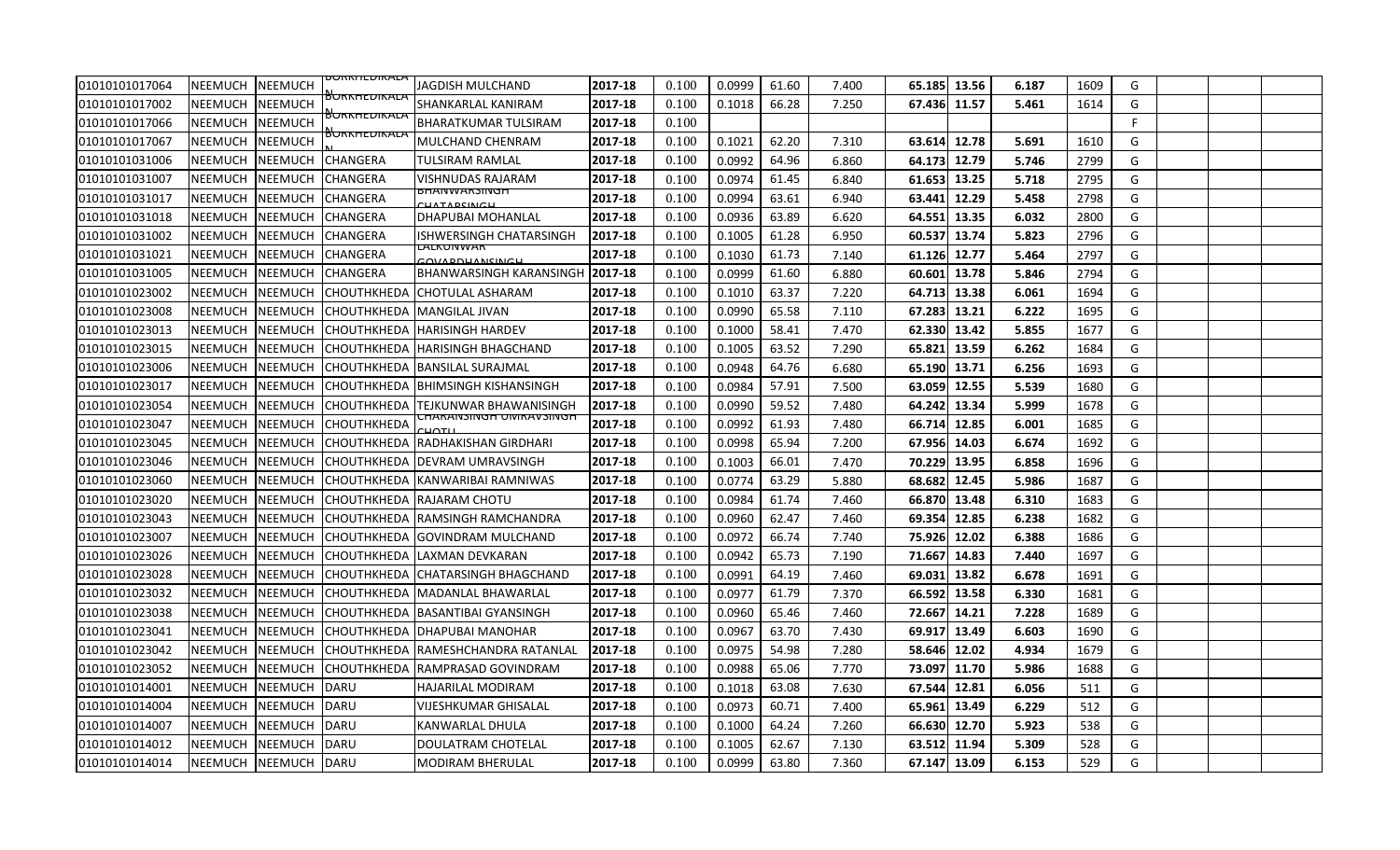| 01010101014017 | <b>NEEMUCH</b> | <b>NEEMUCH</b> | <b>DARU</b> | SOHANBAI RAMCHAND                        | 2017-18 | 0.100 | 0.1008 | 63.90 | 7.360 | 66.657       | 12.39 | 5.781 | 530 | G            |  |  |
|----------------|----------------|----------------|-------------|------------------------------------------|---------|-------|--------|-------|-------|--------------|-------|-------|-----|--------------|--|--|
| 01010101014020 | NEEMUCH        | <b>NEEMUCH</b> | <b>DARU</b> | MANGILAL KISHANLAL                       | 2017-18 | 0.100 | 0.0984 | 60.95 | 7.590 | 67.165       | 12.21 | 5.740 | 510 | G            |  |  |
| 01010101014023 | NEEMUCH        | <b>NEEMUCH</b> | <b>DARU</b> | SATYANARAYAN KISHANLAL                   | 2017-18 | 0.100 | 0.1007 | 63.64 | 7.250 | 65.452       | 12.19 | 5.585 | 527 | G            |  |  |
| 01010101014055 | NEEMUCH        | <b>NEEMUCH</b> | <b>DARU</b> | חסיווכטחמואות<br><b>CUATADDULLICINGU</b> | 2017-18 | 0.100 | 0.0996 | 63.97 | 7.130 | 65.422       | 12.29 | 5.628 | 537 | G            |  |  |
| 01010101014058 | NEEMUCH        | <b>NEEMUCH</b> | <b>DARU</b> | <b>SUKKHIBAI JAGGU</b>                   | 2017-18 | 0.100 | 0.0984 | 64.04 | 7.090 | 65.915       | 13.80 | 6.368 | 526 | G            |  |  |
| 01010101014062 | NEEMUCH        | <b>NEEMUCH</b> | <b>DARU</b> | <b>GANPATLAL HUKMICHAND</b>              | 2017-18 | 0.100 | 0.1000 | 60.33 | 7.500 | 64.640       | 13.36 | 6.045 | 497 | G            |  |  |
| 01010101014064 | NEEMUCH        | <b>NEEMUCH</b> | <b>DARU</b> | VISHNULAL RAMCHANDRA                     | 2017-18 | 0.100 | 0.0970 | 63.62 | 7.060 | 66.155       | 12.37 | 5.728 | 525 | G            |  |  |
| 01010101014079 | NEEMUCH        | <b>NEEMUCH</b> | <b>DARU</b> | <b>BABULAL JAGANNATH</b>                 | 2017-18 | 0.100 | 0.0999 | 63.79 | 7.390 | 67.407       | 12.40 | 5.851 | 509 | G            |  |  |
| 01010101014085 | <b>NEEMUCH</b> | <b>NEEMUCH</b> | <b>DARU</b> | OMPRAKASH BANSILAL                       | 2017-18 | 0.100 |        |       |       |              |       |       |     | $\mathsf{F}$ |  |  |
| 01010101014107 | <b>NEEMUCH</b> | <b>NEEMUCH</b> | <b>DARU</b> | <b>BHAGCHAND KANWARLAL</b>               | 2017-18 | 0.100 | 0.0956 | 64.64 | 7.200 | 69.550 11.83 |       | 5.759 | 535 | G            |  |  |
| 01010101014015 | <b>NEEMUCH</b> | <b>NEEMUCH</b> | <b>DARU</b> | <b>GANPATLAL CHOTELAL</b>                | 2017-18 | 0.100 | 0.0988 | 65.77 | 7.480 | 71.134       | 12.04 | 5.995 | 536 | G            |  |  |
| 01010101014116 | <b>NEEMUCH</b> | <b>NEEMUCH</b> | <b>DARU</b> | RADHESHYAM BRIJLAL                       | 2017-18 | 0.100 | 0.0914 | 63.40 | 6.420 | 63.621       | 12.56 | 5.593 | 524 | G            |  |  |
| 01010101014057 | NEEMUCH        | <b>NEEMUCH</b> | <b>DARU</b> | GORDHANBAI ASHARAM                       | 2017-18 | 0.100 | 0.1007 | 64.84 | 7.510 | 69.076       | 12.37 | 5.982 | 523 | G            |  |  |
| 01010101014126 | NEEMUCH        | <b>NEEMUCH</b> | <b>DARU</b> | MOHANLAL JAGANNATH                       | 2017-18 | 0.100 | 0.1008 | 62.18 | 7.160 | 63.095       | 13.32 | 5.883 | 508 | G            |  |  |
| 01010101014065 | NEEMUCH        | <b>NEEMUCH</b> | <b>DARU</b> | MANGIBAI RAMCHANDRA                      | 2017-18 | 0.100 | 0.1014 | 62.50 | 7.140 | 62.870       | 12.85 | 5.655 | 507 | G            |  |  |
| 01010101014067 | NEEMUCH        | NEEMUCH        | <b>DARU</b> | ANTARKUNWAR KALUSINGH                    | 2017-18 | 0.100 | 0.1000 | 61.65 | 7.350 | 64.730       | 11.81 | 5.351 | 505 | G            |  |  |
| 01010101014098 | NEEMUCH        | NEEMUCH        | <b>DARU</b> | GISALAL VARDICHAND                       | 2017-18 | 0.100 | 0.1001 | 61.86 | 7.400 | 65.325       | 12.33 | 5.639 | 506 | G            |  |  |
| 01010101014075 | NEEMUCH        | NEEMUCH        | <b>DARU</b> | PYARIBAI BHAGATRAM                       | 2017-18 | 0.100 | 0.0996 | 61.93 | 7.200 | 63.956       | 13.26 | 5.936 | 503 | G            |  |  |
| 01010101014006 | NEEMUCH        | <b>NEEMUCH</b> | <b>DARU</b> | SHAMBHULAL HIRALAL                       | 2017-18 | 0.100 | 0.0994 | 67.11 | 7.490 | 72.243       | 11.98 | 6.058 | 534 | G            |  |  |
| 01010101014008 | NEEMUCH        | <b>NEEMUCH</b> | <b>DARU</b> | BASANTILAL JAGANNATH                     | 2017-18 | 0.100 | 0.0552 | 63.44 | 4.120 | 67.645       | 11.63 | 5.507 | 522 | G            |  |  |
| 01010101014032 | NEEMUCH        | <b>NEEMUCH</b> | <b>DARU</b> | PURANBAI RAMNARAYAN                      | 2017-18 | 0.100 | 0.0984 | 65.59 | 7.330 | 69.797       | 11.30 | 5.521 | 533 | G            |  |  |
| 01010101014042 | NEEMUCH        | <b>NEEMUCH</b> | <b>DARU</b> | <b>BABULAL RATANLAL</b>                  | 2017-18 | 0.100 | 0.1002 | 65.70 | 7.240 | 67.814       | 11.57 | 5.492 | 532 | G            |  |  |
| 01010101014091 | <b>NEEMUCH</b> | <b>NEEMUCH</b> | <b>DARU</b> | GOPAL SATYANARAYAN                       | 2017-18 | 0.100 | 0.1008 | 59.20 | 7.240 | 60.744       | 13.75 | 5.847 | 492 | G            |  |  |
| 01010101014108 | <b>NEEMUCH</b> | <b>NEEMUCH</b> | <b>DARU</b> | SHIVENARAYAN RATANLAL                    | 2017-18 | 0.100 | 0.1000 | 62.84 | 7.280 | 65.350       | 12.78 | 5.847 | 504 | G            |  |  |
| 01010101014113 | <b>NEEMUCH</b> | <b>NEEMUCH</b> | <b>DARU</b> | VISHNULAL TULASIRAM                      | 2017-18 | 0.100 | 0.0959 | 61.50 | 7.330 | 67.153       | 12.65 | 5.946 | 521 | G            |  |  |
| 01010101014114 | <b>NEEMUCH</b> | <b>NEEMUCH</b> | <b>DARU</b> | <b>FULIBAI GASI</b>                      | 2017-18 | 0.100 | 0.0990 | 63.74 | 7.270 | 66.869       | 12.91 | 6.043 | 520 | G            |  |  |
| 01010101014128 | <b>NEEMUCH</b> | <b>NEEMUCH</b> | <b>DARU</b> | PRABHULAL HIRALAL                        | 2017-18 | 0.100 | 0.1006 | 61.91 | 7.360 | 64.702       | 12.49 | 5.657 | 519 | G            |  |  |
| 01010101014019 | <b>NEEMUCH</b> | <b>NEEMUCH</b> | <b>DARU</b> | OMPRAKASH CHAGANLAL                      | 2017-18 | 0.100 | 0.0991 | 64.04 | 7.410 | 68.406       | 10.96 | 5.248 | 531 | G            |  |  |
| 01010101014010 | <b>NEEMUCH</b> | <b>NEEMUCH</b> | <b>DARU</b> | AMBALAL MOTILAL                          | 2017-18 | 0.100 | 0.0995 | 58.98 | 6.990 | 59.196       | 15.34 | 6.356 | 494 | G            |  |  |
| 01010101014125 | NEEMUCH        | <b>NEEMUCH</b> | DARU        | <b>BHULIBAI VARDICHAND</b>               | 2017-18 | 0.100 | 0.0980 | 60.18 | 6.960 | 61.061 13.79 |       | 5.894 | 502 | G            |  |  |
| 01010101014009 | <b>NEEMUCH</b> | <b>NEEMUCH</b> | DARU        | MANGUSINGH MODSINGH                      | 2017-18 | 0.100 | 0.0945 | 62.36 | 6.960 | 65.608 13.15 |       | 6.040 | 518 | G            |  |  |
| 01010101014022 | <b>NEEMUCH</b> | <b>NEEMUCH</b> | DARU        | NANALAL RATANLAL                         | 2017-18 | 0.100 | 0.1003 | 61.80 | 7.210 | 63.460 13.54 |       | 6.015 | 513 | G            |  |  |
| 01010101014046 | NEEMUCH        | <b>NEEMUCH</b> | DARU        | RAMJI MOHAMMAD                           | 2017-18 | 0.100 | 0.0980 | 62.20 | 7.350 | 66.643 12.70 |       | 5.925 | 514 | G            |  |  |
| 01010101014003 | NEEMUCH        | <b>NEEMUCH</b> | DARU        | RATANLAL SHANKARLAL                      | 2017-18 | 0.100 | 0.0980 | 57.88 | 7.370 | 62.184 13.65 |       | 5.942 | 501 | G            |  |  |
| 01010101014026 | NEEMUCH        | <b>NEEMUCH</b> | <b>DARU</b> | JAGDISH CHATARBHUJ                       | 2017-18 | 0.100 | 0.0979 | 62.13 | 7.080 | 64.188 11.89 |       | 5.342 | 515 | G            |  |  |
| 01010101014030 | <b>NEEMUCH</b> | <b>NEEMUCH</b> | <b>DARU</b> | <b>BHERULAL KUKAJI</b>                   | 2017-18 | 0.100 | 0.1000 | 54.17 | 7.060 | 54.630 14.27 |       | 5.457 | 490 | G            |  |  |
| 01010101014038 | <b>NEEMUCH</b> | <b>NEEMUCH</b> | <b>DARU</b> | HIMMATSINGH GOVINDSINGH                  | 2017-18 | 0.100 | 0.1011 | 60.57 | 7.600 | 65.045 13.59 |       | 6.188 | 499 | G            |  |  |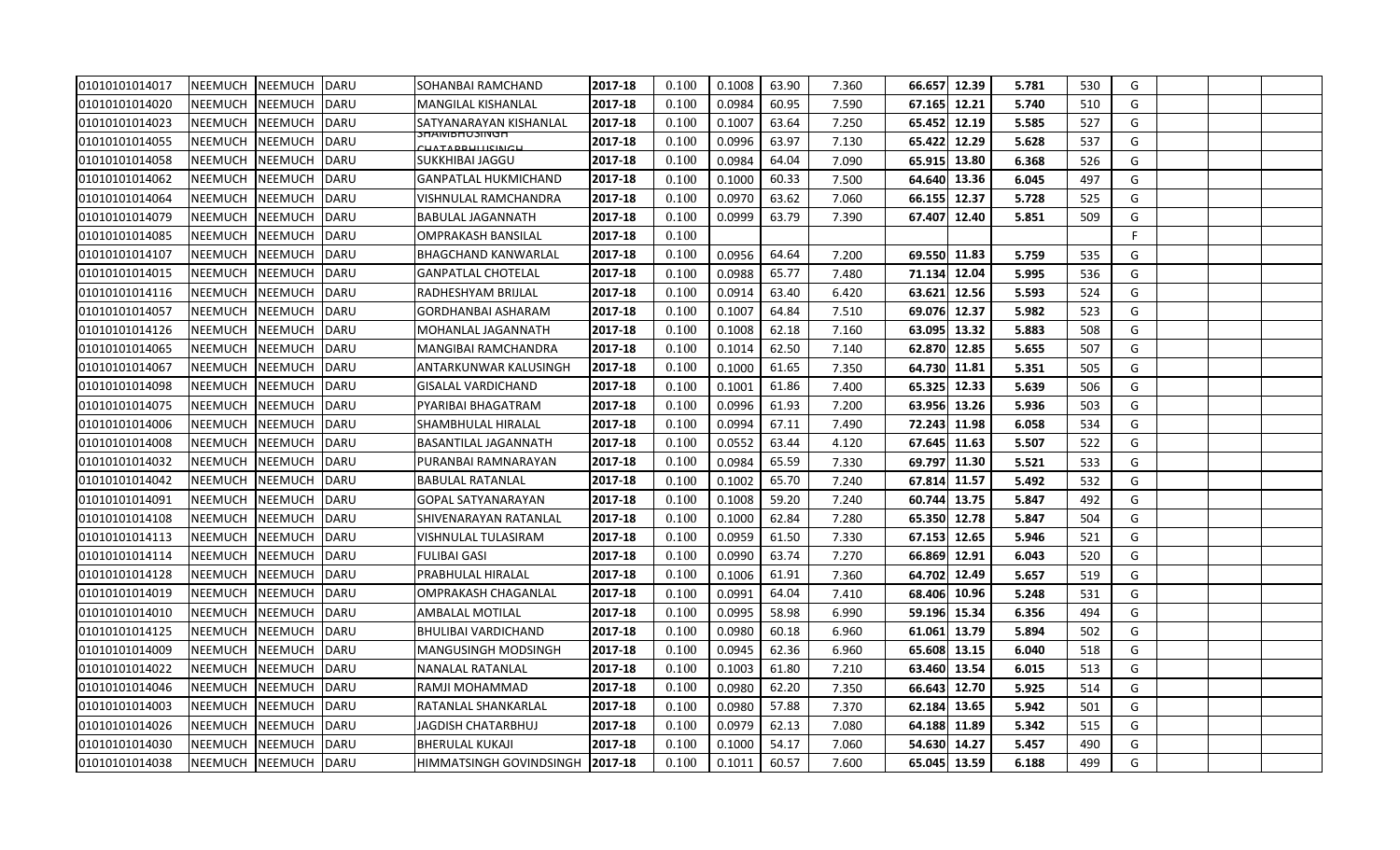| 01010101014047 | <b>NEEMUCH</b> | <b>NEEMUCH</b> | DARU                    | UNANJNI ANI ANIDALAL<br>$A$ $TII$               | 2017-18 | 0.100 | 0.0988 | 59.66 | 6.900 | 59.524       | 14.21        | 5.921 | 500  | G  |    |  |
|----------------|----------------|----------------|-------------------------|-------------------------------------------------|---------|-------|--------|-------|-------|--------------|--------------|-------|------|----|----|--|
| 01010101014066 | <b>NEEMUCH</b> | <b>NEEMUCH</b> | <b>DARU</b>             | HUDIBAI MOHANLAL                                | 2017-18 | 0.100 | 0.0911 | 58.25 | 6.780 | 61.932       | 14.66        | 6.355 | 491  | G  |    |  |
| 01010101014078 | <b>NEEMUCH</b> | <b>NEEMUCH</b> | <b>DARU</b>             | <u>NAINIDAI NANAINSIINUM</u><br><b>ADAMADAL</b> | 2017-18 | 0.100 | 0.0996 | 61.32 | 7.490 | 65.873       | 12.15        | 5.603 | 498  | G  |    |  |
| 01010101014044 | NEEMUCH        | <b>NEEMUCH</b> | DARU                    | NANDUBAI BHAGWANLAL                             | 2017-18 | 0.100 | 0.0870 | 58.44 | 6.220 | 59.690       | 14.27        | 5.962 | 496  | G  |    |  |
| 01010101014081 | <b>NEEMUCH</b> | <b>NEEMUCH</b> | <b>DARU</b>             | <b>KAMALSINGH CHENSINGH</b>                     | 2017-18 | 0.100 | 0.0990 | 61.87 | 7.170 | 64.010       | 13.32        | 5.969 | 516  | G  |    |  |
| 01010101014090 | NEEMUCH        | <b>NEEMUCH</b> | <b>DARU</b>             | <b>PRAHLAD ONKAR</b>                            | 2017-18 | 0.100 | 0.1008 | 61.05 | 7.170 | 62.034       | 13.07        | 5.676 | 495  | G  |    |  |
| 01010101014100 | NEEMUCH        | <b>NEEMUCH</b> | <b>DARU</b>             | <b>MAKBUL MOHAMMAD</b>                          | 2017-18 | 0.100 | 0.0998 | 62.96 | 7.320 | 65.972       | 12.98        | 5.994 | 517  | G  |    |  |
| 01010101014102 | NEEMUCH        | <b>NEEMUCH</b> | <b>DARU</b>             | DHANSINGH GOVINDSINGH                           | 2017-18 | 0.100 | 0.1000 | 59.58 | 7.520 | 64.010       | 13.73        | 6.152 | 493  | G  |    |  |
| 01010101027001 | <b>NEEMUCH</b> | <b>NEEMUCH</b> | UNAIVERITANAL           | RAMCHANDRIBAI RATANLAL                          | 2017-18 | 0.100 |        |       |       |              |              |       |      | F. |    |  |
| 01010101027002 | <b>NEEMUCH</b> | <b>NEEMUCH</b> | <b>UNAINERITANAL</b>    | <b>DILIPKUMAR RATANLAL</b>                      | 2017-18 | 0.100 | 0.1000 | 57.17 | 7.200 | 58.800       | 13.10        | 5.392 | 3309 | G  |    |  |
| 01010101027006 | <b>NEEMUCH</b> | <b>NEEMUCH</b> | <b>JUANENTANA</b>       | SIVENARAYAN RATANLAL                            | 2017-18 | 0.100 |        |       |       |              |              |       |      | F  |    |  |
| 01010101027015 | <b>NEEMUCH</b> | <b>NEEMUCH</b> | <b>JNAIVERITAKAI</b>    | <b>VARDIBAI KASHIRAM</b>                        | 2017-18 | 0.100 |        |       |       |              |              |       |      | F  |    |  |
| 01010101027031 | <b>NEEMUCH</b> | <b>NEEMUCH</b> | <b>UNAIVERITANAL</b>    | LABHCHAND RATANLAL                              | 2017-18 | 0.100 | 0.1005 | 59.17 | 7.440 | 62.577       | 13.52        | 5.922 | 3302 | G  |    |  |
| 01010101027037 | <b>NEEMUCH</b> | <b>NEEMUCH</b> | <b>UNAIVERITANAL</b>    | CHANDMAL BHUWANIRAM                             | 2017-18 | 0.100 | 0.0979 | 55.12 | 7.370 | 59.275       | 14.11        | 5.855 | 3308 | G  |    |  |
| 01010101027042 | <b>NEEMUCH</b> | <b>NEEMUCH</b> | <b>JNAIVERITANAL</b>    | KAILASHCHANDRA PRABHULAI                        | 2017-18 | 0.100 |        |       |       |              |              |       |      | F  |    |  |
| 01010101027052 | <b>NEEMUCH</b> | <b>NEEMUCH</b> | <b>JNANERITANAI</b>     | <b>BANSHILAL RAMLAL</b>                         | 2017-18 | 0.100 | 0.1000 | 51.21 | 6.920 | 50.620 13.26 |              | 4.699 | 3307 | G  | 04 |  |
| 01010101027053 | <b>NEEMUCH</b> | <b>NEEMUCH</b> | <del>JNANCRITANAI</del> | <b>OMPRAKASH PRABHULAL</b>                      | 2017-18 | 0.100 |        |       |       |              |              |       |      | F  |    |  |
| 01010101027041 | <b>NEEMUCH</b> | <b>NEEMUCH</b> | <b>JNAIVERITANAI</b>    | <b>RANGLAL BABRU</b>                            | 2017-18 | 0.100 | 0.1008 | 59.95 | 7.130 | 60.575       | 12.71        | 5.390 | 3306 | G  |    |  |
| 01010101027028 | <b>NEEMUCH</b> | <b>NEEMUCH</b> | <del>JNANCRITANAI</del> | <b>MULCHAND BABRU</b>                           | 2017-18 | 0.100 | 0.1000 | 52.70 | 6.840 | 51.500 13.57 |              | 4.892 | 3303 | G  | 04 |  |
| 01010101027017 | <b>NEEMUCH</b> | <b>NEEMUCH</b> | <del>JNANCRITANAI</del> | RAMCHANDRIBAI MAGNIRAM                          | 2017-18 | 0.100 |        |       |       |              |              |       |      | F. |    |  |
| 01010101027027 | <b>NEEMUCH</b> | <b>NEEMUCH</b> | <b>JNAINERITANAL</b>    | KASHIRAM NANURAM                                | 2017-18 | 0.100 | 0.0892 | 57.84 | 5.900 | 54.652 13.23 |              | 5.061 | 3300 | G  |    |  |
| 01010101027035 | <b>NEEMUCH</b> | <b>NEEMUCH</b> | <del>JNANERITANAI</del> | CHANDIBAI MANGILAL                              | 2017-18 | 0.100 | 0.1009 | 61.41 | 7.390 |              | 64.252 11.56 | 5.199 | 3301 | G  |    |  |
| 01010101027040 | <b>NEEMUCH</b> | <b>NEEMUCH</b> | <b>JNAIVERITANAL</b>    | <b>BHAGWANTIBAI KANWARLAL</b>                   | 2017-18 | 0.100 | 0.0981 | 62.30 | 7.020 | 63.690 12.47 |              | 5.559 | 3305 | G  |    |  |
| 01010101027056 | <b>NEEMUCH</b> | <b>NEEMUCH</b> | <b>UMAIVERITANAL</b>    | <b>VARDICHAND ONKAR</b>                         | 2017-18 | 0.100 | 0.0998 | 55.40 | 6.730 | 53.367 14.71 |              | 5.495 | 3304 | G  |    |  |
| 01010101026004 | <b>NEEMUCH</b> | <b>NEEMUCH</b> | <b>DHOLPURA</b>         | <b>SHANKARLAL SITARAM</b>                       | 2017-18 | 0.100 | 0.1036 | 61.39 | 7.730 | 65.434 13.18 |              | 6.037 | 96   | G  |    |  |
| 01010101026001 | <b>NEEMUCH</b> | <b>NEEMUCH</b> | <b>DHOLPURA</b>         | <b>HAYAMIBAI HIRALAL</b>                        | 2017-18 | 0.100 | 0.1034 | 48.91 | 7.450 | 50.338 13.94 |              | 4.912 | 89   | G  |    |  |
| 01010101026007 | <b>NEEMUCH</b> | <b>NEEMUCH</b> | <b>DHOLPURA</b>         | <b>BHAGATRAM KANHEYALAL</b>                     | 2017-18 | 0.100 | 0.0840 | 60.79 | 6.180 | 63.893 13.06 |              | 5.841 | 94   | G  |    |  |
| 01010101026003 | <b>NEEMUCH</b> | <b>NEEMUCH</b> | <b>DHOLPURA</b>         | <b>KAILASH HIRALAL</b>                          | 2017-18 | 0.100 | 0.0986 | 57.86 | 7.430 | 62.282 12.82 |              | 5.590 | 95   | G  |    |  |
| 01010101026005 | <b>NEEMUCH</b> | <b>NEEMUCH</b> | <b>DHOLPURA</b>         | <b>JAMNALAL RATANLAL</b>                        | 2017-18 | 0.100 | 0.1018 | 61.37 | 7.890 | 67.947 14.45 |              | 6.873 | 97   | G  |    |  |
| 01010101026024 | <b>NEEMUCH</b> | <b>NEEMUCH</b> | <b>DHOLPURA</b>         | <b>RATANLAL MADHULAL</b>                        | 2017-18 | 0.100 | 0.1021 | 62.93 | 8.080 | 71.146 13.03 |              | 6.489 | 98   | G  |    |  |
| 01010101026012 | <b>NEEMUCH</b> | <b>NEEMUCH</b> | <b>DHOLPURA</b>         | <b>MANGILAL KISHANLAL</b>                       | 2017-18 | 0.100 | 0.0970 | 57.45 | 7.370 | 62.361 14.62 |              | 6.382 | 93   | G  |    |  |
| 01010101026009 | <b>NEEMUCH</b> | <b>NEEMUCH</b> | <b>DHOLPURA</b>         | RATANLAL KAJOD                                  | 2017-18 | 0.100 | 0.1006 | 60.50 | 7.210 | 61.948 13.02 |              | 5.646 | 90   | G  |    |  |
| 01010101026019 | <b>NEEMUCH</b> | <b>NEEMUCH</b> | <b>DHOLPURA</b>         | KANWARLAL BHAGWANLAL                            | 2017-18 | 0.100 | 0.1000 | 59.13 | 7.460 | 63.020 13.46 |              | 5.937 | 92   | G  |    |  |
| 01010101026025 | <b>NEEMUCH</b> | <b>NEEMUCH</b> | <b>DHOLPURA</b>         | <b>KRISHNABAI RAGHUNATH</b>                     | 2017-18 | 0.100 | 0.1034 | 52.88 | 7.790 | 56.915 12.20 |              | 4.860 | 91   | G  |    |  |
| 01010101020001 | <b>NEEMUCH</b> | <b>NEEMUCH</b> | <b>DOORDARSHI</b>       | ASHOK KUMAR HAJARILAL                           | 2017-18 | 0.100 | 0.1015 | 60.94 | 7.570 | 64.926 11.72 |              | 5.327 | 446  | G  |    |  |
| 01010101020002 | <b>NEEMUCH</b> | <b>NEEMUCH</b> | <b>DOORDARSHI</b>       | IKARULAL CHUNNILAL                              | 2017-18 | 0.100 | 0.1000 | 61.33 | 7.420 | 65.010 12.20 |              | 5.552 | 445  | G  |    |  |
| 01010101020003 | <b>NEEMUCH</b> | <b>NEEMUCH</b> | DOORDARSHI              | <b>BHAGATRAM GHISALAL</b>                       | 2017-18 | 0.100 | 0.0973 | 62.46 | 7.290 | 66.855 12.30 |              | 5.756 | 444  | G  |    |  |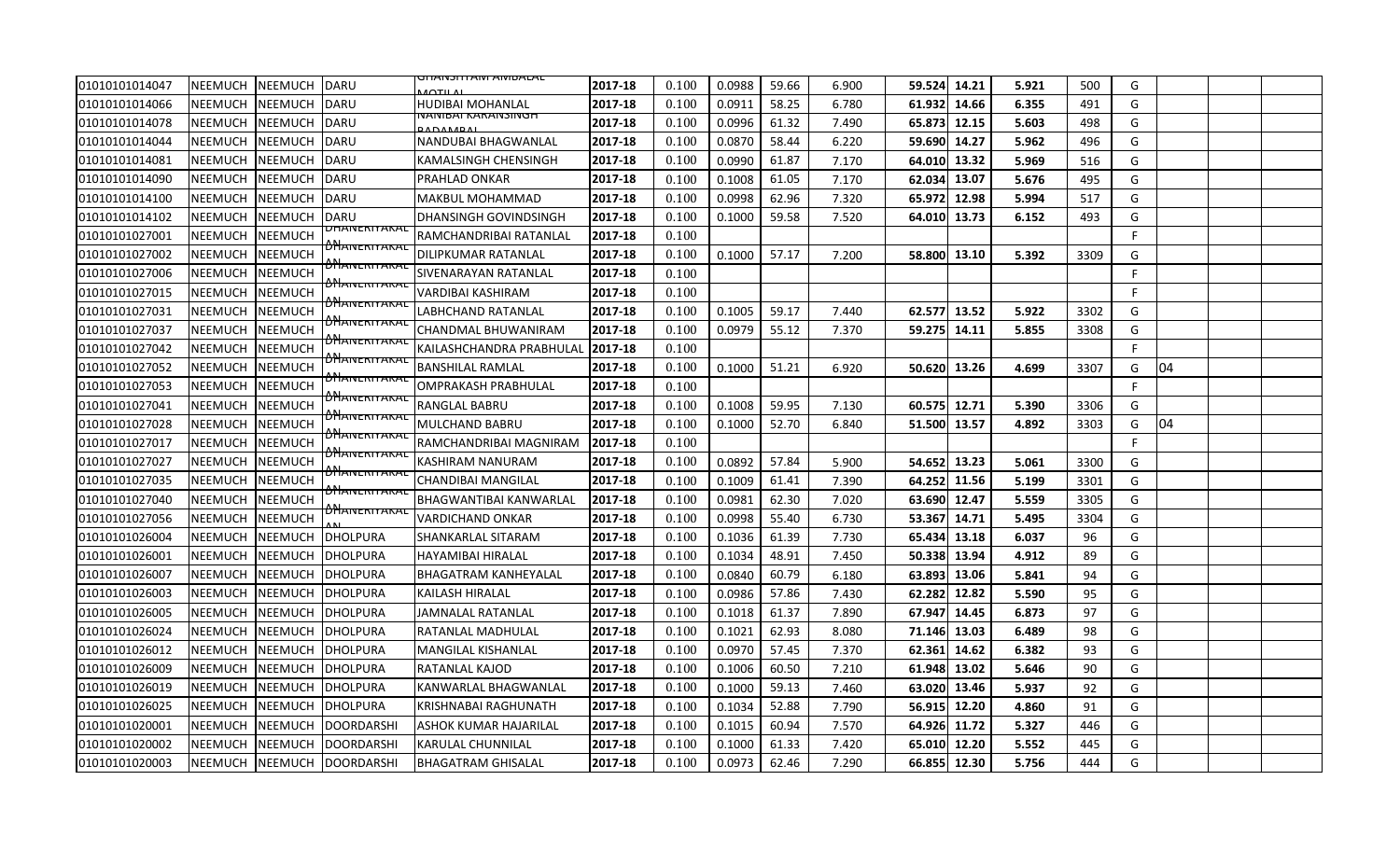| 01010101020004 | NEEMUCH        | <b>NEEMUCH</b> | <b>DOORDARSHI</b>        | CHAGANBAI MULCHAND                                    | 2017-18 | 0.100 | 0.0980 | 63.27 | 7.230 | 66.684 11.41 | 5.326 | 451 | G            |  |  |
|----------------|----------------|----------------|--------------------------|-------------------------------------------------------|---------|-------|--------|-------|-------|--------------|-------|-----|--------------|--|--|
| 01010101020012 | NEEMUCH        | <b>NEEMUCH</b> | <b>DOORDARSHI</b>        | <b>BHUWANIRAM BABRU</b>                               | 2017-18 | 0.100 | 0.1008 | 63.43 | 7.400 | 66.518 11.79 | 5.490 | 450 | G            |  |  |
| 01010101020014 | NEEMUCH        | <b>NEEMUCH</b> | <b>DOORDARSHI</b>        | <b>GULABCHAND RARAMLAL</b>                            | 2017-18 | 0.100 | 0.0987 | 62.61 | 7.220 | 65.431 12.62 | 5.780 | 449 | G            |  |  |
| 01010101020018 | NEEMUCH        | <b>NEEMUCH</b> | DOORDARSHI               | <b>HUDIBAI SHRILAL</b>                                | 2017-18 | 0.100 | 0.0980 | 57.79 | 6.970 | 58.714 13.34 | 5.483 | 428 | G            |  |  |
| 01010101020019 | NEEMUCH        | <b>NEEMUCH</b> | <b>DOORDARSHI</b>        | DHAPUBAI NANURAM                                      | 2017-18 | 0.100 | 0.0974 | 60.98 | 7.220 | 64.579 14.09 | 6.369 | 443 | G            |  |  |
| 01010101020020 | NEEMUCH        | <b>NEEMUCH</b> | <b>DOORDARSHI</b>        | PHOOLCHAND HAJARILAL                                  | 2017-18 | 0.100 | 0.1000 | 61.15 | 7.400 | 64.640 12.87 | 5.824 | 442 | G            |  |  |
| 01010101020021 | NEEMUCH        | <b>NEEMUCH</b> | <b>DOORDARSHI</b>        | NANDLAL MULCHAND                                      | 2017-18 | 0.100 | 0.0981 | 62.69 | 7.330 | 66.922 12.55 | 5.879 | 441 | G            |  |  |
| 01010101020022 | NEEMUCH        | <b>NEEMUCH</b> | <b>DOORDARSHI</b>        | KANWARLAL BHAGIRATH                                   | 2017-18 | 0.100 | 0.0968 | 58.54 | 7.380 | 63.760 12.30 | 5.490 | 440 | G            |  |  |
| 01010101020028 | NEEMUCH        | <b>NEEMUCH</b> | <b>DOORDARSHI</b>        | <b>DEVILAL HIRALAL</b>                                | 2017-18 | 0.100 | 0.1020 | 61.19 | 7.610 | 65.216 13.22 | 6.035 | 431 | G            |  |  |
| 01010101020033 | NEEMUCH        | <b>NEEMUCH</b> | DOORDARSHI               | RAMNARAYAN BHANWARLAL                                 | 2017-18 | 0.100 | 0.0970 | 63.77 | 7.650 | 71.845 11.20 | 5.633 | 453 | G            |  |  |
| 01010101020034 | NEEMUCH        | <b>NEEMUCH</b> | DOORDARSHI               | LAXMINARAYAN GANESHRAM                                | 2017-18 | 0.100 | 0.0966 | 60.16 | 7.200 | 64.058 13.30 | 5.964 | 433 | G            |  |  |
| 01010101020039 | NEEMUCH        | <b>NEEMUCH</b> | DOORDARSHI               | KANWARLAL TARACHAND                                   | 2017-18 | 0.100 | 0.1043 | 62.19 | 7.720 | 65.762 12.35 | 5.685 | 439 | G            |  |  |
| 01010101020046 | NEEMUCH        | <b>NEEMUCH</b> | DOORDARSHI               | GULABCHAND VARDA                                      | 2017-18 | 0.100 | 0.1020 | 61.02 | 7.490 | 64.010 12.39 | 5.552 | 435 | G            |  |  |
| 01010101020052 | NEEMUCH        | <b>NEEMUCH</b> | DOORDARSHI               | SOHANLAL LAXMINARAYAN                                 | 2017-18 | 0.100 | 0.0961 | 60.09 | 7.520 | 67.170 13.06 | 6.141 | 432 | G            |  |  |
| 01010101020066 | NEEMUCH        | <b>NEEMUCH</b> | DOORDARSHI               | SATYANARAYAN HAJARILAL                                | 2017-18 | 0.100 | 0.0925 | 63.38 | 7.100 | 69.503 11.23 | 5.463 | 448 | G            |  |  |
| 01010101020056 | NEEMUCH        | <b>NEEMUCH</b> | <b>DOORDARSHI</b>        | ONKARLAL NANDRAM                                      | 2017-18 | 0.100 | 0.1021 | 60.63 | 7.250 | 61.508 14.33 | 6.169 | 434 | G            |  |  |
| 01010101020029 | NEEMUCH        | <b>NEEMUCH</b> | <b>DOORDARSHI</b>        | LABHCHAND PRABHULAL                                   | 2017-18 | 0.100 | 0.0994 | 63.55 | 7.350 | 67.133 12.56 | 5.902 | 452 | G            |  |  |
| 01010101020059 | NEEMUCH        | <b>NEEMUCH</b> | <b>DOORDARSHI</b>        | <b>GOPAL AMBALAL</b>                                  | 2017-18 | 0.100 | 0.0938 | 47.95 | 6.870 | 50.171 14.95 | 5.250 | 425 | G            |  |  |
| 01010101020009 | NEEMUCH        | <b>NEEMUCH</b> | <b>DOORDARSHI</b>        | SHANKARLAL HUKMAJI                                    | 2017-18 | 0.100 | 0.0912 | 55.43 | 6.590 | 57.215 14.00 | 5.607 | 427 | G            |  |  |
| 01010101020050 | NEEMUCH        | <b>NEEMUCH</b> | <b>DOORDARSHI</b>        | PUSHPABAI KANHEYALAL                                  | 2017-18 | 0.100 | 0.0983 | 63.84 | 7.270 | 67.447 12.01 | 5.670 | 447 | G            |  |  |
| 01010101020057 | <b>NEEMUCH</b> | <b>NEEMUCH</b> | <b>DOORDARSHI</b>        | PHOOLKUNWAR PRATAPSINGH                               | 2017-18 | 0.100 | 0.0983 | 57.73 | 7.520 | 63.093 13.68 | 6.042 | 429 | G            |  |  |
| 01010101020051 | NEEMUCH        | <b>NEEMUCH</b> | <b>DOORDARSHI</b>        | <b>PRABHULAL VAJERAM</b>                              | 2017-18 | 0.100 | 0.0990 | 59.82 | 7.150 | 61.717 12.50 | 5.400 | 430 | G            |  |  |
| 01010101020013 | NEEMUCH        | <b>NEEMUCH</b> | <b>DOORDARSHI</b>        | <b>MANGILAL BHAWARLAL</b>                             | 2017-18 | 0.100 | 0.0988 | 55.88 | 7.190 | 58.097 12.76 | 5.189 | 426 | G            |  |  |
| 01010101020031 | NEEMUCH        | <b>NEEMUCH</b> | <b>DOORDARSHI</b>        | <b>GHEESALAL BHAGIRATH</b>                            | 2017-18 | 0.100 | 0.0973 | 61.38 | 7.410 | 66.783 12.98 | 6.067 | 438 | G            |  |  |
| 01010101020045 | NEEMUCH        | <b>NEEMUCH</b> | <b>DOORDARSHI</b>        | KISHANLAL VARDICHAND                                  | 2017-18 | 0.100 | 0.0992 | 61.11 | 7.410 | 65.212 12.63 | 5.765 | 437 | G            |  |  |
| 01010101020070 | NEEMUCH        | <b>NEEMUCH</b> | DOORDARSHI               | OMPRAKASH AMBARAM                                     | 2017-18 | 0.100 | 0.1014 | 64.25 | 7.330 | 66.351 13.87 | 6.442 | 436 | G            |  |  |
| 01010101043006 | NEEMUCH        | <b>NEEMUCH</b> | DULAKHEDA                | <b>SALAGRAM MANGILAL</b>                              | 2017-18 | 0.100 | 0.0998 | 58.60 | 7.120 | 59.719 14.01 | 5.857 | 695 | G            |  |  |
| 01010101043009 | NEEMUCH        | <b>NEEMUCH</b> | DULAKHEDA                | <b>SHYAMLAL GIRDHARI</b>                              | 2017-18 | 0.100 | 0.0986 | 55.32 | 7.050 | 56.511 11.12 | 4.398 | 694 | G            |  |  |
| 01010101043018 | NEEMUCH        | <b>NEEMUCH</b> | DULAKHEDA                | <b>MAIVIESNUNAINUMA</b><br><del>SHODISARIALNURA</del> | 2017-18 | 0.100 | 0.1000 | 62.04 | 7.000 | 62.040 13.70 | 5.950 | 696 | G            |  |  |
| 01010101043028 | NEEMUCH        | <b>NEEMUCH</b> | <b>DULAKHEDA</b>         | AVA JINIA DAVAN                                       | 2017-18 | 0.100 | 0.1001 | 59.72 | 7.330 | 62.478 11.05 | 4.832 | 697 | G            |  |  |
| 01010101043033 | NEEMUCH        | <b>NEEMUCH</b> | DULAKHEDA                | KALABAI UDARAM                                        | 2017-18 | 0.100 |        |       |       |              |       |     | $\mathsf{F}$ |  |  |
| 01010101043034 | NEEMUCH        | <b>NEEMUCH</b> | DULAKHEDA                | NANDUBAI RAMA                                         | 2017-18 | 0.100 | 0.1014 | 53.29 | 7.340 | 55.108 12.22 | 4.714 | 693 | G            |  |  |
| 01010101043002 | NEEMUCH        | <b>NEEMUCH</b> | DULAKHEDA                | <b>BHOPALSINGH BHURSINGH</b>                          | 2017-18 | 0.100 | 0.0988 | 51.92 | 7.200 | 54.049 11.86 | 4.487 | 692 | G            |  |  |
| 01010101043011 | NEEMUCH        | <b>NEEMUCH</b> | DULAKHEDA                | SHAMABAI KHYALIRAM                                    | 2017-18 | 0.100 | 0.1003 | 50.35 | 7.370 | 52.851 13.60 | 5.032 | 691 | G            |  |  |
| 01010101019001 | NEEMUCH        | <b>NEEMUCH</b> | งทหวบพิมา<br>ᠲᠲᡰᡶᡰᡐᡶᡰᢦᠦ᠇ | <b>BAGADIRAM TORIRAM</b>                              | 2017-18 | 0.100 | 0.0913 | 61.38 | 6.980 | 67.032 13.42 | 6.297 | 32  | G            |  |  |
| 01010101019002 | NEEMUCH        | <b>NEEMUCH</b> | ᠲᠲᡰ᠋ᢂᡱᡃᠯᢦ᠋ᡨ              | CHAMPALAL BHANWARLAL                                  | 2017-18 | 0.100 | 0.0973 | 58.41 | 7.280 | 62.436 13.63 | 5.957 | 12  | G            |  |  |
| 01010101019003 | <b>NEEMUCH</b> | <b>NEEMUCH</b> |                          | <b>BHAGATRAM RAMCHAND</b>                             | 2017-18 | 0.100 | 0.0960 | 61.74 | 7.080 | 65.052 12.78 | 5.819 | 33  | G            |  |  |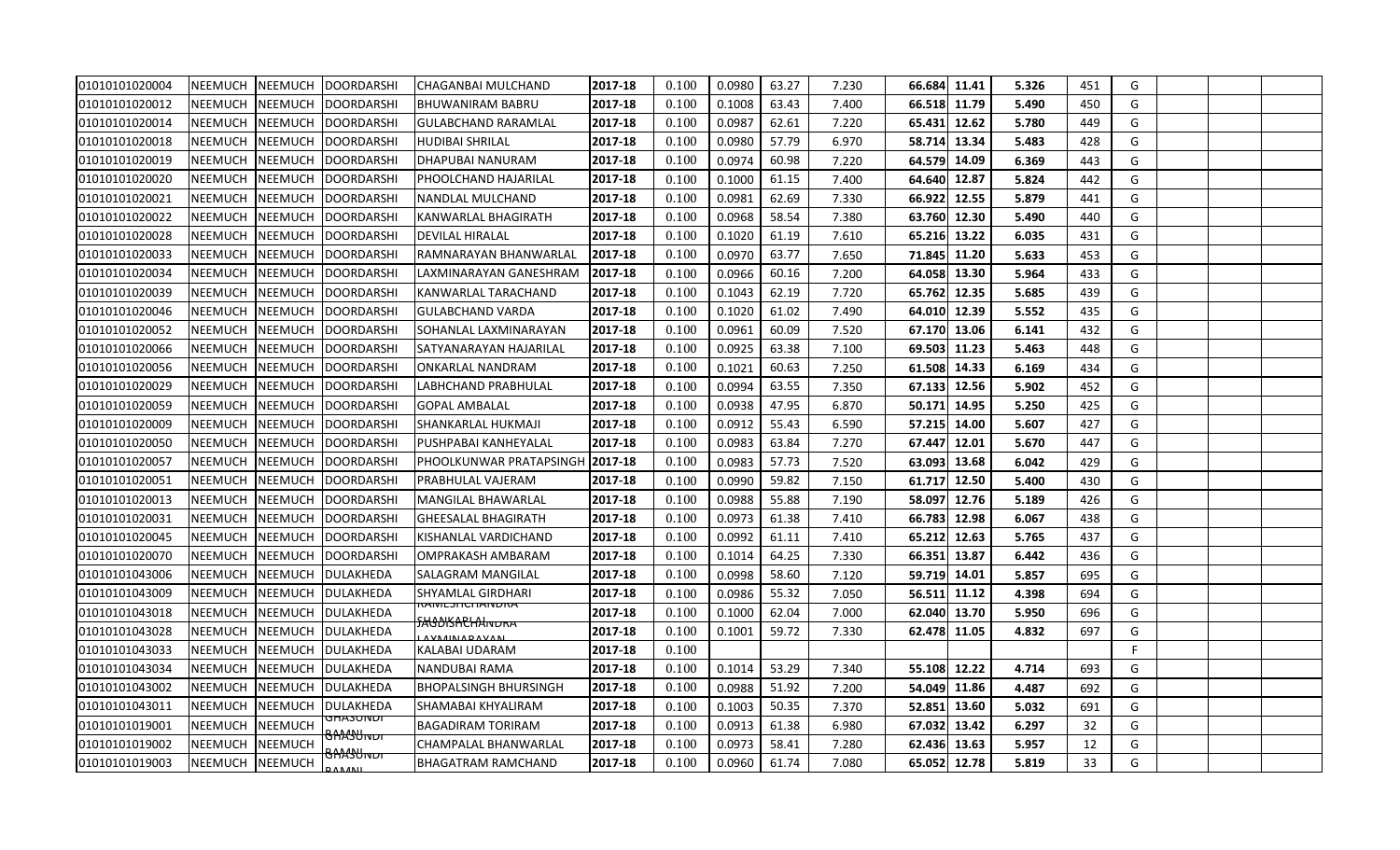| 01010101019004 | <b>NEEMUCH</b> | <b>NEEMUCH</b> | ועזוטנאחט                                       | DINESHCHANDRA NANDLAL                               | 2017-18 | 0.100 | 0.1000 | 62.49 | 7.420 | 66.240       | 12.42 | 5.759 | 34             | G  |  |  |
|----------------|----------------|----------------|-------------------------------------------------|-----------------------------------------------------|---------|-------|--------|-------|-------|--------------|-------|-------|----------------|----|--|--|
| 01010101019005 | NEEMUCH        | <b>NEEMUCH</b> | ᠲ <del>ᠲᠰᡗᢌ</del> ᡃᡰᠠᢦ <del>ᡨ</del>             | NANDLAL RAMCHANDRA                                  | 2017-18 | 0.100 | 0.0951 | 59.97 | 7.060 | 63.596       | 13.19 | 5.872 | 13             | G  |  |  |
| 01010101019006 | NEEMUCH        | <b>NEEMUCH</b> | <del>ჱᲩᢂ</del> ᢣᡰᠬᡨ                             | <b>TAIVIEJNUNAINURA</b><br><b>LIA NIVAZA DI A I</b> | 2017-18 | 0.100 | 0.0957 | 64.65 | 7.140 | 68.903 13.07 |       | 6.304 | 45             | G  |  |  |
| 01010101019007 | NEEMUCH        | <b>NEEMUCH</b> | <del>ჱስአየያ</del> ሁԽኮ                            | MADHULAL NANURAM                                    | 2017-18 | 0.100 | 0.0969 | 62.26 | 7.460 | 68.473       | 13.06 | 6.260 | 31             | G  |  |  |
| 01010101019009 | NEEMUCH        | <b>NEEMUCH</b> | ᠲᠲᡰ <del>ᢂᢃ</del> Ⴘᠠᢦ <del>ᡨ</del>              | JAGDISH BHANWARLAL                                  | 2017-18 | 0.100 | 0.0988 | 55.91 | 7.480 | 60.466       | 12.34 | 5.223 | 11             | G  |  |  |
| 01010101019010 | NEEMUCH        | <b>NEEMUCH</b> | ᠲᠲᡰᠡᡘᢒᡃᠣᡰᠬᠳ                                     | <b>LAXMAN BOTALLAL</b>                              | 2017-18 | 0.100 | 0.0965 | 62.51 | 6.860 | 63.482       | 12.53 | 5.568 | $\mathbf{1}$   | G  |  |  |
| 01010101019012 | NEEMUCH        | <b>NEEMUCH</b> | <del>ჱስአየያ</del> ሁԽኮ                            | KANHEYALAL KHYALIRAM                                | 2017-18 | 0.100 | 0.0970 | 65.12 | 7.270 | 69.722       | 12.58 | 6.140 | 46             | G  |  |  |
| 01010101019013 | NEEMUCH        | <b>NEEMUCH</b> | <del>ჱስአየያለም አ</del>                            | <b>BABULAL SITARAM</b>                              | 2017-18 | 0.100 | 0.0980 | 59.30 | 7.270 | 62.847       | 12.82 | 5.640 | 10             | G  |  |  |
| 01010101019014 | NEEMUCH        | <b>NEEMUCH</b> | <del>ჱስአየያሁԽኮ</del>                             | <b>BABULAL UDAYRAM</b>                              | 2017-18 | 0.100 | 0.0970 | 62.67 | 7.710 | 71.165       | 13.39 | 6.670 | 44             | G  |  |  |
| 01010101019015 | NEEMUCH        | <b>NEEMUCH</b> | <del>ჱስአየያለም አ</del><br>ᠲ <del>ᠬᠡᢂ</del> ᢣᡰ᠇ᠠᠳ  | MADANLAL UDAYRAM                                    | 2017-18 | 0.100 | 0.0973 | 59.45 | 7.410 | 64.676       | 12.60 | 5.705 | 29             | G  |  |  |
| 01010101019016 | NEEMUCH        | <b>NEEMUCH</b> | ᠲᠲᡰᠰ᠍᠍᠍᠍ᡐᡰᢐᠳ                                    | <b>RAJMAL JANKILAL</b>                              | 2017-18 | 0.100 | 0.0965 | 58.75 | 7.130 | 62.010       | 16.17 | 7.019 | 30             | G  |  |  |
| 01010101019017 | NEEMUCH        | <b>NEEMUCH</b> | <del>ჱስአየያሁԽኮ</del>                             | SHIVENARAYAN MANGILAL                               | 2017-18 | 0.100 | 0.0976 | 64.17 | 7.280 | 68.381       | 12.92 | 6.184 | 47             | G  |  |  |
| 01010101019018 | NEEMUCH        | <b>NEEMUCH</b> |                                                 | NARAYAN JAMNALAL                                    | 2017-18 | 0.100 | 0.1000 | 58.97 | 7.800 | 65.710       | 16.31 | 7.502 | 9              | G  |  |  |
| 01010101019019 | NEEMUCH        | <b>NEEMUCH</b> | <del>ჱስአየያለም አ</del>                            | <b>GYARSILAL NARAYAN</b>                            | 2017-18 | 0.100 | 0.0984 | 61.40 | 7.330 | 65.335       | 13.34 | 6.101 | 28             | G  |  |  |
| 01010101019020 | NEEMUCH        | <b>NEEMUCH</b> | <del>GAMSUND</del>                              | RAGHUNANDAN BANSHILAL                               | 2017-18 | 0.100 | 0.0500 | 62.73 | 3.620 | 64.880       | 13.10 | 5.950 | 43             | G  |  |  |
| 01010101019022 | NEEMUCH        | <b>NEEMUCH</b> | <del>ჱ</del> ᠰᠰ᠍᠍ᢒᡛᡰᢦ᠋ᡨ<br><del>GAASUNDT</del>  | CHANDARLAL DAMARLAL                                 | 2017-18 | 0.100 | 0.0986 | 58.92 | 7.250 | 61.886       | 13.41 | 5.810 | 25             | G  |  |  |
| 01010101019023 | NEEMUCH        | <b>NEEMUCH</b> | ᠳᠲᠲᡘᢒᡶᡰᠬᠳ                                       | SHAMBHULAL SURAJMAL                                 | 2017-18 | 0.100 |        |       |       |              |       |       |                | F. |  |  |
| 01010101019027 | NEEMUCH        | <b>NEEMUCH</b> |                                                 | <b>MOTILAL MANGILAL</b>                             | 2017-18 | 0.100 | 0.0999 | 60.40 | 7.400 | 63.914       | 13.05 | 5.839 | 26             | G  |  |  |
| 01010101019028 | <b>NEEMUCH</b> | <b>NEEMUCH</b> | <del>ჱስአየያ</del> ሁԽኮ<br>ᠲ <del>ᠰᢂᢃ</del> ᡃ᠌ᡰᢦ᠋ᠳ | <b>KAILASH MANGILAL</b>                             | 2017-18 | 0.100 | 0.0912 | 59.61 | 6.650 | 62.094       | 12.78 | 5.555 | 27             | G  |  |  |
| 01010101019031 | NEEMUCH        | <b>NEEMUCH</b> | <del>ჱስአየያሁԽԽ</del>                             | PRAVIN SHYAMLAL                                     | 2017-18 | 0.100 | 0.1011 | 61.69 | 7.490 | 65.292 13.20 |       | 6.033 | 42             | G  |  |  |
| 01010101019033 | NEEMUCH        | <b>NEEMUCH</b> | <del>ჱስአየያሁԽԽ</del>                             | <b>VINODKUMAR FATEHLAL</b>                          | 2017-18 | 0.100 | 0.0506 | 61.64 | 3.800 | 66.126       | 13.25 | 6.134 | 24             | G  |  |  |
| 01010101019038 | NEEMUCH        | <b>NEEMUCH</b> | ᠲ <del>ᠰᢂᢃ</del> ᡃ᠌ᡶᡰᡪ᠋ᡨ                        | SHAMBHULAL SESHMAL                                  | 2017-18 | 0.100 | 0.0942 | 61.59 | 7.190 | 67.155 13.07 |       | 6.144 | 8              | G  |  |  |
| 01010101019043 | NEEMUCH        | <b>NEEMUCH</b> | ᠲᠲᡰᡶᡘᢒᡶᡰᢦ᠋ᡨ                                     | VISHNUPRASAD RAMCHANDRA                             | 2017-18 | 0.100 | 0.0926 | 63.97 | 6.890 | 67.991       | 12.68 | 6.035 | 48             | G  |  |  |
| 01010101019046 | NEEMUCH        | <b>NEEMUCH</b> | ᠲᠲᡰᡶᡘᢒᡶᡰᢦ᠋ᡨ                                     | PRAKASH BHABHUTIYA                                  | 2017-18 | 0.100 | 0.0952 | 57.47 | 7.100 | 61.229       | 13.43 | 5.756 | $\overline{7}$ | G  |  |  |
| 01010101019047 | NEEMUCH        | <b>NEEMUCH</b> | ᠲ <del>ᠰᢂ</del> ᢣᡛᡰᢦᠳ                           | SATYANARAYAN RAMLAL                                 | 2017-18 | 0.100 | 0.0966 | 63.97 | 7.140 | 67.547       | 12.43 | 5.877 | 49             | G  |  |  |
| 01010101019048 | NEEMUCH        | <b>NEEMUCH</b> | <b>GAASUNDT</b>                                 | <b>MANGILAL VARDICHAND</b>                          | 2017-18 | 0.100 | 0.1000 | 61.68 | 7.380 | 65.030 13.31 |       | 6.059 | 23             | G  |  |  |
| 01010101019049 | NEEMUCH        | <b>NEEMUCH</b> | <del>ჱስአየያሁԽԽ</del>                             | CHANDRAKAILASH KESHURAM                             | 2017-18 | 0.100 | 0.1008 | 63.54 | 7.420 | 66.815 12.81 |       | 5.992 | 41             | G  |  |  |
| 01010101019052 | NEEMUCH        | <b>NEEMUCH</b> | <del>ჱስአየያሁԽԽ</del>                             | DEVILAL GANGARAM                                    | 2017-18 | 0.100 | 0.0978 | 54.81 | 7.480 | 59.888       | 12.99 | 5.445 | $\overline{2}$ | G  |  |  |
| 01010101019037 | NEEMUCH        | <b>NEEMUCH</b> | <b>BAASUwor</b>                                 | <b>GANSHYAM SESHMAL</b>                             | 2017-18 | 0.100 | 0.0949 | 59.82 | 7.160 | 64.478 13.99 |       | 6.314 | 22             | G  |  |  |
| 01010101019054 | <b>NEEMUCH</b> | <b>NEEMUCH</b> | <b>GAASUNDT</b>                                 | <b>BABULAL PARASRAM</b>                             | 2017-18 | 0.100 | 0.0998 | 62.44 | 7.220 | 64.529 13.40 |       | 6.053 | 40             | G  |  |  |
| 01010101019055 | NEEMUCH        | <b>NEEMUCH</b> | <del>ჱስአየያሁԽԽ</del>                             | NARMDASHANKAR PURCHAND                              | 2017-18 | 0.100 | 0.0965 | 59.96 | 7.070 | 62.756 13.63 |       | 5.988 | 17             | G  |  |  |
| 01010101019056 | NEEMUCH        | <b>NEEMUCH</b> | ᠲ <del>ᠰᠰ᠍᠍ᡃᢂᡕ</del> ᡉ᠇                         | RATANLAL MANGILAL                                   | 2017-18 | 0.100 | 0.0976 | 61.90 | 7.280 | 65.963 13.23 |       | 6.108 | 18             | G  |  |  |
| 01010101019057 | NEEMUCH        | <b>NEEMUCH</b> | ᠲ <del>ᠰᠰ᠍ᡃ᠌ᢂᡃᠬᠳ</del>                          | KAILASHCHANDRA MANGILAL                             | 2017-18 | 0.100 | 0.1001 | 59.69 | 7.340 | 62.527 13.87 |       | 6.071 | 19             | G  |  |  |
| 01010101019060 | NEEMUCH        | <b>NEEMUCH</b> | <b>GAASUNDT</b>                                 | <b>DINESH CHETRAM</b>                               | 2017-18 | 0.100 | 0.0971 | 60.54 | 7.300 | 65.015       | 12.31 | 5.603 | 20             | G  |  |  |
| 01010101019062 | NEEMUCH        | <b>NEEMUCH</b> | ᠲᠰᠰ᠍᠍ᡧᢦᡨ                                        | <b>GANGARAM PANNALAL</b>                            | 2017-18 | 0.100 | 0.1008 | 61.07 | 7.460 | 64.563 12.85 |       | 5.808 | 21             | G  |  |  |
| 01010101019067 | NEEMUCH        | <b>NEEMUCH</b> | ᠲᠲᡰᡶᡘᢒᡶᡰᢦ᠋ᡨ                                     | JAGDISH KHYALI                                      | 2017-18 | 0.100 | 0.0980 | 61.17 | 7.490 | 66.786       | 13.24 | 6.190 | 6              | G  |  |  |
| 01010101019069 | <b>NEEMUCH</b> | <b>NEEMUCH</b> |                                                 | MOTILAL GANESHRAM                                   | 2017-18 | 0.100 | 0.0986 | 60.51 | 7.310 | 64.087 13.77 |       | 6.177 | -5             | G  |  |  |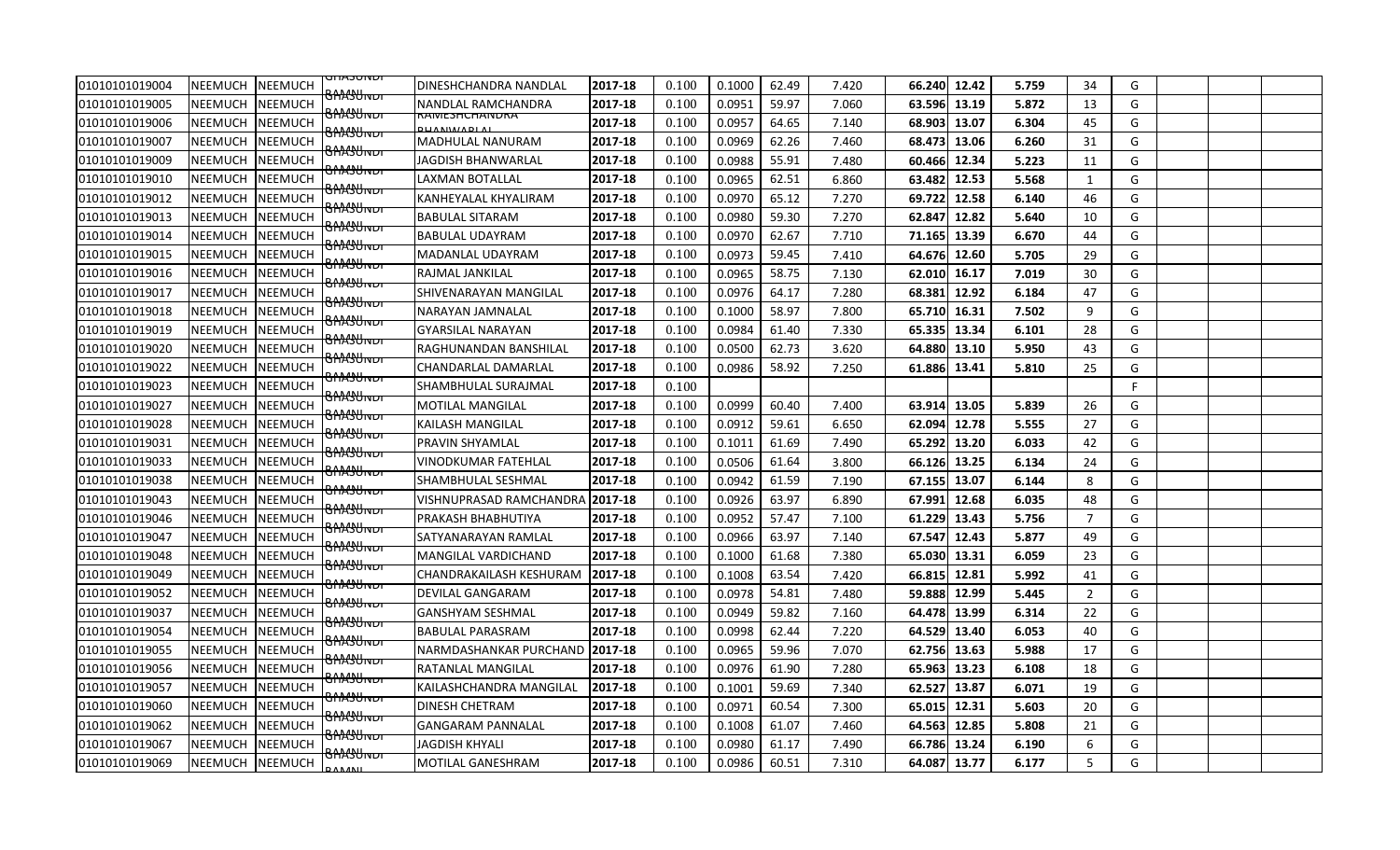| 01010101019074 | <b>NEEMUCH</b> | <b>NEEMUCH</b> | ועמוטכמחט                                 | <b>CHANDMAL GANESHRAM</b>    | 2017-18 | 0.100 | 0.0976 | 57.34 | 7.120 | 59.754       | 14.21 | 5.944 | 4    | G |  |  |
|----------------|----------------|----------------|-------------------------------------------|------------------------------|---------|-------|--------|-------|-------|--------------|-------|-------|------|---|--|--|
| 01010101019075 | NEEMUCH        | <b>NEEMUCH</b> | <del>GAASUND</del>                        | <b>KACHRIBAI MANGILAL</b>    | 2017-18 | 0.100 | 0.0976 | 64.99 | 7.280 | 69.252       | 13.31 | 6.452 | 50   | G |  |  |
| 01010101019076 | NEEMUCH        | <b>NEEMUCH</b> | <del>GAASUND</del>                        | SURAJMAL MATHURALAL          | 2017-18 | 0.100 | 0.0986 | 59.58 | 7.400 | 63.874       | 13.60 | 6.081 | 3    | G |  |  |
| 01010101019077 | NEEMUCH        | <b>NEEMUCH</b> | ᠲᠲᡰᠰ᠍᠍᠍᠍᠍᠍᠍᠍᠍ᡈᢗᠯᢐᠣ                        | <b>BADRILAL MTHURALAL</b>    | 2017-18 | 0.100 | 0.0966 | 61.37 | 7.200 | 65.342       | 12.11 | 5.539 | 39   | G |  |  |
| 01010101019078 | NEEMUCH        | <b>NEEMUCH</b> | ᠲᠲᡰᠡᡐᢒᡶᡰᢦᠦ᠇                               | FATEHLAL BHAWANISHANKAR      | 2017-18 | 0.100 | 0.0990 | 62.22 | 7.260 | 65.182       | 13.63 | 6.219 | 38   | G |  |  |
| 01010101019080 | NEEMUCH        | <b>NEEMUCH</b> | <b>GAASUNDT</b>                           | <b>SOHANLAL NANURAM</b>      | 2017-18 | 0.100 | 0.0992 | 58.95 | 7.710 | 65.454       | 16.64 | 7.624 | 15   | G |  |  |
| 01010101019081 | NEEMUCH        | <b>NEEMUCH</b> | ᠲᠲᡰᠰ᠍᠍᠍᠍᠍᠍᠍᠍᠍ᡈᢗᠯᢐᠣ                        | <b>BHANWARLAL CHATURBHUJ</b> | 2017-18 | 0.100 | 0.0965 | 63.07 | 7.250 | 67.689       | 12.49 | 5.918 | 37   | G |  |  |
| 01010101019083 | NEEMUCH        | <b>NEEMUCH</b> | <del>GAASUNDT</del><br>ᠲᠲᡰᠰ᠍᠍᠍᠍᠍᠍᠍᠍᠍ᡈᢗᠯᢐᠣ | <b>BHANWARLAL BOTHLAL</b>    | 2017-18 | 0.100 | 0.0942 | 62.18 | 7.210 | 67.994       | 13.07 | 6.220 | 16   | G |  |  |
| 01010101019084 | NEEMUCH        | <b>NEEMUCH</b> | ᠲᠲᡰᠰ᠍᠍᠍᠍᠍᠍᠍᠍᠍ᡈᢗᠯᢐᠣ                        | <b>NANURAM GANESHRAM</b>     | 2017-18 | 0.100 | 0.0968 | 63.15 | 7.140 | 66.539       | 12.84 | 5.981 | 36   | G |  |  |
| 01010101019085 | NEEMUCH        | <b>NEEMUCH</b> | <del>8ስ) (38 թ.)</del>                    | UMASHANKAR CHATURBHUJ        | 2017-18 | 0.100 | 0.0943 | 61.40 | 7.100 | 66.045       | 13.32 | 6.158 | 14   | G |  |  |
| 01010101019086 | NEEMUCH        | <b>NEEMUCH</b> | <b>GAASUNDT</b>                           | <b>SURESHCHAND RARUPLAL</b>  | 2017-18 | 0.100 | 0.0961 | 63.54 | 7.190 | 67.908       | 13.35 | 6.346 | 35   | G |  |  |
| 01010101019089 | NEEMUCH        | <b>NEEMUCH</b> | ᠲ <del>ᠰᢂᢃ</del> ᡃ᠌ᡰᢦᠳ                    | <b>RUPLAL CHAMPALAL</b>      | 2017-18 | 0.100 | 0.0973 | 64.78 | 7.140 | 67.914       | 12.78 | 6.075 | 74   | G |  |  |
| 01010101019092 | NEEMUCH        | <b>NEEMUCH</b> | ᠲ <del>ᠰᢂᢃ</del> ᡃ᠌ᡰᢦᠳ                    | <b>GENDIBAI GOVINDRAM</b>    | 2017-18 | 0.100 | 0.0950 | 62.06 | 7.130 | 66.537       | 13.86 | 6.456 | 67   | G |  |  |
| 01010101019093 | NEEMUCH        | <b>NEEMUCH</b> | ᠲ <del>ᠰᢂᢃ</del> ᡃ᠌ᡰᢦᠳ                    | NAROTTAM LADURAM             | 2017-18 | 0.100 | 0.0963 | 58.89 | 7.200 | 62.897       | 15.69 | 6.908 | 66   | G |  |  |
| 01010101019094 | NEEMUCH        | <b>NEEMUCH</b> | ᠲ <del>ᠰᢂᢃ</del> ᡃ᠌ᡰᢦᠳ                    | <b>CHETRAM PURCHAND</b>      | 2017-18 | 0.100 | 0.0948 | 62.40 | 7.230 | 67.985       | 13.00 | 6.187 | 65   | G |  |  |
| 01010101019097 | NEEMUCH        | <b>NEEMUCH</b> | ᠲ <del>ᠰᢂᢃ</del> ᡃ᠌ᡰᢦᠳ                    | DAMARLAL BHUWANISHANKAI      | 2017-18 | 0.100 | 0.0911 | 62.99 | 6.720 | 66.378       | 12.56 | 5.836 | 69   | G |  |  |
| 01010101019099 | <b>NEEMUCH</b> | <b>NEEMUCH</b> | ᡃ <del>ᢗ᠌᠌᠌᠌ᡴᡝ</del> ᡉ                    | CHATARBHUJ NANDLAL           | 2017-18 | 0.100 | 0.0998 | 55.83 | 7.310 | 58.417       | 12.75 | 5.214 | 52   | G |  |  |
| 01010101019101 | <b>NEEMUCH</b> | <b>NEEMUCH</b> | <del>ჱᲩᠡ᠍</del> ᢢᡰᢐᠳ                      | <b>GANSHYAM KESHRIMAL</b>    | 2017-18 | 0.100 | 0.0950 | 63.28 | 7.120 | 67.747       | 13.34 | 6.327 | 70   | G |  |  |
| 01010101019102 | <b>NEEMUCH</b> | <b>NEEMUCH</b> | <del>ჱስእ'ያ</del> ሁԽኮ                      | <b>BASANTILAL NANDLAL</b>    | 2017-18 | 0.100 | 0.1000 | 62.69 | 7.420 | 66.450 11.13 |       | 5.177 | 71   | G |  |  |
| 01010101019105 | <b>NEEMUCH</b> | <b>NEEMUCH</b> | <del>ჱስእ'ያ</del> ሁԽኮ                      | <b>PRAHALAD NAROTTAM</b>     | 2017-18 | 0.100 | 0.0991 | 58.81 | 7.590 | 64.349 16.29 |       | 7.337 | 64   | G |  |  |
| 01010101019106 | NEEMUCH        | <b>NEEMUCH</b> | <del>ჱᲩᢂ</del> ᠌ᡈᡃᡰᠬᠳ                     | RAMESHCHANDRA NANURAM        | 2017-18 | 0.100 | 0.0992 | 63.02 | 7.310 | 66.341       | 12.44 | 5.777 | 72   | G |  |  |
| 01010101019107 | NEEMUCH        | <b>NEEMUCH</b> | <del>ჱስእ'ያ</del> ሁԽኮ                      | <b>VISHNUPRASAD MADANLAL</b> | 2017-18 | 0.100 | 0.0968 | 60.07 | 7.490 | 66.395       | 13.65 | 6.344 | 63   | G |  |  |
| 01010101019109 | NEEMUCH        | <b>NEEMUCH</b> | ᠲᠲᡰᠡᡘᢒᡃᠣᡰ᠋ᡑ᠋ᠳ                             | <b>GOPAL KESHRIMALNAGDA</b>  | 2017-18 | 0.100 | 0.0985 | 61.90 | 7.460 | 66.975       | 12.62 | 5.916 | 62   | G |  |  |
| 01010101019110 | NEEMUCH        | <b>NEEMUCH</b> | ᠲᠲᡰᠡᡘᢒᡃᠣᡰ᠋ᡑ᠋ᠳ                             | <b>KANHEYALAL GANPATLAL</b>  | 2017-18 | 0.100 | 0.0986 | 59.96 | 7.270 | 63.154 11.92 |       | 5.270 | 61   | G |  |  |
| 01010101019065 | <b>NEEMUCH</b> | <b>NEEMUCH</b> | <del>ჱስአየያለም አ</del>                      | <b>VISHNUPRASAD AMBALAL</b>  | 2017-18 | 0.100 | 0.1004 | 62.11 | 7.360 | 65.040 13.09 |       | 5.960 | 60   | G |  |  |
| 01010101019090 | NEEMUCH        | <b>NEEMUCH</b> | <del>ჱስአየያለም አ</del>                      | <b>GANGABAI KESHRIMAL</b>    | 2017-18 | 0.100 | 0.1001 | 63.19 | 7.370 | 66.464       | 14.05 | 6.537 | 68   | G |  |  |
| 01010101019051 | <b>NEEMUCH</b> | <b>NEEMUCH</b> | <del>ჱስአየያለም አ</del>                      | PARASMAL GANGARAM            | 2017-18 | 0.100 | 0.0905 | 59.08 | 6.600 | 61.547 13.68 |       | 5.894 | 59   | G |  |  |
| 01010101019124 | NEEMUCH        | <b>NEEMUCH</b> | <del>ჱስአየያለም አ</del>                      | LALITABAI JAGDISH            | 2017-18 | 0.100 | 0.0954 | 62.79 | 7.390 | 69.486       | 12.79 | 6.221 | 55   | G |  |  |
| 01010101019132 | <b>NEEMUCH</b> | <b>NEEMUCH</b> | ᠲ <del>ᠬᠡᢂ</del> ᢣᡰ᠇ᠠᠳ                    | <b>BIHARILAL NATHULAL</b>    | 2017-18 | 0.100 | 0.1000 | 62.44 | 7.260 | 64.760 13.21 |       | 5.988 | 58   | G |  |  |
| 01010101019133 | NEEMUCH        | <b>NEEMUCH</b> | ᠲᠲᡰᢂᡷᡃᠣᡰ᠌ᡑᠳ                               | <b>KESHARBAI RANVIR</b>      | 2017-18 | 0.100 | 0.0949 | 58.76 | 7.360 | 65.100 16.30 |       | 7.428 | 57   | G |  |  |
| 01010101019134 | NEEMUCH        | <b>NEEMUCH</b> | ᠲ <del>ᠰᢂ</del> ᢣᡛᡰᢦᠳ                     | <b>DNAUWATIDEVI</b>          | 2017-18 | 0.100 | 0.0984 | 64.75 | 7.400 | 69.563 11.20 |       | 5.454 | 73   | G |  |  |
| 01010101019061 | NEEMUCH        | <b>NEEMUCH</b> | ᠲ <del>ᠰᢂ</del> ᢣᡛᡰᢦᠳ                     | GHANSHYAM MOHANLAL           | 2017-18 | 0.100 | 0.0976 | 52.50 | 7.590 | 58.330 12.65 |       | 5.165 | 54   | G |  |  |
| 01010101019042 | NEEMUCH        | <b>NEEMUCH</b> | ᠲ <del>ᠰᢂ</del> ᢣᡛᡰᢦᠳ                     | <b>BAPULAL GANPATLAL</b>     | 2017-18 | 0.100 | 0.0956 | 62.46 | 7.230 | 67.479 12.79 |       | 6.042 | 56   | G |  |  |
| 01010101019066 | NEEMUCH        | <b>NEEMUCH</b> | ᠲ <del>ᠰᢂᢃᡃ</del> ᡶᡰᡪ᠋ᡨ                   | RADHABAI BANSHILAL           | 2017-18 | 0.100 |        |       |       |              |       |       |      | F |  |  |
| 01010101019103 | NEEMUCH        | <b>NEEMUCH</b> | <b>BAASUnur</b>                           | <b>SURAJBAI RATANLAL</b>     | 2017-18 | 0.100 | 0.0974 | 60.05 | 7.170 | 63.152 13.54 |       | 5.985 | 53   | G |  |  |
| 01010101019121 | NEEMUCH        | <b>NEEMUCH</b> |                                           | DEVENDRA MANMAL JANIBAI      | 2017-18 | 0.100 | 0.1007 | 60.19 | 7.440 | 63.525 13.67 |       | 6.079 | 51   | G |  |  |
| 01010101042001 | <b>NEEMUCH</b> | <b>NEEMUCH</b> | <b>GIRDODA</b>                            | RAJENDRA JAYNARAYAN          | 2017-18 | 0.100 | 0.1016 | 58.67 | 7.370 | 60.797 13.69 |       | 5.826 | 2620 | G |  |  |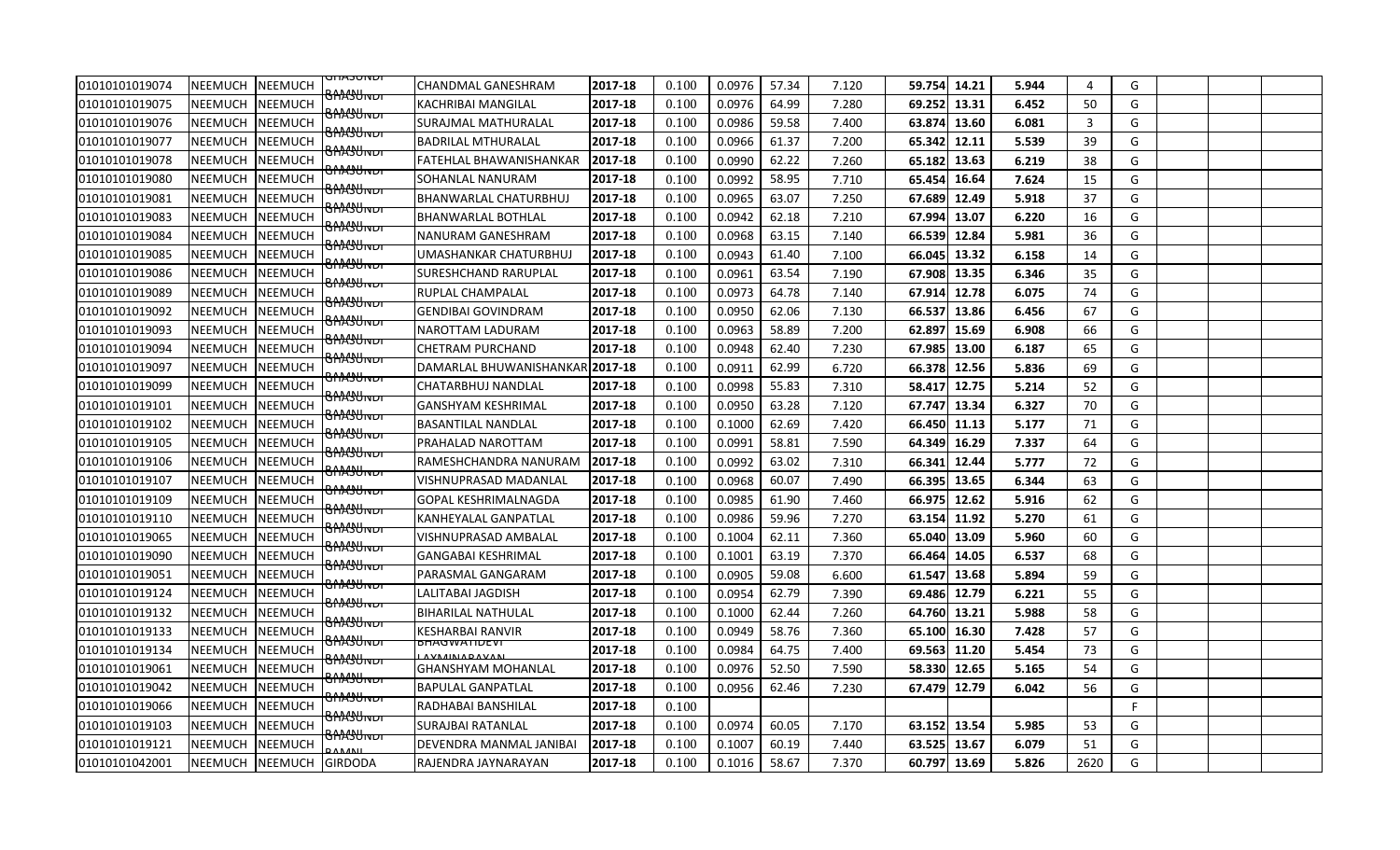| 01010101042010 | NEEMUCH        | <b>NEEMUCH</b> | <b>GIRDODA</b>                   | SHYAMLAL GISALAL                                 | 2017-18 | 0.100 | 0.0970 | 59.88 | 7.110 | 62.701       | 12.19 | 5.350 | 2621 | G |  |  |
|----------------|----------------|----------------|----------------------------------|--------------------------------------------------|---------|-------|--------|-------|-------|--------------|-------|-------|------|---|--|--|
| 01010101042044 | NEEMUCH        | <b>NEEMUCH</b> | <b>GIRDODA</b>                   | RAMLAL GORILAL                                   | 2017-18 | 0.100 | 0.0824 | 55.33 | 5.930 | 56.881       | 14.39 | 5.730 | 2616 | G |  |  |
| 01010101042048 | <b>NEEMUCH</b> | <b>NEEMUCH</b> | <b>GIRDODA</b>                   | SHANTIBAI JAYNARAYAN                             | 2017-18 | 0.100 | 0.1027 | 60.93 | 7.440 | 63.057 13.39 |       | 5.910 | 2622 | G |  |  |
| 01010101042063 | NEEMUCH        | NEEMUCH        | <b>GIRDODA</b>                   | ANANDIBAI FAKIRCHAND                             | 2017-18 | 0.100 | 0.0898 | 62.94 | 6.570 | 65.780       | 12.25 | 5.641 | 2623 | G |  |  |
| 01010101042007 | NEEMUCH        | <b>NEEMUCH</b> | <b>GIRDODA</b>                   | <u>INNAPATJIIVUN</u><br><b>CODDUANCINGU</b>      | 2017-18 | 0.100 | 0.0964 | 55.58 | 6.320 | 52.054 13.39 |       | 4.879 | 2615 | G |  |  |
| 01010101042064 | NEEMUCH        | <b>NEEMUCH</b> | <b>GIRDODA</b>                   | KANHEYALAL SHANKARLAL                            | 2017-18 | 0.100 | 0.0950 | 61.13 | 7.250 | 66.642 13.97 |       | 6.517 | 2624 | G |  |  |
| 01010101042026 | NEEMUCH        | <b>NEEMUCH</b> | <b>GIRDODA</b>                   | SHAMBHULAL KANWARLAL                             | 2017-18 | 0.100 | 0.0929 | 56.05 | 6.810 | 58.698 13.31 |       | 5.469 | 2619 | G |  |  |
| 01010101042019 | NEEMUCH        | <b>NEEMUCH</b> | <b>GIRDODA</b>                   | PRABHULAL MOOLCHAND                              | 2017-18 | 0.100 | 0.0963 | 62.84 | 7.090 | 66.096       | 12.41 | 5.742 | 2625 | G |  |  |
| 01010101042034 | <b>NEEMUCH</b> | <b>NEEMUCH</b> | <b>GIRDODA</b>                   | VENIRAM NARAYAN                                  | 2017-18 | 0.100 | 0.0816 | 60.34 | 6.070 | 64.118       | 12.21 | 5.480 | 2618 | G |  |  |
| 01010101042035 | NEEMUCH        | NEEMUCH        | <b>GIRDODA</b>                   | RADHESHYAM GHASIRAM                              | 2017-18 | 0.100 | 0.0926 | 57.71 | 6.830 | 60.810 15.47 |       | 6.585 | 2613 | G |  |  |
| 01010101042060 | NEEMUCH        | NEEMUCH        | <b>GIRDODA</b>                   | HARLAL @ HARILAL KESHARIYA                       | 2017-18 | 0.100 | 0.0915 | 57.91 | 6.480 | 58.590 14.37 |       | 5.893 | 2614 | G |  |  |
| 01010101042080 | <b>NEEMUCH</b> | <b>NEEMUCH</b> | <b>GIRDODA</b>                   | DHANNOBAI BALKISHAN                              | 2017-18 | 0.100 | 0.0997 | 60.02 | 7.020 | 60.371       | 11.88 | 5.021 | 2617 | G |  |  |
| 01010101042012 | NEEMUCH        | <b>NEEMUCH</b> | <b>GIRDODA</b>                   | MANNALAL RAMLAL                                  | 2017-18 | 0.100 | 0.0824 | 52.31 | 5.730 | 51.966       | 14.74 | 5.362 | 2612 | G |  |  |
| 01010101007001 | NEEMUCH        | <b>NEEMUCH</b> | <b>HINGORIYA</b>                 | RAMRATAN ONKARLAL                                | 2017-18 | 0.100 | 0.0974 | 61.95 | 6.590 | 59.877       | 13.17 | 5.520 | 1947 | G |  |  |
| 01010101007021 | NEEMUCH        | <b>NEEMUCH</b> | <b>HINGORIYA</b>                 | KAMERIBAI BHANWARLAL                             | 2017-18 | 0.100 | 0.0967 | 60.46 | 7.040 | 62.885       | 11.76 | 5.176 | 1952 | G |  |  |
| 01010101007012 | NEEMUCH        | <b>NEEMUCH</b> | <b>HINGORIYA</b>                 | DINESH NATHULAL                                  | 2017-18 | 0.100 | 0.0973 | 60.30 | 6.520 | 57.729 11.48 |       | 4.639 | 1955 | G |  |  |
| 01010101007007 | NEEMUCH        | <b>NEEMUCH</b> | HINGORIYA                        | GOPAL MANGILAL                                   | 2017-18 | 0.100 | 0.0993 | 60.30 | 6.990 | 60.634 11.23 |       | 4.767 | 1954 | G |  |  |
| 01010101007023 | NEEMUCH        | <b>NEEMUCH</b> | HINGORIYA                        | <b>BADRIBAI SHIVENARAYAN</b>                     | 2017-18 | 0.100 | 0.0899 | 60.20 | 6.860 | 65.628 12.16 |       | 5.586 | 1953 | G |  |  |
| 01010101007018 | NEEMUCH        | <b>NEEMUCH</b> | HINGORIYA                        | KAILASH NARULAL                                  | 2017-18 | 0.100 | 0.0956 | 56.96 | 6.490 | 55.241 11.17 |       | 4.319 | 1948 | G |  |  |
| 01010101007030 | NEEMUCH        | <b>NEEMUCH</b> | HINGORIYA                        | SUMATILAL GOUTAMLAL                              | 2017-18 | 0.100 | 0.1000 | 57.01 | 6.390 | 52.040 12.82 |       | 4.670 | 1949 | G |  |  |
| 01010101007038 | NEEMUCH        | <b>NEEMUCH</b> | HINGORIYA                        | RAMBABU SHIVNARAYAN                              | 2017-18 | 0.100 | 0.0966 | 59.45 | 6.620 | 58.199       | 12.77 | 5.203 | 1951 | G |  |  |
| 01010101007013 | NEEMUCH        | <b>NEEMUCH</b> | <b>HINGORIYA</b>                 | GOPALDAS RAMESHWARDAS                            | 2017-18 | 0.100 | 0.0954 | 57.67 | 6.120 | 52.851 13.96 |       | 5.165 | 1956 | G |  |  |
| 01010101007022 | <b>NEEMUCH</b> | <b>NEEMUCH</b> | HINGORIYA                        | <b>VIAINIJNNUIVIAN</b><br><b>UANDDACUEVUAD</b>   | 2017-18 | 0.100 | 0.0990 | 59.37 | 6.660 | 57.061 13.95 |       | 5.572 | 1946 | G |  |  |
| 01010101007016 | NEEMUCH        | <b>NEEMUCH</b> | HINGORIYA                        | PUSHPA SATYANARAYAN                              | 2017-18 | 0.100 | 0.0996 | 60.43 | 6.950 | 60.241       | 12.15 | 5.123 | 1950 | G |  |  |
| 01010101028024 | NEEMUCH        | <b>NEEMUCH</b> | AIVIUNITA<br><del>KHWBRira</del> | CHANDRAKALA HARIWALLABH                          | 2017-18 | 0.100 | 0.0961 | 60.05 | 6.950 | 62.040 13.27 |       | 5.763 | 404  | G |  |  |
| 01010101028038 | NEEMUCH        | <b>NEEMUCH</b> | <b>AWBRuta</b>                   | MENABAI BHERULAL                                 | 2017-18 | 0.100 | 0.1014 | 58.91 | 7.640 | 63.412       | 13.24 | 5.877 | 401  | G |  |  |
| 01010101028049 | NEEMUCH        | <b>NEEMUCH</b> | <del>AWBRITA</del>               | KISHORELAL SHANKARLAL                            | 2017-18 | 0.100 | 0.1013 | 64.57 | 7.000 | 63.741       | 14.73 | 6.572 | 405  | G |  |  |
| 01010101028050 | NEEMUCH        | <b>NEEMUCH</b> | <b>AWBRITA</b>                   | ONKARLAL DEVA                                    | 2017-18 | 0.100 | 0.0996 | 58.78 | 7.710 | 65.000       | 13.83 | 6.293 | 400  | G |  |  |
| 01010101028052 | NEEMUCH        | <b>NEEMUCH</b> | <b>AHHBR<sub>TTA</sub></b>       | BASANTILAL MATHURALAL                            | 2017-18 | 0.100 | 0.1020 | 60.64 | 7.550 | 64.118       | 12.35 | 5.543 | 406  | G |  |  |
| 01010101028028 | NEEMUCH        | <b>NEEMUCH</b> | <b>KHHBRTTA</b>                  | SHAMBHULAL NARSINGH                              | 2017-18 | 0.100 | 0.1014 | 59.78 | 7.600 | 64.004 13.05 |       | 5.847 | 402  | G |  |  |
| 01010101028027 | NEEMUCH        | <b>NEEMUCH</b> | <b>AIVIONTA</b>                  | MANNALAL NARSINGH                                | 2017-18 | 0.100 | 0.0990 | 59.60 | 7.770 | 66.828       | 12.95 | 6.058 | 403  | G |  |  |
| 01010101028025 | NEEMUCH        | <b>NEEMUCH</b> | <b>AIVIONTA</b>                  | HARIKISHAN GASIRAM                               | 2017-18 | 0.100 | 0.0950 | 62.20 | 7.110 | 66.505       | 10.37 | 4.827 | 409  | G |  |  |
| 01010101028008 | NEEMUCH        | <b>NEEMUCH</b> | <b>AWBRITA</b>                   | SUNDERLAL GOPAL                                  | 2017-18 | 0.100 | 0.1023 | 60.29 | 7.280 | 61.290 12.09 |       | 5.187 | 408  | G |  |  |
| 01010101028042 | <b>NEEMUCH</b> | <b>NEEMUCH</b> | <del>KHWBRira</del>              | IAGDISH KISHANLAL                                | 2017-18 | 0.100 | 0.0972 | 61.07 | 7.100 | 63.724 12.53 |       | 5.589 | 407  | G |  |  |
| 01010101028039 | NEEMUCH        | <b>NEEMUCH</b> | <del>KHWBRmA</del>               | HARLAL MODA                                      | 2017-18 | 0.100 | 0.1004 | 61.93 | 8.010 | 70.588 13.35 |       | 6.596 | 399  | G |  |  |
| 01010101028032 | NEEMUCH        | <b>NEEMUCH</b> | <b>AHHBRITA</b>                  | <u> חטאווכח ו אחדוכאל</u><br><b>CODDUANCINGU</b> | 2017-18 | 0.100 | 0.0946 | 59.54 | 6.810 | 61.226 13.34 |       | 5.718 | 394  | G |  |  |
| 01010101028069 | NEEMUCH        | <b>NEEMUCH</b> | шнов                             | NATHULAL GOUTAM                                  | 2017-18 | 0.100 | 0.1011 | 60.99 | 7.160 | 61.701 13.59 |       | 5.870 | 398  | G |  |  |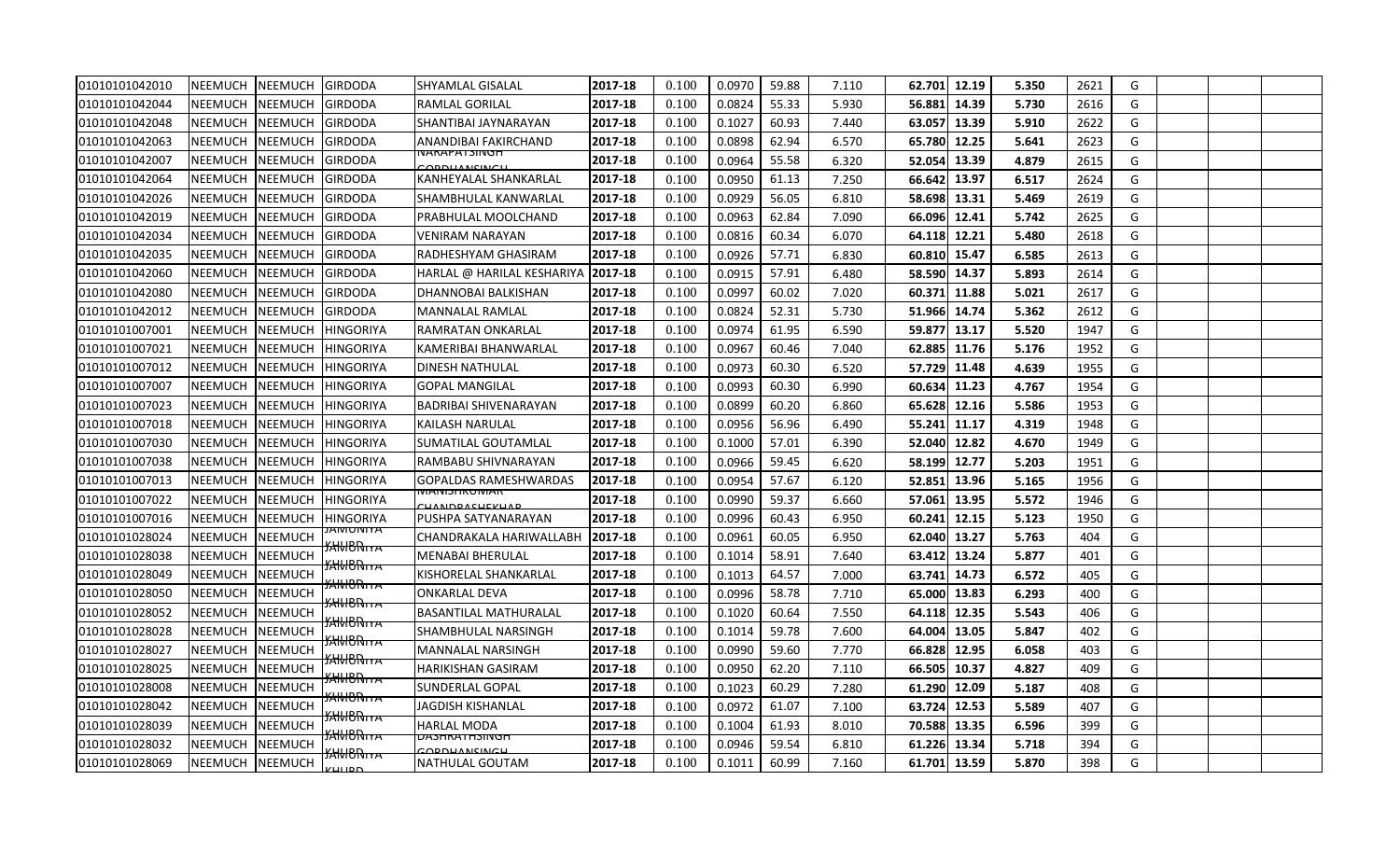| 01010101028004 | <b>NEEMUCH</b> | <b>NEEMUCH</b> | <b>JAIVIUIVITA</b>                   | <b>VISHNULAL MANGILAL</b>    | 2017-18 | 0.100 | 0.1015 | 60.63 | 7.600 | 64.857       | 13.38        | 6.074 | 395 | G |  |  |
|----------------|----------------|----------------|--------------------------------------|------------------------------|---------|-------|--------|-------|-------|--------------|--------------|-------|-----|---|--|--|
| 01010101028030 | NEEMUCH        | <b>NEEMUCH</b> | <b>KAWBRITA</b>                      | <b>KARULAL BHONAJI</b>       | 2017-18 | 0.100 | 0.1008 | 60.35 | 7.880 | 67.401       | 13.31        | 6.279 | 397 | G |  |  |
| 01010101028034 | NEEMUCH        | <b>NEEMUCH</b> | <b>KAWBRITA</b>                      | <b>MOHANLAL HARIRAM</b>      | 2017-18 | 0.100 | 0.0975 | 53.83 | 7.210 | 56.862       | 13.17        | 5.243 | 393 | G |  |  |
| 01010101028035 | NEEMUCH        | <b>NEEMUCH</b> | <del>KHHBRira</del><br><b>LILIDD</b> | LAXMINARAYAN MANGILAL        | 2017-18 | 0.100 | 0.1013 | 61.71 | 8.040 | 69.970       | 13.29        | 6.509 | 396 | G |  |  |
| 01010101004002 | NEEMUCH        | <b>NEEMUCH</b> | <b>KANAKHEDA</b>                     | PRABHULAL BHUWANIRAM         | 2017-18 | 0.100 | 0.1018 | 61.30 | 7.280 | 62.623       | 10.59        | 4.642 | 626 | G |  |  |
| 01010101004005 | NEEMUCH        | <b>NEEMUCH</b> | <b>KANAKHEDA</b>                     | <b>RADHESHYAM BHUWANIRAM</b> | 2017-18 | 0.100 | 0.0971 | 64.98 | 7.020 | 67.116       | 11.13        | 5.229 | 625 | G |  |  |
| 01010101004007 | NEEMUCH        | <b>NEEMUCH</b> | <b>KANAKHEDA</b>                     | <b>ASHOK RAMNARAYAN</b>      | 2017-18 | 0.100 | 0.0980 | 66.98 | 7.170 | 70.010       | 13.36        | 6.547 | 624 | G |  |  |
| 01010101004010 | NEEMUCH        | <b>NEEMUCH</b> | <b>KANAKHEDA</b>                     | RAMESHCHANDRA GISALAL        | 2017-18 | 0.100 | 0.0975 | 60.85 | 7.130 | 63.569 13.23 |              | 5.887 | 597 | G |  |  |
| 01010101004012 | NEEMUCH        | <b>NEEMUCH</b> | <b>KANAKHEDA</b>                     | <b>DURGASHANKAR TULSIRAM</b> | 2017-18 | 0.100 | 0.0988 | 59.55 | 7.090 | 61.053       | 13.50        | 5.769 | 596 | G |  |  |
| 01010101004015 | <b>NEEMUCH</b> | <b>NEEMUCH</b> | <b>KANAKHEDA</b>                     | <b>BADRILAL DHANRAJ</b>      | 2017-18 | 0.100 | 0.1013 | 60.68 | 7.180 | 61.441       | 13.12        | 5.643 | 598 | G |  |  |
| 01010101004016 | <b>NEEMUCH</b> | <b>NEEMUCH</b> | <b>KANAKHEDA</b>                     | <b>GOPAL DALCHAND</b>        | 2017-18 | 0.100 | 0.1008 | 59.61 | 7.230 | 61.081       | 12.78        | 5.464 | 599 | G |  |  |
| 01010101004017 | <b>NEEMUCH</b> | <b>NEEMUCH</b> | <b>KANAKHEDA</b>                     | SHANTILAL RAMNARAYAN         | 2017-18 | 0.100 | 0.0980 | 62.47 | 7.130 | 64.929       | 13.46        | 6.118 | 600 | G |  |  |
| 01010101004018 | <b>NEEMUCH</b> | <b>NEEMUCH</b> | <b>KANAKHEDA</b>                     | <b>VIRENDRAKUMAR NANDLAL</b> | 2017-18 | 0.100 | 0.1016 | 61.66 | 7.350 | 63.720       | 11.55        | 5.152 | 623 | G |  |  |
| 01010101004020 | <b>NEEMUCH</b> | <b>NEEMUCH</b> | <b>KANAKHEDA</b>                     | TULSIRAM BHANWARLAL          | 2017-18 | 0.100 | 0.0957 | 61.73 | 6.340 | 58.422       | 11.92        | 4.875 | 601 | G |  |  |
| 01010101004023 | <b>NEEMUCH</b> | <b>NEEMUCH</b> | <b>KANAKHEDA</b>                     | <b>BHARATLAL DALCHAND</b>    | 2017-18 | 0.100 | 0.1008 | 63.24 | 7.120 | 63.810       | 13.12        | 5.861 | 602 | G |  |  |
| 01010101004024 | <b>NEEMUCH</b> | <b>NEEMUCH</b> | KANAKHEDA                            | <b>BALMUKAND TULSIRAM</b>    | 2017-18 | 0.100 | 0.0993 | 61.74 | 7.220 | 64.129       | 10.80        | 4.848 | 603 | G |  |  |
| 01010101004025 | <b>NEEMUCH</b> | <b>NEEMUCH</b> | <b>KANAKHEDA</b>                     | <b>GANESHRAM CHAMPALAL</b>   | 2017-18 | 0.100 | 0.0955 | 58.27 | 7.040 | 61.361       | 12.99        | 5.580 | 595 | G |  |  |
| 01010101004032 | <b>NEEMUCH</b> | <b>NEEMUCH</b> | KANAKHEDA                            | <b>JAGDISH KISHORELAL</b>    | 2017-18 | 0.100 | 0.1017 | 65.10 | 7.540 | 68.948 11.98 |              | 5.782 | 622 | G |  |  |
| 01010101004038 | <b>NEEMUCH</b> | <b>NEEMUCH</b> | KANAKHEDA                            | <b>TILEEBAI CHANDMAL</b>     | 2017-18 | 0.100 | 0.0945 | 62.80 | 6.750 | 64.085       | 13.18        | 5.912 | 614 | G |  |  |
| 01010101004039 | <b>NEEMUCH</b> | <b>NEEMUCH</b> | KANAKHEDA                            | <b>KESARBAI PYARCHAND</b>    | 2017-18 | 0.100 | 0.1002 | 64.64 | 7.140 | 65.798 12.69 |              | 5.845 | 621 | G |  |  |
| 01010101004040 | NEEMUCH        | <b>NEEMUCH</b> | KANAKHEDA                            | RAMESHCHANDRA KARULAL        | 2017-18 | 0.100 | 0.0969 | 68.15 | 7.030 | 70.630 11.83 |              | 5.849 | 620 | G |  |  |
| 01010101004042 | NEEMUCH        | <b>NEEMUCH</b> | KANAKHEDA                            | MUKESHKUMAR KARULAL          | 2017-18 | 0.100 | 0.0980 | 67.06 | 7.330 | 71.653 12.05 |              | 6.044 | 619 | G |  |  |
| 01010101004043 | <b>NEEMUCH</b> | <b>NEEMUCH</b> | KANAKHEDA                            | BHAGAVATIBAI SALAGRAM        | 2017-18 | 0.100 | 0.1006 | 62.14 | 7.170 | 63.270 12.46 |              | 5.518 | 604 | G |  |  |
| 01010101004050 | NEEMUCH        | <b>NEEMUCH</b> | KANAKHEDA                            | NANURAM JAGANNATH            | 2017-18 | 0.100 | 0.0966 | 64.19 | 7.050 | 66.925 12.63 |              | 5.917 | 618 | G |  |  |
| 01010101004052 | NEEMUCH        | <b>NEEMUCH</b> | KANAKHEDA                            | <b>HARIVALLABH ONKARLAL</b>  | 2017-18 | 0.100 | 0.1005 | 63.18 | 7.310 | 65.652 13.80 |              | 6.342 | 605 | G |  |  |
| 01010101004053 | NEEMUCH        | <b>NEEMUCH</b> | KANAKHEDA                            | KAMLABAI KARULAL             | 2017-18 | 0.100 | 0.0958 | 70.57 | 7.080 | 74.509 12.84 |              | 6.697 | 627 | G |  |  |
| 01010101004054 | NEEMUCH        | <b>NEEMUCH</b> | KANAKHEDA                            | <b>BASANTILAL GORILAL</b>    | 2017-18 | 0.100 | 0.0966 | 59.55 | 7.290 | 64.203 12.48 |              | 5.609 | 594 | G |  |  |
| 01010101004058 | NEEMUCH        | <b>NEEMUCH</b> | KANAKHEDA                            | KARULAL BHUWANIRAM           | 2017-18 | 0.100 | 0.0997 | 63.55 | 7.180 | 65.376 10.70 |              | 4.897 | 617 | G |  |  |
| 01010101004062 | NEEMUCH        | <b>NEEMUCH</b> | <b>KANAKHEDA</b>                     | SALAGRAM KISHANLAL           | 2017-18 | 0.100 | 0.1021 | 58.83 | 7.270 | 59.843 13.41 |              | 5.617 | 593 | G |  |  |
| 01010101004064 | <b>NEEMUCH</b> | <b>NEEMUCH</b> | KANAKHEDA                            | <b>KANHEYALAL GISALAL</b>    | 2017-18 | 0.100 | 0.0997 | 61.31 | 7.090 | 62.287 12.40 |              | 5.406 | 606 | G |  |  |
| 01010101004070 | <b>NEEMUCH</b> | <b>NEEMUCH</b> | KANAKHEDA                            | <b>CHUNNILAL RATANLAL</b>    | 2017-18 | 0.100 | 0.0982 | 59.32 | 7.160 | 61.792 12.42 |              | 5.372 | 592 | G |  |  |
| 01010101004075 | <b>NEEMUCH</b> | <b>NEEMUCH</b> | KANAKHEDA                            | KANHEYALAL MATHURALAL        | 2017-18 | 0.100 | 0.0972 | 62.20 | 7.130 | 65.185 12.22 |              | 5.576 | 607 | G |  |  |
| 01010101004079 | <b>NEEMUCH</b> | <b>NEEMUCH</b> | KANAKHEDA                            | NANDLAL KARULAL              | 2017-18 | 0.100 | 0.0993 | 62.74 | 7.170 | 64.713 13.56 |              | 6.143 | 608 | G |  |  |
| 01010101004083 | <b>NEEMUCH</b> | <b>NEEMUCH</b> | KANAKHEDA                            | <b>HARISHANKAR RATANLAL</b>  | 2017-18 | 0.100 | 0.0992 | 54.94 | 7.430 | 58.780 12.69 |              | 5.222 | 589 | G |  |  |
| 01010101004084 | <b>NEEMUCH</b> | <b>NEEMUCH</b> | KANAKHEDA                            | BHAGAVATIBAI HIRALAL         | 2017-18 | 0.100 | 0.0979 | 57.48 | 7.050 | 59.132 13.40 |              | 5.547 | 590 | G |  |  |
| 01010101004088 | <b>NEEMUCH</b> | <b>NEEMUCH</b> | KANAKHEDA                            | RAMDHYAL SHANKARLAL          | 2017-18 | 0.100 | 0.0992 | 62.29 | 7.140 | 64.052 12.23 |              | 5.483 | 609 | G |  |  |
| 01010101004090 | <b>NEEMUCH</b> |                | NEEMUCH KANAKHEDA                    | <b>BHERULAL ONKARLAL</b>     | 2017-18 | 0.100 | 0.1005 | 62.17 | 7.150 |              | 63.184 10.78 | 4.768 | 610 | G |  |  |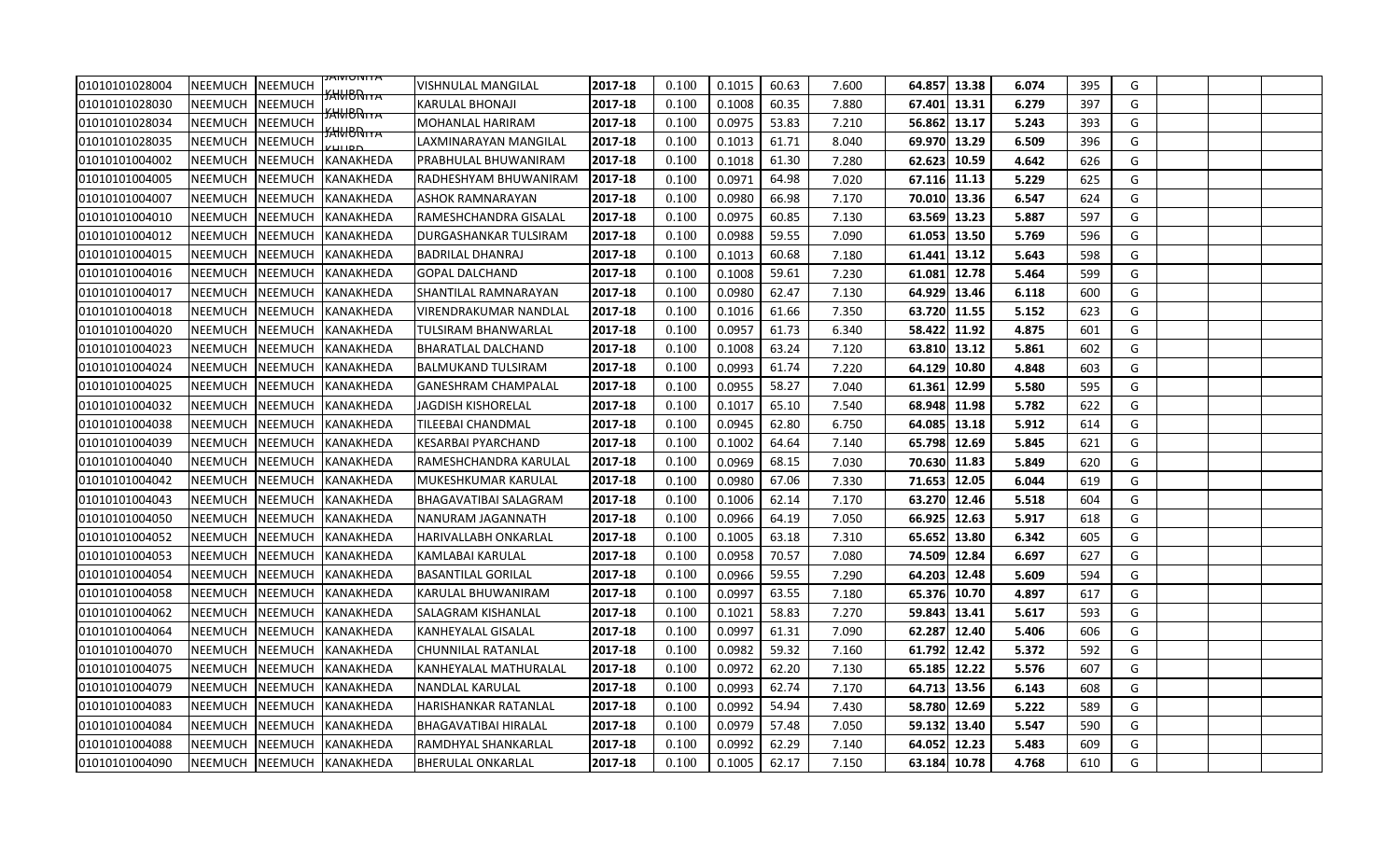| 01010101004105 | <b>NEEMUCH</b> | <b>NEEMUCH</b> | KANAKHEDA         | NANDALAL NANALAL                            | 2017-18 | 0.100 | 0.1001 | 61.43 | 7.300 | 63.996 12.71 |       | 5.694 | 611 | G |    |  |
|----------------|----------------|----------------|-------------------|---------------------------------------------|---------|-------|--------|-------|-------|--------------|-------|-------|-----|---|----|--|
| 01010101004116 | NEEMUCH        | <b>NEEMUCH</b> | KANAKHEDA         | BABULAL RAMNARAYAN                          | 2017-18 | 0.100 | 0.0990 | 64.28 | 6.910 | 64.091 13.04 |       | 5.851 | 588 | G |    |  |
| 01010101004102 | NEEMUCH        | <b>NEEMUCH</b> | KANAKHEDA         | KAMALABAI MOHANLAL                          | 2017-18 | 0.100 | 0.1030 | 62.09 | 7.190 | 61.922 12.51 |       | 5.422 | 612 | G |    |  |
| 01010101004029 | NEEMUCH        | <b>NEEMUCH</b> | <b>KANAKHEDA</b>  | KAILASHCHANDRA KARULAL                      | 2017-18 | 0.100 | 0.1005 | 58.14 | 7.260 | 60.000 13.45 |       | 5.649 | 591 | G |    |  |
| 01010101004057 | <b>NEEMUCH</b> | <b>NEEMUCH</b> | <b>KANAKHEDA</b>  | <b>BANSHILAL KARULAL</b>                    | 2017-18 | 0.100 | 0.0999 | 62.08 | 6.830 | 60.631 11.87 |       | 5.038 | 613 | G |    |  |
| 01010101004044 | NEEMUCH        | <b>NEEMUCH</b> | KANAKHEDA         | RADHESHYAM LAXMINARAYAN <b> 2017-18</b>     |         | 0.100 | 0.0984 | 65.49 | 7.300 | 69.411       | 12.11 | 5.884 | 616 | G |    |  |
| 01010101004008 | NEEMUCH        | <b>NEEMUCH</b> | <b>KANAKHEDA</b>  | <u>UIVIPRANASH</u><br><b>ANAECUCUANIDRA</b> | 2017-18 | 0.100 | 0.0970 | 64.55 | 7.090 | 67.402 11.67 |       | 5.506 | 615 | G |    |  |
| 01010101004034 | NEEMUCH        | <b>NEEMUCH</b> | <b>KANAKHEDA</b>  | IRAMPRASAD NANDLAL                          | 2017-18 | 0.100 | 0.0978 | 63.16 | 7.090 | 65.409       | 13.06 | 5.980 | 652 | G |    |  |
| 01010101004104 | NEEMUCH        | <b>NEEMUCH</b> | <b>KANAKHEDA</b>  | <b>KESARBAI BHANWARLAL</b>                  | 2017-18 | 0.100 | 0.1005 | 58.03 | 7.180 | 59.224       | 13.61 | 5.642 | 648 | G |    |  |
| 01010101004047 | NEEMUCH        | <b>NEEMUCH</b> | <b>KANAKHEDA</b>  | <b>SHIVNARAYAN GOPAL</b>                    | 2017-18 | 0.100 | 0.0966 | 65.07 | 7.160 | 68.903       | 13.52 | 6.521 | 666 | G |    |  |
| 01010101004115 | NEEMUCH        | <b>NEEMUCH</b> | <b>KANAKHEDA</b>  | PREMLATA PARASMAL                           | 2017-18 | 0.100 | 0.0988 | 58.90 | 6.990 | 59.534 11.68 |       | 4.867 | 647 | G |    |  |
| 01010101004123 | NEEMUCH        | <b>NEEMUCH</b> | <b>KANAKHEDA</b>  | <b>RAMESHWER BHANWARLAL</b>                 | 2017-18 | 0.100 | 0.0999 | 56.00 | 6.990 | 55.976       | 12.71 | 4.980 | 633 | G |    |  |
| 01010101004068 | NEEMUCH        | <b>NEEMUCH</b> | KANAKHEDA         | KACHARULAL UNKARLAL                         | 2017-18 | 0.100 | 0.0996 | 55.37 | 7.370 | 58.534 13.80 |       | 5.654 | 646 | G |    |  |
| 01010101004056 | NEEMUCH        | <b>NEEMUCH</b> | <b>KANAKHEDA</b>  | <b>MAIVIESNUNAINUMA</b><br>VADCHAND         | 2017-18 | 0.100 | 0.0989 | 69.06 | 7.350 | 73.316 11.67 |       | 5.989 | 670 | G |    |  |
| 01010101004021 | NEEMUCH        | <b>NEEMUCH</b> | <b>KANAKHEDA</b>  | <b>AMBALAL SHRILAL</b>                      | 2017-18 | 0.100 |        |       |       |              |       |       |     | F |    |  |
| 01010101004082 | NEEMUCH        | <b>NEEMUCH</b> | <b>KANAKHEDA</b>  | <b>MANGILAL RAMLAL</b>                      | 2017-18 | 0.100 | 0.1000 | 60.48 | 7.170 | 61.950 13.81 |       | 5.989 | 651 | G |    |  |
| 01010101004124 | NEEMUCH        | <b>NEEMUCH</b> | <b>KANAKHEDA</b>  | <b>SITABAI RATANLAL</b>                     | 2017-18 | 0.100 | 0.0968 | 58.14 | 6.890 | 59.122       | 12.59 | 5.210 | 645 | G |    |  |
| 01010101004063 | NEEMUCH        | <b>NEEMUCH</b> | <b>KANAKHEDA</b>  | <b>SURESHCHANDRA JAGDISH</b>                | 2017-18 | 0.100 | 0.1009 | 62.67 | 7.160 | 63.528       | 9.75  | 4.336 | 665 | G |    |  |
| 01010101004125 | NEEMUCH        | <b>NEEMUCH</b> | <b>KANAKHEDA</b>  | KANCHANBAI PUSHKARLAL                       | 2017-18 | 0.100 | 0.0968 | 57.22 | 7.110 | 60.041       | 11.81 | 4.964 | 644 | G |    |  |
| 01010101004126 | NEEMUCH        | <b>NEEMUCH</b> | KANAKHEDA         | MADANLAL BHANWARLAL                         | 2017-18 | 0.100 | 0.1008 | 56.27 | 7.250 | 57.817       | 12.65 | 5.120 | 643 | G |    |  |
| 01010101004127 | <b>NEEMUCH</b> | <b>NEEMUCH</b> | KANAKHEDA         | SHYAMABAI CHAMPALAL                         | 2017-18 | 0.100 | 0.0950 | 55.39 | 7.160 | 59.642       | 13.34 | 5.569 | 632 | G |    |  |
| 01010101004055 | <b>NEEMUCH</b> | <b>NEEMUCH</b> | <b>KANAKHEDA</b>  | RAMNARAYAN NANURAM                          | 2017-18 | 0.100 | 0.0965 | 65.51 | 7.170 | 69.534 11.77 |       | 5.729 | 664 | G |    |  |
| 01010101004081 | <b>NEEMUCH</b> | <b>NEEMUCH</b> | <b>KANAKHEDA</b>  | KANCHANBAI BHANWARLAL                       | 2017-18 | 0.100 | 0.0998 | 56.89 | 7.500 | 61.072 13.89 |       | 5.938 | 642 | G |    |  |
| 01010101004014 | NEEMUCH        | <b>NEEMUCH</b> | <b>KANAKHEDA</b>  | JAGDISHCHANDRA MOHANLAL                     | 2017-18 | 0.100 | 0.1000 | 56.33 | 7.220 | 58.100 10.49 |       | 4.266 | 653 | G |    |  |
| 01010101004069 | <b>NEEMUCH</b> | <b>NEEMUCH</b> | KANAKHEDA         | MOHANLAL HIRALAL                            | 2017-18 | 0.100 | 0.0988 | 64.90 | 7.150 | 67.095       | 12.27 | 5.763 | 663 | G |    |  |
| 01010101004051 | <b>NEEMUCH</b> | <b>NEEMUCH</b> | KANAKHEDA         | <b>BHAGIRATH BHANWARLAL</b>                 | 2017-18 | 0.100 | 0.0918 | 66.91 | 6.850 | 71.329 12.14 |       | 6.061 | 669 | G |    |  |
| 01010101004122 | NEEMUCH        | <b>NEEMUCH</b> | KANAKHEDA         | MOHANLAL KARULAL                            | 2017-18 | 0.100 | 0.0997 | 68.74 | 7.340 | 72.297 11.35 |       | 5.744 | 662 | G |    |  |
| 01010101004114 | NEEMUCH        | <b>NEEMUCH</b> | KANAKHEDA         | <b>PREMCHANDRA GASIRAM</b>                  | 2017-18 | 0.100 | 0.0990 | 64.97 | 7.290 | 68.343 11.24 |       | 5.377 | 661 | G |    |  |
| 01010101004089 | NEEMUCH        | <b>NEEMUCH</b> | KANAKHEDA         | NANAKRAM SHANKARLAL                         | 2017-18 | 0.100 | 0.1004 | 59.84 | 7.340 | 62.500 12.08 |       | 5.285 | 650 | G |    |  |
| 01010101004097 | NEEMUCH        | <b>NEEMUCH</b> | KANAKHEDA         | KAMLASHANKAR NANDLAL                        | 2017-18 | 0.100 | 0.0969 | 62.57 | 6.810 | 62.817 11.94 |       | 5.250 | 649 | G |    |  |
| 01010101004065 | NEEMUCH        | <b>NEEMUCH</b> | KANAKHEDA         | <b>BADRILAL BHUWANA</b>                     | 2017-18 | 0.100 | 0.0980 | 71.03 | 6.970 | 72.173 11.50 |       | 5.810 | 668 | G |    |  |
| 01010101004077 | <b>NEEMUCH</b> | <b>NEEMUCH</b> | KANAKHEDA         | <b>BHERULAL BHANWARLAL</b>                  | 2017-18 | 0.100 | 0.1005 | 55.99 | 7.160 | 56.985 11.56 |       | 4.611 | 641 | G |    |  |
| 01010101004071 | <b>NEEMUCH</b> | <b>NEEMUCH</b> | KANAKHEDA         | <b>KARULAL MULCHAND</b>                     | 2017-18 | 0.100 | 0.1000 | 59.86 | 7.150 | 61.140 13.23 |       | 5.662 | 640 | G |    |  |
| 01010101004035 | <b>NEEMUCH</b> | <b>NEEMUCH</b> | KANAKHEDA         | <b>RAMBABU NANDLAL</b>                      | 2017-18 | 0.100 | 0.0980 | 59.37 | 7.020 | 60.755 13.58 |       | 5.775 | 654 | G |    |  |
| 01010101004117 | <b>NEEMUCH</b> | <b>NEEMUCH</b> | KANAKHEDA         | GOVINDPRASAD KACHARULAL                     | 2017-18 | 0.100 | 0.0994 | 55.78 | 7.330 | 58.763 12.30 |       | 5.059 | 639 | G |    |  |
| 01010101004060 | NEEMUCH        | <b>NEEMUCH</b> | KANAKHEDA         | RAMCHANDRA MANGILAL                         | 2017-18 | 0.100 | 0.0967 | 50.17 | 6.910 | 51.210 13.53 |       | 4.851 | 631 | G | 04 |  |
| 01010101004099 | <b>NEEMUCH</b> |                | NEEMUCH KANAKHEDA | <b>PARVATIBAI TUSIRAM</b>                   | 2017-18 | 0.100 | 0.0975 | 63.31 | 6.730 | 62.431 12.92 |       | 5.646 | 660 | G | 08 |  |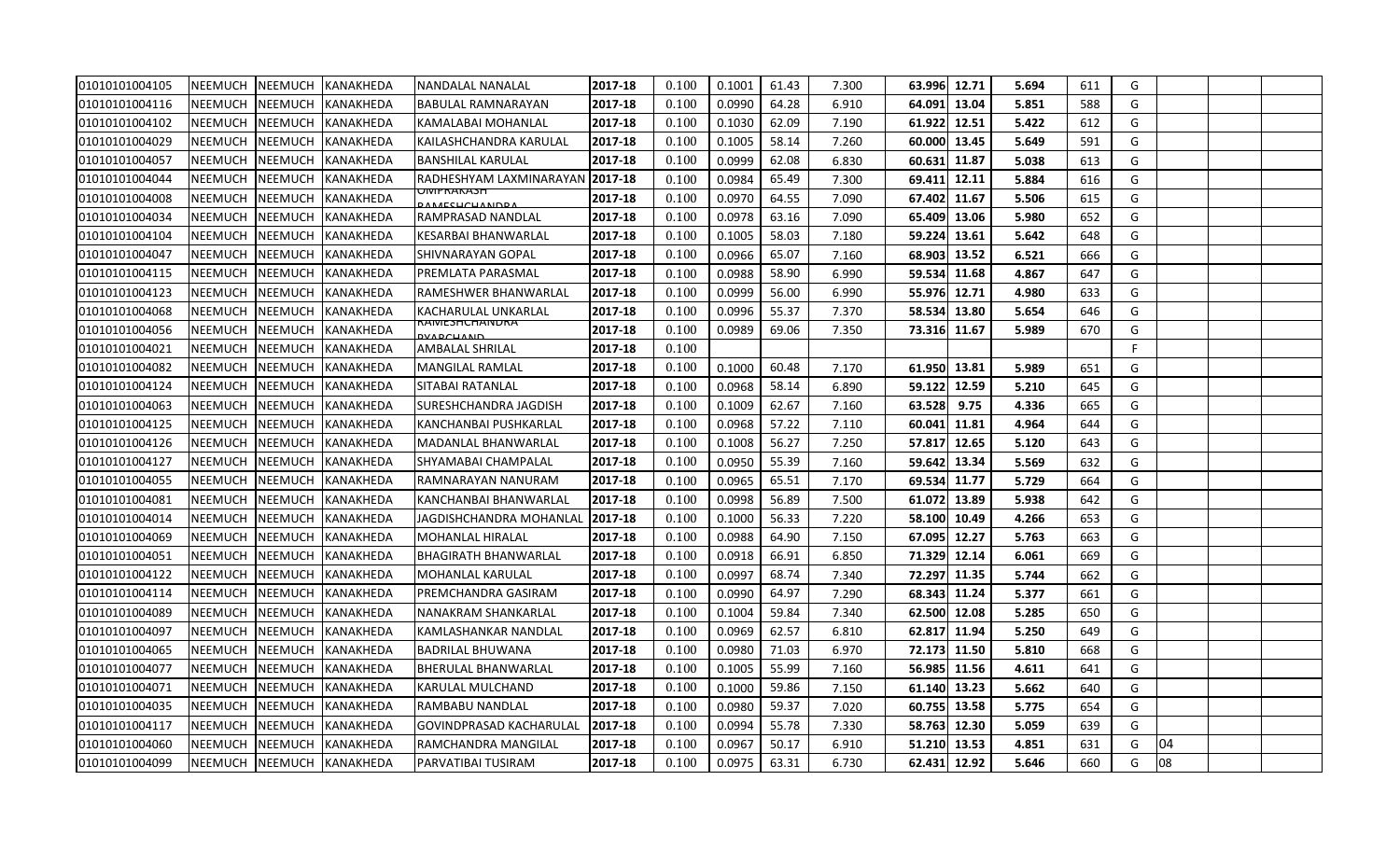| 01010101004131 | <b>NEEMUCH</b> | <b>NEEMUCH</b> | KANAKHEDA        | <b>BHANWARLAL SHANKARLAL</b>                    | 2017-18 | 0.100 | 0.0960 | 57.56 | 7.000 | 59.958 12.91 |       | 5.418 | 655  | G |    |  |
|----------------|----------------|----------------|------------------|-------------------------------------------------|---------|-------|--------|-------|-------|--------------|-------|-------|------|---|----|--|
| 01010101004132 | NEEMUCH        | <b>NEEMUCH</b> | KANAKHEDA        | <b>UINESH GAINESHRAIVI</b><br>A MAI IN BALADDAI | 2017-18 | 0.100 | 0.0958 | 56.98 | 6.930 | 58.883 12.44 |       | 5.128 | 638  | G |    |  |
| 01010101004133 | NEEMUCH        | <b>NEEMUCH</b> | KANAKHEDA        | <b>BHARATLAL JAGANNATH</b>                      | 2017-18 | 0.100 | 0.0970 | 68.32 | 7.190 | 72.340 11.72 |       | 5.935 | 667  | G |    |  |
| 01010101004134 | NEEMUCH        | <b>NEEMUCH</b> | <b>KANAKHEDA</b> | <b>BABULAL MANGILAL</b>                         | 2017-18 | 0.100 | 0.0981 | 54.60 | 7.270 | 57.808 14.82 |       | 5.997 | 630  | G |    |  |
| 01010101004135 | NEEMUCH        | <b>NEEMUCH</b> | <b>KANAKHEDA</b> | DRAUPATIBAI SURAJMAL                            | 2017-18 | 0.100 | 0.0949 | 52.68 | 7.150 | 56.702 10.61 |       | 4.211 | 628  | G |    |  |
| 01010101004136 | NEEMUCH        | <b>NEEMUCH</b> | KANAKHEDA        | IDEVIDAS NATHUDAS                               | 2017-18 | 0.100 | 0.0946 | 55.92 | 7.220 | 60.973 11.48 |       | 4.900 | 635  | G |    |  |
| 01010101004137 | NEEMUCH        | <b>NEEMUCH</b> | KANAKHEDA        | <b>BHAGWATIDAS NATHUDAS</b>                     | 2017-18 | 0.100 | 0.1012 | 60.59 | 7.220 | 61.749 11.17 |       | 4.828 | 656  | G |    |  |
| 01010101004074 | NEEMUCH        | <b>NEEMUCH</b> | KANAKHEDA        | PUNAMCHAND RATANLAL                             | 2017-18 | 0.100 | 0.0969 | 63.77 | 7.010 | 65.903 11.60 |       | 5.351 | 659  | G |    |  |
| 01010101004033 | NEEMUCH        | <b>NEEMUCH</b> | KANAKHEDA        | JANAKILAL BHAWARLAL                             | 2017-18 | 0.100 | 0.0800 | 59.87 | 6.170 | 65.963 10.91 |       | 5.038 | 657  | G |    |  |
| 01010101004048 | NEEMUCH        | <b>NEEMUCH</b> | <b>KANAKHEDA</b> | <b>SUNITA SUNIL</b>                             | 2017-18 | 0.100 | 0.0939 | 55.08 | 6.700 | 56.145 11.58 |       | 4.551 | 634  | G |    |  |
| 01010101004087 | NEEMUCH        | <b>NEEMUCH</b> | <b>KANAKHEDA</b> | <b>PREMCHAND BHANWARLAL</b>                     | 2017-18 | 0.100 | 0.0995 | 60.20 | 7.440 | 64.302 11.41 |       | 5.136 | 637  | G |    |  |
| 01010101004120 | NEEMUCH        | <b>NEEMUCH</b> | <b>KANAKHEDA</b> | <u>האועובאמער שטאואודאק</u><br>10111111         | 2017-18 | 0.100 | 0.1003 | 52.59 | 8.100 | 60.668 12.21 |       | 5.186 | 629  | G |    |  |
| 01010101004110 | NEEMUCH        | <b>NEEMUCH</b> | <b>KANAKHEDA</b> | <b>MADANLAL MATHURALAL</b>                      | 2017-18 | 0.100 | 0.0990 | 58.91 | 7.130 | 60.606 13.94 |       | 5.914 | 636  | G |    |  |
| 01010101004121 | NEEMUCH        | <b>NEEMUCH</b> | <b>KANAKHEDA</b> | SHANTIBAI JAGANNATH                             | 2017-18 | 0.100 | 0.0984 | 62.84 | 7.390 | 67.419 12.29 |       | 5.800 | 658  | G |    |  |
| 01010101029001 | NEEMUCH        | NEEMUCH        | <b>KANAWATI</b>  | KHEMRAJ PRABHULAL                               | 2017-18 | 0.100 | 0.1022 | 59.66 | 7.470 | 62.299 12.37 |       | 5.394 | 1058 | G |    |  |
| 01010101029006 | NEEMUCH        | NEEMUCH        | <b>KANAWATI</b>  | SHIVNARAYAN BADRILAL                            | 2017-18 | 0.100 | 0.0940 | 65.80 | 7.340 | 73.404 12.33 |       | 6.335 | 1041 | G |    |  |
| 01010101029011 | NEEMUCH        | <b>NEEMUCH</b> | KANAWATI         | RAMESHCHANDRA DEVILAL                           | 2017-18 | 0.100 | 0.0944 | 60.60 | 7.300 | 66.949 12.10 |       | 5.670 | 1048 | G |    |  |
| 01010101029012 | NEEMUCH        | <b>NEEMUCH</b> | KANAWATI         | <b>SITABAI BAPULAL</b>                          | 2017-18 | 0.100 | 0.0954 | 62.05 | 6.880 | 63.931       | 12.55 | 5.616 | 1049 | G |    |  |
| 01010101029014 | NEEMUCH        | <b>NEEMUCH</b> | <b>KANAWATI</b>  | <b>BANSHILAL GHISALAL</b>                       | 2017-18 | 0.100 | 0.0961 | 60.66 | 7.250 | 65.380 12.97 |       | 5.935 | 1059 | G |    |  |
| 01010101029015 | NEEMUCH        | <b>NEEMUCH</b> | <b>KANAWATI</b>  | KANIRAM KHYALIRAM                               | 2017-18 | 0.100 | 0.0964 | 59.75 | 6.610 | 58.527       | 12.38 | 5.072 | 1057 | G |    |  |
| 01010101029018 | NEEMUCH        | <b>NEEMUCH</b> | <b>KANAWATI</b>  | <b>PREMBAI PRAKASHCHAND</b>                     | 2017-18 | 0.100 | 0.0976 | 61.11 | 6.910 | 61.803       | 12.86 | 5.564 | 1047 | G |    |  |
| 01010101029024 | NEEMUCH        | <b>NEEMUCH</b> | <b>KANAWATI</b>  | <b>MANGIBAI HARIKISHAN</b>                      | 2017-18 | 0.100 | 0.0973 | 61.54 | 7.350 | 66.413 12.04 |       | 5.597 | 1046 | G |    |  |
| 01010101029030 | NEEMUCH        | <b>NEEMUCH</b> | <b>KANAWATI</b>  | <b>HIRALAL BHANWARLAL</b>                       | 2017-18 | 0.100 | 0.0994 | 64.45 | 6.990 | 64.748 11.78 |       | 5.339 | 1040 | G |    |  |
| 01010101029033 | NEEMUCH        | <b>NEEMUCH</b> | <b>KANAWATI</b>  | <b>HARIOM RAMPRATAP</b>                         | 2017-18 | 0.100 | 0.0960 | 65.71 | 7.290 | 71.281 11.92 |       | 5.948 | 1039 | G |    |  |
| 01010101029039 | NEEMUCH        | <b>NEEMUCH</b> | <b>KANAWATI</b>  | RAMNARAYAN CHUNNILAL                            | 2017-18 | 0.100 | 0.0966 | 61.37 | 7.280 | 66.066 12.61 |       | 5.832 | 1056 | G |    |  |
| 01010101029040 | NEEMUCH        | <b>NEEMUCH</b> | <b>KANAWATI</b>  | <b>VILASCHAND PRABHULAL</b>                     | 2017-18 | 0.100 | 0.1000 | 59.26 | 7.160 | 60.610 12.42 |       | 5.270 | 1060 | G |    |  |
| 01010101029044 | NEEMUCH        | <b>NEEMUCH</b> | <b>KANAWATI</b>  | RAMDYAL NANURAM                                 | 2017-18 | 0.100 | 0.0983 | 61.25 | 6.950 | 61.862 12.29 |       | 5.322 | 1054 | G |    |  |
| 01010101029045 | NEEMUCH        | <b>NEEMUCH</b> | <b>KANAWATI</b>  | RAMPRASAD BADRILAL                              | 2017-18 | 0.100 | 0.1038 | 60.63 | 7.460 | 62.245 12.90 |       | 5.621 | 1055 | G |    |  |
| 01010101029046 | NEEMUCH        | <b>NEEMUCH</b> | <b>KANAWATI</b>  | PRAKASHCHANDRA KALURAM                          | 2017-18 | 0.100 | 0.0971 | 63.00 | 7.250 | 67.199 11.75 |       | 5.527 | 1045 | G |    |  |
| 01010101029008 | NEEMUCH        | <b>NEEMUCH</b> | <b>KANAWATI</b>  | <b>OMPRAKASH MANGILAL</b>                       | 2017-18 | 0.100 | 0.0978 | 66.36 | 7.290 | 70.665 14.75 |       | 7.296 | 1044 | G |    |  |
| 01010101029010 | NEEMUCH        | <b>NEEMUCH</b> | <b>KANAWATI</b>  | <b>SALAGRAM NANURAM</b>                         | 2017-18 | 0.100 | 0.0959 | 60.87 | 6.810 | 61.752 12.40 |       | 5.360 | 1053 | G |    |  |
| 01010101029049 | NEEMUCH        | <b>NEEMUCH</b> | KANAWATI         | <u>*RANSHUHAINDRA</u><br>ACUADIIIA              | 2017-18 | 0.100 | 0.0999 | 60.01 | 7.440 | 63.844 13.23 |       | 5.913 | 1061 | G |    |  |
| 01010101029004 | NEEMUCH        | <b>NEEMUCH</b> | KANAWATI         | SHIVENARAYAN KALURAM                            | 2017-18 | 0.100 | 0.0978 | 58.60 | 7.250 | 62.055 12.59 |       | 5.469 | 1062 | G |    |  |
| 01010101029053 | NEEMUCH        | <b>NEEMUCH</b> | KANAWATI         | SHYAMSUNDAR JAMNALAL                            | 2017-18 | 0.100 | 0.1000 | 60.68 | 7.090 | 61.460 14.06 |       | 6.049 | 1052 | G |    |  |
| 01010101029005 | NEEMUCH        | <b>NEEMUCH</b> | KANAWATI         | <b>BHERULAL PRABHULAL</b>                       | 2017-18 | 0.100 | 0.0976 | 60.28 | 4.540 | 40.061 13.14 |       | 3.684 | 1035 | G | 04 |  |
| 01010101029016 | <b>NEEMUCH</b> | <b>NEEMUCH</b> | KANAWATI         | MANGILAL KANIRAM                                | 2017-18 | 0.100 | 0.0972 | 62.91 | 7.460 | 68.971 12.10 |       | 5.842 | 1043 | G |    |  |
| 01010101029019 | <b>NEEMUCH</b> | <b>NEEMUCH</b> | KANAWATI         | <b>HAJARILAL KHYALIRAM</b>                      | 2017-18 | 0.100 | 0.0962 | 61.88 | 7.310 | 67.173 12.88 |       | 6.056 | 1051 | G |    |  |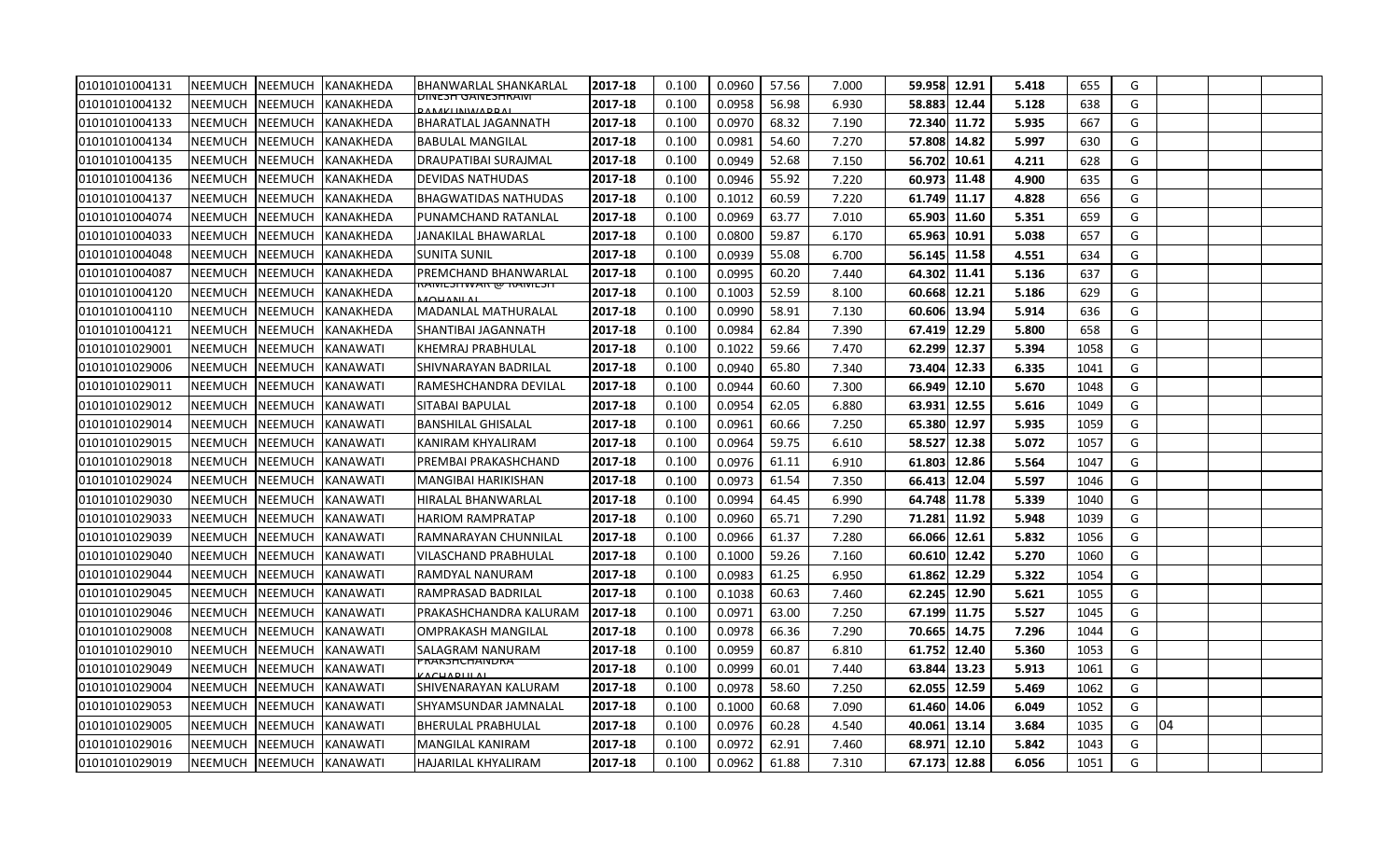| 01010101029023 | <b>NEEMUCH</b> | <b>NEEMUCH</b> | KANAWATI         | KANHEYALAL RAJARAM                               | 2017-18 | 0.100 | 0.0997 | 64.85 | 7.200 | 66.901 10.58 |       | 4.955 | 1042 | G            |  |  |
|----------------|----------------|----------------|------------------|--------------------------------------------------|---------|-------|--------|-------|-------|--------------|-------|-------|------|--------------|--|--|
| 01010101029037 | NEEMUCH        | <b>NEEMUCH</b> | <b>KANAWATI</b>  | NATHULAL CHUNNILAL                               | 2017-18 | 0.100 | 0.1015 | 61.34 | 7.150 | 61.724 12.42 |       | 5.367 | 1034 | G            |  |  |
| 01010101029038 | NEEMUCH        | <b>NEEMUCH</b> | <b>KANAWATI</b>  | KAMALABAI LAXMINARAYAN                           | 2017-18 | 0.100 | 0.0984 | 60.76 | 7.240 | 63.862 13.02 |       | 5.821 | 1038 | G            |  |  |
| 01010101029042 | <b>NEEMUCH</b> | <b>NEEMUCH</b> | <b>KANAWATI</b>  | RAMDAYAL PANNALAL                                | 2017-18 | 0.100 | 0.0932 | 62.09 | 6.500 | 61.867 13.63 |       | 5.902 | 1033 | G            |  |  |
| 01010101029043 | <b>NEEMUCH</b> | <b>NEEMUCH</b> | <b>KANAWATI</b>  | <b>BANSHILAL DALURAM</b>                         | 2017-18 | 0.100 | 0.1035 | 60.47 | 7.670 | 64.019       | 13.08 | 5.861 | 1037 | G            |  |  |
| 01010101029047 | <b>NEEMUCH</b> | <b>NEEMUCH</b> | <b>KANAWATI</b>  | <b>SHAMBHULAL RATANLAL</b>                       | 2017-18 | 0.100 | 0.0980 | 62.07 | 7.260 | 65.694       | 12.45 | 5.725 | 1050 | G            |  |  |
| 01010101029052 | <b>NEEMUCH</b> | <b>NEEMUCH</b> | <b>KANAWATI</b>  | <b>DWARKAPRASAD NANDLAL</b>                      | 2017-18 | 0.100 | 0.1014 | 61.45 | 7.470 | 64.675       | 12.87 | 5.826 | 1036 | G            |  |  |
| 01010101035016 | NEEMUCH        | <b>NEEMUCH</b> | KHADAWADA        | <b>GOPALSINGH BHANWARSINGH</b>                   | 2017-18 | 0.100 | 0.0988 | 58.13 | 7.210 | 60.597 13.21 |       | 5.604 | 1063 | G            |  |  |
| 01010101035017 | <b>NEEMUCH</b> | <b>NEEMUCH</b> | <b>KHADAWADA</b> | <b>MANUNARSINUN</b><br><del>килизнунган.</del>   | 2017-18 | 0.100 | 0.0999 | 55.32 | 7.210 | 57.037       | 13.14 | 5.246 | 1068 | G            |  |  |
| 01010101035001 | NEEMUCH        | <b>NEEMUCH</b> | KHADAWADA        | <b>FRAMALHUSINGH</b>                             | 2017-18 | 0.100 | 0.0967 | 60.57 | 6.870 | 61.479       | 12.84 | 5.525 | 1064 | G            |  |  |
| 01010101035018 | NEEMUCH        | <b>NEEMUCH</b> | <b>KHADAWADA</b> | <b>UAMPULICINGU</b>                              | 2017-18 | 0.100 | 0.0937 | 58.85 | 6.830 | 61.281       | 13.37 | 5.735 | 1065 | G            |  |  |
| 01010101035005 | NEEMUCH        | <b>NEEMUCH</b> | <b>KHADAWADA</b> | <b>RAYSINGH PAHADSINGH</b>                       | 2017-18 | 0.100 | 0.0937 | 64.03 | 7.410 | 72.337       | 13.03 | 6.598 | 1069 | G            |  |  |
| 01010101035010 | NEEMUCH        | <b>NEEMUCH</b> | <b>KHADAWADA</b> | FATEHSINGH UNKARSINGH                            | 2017-18 | 0.100 | 0.1000 | 60.45 | 7.250 | 62.610       | 12.61 | 5.526 | 1066 | G            |  |  |
| 01010101035014 | NEEMUCH        | <b>NEEMUCH</b> | <b>KHADAWADA</b> | <b>UAULATSINUN</b><br><del>BAGDISHCRFANGKA</del> | 2017-18 | 0.100 | 0.1000 | 57.90 | 7.210 | 59.640       | 13.40 | 5.594 | 1067 | G            |  |  |
| 01010101010018 | NEEMUCH        | <b>NEEMUCH</b> | KHEDADARU        | VADCHANDDA                                       | 2017-18 | 0.100 | 0.0969 | 58.28 | 7.530 | 64.696       | 14.09 | 6.381 | 2567 | G            |  |  |
| 01010101010019 | NEEMUCH        | <b>NEEMUCH</b> | KHEDADARU        | JAGDISH JAYRAJ                                   | 2017-18 | 0.100 | 0.1006 | 65.12 | 7.630 | 70.557       | 11.84 | 5.848 | 2571 | G            |  |  |
| 01010101010020 | NEEMUCH        | <b>NEEMUCH</b> | KHEDADARU        | LAXMINARAYAN MANGILAL                            | 2017-18 | 0.100 | 0.0984 | 60.83 | 7.710 | 68.089       | 13.64 | 6.501 | 2566 | G            |  |  |
| 01010101010006 | NEEMUCH        | <b>NEEMUCH</b> | KHEDADARU        | MOHANLAL NARAYAN                                 | 2017-18 | 0.100 | 0.0958 | 63.38 | 7.670 | 72.495       | 12.32 | 6.252 | 2572 | G            |  |  |
| 01010101010008 | NEEMUCH        | <b>NEEMUCH</b> | KHEDADARU        | RADHESHYAM RATANLAL                              | 2017-18 | 0.100 | 0.1010 | 60.13 | 7.460 | 63.446 14.52 |       | 6.449 | 2568 | G            |  |  |
| 01010101010009 | NEEMUCH        | <b>NEEMUCH</b> | KHEDADARU        | <b>BHERULAL PYARCHAND</b>                        | 2017-18 | 0.100 | 0.0896 | 59.68 | 6.960 | 66.228       | 13.30 | 6.166 | 2570 | G            |  |  |
| 01010101010010 | NEEMUCH        | <b>NEEMUCH</b> | KHEDADARU        | <b>UDAYRAM MOTILAL</b>                           | 2017-18 | 0.100 |        |       |       |              |       |       |      | F.           |  |  |
| 01010101010017 | <b>NEEMUCH</b> | <b>NEEMUCH</b> | KHEDADARU        | <b>HIRALAL PYARCHAND</b>                         | 2017-18 | 0.100 | 0.0952 | 59.62 | 7.310 | 65.399 13.96 |       | 6.391 | 2565 | G            |  |  |
| 01010101010002 | <b>NEEMUCH</b> | <b>NEEMUCH</b> | KHEDADARU        | SURESHCHANDRA SUKHLAL                            | 2017-18 | 0.100 |        |       |       |              |       |       |      | $\mathsf{F}$ |  |  |
| 01010101010003 | <b>NEEMUCH</b> | <b>NEEMUCH</b> | KHEDADARU        | RAMSUKHIBAI JAYRAJ                               | 2017-18 | 0.100 | 0.0983 | 62.64 | 7.810 | 71.099 13.41 |       | 6.674 | 2569 | G            |  |  |
| 01010101010001 | <b>NEEMUCH</b> | <b>NEEMUCH</b> | KHEDADARU        | <b>UTTAM DEVA</b>                                | 2017-18 | 0.100 |        |       |       |              |       |       |      | $\mathsf{F}$ |  |  |
| 01010101010004 | <b>NEEMUCH</b> | <b>NEEMUCH</b> | KHEDADARU        | <b>RADHESHYAM MANGILAL</b>                       | 2017-18 | 0.100 | 0.0980 | 55.97 | 7.560 | 61.684 14.40 |       | 6.217 | 2563 | G            |  |  |
| 01010101010024 | <b>NEEMUCH</b> | <b>NEEMUCH</b> | KHEDADARU        | <b>BASANTIBAI BHERULAL RAJIBAI</b>               | 2017-18 | 0.100 | 0.0944 | 59.33 | 7.190 | 64.555       | 13.59 | 6.141 | 2564 | G            |  |  |
| 01010101010012 | <b>NEEMUCH</b> | <b>NEEMUCH</b> | KHEDADARU        | RAMNARAYAN MOTILAL                               | 2017-18 | 0.100 |        |       |       |              |       |       |      | F.           |  |  |
| 01010101003006 | NEEMUCH        | <b>NEEMUCH</b> | MALKHEDA         | <b>BANSHIGIR RATANGIR</b>                        | 2017-18 | 0.100 | 0.0914 | 59.95 | 6.460 | 60.536 15.10 |       | 6.398 | 3090 | G            |  |  |
| 01010101003039 | <b>NEEMUCH</b> | <b>NEEMUCH</b> | MALKHEDA         | KESHARBAI KANHEYALAL                             | 2017-18 | 0.100 | 0.1000 | 58.19 | 7.500 | 62.350 12.84 |       | 5.604 | 3091 | G            |  |  |
| 01010101003056 | <b>NEEMUCH</b> | <b>NEEMUCH</b> | MALKHEDA         | JANIBAI PYARAJI                                  | 2017-18 | 0.100 | 0.0989 | 59.67 | 6.980 | 60.162 14.16 |       | 5.963 | 3079 | G            |  |  |
| 01010101003081 | NEEMUCH        | <b>NEEMUCH</b> | MALKHEDA         | KAMLESH BABULAL                                  | 2017-18 | 0.100 | 0.1023 | 60.33 | 7.530 | 63.441 13.86 |       | 6.155 | 3092 | G            |  |  |
| 01010101003104 | NEEMUCH        | <b>NEEMUCH</b> | MALKHEDA         | RADHESHYAM RAMNARAYAN                            | 2017-18 | 0.100 | 0.1012 | 58.48 | 7.190 | 59.358 14.16 |       | 5.883 | 3072 | G            |  |  |
| 01010101003106 | NEEMUCH        | <b>NEEMUCH</b> | MALKHEDA         | NIRBHAYRAM MOHANLAL                              | 2017-18 | 0.100 | 0.1001 | 62.30 | 7.200 | 64.016 12.26 |       | 5.494 | 3099 | G            |  |  |
| 01010101003023 | <b>NEEMUCH</b> | <b>NEEMUCH</b> | MALKHEDA         | RADHESHYAM BHUWANA                               | 2017-18 | 0.100 | 0.0980 | 61.61 | 7.540 | 67.714 12.61 |       | 5.977 | 3089 | G            |  |  |
| 01010101003078 | <b>NEEMUCH</b> | <b>NEEMUCH</b> | <b>MALKHEDA</b>  | CHAINRAM NARAYAN                                 | 2017-18 | 0.100 | 0.0955 | 60.20 | 6.900 | 62.136 12.77 |       | 5.554 | 3088 | G            |  |  |
| 01010101003043 | <b>NEEMUCH</b> |                | NEEMUCH MALKHEDA | BADAMBAI MOHANLAL                                | 2017-18 | 0.100 | 0.0990 | 63.21 | 7.160 | 65.303 11.74 |       | 5.367 | 3100 | G            |  |  |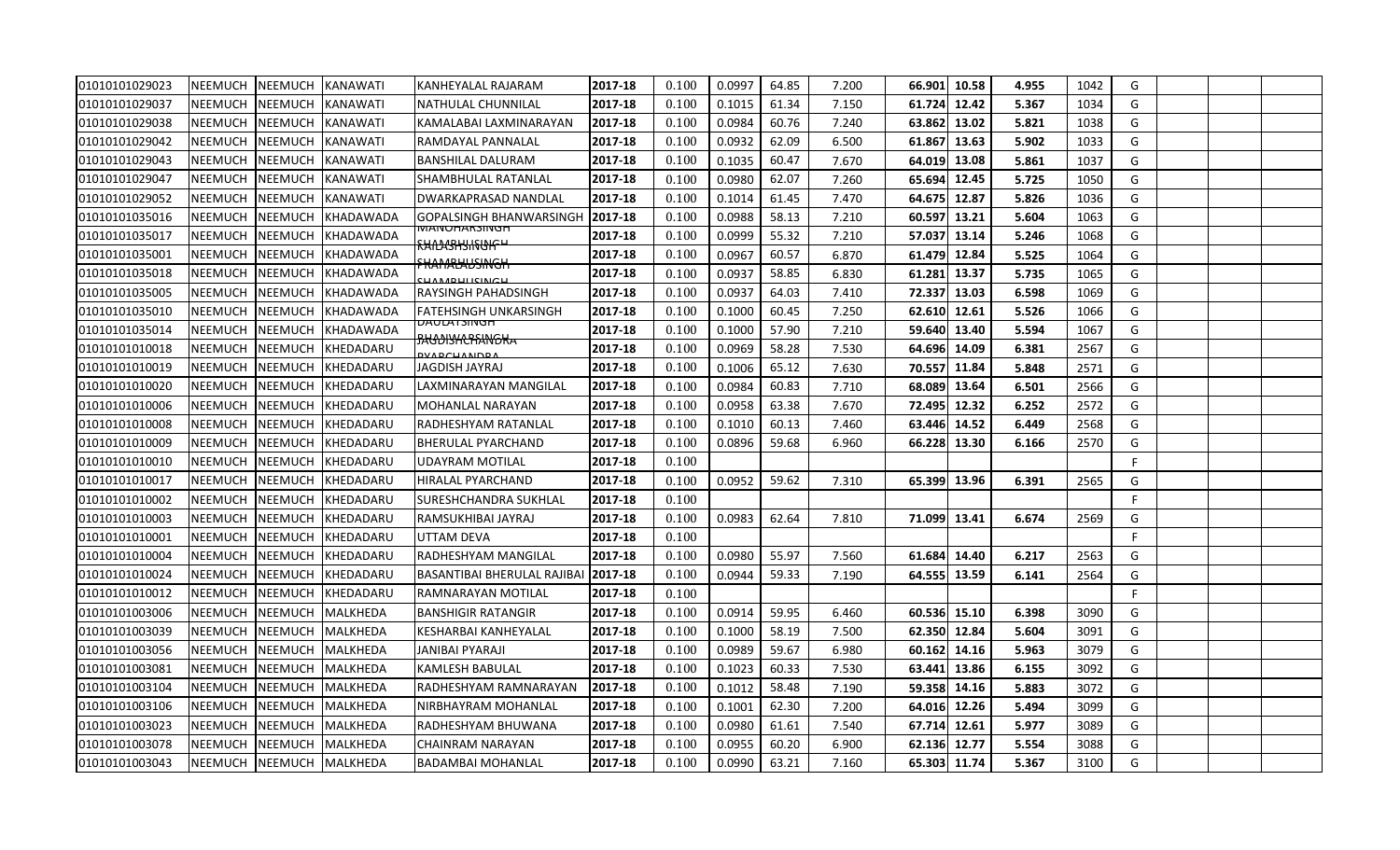| 01010101003070 | <b>NEEMUCH</b> | <b>NEEMUCH</b> | MALKHEDA         | <b>MATHARIBAI BHERULAL</b>   | 2017-18 | 0.100 | 0.0993 | 60.42 | 7.310 | 63.545 12.76 | 5.675 | 3073 | G |    |  |
|----------------|----------------|----------------|------------------|------------------------------|---------|-------|--------|-------|-------|--------------|-------|------|---|----|--|
| 01010101003112 | NEEMUCH        | <b>NEEMUCH</b> | <b>MALKHEDA</b>  | MOTYABAI JAYRAM              | 2017-18 | 0.100 | 0.0990 | 60.95 | 7.010 | 61.657 13.91 | 6.003 | 3074 | G |    |  |
| 01010101003044 | <b>NEEMUCH</b> | <b>NEEMUCH</b> | MALKHEDA         | RADHESHYAM KHEMRAJ           | 2017-18 | 0.100 | 0.0995 | 60.39 | 7.080 | 61.387 13.56 | 5.827 | 3087 | G |    |  |
| 01010101003052 | NEEMUCH        | <b>NEEMUCH</b> | <b>MALKHEDA</b>  | PRABHULAL RUPAJI             | 2017-18 | 0.100 | 0.0869 | 63.00 | 6.390 | 66.180 13.29 | 6.157 | 3098 | G |    |  |
| 01010101003102 | <b>NEEMUCH</b> | <b>NEEMUCH</b> | <b>MALKHEDA</b>  | RAMGIR ONKARGIR              | 2017-18 | 0.100 | 0.1011 | 60.71 | 7.230 | 62.018 14.71 | 6.386 | 3097 | G |    |  |
| 01010101003027 | <b>NEEMUCH</b> | <b>NEEMUCH</b> | <b>MALKHEDA</b>  | <b>BABULAL AMARCHAND</b>     | 2017-18 | 0.100 | 0.1015 | 61.19 | 7.460 | 64.246 13.29 | 5.977 | 3086 | G |    |  |
| 01010101003114 | <b>NEEMUCH</b> | <b>NEEMUCH</b> | <b>MALKHEDA</b>  | ONKARLAL RAMCHANDRA          | 2017-18 | 0.100 | 0.1000 | 59.39 | 7.540 | 63.970 13.72 | 6.144 | 3085 | G |    |  |
| 01010101003080 | <b>NEEMUCH</b> | <b>NEEMUCH</b> | <b>MALKHEDA</b>  | <b>BHUWANIRAM RAMCHANDRA</b> | 2017-18 | 0.100 | 0.0978 | 62.54 | 7.400 | 67.597 13.16 | 6.227 | 3093 | G |    |  |
| 01010101003058 | <b>NEEMUCH</b> | <b>NEEMUCH</b> | <b>MALKHEDA</b>  | <b>SHIVEGIR MANGUGIR</b>     | 2017-18 | 0.100 | 0.0864 | 59.27 | 4.950 | 48.507 13.89 | 4.717 | 3075 | G | 04 |  |
| 01010101003057 | <b>NEEMUCH</b> | <b>NEEMUCH</b> | <b>MALKHEDA</b>  | MULCHAND VARDICHAND          | 2017-18 | 0.100 | 0.0944 | 62.86 | 7.000 | 66.589 12.23 | 5.701 | 3096 | G |    |  |
| 01010101003026 | <b>NEEMUCH</b> | <b>NEEMUCH</b> | MALKHEDA         | KARULAL UDAYRAM              | 2017-18 | 0.100 | 0.1010 | 56.23 | 7.020 | 55.832 14.81 | 5.788 | 3071 | G |    |  |
| 01010101003048 | NEEMUCH        | <b>NEEMUCH</b> | MALKHEDA         | RAMKANYABAI UDAIRAM          | 2017-18 | 0.100 | 0.0900 | 61.02 | 6.320 | 61.211 13.86 | 5.939 | 3084 | G |    |  |
| 01010101003097 | <b>NEEMUCH</b> | <b>NEEMUCH</b> | MALKHEDA         | <b>PREMSUKH ASHARAM</b>      | 2017-18 | 0.100 | 0.0992 | 58.16 | 7.260 | 60.806 12.53 | 5.333 | 3076 | G |    |  |
| 01010101003067 | <b>NEEMUCH</b> | <b>NEEMUCH</b> | MALKHEDA         | <b>MATHARIBAI BADRILAL</b>   | 2017-18 | 0.100 | 0.1022 | 62.32 | 7.700 | 67.074 12.47 | 5.855 | 3083 | G |    |  |
| 01010101003012 | <b>NEEMUCH</b> | <b>NEEMUCH</b> | MALKHEDA         | <b>MANGILAL DHANRAJ</b>      | 2017-18 | 0.100 |        |       |       |              |       |      | N |    |  |
| 01010101003038 | <b>NEEMUCH</b> | <b>NEEMUCH</b> | <b>MALKHEDA</b>  | <b>DHAPUBAI ONKARGIR</b>     | 2017-18 | 0.100 | 0.1015 | 59.99 | 7.490 | 63.241 12.44 | 5.507 | 3077 | G |    |  |
| 01010101003045 | <b>NEEMUCH</b> | <b>NEEMUCH</b> | <b>MALKHEDA</b>  | <b>BHANWARIBAI CHAGANLAL</b> | 2017-18 | 0.100 | 0.1002 | 57.54 | 7.770 | 63.743 13.14 | 5.863 | 3070 | G |    |  |
| 01010101003047 | <b>NEEMUCH</b> | <b>NEEMUCH</b> | <b>MALKHEDA</b>  | <b>SHAMBHULAL BHERULAL</b>   | 2017-18 | 0.100 | 0.0968 | 59.63 | 7.040 | 61.952 14.98 | 6.496 | 3078 | G |    |  |
| 01010101003071 | <b>NEEMUCH</b> | <b>NEEMUCH</b> | <b>MALKHEDA</b>  | <b>BAPULAL CHUNNILAL</b>     | 2017-18 | 0.100 | 0.0999 | 62.43 | 7.460 | 66.597 12.51 | 5.832 | 3095 | G |    |  |
| 01010101003082 | <b>NEEMUCH</b> | <b>NEEMUCH</b> | <b>MALKHEDA</b>  | NANDUBAI DHANRAJ             | 2017-18 | 0.100 |        |       |       |              |       |      | N |    |  |
| 01010101003083 | <b>NEEMUCH</b> | <b>NEEMUCH</b> | MALKHEDA         | RAMESHWAR RAMCHANDRA         | 2017-18 | 0.100 | 0.1034 | 60.83 | 7.050 | 59.246 13.22 | 5.483 | 3082 | G |    |  |
| 01010101003085 | NEEMUCH        | <b>NEEMUCH</b> | MALKHEDA         | <b>MANGILAL KESHURAM</b>     | 2017-18 | 0.100 |        |       |       |              |       |      | F |    |  |
| 01010101003099 | <b>NEEMUCH</b> | <b>NEEMUCH</b> | MALKHEDA         | <b>BHAGWATIBAI RAMESHWAR</b> | 2017-18 | 0.100 |        |       |       |              |       |      | F |    |  |
| 01010101003107 | <b>NEEMUCH</b> | <b>NEEMUCH</b> | MALKHEDA         | JAGDISH RAMLAL               | 2017-18 | 0.100 | 0.0998 | 63.16 | 7.560 | 68.347 11.57 | 5.536 | 3094 | G |    |  |
| 01010101003111 | <b>NEEMUCH</b> | <b>NEEMUCH</b> | MALKHEDA         | <b>CHAGANLAL RAMLAL</b>      | 2017-18 | 0.100 | 0.1035 | 62.29 | 7.770 | 66.802 13.73 | 6.421 | 3081 | G |    |  |
| 01010101003033 | <b>NEEMUCH</b> | <b>NEEMUCH</b> | <b>MALKHEDA</b>  | LAXMANGIR SHIVGIR            | 2017-18 | 0.100 | 0.0961 | 62.19 | 6.700 | 61.935 12.83 | 5.563 | 3080 | G |    |  |
| 01010101013013 | <b>NEEMUCH</b> | <b>NEEMUCH</b> | NAVALPURA        | <b>GOPILAL KARU</b>          | 2017-18 | 0.100 | 0.1000 | 59.58 | 7.350 | 62.560 11.92 | 5.220 | 679  | G |    |  |
| 01010101013017 | <b>NEEMUCH</b> | <b>NEEMUCH</b> | NAVALPURA        | <b>SHANTILAL MOHANLAL</b>    | 2017-18 | 0.100 | 0.0992 | 61.72 | 7.350 | 65.333 11.47 | 5.245 | 682  | G |    |  |
| 01010101013018 | <b>NEEMUCH</b> | <b>NEEMUCH</b> | NAVALPURA        | <b>BADRILAL CHETRAM</b>      | 2017-18 | 0.100 | 0.1021 | 58.16 | 7.650 | 62.253 12.86 | 5.604 | 678  | G |    |  |
| 01010101013027 | <b>NEEMUCH</b> | <b>NEEMUCH</b> | NAVALPURA        | <b>RAJKUMAR MANGILAL</b>     | 2017-18 | 0.100 | 0.0999 | 59.30 | 7.200 | 61.051 11.37 | 4.859 | 680  | G |    |  |
| 01010101013063 | <b>NEEMUCH</b> | <b>NEEMUCH</b> | NAVALPURA        | RAMVILAS CHANDMAL            | 2017-18 | 0.100 | 0.0986 | 52.61 | 7.090 | 54.047 13.15 | 4.975 | 671  | G |    |  |
| 01010101013033 | <b>NEEMUCH</b> | <b>NEEMUCH</b> | <b>NAVALPURA</b> | SUNDARLAL RAMCHANDRA         | 2017-18 | 0.100 | 0.0876 | 51.68 | 6.460 | 54.441 15.34 | 5.846 | 672  | G |    |  |
| 01010101013003 | <b>NEEMUCH</b> | <b>NEEMUCH</b> | <b>NAVALPURA</b> | KANHEYALAL BHANWARLAL        | 2017-18 | 0.100 | 0.0975 | 56.06 | 7.280 | 59.795 11.92 | 4.989 | 677  | G |    |  |
| 01010101013004 | <b>NEEMUCH</b> | <b>NEEMUCH</b> | <b>NAVALPURA</b> | DURGAPRASAD SHRILAL          | 2017-18 | 0.100 | 0.0992 | 56.06 | 7.150 | 57.722 12.29 | 4.966 | 676  | G |    |  |
| 01010101013007 | <b>NEEMUCH</b> | <b>NEEMUCH</b> | NAVALPURA        | <b>BANSHILAL BHANWARLAL</b>  | 2017-18 | 0.100 | 0.1000 | 58.99 | 7.390 | 62.280 11.87 | 5.175 | 675  | G |    |  |
| 01010101013019 | <b>NEEMUCH</b> | <b>NEEMUCH</b> | NAVALPURA        | LAXMINARAYAN BHANWARLAL      | 2017-18 | 0.100 | 0.0974 | 54.80 | 7.160 | 57.546 14.01 | 5.644 | 673  | G |    |  |
| 01010101013050 | <b>NEEMUCH</b> | <b>NEEMUCH</b> | <b>NAVALPURA</b> | <b>OMPRAKASH MOTILAL</b>     | 2017-18 | 0.100 | 0.0986 | 55.88 | 7.300 | 59.097 11.15 | 4.613 | 674  | G |    |  |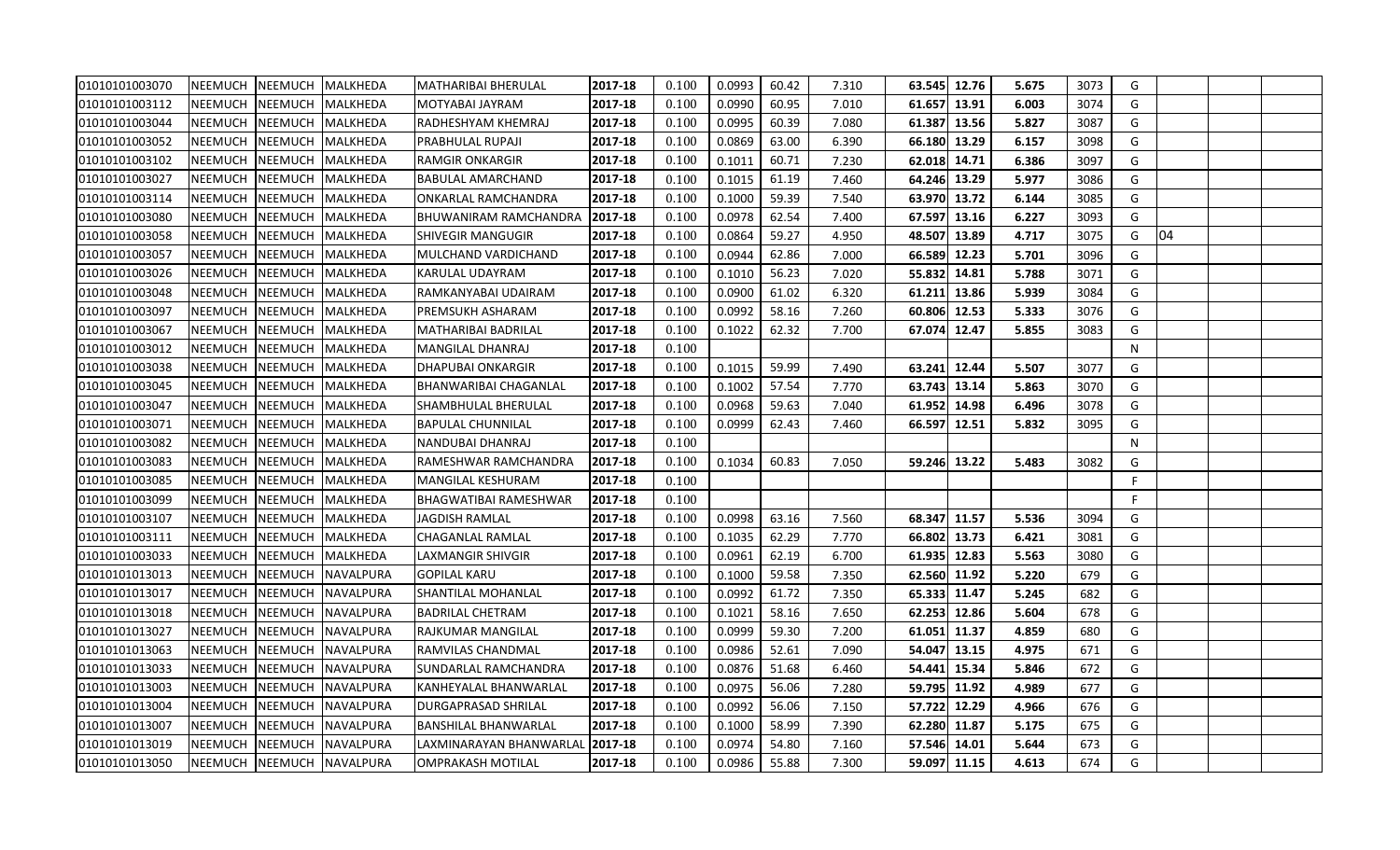| 01010101013031 | <b>NEEMUCH</b> | <b>NEEMUCH</b> | <b>NAVALPURA</b>    | <b>GHEESADAS BHAGIRATH</b>                            | 2017-18 | 0.100 | 0.0965 | 59.77 | 6.870 | 60.788 13.17 |       | 5.604 | 681  | G |    |  |
|----------------|----------------|----------------|---------------------|-------------------------------------------------------|---------|-------|--------|-------|-------|--------------|-------|-------|------|---|----|--|
| 01010101011019 | NEEMUCH        | <b>NEEMUCH</b> | <b>NEWAD</b>        | HIRALAL NARAYAN                                       | 2017-18 | 0.100 | 0.0968 | 61.56 | 7.440 | 67.593 13.48 |       | 6.378 | 1108 | G |    |  |
| 01010101011060 | NEEMUCH        | <b>NEEMUCH</b> | <b>NEWAD</b>        | RATANLAL VAJERAM                                      | 2017-18 | 0.100 | 0.0968 | 58.14 | 7.340 | 62.975 14.67 |       | 6.467 | 1103 | G |    |  |
| 01010101011106 | NEEMUCH        | <b>NEEMUCH</b> | <b>NEWAD</b>        | NANDUBAI GORDHANLAL                                   | 2017-18 | 0.100 | 0.1014 | 56.24 | 7.390 | 58.550 14.10 |       | 5.779 | 1104 | G |    |  |
| 01010101011002 | <b>NEEMUCH</b> | <b>NEEMUCH</b> | <b>NEWAD</b>        | GHANSHYAM RATANLAL                                    | 2017-18 | 0.100 |        |       |       |              |       |       |      | F | 11 |  |
| 01010101011008 | <b>NEEMUCH</b> | <b>NEEMUCH</b> | <b>NEWAD</b>        | MOHANLAL MOTILAL                                      | 2017-18 | 0.100 | 0.1004 | 59.66 | 7.140 | 60.608 14.30 |       | 6.067 | 1107 | G |    |  |
| 01010101011011 | NEEMUCH        | <b>NEEMUCH</b> | <b>NEWAD</b>        | GANPAT MODIRAM                                        | 2017-18 | 0.100 | 0.0997 | 59.06 | 7.490 | 63.380 15.10 |       | 6.700 | 1109 | G |    |  |
| 01010101011013 | NEEMUCH        | <b>NEEMUCH</b> | <b>NEWAD</b>        | MUNNALAL NANDLAL                                      | 2017-18 | 0.100 | 0.0953 | 60.37 | 6.960 | 62.991       | 12.99 | 5.727 | 1110 | G |    |  |
| 01010101011016 | NEEMUCH        | <b>NEEMUCH</b> | <b>NEWAD</b>        | GYARSIBAI BALCHAND                                    | 2017-18 | 0.100 | 0.0993 | 58.68 | 7.300 | 61.621       | 14.45 | 6.233 | 1105 | G |    |  |
| 01010101011017 | <b>NEEMUCH</b> | <b>NEEMUCH</b> | <b>NEWAD</b>        | SUGNABAI BAGDIRAM                                     | 2017-18 | 0.100 | 0.0997 | 63.59 | 7.370 | 67.151       | 11.79 | 5.542 | 1098 | G |    |  |
| 01010101011026 | NEEMUCH        | <b>NEEMUCH</b> | <b>NEWAD</b>        | SHANTIBAI SHANTILAL                                   | 2017-18 | 0.100 | 0.0964 | 49.01 | 7.340 | 53.309       | 14.53 | 5.422 | 1102 | G |    |  |
| 01010101011050 | <b>NEEMUCH</b> | <b>NEEMUCH</b> | <b>NEWAD</b>        | BASANTILAL BHANWARLAL                                 | 2017-18 | 0.100 | 0.0870 | 58.05 | 6.730 | 64.149       | 14.23 | 6.390 | 1101 | G |    |  |
| 01010101011072 | <b>NEEMUCH</b> | <b>NEEMUCH</b> | <b>NEWAD</b>        | <b>BANSHILAL BHERA</b>                                | 2017-18 | 0.100 | 0.0984 | 64.17 | 7.330 | 68.293       | 11.14 | 5.325 | 1099 | G |    |  |
| 01010101011080 | <b>NEEMUCH</b> | <b>NEEMUCH</b> | <b>NEWAD</b>        | DEVILAL NARAYAN                                       | 2017-18 | 0.100 |        |       |       |              |       |       |      | N | 11 |  |
| 01010101011097 | <b>NEEMUCH</b> | <b>NEEMUCH</b> | <b>NEWAD</b>        | NATHULAL SHANKARLAL                                   | 2017-18 | 0.100 | 0.0940 | 61.81 | 6.560 | 61.617       | 13.22 | 5.703 | 1100 | G |    |  |
| 01010101011110 | <b>NEEMUCH</b> | <b>NEEMUCH</b> | <b>NEWAD</b>        | GORDHANLAL HEERA                                      | 2017-18 | 0.100 | 0.0986 | 62.55 | 7.020 | 63.621       | 12.90 | 5.745 | 1106 | G |    |  |
| 01010101015001 | NEEMUCH        | <b>NEEMUCH</b> | <b>NEEMUCH CITY</b> | HIMMATSINGH KISHANSINGH                               | 2017-18 | 0.100 | 0.1024 | 60.81 | 7.670 | 65.068       | 13.44 | 6.122 | 1594 | G |    |  |
| 01010101015008 | NEEMUCH        | <b>NEEMUCH</b> | <b>NEEMUCH CITY</b> | JAFARKHAN ISMAILKHAN                                  | 2017-18 | 0.100 | 0.1000 | 64.18 | 5.900 | 54.090       | 12.36 | 4.680 | 1598 | G |    |  |
| 01010101015037 | NEEMUCH        | <b>NEEMUCH</b> | <b>NEEMUCH CITY</b> | RUKMANIBAI GANGARAM                                   | 2017-18 | 0.100 | 0.0968 | 63.38 | 7.000 | 65.475       | 11.28 | 5.170 | 1595 | G |    |  |
| 01010101015042 | NEEMUCH        | <b>NEEMUCH</b> | <b>NEEMUCH CITY</b> | RADHESHYAM MOTILAL                                    | 2017-18 | 0.100 | 0.1016 | 62.75 | 6.720 | 59.291       | 13.58 | 5.636 | 1596 | G |    |  |
| 01010101015066 | <b>NEEMUCH</b> | <b>NEEMUCH</b> | <b>NEEMUCH CITY</b> | <b>BAVARIBAI SHOBHARAM</b>                            | 2017-18 | 0.100 | 0.1032 | 60.91 | 7.190 | 60.620       | 12.94 | 5.491 | 1591 | G |    |  |
| 01010101015012 | <b>NEEMUCH</b> | <b>NEEMUCH</b> | <b>NEEMUCH CITY</b> | <b>OMPRAKASH PYARCHAND</b>                            | 2017-18 | 0.100 |        |       |       |              |       |       |      | N |    |  |
| 01010101015009 | NEEMUCH        | <b>NEEMUCH</b> | <b>NEEMUCH CITY</b> | <b>GANSHYAM JAGANNATH</b>                             | 2017-18 | 0.100 | 0.1019 | 61.32 | 7.320 | 62.924       | 12.20 | 5.374 | 1592 | G |    |  |
| 01010101015020 | NEEMUCH        | <b>NEEMUCH</b> | <b>NEEMUCH CITY</b> | LAXMICHANDRA MANGILAL                                 | 2017-18 | 0.100 | 0.1023 | 60.12 | 7.410 | 62.209 13.04 |       | 5.679 | 1593 | G |    |  |
| 01010101015028 | NEEMUCH        | <b>NEEMUCH</b> | <b>NEEMUCH CITY</b> | <b>NANIBAI BIHARI</b>                                 | 2017-18 | 0.100 | 0.1004 | 51.06 | 6.930 | 50.349       | 12.22 | 4.307 | 1588 | G | 04 |  |
| 01010101015031 | NEEMUCH        | <b>NEEMUCH</b> | <b>NEEMUCH CITY</b> | <b>RAGHAVDAS MODIDAS</b>                              | 2017-18 | 0.100 |        |       |       |              |       |       |      | N |    |  |
| 01010101015032 | NEEMUCH        | <b>NEEMUCH</b> | <b>NEEMUCH CITY</b> | SHAMBHULAL KISHANLAL                                  | 2017-18 | 0.100 | 0.1024 | 61.43 | 7.520 | 64.443 13.20 |       | 5.955 | 1590 | G |    |  |
| 01010101015056 | NEEMUCH        | <b>NEEMUCH</b> | <b>NEEMUCH CITY</b> | <b>BHERULAL CHAMPALAL</b>                             | 2017-18 | 0.100 | 0.0959 | 62.00 | 6.490 | 59.937       | 12.29 | 5.157 | 1597 | G |    |  |
| 01010101015060 | NEEMUCH        | <b>NEEMUCH</b> | <b>NEEMUCH CITY</b> | <del>.</del> ПАІЧИЛА В ПАІЧОП<br>$U$ ANAD $U$ ICINICH | 2017-18 | 0.100 |        |       |       |              |       |       |      | N |    |  |
| 01010101015064 | <b>NEEMUCH</b> | <b>NEEMUCH</b> | <b>NEEMUCH CITY</b> | NARAYANIBAI UDAYLAL                                   | 2017-18 | 0.100 | 0.0501 | 64.54 | 3.690 | 67.904 13.71 |       | 6.517 | 1599 | G |    |  |
| 01010101015023 | NEEMUCH        | <b>NEEMUCH</b> | <b>NEEMUCH CITY</b> | <b>GENDKUNWAR KISHANSINGH</b>                         | 2017-18 | 0.100 | 0.1024 | 58.85 | 7.670 | 62.969 12.54 |       | 5.528 | 1589 | G |    |  |
| 01010101002005 | NEEMUCH        | <b>NEEMUCH</b> | PIPLAUN             | PURSHOTTAM RAMGOPAL                                   | 2017-18 | 0.100 | 0.0960 | 58.29 | 6.410 | 55.604 14.38 |       | 5.597 | 750  | G |    |  |
| 01010101002008 | NEEMUCH        | <b>NEEMUCH</b> | PIPLAUN             | VISHNUPRASAD SHANKARLAL                               | 2017-18 | 0.100 | 0.1011 | 60.44 | 6.820 | 58.249 12.14 |       | 4.950 | 759  | G |    |  |
| 01010101002012 | <b>NEEMUCH</b> | <b>NEEMUCH</b> | PIPLAUN             | <b>FATEHLAL GORILAL</b>                               | 2017-18 | 0.100 | 0.0972 | 58.97 | 6.920 | 59.979 13.75 |       | 5.773 | 749  | G |    |  |
| 01010101002013 | <b>NEEMUCH</b> | <b>NEEMUCH</b> | PIPLAUN             | <b>BABULAL NARAYAN</b>                                | 2017-18 | 0.100 | 0.0989 | 61.59 | 6.640 | 59.070 12.96 |       | 5.359 | 760  | G |    |  |
| 01010101002015 | <b>NEEMUCH</b> | <b>NEEMUCH</b> | PIPLAUN             | RADHESHYAM SHRILAL                                    | 2017-18 | 0.100 | 0.0992 | 61.61 | 6.510 | 57.762 13.24 |       | 5.353 | 758  | G |    |  |
| 01010101002016 | <b>NEEMUCH</b> | <b>NEEMUCH</b> | PIPLAUN             | <b>CHAMPALAL NARAYAN</b>                              | 2017-18 | 0.100 | 0.1009 | 63.73 | 7.190 | 64.876 13.38 |       | 6.076 | 761  | G |    |  |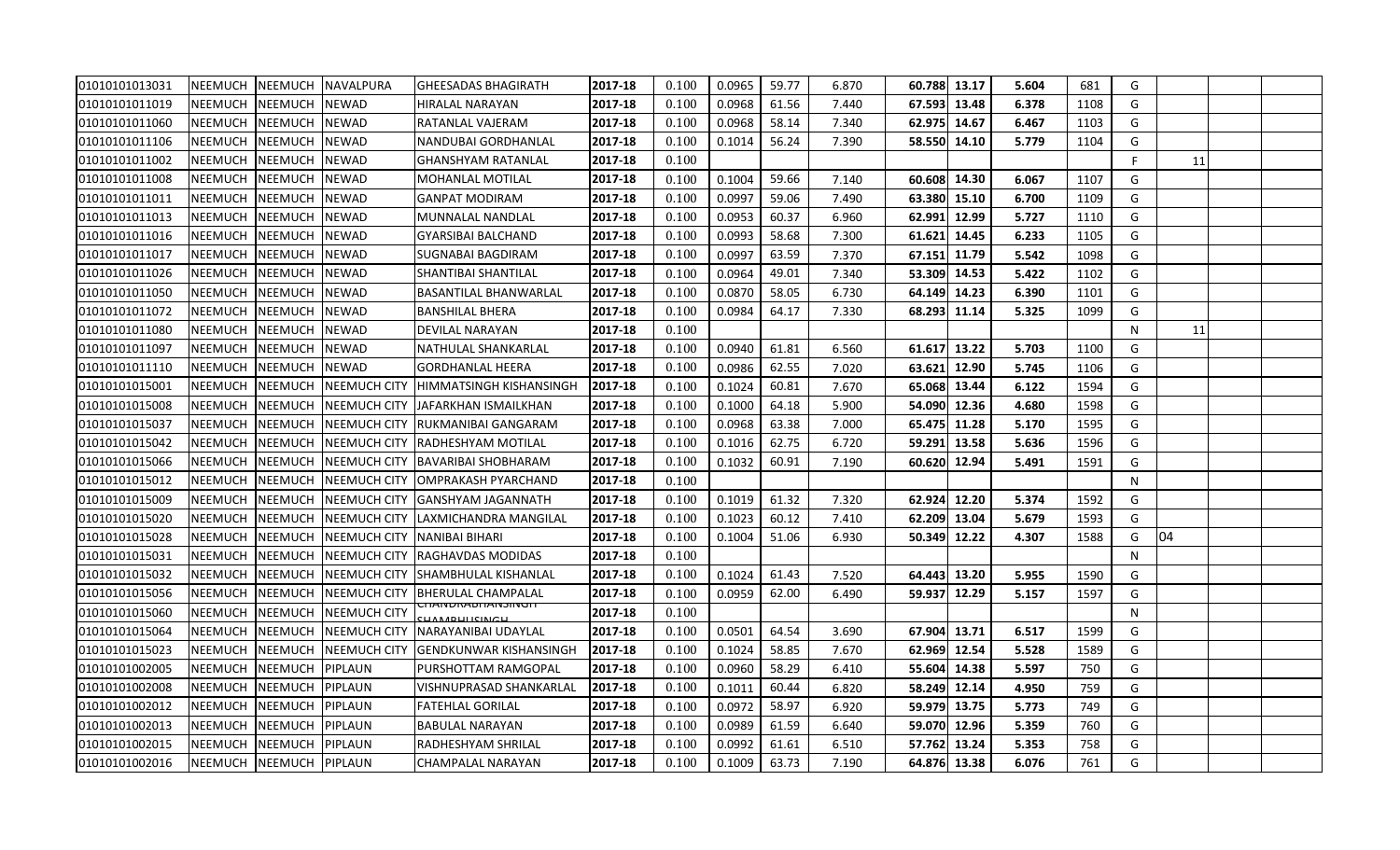| 01010101002019 | <b>NEEMUCH</b> | <b>NEEMUCH</b> | <b>PIPLAUN</b> | NANDKISHORE CHAGANLAL     | 2017-18 | 0.100 | 0.1012 | 61.53 | 6.580 | 57.154 11.23 |       | 4.493 | 757 | G |  |  |
|----------------|----------------|----------------|----------------|---------------------------|---------|-------|--------|-------|-------|--------------|-------|-------|-----|---|--|--|
| 01010101002025 | NEEMUCH        | <b>NEEMUCH</b> | PIPLAUN        | CHENRAM SHOBHARAM         | 2017-18 | 0.100 | 0.0990 | 56.06 | 7.470 | 60.424 12.22 |       | 5.169 | 747 | G |  |  |
| 01010101002026 | NEEMUCH        | <b>NEEMUCH</b> | PIPLAUN        | RAJENDRAPRASAD BHAGIRATH  | 2017-18 | 0.100 | 0.0934 | 62.54 | 6.710 | 64.186 12.31 |       | 5.531 | 762 | G |  |  |
| 01010101002029 | <b>NEEMUCH</b> | <b>NEEMUCH</b> | PIPLAUN        | <b>BALARAM BHAGWAN</b>    | 2017-18 | 0.100 | 0.1012 | 59.91 | 7.110 | 60.128 13.80 |       | 5.809 | 756 | G |  |  |
| 01010101002030 | <b>NEEMUCH</b> | <b>NEEMUCH</b> | PIPLAUN        | <b>GISALAL RAMCHANDRA</b> | 2017-18 | 0.100 | 0.1000 | 59.80 | 7.240 | 61.850 13.41 |       | 5.806 | 755 | G |  |  |
| 01010101002031 | NEEMUCH        | <b>NEEMUCH</b> | <b>PIPLAUN</b> | NANDUBAI SURATRAM         | 2017-18 | 0.100 | 0.0959 | 62.50 | 6.900 | 64.244       | 12.75 | 5.734 | 763 | G |  |  |
| 01010101002039 | <b>NEEMUCH</b> | <b>NEEMUCH</b> | <b>PIPLAUN</b> | <b>BABULAL ONKARLAL</b>   | 2017-18 | 0.100 | 0.0986 | 63.18 | 6.940 | 63.529       | 12.11 | 5.385 | 764 | G |  |  |
| 01010101002041 | NEEMUCH        | <b>NEEMUCH</b> | <b>PIPLAUN</b> | CHANDMAL UTTAMCHAND       | 2017-18 | 0.100 | 0.0975 | 60.44 | 6.890 | 61.015 11.33 |       | 4.839 | 754 | G |  |  |
| 01010101002055 | <b>NEEMUCH</b> | <b>NEEMUCH</b> | PIPLAUN        | RAMDYAL SHANKARLAL        | 2017-18 | 0.100 | 0.0963 | 61.96 | 6.400 | 58.827       | 11.46 | 4.719 | 765 | G |  |  |
| 01010101002058 | <b>NEEMUCH</b> | <b>NEEMUCH</b> | PIPLAUN        | VISHNUPRASAD ONKARLAL     | 2017-18 | 0.100 | 0.0930 | 63.14 | 6.310 | 61.204       | 12.23 | 5.239 | 766 | G |  |  |
| 01010101002059 | <b>NEEMUCH</b> | <b>NEEMUCH</b> | PIPLAUN        | <b>GOPALGIR KALUGIR</b>   | 2017-18 | 0.100 | 0.0966 | 63.64 | 6.810 | 64.089 11.24 |       | 5.043 | 767 | G |  |  |
| 01010101002061 | <b>NEEMUCH</b> | <b>NEEMUCH</b> | PIPLAUN        | <b>SUKHDEV RAMCHANDRA</b> | 2017-18 | 0.100 | 0.1030 | 62.64 | 7.070 | 61.427 11.72 |       | 5.039 | 768 | G |  |  |
| 01010101002071 | <b>NEEMUCH</b> | <b>NEEMUCH</b> | PIPLAUN        | SAREKUWAR RAMESHWER       | 2017-18 | 0.100 | 0.1008 | 63.29 | 6.710 | 60.188 11.01 |       | 4.639 | 774 | G |  |  |
| 01010101002072 | <b>NEEMUCH</b> | <b>NEEMUCH</b> | PIPLAUN        | AMBALAL MOHANLAL          | 2017-18 | 0.100 | 0.0974 | 62.48 | 6.650 | 60.945 12.76 |       | 5.443 | 769 | G |  |  |
| 01010101002087 | NEEMUCH        | <b>NEEMUCH</b> | PIPLAUN        | SHERABAI GOVINDRAM        | 2017-18 | 0.100 | 0.1015 | 59.98 | 6.760 | 57.064 13.77 |       | 5.501 | 753 | G |  |  |
| 01010101002099 | NEEMUCH        | <b>NEEMUCH</b> | PIPLAUN        | MOHANLAL CHATURBHUJ       | 2017-18 | 0.100 | 0.1000 | 63.40 | 6.880 | 62.310 11.78 |       | 5.138 | 752 | G |  |  |
| 01010101002100 | NEEMUCH        | <b>NEEMUCH</b> | PIPLAUN        | <b>GANGABAI SHYAMLAL</b>  | 2017-18 | 0.100 | 0.0966 | 56.00 | 6.830 | 56.563 14.34 |       | 5.678 | 748 | G |  |  |
| 01010101002102 | <b>NEEMUCH</b> | <b>NEEMUCH</b> | PIPLAUN        | NANALAL RAMNARAYAN        | 2017-18 | 0.100 | 0.1008 | 54.50 | 7.010 | 54.147       | 14.04 | 5.321 | 746 | G |  |  |
| 01010101002105 | <b>NEEMUCH</b> | <b>NEEMUCH</b> | PIPLAUN        | SHIVENARAYAN BHANWARLAI   | 2017-18 | 0.100 | 0.0780 | 61.68 | 5.270 | 59.538 11.95 |       | 4.980 | 770 | G |  |  |
| 01010101002047 | <b>NEEMUCH</b> | <b>NEEMUCH</b> | PIPLAUN        | MUKESHKUMAR RAMPRASAD     | 2017-18 | 0.100 | 0.1000 | 62.91 | 6.760 | 60.750 11.52 |       | 4.899 | 771 | G |  |  |
| 01010101002054 | <b>NEEMUCH</b> | <b>NEEMUCH</b> | PIPLAUN        | JASKUNWAR BAI BANSHILAL   | 2017-18 | 0.100 | 0.1000 | 59.58 | 6.850 | 58.300 14.64 |       | 5.975 | 751 | G |  |  |
| 01010101002089 | <b>NEEMUCH</b> | <b>NEEMUCH</b> | PIPLAUN        | MANOHARLAL JAGANNATH      | 2017-18 | 0.100 | 0.0928 | 63.80 | 6.610 | 64.925 12.95 |       | 5.885 | 775 | G |  |  |
| 01010101002037 | <b>NEEMUCH</b> | <b>NEEMUCH</b> | PIPLAUN        | SHIVELAL CHOGALAL         | 2017-18 | 0.100 | 0.1012 | 62.84 | 7.030 | 62.362       | 10.07 | 4.396 | 772 | G |  |  |
| 01010101002040 | <b>NEEMUCH</b> | <b>NEEMUCH</b> | PIPLAUN        | <b>SUKHDEV CHOGALAL</b>   | 2017-18 | 0.100 | 0.1016 | 62.40 | 6.710 | 58.868 11.43 |       | 4.710 | 773 | G |  |  |
| 01010101002062 | <b>NEEMUCH</b> | <b>NEEMUCH</b> | PIPLAUN        | PRAHALAD CHOGALAL         | 2017-18 | 0.100 | 0.0999 | 70.39 | 6.640 | 66.837       | 12.59 | 5.890 | 807 | G |  |  |
| 01010101002050 | <b>NEEMUCH</b> | <b>NEEMUCH</b> | PIPLAUN        | NARAYANIBAI BHAGWAN       | 2017-18 | 0.100 | 0.0936 | 62.74 | 6.560 | 62.821 13.26 |       | 5.831 | 786 | G |  |  |
| 01010101002044 | <b>NEEMUCH</b> | <b>NEEMUCH</b> | PIPLAUN        | MADANLAL MATHURALAL       | 2017-18 | 0.100 | 0.0993 | 65.34 | 6.500 | 61.098 11.57 |       | 4.949 | 799 | G |  |  |
| 01010101002020 | <b>NEEMUCH</b> | <b>NEEMUCH</b> | PIPLAUN        | HANSRAJ CHAGANLAL         | 2017-18 | 0.100 | 0.1015 | 64.43 | 6.790 | 61.576 11.94 |       | 5.146 | 787 | G |  |  |
| 01010101002111 | <b>NEEMUCH</b> | <b>NEEMUCH</b> | PIPLAUN        | AMBALAL RAMNARAYAN        | 2017-18 | 0.100 | 0.0975 | 63.59 | 6.380 | 59.446 12.47 |       | 5.189 | 785 | G |  |  |
| 01010101002113 | <b>NEEMUCH</b> | <b>NEEMUCH</b> | PIPLAUN        | KAMLABAI PRABHU           | 2017-18 | 0.100 | 0.0993 | 61.96 | 7.090 | 63.202 12.30 |       | 5.441 | 784 | G |  |  |
| 01010101002114 | <b>NEEMUCH</b> | <b>NEEMUCH</b> | PIPLAUN        | DAKHIBAI RAMKISHAN        | 2017-18 | 0.100 | 0.0990 | 67.39 | 6.690 | 65.061 10.57 |       | 4.814 | 806 | G |  |  |
| 01010101002028 | <b>NEEMUCH</b> | NEEMUCH        | PIPLAUN        | PREMDAS MATHURADAS        | 2017-18 | 0.100 | 0.1000 | 64.09 | 7.080 | 64.820 12.08 |       | 5.481 | 788 | G |  |  |
| 01010101002023 | NEEMUCH        | NEEMUCH        | PIPLAUN        | MOHANBAI NATHULAL         | 2017-18 | 0.100 | 0.0991 | 60.23 | 6.640 | 57.649 13.07 |       | 5.275 | 783 | G |  |  |
| 01010101002038 | NEEMUCH        | NEEMUCH        | PIPLAUN        | <b>GOPAL MATHURALAL</b>   | 2017-18 | 0.100 | 0.0968 | 61.04 | 6.500 | 58.554 12.32 |       | 5.050 | 789 | G |  |  |
| 01010101002045 | <b>NEEMUCH</b> | <b>NEEMUCH</b> | PIPLAUN        | JAMNALAL NATHULAL         | 2017-18 | 0.100 | 0.1000 | 62.69 | 6.550 | 58.660 13.78 |       | 5.658 | 790 | G |  |  |
| 01010101002021 | <b>NEEMUCH</b> | <b>NEEMUCH</b> | PIPLAUN        | PYARCHAND RAMLAL          | 2017-18 | 0.100 | 0.1011 | 70.66 | 6.630 | 66.202 12.96 |       | 6.005 | 805 | G |  |  |
| 01010101002017 | <b>NEEMUCH</b> | <b>NEEMUCH</b> | PIPLAUN        | DHANRAJ SHOBHARAM         | 2017-18 | 0.100 | 0.1009 | 58.71 | 6.810 | 56.611 13.15 |       | 5.211 | 779 | G |  |  |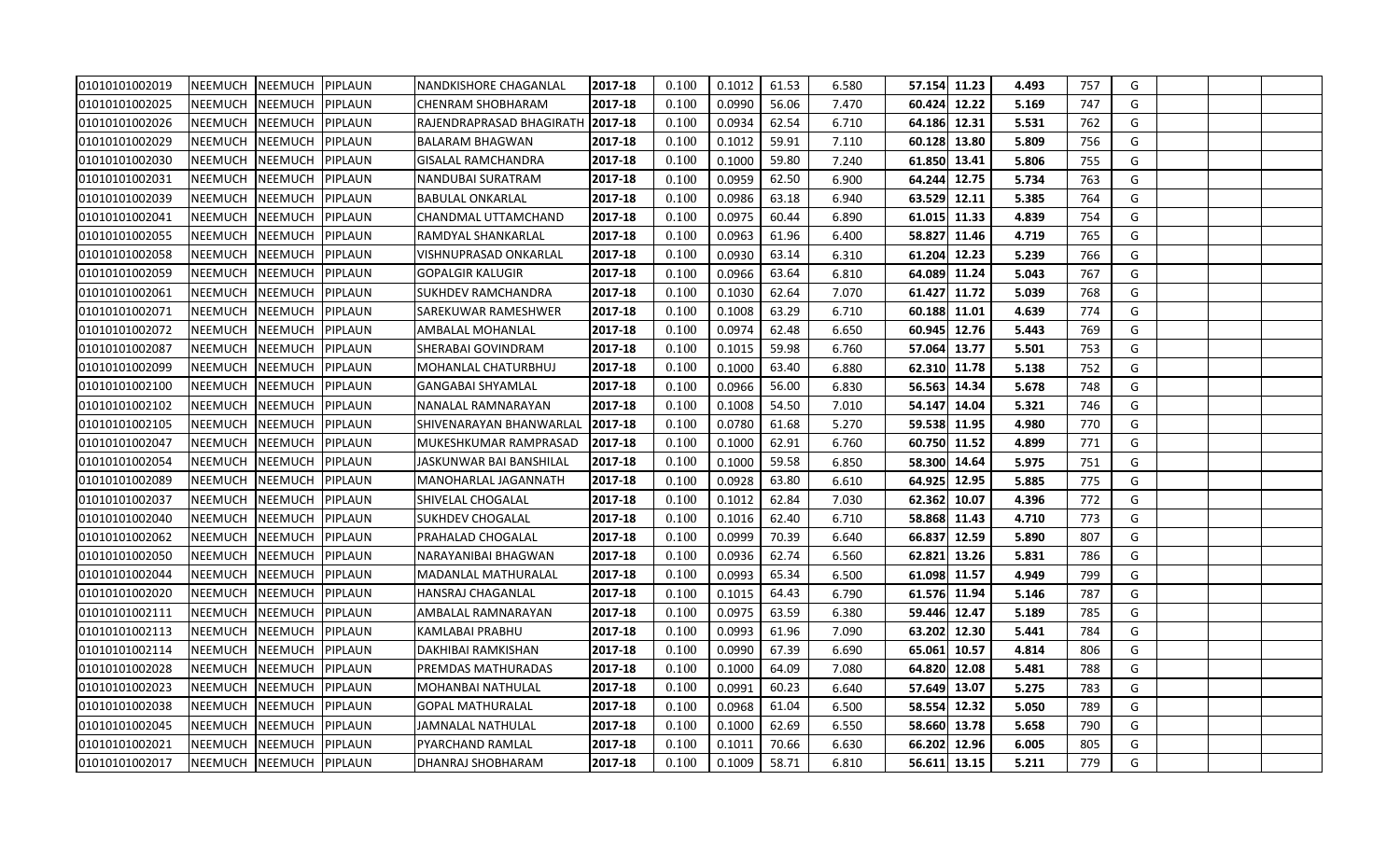| 01010101002002 | NEEMUCH        | <b>NEEMUCH</b> | PIPLAUN          | SUNDARBAI NARAYAN                                 | 2017-18 | 0.100 | 0.1007 | 57.84 | 6.940 | 56.941       | 10.91 | 4.349 | 778            | G  |    |  |
|----------------|----------------|----------------|------------------|---------------------------------------------------|---------|-------|--------|-------|-------|--------------|-------|-------|----------------|----|----|--|
| 01010101002036 | NEEMUCH        | <b>NEEMUCH</b> | PIPLAUN          | CHANDMAL SHRILAL                                  | 2017-18 | 0.100 | 0.0998 | 68.54 | 6.770 | 66.423       | 10.96 | 5.096 | 804            | G  |    |  |
| 01010101002063 | <b>NEEMUCH</b> | <b>NEEMUCH</b> | PIPLAUN          | JAMNALAL RAMKISHAN                                | 2017-18 | 0.100 | 0.0975 | 61.18 | 6.500 | 58.267       | 12.31 | 5.021 | 791            | G  |    |  |
| 01010101002119 | NEEMUCH        | NEEMUCH        | PIPLAUN          | GORDHANSINGH KISHANSINGH                          | 2017-18 | 0.100 |        |       |       |              |       |       |                | F. |    |  |
| 01010101002094 | NEEMUCH        | NEEMUCH        | PIPLAUN          | KRISHNAGOPAL RAMPRATAP                            | 2017-18 | 0.100 | 0.0966 | 61.67 | 6.390 | 58.282       | 14.11 | 5.756 | 792            | G  |    |  |
| 01010101002109 | NEEMUCH        | <b>NEEMUCH</b> | PIPLAUN          | <u>ULADAI KAMSINUT</u><br><del>BHAUAVAISNUn</del> | 2017-18 | 0.100 |        |       |       |              |       |       |                | F. |    |  |
| 01010101002014 | NEEMUCH        | <b>NEEMUCH</b> | PIPLAUN          | <b>UANIMADCINCU</b>                               | 2017-18 | 0.100 | 0.1022 | 69.53 | 6.370 | 61.908       | 12.94 | 5.608 | 803            | G  |    |  |
| 01010101002117 | NEEMUCH        | <b>NEEMUCH</b> | <b>PIPLAUN</b>   | IPADMASINGH BHURSINGH                             | 2017-18 | 0.100 | 0.0497 | 69.39 | 3.690 | 73.602       | 12.80 | 6.594 | 802            | G  |    |  |
| 01010101002120 | NEEMUCH        | <b>NEEMUCH</b> | <b>PIPLAUN</b>   | <b>JUJJHARSINGH KISHORESINGH</b>                  | 2017-18 | 0.100 | 0.0972 | 62.03 | 6.990 | 63.724       | 12.35 | 5.509 | 793            | G  |    |  |
| 01010101002007 | <b>NEEMUCH</b> | <b>NEEMUCH</b> | <b>PIPLAUN</b>   | MOHANLAL RAMCHANDRA                               | 2017-18 | 0.100 | 0.0973 | 59.37 | 7.150 | 62.323       | 13.14 | 5.733 | 782            | G  |    |  |
| 01010101002027 | <b>NEEMUCH</b> | <b>NEEMUCH</b> | <b>PIPLAUN</b>   | RATANLAL KANA                                     | 2017-18 | 0.100 | 0.0855 | 60.87 | 5.150 | 52.374       | 14.24 | 5.221 | 794            | G  |    |  |
| 01010101002035 | NEEMUCH        | <b>NEEMUCH</b> | <b>PIPLAUN</b>   | RAMLAL BABRU                                      | 2017-18 | 0.100 | 0.0980 | 53.03 | 7.000 | 54.112       | 13.84 | 5.242 | 776            | G  |    |  |
| 01010101002046 | NEEMUCH        | <b>NEEMUCH</b> | PIPLAUN          | SHAMBHULAL GORDHANLAL                             | 2017-18 | 0.100 | 0.0973 | 65.46 | 6.600 | 63.433       | 14.15 | 6.283 | 801            | G  |    |  |
| 01010101002048 | NEEMUCH        | <b>NEEMUCH</b> | PIPLAUN          | RODMAL NARAYAN                                    | 2017-18 | 0.100 | 0.1007 | 62.11 | 6.730 | 59.295       | 13.12 | 5.446 | 795            | G  |    |  |
| 01010101002049 | NEEMUCH        | <b>NEEMUCH</b> | PIPLAUN          | <b>BANSHILAL BHANWARLAL</b>                       | 2017-18 | 0.100 | 0.0980 | 60.82 | 6.620 | 58.694       | 12.55 | 5.156 | 781            | G  |    |  |
| 01010101002060 | NEEMUCH        | <b>NEEMUCH</b> | PIPLAUN          | CHOTULAL GHEESALAL                                | 2017-18 | 0.100 | 0.1004 | 61.99 | 6.950 | 61.305       | 13.05 | 5.600 | 796            | G  |    |  |
| 01010101002066 | NEEMUCH        | <b>NEEMUCH</b> | PIPLAUN          | SUMITRADEVI BANSHILAL                             | 2017-18 | 0.100 | 0.1006 | 59.22 | 7.270 | 61.133       | 13.19 | 5.645 | 780            | G  |    |  |
| 01010101002067 | NEEMUCH        | <b>NEEMUCH</b> | PIPLAUN          | RAGHUNANDAN NATHULAL                              | 2017-18 | 0.100 | 0.0944 | 63.17 | 6.440 | 61.568       | 13.30 | 5.732 | 797            | G  |    |  |
| 01010101002076 | NEEMUCH        | <b>NEEMUCH</b> | PIPLAUN          | GEETABAI NANDKISHORE                              | 2017-18 | 0.100 | 0.0946 | 43.92 | 6.680 | 44.302       | 15.62 | 4.844 | S <sub>1</sub> | G  | 04 |  |
| 01010101002084 | NEEMUCH        | <b>NEEMUCH</b> | <b>PIPLAUN</b>   | HEIVILATA DINESHUHAINDRA<br><b>LIEDLILAI</b>      | 2017-18 | 0.100 | 0.0999 | 68.69 | 6.650 | 65.325       | 12.01 | 5.492 | 798            | G  |    |  |
| 01010101002092 | <b>NEEMUCH</b> | <b>NEEMUCH</b> | PIPLAUN          | <b>GANPAT KANHEYALAL</b>                          | 2017-18 | 0.100 | 0.1010 | 64.68 | 6.410 | 58.644       | 13.10 | 5.377 | 800            | G  |    |  |
| 01010101002106 | <b>NEEMUCH</b> | NEEMUCH        | PIPLAUN          | <b>JUREINURAJIINUN</b><br><b>CHANNAADCINGLE</b>   | 2017-18 | 0.100 | 0.0946 | 53.65 | 6.090 | 49.345       | 13.77 | 4.756 | 777            | G  | 04 |  |
| 01010101040013 | <b>NEEMUCH</b> | <b>NEEMUCH</b> | <b>RAJPURIYA</b> | INDRESH VISHNUPRASAD                              | 2017-18 | 0.100 | 0.0948 | 60.27 | 7.220 | 65.570       | 13.27 | 6.091 | 1443           | G  |    |  |
| 01010101040018 | <b>NEEMUCH</b> | <b>NEEMUCH</b> | <b>RAJPURIYA</b> | <b>GANAPATLAL MANGILAL</b>                        | 2017-18 | 0.100 | 0.0962 | 64.04 | 6.840 | 65.052       | 12.73 | 5.796 | 1451           | G  |    |  |
| 01010101040026 | <b>NEEMUCH</b> | <b>NEEMUCH</b> | <b>RAJPURIYA</b> | SEETABAI BANSHILAL                                | 2017-18 | 0.100 | 0.1008 | 63.10 | 7.180 | 64.206       | 13.25 | 5.955 | 1450           | G  |    |  |
| 01010101040025 | <b>NEEMUCH</b> | <b>NEEMUCH</b> | <b>RAJPURIYA</b> | MANOHARLAL GORDHANLAL                             | 2017-18 | 0.100 | 0.1000 | 61.25 | 7.350 | 64.310       | 13.13 | 5.911 | 1442           | G  |    |  |
| 01010101040021 | <b>NEEMUCH</b> | <b>NEEMUCH</b> | <b>RAJPURIYA</b> | GITABAI OMPRAKASH                                 | 2017-18 | 0.100 | 0.0990 | 63.44 | 7.020 | 64.263       | 12.69 | 5.709 | 1445           | G  |    |  |
| 01010101040019 | NEEMUCH        | <b>NEEMUCH</b> | <b>RAJPURIYA</b> | <b>MANGILAL GANGARAM</b>                          | 2017-18 | 0.100 | 0.1001 | 60.99 | 7.470 | 65.025       | 13.18 | 5.999 | 1441           | G  |    |  |
| 01010101040003 | NEEMUCH        | <b>NEEMUCH</b> | <b>RAJPURIYA</b> | PHOOLABAI BHERULAL                                | 2017-18 | 0.100 | 0.0960 | 60.79 | 7.250 | 65.583       | 13.24 | 6.078 | 1444           | G  |    |  |
| 01010101040015 | NEEMUCH        | <b>NEEMUCH</b> | RAJPURIYA        | JAGDISHKUMAR BHANWARLAI                           | 2017-18 | 0.100 | 0.1011 | 63.95 | 7.320 | 66.142       | 13.54 | 6.269 | 1446           | G  |    |  |
| 01010101040024 | NEEMUCH        | <b>NEEMUCH</b> | <b>RAJPURIYA</b> | PREMSHANKAR MANGILAL                              | 2017-18 | 0.100 | 0.0944 | 62.94 | 6.610 | 62.956       | 12.74 | 5.615 | 1447           | G  |    |  |
| 01010101040027 | NEEMUCH        | <b>NEEMUCH</b> | <b>RAJPURIYA</b> | GEETABAI RAMESHWAR                                | 2017-18 | 0.100 | 0.0998 | 62.71 | 7.220 | 64.810 12.69 |       | 5.757 | 1448           | G  |    |  |
| 01010101040039 | NEEMUCH        | <b>NEEMUCH</b> | <b>RAJPURIYA</b> | KANWARLAL MANNALAL                                | 2017-18 | 0.100 | 0.1002 | 60.99 | 7.720 | 67.126 12.79 |       | 6.010 | 1449           | G  |    |  |
| 01010101009009 | <b>NEEMUCH</b> | <b>NEEMUCH</b> | SAGARANA         | GOVINDSINGH BHAWANISINGH                          | 2017-18 | 0.100 | 0.0976 | 62.59 | 7.270 | 66.598 11.97 |       | 5.581 | 135            | G  |    |  |
| 01010101009011 | NEEMUCH        | <b>NEEMUCH</b> | SAGARANA         | <b>MANUTARSINUT</b><br><b>DUAWANICINGU</b>        | 2017-18 | 0.100 | 0.0980 | 62.51 | 7.180 | 65.429 12.99 |       | 5.949 | 136            | G  |    |  |
| 01010101009013 | NEEMUCH        | <b>NEEMUCH</b> | SAGARANA         | UNKARLAL LADURAM                                  | 2017-18 | 0.100 | 0.0978 | 58.82 | 7.940 | 68.221       | 13.04 | 6.227 | 125            | G  |    |  |
| 01010101009028 | <b>NEEMUCH</b> | <b>NEEMUCH</b> | SAGARANA         | <b>BALLUSINGH BHERUSINGH</b>                      | 2017-18 | 0.100 | 0.0966 | 64.75 | 7.520 | 72.008 12.51 |       | 6.306 | 138            | G  |    |  |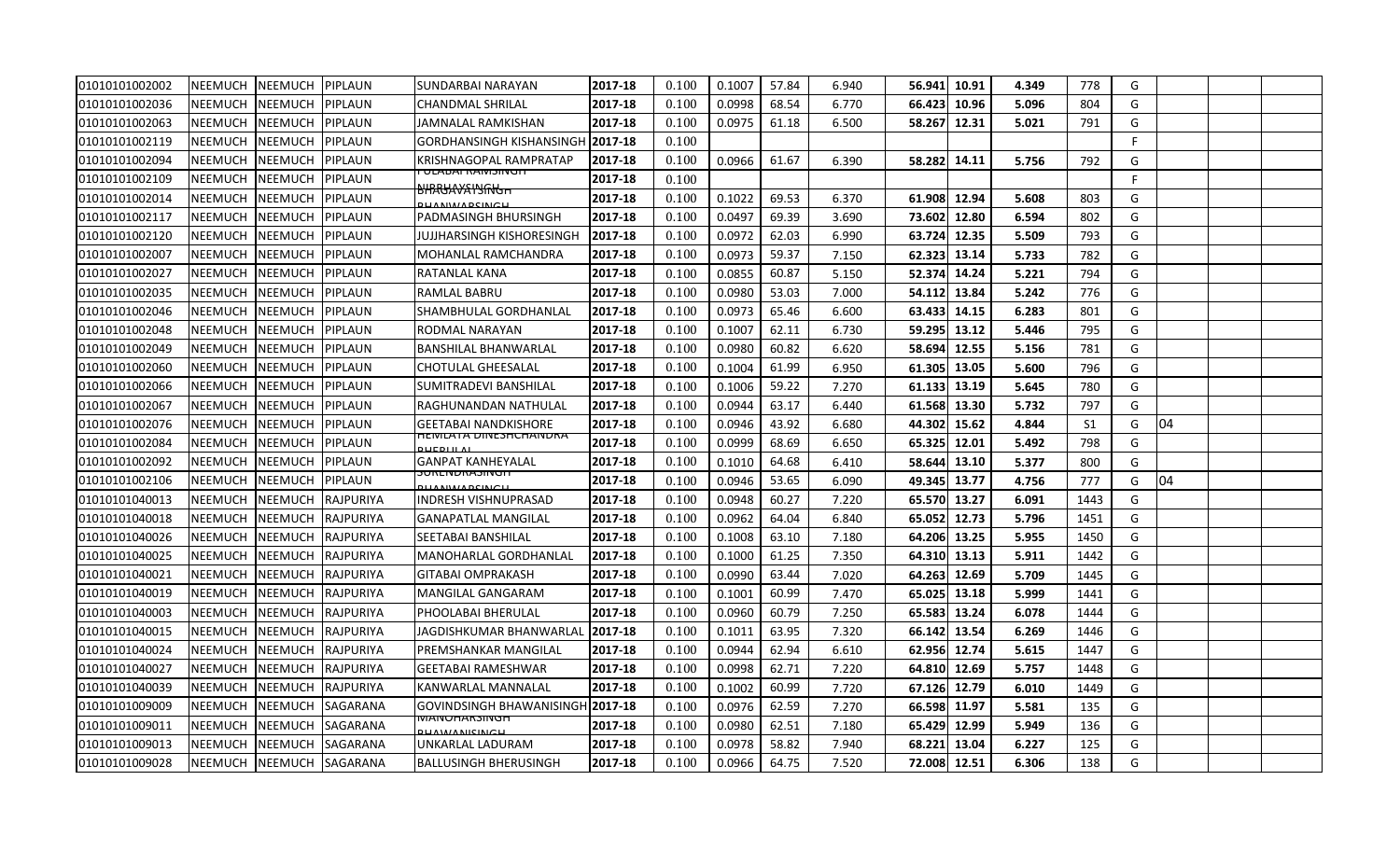| 01010101009072 | <b>NEEMUCH</b> | <b>NEEMUCH</b> | SAGARANA        | <b>GITABAI BAHADURSINGH</b>    | 2017-18 | 0.100 | 0.0969 | 61.95 | 7.560 | 69.051 12.61 |              | 6.095 | 126  | G |  |  |
|----------------|----------------|----------------|-----------------|--------------------------------|---------|-------|--------|-------|-------|--------------|--------------|-------|------|---|--|--|
| 01010101009074 | NEEMUCH        | <b>NEEMUCH</b> | SAGARANA        | HARISINGH BHANWARSINGH         | 2017-18 | 0.100 | 0.0951 | 60.48 | 7.660 | 69.590 11.72 |              | 5.709 | 134  | G |  |  |
| 01010101009089 | NEEMUCH        | <b>NEEMUCH</b> | SAGARANA        | DEVISINGH SHIVESINGH           | 2017-18 | 0.100 | 0.0977 | 59.27 | 7.490 |              | 64.913 12.70 | 5.771 | 133  | G |  |  |
| 01010101009096 | NEEMUCH        | <b>NEEMUCH</b> | SAGARANA        | SARDARBAI NAHARSINGH           | 2017-18 | 0.100 | 0.0995 | 56.20 | 7.550 | 60.925 11.92 |              | 5.083 | 119  | G |  |  |
| 01010101009085 | NEEMUCH        | <b>NEEMUCH</b> | SAGARANA        | MOTYABAI NATHUSINGH            | 2017-18 | 0.100 | 0.1009 | 61.85 | 7.350 | 64.361 13.94 |              | 6.281 | 131  | G |  |  |
| 01010101009052 | NEEMUCH        | <b>NEEMUCH</b> | SAGARANA        | KUSHALBAI NIRBHAYSINGH         | 2017-18 | 0.100 | 0.0949 | 60.49 | 7.150 | 65.111 13.06 |              | 5.952 | 130  | G |  |  |
| 01010101009068 | NEEMUCH        | <b>NEEMUCH</b> | SAGARANA        | GORDHANSINGH JAYSINGH          | 2017-18 | 0.100 | 0.0981 | 61.20 | 7.400 | 65.953 12.47 |              | 5.757 | 137  | G |  |  |
| 01010101009091 | NEEMUCH        | <b>NEEMUCH</b> | SAGARANA        | MEHATABBAI CHITARSINGH         | 2017-18 | 0.100 | 0.0956 | 58.49 | 7.160 | 62.584 12.67 |              | 5.550 | 123  | G |  |  |
| 01010101009061 | NEEMUCH        | <b>NEEMUCH</b> | SAGARANA        | <b>HARIOM RATANLAL</b>         | 2017-18 | 0.100 | 0.0933 | 60.08 | 7.130 | 65.595 13.75 |              | 6.313 | 132  | G |  |  |
| 01010101009006 | NEEMUCH        | <b>NEEMUCH</b> | SAGARANA        | <b>PADAMSINGH KISHORESINGH</b> | 2017-18 | 0.100 | 0.0978 | 58.75 | 7.620 | 65.389 12.66 |              | 5.795 | 122  | G |  |  |
| 01010101009010 | NEEMUCH        | <b>NEEMUCH</b> | SAGARANA        | <b>KACHRUSINGH UDAYSINGH</b>   | 2017-18 | 0.100 | 0.0931 | 57.18 | 7.000 | 61.418 12.96 |              | 5.572 | 115  | G |  |  |
| 01010101009021 | NEEMUCH        | <b>NEEMUCH</b> | SAGARANA        | <b>MANGILAL BHAWANIRAM</b>     | 2017-18 | 0.100 | 0.0974 | 58.45 | 7.560 | 64.815 13.46 |              | 6.107 | 121  | G |  |  |
| 01010101009024 | NEEMUCH        | <b>NEEMUCH</b> | SAGARANA        | <b>BHANWARSINGH RAMSINGH</b>   | 2017-18 | 0.100 | 0.0908 | 59.66 | 6.920 | 64.956 12.32 |              | 5.602 | 120  | G |  |  |
| 01010101009029 | NEEMUCH        | <b>NEEMUCH</b> | SAGARANA        | <b>BAPUKUNWAR JIWANSINGH</b>   | 2017-18 | 0.100 | 0.0972 | 59.44 | 7.190 | 62.809 12.80 |              | 5.628 | 129  | G |  |  |
| 01010101009031 | NEEMUCH        | <b>NEEMUCH</b> | SAGARANA        | <b>KARANSINGH RAMSINGH</b>     | 2017-18 | 0.100 | 0.0982 | 57.55 | 7.640 | 63.961 12.48 |              | 5.588 | 116  | G |  |  |
| 01010101009046 | NEEMUCH        | <b>NEEMUCH</b> | SAGARANA        | PYARIBAI CHITARSINGH           | 2017-18 | 0.100 | 0.0996 | 60.70 | 7.300 | 63.554 13.00 |              | 5.784 | 128  | G |  |  |
| 01010101009075 | NEEMUCH        | <b>NEEMUCH</b> | SAGARANA        | KISHANNATH NANDANATH           | 2017-18 | 0.100 | 0.0972 | 58.24 | 7.680 | 65.741 12.77 |              | 5.876 | 118  | G |  |  |
| 01010101009095 | NEEMUCH        | <b>NEEMUCH</b> | SAGARANA        | RUKMANBAI PADAMSINGH           | 2017-18 | 0.100 | 0.0960 | 59.82 | 6.350 | 56.531 13.34 |              | 5.278 | 127  | G |  |  |
| 01010101009113 | NEEMUCH        | <b>NEEMUCH</b> | SAGARANA        | <b>GAJJABAI KISHANSINGH</b>    | 2017-18 | 0.100 | 0.0993 | 60.55 | 7.380 | 64.290 13.13 |              | 5.909 | 124  | G |  |  |
| 01010101009114 | NEEMUCH        | <b>NEEMUCH</b> | SAGARANA        | <b>BAGDUNATH NANDANATH</b>     | 2017-18 | 0.100 | 0.0956 | 56.54 | 7.610 | 64.299 13.11 |              | 5.900 | 117  | G |  |  |
| 01010101018008 | NEEMUCH        | <b>NEEMUCH</b> | SARJANA         | SHANTILAL PANNALAL             | 2017-18 | 0.100 | 0.0983 | 57.86 | 7.490 | 62.981 13.39 |              | 5.903 | 1700 | G |  |  |
| 01010101018032 | NEEMUCH        | <b>NEEMUCH</b> | SARJANA         | SHYAMSHUNDER DALURAM           | 2017-18 | 0.100 | 0.1000 | 68.50 | 7.420 | 72.610 12.67 |              | 6.440 | 1709 | G |  |  |
| 01010101018009 | NEEMUCH        | <b>NEEMUCH</b> | SARJANA         | <b>KAMALSINGH JAYSINGH</b>     | 2017-18 | 0.100 | 0.0950 | 70.54 | 6.690 | 70.968 13.34 |              | 6.627 | 1710 | G |  |  |
| 01010101018028 | <b>NEEMUCH</b> | <b>NEEMUCH</b> | SARJANA         | <b>BHARATSINGH JAYSINGH</b>    | 2017-18 | 0.100 | 0.0949 | 71.70 | 6.650 | 71.781 13.53 |              | 6.798 | 1708 | G |  |  |
| 01010101018006 | <b>NEEMUCH</b> | <b>NEEMUCH</b> | SARJANA         | MANGIBAI KALYAN                | 2017-18 | 0.100 | 0.0928 | 56.84 | 7.130 | 62.392 12.63 |              | 5.516 | 1698 | G |  |  |
| 01010101018014 | <b>NEEMUCH</b> | <b>NEEMUCH</b> | SARJANA         | BHANWARBAI DALURAM             | 2017-18 | 0.100 | 0.1025 | 59.87 | 7.140 | 59.580 13.21 |              | 5.509 | 1701 | G |  |  |
| 01010101018022 | <b>NEEMUCH</b> | <b>NEEMUCH</b> | SARJANA         | <b>KARU BHAGU</b>              | 2017-18 | 0.100 | 0.0990 | 64.34 | 7.520 | 69.818 13.10 |              | 6.402 | 1705 | G |  |  |
| 01010101018026 | <b>NEEMUCH</b> | <b>NEEMUCH</b> | SARJANA         | SAGARMAL DALURAM               | 2017-18 | 0.100 | 0.0960 | 57.74 | 6.730 | 57.823 14.25 |              | 5.768 | 1699 | G |  |  |
| 01010101018038 | NEEMUCH        | <b>NEEMUCH</b> | SARJANA         | <b>BAPUSINGH MANOHARSINGH</b>  | 2017-18 | 0.100 | 0.0903 | 57.32 | 7.290 | 66.102 13.43 |              | 6.215 | 1702 | G |  |  |
| 01010101018039 | NEEMUCH        | <b>NEEMUCH</b> | SARJANA         | <b>DEVILAL KALYAN</b>          | 2017-18 | 0.100 | 0.0977 | 65.12 | 7.950 | 75.701 12.35 |              | 6.544 | 1704 | G |  |  |
| 01010101018045 | <b>NEEMUCH</b> | <b>NEEMUCH</b> | SARJANA         | <b>GHANSHYAM DALURAM</b>       | 2017-18 | 0.100 | 0.1018 | 59.71 | 7.500 | 62.849 14.08 |              | 6.194 | 1703 | G |  |  |
| 01010101018053 | NEEMUCH        | <b>NEEMUCH</b> | SARJANA         | <b>GOVINDPRASAD GHANSHYAM</b>  | 2017-18 | 0.100 | 0.0990 | 62.49 | 7.390 | 66.636 12.85 |              | 5.994 | 1706 | G |  |  |
| 01010101018054 | NEEMUCH        | <b>NEEMUCH</b> | SARJANA         | SHAREKUNWAR BANSHILAL          | 2017-18 | 0.100 | 0.1020 | 63.63 | 7.090 | 63.186 12.98 |              | 5.741 | 1707 | G |  |  |
| 01010101044029 | NEEMUCH        | <b>NEEMUCH</b> | <b>CHENPURA</b> | <b>SURESHCHANDRA KANWARLAL</b> | 2017-18 | 0.100 | 0.0948 | 60.79 | 7.310 | 66.962 13.60 |              | 6.375 | 688  | G |  |  |
| 01010101044051 | NEEMUCH        | <b>NEEMUCH</b> | <b>CHENPURA</b> | LAXMILAL KANWARLAL             | 2017-18 | 0.100 | 0.0953 | 59.97 | 7.320 | 65.803 13.07 |              | 6.020 | 689  | G |  |  |
| 01010101044005 | <b>NEEMUCH</b> | <b>NEEMUCH</b> | <b>CHENPURA</b> | <b>GHEESALAL RAMCHANDRA</b>    | 2017-18 | 0.100 | 0.1008 | 56.55 | 7.410 | 59.385 11.37 |              | 4.727 | 686  | G |  |  |
| 01010101044003 | <b>NEEMUCH</b> | <b>NEEMUCH</b> | <b>CHENPURA</b> | <b>GUDDIBAI BAPULAL</b>        | 2017-18 | 0.100 | 0.0973 | 51.95 | 7.000 |              | 53.392 15.80 | 5.905 | 684  | G |  |  |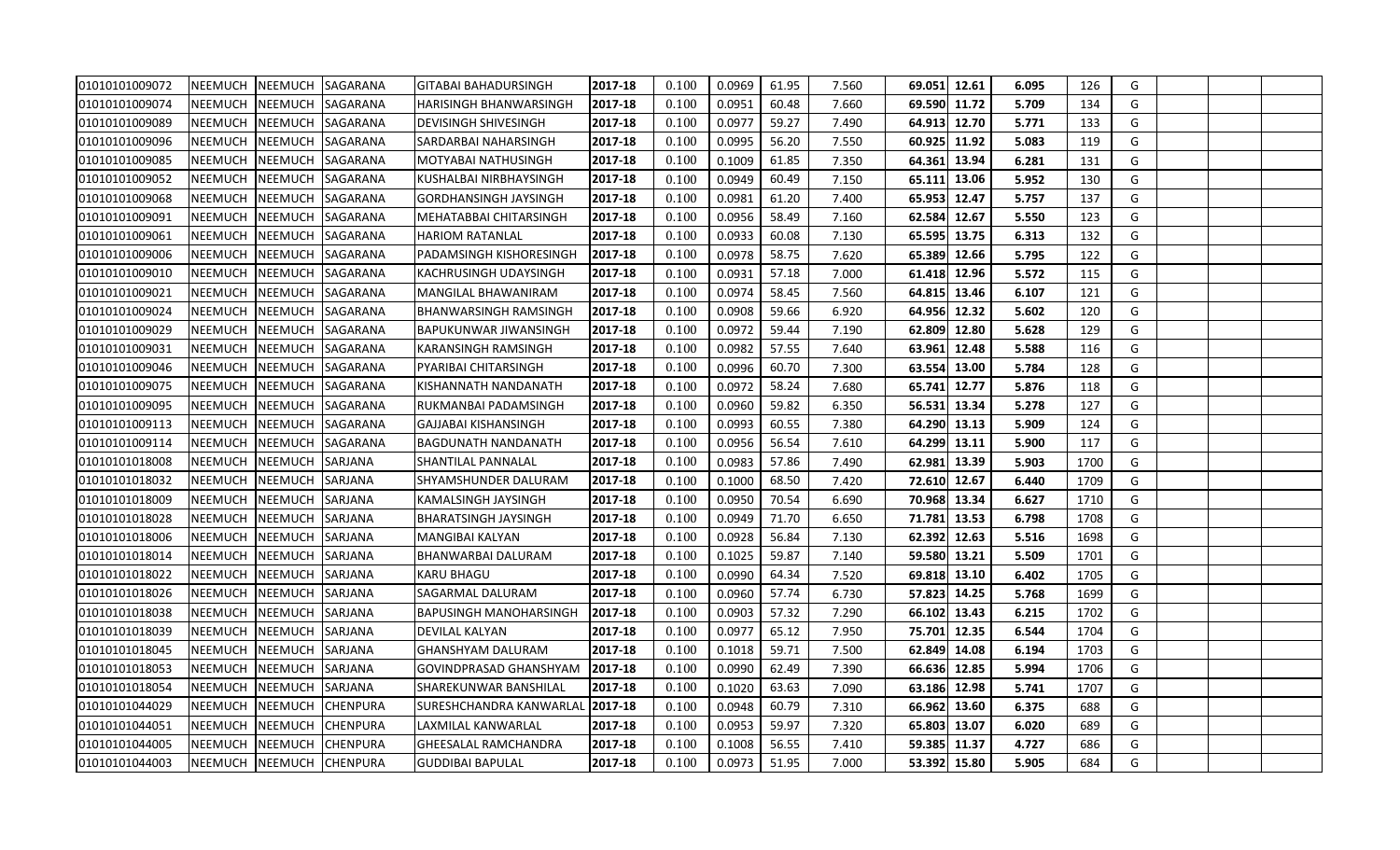| 01010101044020 | <b>NEEMUCH</b> | <b>NEEMUCH</b> | <b>CHENPURA</b>            | JANIBAI BHERULAL                                                                                                                                                                                                                                   | 2017-18 | 0.100 | 0.0952 | 55.79 | 7.240 | 60.609 14.16 |       | 6.008 | 687  | G |    |  |
|----------------|----------------|----------------|----------------------------|----------------------------------------------------------------------------------------------------------------------------------------------------------------------------------------------------------------------------------------------------|---------|-------|--------|-------|-------|--------------|-------|-------|------|---|----|--|
| 01010101044027 | NEEMUCH        | <b>NEEMUCH</b> | <b>CHENPURA</b>            | RADHESHYAM MOHANLAL                                                                                                                                                                                                                                | 2017-18 | 0.100 | 0.0900 | 45.37 | 6.880 | 49.544 10.49 |       | 3.638 | 683  | G | 04 |  |
| 01010101044050 | <b>NEEMUCH</b> | <b>NEEMUCH</b> | <b>CHENPURA</b>            | AMBALAL KISHANJI                                                                                                                                                                                                                                   | 2017-18 | 0.100 | 0.0963 | 52.11 | 6.500 | 50.249 12.01 |       | 4.224 | 685  | G | 04 |  |
| 01010101044053 | NEEMUCH        | NEEMUCH        | <b>CHENPURA</b>            | <b>DLIOLAL2IIAQLI</b><br><b>DI ICHNATHCINCH</b>                                                                                                                                                                                                    | 2017-18 | 0.100 | 0.0983 | 64.36 | 7.240 | 67.721 12.93 |       | 6.129 | 690  | G |    |  |
| 01010101025003 | <b>NEEMUCH</b> | NEEMUCH        | <b>BARUKHEDA</b>           | SITABAI DEVKARAN MANGILAL                                                                                                                                                                                                                          | 2017-18 | 0.100 | 0.0998 | 53.28 | 7.400 | 56.433 13.01 |       | 5.140 | 2819 | G |    |  |
| 01010101025008 | NEEMUCH        | NEEMUCH        | <b>BARUKHEDA</b>           | <b>PREMBAI BHERULAL</b>                                                                                                                                                                                                                            | 2017-18 | 0.100 | 0.0972 | 62.80 | 7.510 | 69.321       | 12.37 | 6.002 | 2822 | G |    |  |
| 01010101025006 | NEEMUCH        | NEEMUCH        | BARUKHEDA                  | BALMUKUND PRABHULAL                                                                                                                                                                                                                                | 2017-18 | 0.100 | 0.0993 | 51.27 | 7.400 | 54.582 13.85 |       | 5.292 | 2817 | G |    |  |
| 01010101025019 | NEEMUCH        | <b>NEEMUCH</b> | BARUKHEDA                  | IRAMNARAYAN LAKHMICHAND                                                                                                                                                                                                                            | 2017-18 | 0.100 | 0.0977 | 61.33 | 7.450 | 66.807       | 12.56 | 5.874 | 2820 | G |    |  |
| 01010101025002 | <b>NEEMUCH</b> | <b>NEEMUCH</b> | <b>BARUKHEDA</b>           | KANHEYALAL CHAGANLAL                                                                                                                                                                                                                               | 2017-18 | 0.100 | 0.1000 | 52.85 | 7.650 | 57.760       | 12.15 | 4.912 | 2818 | G |    |  |
| 01010101025029 | <b>NEEMUCH</b> | <b>NEEMUCH</b> | <b>BARUKHEDA</b>           | <b>JAMANABAI BABULAL</b>                                                                                                                                                                                                                           | 2017-18 | 0.100 | 0.0970 | 61.78 | 7.640 | 69.515       | 12.06 | 5.868 | 2821 | G |    |  |
| 01010101034007 | NEEMUCH        | <b>NEEMUCH</b> | <u>iviawali</u>            | UMRAVSINGH MADHOSINGH                                                                                                                                                                                                                              | 2017-18 | 0.100 | 0.1037 | 57.76 | 7.270 | 57.850       | 11.31 | 4.580 | 2500 | G |    |  |
| 01010101039014 | <b>NEEMUCH</b> | <b>NEEMUCH</b> | PIPLIYA HADA               | <b>GISALAL RATANLAL</b>                                                                                                                                                                                                                            | 2017-18 | 0.100 | 0.1006 | 63.10 | 7.490 | 67.117       | 13.17 | 6.187 | 3327 | G |    |  |
| 01010101039007 | <b>NEEMUCH</b> | <b>NEEMUCH</b> | PIPLIYA HADA               | KANKUBAI CHAGANLAL                                                                                                                                                                                                                                 | 2017-18 | 0.100 | 0.0983 | 62.90 | 7.250 | 66.277       | 11.19 | 5.191 | 3328 | G |    |  |
| 01010101021035 | <b>NEEMUCH</b> | <b>NEEMUCH</b> | <b>SANWANITA</b>           | SHANTIBAI BHUWANIRAM                                                                                                                                                                                                                               | 2017-18 | 0.100 | 0.1004 | 59.47 | 7.490 | 63.376       | 12.80 | 5.679 | 3068 | G |    |  |
| 01010101021041 | <b>NEEMUCH</b> | <b>NEEMUCH</b> | <b>SARwanita</b>           | SHANKARIBAI GANGARAM                                                                                                                                                                                                                               | 2017-18 | 0.100 | 0.1002 | 55.80 | 7.150 | 56.886       | 13.96 | 5.559 | 3069 | G |    |  |
| 01010101021001 | <b>NEEMUCH</b> | <b>NEEMUCH</b> | SARWANTTA                  | MOHANLAL CHAMPALAL                                                                                                                                                                                                                                 | 2017-18 | 0.100 | 0.0961 | 53.35 | 6.980 | 55.359 13.80 |       | 5.347 | 3066 | G |    |  |
| 01010101021022 | <b>NEEMUCH</b> | NEEMUCH        | SARWANTTA                  | RUKMANIBAI ONKARDAS                                                                                                                                                                                                                                | 2017-18 | 0.100 | 0.0956 | 59.51 | 6.900 | 61.360 15.17 |       | 6.516 | 3067 | G |    |  |
| 01010101021040 | <b>NEEMUCH</b> | <b>NEEMUCH</b> | <b>SARWANTA</b>            | NANDRAM LAXMAN                                                                                                                                                                                                                                     | 2017-18 | 0.100 | 0.0963 | 54.76 | 6.860 | 55.722       | 14.83 | 5.785 | 3065 | G |    |  |
| 01010101012029 | <b>NEEMUCH</b> | NEEMUCH        | ᠮᠻᢪᡶᡴ᠌᠊᠌ᠷ<br><b>FILLRA</b> | NARAYANSINGH KACHRULAL                                                                                                                                                                                                                             | 2017-18 | 0.100 |        |       |       |              |       |       |      | F |    |  |
| 01010101012041 | <b>NEEMUCH</b> | NEEMUCH        | <b>FILLRA</b>              | SHAYAMSUNDAR DASHRATH                                                                                                                                                                                                                              | 2017-18 | 0.100 | 0.1008 | 63.23 | 7.380 | 66.131       | 12.87 | 5.958 | 114  | G |    |  |
| 01010101012020 | <b>NEEMUCH</b> | <b>NEEMUCH</b> | <b>FILLRA</b>              | <b>PRABHULAL SHIVLAL</b>                                                                                                                                                                                                                           | 2017-18 | 0.100 | 0.1000 | 61.12 | 7.250 | 63.300       | 12.99 | 5.756 | 112  | G |    |  |
| 01010101012014 | <b>NEEMUCH</b> | NEEMUCH        | 111011                     | RAMPRASAD GULABCHAND                                                                                                                                                                                                                               | 2017-18 | 0.100 | 0.1029 | 63.01 | 7.590 | 66.395 12.49 |       | 5.805 | 113  | G |    |  |
| 01010101037006 | <b>NEEMUCH</b> | <b>NEEMUCH</b> | <b>JAGOLI</b>              | RAIVIEJNUNAINURA<br>$0.111C$ $0.11C$ $0.11C$ $0.11C$ $0.11C$ $0.11C$ $0.11C$ $0.11C$ $0.11C$ $0.11C$ $0.11C$ $0.11C$ $0.11C$ $0.11C$ $0.11C$ $0.11C$ $0.11C$ $0.11C$ $0.11C$ $0.11C$ $0.11C$ $0.11C$ $0.11C$ $0.11C$ $0.11C$ $0.11C$ $0.11C$ $0.1$ | 2017-18 | 0.100 | 0.1000 | 58.90 | 7.070 | 59.490       | 12.26 | 5.105 | 162  | G |    |  |
| 01010101037022 | <b>NEEMUCH</b> | <b>NEEMUCH</b> | <b>JAGOLI</b>              | <b>SHANKARLAL JORJI</b>                                                                                                                                                                                                                            | 2017-18 | 0.100 | 0.1000 | 58.67 | 7.070 | 59.260       | 12.78 | 5.301 | 161  | G |    |  |
| 01010101006018 | <b>NEEMUCH</b> | <b>NEEMUCH</b> | KHERMALIYA                 | <b>HEERALAL DEVJI</b>                                                                                                                                                                                                                              | 2017-18 | 0.100 | 0.1021 | 58.41 | 6.900 | 56.396       | 14.21 | 5.609 | 110  | G |    |  |
| 01010101006019 | <b>NEEMUCH</b> | <b>NEEMUCH</b> | KHERMALIYA                 | <u>YAJEINUKASIINUM</u><br><b>AVAAANCINICI</b>                                                                                                                                                                                                      | 2017-18 | 0.100 | 0.1028 | 58.25 | 7.360 | 59.582       | 13.41 | 5.593 | 109  | G |    |  |
| 01010101006022 | <b>NEEMUCH</b> | <b>NEEMUCH</b> | KHERMALIYA                 | <b>NANA DEVA</b>                                                                                                                                                                                                                                   | 2017-18 | 0.100 | 0.0954 | 60.83 | 7.090 | 64.581       | 13.18 | 5.958 | 111  | G |    |  |
| 01010101080009 | <b>NEEMUCH</b> | <b>NEEMUCH</b> | ADMALIYA                   | SURESHKUMAR RAMPRASAD                                                                                                                                                                                                                              | 2017-18 | 0.100 | 0.0940 | 63.63 | 6.940 | 67.106       | 15.50 | 7.282 | 2928 | G |    |  |
| 01010101080016 | <b>NEEMUCH</b> | <b>NEEMUCH</b> | ADMALIYA                   | DOULATSINGH NAHARSINGH                                                                                                                                                                                                                             | 2017-18 | 0.100 | 0.0943 | 63.92 | 6.680 | 64.687       | 13.75 | 6.226 | 2929 | G |    |  |
| 01010101080018 | NEEMUCH        | <b>NEEMUCH</b> | ADMALIYA                   | <u> ANSIHAIVI VIJNVAINALI</u><br>$\cdots$ $\cdots$                                                                                                                                                                                                 | 2017-18 | 0.100 | 0.0988 | 60.83 | 7.260 | 63.856       | 13.17 | 5.887 | 2930 | G |    |  |
| 01010101080019 | NEEMUCH        | <b>NEEMUCH</b> | ADMALIYA                   | VISHNUKUMAR AMRATRAM                                                                                                                                                                                                                               | 2017-18 | 0.100 | 0.0973 | 63.13 | 6.650 | 61.634 12.83 |       | 5.536 | 2931 | G |    |  |
| 01010101080024 | NEEMUCH        | <b>NEEMUCH</b> | ADMALIYA                   | <b>RAMKUNWAR NEKSINGH</b>                                                                                                                                                                                                                          | 2017-18 | 0.100 | 0.0981 | 56.90 | 6.970 | 57.757 13.57 |       | 5.486 | 2917 | G |    |  |
| 01010101080032 | NEEMUCH        | <b>NEEMUCH</b> | ADMALIYA                   | RADHESHYAM SHIVENARAYAN                                                                                                                                                                                                                            | 2017-18 | 0.100 | 0.1010 | 62.14 | 6.850 | 60.208       | 14.95 | 6.301 | 2926 | G |    |  |
| 01010101080036 | <b>NEEMUCH</b> | <b>NEEMUCH</b> | ADMALIYA                   | SHIVENATH SHANKARLAL                                                                                                                                                                                                                               | 2017-18 | 0.100 | 0.0968 | 61.71 | 6.630 | 60.382 13.13 |       | 5.550 | 2927 | G |    |  |
| 01010101080054 | <b>NEEMUCH</b> | <b>NEEMUCH</b> | ADMALIYA                   | KISHANLAL MULCHAND                                                                                                                                                                                                                                 | 2017-18 | 0.100 |        |       |       |              |       |       |      | F |    |  |
| 01010101080044 | <b>NEEMUCH</b> | <b>NEEMUCH</b> | ADMALIYA                   | RAJENDRASINGH PURANSINGH                                                                                                                                                                                                                           | 2017-18 | 0.100 | 0.0999 | 56.32 | 7.380 | 59.439 12.29 |       | 5.113 | 2918 | G |    |  |
| 01010101080052 | <b>NEEMUCH</b> | <b>NEEMUCH</b> | <b>ADMALIYA</b>            | PANNABAI UMASHANKAR                                                                                                                                                                                                                                | 2017-18 | 0.100 | 0.0976 | 63.32 | 6.860 | 63.576 11.75 |       | 5.229 | 2925 | G |    |  |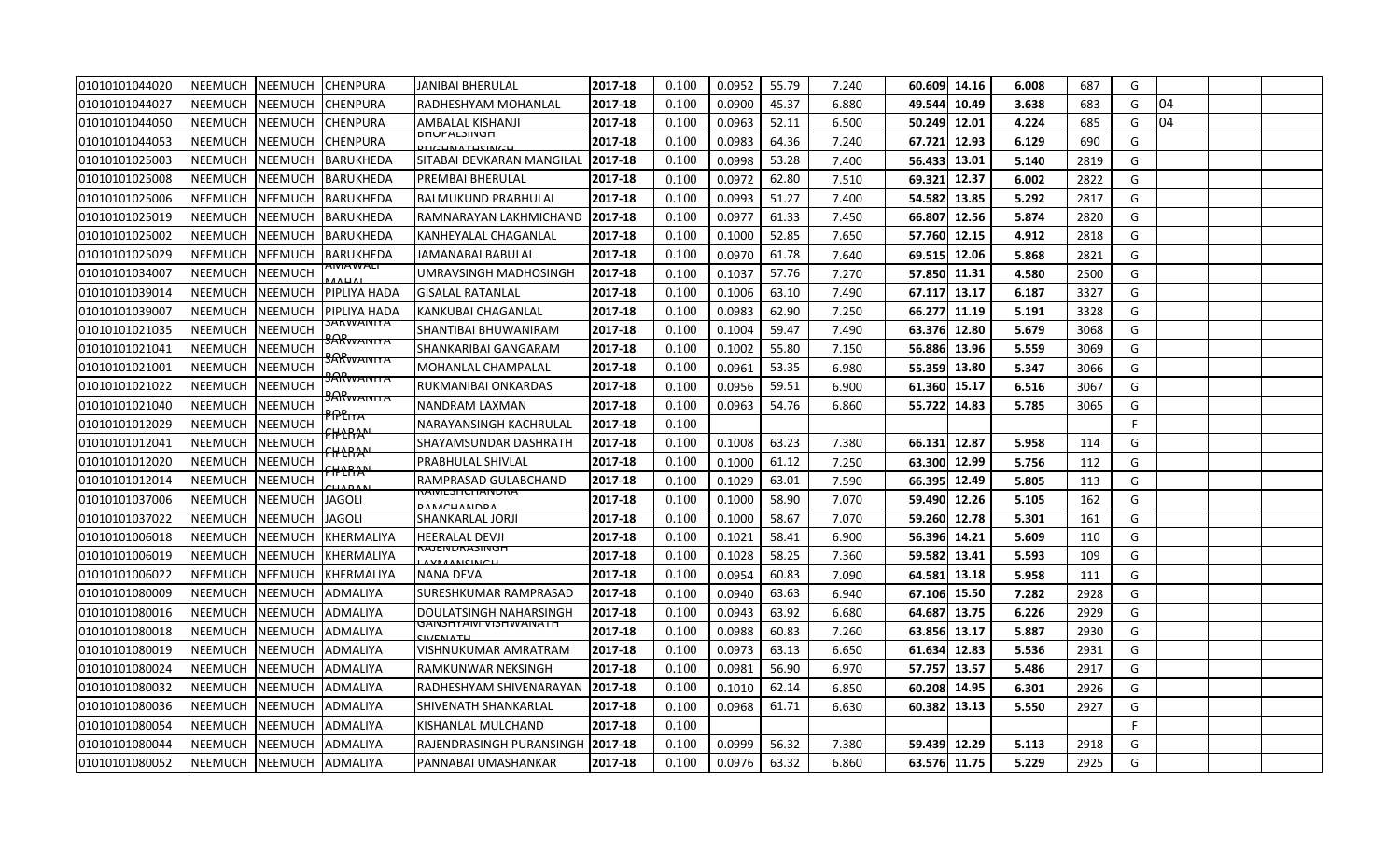| 01010101080003 | <b>NEEMUCH</b> | <b>NEEMUCH</b> | ADMALIYA        | <b>PRAKASHCHANDRA BHERULAL</b>             | 2017-18 | 0.100 | 0.0948 | 65.13 | 6.770 | 66.445 13.04 |       | 6.065 | 2934 | G |    |  |
|----------------|----------------|----------------|-----------------|--------------------------------------------|---------|-------|--------|-------|-------|--------------|-------|-------|------|---|----|--|
| 01010101080073 | NEEMUCH        | <b>NEEMUCH</b> | ADMALIYA        | <u> NALAWATIDAI SHAINNANLAL</u>            | 2017-18 | 0.100 | 0.0907 | 59.66 | 6.350 | 59.669       | 12.10 | 5.054 | 2919 | G |    |  |
| 01010101080013 | NEEMUCH        | <b>NEEMUCH</b> | ADMALIYA        | <del>BAUPRLSMGH</del>                      | 2017-18 | 0.100 | 0.0975 | 58.51 | 6.130 | 52.554 13.50 |       | 4.966 | 2920 | G |    |  |
| 01010101080058 | NEEMUCH        | NEEMUCH        | ADMALIYA        | <b>SARDBAUSINGH</b>                        | 2017-18 | 0.100 | 0.0974 | 51.78 | 3.040 | 23.090       | 12.67 | 2.048 | 2914 | G | 04 |  |
| 01010101080038 | <b>NEEMUCH</b> | NEEMUCH        | ADMALIYA        | RHAAKAAUSKUN VAN JAJJAN<br>7100C           | 2017-18 | 0.100 | 0.0946 | 56.93 | 6.220 | 53.478 14.14 |       | 5.293 | 2916 | G |    |  |
| 01010101080001 | NEEMUCH        | NEEMUCH        | <b>ADMALIYA</b> | KANWARLAL KANHEYALAL                       | 2017-18 | 0.100 | 0.0950 | 65.75 | 6.640 | 65.653       | 13.76 | 6.324 | 2924 | G |    |  |
| 01010101080010 | NEEMUCH        | <b>NEEMUCH</b> | IADMALIYA       | IRAMIBAI RAMCHANDRA                        | 2017-18 | 0.100 | 0.0946 | 59.38 | 6.610 | 59.271       | 13.73 | 5.697 | 2921 | G |    |  |
| 01010101080011 | <b>NEEMUCH</b> | <b>NEEMUCH</b> | <b>ADMALIYA</b> | <b>SURESNUNAINURA</b>                      | 2017-18 | 0.100 | 0.0928 | 59.99 | 6.430 | 59.386       | 12.49 | 5.192 | 2922 | G |    |  |
| 01010101080012 | <b>NEEMUCH</b> | <b>NEEMUCH</b> | <b>ADMALIYA</b> | <b>YARGKAMSRNom</b><br>ODDULANCINICU       | 2017-18 | 0.100 | 0.0936 | 57.12 | 6.510 | 56.752       | 13.55 | 5.383 | 2915 | G |    |  |
| 01010101080045 | <b>NEEMUCH</b> | <b>NEEMUCH</b> | ADMALIYA        | LAXMINARAYAN BHUWANJI                      | 2017-18 | 0.100 | 0.0961 | 57.09 | 5.980 | 50.749       | 14.87 | 5.283 | 2923 | G |    |  |
| 01010101080059 | <b>NEEMUCH</b> | <b>NEEMUCH</b> | ADMALIYA        | <b>SUGANKUNWAR KANSINGH</b>                | 2017-18 | 0.100 | 0.0956 | 61.97 | 6.660 | 61.674       | 13.09 | 5.651 | 2933 | G |    |  |
| 01010101080063 | <b>NEEMUCH</b> | <b>NEEMUCH</b> | ADMALIYA        | SURAJBAI RADHAKISHAN                       | 2017-18 | 0.100 | 0.0912 | 64.26 | 6.420 | 64.627       | 11.64 | 5.265 | 2932 | G |    |  |
| 01010101095015 | <b>NEEMUCH</b> | <b>NEEMUCH</b> | AMLIKHEDA       | <b>SITABAI MOHANLAL</b>                    | 2017-18 | 0.100 | 0.0972 | 62.30 | 7.200 | 65.926       | 12.12 | 5.593 | 701  | G |    |  |
| 01010101095016 | <b>NEEMUCH</b> | NEEMUCH        | AMLIKHEDA       | KANWARLAL RATANLAL                         | 2017-18 | 0.100 | 0.0953 | 62.84 | 6.830 | 64.334       | 13.08 | 5.891 | 702  | G |    |  |
| 01010101095020 | <b>NEEMUCH</b> | NEEMUCH        | AMLIKHEDA       | MUNNIBAI HIRALAL                           | 2017-18 | 0.100 | 0.0920 | 58.14 | 6.600 | 59.587       | 13.12 | 5.472 | 700  | G |    |  |
| 01010101095018 | <b>NEEMUCH</b> | NEEMUCH        | AMLIKHEDA       | <b>BHANWARLAL SITARAM</b>                  | 2017-18 | 0.100 | 0.0990 | 62.75 | 7.400 | 67.010       | 12.94 | 6.069 | 703  | G |    |  |
| 01010101095003 | <b>NEEMUCH</b> | NEEMUCH        | AMLIKHEDA       | <b>SOHANBAI BHERULAL</b>                   | 2017-18 | 0.100 | 0.0990 | 64.16 | 7.140 | 66.101       | 13.93 | 6.446 | 704  | G |    |  |
| 01010101095023 | <b>NEEMUCH</b> | NEEMUCH        | AMLIKHEDA       | <b>BHANWARLAL PARTHA</b>                   | 2017-18 | 0.100 | 0.0983 | 52.93 | 7.070 | 54.385       | 10.45 | 3.978 | 698  | G |    |  |
| 01010101095011 | <b>NEEMUCH</b> | NEEMUCH        | AMLIKHEDA       | CHUNNILAL DHANNALAL                        | 2017-18 | 0.100 | 0.0958 | 55.71 | 6.720 | 55.825       | 14.63 | 5.717 | 699  | G |    |  |
| 01010101053004 | <b>NEEMUCH</b> | NEEMUCH        | <b>BELARI</b>   | <b>KALUSINGH DEVISINGH</b>                 | 2017-18 | 0.100 | 0.0974 | 59.68 | 6.680 | 58.470       | 13.96 | 5.714 | 1331 | G |    |  |
| 01010101053007 | <b>NEEMUCH</b> | NEEMUCH        | <b>BELARI</b>   | <b>BHOPALSINGH KALUSINGH</b>               | 2017-18 | 0.100 | 0.0998 | 59.48 | 6.850 | 58.327       | 14.16 | 5.781 | 1332 | G |    |  |
| 01010101053011 | <b>NEEMUCH</b> | NEEMUCH        | <b>BELARI</b>   | <del>uuverunaivuivun</del>                 | 2017-18 | 0.100 | 0.1005 | 60.74 | 7.030 | 60.697       | 11.52 | 4.895 | 1333 | G |    |  |
| 01010101053012 | <b>NEEMUCH</b> | <b>NEEMUCH</b> | <b>BELARI</b>   | KHUMANSINGH NATHUSINGH                     | 2017-18 | 0.100 | 0.1005 | 61.79 | 6.910 | 60.697       | 12.48 | 5.302 | 1341 | G |    |  |
| 01010101053015 | <b>NEEMUCH</b> | <b>NEEMUCH</b> | <b>BELARI</b>   | SAJJANBAI KACHARU                          | 2017-18 | 0.100 | 0.0990 | 58.17 | 7.160 | 60.101       | 14.44 | 6.075 | 1330 | G |    |  |
| 01010101053016 | <b>NEEMUCH</b> | <b>NEEMUCH</b> | <b>BELARI</b>   | PRAHALADSINGH GOBARSINGH                   | 2017-18 | 0.100 | 0.1009 | 64.79 | 6.320 | 57.978       | 11.95 | 4.850 | 1342 | G |    |  |
| 01010101053019 | <b>NEEMUCH</b> | <b>NEEMUCH</b> | <b>BELARI</b>   | GORDHANSINGH JAWANSIGH                     | 2017-18 | 0.100 | 0.1015 | 61.53 | 6.840 | 59.232       | 12.27 | 5.088 | 1334 | G |    |  |
| 01010101053020 | <b>NEEMUCH</b> | <b>NEEMUCH</b> | <b>BELARI</b>   | <b>RANSINGH BHERUSINGH</b>                 | 2017-18 | 0.100 | 0.0990 | 62.14 | 6.880 | 61.687       | 12.04 | 5.199 | 1335 | G |    |  |
| 01010101053025 | <b>NEEMUCH</b> | <b>NEEMUCH</b> | <b>BELARI</b>   | RAJIBAI KALUSINGH                          | 2017-18 | 0.100 | 0.1000 | 61.44 | 6.850 | 60.120       | 12.61 | 5.307 | 1336 | G |    |  |
| 01010101053027 | <b>NEEMUCH</b> | <b>NEEMUCH</b> | <b>BELARI</b>   | GOVINDSINGH ISHWARSINGH                    | 2017-18 | 0.100 | 0.1012 | 63.94 | 6.570 | 59.298       | 13.12 | 5.446 | 1340 | G |    |  |
| 01010101053029 | <b>NEEMUCH</b> | <b>NEEMUCH</b> | <b>BELARI</b>   | LAXMANSINGH MOTISINGH                      | 2017-18 | 0.100 | 0.1044 | 58.36 | 6.980 | 55.738       | 13.09 | 5.108 | 1328 | G |    |  |
| 01010101053030 | <b>NEEMUCH</b> | <b>NEEMUCH</b> | <b>BELARI</b>   | <b>MADANJINUN</b><br><b>DUANIMADCINICL</b> | 2017-18 | 0.100 | 0.0950 | 59.39 | 6.720 | 60.011       | 13.57 | 5.701 | 1329 | G |    |  |
| 01010101053031 | <b>NEEMUCH</b> | <b>NEEMUCH</b> | <b>BELARI</b>   | <b>BHULIBAI SAJJANSINGH</b>                | 2017-18 | 0.100 | 0.0968 | 59.03 | 6.740 | 58.719 13.59 |       | 5.586 | 1337 | G |    |  |
| 01010101053034 | <b>NEEMUCH</b> | <b>NEEMUCH</b> | <b>BELARI</b>   | KESHARSINGH KISHANSINGH                    | 2017-18 | 0.100 | 0.1013 | 61.55 | 6.070 | 52.685       | 13.42 | 4.949 | 1327 | G |    |  |
| 01010101053036 | <b>NEEMUCH</b> | <b>NEEMUCH</b> | <b>BELARI</b>   | <b>MANGIBAI MOTISINGH</b>                  | 2017-18 | 0.100 | 0.1037 | 59.00 | 7.000 | 56.895       | 13.51 | 5.381 | 1326 | G |    |  |
| 01010101053040 | NEEMUCH        | <b>NEEMUCH</b> | <b>BELARI</b>   | ANOKDAS LALDAS                             | 2017-18 | 0.100 | 0.0990 | 56.86 | 7.220 | 59.242 13.65 |       | 5.660 | 1324 | G |    |  |
| 01010101053055 | <b>NEEMUCH</b> | <b>NEEMUCH</b> | <b>BELARI</b>   | <b>BHERUSINGH RATANSINGH</b>               | 2017-18 | 0.100 | 0.0972 | 57.21 | 7.050 | 59.280 14.04 |       | 5.826 | 1325 | G |    |  |
| 01010101053009 | <b>NEEMUCH</b> | <b>NEEMUCH</b> | <b>BELARI</b>   | LAXMANSINGH RAYSINGH                       | 2017-18 | 0.100 | 0.1031 | 58.18 | 7.170 | 57.798 15.02 |       | 6.077 | 1323 | G |    |  |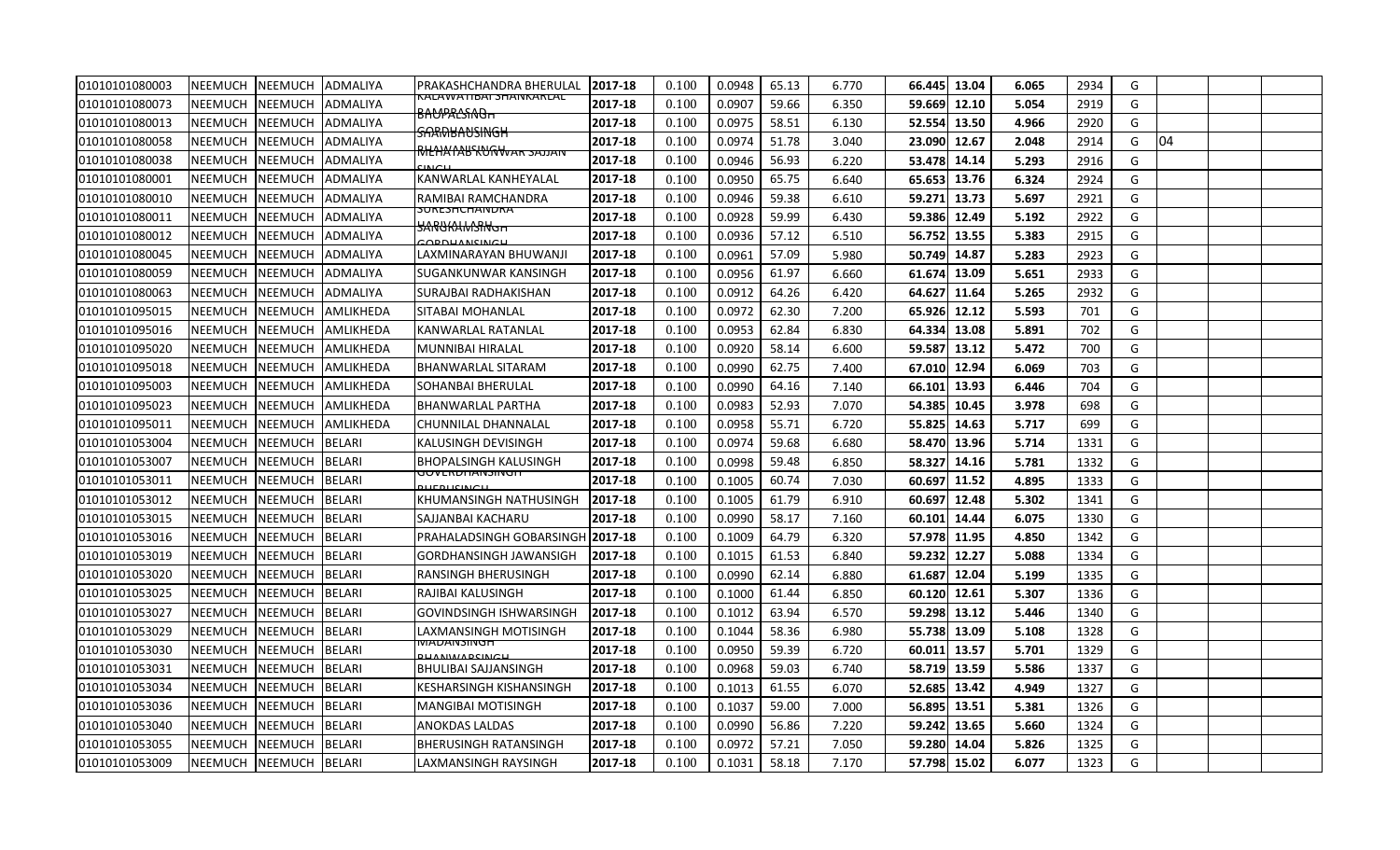| 01010101053038 | <b>NEEMUCH</b> | <b>NEEMUCH</b> | <b>BELARI</b>                     | <b>HEETARSINGH MADHAVSINGH</b>                                                        | 2017-18 | 0.100 | 0.0994 | 59.60 | 7.090 | 60.734 14.78 |       | 6.283 | 1338 | G            |  |  |
|----------------|----------------|----------------|-----------------------------------|---------------------------------------------------------------------------------------|---------|-------|--------|-------|-------|--------------|-------|-------|------|--------------|--|--|
| 01010101053005 | NEEMUCH        | <b>NEEMUCH</b> | <b>BELARI</b>                     | RUKMANBAI GOVINDSINGH                                                                 | 2017-18 | 0.100 | 0.1000 | 60.04 | 6.550 | 56.180 13.17 |       | 5.179 | 1339 | G            |  |  |
| 01010101053010 | NEEMUCH        | <b>NEEMUCH</b> | <b>BELARI</b>                     | NAHARSINGH RAYSINGH                                                                   | 2017-18 | 0.100 | 0.1000 | 57.09 | 7.130 | 58.150 13.87 |       | 5.646 | 1321 | G            |  |  |
| 01010101053023 | NEEMUCH        | <b>NEEMUCH</b> | <b>BELARI</b>                     | GOVINDSINGH RUPSINGH                                                                  | 2017-18 | 0.100 | 0.0990 | 59.88 | 6.480 | 55.990 13.43 |       | 5.264 | 1322 | G            |  |  |
| 01010101053061 | NEEMUCH        | <b>NEEMUCH</b> | <b>BELARI</b>                     | <b>BANSHILAL RAMNARAYAN</b>                                                           | 2017-18 | 0.100 | 0.0963 | 56.77 | 6.790 | 57.186 13.67 |       | 5.472 | 1320 | G            |  |  |
| 01010101045001 | NEEMUCH        | <b>NEEMUCH</b> | <b>DIJALWAS</b><br><b>BAALWAS</b> | RATANLAL LABHCHAND                                                                    | 2017-18 | 0.100 | 0.0993 | 58.02 | 7.050 | 58.842 11.91 |       | 4.906 | 2485 | G            |  |  |
| 01010101045005 | NEEMUCH        | <b>NEEMUCH</b> | <b>BAALWAS</b>                    | RAMBABU RAMNARAYAN                                                                    | 2017-18 | 0.100 | 0.0994 | 54.21 | 7.080 | 55.161       | 13.56 | 5.236 | 2455 | G            |  |  |
| 01010101045008 | NEEMUCH        | <b>NEEMUCH</b> | <b>BOALWAS</b>                    | VISHNUPRASAD NANDLAL                                                                  | 2017-18 | 0.100 | 0.0970 | 64.08 | 7.130 | 67.289       | 9.27  | 4.366 | 2486 | G            |  |  |
| 01010101045009 | NEEMUCH        | <b>NEEMUCH</b> | <b>BOALWAS</b>                    | DASHARATHMAL PANNALAL                                                                 | 2017-18 | 0.100 |        |       |       |              |       |       |      | $\mathsf{F}$ |  |  |
| 01010101045012 | NEEMUCH        | <b>NEEMUCH</b> | BAALWXS                           | DINESH HARIVALLABH                                                                    | 2017-18 | 0.100 | 0.0990 | 60.71 | 7.240 | 63.424 13.00 |       | 5.772 | 2478 | G            |  |  |
| 01010101045013 | NEEMUCH        | <b>NEEMUCH</b> | BOALWAS                           | <b>BHERULAL VARDICHAND</b>                                                            | 2017-18 | 0.100 | 0.0974 | 63.90 | 7.220 | 67.669       | 12.36 | 5.855 | 2487 | G            |  |  |
| 01010101045014 | NEEMUCH        | <b>NEEMUCH</b> | <b>BOALWAS</b>                    | <b>MANGILAL PRABHULAL</b>                                                             | 2017-18 | 0.100 |        |       |       |              |       |       |      | F            |  |  |
| 01010101045016 | NEEMUCH        | <b>NEEMUCH</b> | <b>BOALWAS</b>                    | SESHMAL SHIVENARAYAN                                                                  | 2017-18 | 0.100 | 0.0989 | 54.33 | 7.330 | 57.523 12.98 |       | 5.227 | 2457 | G            |  |  |
| 01010101045020 | NEEMUCH        | <b>NEEMUCH</b> | <b>BOALWAS</b>                    | <b>BABULAL BHANWARLAL</b>                                                             | 2017-18 | 0.100 | 0.0993 | 63.22 | 6.970 | 63.394       | 9.81  | 4.353 | 2484 | G            |  |  |
| 01010101045022 | NEEMUCH        | <b>NEEMUCH</b> | <b>BAALWAS</b>                    | KARULAL LAXMINARAYAN                                                                  | 2017-18 | 0.100 | 0.0961 | 59.06 | 6.940 | 60.926       | 13.00 | 5.545 | 2477 | G            |  |  |
| 01010101045026 | NEEMUCH        | <b>NEEMUCH</b> | <b>BAALWAS</b>                    | RAMESHWAR PANNALAL                                                                    | 2017-18 | 0.100 |        |       |       |              |       |       |      | F            |  |  |
| 01010101045028 | NEEMUCH        | <b>NEEMUCH</b> |                                   | <b>OMPRAKASH RAMVILAS</b>                                                             | 2017-18 | 0.100 | 0.0995 | 58.87 | 7.060 | 59.668 11.99 |       | 5.008 | 2476 | G            |  |  |
| 01010101045030 | NEEMUCH        | <b>NEEMUCH</b> | <b>BOALWAS</b>                    | KANWARLAL PRABHULAL                                                                   | 2017-18 | 0.100 | 0.0996 | 61.31 | 7.300 | 64.197       | 13.44 | 6.039 | 2475 | G            |  |  |
| 01010101045032 | NEEMUCH        | <b>NEEMUCH</b> | <b>BOALWAS</b>                    | PRAKASHCHAND CHATURBHUJ                                                               | 2017-18 | 0.100 | 0.0970 | 65.60 | 7.010 | 67.722 14.54 |       | 6.893 | 2483 | G            |  |  |
| 01010101045038 | NEEMUCH        | <b>NEEMUCH</b> | <b>BOALWAS</b><br><b>BOALWAS</b>  | UUNUAJNAINNAN<br>$\begin{array}{c}\n1 & 0 & 0 \\ 0 & 1 & 0 \\ 0 & 0 & 0\n\end{array}$ | 2017-18 | 0.100 | 0.1000 | 56.08 | 7.320 | 58.640       | 14.09 | 5.784 | 2458 | G            |  |  |
| 01010101045041 | NEEMUCH        | <b>NEEMUCH</b> | <b>BAALWAS</b>                    | KANHEYALAL NATHULAL                                                                   | 2017-18 | 0.100 | 0.0973 | 58.47 | 7.020 | 60.267       | 13.08 | 5.518 | 2474 | G            |  |  |
| 01010101045042 | NEEMUCH        | <b>NEEMUCH</b> | <b>BAALWAS</b>                    | DAMARLAL KISHANLAL                                                                    | 2017-18 | 0.100 | 0.0935 | 57.88 | 6.580 | 58.193 13.48 |       | 5.491 | 2459 | G            |  |  |
| 01010101045044 | NEEMUCH        | <b>NEEMUCH</b> | BOALWAS                           | RAMESHCHAND BHANWAR                                                                   | 2017-18 | 0.100 | 0.0966 | 62.53 | 6.700 | 61.957       | 14.71 | 6.380 | 2460 | G            |  |  |
| 01010101045045 | NEEMUCH        | <b>NEEMUCH</b> | BOALWAS                           | <b>BADRILAL GANAPATLAL</b>                                                            | 2017-18 | 0.100 | 0.0954 | 60.27 | 7.100 | 64.078 11.96 |       | 5.365 | 2473 | G            |  |  |
| 01010101045046 | NEEMUCH        | <b>NEEMUCH</b> | <b>BOALWAS</b>                    | SAMARATHMAL JAGANNATH                                                                 | 2017-18 | 0.100 | 0.0969 | 60.06 | 7.250 | 64.200       | 13.69 | 6.152 | 2461 | G            |  |  |
| 01010101045049 | NEEMUCH        | <b>NEEMUCH</b> | <b>BAALWAS</b>                    | MADANLAL KISHANLAL                                                                    | 2017-18 | 0.100 | 0.0990 | 63.91 | 7.150 | 65.939       | 13.32 | 6.148 | 2482 | G            |  |  |
| 01010101045055 | NEEMUCH        | <b>NEEMUCH</b> | <b>BAALWAS</b>                    | RADHESHYAM KISHANLAL                                                                  | 2017-18 | 0.100 | 0.0977 | 65.76 | 7.130 | 68.557       | 12.80 | 6.143 | 2481 | G            |  |  |
| 01010101045056 | NEEMUCH        | <b>NEEMUCH</b> | <b>BAALWAS</b>                    | GOVINDRAM KISHANLAL                                                                   | 2017-18 | 0.100 | 0.0965 | 65.05 | 7.220 | 69.523       | 14.79 | 7.198 | 2480 | G            |  |  |
| 01010101045060 | NEEMUCH        | <b>NEEMUCH</b> | <b>BAALWXS</b>                    | GOPILAL JAGANNATH                                                                     | 2017-18 | 0.100 | 0.0960 | 60.00 | 6.880 | 61.427       | 12.65 | 5.440 | 2472 | G            |  |  |
| 01010101045062 | NEEMUCH        | <b>NEEMUCH</b> | <b>BOALWAS</b>                    | KAMLABAI BHANWARLAL                                                                   | 2017-18 | 0.100 |        |       |       |              |       |       |      | $\mathsf{F}$ |  |  |
| 01010101045066 | NEEMUCH        | <b>NEEMUCH</b> | <b>BAALWAS</b>                    | CHATURBHUJ BHUWANIRAM                                                                 | 2017-18 | 0.100 | 0.0960 | 64.09 | 6.890 | 65.708 13.84 |       | 6.366 | 2471 | G            |  |  |
| 01010101045069 | NEEMUCH        | <b>NEEMUCH</b> | <b>BAALWAS</b>                    | <b>GANAPATLAL SHRILAL</b>                                                             | 2017-18 | 0.100 | 0.0950 | 61.90 | 6.940 | 64.600       | 12.55 | 5.675 | 2470 | G            |  |  |
| 01010101045070 | NEEMUCH        | <b>NEEMUCH</b> | <b>BAALWAS</b>                    | SITABAI BABULAL                                                                       | 2017-18 | 0.100 |        |       |       |              |       |       |      | F.           |  |  |
| 01010101045072 | NEEMUCH        | <b>NEEMUCH</b> | <b>BAALWAS</b>                    | <b>MADHULAL SHRILAL</b>                                                               | 2017-18 | 0.100 | 0.0975 | 59.44 | 7.310 | 63.662 11.91 |       | 5.308 | 2469 | G            |  |  |
| 01010101045073 | NEEMUCH        | <b>NEEMUCH</b> | <b>BAALWXS</b>                    | DEVILAL VARDICHAND                                                                    | 2017-18 | 0.100 | 0.0966 | 57.98 | 6.950 | 59.596 12.19 |       | 5.085 | 2462 | G            |  |  |
| 01010101045075 | NEEMUCH        | <b>NEEMUCH</b> | <b>BOALWAS</b>                    | CHANDIBAI LAXMANPRASAD                                                                | 2017-18 | 0.100 | 0.0975 | 59.66 | 7.130 | 62.328 11.95 |       | 5.214 | 2468 | G            |  |  |
| 01010101045077 | <b>NEEMUCH</b> | <b>NEEMUCH</b> |                                   | RAMCHANDRA BHANWARLAL                                                                 | 2017-18 | 0.100 | 0.0981 | 59.31 | 6.830 | 58.991 14.50 |       | 5.988 | 2467 | G            |  |  |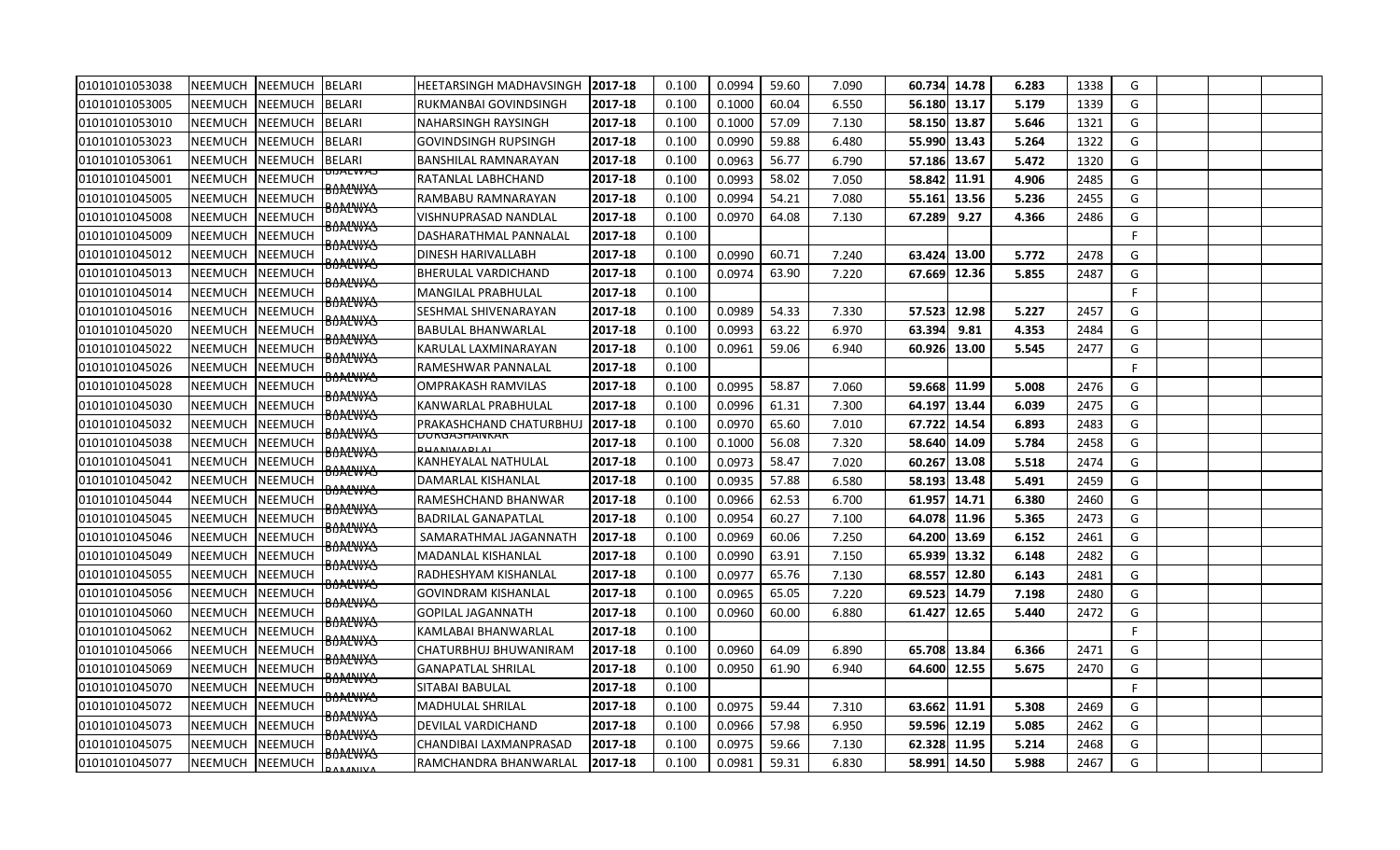| 01010101045078 | <b>NEEMUCH</b> | <b>NEEMUCH</b> | <b>DIJALWAS</b>                      | <b>KESHARBAI BANSHILAL</b>                    | 2017-18 | 0.100 |        |       |       |              |       |       |      | -F           |    |  |
|----------------|----------------|----------------|--------------------------------------|-----------------------------------------------|---------|-------|--------|-------|-------|--------------|-------|-------|------|--------------|----|--|
| 01010101045080 | NEEMUCH        | <b>NEEMUCH</b> | <b>BAALWAS</b>                       | JANIBAI MANGILAL                              | 2017-18 | 0.100 | 0.1000 | 55.79 | 7.040 | 56.110       | 13.48 | 5.294 | 2463 | G            |    |  |
| 01010101045081 | NEEMUCH        | <b>NEEMUCH</b> | <b>BAALWAS</b>                       | KANHAIYALAL GISALAL                           | 2017-18 | 0.100 | 0.0995 | 61.94 | 6.930 | 61.628       | 14.32 | 6.178 | 2456 | G            |    |  |
| 01010101045082 | NEEMUCH        | <b>NEEMUCH</b> | <b>BAALWXS</b>                       | ONKARLAL LAXMINARAYAN                         | 2017-18 | 0.100 | 0.1002 | 60.42 | 7.310 | 62.974       | 11.02 | 4.857 | 2466 | G            |    |  |
| 01010101045083 | NEEMUCH        | <b>NEEMUCH</b> | <b>BOALWAS</b>                       | <b>SHANTILAL KANWARLAL</b>                    | 2017-18 | 0.100 | 0.0990 | 61.05 | 7.270 | 64.040       | 12.40 | 5.559 | 2465 | G            |    |  |
| 01010101045090 | NEEMUCH        | <b>NEEMUCH</b> |                                      | <b>SHOBHARAM CHANDMAL</b>                     | 2017-18 | 0.100 | 0.0979 | 56.19 | 7.160 | 58.703       | 13.70 | 5.630 | 2479 | G            |    |  |
| 01010101045093 | NEEMUCH        | <b>NEEMUCH</b> | BOALWAS                              | RAMNARAYAN VARDICHAND                         | 2017-18 | 0.100 | 0.0960 | 58.06 | 6.860 | 59.271       | 10.90 | 4.522 | 2464 | G            |    |  |
| 01010101045098 | NEEMUCH        | <b>NEEMUCH</b> | <b>BOALWAS</b><br><b>BAALWAS</b>     | PYARIBAI BHANWARLAL                           | 2017-18 | 0.100 | 0.0989 | 58.20 | 7.110 | 59.767       | 15.05 | 6.297 | 2428 | G            |    |  |
| 01010101045105 | NEEMUCH        | <b>NEEMUCH</b> | <del>BAALWXS</del>                   | <b>SHANTILAL BALMUKAND</b>                    | 2017-18 | 0.100 | 0.0959 | 59.57 | 6.900 | 61.230       | 13.51 | 5.790 | 2427 | G            |    |  |
| 01010101045107 | NEEMUCH        | <b>NEEMUCH</b> | <b>BAALWXS</b>                       | <b>RAMVILAS KISHANLAL</b>                     | 2017-18 | 0.100 | 0.0947 | 65.89 | 6.500 | 64.604       | 13.29 | 6.010 | 2453 | G            |    |  |
| 01010101045017 | NEEMUCH        | <b>NEEMUCH</b> | BAALWAS                              | <b>HARISHANKAR SALAGRAM</b>                   | 2017-18 | 0.100 | 0.0969 | 61.71 | 6.870 | 62.497       | 12.11 | 5.298 | 2440 | G            |    |  |
| 01010101045095 | NEEMUCH        | <b>NEEMUCH</b> | <b>BAALWAS</b>                       | NANDKISHOR MATHURALAL                         | 2017-18 | 0.100 | 0.1001 | 54.96 | 7.070 | 55.455       | 13.03 | 5.058 | 2426 | G            |    |  |
| 01010101045109 | NEEMUCH        | <b>NEEMUCH</b> |                                      | <b>KANHEYALAL NANDKISHOR</b>                  | 2017-18 | 0.100 | 0.0958 | 63.18 | 6.860 | 64.635       | 10.67 | 4.827 | 2452 | G            |    |  |
| 01010101045031 | NEEMUCH        | <b>NEEMUCH</b> | <del>BAALWXS</del><br><b>BOALWAS</b> | <b>PRAHALAD KEVALRAM</b>                      | 2017-18 | 0.100 | 0.0996 | 59.65 | 7.200 | 61.596       | 12.10 | 5.218 | 2443 | G            |    |  |
| 01010101045119 | NEEMUCH        | <b>NEEMUCH</b> | <b>BOALWAS</b>                       | <b>KAMLASHANKAR BHERULAL</b>                  | 2017-18 | 0.100 | 0.0990 | 62.08 | 7.230 | 64.768       | 13.76 | 6.238 | 2433 | G            |    |  |
| 01010101045120 | <b>NEEMUCH</b> | <b>NEEMUCH</b> | <b>BOALWAS</b>                       | SURESHDAS JAMNADAS                            | 2017-18 | 0.100 | 0.1000 | 63.37 | 7.280 | 65.900       | 11.20 | 5.167 | 2434 | G            |    |  |
| 01010101045043 | <b>NEEMUCH</b> | <b>NEEMUCH</b> | <b>BAALWAS</b>                       | <u>DIINESH CHAINDRA</u><br><b>UIVENADAVAN</b> | 2017-18 | 0.100 | 0.0990 | 61.00 | 7.040 | 61.970       | 12.34 | 5.353 | 2442 | G            |    |  |
| 01010101045112 | <b>NEEMUCH</b> | <b>NEEMUCH</b> | <b>BAALWAS</b>                       | MANGILAL JAGANNATH                            | 2017-18 | 0.100 | 0.0996 | 66.77 | 7.070 | 67.711       | 11.34 | 5.375 | 2454 | G            |    |  |
| 01010101045121 | <b>NEEMUCH</b> | <b>NEEMUCH</b> | <b>BAALWAS</b>                       | <b>JAGDISH AMBALAL</b>                        | 2017-18 | 0.100 | 0.0959 | 59.65 | 6.940 | 61.668 13.56 |       | 5.853 | 2439 | G            |    |  |
| 01010101045091 | NEEMUCH        | <b>NEEMUCH</b> | <b>BAALWAS</b>                       | <b>BANSHILAL KISHANLAL</b>                    | 2017-18 | 0.100 | 0.0963 | 59.01 | 6.860 | 60.052       | 12.22 | 5.137 | 2438 | G            |    |  |
| 01010101045094 | NEEMUCH        | <b>NEEMUCH</b> | <b>BAALWAS</b>                       | RAMESHCHANDRA MOTILAL                         | 2017-18 | 0.100 | 0.1012 | 61.78 | 7.190 | 62.708       | 9.83  | 4.315 | 2451 | G            |    |  |
| 01010101045122 | NEEMUCH        | <b>NEEMUCH</b> | <b>BAALWAS</b>                       | SHIVEPRASAD HARNARAYAN                        | 2017-18 | 0.100 | 0.0995 | 61.71 | 6.960 | 61.668 11.99 |       | 5.176 | 2437 | G            |    |  |
| 01010101045067 | NEEMUCH        | <b>NEEMUCH</b> | <b>BOALWAS</b>                       | <b>JAMNADAS MODIDAS</b>                       | 2017-18 | 0.100 | 0.1013 | 52.07 | 6.970 | 51.185       | 13.65 | 4.890 | 2450 | G            | 04 |  |
| 01010101045110 | NEEMUCH        | <b>NEEMUCH</b> | <b>BOALWAS</b>                       | MUKESH RAMPRASAD                              | 2017-18 | 0.100 |        |       |       |              |       |       |      | F.           |    |  |
| 01010101045050 | NEEMUCH        | <b>NEEMUCH</b> | <b>BOALWAS</b>                       | NARMDASHANKAR PANNALAL                        | 2017-18 | 0.100 | 0.0966 | 65.55 | 6.750 | 65.435 12.66 |       | 5.799 | 2449 | G            |    |  |
| 01010101045053 | NEEMUCH        | <b>NEEMUCH</b> | <b>BOALWAS</b>                       | <b>BHAGIRATH PRABHULAL</b>                    | 2017-18 | 0.100 | 0.1015 | 58.68 | 7.150 | 59.054 13.84 |       | 5.721 | 2425 | G            |    |  |
| 01010101045006 | NEEMUCH        | <b>NEEMUCH</b> | <b>BAALWAS</b>                       | <b>RAMSUKH MATHURALAL</b>                     | 2017-18 | 0.100 | 0.1000 | 63.21 | 7.210 | 65.110 12.40 |       | 5.651 | 2448 | G            |    |  |
| 01010101045061 | NEEMUCH        | <b>NEEMUCH</b> | <b>BAALWAS</b>                       | PRAKASH RAMSUKH                               | 2017-18 | 0.100 | 0.0999 | 56.41 | 7.180 | 57.918 11.52 |       | 4.671 | 2429 | G            |    |  |
| 01010101045025 | NEEMUCH        | <b>NEEMUCH</b> | BAALWXS                              | BHARATLAL RAMCHANDRA                          | 2017-18 | 0.100 | 0.0993 | 56.62 | 7.420 | 60.443 12.01 |       | 5.081 | 2441 | G            |    |  |
| 01010101045123 | <b>NEEMUCH</b> | <b>NEEMUCH</b> | <b>BAALWAS</b>                       | VISNUPRASAD BANSHILAL                         | 2017-18 | 0.100 | 0.0970 | 63.27 | 7.180 | 66.907 12.80 |       | 5.995 | 2447 | G            |    |  |
| 01010101045124 | <b>NEEMUCH</b> | <b>NEEMUCH</b> | <b>BAALWAS</b>                       | GORISHANKAR AMBALAL                           | 2017-18 | 0.100 |        |       |       |              |       |       |      | $\mathsf{F}$ |    |  |
| 01010101045015 | NEEMUCH        | <b>NEEMUCH</b> | <b>BAALWAS</b>                       | <b>BABULAL AMBALAL</b>                        | 2017-18 | 0.100 | 0.1004 | 64.27 | 7.110 | 65.020 12.25 |       | 5.575 | 2446 | G            |    |  |
| 01010101045125 | NEEMUCH        | <b>NEEMUCH</b> | <b>BAALWAS</b>                       | GANSHYAM BASANTILAL                           | 2017-18 | 0.100 | 0.0966 | 59.50 | 6.970 | 61.335 11.61 |       | 4.984 | 2430 | G            |    |  |
| 01010101045011 | NEEMUCH        | <b>NEEMUCH</b> | <b>BAALWAS</b>                       | RAJMAL BASANTILAL                             | 2017-18 | 0.100 | 0.0965 | 61.12 | 6.980 | 63.161 13.43 |       | 5.937 | 2436 | G            |    |  |
| 01010101045047 | NEEMUCH        | <b>NEEMUCH</b> | BAALWXS                              | SEETARAM JAGANNATH                            | 2017-18 | 0.100 | 0.0939 | 58.41 | 6.710 | 59.627 11.69 |       | 4.879 | 2431 | G            |    |  |
| 01010101045064 | NEEMUCH        | <b>NEEMUCH</b> | BAALWAS                              | VISHNUPRASAD ONKARLAL                         | 2017-18 | 0.100 | 0.1000 | 61.98 | 7.090 | 62.780 12.71 |       | 5.585 | 2445 | G            |    |  |
| 01010101045076 | <b>NEEMUCH</b> | <b>NEEMUCH</b> | <b>ARANIIVA</b>                      | SHAMBHULAL PANNALAL                           | 2017-18 | 0.100 | 0.1009 | 60.74 | 6.820 | 58.652 11.80 |       | 4.845 | 2435 | G            |    |  |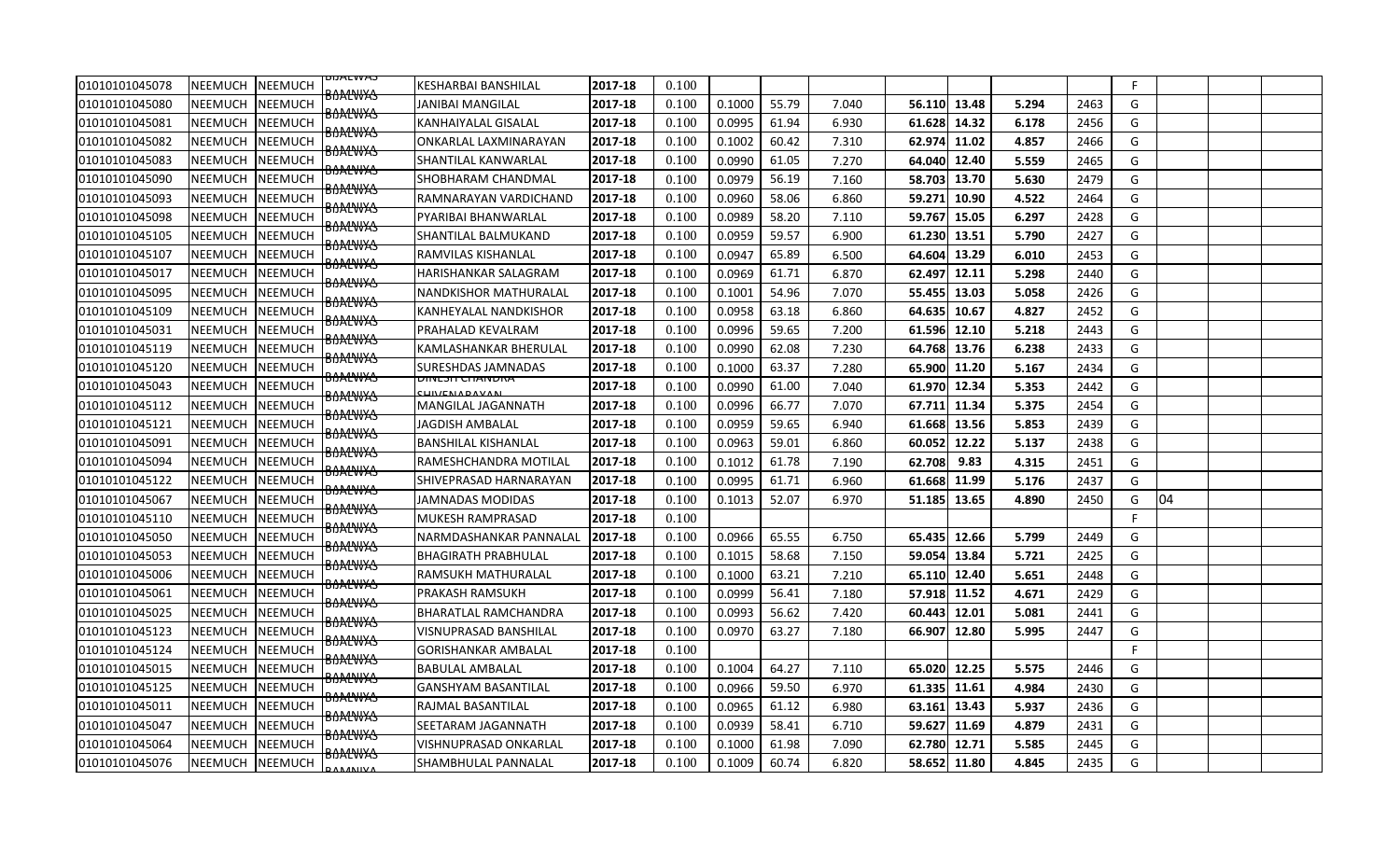| 01010101045092 | <b>NEEMUCH</b> | <b>NEEMUCH</b> | <b>DIJALWAS</b><br><b>BOALWAS</b>          | <b>BHURIBAI BHANWARLAL</b>                            | 2017-18 | 0.100 | 0.0986 | 57.37 | 6.740 | 56.024       | 13.18 | 5.169 | 2432 | G |    |  |
|----------------|----------------|----------------|--------------------------------------------|-------------------------------------------------------|---------|-------|--------|-------|-------|--------------|-------|-------|------|---|----|--|
| 01010101045111 | NEEMUCH        | <b>NEEMUCH</b> | <del>BASALWAS</del>                        | KANWARLAL LABHCHAND                                   | 2017-18 | 0.100 | 0.0951 | 56.50 | 6.830 | 57.971       | 11.81 | 4.792 | 2444 | G |    |  |
| 01010101062005 | NEEMUCH        | <b>NEEMUCH</b> | <del>SBNLWRS</del>                         | DINESH JAGDISH                                        | 2017-18 | 0.100 | 0.0960 | 58.00 | 7.340 | 63.354       | 15.29 | 6.780 | 725  | G |    |  |
| 01010101062006 | <b>NEEMUCH</b> | NEEMUCH        | <b>SANIGORS</b>                            | RAMESHCHANDRA GOPILAL                                 | 2017-18 | 0.100 | 0.0980 | 58.53 | 7.010 | 59.806       | 13.77 | 5.765 | 732  | G |    |  |
| 01010101062015 | NEEMUCH        | <b>NEEMUCH</b> | <del>S∩NƘ</del> vas                        | DATARSINGH MADHOSINGH                                 | 2017-18 | 0.100 | 0.0986 | 61.94 | 7.440 | 66.765       | 12.21 | 5.707 | 744  | G |    |  |
| 01010101062041 | NEEMUCH        | <b>NEEMUCH</b> | <b>SGAHEWAS</b>                            | <b>BHAGWAN KHEMRAJ</b>                                | 2017-18 | 0.100 | 0.1000 | 58.42 | 7.420 | 61.930       | 12.10 | 5.245 | 734  | G |    |  |
| 01010101062043 | NEEMUCH        | <b>NEEMUCH</b> |                                            | CHUNNILAL KHEMRAJ                                     | 2017-18 | 0.100 | 0.0992 | 62.40 | 7.240 | 65.060       | 11.79 | 5.369 | 735  | G |    |  |
| 01010101062049 | <b>NEEMUCH</b> | <b>NEEMUCH</b> | <del>SBNLWRS</del>                         | <b>GITABAI KHEMRAJ</b>                                | 2017-18 | 0.100 | 0.0975 | 61.49 | 7.020 | 63.251       | 12.03 | 5.326 | 736  | G |    |  |
| 01010101062064 | <b>NEEMUCH</b> | <b>NEEMUCH</b> | <del>SBNLWRS</del>                         | DAMARLAL KANWARLAL                                    | 2017-18 | 0.100 | 0.0978 | 60.22 | 7.060 | 62.106       | 12.99 | 5.647 | 737  | G |    |  |
| 01010101062046 | NEEMUCH        | NEEMUCH        | <del>SBNLWRS</del><br><del>S∩NLG≬RS</del>  | DALPATDAS RAMCHANDRADA!                               | 2017-18 | 0.100 | 0.0935 | 59.55 | 6.630 | 60.321       | 13.15 | 5.553 | 731  | G |    |  |
| 01010101062076 | NEEMUCH        | NEEMUCH        | <b>SGAHEWAS</b>                            | PREMSINGH DATARSINGH                                  | 2017-18 | 0.100 | 0.0986 | 63.43 | 7.550 | 69.381       | 12.41 | 6.027 | 738  | G |    |  |
| 01010101062113 | NEEMUCH        | <b>NEEMUCH</b> |                                            | <b>SURESHKUMAR GOPILAL</b>                            | 2017-18 | 0.100 | 0.0971 | 60.71 | 6.950 | 62.080       | 13.18 | 5.727 | 739  | G |    |  |
| 01010101062068 | NEEMUCH        | <b>NEEMUCH</b> | <b>SOCHLWAS</b>                            | SATYANARAYAN MOHANLAL                                 | 2017-18 | 0.100 | 0.0996 | 59.14 | 7.340 | 62.259       | 13.85 | 6.036 | 730  | G |    |  |
| 01010101062045 | NEEMUCH        | <b>NEEMUCH</b> | <b>SAHEWAS</b>                             | MOHANLAL SHANKARLAL                                   | 2017-18 | 0.100 | 0.0990 | 57.12 | 6.980 | 57.535       | 13.88 | 5.590 | 724  | G |    |  |
| 01010101062027 | NEEMUCH        | <b>NEEMUCH</b> | <del>SBNEWRS</del>                         | <b>JINESHUHAINDRA</b><br><b>UANBALADIAL</b>           | 2017-18 | 0.100 | 0.0966 | 59.66 | 6.970 | 61.491       | 14.06 | 6.052 | 723  | G |    |  |
| 01010101062078 | NEEMUCH        | <b>NEEMUCH</b> | <del>SBNLWAS</del>                         | BADRILAL VARDICHAND                                   | 2017-18 | 0.100 | 0.0924 | 60.70 | 6.760 | 63.442       | 11.86 | 5.267 | 729  | G |    |  |
| 01010101062065 | <b>NEEMUCH</b> | NEEMUCH        | <del>SBNLWAS</del>                         | <b>DEVILAL KHEMRAJ</b>                                | 2017-18 | 0.100 | 0.0999 | 63.83 | 7.070 | 64.535       | 9.89  | 4.468 | 745  | G |    |  |
| 01010101062014 | NEEMUCH        | NEEMUCH        | <b>SGSALGORS</b>                           | <b>BABULAL GORILAL</b>                                | 2017-18 | 0.100 | 0.0952 | 50.38 | 6.990 | 52.847       | 14.59 | 5.397 | 717  | G |    |  |
| 01010101062091 | NEEMUCH        | NEEMUCH        | <del>SBNLWRS</del>                         | <b>GORILAL JIVRAJ</b>                                 | 2017-18 | 0.100 | 0.0976 | 57.42 | 6.990 | 58.750       | 13.57 | 5.580 | 719  | G |    |  |
| 01010101062075 | NEEMUCH        | NEEMUCH        | <del>SBNLWAS</del>                         | noviicunaiviAna<br><b>LICANATUCINCU</b>               | 2017-18 | 0.100 | 0.0944 | 61.83 | 7.300 | 68.305       | 10.93 | 5.226 | 742  | G |    |  |
| 01010101062028 | NEEMUCH        | NEEMUCH        | <b>SANCWAS</b>                             | <b>GOPALDAS LAXMANDAS</b>                             | 2017-18 | 0.100 | 0.0945 | 58.03 | 7.230 | 63.429       | 12.80 | 5.683 | 728  | G |    |  |
| 01010101062084 | NEEMUCH        | NEEMUCH        | <b>SGAHCORS</b><br><del>SBNLWRS</del>      | SATYANARAYAN DEVRAM                                   | 2017-18 | 0.100 | 0.1000 | 59.36 | 7.040 | 59.700       | 11.99 | 5.011 | 727  | G |    |  |
| 01010101062050 | NEEMUCH        | NEEMUCH        | <b>SGAHEGARS</b>                           | <b>BASANTIBAI KANWARLAL</b>                           | 2017-18 | 0.100 | 0.0896 | 60.32 | 6.320 | 60.781       | 11.95 | 5.084 | 733  | G |    |  |
| 01010101062099 | NEEMUCH        | NEEMUCH        | <b>SASHEWAS</b>                            | BHANWARLAL MULCHAND                                   | 2017-18 | 0.100 | 0.0953 | 55.86 | 6.910 | 57.859       | 15.06 | 6.100 | 718  | G |    |  |
| 01010101062077 | NEEMUCH        | NEEMUCH        |                                            | <b>BHERUSINGH NANURAM</b>                             | 2017-18 | 0.100 | 0.0960 | 62.44 | 7.150 | 66.438       | 10.97 | 5.102 | 743  | G |    |  |
| 01010101062030 | NEEMUCH        | NEEMUCH        | <del>SBALGORS</del><br><del>SBALGORS</del> | YASHODA BAI TAMMALAL                                  | 2017-18 | 0.100 | 0.0962 | 56.13 | 6.760 | 56.351       | 12.60 | 4.970 | 722  | G |    |  |
| 01010101062039 | NEEMUCH        | NEEMUCH        | <b>SASHEWAS</b>                            | MANGIBAI GHEESALAL                                    | 2017-18 | 0.100 | 0.0973 | 54.36 | 6.970 | 55.632       | 12.45 | 4.848 | 721  | G |    |  |
| 01010101062051 | NEEMUCH        | NEEMUCH        | <del>SBNLWRS</del>                         | BHERULAL BHANA                                        | 2017-18 | 0.100 | 0.0914 | 60.95 | 6.830 | 65.066       | 11.88 | 5.411 | 740  | G |    |  |
| 01010101062054 | NEEMUCH        | NEEMUCH        | <b>SANICORS</b>                            | KISHANLAL GHASI                                       | 2017-18 | 0.100 | 0.0966 | 42.59 | 7.010 | 44.151       | 14.49 | 4.478 | 716  | G | 04 |  |
| 01010101062072 | NEEMUCH        | NEEMUCH        | <b>SGAHEGARS</b>                           | DEVISINGH BHANWARSINGH                                | 2017-18 | 0.100 | 0.0968 | 57.48 | 7.350 | 62.345       | 12.96 | 5.656 | 726  | G |    |  |
| 01010101062073 | NEEMUCH        | NEEMUCH        | <del>SBNLWRS</del>                         | NANDUBAI AMARLAL AMBALAL                              | 2017-18 | 0.100 | 0.0990 | 60.17 | 7.120 | 61.818       | 13.98 | 6.050 | 741  | G |    |  |
| 01010101062104 | NEEMUCH        | NEEMUCH        | <b>SONIGAR</b>                             | SHANKARLAL PEERBHAN                                   | 2017-18 | 0.100 | 0.0971 | 56.11 | 7.620 | 62.904       | 13.76 | 6.059 | 720  | G |    |  |
| 01010101075006 | NEEMUCH        | NEEMUCH        | <del>KUKBRA</del>                          | NATHUSINGH BHANWARSINGH                               | 2017-18 | 0.100 | 0.0998 | 63.29 | 6.990 | 63.327       | 13.78 | 6.108 | 355  | G |    |  |
| 01010101075007 | NEEMUCH        | NEEMUCH        | <del>KUKBRA</del>                          | GORDHANSINGH BAPUSINGH                                | 2017-18 | 0.100 | 0.0970 | 63.89 | 6.840 | 64.361       | 14.12 | 6.361 | 354  | G |    |  |
| 01010101075014 | NEEMUCH        | NEEMUCH        | <del>KUKBNA</del>                          | SAJJANSINGH NIRBHAYSINGH                              | 2017-18 | 0.100 | 0.0950 | 64.38 | 6.430 | 62.253       | 12.81 | 5.582 | 369  | G |    |  |
| 01010101075017 | NEEMUCH        | NEEMUCH        | <del>SUKBRA</del>                          | MANSINGH JUJJARSINGH                                  | 2017-18 | 0.100 | 0.0957 | 69.44 | 6.420 | 66.552       | 13.41 | 6.247 | 376  | G |    |  |
| 01010101075031 | NEEMUCH        | <b>NEEMUCH</b> | حمينيت                                     | <del>un an an an daoc</del><br><b>UIDDLIAVCINICLE</b> | 2017-18 | 0.100 | 0.1000 | 65.60 | 6.690 | 62.690 13.13 |       | 5.762 | 374  | G |    |  |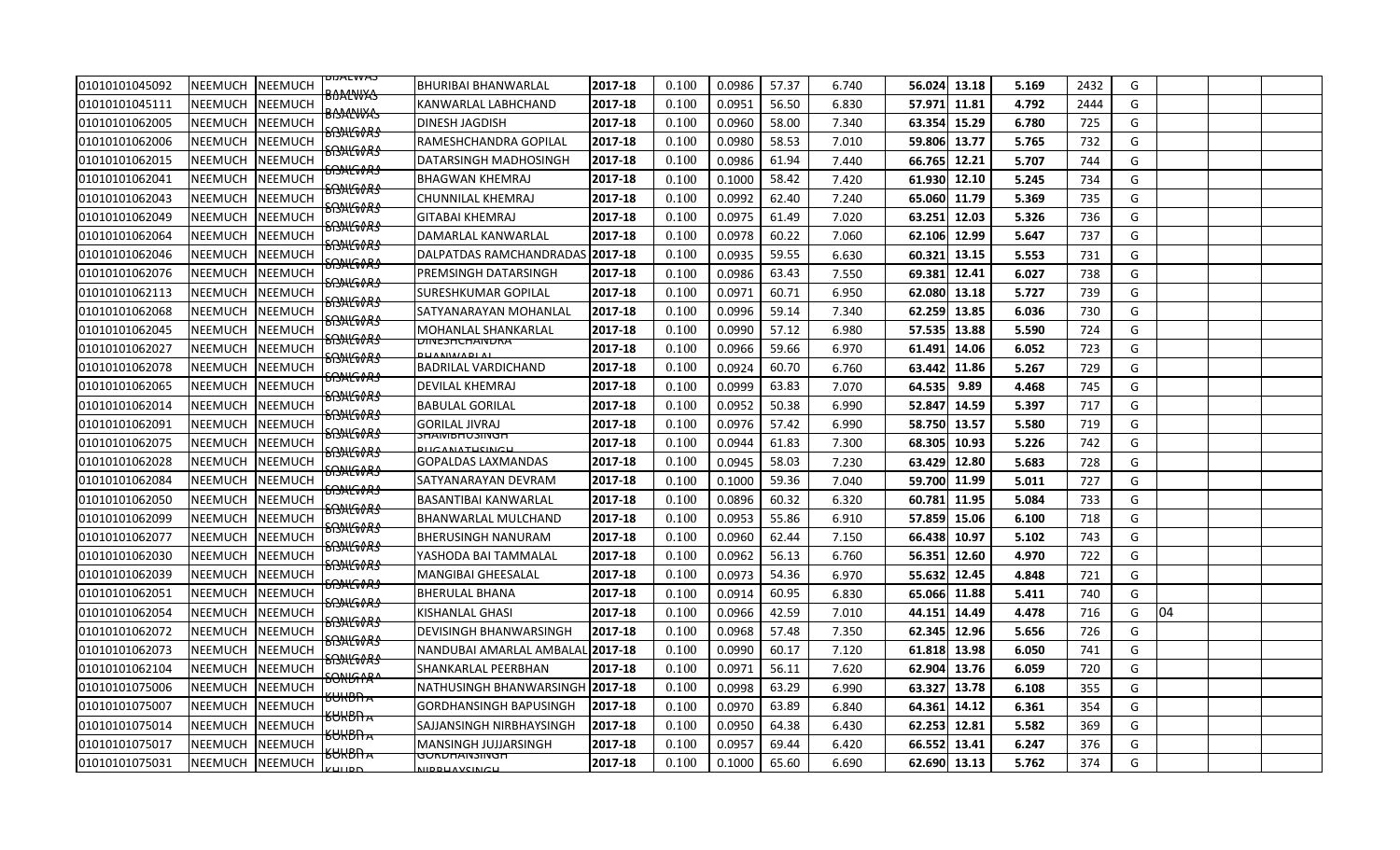| 01010101075035 | <b>NEEMUCH</b> | <b>NEEMUCH</b> | <b>BURUITA</b>                          | NAHARSINGH BHANWARSINGH 2017-18                   |         | 0.100 | 0.1000 | 62.22 | 6.910 | 61.420 12.99 |       | 5.585 | 342 | G            |  |  |
|----------------|----------------|----------------|-----------------------------------------|---------------------------------------------------|---------|-------|--------|-------|-------|--------------|-------|-------|-----|--------------|--|--|
| 01010101075041 | NEEMUCH        | <b>NEEMUCH</b> | <del>KUKBRA</del>                       | <b>BHAGATSINGH LALSINGH</b>                       | 2017-18 | 0.100 | 0.0972 | 66.22 | 6.610 | 64.331       | 12.64 | 5.692 | 375 | G            |  |  |
| 01010101075047 | NEEMUCH        | <b>NEEMUCH</b> | <del>sukBRA</del>                       | <b>HARISINGH LALSINGH</b>                         | 2017-18 | 0.100 | 0.0992 | 62.21 | 6.900 | 61.815       | 13.21 | 5.716 | 341 | G            |  |  |
| 01010101075052 | NEEMUCH        | <b>NEEMUCH</b> | <del>≼∪kBR</del><br>ӫѠҌҎ                | VIJAYSINGH SHIVESINGH                             | 2017-18 | 0.100 | 0.0984 | 62.47 | 6.340 | 57.500       | 13.35 | 5.373 | 340 | G            |  |  |
| 01010101075056 | NEEMUCH        | <b>NEEMUCH</b> |                                         | <del>ALAVANTSINUN</del><br><b>IIDDUAVCINICU</b>   | 2017-18 | 0.100 | 0.1000 | 62.95 | 7.000 | 62.950       | 13.66 | 6.019 | 339 | G            |  |  |
| 01010101075057 | NEEMUCH        | <b>NEEMUCH</b> | <del>SUKBRA</del>                       | <b>BHOPALSINGH RAMSINGH</b>                       | 2017-18 | 0.100 | 0.0970 | 63.59 | 6.590 | 61.722       | 15.36 | 6.636 | 353 | G            |  |  |
| 01010101075062 | NEEMUCH        | <b>NEEMUCH</b> | <del>КUКBR д</del>                      | SURAJBAI BAPUSINGH                                | 2017-18 | 0.100 | 0.0998 | 61.54 | 7.070 | 62.285       | 13.23 | 5.768 | 338 | G            |  |  |
| 01010101075040 | NEEMUCH        | <b>NEEMUCH</b> | <del>к∪кв∩</del> я                      | DULESINGH KHUMANSING                              | 2017-18 | 0.100 | 0.0957 | 68.06 | 6.580 | 66.855       | 14.30 | 6.692 | 373 | G            |  |  |
| 01010101075063 | NEEMUCH        | <b>NEEMUCH</b> | <del>к∪кв∩</del> я                      | <u> חטמווכ ו מוא</u> עאו<br><b>ULINIANICINICU</b> | 2017-18 | 0.100 | 0.0970 | 66.77 | 6.740 | 66.278       | 13.16 | 6.106 | 368 | G            |  |  |
| 01010101075058 | NEEMUCH        | <b>NEEMUCH</b> | <del>SUKBRA</del>                       | <b>GAJRAJSINGH SULTANSINGH</b>                    | 2017-18 | 0.100 | 0.1000 | 62.78 | 6.690 | 60.000       | 13.33 | 5.599 | 352 | G            |  |  |
| 01010101075033 | NEEMUCH        | <b>NEEMUCH</b> | <del>iUkB∩⊿</del>                       | <b>BHUWANISINGH LALSINGH</b>                      | 2017-18 | 0.100 | 0.0970 | 65.13 | 6.790 | 65.134       | 12.70 | 5.790 | 372 | G            |  |  |
| 01010101075029 | NEEMUCH        | <b>NEEMUCH</b> | <del>SUKBRA</del>                       | BHUWANISINGH AMARSINGH                            | 2017-18 | 0.100 |        |       |       |              |       |       |     | F            |  |  |
| 01010101075022 | NEEMUCH        | <b>NEEMUCH</b> | <del>SUKBRA</del>                       | <b>DEVISINGH UDAYSINGH</b>                        | 2017-18 | 0.100 | 0.1018 | 64.48 | 6.550 | 59.263 12.53 |       | 5.198 | 367 | G            |  |  |
| 01010101075034 | NEEMUCH        | <b>NEEMUCH</b> | <del>SUKBRA</del>                       | <b>BAPUSINGH KALUSINGH</b>                        | 2017-18 | 0.100 | 0.0990 | 66.38 | 6.520 | 62.455       | 13.87 | 6.064 | 366 | G            |  |  |
| 01010101075060 | NEEMUCH        | <b>NEEMUCH</b> | <del>sukBRA</del>                       | <b>VIKRAMSINGH ISHWARSINGH</b>                    | 2017-18 | 0.100 | 0.1024 | 61.99 | 7.070 | 61.143 13.41 |       | 5.739 | 337 | G            |  |  |
| 01010101075026 | <b>NEEMUCH</b> | <b>NEEMUCH</b> | <del>КUКBR д</del>                      | <b>GOVINDSINGH JAYSINGH</b>                       | 2017-18 | 0.100 | 0.1000 | 61.85 | 6.630 | 58.580       | 14.62 | 5.995 | 351 | G            |  |  |
| 01010101075025 | <b>NEEMUCH</b> | <b>NEEMUCH</b> | <del>киквћ д</del>                      | JALIMSINGH BHUWANISINGH                           | 2017-18 | 0.100 | 0.0990 | 64.54 | 6.610 | 61.556       | 12.98 | 5.593 | 350 | G            |  |  |
| 01010101075071 | <b>NEEMUCH</b> | <b>NEEMUCH</b> | <del>SUKBRA</del>                       | <b>PADAMSINGH BAPUSINGH</b>                       | 2017-18 | 0.100 | 0.0965 | 66.27 | 6.510 | 63.865       | 13.73 | 6.138 | 365 | G            |  |  |
| 01010101075050 | <b>NEEMUCH</b> | <b>NEEMUCH</b> | <del>SUKBRA</del>                       | PREMSINGH JAYSINGH                                | 2017-18 | 0.100 | 0.0990 | 65.32 | 6.660 | 62.778       | 13.20 | 5.800 | 364 | G            |  |  |
| 01010101075076 | NEEMUCH        | <b>NEEMUCH</b> | <del>SUKBRA</del>                       | HARISINGH JAYSINGH                                | 2017-18 | 0.100 | 0.0995 | 65.26 | 6.970 | 65.307       | 12.92 | 5.906 | 363 | G            |  |  |
| 01010101075012 | NEEMUCH        | <b>NEEMUCH</b> | <del>SUKBRA</del>                       | <del>UMIKAVSINGH</del><br><b>JANIMADCINICLE</b>   | 2017-18 | 0.100 |        |       |       |              |       |       |     | F.           |  |  |
| 01010101075023 | NEEMUCH        | <b>NEEMUCH</b> | <del>SUKBRA</del><br><del>SUKBRA</del>  | BHANWARSINGH KALUSINGH                            | 2017-18 | 0.100 | 0.0992 | 66.47 | 6.480 | 62.026 12.83 |       | 5.571 | 371 | G            |  |  |
| 01010101075077 | NEEMUCH        | <b>NEEMUCH</b> | <del>SUKBRA</del>                       | INIRMLABAI DALPATSINGH                            | 2017-18 | 0.100 | 0.1000 | 66.14 | 6.540 | 61.790 13.09 |       | 5.662 | 362 | G            |  |  |
| 01010101075019 | NEEMUCH        | <b>NEEMUCH</b> | <del>KUKBRA</del>                       | ARJUNSINGH BHERUSINGH                             | 2017-18 | 0.100 | 0.0988 | 64.98 | 6.520 | 61.255       | 12.39 | 5.313 | 361 | G            |  |  |
| 01010101075011 | NEEMUCH        | <b>NEEMUCH</b> |                                         | MADANSINGH BHUWANISINGH 2017-18                   |         | 0.100 | 0.1000 | 64.24 | 7.000 | 64.240       | 12.95 | 5.823 | 360 | G            |  |  |
| 01010101075032 | NEEMUCH        | <b>NEEMUCH</b> | <del>KUKBRA</del><br><del>KUKBRA</del>  | LALSINGH BHUWANISINGH                             | 2017-18 | 0.100 |        |       |       |              |       |       |     | F.           |  |  |
| 01010101075009 | NEEMUCH        | <b>NEEMUCH</b> |                                         | MUNNIBAI BHAGATSINGH                              | 2017-18 | 0.100 |        |       |       |              |       |       |     | $\mathsf{F}$ |  |  |
| 01010101075067 | NEEMUCH        | <b>NEEMUCH</b> | <del>киквћ д</del>                      | SURENDRASINGH BHERUSINGH 2017-18                  |         | 0.100 | 0.1000 | 65.14 | 6.590 | 61.320 12.79 |       | 5.490 | 359 | G            |  |  |
| 01010101075038 | NEEMUCH        | <b>NEEMUCH</b> | <del>KUKBRA</del><br><del>íUkBN A</del> | MADHOSINGH NATHUSINGH                             | 2017-18 | 0.100 | 0.0951 | 63.40 | 6.700 | 63.807 13.61 |       | 6.079 | 349 | G            |  |  |
| 01010101075073 | NEEMUCH        | <b>NEEMUCH</b> |                                         | <b>KAMLABAI RAMSINGH</b>                          | 2017-18 | 0.100 | 0.0974 | 65.40 | 6.810 | 65.318 13.24 |       | 6.054 | 358 | G            |  |  |
| 01010101075003 | NEEMUCH        | <b>NEEMUCH</b> | <del>SUKBRA</del>                       | CHENSINGH KESHARSINGH                             | 2017-18 | 0.100 | 0.0973 | 62.70 | 6.930 | 63.792 13.59 |       | 6.069 | 348 | G            |  |  |
| 01010101075030 | NEEMUCH        | <b>NEEMUCH</b> | <del>SUKBRA</del>                       | KESHARSINGH KALUSINGH                             | 2017-18 | 0.100 | 0.0998 | 64.00 | 6.570 | 60.190 12.42 |       | 5.233 | 347 | G            |  |  |
| 01010101075064 | NEEMUCH        | <b>NEEMUCH</b> | <del>SUKBRA</del>                       | VIRENDRASINGH BAPUSINGH                           | 2017-18 | 0.100 | 0.0990 | 63.75 | 6.930 | 63.747 13.30 |       | 5.935 | 346 | G            |  |  |
| 01010101075061 | NEEMUCH        | <b>NEEMUCH</b> | <del>SUKBRA</del>                       | MANSINGH SHIVESINGH                               | 2017-18 | 0.100 | 0.0990 | 65.74 | 6.680 | 63.364 13.36 |       | 5.926 | 357 | G            |  |  |
| 01010101075042 | NEEMUCH        | <b>NEEMUCH</b> | <del>SUKBRA</del><br><del>SUKBRA</del>  | SALAMSINGH JAWANSINGH                             | 2017-18 | 0.100 | 0.1007 | 58.13 | 6.540 | 53.932 14.09 |       | 5.319 | 336 | G            |  |  |
| 01010101075036 | NEEMUCH        | <b>NEEMUCH</b> | <del>SUKBRA</del>                       | ISHWARSINGH AMARSINGH                             | 2017-18 | 0.100 | 0.1000 | 63.79 | 6.750 | 61.510 13.11 |       | 5.645 | 345 | G            |  |  |
| 01010101075068 | <b>NEEMUCH</b> | <b>NEEMUCH</b> | حميس                                    | NAJARBAI GOBAR SINGH                              | 2017-18 | 0.100 | 0.0972 | 62.39 | 6.390 | 58.591 14.20 |       | 5.824 | 344 | G            |  |  |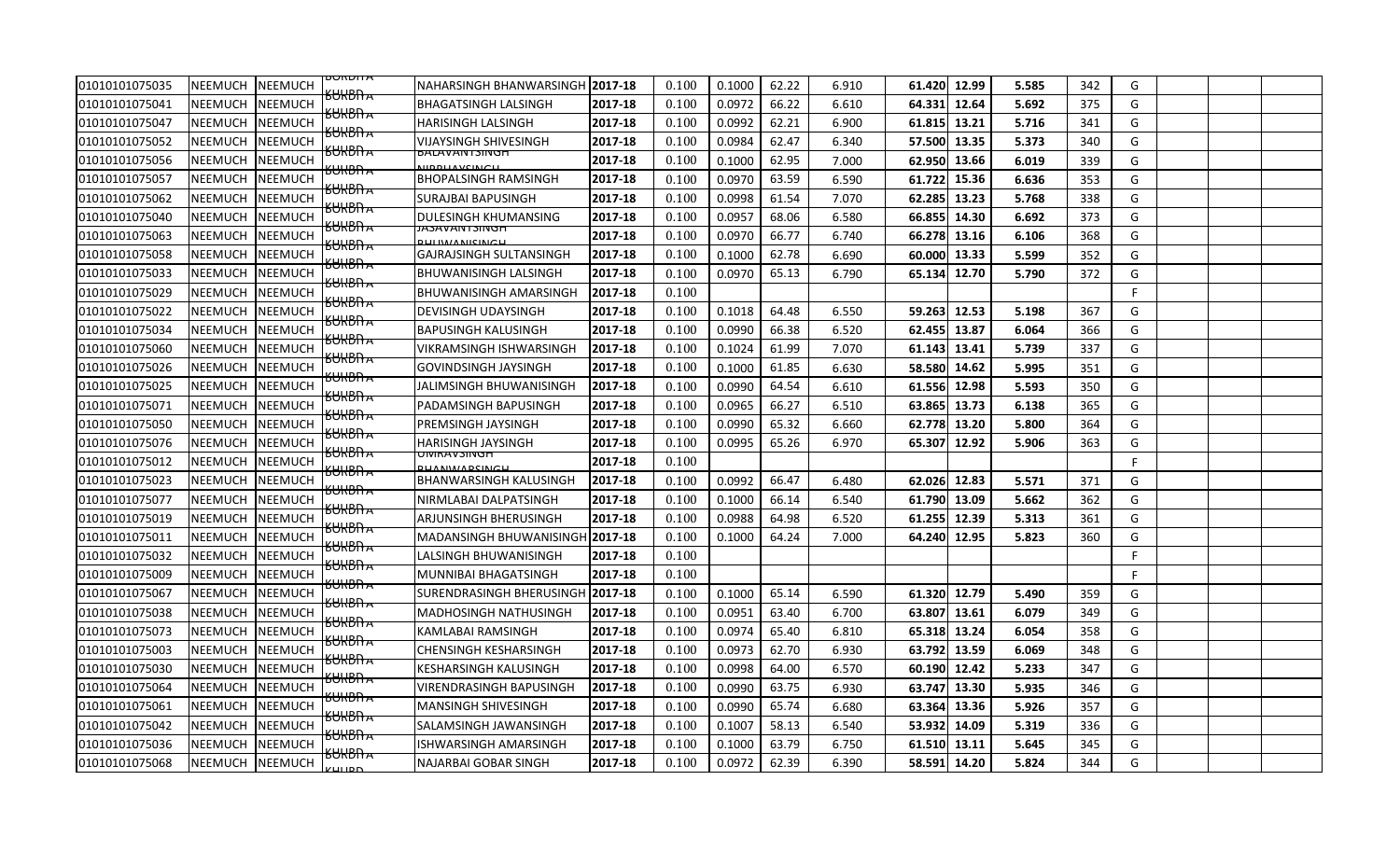|                |                |                | <b>BURUITA</b>       |                                                      |         |       |        |       |       |              |       |      |   |  |  |
|----------------|----------------|----------------|----------------------|------------------------------------------------------|---------|-------|--------|-------|-------|--------------|-------|------|---|--|--|
| 01010101075051 | <b>NEEMUCH</b> | <b>NEEMUCH</b> | <b>KUKBRA</b>        | <b>DHAPUBAI BALSINGH</b><br>NINALDAI INANANJIINUN    | 2017-18 | 0.100 | 0.0998 | 64.60 | 6.440 | 59.549 12.99 | 5.415 | 356  | G |  |  |
| 01010101075027 | NEEMUCH        | <b>NEEMUCH</b> | <b>KUKDRA</b>        | ANID AI                                              | 2017-18 | 0.100 | 0.0957 | 60.76 | 6.490 | 58.861 12.31 | 5.072 | 343  | G |  |  |
| 01010101075043 | NEEMUCH        | <b>NEEMUCH</b> | <b>KUKBRA</b>        | UDAYSINGH BHANWARSINGH                               | 2017-18 | 0.100 | 0.0996 | 59.99 | 6.790 | 58.424 13.10 | 5.357 | 335  | G |  |  |
| 01010101075053 | NEEMUCH        | <b>NEEMUCH</b> | <b>LILIDD</b>        | <b>BHULIBAI DHOKALSINGH</b>                          | 2017-18 | 0.100 | 0.0988 | 66.93 | 6.530 | 63.198 13.06 | 5.777 | 370  | G |  |  |
| 01010101084056 | NEEMUCH        | <b>NEEMUCH</b> |                      | BORDIYA KALAN SAJJANSINGH DEVISINGH                  | 2017-18 | 0.100 | 0.1000 | 62.40 | 7.350 | 65.520 12.84 | 5.889 | 2748 | G |  |  |
| 01010101084057 | NEEMUCH        | <b>NEEMUCH</b> |                      | BORDIYA KALAN NANDALAL RODA                          | 2017-18 | 0.100 | 0.0990 | 61.00 | 7.000 | 61.616 12.39 | 5.344 | 2743 | G |  |  |
| 01010101084072 | NEEMUCH        | <b>NEEMUCH</b> |                      | BORDIYA KALAN NIRMALSINGH NATHUSINGH                 | 2017-18 | 0.100 | 0.0973 | 64.05 | 6.620 | 62.251 13.43 | 5.852 | 2749 | G |  |  |
| 01010101084077 | NEEMUCH        | <b>NEEMUCH</b> |                      | BORDIYA KALAN BHANWARSINGH DEVISINGH                 | 2017-18 | 0.100 | 0.1004 | 60.85 | 7.280 | 63.028 12.74 | 5.621 | 2750 | G |  |  |
| 01010101084117 | NEEMUCH        | <b>NEEMUCH</b> |                      | BORDIYA KALAN BHANWARSINGH KANIRAM                   | 2017-18 | 0.100 | 0.0962 | 62.57 | 6.250 | 58.077 12.00 | 4.878 | 2742 | G |  |  |
| 01010101084134 | NEEMUCH        | <b>NEEMUCH</b> |                      | BORDIYA KALAN KANAKLATA MANOHARLAL                   | 2017-18 | 0.100 | 0.0990 | 62.71 | 6.850 | 61.990 13.30 | 5.771 | 2741 | G |  |  |
| 01010101084145 | NEEMUCH        | <b>NEEMUCH</b> |                      | BORDIYA KALAN BHANWARLAL SHANKARLAL                  | 2017-18 | 0.100 | 0.0980 | 63.86 | 7.130 | 66.378 13.40 | 6.226 | 2740 | G |  |  |
| 01010101084154 | NEEMUCH        | <b>NEEMUCH</b> |                      | BORDIYA KALAN RAMSINGH DEVISINGH                     | 2017-18 | 0.100 | 0.0998 | 62.73 | 7.180 | 64.469 13.01 | 5.871 | 2751 | G |  |  |
| 01010101084088 | NEEMUCH        | <b>NEEMUCH</b> |                      | BORDIYA KALAN GORDHANSINGH KISHANSINGH               | 2017-18 | 0.100 | 0.1004 | 59.35 | 7.050 | 59.532 14.02 | 5.843 | 2728 | G |  |  |
| 01010101084008 | NEEMUCH        | <b>NEEMUCH</b> | <b>BORDIYA KALAN</b> | <del>UASHARATHSINGH</del><br>$L$ III) $M$ ANICINICLI | 2017-18 | 0.100 | 0.1000 | 63.02 | 6.570 | 59.150 12.90 | 5.341 | 2739 | G |  |  |
| 01010101084178 | NEEMUCH        | <b>NEEMUCH</b> |                      | BORDIYA KALAN RAMSINGH ONKARSINGH                    | 2017-18 | 0.100 |        |       |       |              |       |      | F |  |  |
| 01010101084128 | NEEMUCH        | <b>NEEMUCH</b> |                      | BORDIYA KALAN RAMSINGH LALSINGH                      | 2017-18 | 0.100 | 0.0992 | 61.31 | 6.720 | 59.335 13.41 | 5.570 | 2738 | G |  |  |
| 01010101084055 | NEEMUCH        | <b>NEEMUCH</b> |                      | BORDIYA KALAN RAMLAL PYARCHAND                       | 2017-18 | 0.100 | 0.0949 | 65.59 | 7.030 | 69.410 12.81 | 6.224 | 2752 | G |  |  |
| 01010101084087 | NEEMUCH        | <b>NEEMUCH</b> |                      | BORDIYA KALAN RAMESHCHANDRA CHUNNILAL                | 2017-18 | 0.100 | 0.1000 | 62.29 | 6.710 | 59.710 13.32 | 5.567 | 2737 | G |  |  |
| 01010101084071 | NEEMUCH        | <b>NEEMUCH</b> |                      | BORDIYA KALAN KACHRUSINGH MOTISINGH                  | 2017-18 | 0.100 | 0.0980 | 61.90 | 6.870 | 61.990 13.31 | 5.776 | 2729 | G |  |  |
| 01010101084126 | NEEMUCH        | <b>NEEMUCH</b> |                      | BORDIYA KALAN BAPUSINGH KISHANSINGH                  | 2017-18 | 0.100 | 0.0954 | 62.98 | 6.470 | 61.017 12.02 | 5.134 | 2747 | G |  |  |
| 01010101084180 | NEEMUCH        | <b>NEEMUCH</b> |                      | BORDIYA KALAN PADAMSINGH RUPSINGH                    | 2017-18 | 0.100 | 0.0975 | 62.15 | 6.910 | 62.923 11.83 | 5.211 | 2736 | G |  |  |
| 01010101084050 | <b>NEEMUCH</b> | <b>NEEMUCH</b> |                      | BORDIYA KALAN MADANLAL KANHEYALAL                    | 2017-18 | 0.100 | 0.0981 | 62.76 | 6.870 | 62.783 13.77 | 6.052 | 2746 | G |  |  |
| 01010101084092 | <b>NEEMUCH</b> | <b>NEEMUCH</b> |                      | BORDIYA KALAN RADHESHYAM RUPLAL                      | 2017-18 | 0.100 | 0.1000 | 62.67 | 6.820 | 61.060 12.27 | 5.244 | 2745 | G |  |  |
| 01010101084182 | NEEMUCH        | <b>NEEMUCH</b> |                      | BORDIYA KALAN LALSINGH RUPSINGH                      | 2017-18 | 0.100 | 0.1012 | 61.83 | 7.170 | 62.579 13.63 | 5.971 | 2730 | G |  |  |
| 01010101084078 | NEEMUCH        | <b>NEEMUCH</b> |                      | BORDIYA KALAN HARISINGH RUPSINGH                     | 2017-18 | 0.100 |        |       |       |              |       |      | F |  |  |
| 01010101084169 | NEEMUCH        | <b>NEEMUCH</b> |                      | BORDIYA KALAN MANGIBAI KISHORSINGH                   | 2017-18 | 0.100 | 0.1000 | 63.56 | 6.450 | 58.570 13.44 | 5.510 | 2744 | G |  |  |
| 01010101084066 | NEEMUCH        | <b>NEEMUCH</b> |                      | BORDIYA KALAN BHURIBAI BAPUSINGH                     | 2017-18 | 0.100 | 0.1000 | 61.14 | 6.170 | 53.890 13.92 | 5.251 | 2735 | G |  |  |
| 01010101084109 | NEEMUCH        | <b>NEEMUCH</b> |                      | BORDIYA KALAN PREMCHANDRA NARAYAN                    | 2017-18 | 0.100 | 0.0969 | 62.51 | 7.000 | 64.510 12.61 | 5.694 | 2734 | G |  |  |
| 01010101084027 | NEEMUCH        | <b>NEEMUCH</b> |                      | BORDIYA KALAN GOVINDSINGH MANSINGH                   | 2017-18 | 0.100 |        |       |       |              |       |      | F |  |  |
| 01010101084107 | NEEMUCH        | <b>NEEMUCH</b> |                      | BORDIYA KALAN OMPRAKASH BADRILAL                     | 2017-18 | 0.100 | 0.1000 | 61.98 | 7.090 | 62.780 13.78 | 6.055 | 2733 | G |  |  |
| 01010101084095 | NEEMUCH        | <b>NEEMUCH</b> |                      | BORDIYA KALAN SUGANBAI NANDRAM                       | 2017-18 | 0.100 | 0.0992 | 62.12 | 7.060 | 63.155 13.10 | 5.792 | 2732 | G |  |  |
| 01010101084098 | NEEMUCH        | <b>NEEMUCH</b> |                      | BORDIYA KALAN JAMNALAL SURAJMAL                      | 2017-18 | 0.100 | 0.1020 | 58.67 | 7.250 | 59.578 12.70 | 5.296 | 2731 | G |  |  |
| 01010101084045 | NEEMUCH        | <b>NEEMUCH</b> |                      | BORDIYA KALAN BHOPALSINGH KANWARLAL                  | 2017-18 | 0.100 | 0.0952 | 59.25 | 6.780 | 60.284 12.54 | 5.291 | 2763 | G |  |  |
| 01010101084091 | NEEMUCH        | <b>NEEMUCH</b> |                      | BORDIYA KALAN SHRILAL KANIRAM                        | 2017-18 | 0.100 | 0.0990 | 62.60 | 6.910 | 62.424 12.96 | 5.663 | 2769 | G |  |  |
| 01010101084111 | NEEMUCH        | <b>NEEMUCH</b> |                      | BORDIYA KALAN SURESHKUMAR KANHEYALAL                 | 2017-18 | 0.100 | 0.0950 | 65.17 | 7.000 | 68.600 12.46 | 5.983 | 2770 | G |  |  |
| 01010101084051 | <b>NEEMUCH</b> | <b>NEEMUCH</b> | <b>BORDIYA KALAN</b> | <b>YAJEIYUNANUIVIAN</b>                              | 2017-18 | 0.100 | 0.1000 | 63.24 | 6.920 | 62.520 12.21 | 5.343 | 2771 | G |  |  |
| 01010101084002 | <b>NEEMUCH</b> |                |                      | NEEMUCH BORDIYA KALAN RAMESHCHANDRA MOTILAL          | 2017-18 | 0.100 | 0.0976 | 60.36 | 6.940 | 61.311 12.86 | 5.520 | 2762 | G |  |  |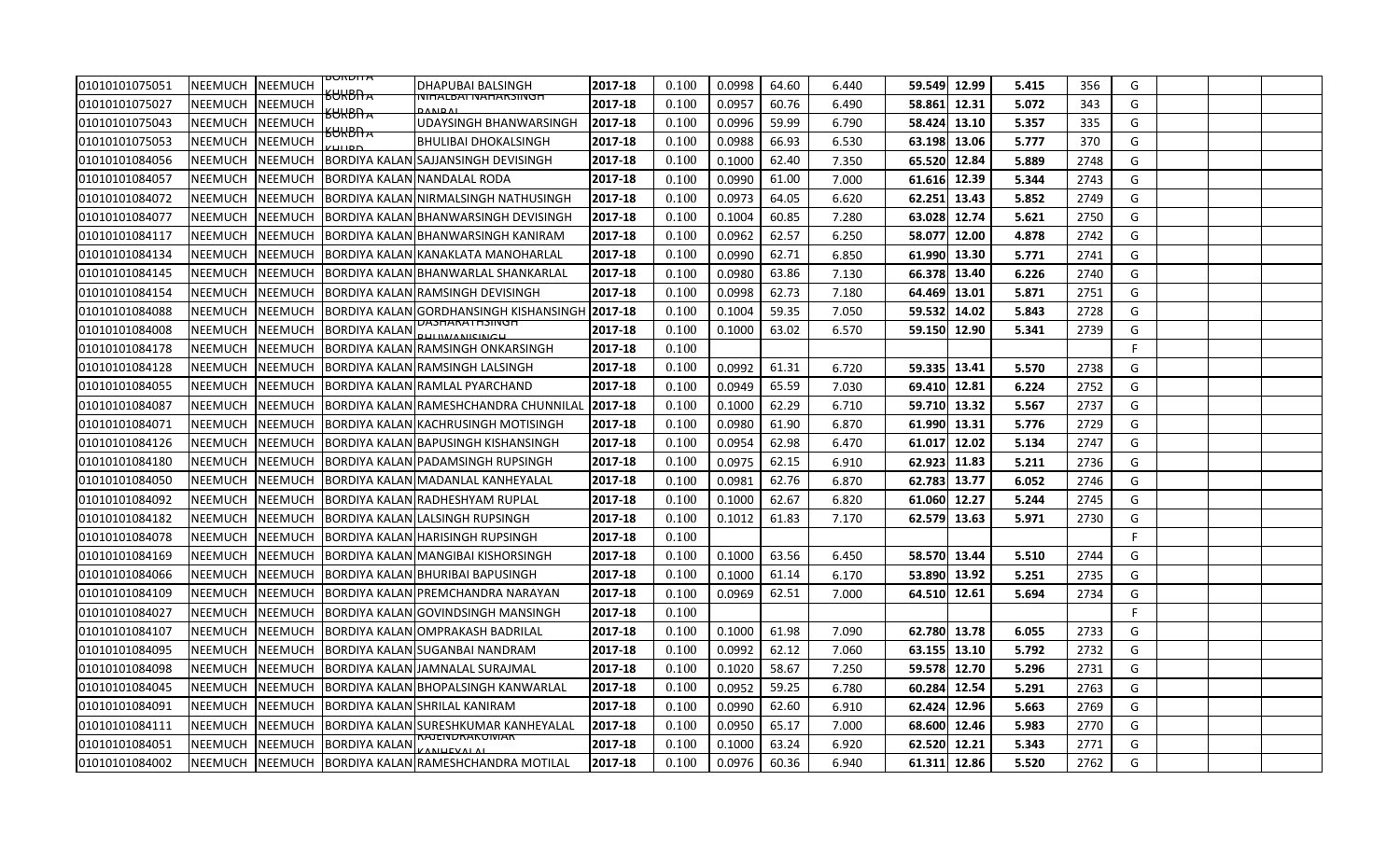| 01010101084132 | NEEMUCH        |                 |                                        | NEEMUCH BORDIYA KALAN SHEETALSINGH NAVALSINGH | 2017-18 | 0.100 | 0.0990 | 61.59 | 7.020 | 62.394 12.36 |       | 5.398 | 2768 | G            |    |  |
|----------------|----------------|-----------------|----------------------------------------|-----------------------------------------------|---------|-------|--------|-------|-------|--------------|-------|-------|------|--------------|----|--|
| 01010101084189 | NEEMUCH        | <b>NEEMUCH</b>  |                                        | <b>IBORDIYA KALANIBAGDULAL KISHANLAL</b>      | 2017-18 | 0.100 | 0.0980 | 59.75 | 7.150 | 62.276 12.60 |       | 5.493 | 2761 | G            |    |  |
| 01010101084089 | <b>NEEMUCH</b> | <b>NEEMUCH</b>  |                                        | BORDIYA KALAN RAJENDRAKUMAR CHUNNILAL         | 2017-18 | 0.100 | 0.0975 | 58.67 | 6.300 | 54.154 13.33 |       | 5.053 | 2760 | G            |    |  |
| 01010101084012 | <b>NEEMUCH</b> | <b>NEEMUCH</b>  |                                        | <b>BORDIYA KALAN NAHARSINGH BAPUSINGH</b>     | 2017-18 | 0.100 | 0.0975 | 61.52 | 6.680 | 60.215 13.18 |       | 5.555 | 2767 | G            |    |  |
| 01010101084036 | NEEMUCH        | <b>NEEMUCH</b>  |                                        | BORDIYA KALAN KARANSINGH DEVISINGH            | 2017-18 | 0.100 | 0.0988 | 61.16 | 6.920 | 61.194 12.84 |       | 5.500 | 2766 | G            |    |  |
| 01010101084011 | NEEMUCH        | <b>NEEMUCH</b>  |                                        | BORDIYA KALAN BAGDUSINGH BAPUSINGH            | 2017-18 | 0.100 |        |       |       |              |       |       |      | F.           |    |  |
| 01010101009119 | NEEMUCH        | <b>NEEMUCH</b>  |                                        | BORDIYA KALAN SURAJBAI MANSINGH               | 2017-18 | 0.100 | 0.0975 | 61.58 | 6.670 | 60.185 12.44 |       | 5.241 | 2765 | G            |    |  |
| 01010101084003 | NEEMUCH        | <b>NEEMUCH</b>  |                                        | BORDIYA KALAN MANGILAL MOTILAL                | 2017-18 | 0.100 | 0.1000 | 61.01 | 6.350 | 55.340 12.78 |       | 4.951 | 2759 | G            |    |  |
| 01010101084006 | NEEMUCH        | <b>NEEMUCH</b>  |                                        | BORDIYA KALAN MADANLAL PYARCHAND              | 2017-18 | 0.100 | 0.1000 | 64.58 | 7.300 | 67.350 13.13 |       | 6.190 | 2772 | G            |    |  |
| 01010101084022 | NEEMUCH        | <b>NEEMUCH</b>  |                                        | <b>BORDIYA KALANIDHAPUBAI DEVISINGH</b>       | 2017-18 | 0.100 |        |       |       |              |       |       |      | $\mathsf{F}$ |    |  |
| 01010101084070 | NEEMUCH        | <b>INEEMUCH</b> |                                        | BORDIYA KALAN NATHUSINGH KISHORESINGH         | 2017-18 | 0.100 | 0.0990 | 55.59 | 6.490 | 52.061 14.16 |       | 5.160 | 2755 | G            |    |  |
| 01010101084102 | NEEMUCH        | <b>NEEMUCH</b>  |                                        | BORDIYA KALAN LALARAM PYARCHAND               | 2017-18 | 0.100 | 0.0988 | 63.13 | 7.320 | 66.822 12.45 |       | 5.823 | 2764 | G            |    |  |
| 01010101084133 | NEEMUCH        | <b>NEEMUCH</b>  |                                        | BORDIYA KALAN HEERALAL NANURAM                | 2017-18 | 0.100 | 0.0999 | 60.44 | 7.150 | 61.802 13.42 |       | 5.805 | 2758 | G            |    |  |
| 01010101084123 | <b>NEEMUCH</b> | <b>NEEMUCH</b>  |                                        | BORDIYA KALAN KANUNGOPRASAD SHRILAL           | 2017-18 | 0.100 | 0.1000 | 56.22 | 6.180 | 49.630 13.77 |       | 4.784 | 2754 | G            | 04 |  |
| 01010101084161 | <b>NEEMUCH</b> | <b>NEEMUCH</b>  |                                        | BORDIYA KALAN ISHWARSINGH RAMSINGH            | 2017-18 | 0.100 | 0.0986 | 55.29 | 6.910 | 55.355 12.82 |       | 4.967 | 2753 | G            |    |  |
| 01010101084023 | NEEMUCH        | <b>NEEMUCH</b>  |                                        | BORDIYA KALAN GOVINDSINGH DEVISINGH           | 2017-18 | 0.100 | 0.1000 | 60.28 | 7.170 | 61.740 13.74 |       | 5.939 | 2757 | G            |    |  |
| 01010101084079 | NEEMUCH        | <b>NEEMUCH</b>  |                                        | BORDIYA KALAN GAJRAJSINGH RUPSINGH            | 2017-18 | 0.100 | 0.0952 | 62.39 | 6.040 | 56.544 13.48 |       | 5.336 | 2773 | G            |    |  |
| 01010101084181 | <b>NEEMUCH</b> | <b>NEEMUCH</b>  |                                        | <b>BORDIYA KALAN ISHWARSINGH CHATARSINGH</b>  | 2017-18 | 0.100 | 0.0960 | 60.46 | 7.000 | 62.979 12.40 |       | 5.467 | 2756 | G            |    |  |
| 01010101097012 | <b>NEEMUCH</b> | <b>NEEMUCH</b>  | <b>DURNNEDI</b><br><del>BONRHEDT</del> | MADANLAL RATANLAL                             | 2017-18 | 0.100 | 0.0923 | 55.49 | 6.620 | 56.858 13.05 |       | 5.194 | 2892 | G            |    |  |
| 01010101097015 | NEEMUCH        | <b>NEEMUCH</b>  | <del>BONRHEDT</del>                    | SATYANARAYAN MEGRAJ                           | 2017-18 | 0.100 | 0.1013 | 60.53 | 7.410 | 63.258 12.03 |       | 5.327 | 2912 | G            |    |  |
| 01010101097019 | NEEMUCH        | <b>NEEMUCH</b>  | ᠍ <del>᠐ᢗᢂᠺᡰᡄ</del> ᠳ                  | RAMESHCHANDRA MEGRAJ                          | 2017-18 | 0.100 | 0.0976 | 60.32 | 7.010 | 61.895       | 12.32 | 5.338 | 2911 | G            |    |  |
| 01010101097020 | NEEMUCH        | <b>NEEMUCH</b>  | ᠍ <del>ᢃᡃᢕ᠋᠍ᠺᠺᡰᡄ</del> ᠳ               | BHUWANILAL KANHEYALAL                         | 2017-18 | 0.100 | 0.0967 | 60.33 | 7.210 | 64.261 11.62 |       | 5.227 | 2910 | G            |    |  |
| 01010101097036 | NEEMUCH        | <b>NEEMUCH</b>  | <b>BONRHEDT</b>                        | <b>ASHOK KANHEYALAL</b>                       | 2017-18 | 0.100 | 0.1018 | 61.35 | 7.440 | 64.057 13.79 |       | 6.183 | 2909 | G            |    |  |
| 01010101097059 | NEEMUCH        | <b>NEEMUCH</b>  | <b>BONRHEDT</b>                        | CHAMPALAL BOTLAL                              | 2017-18 | 0.100 | 0.1023 | 59.14 | 7.290 | 60.205       | 12.21 | 5.146 | 2908 | G            |    |  |
| 01010101097077 | NEEMUCH        | <b>NEEMUCH</b>  | <b>BONRHEDT</b>                        | <b>GANPATLAL RAMPRASAD</b>                    | 2017-18 | 0.100 | 0.1003 | 55.19 | 7.420 | 58.325       | 12.45 | 5.083 | 2895 | G            |    |  |
| 01010101097017 | <b>NEEMUCH</b> | <b>NEEMUCH</b>  | <b>BONRHEDT</b>                        | <b>MANGILAL PRABHULAL</b>                     | 2017-18 | 0.100 | 0.0946 | 63.95 | 6.800 | 65.666       | 12.82 | 5.893 | 2913 | G            |    |  |
| 01010101097022 | NEEMUCH        | <b>NEEMUCH</b>  | <b>BONRHEDT</b>                        | NANDLAL KANHEYALAL                            | 2017-18 | 0.100 | 0.1014 | 57.81 | 7.380 | 60.108 12.49 |       | 5.255 | 2896 | G            |    |  |
| 01010101097062 | NEEMUCH        | <b>NEEMUCH</b>  | <del>BONRHEDT</del>                    | PARMANAND MANGILAL                            | 2017-18 | 0.100 | 0.0962 | 59.21 | 6.990 | 61.466 12.92 |       | 5.559 | 2907 | G            |    |  |
| 01010101097055 | NEEMUCH        | <b>NEEMUCH</b>  | <b>JONNHEDT</b>                        | MATHURALAL KISHNA                             | 2017-18 | 0.100 | 0.0986 | 56.07 | 7.050 | 57.272 12.36 |       | 4.955 | 2897 | G            |    |  |
| 01010101097100 | NEEMUCH        | <b>NEEMUCH</b>  | <b>BONRHEDT</b>                        | <b>RUPSINGH RAMLAL</b>                        | 2017-18 | 0.100 | 0.0978 | 53.31 | 7.280 | 56.687 13.06 |       | 5.183 | 2893 | G            |    |  |
| 01010101097095 | NEEMUCH        | <b>NEEMUCH</b>  | <b>BONRHEDT</b>                        | PRABHUBAI SODANSINGH                          | 2017-18 | 0.100 | 0.1017 | 61.45 | 7.700 | 66.470 12.17 |       | 5.662 | 2906 | G            |    |  |
| 01010101097102 | NEEMUCH        | <b>NEEMUCH</b>  | <b>BONRHEDT</b>                        | SHANTIBAI KANHEYALAL                          | 2017-18 | 0.100 | 0.0998 | 58.43 | 7.490 | 62.645 12.80 |       | 5.613 | 2905 | G            |    |  |
| 01010101097005 | NEEMUCH        | <b>NEEMUCH</b>  | <b>BONRHEDT</b>                        | MOHANLAL KANHEYALAL                           | 2017-18 | 0.100 | 0.0950 | 46.08 | 7.340 | 50.863 12.76 |       | 4.543 | 2891 | G            | 04 |  |
| 01010101097010 | NEEMUCH        | <b>NEEMUCH</b>  | <del>BONRHEDT</del>                    | PRAHLAD ONKAR                                 | 2017-18 | 0.100 | 0.0985 | 55.84 | 6.970 | 56.447 12.57 |       | 4.967 | 2898 | G            |    |  |
| 01010101097032 | NEEMUCH        | <b>NEEMUCH</b>  | <b>BONRHEDT</b>                        | NATHULAL DEVRAM                               | 2017-18 | 0.100 | 0.1004 | 54.19 | 7.210 | 55.598 11.22 |       | 4.366 | 2899 | G            |    |  |
| 01010101097038 | NEEMUCH        | <b>NEEMUCH</b>  | <b>BONRHEDT</b>                        | NONDRAM RANCHODDAS                            | 2017-18 | 0.100 | 0.0990 | 60.28 | 7.160 | 62.283 12.44 |       | 5.423 | 2901 | G            |    |  |
| 01010101097039 | <b>NEEMUCH</b> | <b>NEEMUCH</b>  |                                        | <b>KACHRUDAS RAGHUDAS</b>                     | 2017-18 | 0.100 | 0.0997 | 61.31 | 7.240 | 63.601 12.25 |       | 5.454 | 2902 | G            |    |  |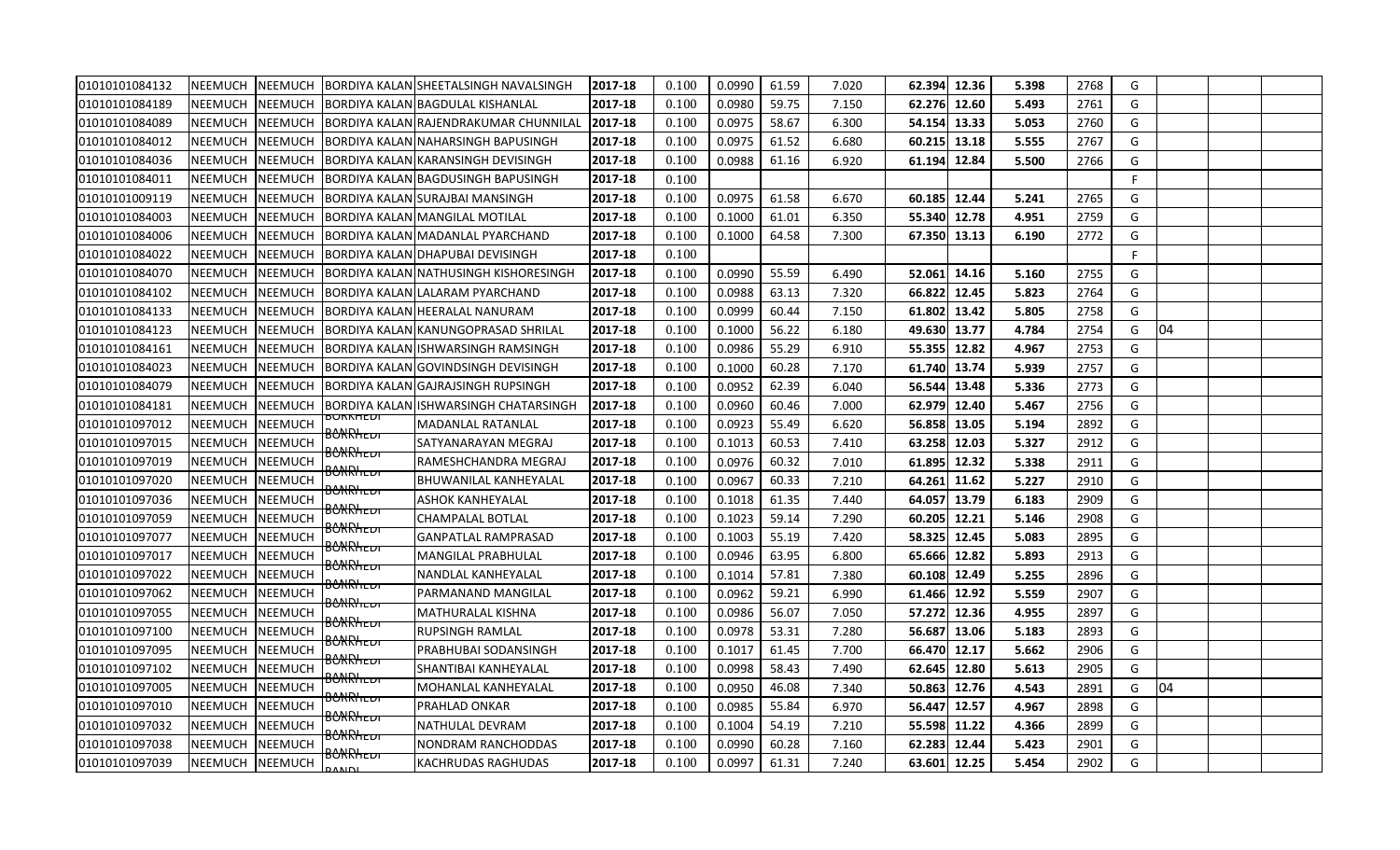| 01010101097040 | <b>NEEMUCH</b> | <b>NEEMUCH</b> | <b>DUNNNEDI</b> | SHANTILAL RAMLAL                                      | 2017-18 | 0.100 | 0.0987 | 61.42 | 7.490 | 66.586 12.80 |       | 5.966 | 2903 | G |  |  |
|----------------|----------------|----------------|-----------------|-------------------------------------------------------|---------|-------|--------|-------|-------|--------------|-------|-------|------|---|--|--|
| 01010101097045 | NEEMUCH        | <b>NEEMUCH</b> | <b>BONRHEDT</b> | <b>GOPAL BHUWANA</b>                                  | 2017-18 |       |        |       |       |              |       |       |      |   |  |  |
|                |                | <b>NEEMUCH</b> | <b>BONRHEDT</b> | VIAIIVADAI KAIVIEJN                                   |         | 0.100 | 0.0951 | 60.51 | 6.510 | 59.169 13.58 |       | 5.625 | 2904 | G |  |  |
| 01010101097064 | NEEMUCH        |                | <b>BONRHEDT</b> | <b>ILIA NIMIA DI AL</b>                               | 2017-18 | 0.100 | 0.0861 | 54.87 | 6.520 | 59.361 14.82 |       | 6.158 | 2894 | G |  |  |
| 01010101097065 | NEEMUCH        | <b>NEEMUCH</b> | <b>ANDL</b>     | RAMNARAYAN DHANNA                                     | 2017-18 | 0.100 | 0.0981 | 54.95 | 7.280 | 58.257       | 11.87 | 4.840 | 2900 | G |  |  |
| 01010101057041 | <b>NEEMUCH</b> | <b>NEEMUCH</b> | <b>CHAMPI</b>   | KANHEYALAL GHASIRAM                                   | 2017-18 | 0.100 | 0.0966 | 63.56 | 7.490 | 70.404       | 12.67 | 6.244 | 1899 | G |  |  |
| 01010101057003 | NEEMUCH        | <b>NEEMUCH</b> | <b>CHAMPI</b>   | <b>SHANKARSINGH LALSINGH</b>                          | 2017-18 | 0.100 | 0.0884 | 62.24 | 5.810 | 58.439 11.39 |       | 4.659 | 1896 | G |  |  |
| 01010101057011 | <b>NEEMUCH</b> | <b>NEEMUCH</b> | <b>CHAMPI</b>   | <b>RATANLAL BHURA</b>                                 | 2017-18 | 0.100 | 0.0996 | 58.97 | 6.790 | 57.430 11.77 |       | 4.732 | 1894 | G |  |  |
| 01010101057017 | <b>NEEMUCH</b> | <b>NEEMUCH</b> | <b>CHAMPI</b>   | KAILASHBAI RAJENDRAPRASAD   2017-18                   |         | 0.100 | 0.0990 | 56.68 | 6.680 | 54.636 11.96 |       | 4.574 | 1895 | G |  |  |
| 01010101057021 | NEEMUCH        | NEEMUCH        | <b>CHAMPI</b>   | <b>GOPAL BHERUSINGH</b>                               | 2017-18 | 0.100 | 0.0912 | 57.51 | 6.200 | 55.855 14.00 |       | 5.474 | 1893 | G |  |  |
| 01010101057025 | NEEMUCH        | <b>NEEMUCH</b> | <b>CHAMPI</b>   | <b>CHENSINGH RATANSINGH</b>                           | 2017-18 | 0.100 | 0.1040 | 62.89 | 7.130 | 61.596 12.20 |       | 5.260 | 1897 | G |  |  |
| 01010101057027 | NEEMUCH        | <b>NEEMUCH</b> | <b>CHAMPI</b>   | <b>KAMALSINGH LALSINGH</b>                            | 2017-18 | 0.100 | 0.0998 | 54.23 | 7.430 | 57.675 12.26 |       | 4.950 | 1892 | G |  |  |
| 01010101057042 | NEEMUCH        | <b>NEEMUCH</b> | <b>CHAMPI</b>   | <b>VIDHYABAI HEERALAL</b>                             | 2017-18 | 0.100 | 0.0509 | 56.05 | 3.440 | 54.106       | 14.75 | 5.587 | 1890 | G |  |  |
| 01010101057004 | NEEMUCH        | <b>NEEMUCH</b> | <b>CHAMPI</b>   | KANHEYALAL ONKARLAL                                   | 2017-18 | 0.100 | 0.1010 | 54.51 | 6.840 | 52.733       | 14.29 | 5.275 | 1891 | G |  |  |
| 01010101057008 | NEEMUCH        | <b>NEEMUCH</b> | <b>CHAMPI</b>   | <b>SHANKARLAL GHASI</b>                               | 2017-18 | 0.100 | 0.1010 | 64.06 | 7.110 | 64.426       | 12.78 | 5.763 | 1898 | G |  |  |
| 01010101073009 | NEEMUCH        | <b>NEEMUCH</b> | <b>CHAYAN</b>   | <b>GANSHYAM BHAGWAN</b>                               | 2017-18 | 0.100 | 0.0893 | 62.60 | 6.450 | 64.591       | 14.23 | 6.434 | 2714 | G |  |  |
| 01010101073017 | NEEMUCH        | <b>NEEMUCH</b> | <b>CHAYAN</b>   | <b>CHANDBAI RAYSINGH</b>                              | 2017-18 | 0.100 | 0.0968 | 64.35 | 6.860 | 65.145 13.46 |       | 6.138 | 2724 | G |  |  |
| 01010101073036 | NEEMUCH        | <b>NEEMUCH</b> | <b>CHAYAN</b>   | RATANSINGH BHERUSINGH                                 | 2017-18 | 0.100 | 0.0990 | 65.39 | 6.670 | 62.939 13.37 |       | 5.890 | 2727 | G |  |  |
| 01010101073037 | NEEMUCH        | <b>NEEMUCH</b> | <b>CHAYAN</b>   | LALSINGH BHERUSINGH                                   | 2017-18 | 0.100 | 0.0992 | 63.44 | 6.800 | 62.127 13.86 |       | 6.027 | 2713 | G |  |  |
| 01010101073040 | NEEMUCH        | <b>NEEMUCH</b> | <b>CHAYAN</b>   | SAJJANLAL SHANKARLAL                                  | 2017-18 | 0.100 | 0.0990 | 60.74 | 6.840 | 59.949 14.09 |       | 5.913 | 2712 | G |  |  |
| 01010101073041 | <b>NEEMUCH</b> | <b>NEEMUCH</b> | <b>CHAYAN</b>   | <b>RAMESHDAS MOHANDAS</b>                             | 2017-18 | 0.100 | 0.0875 | 60.13 | 5.780 | 56.743 10.56 |       | 4.194 | 2719 | G |  |  |
| 01010101073052 | <b>NEEMUCH</b> | <b>NEEMUCH</b> | <b>CHAYAN</b>   | <b>JANIBAI BALAKDAS</b>                               | 2017-18 | 0.100 | 0.0980 | 65.05 | 6.460 | 61.255 12.73 |       | 5.459 | 2723 | G |  |  |
| 01010101073057 | <b>NEEMUCH</b> | <b>NEEMUCH</b> | <b>CHAYAN</b>   | <u> AAMANSINGH</u><br>$1$ III IMAANICINI $\subset$ LI | 2017-18 | 0.100 | 0.0990 | 67.22 | 6.510 | 63.141 12.30 |       | 5.437 | 2725 | G |  |  |
| 01010101073059 | <b>NEEMUCH</b> | <b>NEEMUCH</b> | <b>CHAYAN</b>   | KANTIBAI BHANWARLAL                                   | 2017-18 | 0.100 | 0.1000 | 62.11 | 6.110 | 54.210 13.23 |       | 5.021 | 2707 | G |  |  |
| 01010101073067 | <b>NEEMUCH</b> | <b>NEEMUCH</b> | <b>CHAYAN</b>   | <b>BHOPALSINGH RAYSINGH</b>                           | 2017-18 | 0.100 | 0.0948 | 66.01 | 6.670 | 66.350 13.03 |       | 6.052 | 2722 | G |  |  |
| 01010101073005 | <b>NEEMUCH</b> | <b>NEEMUCH</b> | <b>CHAYAN</b>   | KAUSHALYABAI BHERULAL                                 | 2017-18 | 0.100 | 0.0975 | 62.91 | 6.120 | 56.410 13.43 |       | 5.303 | 2715 | G |  |  |
| 01010101073056 | <b>NEEMUCH</b> | <b>NEEMUCH</b> | <b>CHAYAN</b>   | <b>NUTHER WANNER</b>                                  | 2017-18 | 0.100 | 0.0965 | 68.15 | 6.780 | 68.404 13.62 |       | 6.521 | 2726 | G |  |  |
| 01010101073003 | <b>NEEMUCH</b> | <b>NEEMUCH</b> | <b>CHAYAN</b>   | SAJJANSINGH BHUWANISINGH                              | 2017-18 | 0.100 | 0.0975 | 59.54 | 6.530 | 56.964 13.86 |       | 5.527 | 2708 | G |  |  |
| 01010101073014 | <b>NEEMUCH</b> | <b>NEEMUCH</b> | <b>CHAYAN</b>   | <b>UDAYSINGH KARUSINGH</b>                            | 2017-18 | 0.100 | 0.1007 | 60.10 | 7.140 | 60.874 13.01 |       | 5.544 | 2711 | G |  |  |
| 01010101073027 | NEEMUCH        | <b>NEEMUCH</b> | <b>CHAYAN</b>   | <b>UUUIICANVAN</b>                                    | 2017-18 | 0.100 | 0.0943 | 63.80 | 5.870 | 56.734 13.89 |       | 5.516 | 2716 | G |  |  |
| 01010101073035 | NEEMUCH        | <b>NEEMUCH</b> | <b>CHAYAN</b>   | <b>BH SANAA RSINGH</b>                                | 2017-18 | 0.100 | 0.0876 | 63.88 | 5.280 | 55.000 13.18 |       | 5.075 | 2721 | G |  |  |
| 01010101073049 | <b>NEEMUCH</b> | <b>NEEMUCH</b> | <b>CHAYAN</b>   | CUEETADCINCU<br><b>NANULAL DEVILAL</b>                | 2017-18 | 0.100 | 0.0963 | 61.72 | 6.780 | 62.077 13.17 |       | 5.723 | 2717 | G |  |  |
| 01010101073007 | NEEMUCH        | <b>NEEMUCH</b> | <b>CHAYAN</b>   | <b>BHAGATLAL RATANLAL</b>                             | 2017-18 | 0.100 | 0.0963 | 65.33 | 6.790 | 65.805 14.39 |       | 6.629 | 2718 | G |  |  |
| 01010101073018 | NEEMUCH        | <b>NEEMUCH</b> | <b>CHAYAN</b>   | RAMESHCHANDRA KACHRULAL                               | 2017-18 | 0.100 | 0.0990 | 61.63 | 6.890 | 61.273 13.58 |       | 5.825 | 2710 | G |  |  |
| 01010101073029 | NEEMUCH        | <b>NEEMUCH</b> | <b>CHAYAN</b>   | <b>DURGASHANKAR KHEMRAJ</b>                           | 2017-18 | 0.100 | 0.0990 | 60.34 | 6.880 | 59.909 13.62 |       | 5.711 | 2709 | G |  |  |
| 01010101073042 | NEEMUCH        | <b>NEEMUCH</b> | <b>CHAYAN</b>   | RAMUBAI JALAMSINGH                                    | 2017-18 | 0.100 | 0.0990 | 64.32 | 6.290 | 58.384 14.04 |       | 5.738 | 2720 | G |  |  |
| 01010101047002 | <b>NEEMUCH</b> | <b>NEEMUCH</b> | <b>DABA</b>     | <b>MANAKLAL AMARLAL</b>                               | 2017-18 | 0.100 |        |       |       |              |       |       |      | F |  |  |
| 01010101047004 | <b>NEEMUCH</b> | <b>NEEMUCH</b> | DABA            | <b>BHAGWANLAL BAGIRATH</b>                            | 2017-18 | 0.100 |        |       |       |              |       |       |      | F |  |  |
|                |                |                |                 |                                                       |         |       |        |       |       |              |       |       |      |   |  |  |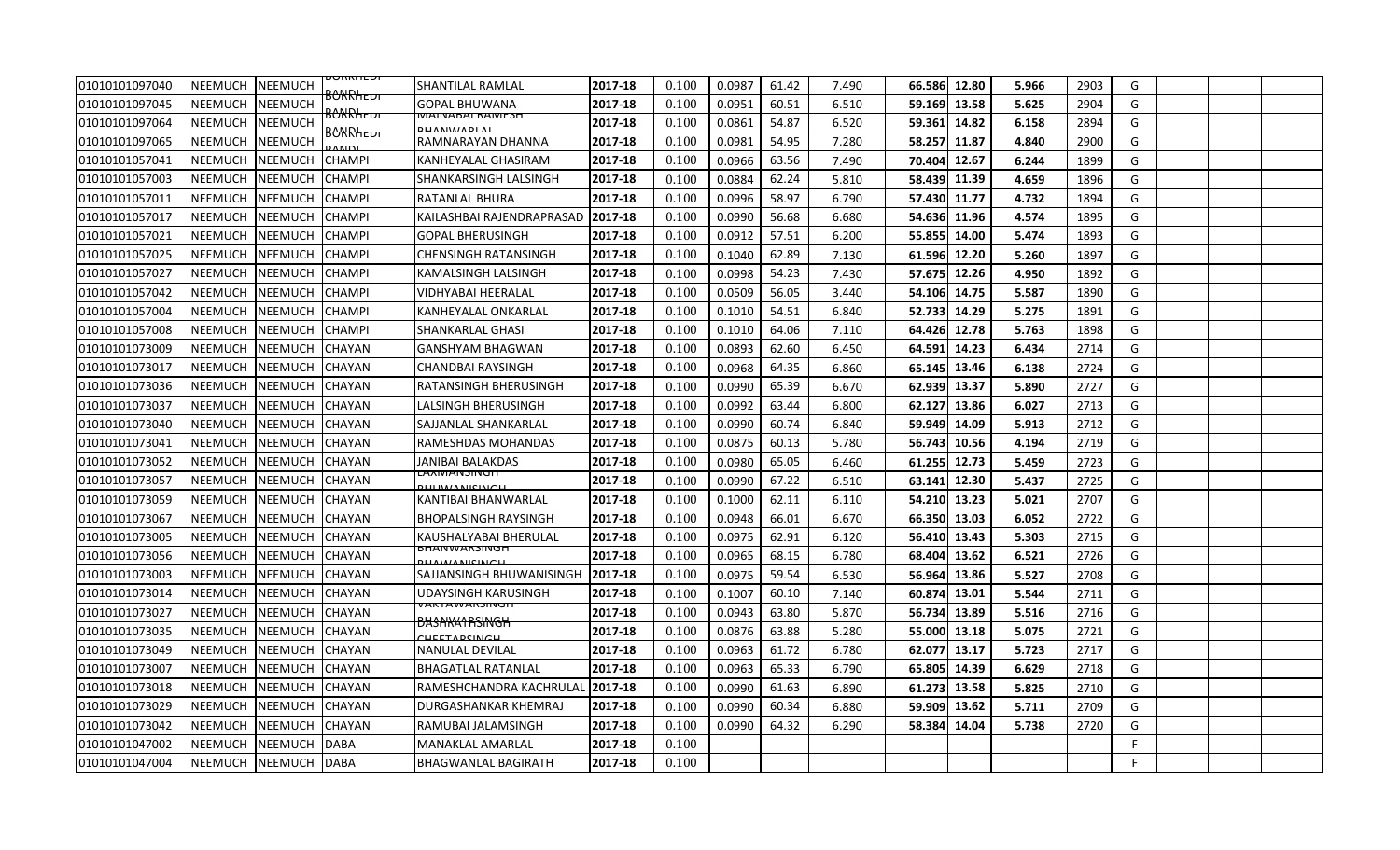| 01010101047005 | <b>NEEMUCH</b> | <b>NEEMUCH</b> | <b>DABA</b>          | <b>BHERULAL RAMA</b>                                                                                                                    | 2017-18 | 0.100 |        |       |       |              |              |       |      | F |    |  |
|----------------|----------------|----------------|----------------------|-----------------------------------------------------------------------------------------------------------------------------------------|---------|-------|--------|-------|-------|--------------|--------------|-------|------|---|----|--|
| 01010101047007 | NEEMUCH        | INEEMUCH       | <b>DABA</b>          | <b>MANGILAL NARAYAN</b>                                                                                                                 | 2017-18 | 0.100 | 0.0980 | 56.28 | 7.150 | 58.663 12.94 |              | 5.313 | 1931 | G |    |  |
| 01010101047010 | NEEMUCH        | <b>NEEMUCH</b> | <b>DABA</b>          | <b>MADANLAL BHAGIRATH</b>                                                                                                               | 2017-18 | 0.100 | 0.0968 | 61.01 | 6.420 | 57.800 11.00 |              | 4.451 | 1934 | G |    |  |
| 01010101047015 | NEEMUCH        | <b>NEEMUCH</b> | <b>DABA</b>          | <b>KARULAL LAXMAN</b>                                                                                                                   | 2017-18 | 0.100 | 0.0986 | 55.27 | 6.270 |              | 50.213 14.26 | 5.012 | 1930 | G |    |  |
| 01010101047022 | NEEMUCH        | <b>NEEMUCH</b> | <b>DABA</b>          | RODSINGH SAJJANSINGH                                                                                                                    | 2017-18 | 0.100 | 0.0981 | 58.48 | 6.890 | 58.675 12.88 |              | 5.290 | 1932 | G |    |  |
| 01010101047008 | NEEMUCH        | <b>NEEMUCH</b> | <b>DABA</b>          | <b>CHUNNILAL SITARAM</b>                                                                                                                | 2017-18 | 0.100 | 0.0979 | 54.07 | 6.520 | 51.440 12.61 |              | 4.541 | 1929 | G | 04 |  |
| 01010101047014 | NEEMUCH        | <b>NEEMUCH</b> | <b>DABA</b>          | <b>BHONIBAI GANGARAM</b>                                                                                                                | 2017-18 | 0.100 | 0.0882 | 58.80 | 6.130 | 58.379 12.47 |              | 5.096 | 1933 | G |    |  |
| 01010101055024 | NEEMUCH        | NEEMUCH        | <b>DASANI</b>        | SHIVENARAYAN CHAGANLAL                                                                                                                  | 2017-18 | 0.100 | 0.0989 | 63.90 | 6.930 | 63.964 12.80 |              | 5.731 | 383  | G |    |  |
| 01010101055042 | NEEMUCH        | <b>NEEMUCH</b> | DASANI               | KANHEYALAL JAGANNATH                                                                                                                    | 2017-18 | 0.100 | 0.0995 | 64.39 | 6.680 | 61.759 12.18 |              | 5.265 | 384  | G |    |  |
| 01010101055021 | NEEMUCH        | <b>NEEMUCH</b> | <b>DASANI</b>        | SUNDERBAI OKARALAL                                                                                                                      | 2017-18 | 0.100 | 0.1014 | 64.03 | 7.200 | 64.951 12.85 |              | 5.842 | 382  | G |    |  |
| 01010101055017 | NEEMUCH        | <b>NEEMUCH</b> | <b>DASANI</b>        | <b>SHYAMLAL MANGILAL</b>                                                                                                                | 2017-18 | 0.100 | 0.0962 | 62.34 | 7.260 | 67.214 12.14 |              | 5.711 | 378  | G |    |  |
| 01010101055016 | NEEMUCH        | <b>NEEMUCH</b> | <b>DASANI</b>        | RAJARAM RADHAKISHAN                                                                                                                     | 2017-18 | 0.100 | 0.0961 | 64.04 | 7.190 | 68.450 12.57 |              | 6.023 | 381  | G |    |  |
| 01010101055015 | NEEMUCH        | <b>NEEMUCH</b> | DASANI               | <b>MADANLAL MANGILAL</b>                                                                                                                | 2017-18 | 0.100 | 0.0918 | 63.97 | 6.960 | 69.281 12.80 |              | 6.208 | 380  | G |    |  |
| 01010101055018 | NEEMUCH        | <b>NEEMUCH</b> | <b>DASANI</b>        | CHAMPALAL BHANWARLAL                                                                                                                    | 2017-18 | 0.100 | 0.0954 | 63.04 | 7.010 | 66.174 13.15 |              | 6.091 | 379  | G |    |  |
| 01010101055023 | NEEMUCH        | <b>NEEMUCH</b> | <b>DASANI</b>        | RAMESHWAR RADHAKISHAN                                                                                                                   | 2017-18 | 0.100 | 0.0942 | 55.63 | 7.260 | 61.253 14.33 |              | 6.144 | 377  | G |    |  |
| 01010101071011 | NEEMUCH        | <b>NEEMUCH</b> | <b>DEEPUKHEDI</b>    | <b>PYARSINGH MADHOSINGH</b>                                                                                                             | 2017-18 | 0.100 | 0.0988 | 68.02 | 6.900 | 67.864 13.01 |              | 6.180 | 1642 | G |    |  |
| 01010101071017 | NEEMUCH        | <b>NEEMUCH</b> | <b>DEEPUKHEDI</b>    | KACHARUSINGH ONKARSINGH                                                                                                                 | 2017-18 | 0.100 | 0.0924 | 69.52 | 6.030 | 64.816 15.61 |              | 7.082 | 1643 | G |    |  |
| 01010101071019 | NEEMUCH        | <b>NEEMUCH</b> | DEEPUKHEDI           | <b>VINODSINGH RUPSINGH</b>                                                                                                              | 2017-18 | 0.100 | 0.0660 | 63.26 | 4.660 | 63.803 14.08 |              | 6.289 | 1640 | G |    |  |
| 01010101071036 | NEEMUCH        | <b>NEEMUCH</b> | DEEPUKHEDI           | <b>DEVISINGH RATANSINGH</b>                                                                                                             | 2017-18 | 0.100 | 0.1001 | 65.55 | 6.910 | 64.645 15.58 |              | 7.050 | 1639 | G |    |  |
| 01010101071038 | NEEMUCH        | <b>NEEMUCH</b> | <b>DEEPUKHED</b>     | BHERUSINGH KALUSINGH                                                                                                                    | 2017-18 | 0.100 | 0.0986 | 61.73 | 6.690 | 59.838 14.79 |              | 6.195 | 1636 | G |    |  |
| 01010101071024 | NEEMUCH        | <b>NEEMUCH</b> | DEEPUKHEDI           | KAMALSINGH DEVISINGH                                                                                                                    | 2017-18 | 0.100 | 0.1035 | 76.81 | 7.050 | 74.744 13.72 |              | 7.178 | 1644 | G |    |  |
| 01010101071014 | NEEMUCH        | <b>NEEMUCH</b> | <b>DEEPUKHEDI</b>    | NANIBAI KESHARSINGH                                                                                                                     | 2017-18 | 0.100 |        |       |       |              |              |       |      | F |    |  |
| 01010101071031 | NEEMUCH        | <b>NEEMUCH</b> | <b>DEEPUKHEDI</b>    | LAAIVIAIVSIIVUT<br>$\begin{array}{c}\n1 & 1 & 1 & 1 & 1 & 1 & 1 \\ 1 & 1 & 1 & 1 & 1 & 1 & 1 \\ 1 & 1 & 1 & 1 & 1 & 1 & 1\n\end{array}$ | 2017-18 | 0.100 | 0.0943 | 66.41 | 6.550 | 65.896 12.89 |              | 5.946 | 1637 | G |    |  |
| 01010101071007 | NEEMUCH        | <b>NEEMUCH</b> | DEEPUKHEDI           | KARANSINGH BHUWANISINGH                                                                                                                 | 2017-18 | 0.100 | 0.0936 | 59.76 | 6.290 | 57.372 14.34 |              | 5.759 | 1635 | G |    |  |
| 01010101071050 | NEEMUCH        | <b>NEEMUCH</b> | DEEPUKHEDI           | SITABAI LAXMANSINGH                                                                                                                     | 2017-18 | 0.100 | 0.1038 | 59.31 | 7.020 | 57.303 13.89 |              | 5.571 | 1633 | G |    |  |
| 01010101071006 | NEEMUCH        | <b>NEEMUCH</b> | DEEPUKHEDI           | <b>BALSINGH JAWANSINGH</b>                                                                                                              | 2017-18 | 0.100 | 0.0945 | 67.46 | 6.830 | 69.651 14.79 |              | 7.211 | 1638 | G |    |  |
| 01010101071015 | NEEMUCH        | <b>NEEMUCH</b> | <b>DEEPUKHEDI</b>    | PRABHULAL RAMLAL                                                                                                                        | 2017-18 | 0.100 | 0.0968 | 58.77 | 6.670 | 57.851 13.07 |              | 5.293 | 1632 | G |    |  |
| 01010101071027 | NEEMUCH        | <b>NEEMUCH</b> | <b>DEEPUKHEDI</b>    | NAHARSINGH AMARSINGH                                                                                                                    | 2017-18 | 0.100 | 0.0956 | 57.48 | 6.060 | 52.050 13.87 |              | 5.054 | 1631 | G |    |  |
| 01010101071028 | NEEMUCH        | <b>NEEMUCH</b> | DEEPUKHEDI           | KAMLESHBAI SAJJANSINGH                                                                                                                  | 2017-18 | 0.100 | 0.0988 | 61.11 | 6.470 | 57.166 13.65 |              | 5.463 | 1634 | G |    |  |
| 01010101071037 | NEEMUCH        | <b>NEEMUCH</b> | DEEPUKHEDI           | KANCHANBAI JAWANSINGH                                                                                                                   | 2017-18 | 0.100 | 0.0957 | 69.15 | 6.790 | 70.094 15.30 |              | 7.507 | 1641 | G |    |  |
| 01010101074017 | NEEMUCH        | <b>NEEMUCH</b> | GHULABKHEDI          | LAXMANSINGH GOBARSINGH                                                                                                                  | 2017-18 | 0.100 | 0.1000 | 63.08 | 6.910 | 62.270 14.24 |              | 6.207 | 2190 | G |    |  |
| 01010101074025 | NEEMUCH        | <b>NEEMUCH</b> | GHULABKHEDI          | ANDERBAI RATANSINGH                                                                                                                     | 2017-18 | 0.100 | 0.0974 | 58.44 | 6.390 | 54.774 13.83 |              | 5.302 | 2188 | G |    |  |
| 01010101074032 | NEEMUCH        | <b>NEEMUCH</b> | <b>GHULABKHEDI</b>   | GOBARSINGH NAHARSINGH                                                                                                                   | 2017-18 | 0.100 | 0.0986 | 61.81 | 7.010 | 62.779 13.22 |              | 5.809 | 2189 | G |    |  |
| 01010101074009 | NEEMUCH        | <b>NEEMUCH</b> | <b>GHULABKHEDI</b>   | <b>BAPUSINGH BHURSINGH</b>                                                                                                              | 2017-18 | 0.100 | 0.0954 | 56.32 | 6.400 | 53.973 13.71 |              | 5.180 | 2187 | G |    |  |
| 01010101074002 | NEEMUCH        | <b>NEEMUCH</b> | GHULABKHEDI          | RAMSINGH KALUSINGH                                                                                                                      | 2017-18 | 0.100 | 0.1013 | 56.82 | 6.620 | 53.050 14.31 |              | 5.314 | 2186 | G |    |  |
| 01010101074011 | NEEMUCH        | NEEMUCH        | GHULABKHEDI          | <b>BHOPALSINGH HURTESINGH</b>                                                                                                           | 2017-18 | 0.100 | 0.0951 | 62.30 | 6.610 | 61.861 14.61 |              | 6.326 | 2191 | G |    |  |
| 01010101077001 | <b>NEEMUCH</b> | <b>NEEMUCH</b> | <del>ianumiita</del> | JAGDISH RATANLAL                                                                                                                        | 2017-18 | 0.100 | 0.0976 | 65.03 | 6.600 | 62.818 14.01 |              | 6.161 | 2706 | G |    |  |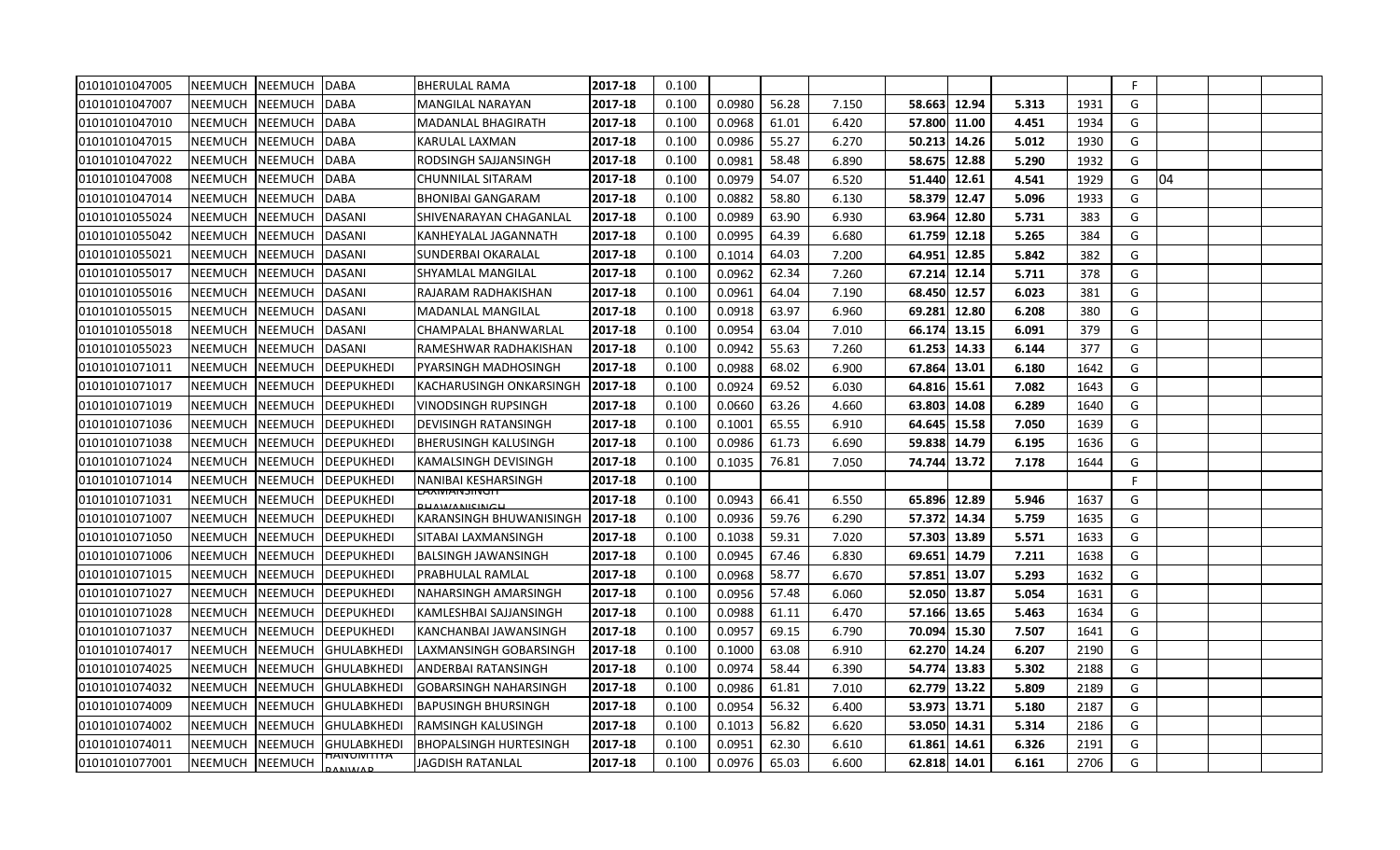| 01010101077016 | <b>NEEMUCH</b> | <b>NEEMUCH</b> | <b>TAINUIVITTITA</b>                                    | <b>CHATARSINGH RATANSINGH</b> | 2017-18 | 0.100 | 0.0992 | 62.46 | 6.790 | 61.079       | 13.82 | 5.908 | 2698 | G |    |  |
|----------------|----------------|----------------|---------------------------------------------------------|-------------------------------|---------|-------|--------|-------|-------|--------------|-------|-------|------|---|----|--|
| 01010101077018 | NEEMUCH        | <b>NEEMUCH</b> | <del>RANVMRπ</del>                                      | BALWANTSINGH RATANSINGH       | 2017-18 | 0.100 | 0.1010 | 60.05 | 6.830 | 58.010       | 13.16 | 5.344 | 2686 | G |    |  |
| 01010101077026 | NEEMUCH        | <b>NEEMUCH</b> | ᠲ <del>ᡘᡊᡟ᠔ᡃ᠌ᢙᡗ᠋᠇᠇</del> ᡔ<br>ᠲ <del>ᡘᡊᡟ᠔ᡃ᠌ᢙᡗ</del> ᠇᠇ᡔ | RATANSINGH NAHARSINGH         | 2017-18 | 0.100 | 0.1013 | 62.10 | 6.750 | 59.112       | 12.83 | 5.309 | 2697 | G |    |  |
| 01010101077028 | <b>NEEMUCH</b> | NEEMUCH        | <b>ANVOIOR 117</b>                                      | SURAJBAI KISHANSINGH          | 2017-18 | 0.100 | 0.0960 | 61.55 | 6.750 | 61.823       | 13.14 | 5.687 | 2696 | G |    |  |
| 01010101077037 | NEEMUCH        | <b>NEEMUCH</b> | <b>RANVIORTTA</b>                                       | VARDICHAND DEVILAL            | 2017-18 | 0.100 | 0.1012 | 61.59 | 7.380 | 64.160       | 14.55 | 6.535 | 2694 | G |    |  |
| 01010101077043 | NEEMUCH        | <b>NEEMUCH</b> | <del>RANVMRTTP</del>                                    | <b>MANGILAL RATANLAL</b>      | 2017-18 | 0.100 | 0.0989 | 65.28 | 6.950 | 65.531       | 13.60 | 6.239 | 2705 | G |    |  |
| 01010101077013 | <b>NEEMUCH</b> | <b>NEEMUCH</b> | <del>RANVMRTTA</del>                                    | MADHOSINGH BHURSINGH          | 2017-18 | 0.100 | 0.1000 | 64.74 | 6.530 | 60.390       | 13.19 | 5.576 | 2704 | G |    |  |
| 01010101077011 | <b>NEEMUCH</b> | <b>NEEMUCH</b> | <b>AANVMATTA</b>                                        | KESHAR DEVISINGH              | 2017-18 | 0.100 | 0.0989 | 56.88 | 6.680 | 54.884       | 13.75 | 5.283 | 2683 | G |    |  |
| 01010101077020 | NEEMUCH        | <b>NEEMUCH</b> | <del>RANVMRTTA</del>                                    | RAMSINGH MEHATABSINGH         | 2017-18 | 0.100 | 0.1005 | 62.39 | 6.520 | 57.821       | 13.37 | 5.412 | 2703 | G |    |  |
| 01010101077050 | <b>NEEMUCH</b> | <b>NEEMUCH</b> | ᠲᠲᠰᡫᡃᡉᠱᡉᡗ᠇᠇ᡔ                                            | GOPAL RATANLAL                | 2017-18 | 0.100 | 0.0980 | 63.22 | 6.600 | 60.827       | 14.43 | 6.144 | 2702 | G |    |  |
| 01010101077033 | NEEMUCH        | <b>NEEMUCH</b> | <b>AANVIORTTE</b>                                       | <b>BHARATSINGH MANSINGH</b>   | 2017-18 | 0.100 | 0.0994 | 64.19 | 6.830 | 63.008       | 13.68 | 6.034 | 2701 | G |    |  |
| 01010101077047 | <b>NEEMUCH</b> | <b>NEEMUCH</b> | ᠲ <del>ᡘᠰᡃ᠔ᡃᡝᡐ</del> ᡣ᠇᠇ᡔ                               | BHERUSINGH ISHWARSINGH        | 2017-18 | 0.100 | 0.1022 | 55.43 | 6.990 | 54.159       | 14.61 | 5.539 | 2685 | G |    |  |
| 01010101077036 | NEEMUCH        | <b>NEEMUCH</b> | ᡃ <del>ᡰ᠋᠋ᡘᠰᡃᡃᢗᠰᡐᡗ</del> ᠇᠇ <i>᠇</i>                    | SAJJANSINGH MEHATABSINGH      | 2017-18 | 0.100 | 0.0990 | 63.34 | 6.440 | 58.859       | 13.21 | 5.443 | 2700 | G |    |  |
| 01010101077010 | NEEMUCH        | <b>NEEMUCH</b> | ᡃ <del>ᡰ᠋᠋ᡘᠰᡃᡃᢗᠰᡐᡅ᠋᠇᠇</del>                             | KARULAL MULCHAND              | 2017-18 | 0.100 | 0.0999 | 60.83 | 7.150 | 62.192       | 12.67 | 5.516 | 2693 | G |    |  |
| 01010101077030 | NEEMUCH        | <b>NEEMUCH</b> | ᡃ <del>ᡰ᠋᠋ᡘᠰᡃ᠔ᡃᡰᡐ</del> ᠬ᠇᠇                             | <b>BHAGATSINGH NAHARSING</b>  | 2017-18 | 0.100 | 0.1016 | 62.50 | 6.750 | 59.321       | 13.34 | 5.539 | 2695 | G |    |  |
| 01010101077002 | NEEMUCH        | <b>NEEMUCH</b> | ᠰ᠋ <del>ᢂᢂ</del> ᠌ᡃ᠌ᡃᢥᠰ᠍                                | MADANSINGH KISHANSINGH        | 2017-18 | 0.100 | 0.0984 | 59.47 | 6.660 | 57.500       | 13.30 | 5.353 | 2687 | G |    |  |
| 01010101077006 | <b>NEEMUCH</b> | NEEMUCH        | <b>ANWMATTA</b>                                         | KANHEYALAL VALJI              | 2017-18 | 0.100 | 0.0944 | 59.68 | 6.720 | 60.689       | 13.19 | 5.604 | 2688 | G |    |  |
| 01010101077024 | NEEMUCH        | NEEMUCH        | ᠲᠲ <del>ᠷᢂ᠔ᡃᡝᡐ᠓</del> ᠇᠇ <del>᠇</del>                   | UDAYSINGH LALSINGH            | 2017-18 | 0.100 | 0.0977 | 59.01 | 7.290 | 62.897       | 13.46 | 5.927 | 2689 | G |    |  |
| 01010101077027 | NEEMUCH        | NEEMUCH        | ᠲᡘᡰ᠋ᢞ᠋ᡋᡰᡐᠰᡐᡗᠯ᠇᠇᠌᠇                                       | KUSHALBAI BHAGATSINGH         | 2017-18 | 0.100 | 0.0992 | 63.04 | 6.700 | 60.827       | 12.56 | 5.348 | 2699 | G |    |  |
| 01010101077029 | NEEMUCH        | NEEMUCH        | <b>AANOMATTA</b>                                        | <b>DHAPUBAI DEVISINGH</b>     | 2017-18 | 0.100 | 0.1014 | 61.04 | 6.710 | 57.702       | 13.12 | 5.299 | 2690 | G |    |  |
| 01010101077031 | NEEMUCH        | NEEMUCH        | <b>AANVINTTA</b>                                        | LAXMANSINGH LALSINGH          | 2017-18 | 0.100 | 0.0940 | 60.65 | 6.660 | 61.383       | 13.03 | 5.599 | 2684 | G |    |  |
| 01010101077045 | NEEMUCH        | NEEMUCH        | <b>AANVMATTA</b>                                        | RAMSINGH ISHWARSINGH          | 2017-18 | 0.100 | 0.0994 | 61.38 | 6.750 | 59.547       | 11.96 | 4.985 | 2691 | G |    |  |
| 01010101077049 | NEEMUCH        | NEEMUCH        | <del>ANUMPANAL</del>                                    | JANIBAI MULCHAND              | 2017-18 | 0.100 | 0.0962 | 60.26 | 3.000 | 26.850       | 13.64 | 2.563 | 2692 | G | 04 |  |
| 01010101066052 | NEEMUCH        | NEEMUCH        |                                                         | DHANNALAL GULAB               | 2017-18 | 0.100 | 0.1008 | 63.57 | 6.780 | 61.081       | 14.38 | 6.149 | 2245 | G |    |  |
| 01010101066022 | NEEMUCH        | NEEMUCH        | <del>AMUNITANAL/</del>                                  | GYANCHAND CHENRAM             | 2017-18 | 0.100 | 0.1018 | 61.34 | 6.920 | 59.568       | 12.15 | 5.066 | 2238 | G |    |  |
| 01010101066032 | NEEMUCH        | NEEMUCH        | <del>AMUNITANAL</del>                                   | SUNDERLAL KESARIMAL           | 2017-18 | 0.100 | 0.1037 | 53.43 | 4.380 | 32.237       | 12.69 | 2.864 | 2235 | G | 04 |  |
| 01010101066020 | NEEMUCH        | NEEMUCH        | <del>AMUNITANAL</del>                                   | RADHESHYAM KHYALIRAM          | 2017-18 | 0.100 | 0.1000 | 66.37 | 6.470 | 61.340       | 11.80 | 5.067 | 2246 | G |    |  |
| 01010101066054 | NEEMUCH        | NEEMUCH        | <u>AIVIUNITANALA</u>                                    | RAMCHANDRA UDA                | 2017-18 | 0.100 | 0.0993 | 61.20 | 7.430 | 65.418       | 12.29 | 5.628 | 2239 | G |    |  |
| 01010101066001 | NEEMUCH        | NEEMUCH        | <del>AMUNITANAL/</del>                                  | IAGDISH MOTILAL               | 2017-18 | 0.100 | 0.0948 | 60.79 | 6.490 | 59.451       | 12.72 | 5.294 | 2240 | G |    |  |
| 01010101066009 | NEEMUCH        | NEEMUCH        | <b>AIVIUINITANAL</b>                                    | GHANSHYAM JAGANNATH           | 2017-18 | 0.100 | 0.0947 | 62.94 | 6.470 | 61.426 11.71 |       | 5.035 | 2244 | G |    |  |
| 01010101066018 | NEEMUCH        | NEEMUCH        | <del>AMUNITANAL/</del>                                  | AXMIBAI SHIVLAL               | 2017-18 | 0.100 | 0.0929 | 55.58 | 6.660 | 56.921       | 12.43 | 4.953 | 2234 | G |    |  |
| 01010101066024 | NEEMUCH        | NEEMUCH        | <u>AMUNITANALA</u>                                      | PUNAMCHAND NANDLAL            | 2017-18 | 0.100 |        |       |       |              |       |       |      | N | 11 |  |
| 01010101066029 | NEEMUCH        | NEEMUCH        | <del>AMUNITANALA</del>                                  | AGDISH CHANDMAL               | 2017-18 | 0.100 | 0.0955 | 60.27 | 6.400 | 57.696       | 12.31 | 4.972 | 2237 | G |    |  |
| 01010101066031 | NEEMUCH        | NEEMUCH        | AIVIUNITANALA                                           | BALURAM BAGDU                 | 2017-18 | 0.100 | 0.0935 | 54.40 | 6.390 | 53.112       | 12.78 | 4.751 | 2233 | G |    |  |
| 01010101066046 | NEEMUCH        | NEEMUCH        | <u>AIVIUINITANALA</u>                                   | BADRILAL RODMAL               | 2017-18 | 0.100 | 0.0970 | 59.67 | 6.610 | 58.093 12.45 |       | 5.062 | 2236 | G |    |  |
| 01010101066055 | NEEMUCH        | NEEMUCH        | <b>AIVIUINITANAL</b>                                    | HARLAL GANGARAM               | 2017-18 | 0.100 | 0.1000 | 62.20 | 6.280 | 55.800       | 12.60 | 4.922 | 2243 | G |    |  |
| 01010101066043 | NEEMUCH        | <b>NEEMUCH</b> | <u>AIVIUNITANALA</u>                                    | <b>BABULAL MOTILAL</b>        | 2017-18 | 0.100 | 0.0997 | 62.68 | 7.380 | 66.279       | 12.33 | 5.721 | 2242 | G |    |  |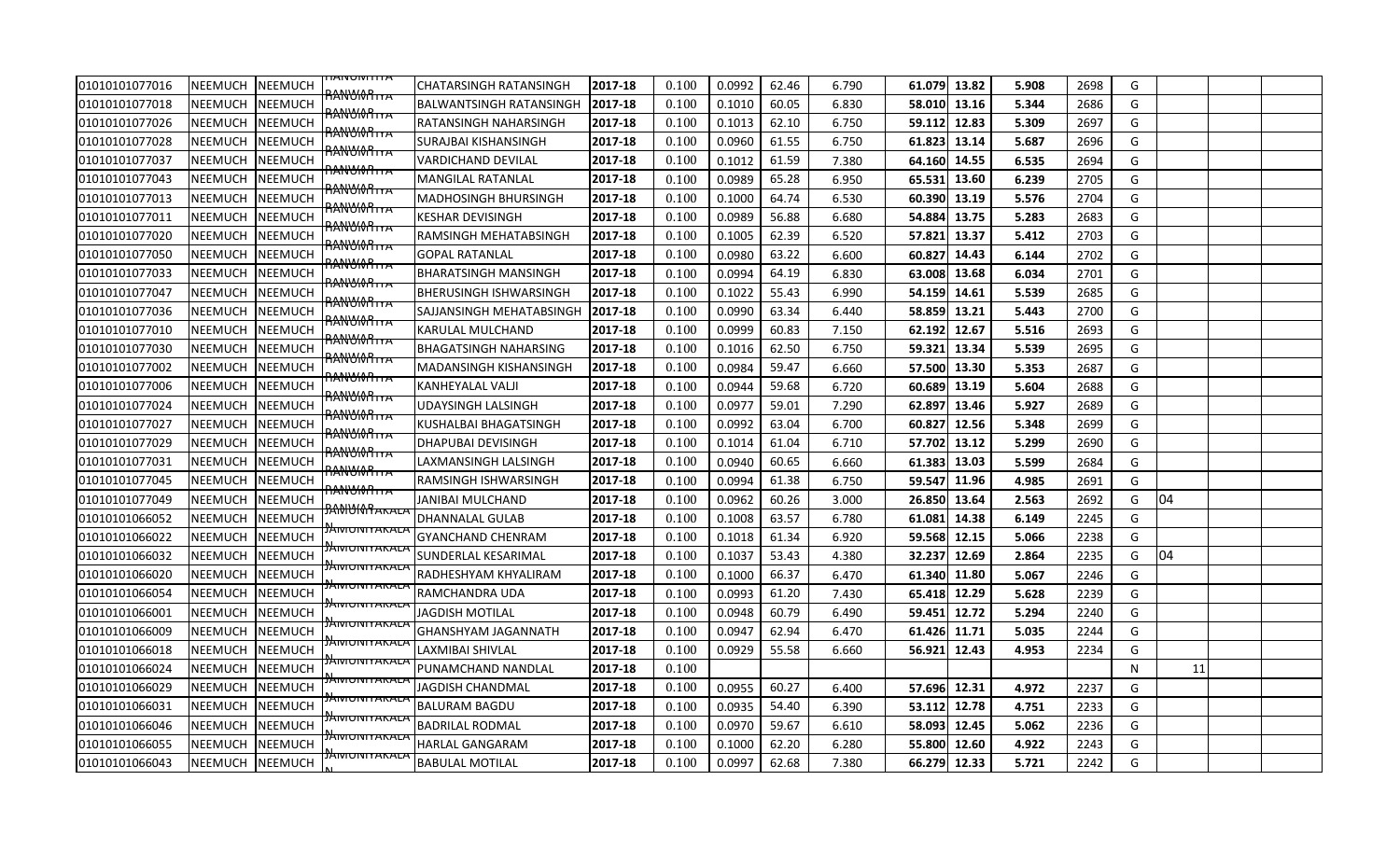| 01010101066053 | <b>NEEMUCH</b> | <b>NEEMUCH</b> | <b>JAIVIUNITANALA</b> | RAJMAL MANGILAL                               | 2017-18 | 0.100 | 0.0987 | 62.82 | 6.240 | 56.738       | 12.05 | 4.786 | 2241           | G |    |  |
|----------------|----------------|----------------|-----------------------|-----------------------------------------------|---------|-------|--------|-------|-------|--------------|-------|-------|----------------|---|----|--|
| 01010101096006 | <b>NEEMUCH</b> | <b>NEEMUCH</b> | <b>JAVASIYA</b>       | <b>SHRILAL TULSIRAM</b>                       | 2017-18 | 0.100 | 0.0990 | 63.33 | 6.550 | 59.859       | 13.01 | 5.451 | 1403           | G |    |  |
| 01010101096009 | <b>NEEMUCH</b> | <b>NEEMUCH</b> | <b>JAVASIYA</b>       | <b>GOPAL TULSIRAM</b>                         | 2017-18 | 0.100 | 0.0979 | 57.36 | 6.860 | 57.416       | 14.50 | 5.828 | 1379           | G |    |  |
| 01010101096033 | NEEMUCH        | <b>NEEMUCH</b> | <b>JAVASIYA</b>       | <b>SUKKHIBAI MOHANLAL</b>                     | 2017-18 | 0.100 | 0.0997 | 60.66 | 6.880 | 59.799       | 13.11 | 5.488 | 1398           | G |    |  |
| 01010101096036 | NEEMUCH        | <b>NEEMUCH</b> | <b>JAVASIYA</b>       | <b>HAJARILAL JAGANNATH</b>                    | 2017-18 | 0.100 | 0.1009 | 60.71 | 6.840 | 58.791       | 14.00 | 5.762 | 1385           | G |    |  |
| 01010101096041 | <b>NEEMUCH</b> | <b>NEEMUCH</b> | <b>JAVASIYA</b>       | <u> HANISHLHAINUNA</u><br><b>DATADCINICH</b>  | 2017-18 | 0.100 | 0.0949 | 61.40 | 6.590 | 60.906       | 14.09 | 6.008 | 1397           | G |    |  |
| 01010101096067 | <b>NEEMUCH</b> | <b>NEEMUCH</b> | <b>JAVASIYA</b>       | <b>HAJARILAL NANURAM</b>                      | 2017-18 | 0.100 | 0.0990 | 64.91 | 6.650 | 62.283       | 13.34 | 5.816 | 1401           | G |    |  |
| 01010101096072 | <b>NEEMUCH</b> | <b>NEEMUCH</b> | <b>JAVASIYA</b>       | SHIVENARAYAN SUNDERLAL                        | 2017-18 | 0.100 | 0.1000 | 62.77 | 6.790 | 60.890       | 13.19 | 5.622 | 1396           | G |    |  |
| 01010101096075 | <b>NEEMUCH</b> | <b>NEEMUCH</b> | <b>JAVASIYA</b>       | JAGDISHCHANDRA GISALAL                        | 2017-18 | 0.100 | 0.1000 | 59.98 | 7.260 | 62.210       | 12.40 | 5.400 | 1395           | G |    |  |
| 01010101096048 | <b>NEEMUCH</b> | <b>NEEMUCH</b> | <b>JAVASIYA</b>       | KARULAL LAXMAN                                | 2017-18 | 0.100 | 0.0975 | 61.53 | 6.880 | 62.031       | 12.63 | 5.484 | 1392           | G |    |  |
| 01010101096054 | <b>NEEMUCH</b> | <b>NEEMUCH</b> | <b>JAVASIYA</b>       | KANWARLAL FAKIRCHAND                          | 2017-18 | 0.100 | 0.0975 | 60.32 | 7.140 | 63.108       | 12.22 | 5.398 | 1393           | G |    |  |
| 01010101096010 | <b>NEEMUCH</b> | <b>NEEMUCH</b> | <b>JAVASIYA</b>       | RAMKISHAN TULSIRAM                            | 2017-18 | 0.100 | 0.0952 | 62.82 | 6.950 | 65.515       | 12.64 | 5.797 | 1394           | G |    |  |
| 01010101096034 | <b>NEEMUCH</b> | <b>NEEMUCH</b> | <b>JAVASIYA</b>       | KASTURIBAI MANGILAL                           | 2017-18 | 0.100 | 0.0968 | 64.44 | 6.650 | 63.244       | 14.62 | 6.472 | 1402           | G |    |  |
| 01010101096013 | <b>NEEMUCH</b> | <b>NEEMUCH</b> | <b>JAVASIYA</b>       | ROADMAL PRATHIRAJ                             | 2017-18 | 0.100 | 0.0999 | 58.93 | 6.690 | 56.376       | 13.75 | 5.426 | 1386           | G |    |  |
| 01010101096059 | <b>NEEMUCH</b> | <b>NEEMUCH</b> | <b>JAVASIYA</b>       | JANIBAI MAGNIRAM                              | 2017-18 | 0.100 | 0.0935 | 60.88 | 6.440 | 59.904       | 13.30 | 5.577 | 1390           | G |    |  |
| 01010101096061 | <b>NEEMUCH</b> | <b>NEEMUCH</b> | <b>JAVASIYA</b>       | KOUSHLYABAI RAMNARAYAN                        | 2017-18 | 0.100 | 0.0965 | 60.87 | 6.590 | 59.378       | 12.98 | 5.396 | 1391           | G |    |  |
| 01010101096077 | <b>NEEMUCH</b> | <b>NEEMUCH</b> | <b>JAVASIYA</b>       | MANGILAL FAKIRCHAND                           | 2017-18 | 0.100 | 0.0990 | 45.51 | 5.260 | 34.545 15.34 |       | 3.709 | 1372           | G | 04 |  |
| 01010101096071 | <b>NEEMUCH</b> | <b>NEEMUCH</b> | <b>JAVASIYA</b>       | BHUWANIRAM MODIRAM                            | 2017-18 | 0.100 | 0.0756 | 63.75 | 5.250 | 63.241       | 12.36 | 5.472 | 1400           | G |    |  |
| 01010101096025 | <b>NEEMUCH</b> | <b>NEEMUCH</b> | <b>JAVASIYA</b>       | <u>AILASHUHAINUNA</u><br>$A$ MILITY ALA       | 2017-18 | 0.100 | 0.0973 | 58.25 | 6.520 | 55.766       | 13.18 | 5.145 | 1377           | G |    |  |
| 01010101096080 | <b>NEEMUCH</b> | <b>NEEMUCH</b> | <b>JAVASIYA</b>       | SHYAMLAL MANGILAL                             | 2017-18 | 0.100 | 0.1005 | 54.74 | 6.520 | 50.736       | 14.14 | 5.022 | 1375           | G |    |  |
| 01010101096081 | <b>NEEMUCH</b> | <b>NEEMUCH</b> | <b>JAVASIYA</b>       | <b>SHANTIBAI RAMCHADRA</b>                    | 2017-18 | 0.100 | 0.1002 | 62.12 | 5.950 | 52.695 13.14 |       | 4.847 | 1376           | G |    |  |
| 01010101096082 | <b>NEEMUCH</b> | <b>NEEMUCH</b> | <b>JAVASIYA</b>       | SAMPATBAI RAMNARAYAN                          | 2017-18 | 0.100 | 0.0991 | 63.22 | 6.570 | 59.879 13.37 |       | 5.604 | 1399           | G |    |  |
| 01010101096043 | <b>NEEMUCH</b> | <b>NEEMUCH</b> | <b>JAVASIYA</b>       | SURAJBAI VARDICHAND                           | 2017-18 | 0.100 | 0.1000 | 58.82 | 7.270 | 61.090 13.53 |       | 5.786 | 1384           | G |    |  |
| 01010101096018 | NEEMUCH        | <b>NEEMUCH</b> | <b>JAVASIYA</b>       | <b>JAGDISH NANDA</b>                          | 2017-18 | 0.100 | 0.0913 | 62.42 | 6.490 | 63.384 11.95 |       | 5.302 | 1388           | G |    |  |
| 01010101096031 | NEEMUCH        | <b>NEEMUCH</b> | <b>JAVASIYA</b>       | <b>HEERALAL NANDA</b>                         | 2017-18 | 0.100 | 0.0992 | 61.36 | 6.910 | 61.058 12.74 |       | 5.445 | 1389           | G |    |  |
| 01010101096039 | NEEMUCH        | <b>NEEMUCH</b> | <b>JAVASIYA</b>       | <b>GOPAL FAKIRCHAND</b>                       | 2017-18 | 0.100 | 0.0981 | 56.80 | 6.560 | 54.261 12.36 |       | 4.695 | 1383           | G |    |  |
| 01010101096040 | NEEMUCH        | <b>NEEMUCH</b> | <b>JAVASIYA</b>       | RATANSINGH KHUMANSINGH                        | 2017-18 | 0.100 | 0.0963 | 58.05 | 6.520 | 56.147 14.57 |       | 5.726 | 1381           | G |    |  |
| 01010101096049 | NEEMUCH        | <b>NEEMUCH</b> | <b>JAVASIYA</b>       | OMPRAKASH DHANRAJ                             | 2017-18 | 0.100 | 0.0986 | 57.43 | 6.790 | 56.501       | 13.13 | 5.193 | 1382           | G |    |  |
| 01010101096058 | NEEMUCH        | <b>NEEMUCH</b> | <b>JAVASIYA</b>       | PREMBAI MANGILAL                              | 2017-18 | 0.100 | 0.0945 | 53.68 | 4.340 | 35.217 13.51 |       | 3.331 | 1373           | G | 04 |  |
| 01010101096069 | NEEMUCH        | <b>NEEMUCH</b> | <b>JAVASIYA</b>       | <b>DEVILAL TULSIRAM</b>                       | 2017-18 | 0.100 | 0.1015 | 59.14 | 6.840 | 56.936 13.85 |       | 5.520 | 1380           | G |    |  |
| 01010101096073 | NEEMUCH        | <b>NEEMUCH</b> | <b>JAVASIYA</b>       | <b>GANGABAI GHEESA</b>                        | 2017-18 | 0.100 | 0.0600 | 60.22 | 3.990 | 57.217 12.26 |       | 4.910 | 1387           | G |    |  |
| 01010101096076 | NEEMUCH        | <b>NEEMUCH</b> | <b>JAVASIYA</b>       | <b>PARASRAM PRABHU</b>                        | 2017-18 | 0.100 | 0.0986 | 51.72 | 7.250 | 54.331 14.64 |       | 5.568 | 1374           | G |    |  |
| 01010101096002 | NEEMUCH        | <b>NEEMUCH</b> | <b>JAVASIYA</b>       | MUNNIBAI RADHESHYAM                           | 2017-18 | 0.100 | 0.0960 | 56.37 | 6.920 | 58.052 13.55 |       | 5.506 | 1378           | G |    |  |
| 01010101082003 | NEEMUCH        | <b>NEEMUCH</b> | LASUDI HADHA          | KANCHANBAI UDAYRAM                            | 2017-18 | 0.100 | 0.1020 | 72.16 | 7.300 | 73.775 15.04 |       | 7.767 | S <sub>3</sub> | G |    |  |
| 01010101082010 | NEEMUCH        | <b>NEEMUCH</b> | LASUDI HADHA          | KALABAI BHUWANIRAM                            | 2017-18 | 0.100 | 0.0967 | 66.54 | 6.760 | 66.453 15.43 |       | 7.177 | 1654           | G |    |  |
| 01010101082016 | NEEMUCH        | <b>NEEMUCH</b> | LASUDI HADHA          | <b>I</b> KANHEYALAL HIRALAL                   | 2017-18 | 0.100 | 0.0961 | 63.65 | 6.560 | 62.071       | 14.12 | 6.135 | 1647           | G |    |  |
| 01010101082021 | <b>NEEMUCH</b> | <b>NEEMUCH</b> |                       | LASUDI HADHA PARVATSINGH BHUWANISINGH 2017-18 |         | 0.100 | 0.0924 | 61.62 | 7.120 | 67.835 12.64 |       | 6.002 | 1648           | G |    |  |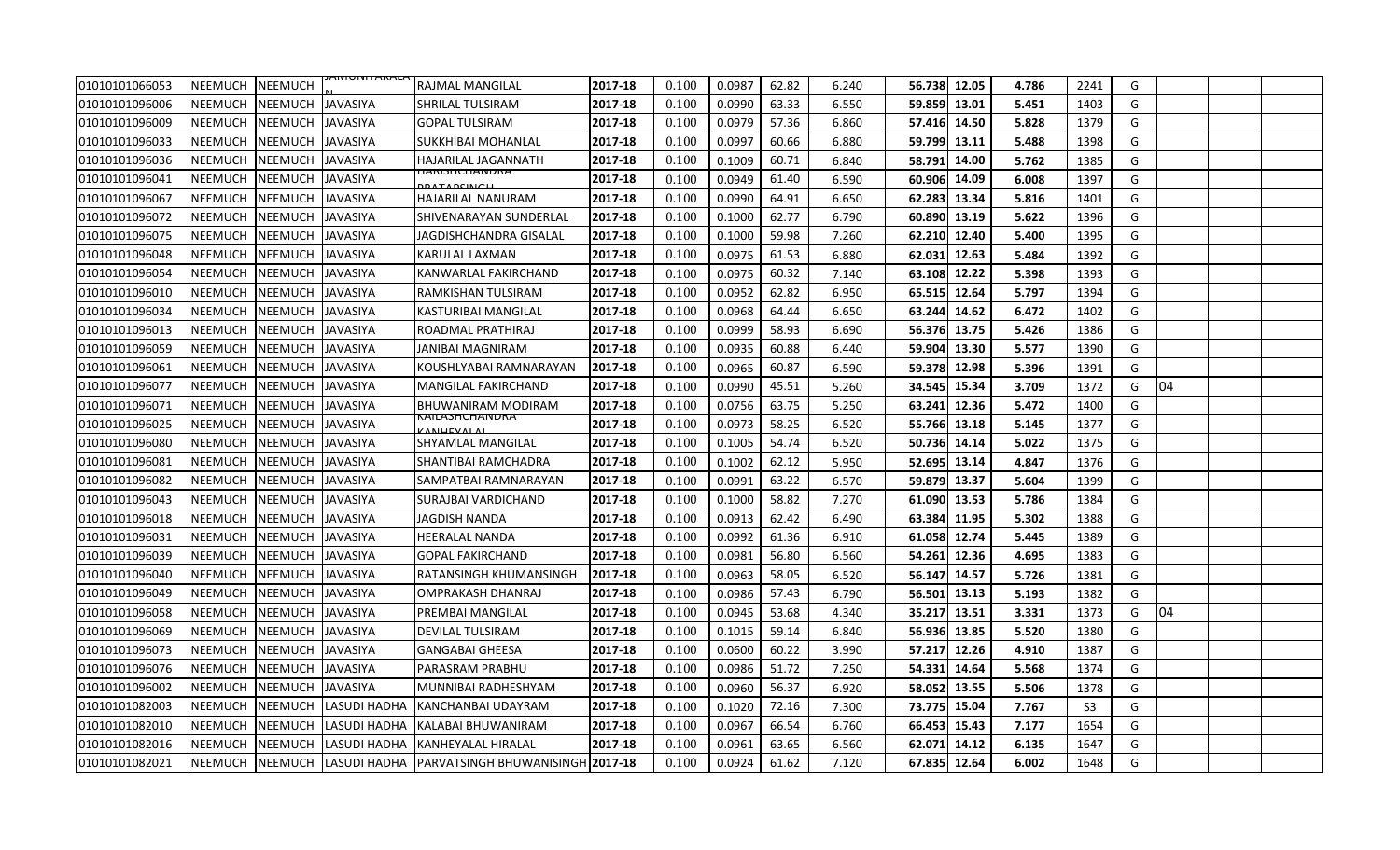| 01010101082007 | <b>NEEMUCH</b> | <b>NEEMUCH</b> | <b>LASUDI HADHA</b>                                     | <b>RUPSINGH BHERUSINGH</b>                  | 2017-18 | 0.100 | 0.0969 | 63.60 | 6.260 | 58.700 13.96 | 5.736 | 1649 | G |    |  |
|----------------|----------------|----------------|---------------------------------------------------------|---------------------------------------------|---------|-------|--------|-------|-------|--------------|-------|------|---|----|--|
| 01010101082013 | NEEMUCH        | <b>NEEMUCH</b> | LASUDI HADHA                                            | KISHANSINGH GANGARAM                        | 2017-18 | 0.100 | 0.0951 | 71.07 | 6.780 | 72.387 13.89 | 7.038 | 1657 | G |    |  |
| 01010101082029 | NEEMUCH        | <b>NEEMUCH</b> | LASUDI HADHA                                            | IPANNALAL MOTILAL                           | 2017-18 | 0.100 | 0.0924 | 66.88 | 6.520 | 67.413 15.46 | 7.296 | 1653 | G |    |  |
| 01010101082034 | NEEMUCH        | <b>NEEMUCH</b> | <b>LASUDI HADHA</b>                                     | <u>VIANULANUNWAN</u><br><b>ULEDI ICINCU</b> | 2017-18 | 0.100 | 0.0950 | 70.45 | 6.760 | 71.611 14.07 | 7.053 | 1655 | G |    |  |
| 01010101082009 | NEEMUCH        | <b>NEEMUCH</b> | LASUDI HADHA                                            | MUNNIBAI MOHANLAL                           | 2017-18 | 0.100 | 0.0929 | 64.16 | 6.770 | 66.792 13.93 | 6.513 | 1652 | G |    |  |
| 01010101082012 | NEEMUCH        | <b>NEEMUCH</b> | LASUDI HADHA                                            | NIHALBAI ISHWARSINGH                        | 2017-18 | 0.100 | 0.0953 | 68.65 | 6.930 | 71.312 13.58 | 6.779 | 1658 | G |    |  |
| 01010101082001 | NEEMUCH        | <b>NEEMUCH</b> | LASUDI HADHA                                            | <b>GATTUSINGH BHURSINGH</b>                 | 2017-18 | 0.100 | 0.0945 | 60.84 | 6.860 | 63.090 13.51 | 5.967 | 1645 | G |    |  |
| 01010101082006 | NEEMUCH        | <b>NEEMUCH</b> | LASUDI HADHA                                            | <b>SHAH ANNUNWAN</b><br><b>MAROODCINICH</b> | 2017-18 | 0.100 | 0.0945 | 58.31 | 7.060 | 62.233 15.21 | 6.626 | 1646 | G |    |  |
| 01010101082014 | NEEMUCH        | <b>NEEMUCH</b> | LASUDI HADHA                                            | KISHANSINGH RAMSINGH                        | 2017-18 | 0.100 | 0.0946 | 65.34 | 6.850 | 67.590 14.34 | 6.785 | 1650 | G |    |  |
| 01010101082026 | NEEMUCH        | <b>NEEMUCH</b> | <b>LASUDI HADHA</b>                                     | <b>GOVINDSINGH BHERUSINGH</b>               | 2017-18 | 0.100 | 0.0960 | 65.91 | 6.350 | 62.281 15.05 | 6.561 | 1651 | G |    |  |
| 01010101082030 | NEEMUCH        | <b>NEEMUCH</b> | LASUDI HADHA                                            | KACHRULAL RATANLAL                          | 2017-18 | 0.100 | 0.0928 | 67.60 | 6.190 | 64.418 15.61 | 7.039 | 1656 | G |    |  |
| 01010101081014 | NEEMUCH        | <b>NEEMUCH</b> | <u>אט</u> כא.                                           | <b>BHERUSINGH MODSINGH</b>                  | 2017-18 | 0.100 | 0.0992 | 64.54 | 6.420 | 59.667 12.97 | 5.417 | 2414 | G |    |  |
| 01010101081024 | NEEMUCH        | <b>NEEMUCH</b> | <del>EASULIAR</del>                                     | ISHWARSINGH GOBARSINGH                      | 2017-18 | 0.100 | 0.0978 | 63.07 | 6.430 | 59.233 12.86 | 5.333 | 2405 | G |    |  |
| 01010101081025 | NEEMUCH        | <b>NEEMUCH</b> | <del>EASULIAR</del>                                     | HARISINGH DOULATSINGH                       | 2017-18 | 0.100 | 0.0977 | 71.06 | 6.120 | 63.593 13.17 | 5.862 | 2422 | G |    |  |
| 01010101081044 | NEEMUCH        | <b>NEEMUCH</b> | <b>EA<del>SULIA P</del></b>                             | <b>HARISINGH NATHUSINGH</b>                 | 2017-18 | 0.100 | 0.0987 | 63.02 | 6.140 | 56.008 13.50 | 5.293 | 2413 | G |    |  |
| 01010101081050 | NEEMUCH        | <b>NEEMUCH</b> | <b>EA<del>SULIA P</del></b>                             | <b>DULESINGH KISHORSINGH</b>                | 2017-18 | 0.100 | 0.0971 | 61.39 | 6.370 | 57.528 10.82 | 4.358 | 2403 | G |    |  |
| 01010101081052 | NEEMUCH        | <b>NEEMUCH</b> | <b>EA<del>SULIA P</del></b>                             | <b>PREMSINGH NATHUSINGH</b>                 | 2017-18 | 0.100 | 0.1005 | 68.28 | 6.580 | 63.861 12.58 | 5.624 | 2421 | G |    |  |
| 01010101081055 | NEEMUCH        | <b>NEEMUCH</b> | <b>TASULLAP</b>                                         | MODSINGH JALAMSINGH                         | 2017-18 | 0.100 | 0.0978 | 62.57 | 6.560 | 59.959 14.08 | 5.909 | 2404 | G |    |  |
| 01010101081057 | NEEMUCH        | NEEMUCH        | <del>TASUW P</del>                                      | GANGABAI GIRVARSINGH                        | 2017-18 | 0.100 | 0.1015 | 60.06 | 5.950 | 50.296 11.75 | 4.137 | 2390 | G | 04 |  |
| 01010101081059 | NEEMUCH        | <b>NEEMUCH</b> | <del>TASUW P</del>                                      | MOTISINGH KALUSINGH                         | 2017-18 | 0.100 | 0.0987 | 69.52 | 6.020 | 60.578 12.53 | 5.313 | 2389 | G |    |  |
| 01010101081072 | NEEMUCH        | <b>NEEMUCH</b> | <b>TASULAR</b>                                          | SAJJANSINGH DOULATSINGH                     | 2017-18 | 0.100 | 0.0995 | 71.92 | 6.330 | 65.367 13.39 | 6.126 | 2420 | G |    |  |
| 01010101081078 | NEEMUCH        | <b>NEEMUCH</b> | <b>EASULLAR</b><br><b>EASULLAR</b>                      | <b>FULBAI MANGUSINGH</b>                    | 2017-18 | 0.100 | 0.1003 | 68.28 | 6.420 | 62.433 14.41 | 6.298 | 2419 | G |    |  |
| 01010101081097 | NEEMUCH        | <b>NEEMUCH</b> | <b>TASULAR</b>                                          | <b>GORDHANSINGH RUPSINGH</b>                | 2017-18 | 0.100 | 0.0966 | 62.10 | 6.120 | 56.201 12.00 | 4.721 | 2402 | G |    |  |
| 01010101081103 | NEEMUCH        | <b>NEEMUCH</b> | <b>TASULAR</b>                                          | <b>MOTISINGH KISHANSINGH</b>                | 2017-18 | 0.100 | 0.0980 | 63.22 | 6.560 | 60.459 12.86 | 5.442 | 2412 | G |    |  |
| 01010101081106 | NEEMUCH        | <b>NEEMUCH</b> |                                                         | <b>GOBARSINGH KACHARUSINGH</b>              | 2017-18 | 0.100 | 0.0962 | 59.26 | 6.300 | 55.437 14.44 | 5.604 | 2391 | G |    |  |
| 01010101081107 | NEEMUCH        | <b>NEEMUCH</b> | <del>EASULIA P</del>                                    | <b>RUPSINGH KANIRAM</b>                     | 2017-18 | 0.100 | 0.0982 | 63.11 | 6.270 | 57.566 13.64 | 5.496 | 2401 | G |    |  |
| 01010101081066 | NEEMUCH        | <b>NEEMUCH</b> | <del>EASULIA P</del>                                    | <b>ISHWARSINGH MODSINGH</b>                 | 2017-18 | 0.100 | 0.0976 | 66.48 | 6.310 | 61.404 13.76 | 5.914 | 2400 | G |    |  |
| 01010101081067 | NEEMUCH        | <b>NEEMUCH</b> | <b>EA<del>SULIA P</del></b>                             | KESHARSINGH MODSINGH                        | 2017-18 | 0.100 | 0.0969 | 61.38 | 6.860 | 62.074 13.70 | 5.953 | 2392 | G |    |  |
| 01010101081082 | NEEMUCH        | <b>NEEMUCH</b> | <b>EA<del>SULIA P</del></b><br><b>EA<del>SUWP</del></b> | PRABHULAL NANURAM                           | 2017-18 | 0.100 | 0.0972 | 64.71 | 6.190 | 58.868 11.00 | 4.533 | 2411 | G |    |  |
| 01010101081083 | NEEMUCH        | NEEMUCH        | <b>TASULLAP</b>                                         | KESHARSINGH KALUSINGH                       | 2017-18 | 0.100 | 0.1023 | 67.71 | 6.440 | 60.890 12.89 | 5.494 | 2418 | G |    |  |
| 01010101081005 | NEEMUCH        | NEEMUCH        | <del>TASUW P</del>                                      | <b>GOVIND SINGH RATANSINGH</b>              | 2017-18 | 0.100 | 0.0974 | 63.24 | 6.330 | 58.717 13.43 | 5.520 | 2410 | G |    |  |
| 01010101081049 | NEEMUCH        | <b>NEEMUCH</b> |                                                         | CHATARSINGH ISHWARSINGH                     | 2017-18 | 0.100 |        |       |       |              |       |      | F |    |  |
| 01010101081051 | NEEMUCH        | <b>NEEMUCH</b> | <del>TASUW P</del><br><b>EASULLAR</b>                   | <b>MANOHARSINGH MODSINGH</b>                | 2017-18 | 0.100 | 0.0957 | 62.73 | 6.740 | 63.114 13.58 | 6.000 | 2399 | G |    |  |
| 01010101081070 | NEEMUCH        | <b>NEEMUCH</b> | <del>TASULA P</del>                                     | <b>KAMALSINGH MANGUSINGH</b>                | 2017-18 | 0.100 | 0.1000 | 66.66 | 6.250 | 59.520 13.28 | 5.533 | 2417 | G |    |  |
| 01010101081032 | NEEMUCH        | <b>NEEMUCH</b> | <b>EA<del>SUWP</del></b>                                | <b>MANSINGH KANIRAM</b>                     | 2017-18 | 0.100 | 0.0999 | 65.64 | 6.480 | 60.821 13.28 | 5.654 | 2416 | G |    |  |
| 01010101081073 | NEEMUCH        | <b>NEEMUCH</b> | <b>TASULAR</b>                                          | <b>GOPAL NANURAM</b>                        | 2017-18 | 0.100 | 0.0943 | 62.93 | 6.140 | 58.537 13.82 | 5.663 | 2398 | G |    |  |
| 01010101081111 | <b>NEEMUCH</b> | <b>NEEMUCH</b> | $\lambda$ MIMIAD                                        | HIMMATSINGH PREMSINGH                       | 2017-18 | 0.100 | 0.1000 | 66.04 | 6.670 | 62.930 11.61 | 5.114 | 2424 | G |    |  |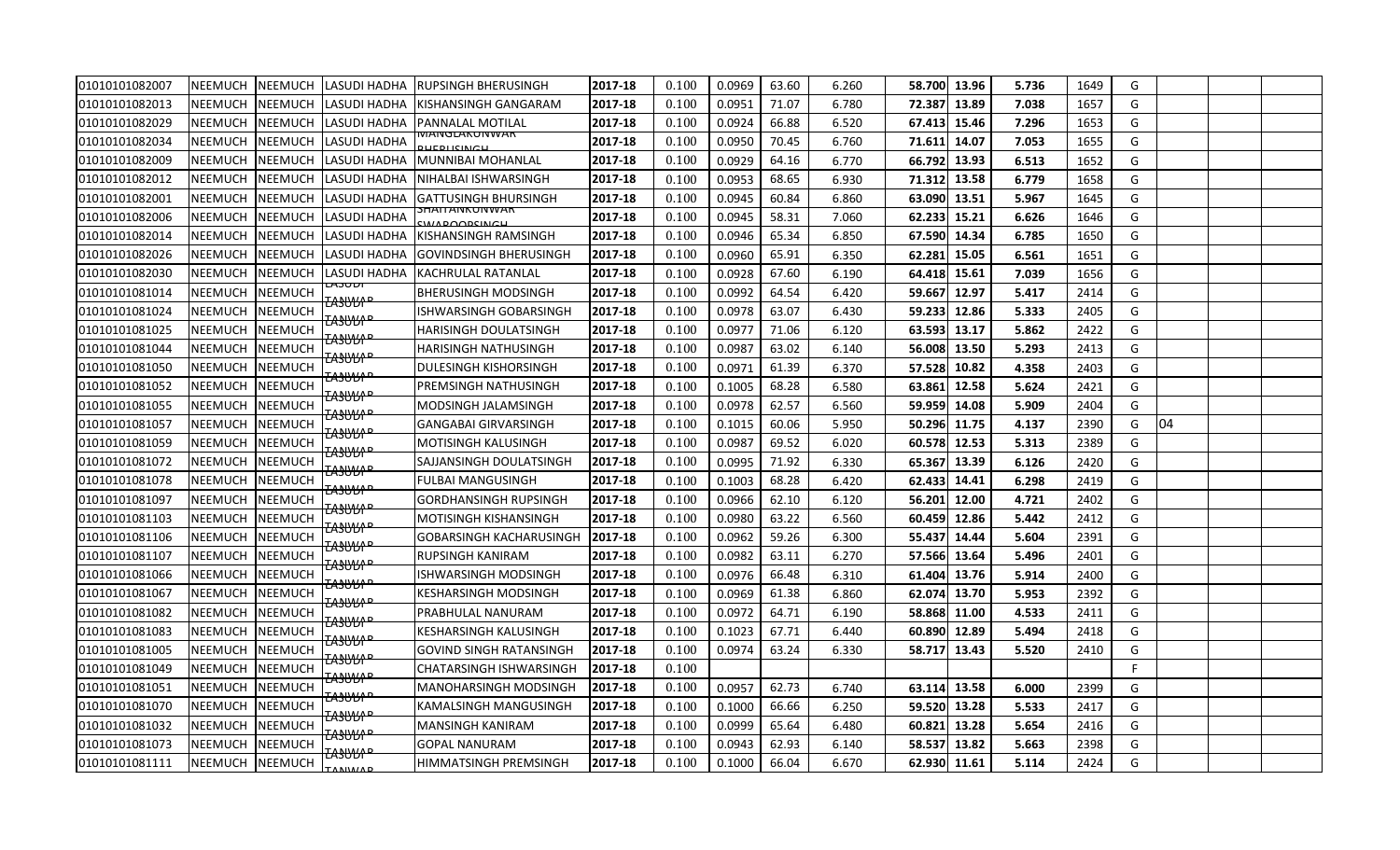|                |                |                | <u> เหวบมา</u>                             |                                                |          |       |        |       |       |              |              |       |      |   |    |  |
|----------------|----------------|----------------|--------------------------------------------|------------------------------------------------|----------|-------|--------|-------|-------|--------------|--------------|-------|------|---|----|--|
| 01010101081007 | <b>NEEMUCH</b> | <b>NEEMUCH</b> | <del>TASUW P</del>                         | LAXMANSINGH DOULATSINGH                        | 12017-18 | 0.100 | 0.0999 | 67.83 | 6.260 | 60.721 11.78 |              | 5.007 | 2423 | G |    |  |
| 01010101081023 | NEEMUCH        | <b>NEEMUCH</b> | <del>TASUW P</del>                         | <b>DEVISINGH DOULATSINGH</b>                   | 2017-18  | 0.100 | 0.0928 | 63.62 | 6.030 | 59.052       | 13.61        | 5.626 | 2409 | G |    |  |
| 01010101081065 | NEEMUCH        | <b>NEEMUCH</b> | <del>TASULIA P</del>                       | <b>HARISINGH MODSINGH</b>                      | 2017-18  | 0.100 | 0.0979 | 63.46 | 6.660 | 61.675       | 12.04        | 5.198 | 2396 | G |    |  |
| 01010101081114 | NEEMUCH        | NEEMUCH        | <b>TASULAP</b>                             | <b>GOVINDSINGH KISHANSINGH</b>                 | 2017-18  | 0.100 | 0.0969 | 64.14 | 6.060 | 57.307       | 12.97        | 5.203 | 2397 | G |    |  |
| 01010101081113 | NEEMUCH        | <b>NEEMUCH</b> | <b>TASULAR</b>                             | SURAJBAI KANIRAM                               | 2017-18  | 0.100 | 0.0982 | 64.11 | 6.280 | 58.574       | 12.59        | 5.162 | 2408 | G |    |  |
| 01010101081060 | NEEMUCH        | <b>NEEMUCH</b> | <del>TASULA P</del>                        | NAIVIALADAI IVIADAIVOIIVUN<br><b>A MCINICH</b> | 2017-18  | 0.100 | 0.0981 | 59.48 | 6.270 | 54.312       | 12.68        | 4.820 | 2415 | G |    |  |
| 01010101081062 | NEEMUCH        | <b>NEEMUCH</b> | <del>TASUW P</del>                         | <b>GOBARSINGH RAMSINGH</b>                     | 2017-18  | 0.100 | 0.1003 | 59.49 | 6.500 | 55.075       | 13.68        | 5.274 | 2393 | G |    |  |
| 01010101081069 | NEEMUCH        | <b>NEEMUCH</b> |                                            | IBHERUSINGH LALSINGH                           | 2017-18  | 0.100 | 0.0963 | 65.26 | 6.180 | 59.834       | 13.06        | 5.470 | 2407 | G |    |  |
| 01010101081086 | NEEMUCH        | <b>NEEMUCH</b> | <del>TASUW P</del>                         | <b>BHOPALSINGH PREMSINGH</b>                   | 2017-18  | 0.100 | 0.1009 | 63.10 | 6.540 | 58.424       | 12.12        | 4.957 | 2406 | G |    |  |
| 01010101081093 | NEEMUCH        | <b>NEEMUCH</b> | <del>TASUW P</del><br><b>TASULAP</b>       | NAJARBAI RATANSINGH                            | 2017-18  | 0.100 | 0.0960 | 60.32 | 6.210 | 55.740 14.79 |              | 5.771 | 2394 | G |    |  |
| 01010101081099 | NEEMUCH        | <b>NEEMUCH</b> |                                            | <b>DHURIBAI SULTANSINGH</b>                    | 2017-18  | 0.100 | 0.0936 | 61.26 | 3.800 | 35.534 15.07 |              | 3.748 | 2395 | G | 04 |  |
| 01010101081063 | NEEMUCH        | <b>NEEMUCH</b> | <b>EA<del>SUW P</del></b><br><b>ANIMAD</b> | <b>BHERULAL RATANLAL</b>                       | 2017-18  | 0.100 | 0.0955 | 51.03 | 5.940 | 45.340 12.80 |              | 4.063 | 2388 | G | 04 |  |
| 01010101067007 | NEEMUCH        | <b>NEEMUCH</b> | MELKI MEWAD                                | ISHAMPATBAI KARANSINGH                         | 2017-18  | 0.100 | 0.1011 | 63.99 | 7.030 | 63.561 13.75 |              | 6.118 | 2847 | G |    |  |
| 01010101067036 | NEEMUCH        | <b>NEEMUCH</b> | <b>MELKI MEWAD</b>                         | ש טטאואוואר א די האטארא ג                      | 2017-18  | 0.100 | 0.0999 | 65.16 | 6.600 | 61.502 12.80 |              | 5.510 | 2848 | G |    |  |
| 01010101067037 | NEEMUCH        | <b>NEEMUCH</b> | <b>MELKI MEWAD</b>                         | KACHARUBAI RAMSINGH                            | 2017-18  | 0.100 | 0.1008 | 56.59 | 3.800 | 30.476       | 13.11        | 2.797 | 2837 | G | 04 |  |
| 01010101067041 | NEEMUCH        | <b>NEEMUCH</b> | <b>MELKI MEWAD</b>                         | <b>LALSINGH BHANWARSINGH</b>                   | 2017-18  | 0.100 | 0.0959 | 56.97 | 6.900 | 58.561       | 12.99        | 5.325 | 2839 | G |    |  |
| 01010101067035 | NEEMUCH        | <b>NEEMUCH</b> | <b>MELKI MEWAD</b>                         | <b>MANGALSINGH ISHWARSINGH</b>                 | 2017-18  | 0.100 | 0.0980 | 60.52 | 7.060 | 62.286       | 9.98         | 4.351 | 2840 | G |    |  |
| 01010101067012 | <b>NEEMUCH</b> | <b>NEEMUCH</b> | <b>MELKI MEWAD</b>                         | KARANSINGH RATANSINGH                          | 2017-18  | 0.100 | 0.0984 | 65.00 | 6.770 | 63.882       | 12.42        | 5.554 | 2846 | G |    |  |
| 01010101067051 | <b>NEEMUCH</b> | <b>NEEMUCH</b> | <b>MELKI MEWAD</b>                         | <b>BHURSINGH RAMSINGH</b>                      | 2017-18  | 0.100 | 0.1003 | 62.13 | 7.380 | 65.304 14.53 |              | 6.642 | 2845 | G |    |  |
| 01010101067044 | <b>NEEMUCH</b> | <b>NEEMUCH</b> | <b>MELKI MEWAD</b>                         | SHANTIBAI BHAWARSINGH                          | 2017-18  | 0.100 | 0.0967 | 48.34 | 6.760 | 48.273       | 14.75        | 4.984 | 2835 | G |    |  |
| 01010101067013 | <b>NEEMUCH</b> | <b>NEEMUCH</b> | <b>MELKI MEWAD</b>                         | <b>PRITHVIRAJ GOMA</b>                         | 2017-18  | 0.100 | 0.0991 | 59.71 | 6.960 | 59.909 12.98 |              | 5.443 | 2841 | G |    |  |
| 01010101067015 | NEEMUCH        | <b>NEEMUCH</b> | <b>MELKI MEWAD</b>                         | SAMPATBAI KALUSINGH                            | 2017-18  | 0.100 | 0.0998 | 62.70 | 6.820 | 61.212       | 12.68        | 5.433 | 2842 | G |    |  |
| 01010101067020 | NEEMUCH        | <b>NEEMUCH</b> | <b>MELKI MEWAD</b>                         | <b>GORDHANSINGH GANGARAM</b>                   | 2017-18  | 0.100 | 0.0998 | 50.27 | 6.760 | 48.647 16.31 |              | 5.554 | 2836 | G |    |  |
| 01010101067038 | NEEMUCH        | <b>NEEMUCH</b> | <b>MELKI MEWAD</b>                         | <b>MADHOSINGH RAMSINGH</b>                     | 2017-18  | 0.100 | 0.0803 | 62.23 | 5.500 | 60.897 13.26 |              | 5.652 | 2844 | G |    |  |
| 01010101067058 | NEEMUCH        | <b>NEEMUCH</b> | <b>MELKI MEWAD</b>                         | <b>HAJARILAL UDAJI</b>                         | 2017-18  | 0.100 | 0.0992 | 56.51 | 6.910 | 56.230 13.82 |              | 5.440 | 2838 | G |    |  |
| 01010101067067 | NEEMUCH        | <b>NEEMUCH</b> | <b>MELKI MEWAD</b>                         | <b>KAMALSINGH BHERUSINGH</b>                   | 2017-18  | 0.100 | 0.0978 | 61.60 | 6.700 | 60.286 12.44 |              | 5.250 | 2843 | G |    |  |
| 01010101078002 | NEEMUCH        | <b>NEEMUCH</b> | <b>MUNDLA</b>                              | <b>BHERUSINGH GIRVARSINGH</b>                  | 2017-18  | 0.100 | 0.0968 | 59.07 | 6.470 | 56.405 13.56 |              | 5.354 | 1023 | G |    |  |
| 01010101078004 | NEEMUCH        | <b>NEEMUCH</b> | <b>MUNDLA</b>                              | KANCHANBAI KALUSINGH                           | 2017-18  | 0.100 | 0.0988 | 57.65 | 7.050 | 58.765 13.84 |              | 5.693 | 1024 | G |    |  |
| 01010101078005 | NEEMUCH        | <b>NEEMUCH</b> | <b>MUNDLA</b>                              | <b>VALSINGH SHIVSINGH</b>                      | 2017-18  | 0.100 | 0.0996 | 54.46 | 6.720 | 52.490 12.71 |              | 4.670 | 1031 | G |    |  |
| 01010101078006 | NEEMUCH        | <b>NEEMUCH</b> | MUNDLA                                     | KALUSINGH NATHUSINGH                           | 2017-18  | 0.100 | 0.1000 | 61.84 | 6.640 | 58.660 11.48 |              | 4.714 | 1032 | G |    |  |
| 01010101078009 | NEEMUCH        | <b>NEEMUCH</b> | MUNDLA                                     | <b>BHAGATSINGH PANBAI</b>                      | 2017-18  | 0.100 | 0.0934 | 57.49 | 6.650 | 58.480 13.97 |              | 5.718 | 1025 | G |    |  |
| 01010101078026 | NEEMUCH        | <b>NEEMUCH</b> | MUNDLA                                     | <b>SURAJBAI RAMSINGH</b>                       | 2017-18  | 0.100 | 0.0994 | 54.50 | 6.530 | 51.147 12.59 |              | 4.508 | 1030 | G | 04 |  |
| 01010101078013 | NEEMUCH        | <b>NEEMUCH</b> | MUNDLA                                     | <b>RAJENDRASINGH BHERUSINGH</b>                | 2017-18  | 0.100 | 0.0990 | 59.59 | 6.700 | 57.616 12.96 |              | 5.227 | 1026 | G |    |  |
| 01010101078015 | NEEMUCH        | <b>NEEMUCH</b> | <b>MUNDLA</b>                              | <b>NUTHERANVARDED</b><br>ACUADUCINCH           | 2017-18  | 0.100 | 0.0952 | 55.73 | 6.160 | 51.513 13.10 |              | 4.724 | 1029 | G | 04 |  |
| 01010101078016 | NEEMUCH        | <b>NEEMUCH</b> | MUNDLA                                     | IGOVINDSINGH MANSINGH                          | 2017-18  | 0.100 | 0.0944 | 56.72 | 6.800 | 58.369 12.69 |              | 5.185 | 1028 | G |    |  |
| 01010101078017 | <b>NEEMUCH</b> | <b>NEEMUCH</b> | MUNDLA                                     | IPRABHUSINGH MOTISINGH                         | 2017-18  | 0.100 | 0.0994 | 57.97 | 7.210 | 60.070 13.68 |              | 5.752 | 1012 | G |    |  |
| 01010101078021 | <b>NEEMUCH</b> | <b>NEEMUCH</b> | <b>MUNDLA</b>                              | DHAPUBAI MANOHARSINGH                          | 2017-18  | 0.100 | 0.0925 | 56.96 | 6.770 |              | 59.557 11.34 | 4.727 | 1022 | G |    |  |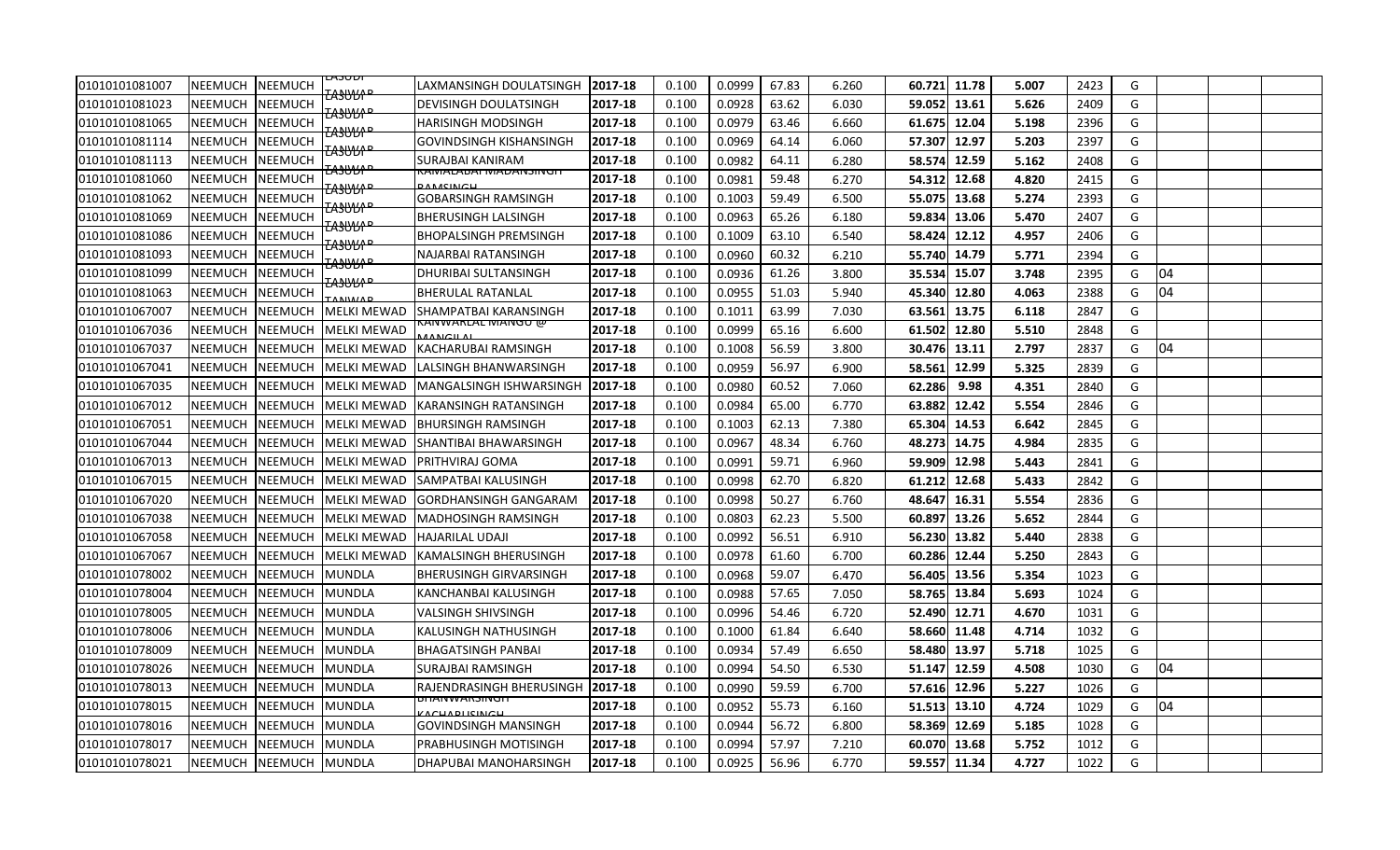| 01010101078023 | <b>NEEMUCH</b> | <b>NEEMUCH</b> | <b>MUNDLA</b>    | NAVALSINGH MOTISINGH                           | 2017-18 | 0.100 | 0.0973 | 53.24 | 6.920 | 54.090 13.00 |       | 4.922 | 1027 | G |    |  |
|----------------|----------------|----------------|------------------|------------------------------------------------|---------|-------|--------|-------|-------|--------------|-------|-------|------|---|----|--|
| 01010101078027 | <b>NEEMUCH</b> | <b>NEEMUCH</b> | <b>MUNDLA</b>    | BHERUSINGH NATHUSINGH                          | 2017-18 | 0.100 | 0.0978 | 58.72 | 6.930 | 59.438 13.91 |       | 5.788 | 1013 | G |    |  |
| 01010101078047 | <b>NEEMUCH</b> | <b>NEEMUCH</b> | <b>MUNDLA</b>    | RANSINGH KACHARUSINGH                          | 2017-18 | 0.100 | 0.1007 | 59.35 | 6.870 | 57.845       | 12.94 | 5.239 | 1021 | G |    |  |
| 01010101078061 | NEEMUCH        | <b>NEEMUCH</b> | <b>MUNDLA</b>    | JUJJARSINGH BAHADURSINGH                       | 2017-18 | 0.100 | 0.0980 | 56.72 | 6.960 | 57.551       | 14.35 | 5.781 | 1020 | G |    |  |
| 01010101078050 | NEEMUCH        | <b>NEEMUCH</b> | <b>MUNDLA</b>    | SHAMBHUBAI BHOPALSINGH                         | 2017-18 | 0.100 | 0.0975 | 61.99 | 7.110 | 64.574 11.99 |       | 5.420 | 1010 | G |    |  |
| 01010101078070 | NEEMUCH        | <b>NEEMUCH</b> | <b>MUNDLA</b>    | GOVINDSINGH ISHWARSINGH                        | 2017-18 | 0.100 | 0.1000 | 60.81 | 6.830 | 59.330       | 12.55 | 5.212 | 1019 | G |    |  |
| 01010101078028 | NEEMUCH        | <b>NEEMUCH</b> | <b>MUNDLA</b>    | uminensiinau<br><b>SAJJAIWSINGH'GHKARSINGH</b> | 2017-18 | 0.100 | 0.0974 | 59.75 | 7.200 | 63.101       | 13.87 | 6.126 | 1011 | G |    |  |
| 01010101078010 | NEEMUCH        | <b>NEEMUCH</b> | <b>MUNDLA</b>    | <b>ORADCINCH</b>                               | 2017-18 | 0.100 | 0.0958 | 54.65 | 6.880 | 56.065       | 13.23 | 5.192 | 1018 | G |    |  |
| 01010101078051 | NEEMUCH        | <b>NEEMUCH</b> | <b>MUNDLA</b>    | CHENSINGH DEVISINGH                            | 2017-18 | 0.100 | 0.1008 | 67.48 | 6.640 | 63.502       | 12.46 | 5.539 | 1006 | G |    |  |
| 01010101078034 | <b>NEEMUCH</b> | <b>NEEMUCH</b> | <b>MUNDLA</b>    | KARANSINGH NATHUSINGH                          | 2017-18 | 0.100 | 0.0990 | 63.96 | 6.960 | 64.232       | 11.87 | 5.337 | 1009 | G |    |  |
| 01010101078014 | NEEMUCH        | <b>NEEMUCH</b> | <b>MUNDLA</b>    | UDAYSINGH KESHARSINGH                          | 2017-18 | 0.100 | 0.0980 | 56.86 | 6.930 | 57.439       | 13.56 | 5.452 | 1017 | G |    |  |
| 01010101078019 | NEEMUCH        | <b>NEEMUCH</b> | <b>MUNDLA</b>    | PYARSINGH RAMSINGH                             | 2017-18 | 0.100 | 0.1000 | 62.96 | 6.790 | 61.070       | 14.10 | 6.028 | 1007 | G |    |  |
| 01010101078003 | NEEMUCH        | <b>NEEMUCH</b> | <b>MUNDLA</b>    | <b>DEVISINGH MOTISINGH</b>                     | 2017-18 | 0.100 | 0.0943 | 58.19 | 7.080 | 62.418       | 14.49 | 6.331 | 1015 | G |    |  |
| 01010101078040 | <b>NEEMUCH</b> | <b>NEEMUCH</b> | <b>MUNDLA</b>    | RAMSINGH KALUSINGH                             | 2017-18 | 0.100 | 0.0915 | 55.02 | 6.710 | 57.639       | 14.07 | 5.677 | 1016 | G |    |  |
| 01010101078012 | <b>NEEMUCH</b> | <b>NEEMUCH</b> | <b>MUNDLA</b>    | <b>DEEPA BALA</b>                              | 2017-18 | 0.100 | 0.0984 | 62.40 | 6.670 | 60.427       | 13.64 | 5.769 | 1008 | G |    |  |
| 01010101078032 | NEEMUCH        | <b>NEEMUCH</b> | <b>MUNDLA</b>    | SONABAI BHURSING                               | 2017-18 | 0.100 | 0.0990 | 59.16 | 6.550 | 55.919       | 13.56 | 5.308 | 1014 | G |    |  |
| 01010101078077 | NEEMUCH        | NEEMUCH        | <b>MUNDLA</b>    | NOJIBAI MANGILAL                               | 2017-18 | 0.100 |        |       |       |              |       |       |      | F |    |  |
| 01010101059011 | NEEMUCH        | <b>NEEMUCH</b> | RATADHIYA        | <b>MANSINGH RATANLAL</b>                       | 2017-18 | 0.100 | 0.1017 | 56.44 | 7.150 | 56.686       | 12.62 | 5.008 | 1991 | G |    |  |
| 01010101059016 | NEEMUCH        | <b>NEEMUCH</b> | RATADHIYA        | <b>SAROJBAI RAMSINGH</b>                       | 2017-18 | 0.100 | 0.0998 | 50.29 | 6.870 | 49.459       | 11.10 | 3.843 | 1982 | G | 04 |  |
| 01010101059018 | NEEMUCH        | <b>NEEMUCH</b> | RATADHIYA        | <b>SHANTILAL KISHORE</b>                       | 2017-18 | 0.100 | 0.1005 | 65.05 | 6.880 | 63.612       | 12.82 | 5.709 | 2003 | G |    |  |
| 01010101059035 | <b>NEEMUCH</b> | <b>NEEMUCH</b> | RATADHIYA        | RODILAL NANDA                                  | 2017-18 | 0.100 | 0.0982 | 61.35 | 6.760 | 60.336       | 14.26 | 6.022 | 1995 | G |    |  |
| 01010101059039 | <b>NEEMUCH</b> | <b>NEEMUCH</b> | RATADHIYA        | CHANDABAI ONKAR                                | 2017-18 | 0.100 | 0.1020 | 61.27 | 7.060 | 60.588       | 13.04 | 5.530 | 1994 | G |    |  |
| 01010101059048 | <b>NEEMUCH</b> | <b>NEEMUCH</b> | RATADHIYA        | RAMLAL RATANLAL                                | 2017-18 | 0.100 | 0.1014 | 58.21 | 7.210 | 59.132       | 13.04 | 5.397 | 1993 | G |    |  |
| 01010101059049 | NEEMUCH        | <b>NEEMUCH</b> | RATADHIYA        | <b>MURLIDAS SHANKARDAS</b>                     | 2017-18 | 0.100 | 0.0997 | 57.98 | 7.050 | 58.566       | 12.26 | 5.026 | 1992 | G |    |  |
| 01010101059053 | NEEMUCH        | <b>NEEMUCH</b> | RATADHIYA        | <b>VAJABAI MEGHRAJ</b>                         | 2017-18 | 0.100 | 0.0980 | 58.28 | 6.240 | 53.010 13.50 |       | 5.010 | 1984 | G |    |  |
| 01010101059055 | NEEMUCH        | <b>NEEMUCH</b> | RATADHIYA        | RAMNARAYAN MANGILAL                            | 2017-18 | 0.100 | 0.0990 | 59.11 | 6.850 | 58.424 13.09 |       | 5.354 | 1996 | G |    |  |
| 01010101059028 | NEEMUCH        | <b>NEEMUCH</b> | RATADHIYA        | KALURAM KACHARU                                | 2017-18 | 0.100 | 0.0996 | 60.22 | 6.850 | 59.167       | 12.11 | 5.016 | 1997 | G |    |  |
| 01010101059041 | NEEMUCH        | <b>NEEMUCH</b> | RATADHIYA        | UMRAVSINGH SHIVLAL                             | 2017-18 | 0.100 |        |       |       |              |       |       |      | N |    |  |
| 01010101059046 | <b>NEEMUCH</b> | NEEMUCH        | RATADHIYA        | AMBALAL JETRAM                                 | 2017-18 | 0.100 | 0.1000 | 63.25 | 6.860 | 61.990 11.97 |       | 5.194 | 2002 | G |    |  |
| 01010101059001 | NEEMUCH        | <b>NEEMUCH</b> | <b>RATADHIYA</b> | KISHANLAL DEVILAL                              | 2017-18 | 0.100 | 0.1000 | 58.28 | 6.940 | 57.780 14.19 |       | 5.739 | 1990 | G |    |  |
| 01010101059019 | NEEMUCH        | <b>NEEMUCH</b> | <b>RATADHIYA</b> | RAMESHCHANDRA KARULAL                          | 2017-18 | 0.100 | 0.0985 | 58.55 | 7.100 | 60.294 11.89 |       | 5.018 | 1998 | G |    |  |
| 01010101059024 | NEEMUCH        | <b>NEEMUCH</b> | RATADHIYA        | <b>KARUSINGH KISHORESINGH</b>                  | 2017-18 | 0.100 | 0.0958 | 65.44 | 6.820 | 66.555 11.77 |       | 5.483 | 2004 | G |    |  |
| 01010101059002 | NEEMUCH        | <b>NEEMUCH</b> | RATADHIYA        | <b>BAPULAL DEVRAM</b>                          | 2017-18 | 0.100 | 0.0992 | 57.04 | 7.070 | 58.075 13.01 |       | 5.289 | 1987 | G |    |  |
| 01010101059014 | NEEMUCH        | <b>NEEMUCH</b> | RATADHIYA        | <b>SHERSINGH BANSILAL</b>                      | 2017-18 | 0.100 | 0.0970 | 60.79 | 6.930 | 62.041 12.62 |       | 5.481 | 1986 | G |    |  |
| 01010101059044 | <b>NEEMUCH</b> | <b>NEEMUCH</b> | RATADHIYA        | KAMLABAI BHAGWAN                               | 2017-18 | 0.100 | 0.0990 | 56.18 | 7.160 | 58.040 11.53 |       | 4.685 | 1985 | G |    |  |
| 01010101059032 | <b>NEEMUCH</b> | <b>NEEMUCH</b> | RATADHIYA        | KAMLABAI CHAMPALAL                             | 2017-18 | 0.100 | 0.1002 | 56.94 | 6.380 | 51.796 11.43 |       | 4.144 | 1988 | G | 04 |  |
| 01010101059015 | <b>NEEMUCH</b> | <b>NEEMUCH</b> | RATADHIYA        | PRABHULAL BHANWARLAL                           | 2017-18 | 0.100 | 0.0999 | 66.72 | 6.790 | 64.785 12.69 |       | 5.755 | 2005 | G |    |  |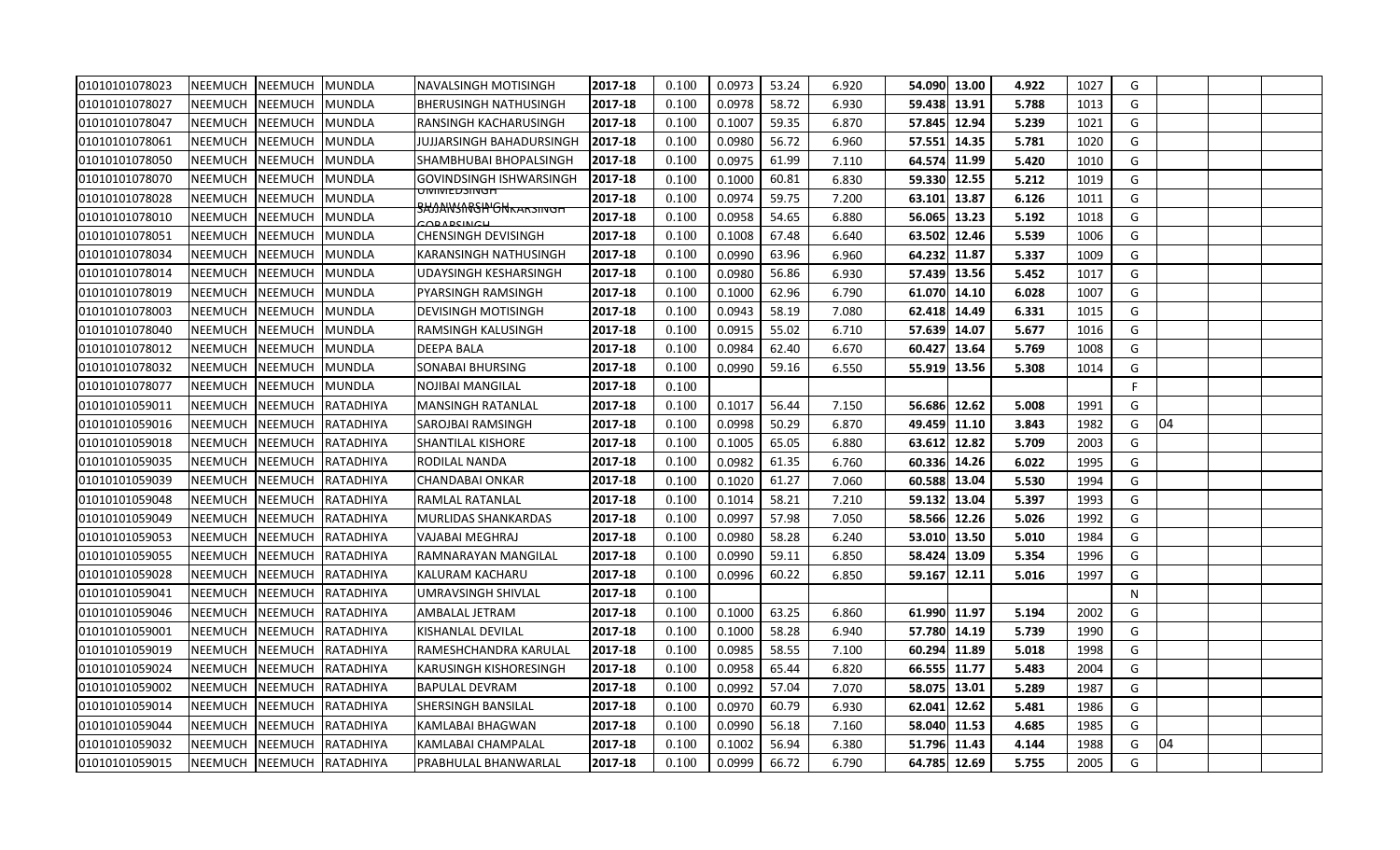| 01010101059045 | <b>NEEMUCH</b> | <b>NEEMUCH</b> | RATADHIYA          | <b>GOPAL JETRAM</b>                                | 2017-18 | 0.100 | 0.0960 | 57.41 | 6.860 | 58.604 11.69 | 4.796 | 1989 | G |    |  |
|----------------|----------------|----------------|--------------------|----------------------------------------------------|---------|-------|--------|-------|-------|--------------|-------|------|---|----|--|
| 01010101059010 | NEEMUCH        | <b>NEEMUCH</b> | RATADHIYA          | LALURAM MULCHAND                                   | 2017-18 | 0.100 | 0.0946 | 58.51 | 6.860 | 60.613 13.23 | 5.613 | 1999 | G |    |  |
| 01010101059078 | NEEMUCH        | <b>NEEMUCH</b> | RATADHIYA          | KANKUBAI MOHANLAL                                  | 2017-18 | 0.100 | 0.1003 | 60.29 | 7.080 | 60.798 13.07 | 5.562 | 2000 | G |    |  |
| 01010101059079 | NEEMUCH        | NEEMUCH        | RATADHIYA          | <b>MUKESH RAJARAM</b>                              | 2017-18 | 0.100 | 0.1008 | 61.18 | 6.880 | 59.653 12.47 | 5.207 | 2001 | G |    |  |
| 01010101059074 | NEEMUCH        | <b>NEEMUCH</b> | RATADHIYA          | SUNDARBAI RAMLAL                                   | 2017-18 | 0.100 | 0.1003 | 53.02 | 3.630 | 27.408 12.22 | 2.345 | 1983 | G | 04 |  |
| 01010101098002 | NEEMUCH        | <b>NEEMUCH</b> | <b>REWLI DEWLI</b> | <b>SHANTILAL GANAPAT</b>                           | 2017-18 | 0.100 |        |       |       |              |       |      | F |    |  |
| 01010101098013 | NEEMUCH        | <b>NEEMUCH</b> | <b>REWLI DEWLI</b> | JIVANLAL BHERULAL                                  | 2017-18 | 0.100 | 0.1010 | 59.62 | 7.280 | 61.386 12.75 | 5.479 | 571  | G |    |  |
| 01010101098023 | NEEMUCH        | <b>NEEMUCH</b> | <b>REWLI DEWLI</b> | <u>SAIVIESNUNAINUKA</u><br>ADDICHAIN               | 2017-18 | 0.100 | 0.1008 | 62.60 | 7.130 | 63.254 12.81 | 5.672 | 572  | G |    |  |
| 01010101098024 | NEEMUCH        | <b>NEEMUCH</b> | <b>REWLI DEWLI</b> | DEEPAK JAGDISHCHANDRA                              | 2017-18 | 0.100 | 0.1013 | 61.06 | 7.440 | 64.067 14.35 | 6.435 | 566  | G |    |  |
| 01010101098025 | NEEMUCH        | <b>NEEMUCH</b> | <b>REWLI DEWLI</b> | <u>\AILAJNUNAI\UKA</u><br>$\Lambda$ DDICHAND       | 2017-18 | 0.100 | 0.0985 | 59.11 | 7.300 | 62.579 13.67 | 5.988 | 565  | G |    |  |
| 01010101098028 | NEEMUCH        | <b>NEEMUCH</b> | <b>REWLI DEWLI</b> | <b>GISALAL RAMESWAR</b>                            | 2017-18 | 0.100 | 0.0977 | 63.57 | 7.030 | 65.343 13.04 | 5.965 | 573  | G |    |  |
| 01010101098029 | NEEMUCH        | <b>NEEMUCH</b> | <b>REWLI DEWLI</b> | <b>SHANTILAL GANAPAT</b>                           | 2017-18 | 0.100 | 0.0982 | 60.35 | 7.220 | 63.391 12.78 | 5.671 | 574  | G |    |  |
| 01010101098032 | NEEMUCH        | <b>NEEMUCH</b> | <b>REWLI DEWLI</b> | VINODKUMAR KANWARLAL                               | 2017-18 | 0.100 | 0.0952 | 60.96 | 6.840 | 62.574 13.17 | 5.768 | 587  | G |    |  |
| 01010101098035 | NEEMUCH        | <b>NEEMUCH</b> | <b>REWLI DEWLI</b> | <b>GOPAL BALMUKUND</b>                             | 2017-18 | 0.100 | 0.0964 | 61.30 | 7.050 | 64.046 12.46 | 5.586 | 575  | G |    |  |
| 01010101098037 | NEEMUCH        | <b>NEEMUCH</b> | <b>REWLI DEWLI</b> | KISHANLAL SHANKARLAL                               | 2017-18 | 0.100 | 0.1030 | 57.92 | 7.040 | 56.553 13.12 | 5.194 | 564  | G |    |  |
| 01010101098039 | NEEMUCH        | <b>NEEMUCH</b> | <b>REWLI DEWLI</b> | RADHESHYAM KANHEYALAL                              | 2017-18 | 0.100 | 0.0973 | 58.84 | 7.160 | 61.850 12.76 | 5.525 | 563  | G |    |  |
| 01010101098042 | NEEMUCH        | <b>NEEMUCH</b> | <b>REWLI DEWLI</b> | <b>PREMBAI NANDLAL</b>                             | 2017-18 | 0.100 | 0.0985 | 56.67 | 7.090 | 58.274 13.94 | 5.686 | 547  | G |    |  |
| 01010101098047 | NEEMUCH        | <b>NEEMUCH</b> | <b>REWLI DEWLI</b> | KANWARLAL RATANLAL                                 | 2017-18 | 0.100 | 0.0942 | 62.61 | 6.730 | 63.907 12.97 | 5.802 | 576  | G |    |  |
| 01010101098054 | NEEMUCH        | <b>NEEMUCH</b> | <b>REWLI DEWLI</b> | KASTURIBAI SHIVELAL                                | 2017-18 | 0.100 | 0.1008 | 57.98 | 7.180 | 58.998 14.02 | 5.790 | 562  | G |    |  |
| 01010101098055 | NEEMUCH        | <b>NEEMUCH</b> | <b>REWLI DEWLI</b> | KESHARBAI RAMESHCHANDRA                            | 2017-18 | 0.100 | 0.0974 | 62.35 | 7.060 | 64.559 11.79 | 5.328 | 586  | G |    |  |
| 01010101098062 | NEEMUCH        | <b>NEEMUCH</b> | <b>REWLI DEWLI</b> | <b>BABULAL VARDICHAND</b>                          | 2017-18 | 0.100 | 0.0990 | 58.35 | 7.060 | 59.444 12.58 | 5.235 | 577  | G |    |  |
| 01010101098065 | NEEMUCH        | <b>NEEMUCH</b> | <b>REWLI DEWLI</b> | KANHEYALAL BHURALAL                                | 2017-18 | 0.100 | 0.0972 | 59.46 | 6.880 | 60.123 13.02 | 5.480 | 578  | G |    |  |
| 01010101098070 | NEEMUCH        | <b>NEEMUCH</b> | <b>REWLI DEWLI</b> | RADHESHYAM DHANRAJ                                 | 2017-18 | 0.100 | 0.0974 | 55.54 | 6.700 | 54.579 13.47 | 5.146 | 546  | G |    |  |
| 01010101098077 | NEEMUCH        | <b>NEEMUCH</b> | <b>REWLI DEWLI</b> | <b>BHURALAL TAKECHAND</b>                          | 2017-18 | 0.100 | 0.1008 | 58.86 | 7.150 | 59.643 12.91 | 5.390 | 561  | G |    |  |
| 01010101098086 | NEEMUCH        | <b>NEEMUCH</b> | <b>REWLI DEWLI</b> | JAYNARAYAN BHERULAL                                | 2017-18 | 0.100 |        |       |       |              |       |      | F |    |  |
| 01010101098089 | NEEMUCH        | <b>NEEMUCH</b> | <b>REWLI DEWLI</b> | NIRMAL MOHANLAL NAGDA                              | 2017-18 | 0.100 | 0.0984 | 56.18 | 7.110 | 57.988 12.90 | 5.237 | 540  | G |    |  |
| 01010101098091 | NEEMUCH        | <b>NEEMUCH</b> | <b>REWLI DEWLI</b> | <b>JAGDISH PRABHULAL</b>                           | 2017-18 | 0.100 | 0.0965 | 60.15 | 7.610 | 67.762 13.30 | 6.309 | 579  | G |    |  |
| 01010101098103 | NEEMUCH        | <b>NEEMUCH</b> | <b>REWLI DEWLI</b> | CHANDMAL PYARCHAND                                 | 2017-18 | 0.100 | 0.0510 | 62.67 | 3.460 | 60.745 15.48 | 6.582 | 560  | G |    |  |
| 01010101098124 | NEEMUCH        | <b>NEEMUCH</b> | <b>REWLI DEWLI</b> | SURAJMAL RAMPRTAP                                  | 2017-18 | 0.100 | 0.0994 | 62.02 | 7.160 | 63.823 12.00 | 5.361 | 580  | G |    |  |
| 01010101098131 | NEEMUCH        | <b>NEEMUCH</b> | <b>REWLI DEWLI</b> | SHRILAL BALMUKAND                                  | 2017-18 | 0.100 | 0.0985 | 59.96 | 7.290 | 63.391 13.46 | 5.973 | 581  | G |    |  |
| 01010101098043 | NEEMUCH        | <b>NEEMUCH</b> | <b>REWLI DEWLI</b> | SHATYANARAYAN RAMAKANT                             | 2017-18 | 0.100 | 0.1016 | 58.79 | 7.120 | 58.858 13.39 | 5.517 | 559  | G |    |  |
| 01010101098069 | NEEMUCH        | <b>NEEMUCH</b> | <b>REWLI DEWLI</b> | <b>VANIVIDASHAIVNAN</b><br>11111101111             | 2017-18 | 0.100 | 0.0998 | 59.85 | 7.320 | 62.715 13.35 | 5.860 | 558  | G |    |  |
| 01010101098145 | NEEMUCH        | <b>NEEMUCH</b> | <b>REWLI DEWLI</b> | <b>BHURIBAI MOTILAL</b>                            | 2017-18 | 0.100 | 0.0998 | 57.54 | 7.360 | 60.621 14.81 | 6.285 | 557  | G |    |  |
| 01010101098038 | NEEMUCH        | <b>NEEMUCH</b> | <b>REWLI DEWLI</b> | <b>BALUDAS PRABHUDAS</b>                           | 2017-18 | 0.100 | 0.0990 | 61.41 | 7.040 | 62.384 12.05 | 5.262 | 582  | G |    |  |
| 01010101098132 | NEEMUCH        | <b>NEEMUCH</b> | <b>REWLI DEWLI</b> | <b>GORDHANDAS JAMNADAS</b>                         | 2017-18 | 0.100 | 0.0988 | 64.71 | 7.120 | 66.619 12.87 | 6.002 | 585  | G |    |  |
| 01010101098123 | NEEMUCH        | <b>NEEMUCH</b> | <b>REWLI DEWLI</b> | SURESHCHANDRA RAMPRASAD 2017-18                    |         | 0.100 | 0.1016 | 59.05 | 7.340 | 60.945 13.06 | 5.571 | 556  | G |    |  |
| 01010101098048 | <b>NEEMUCH</b> | <b>NEEMUCH</b> | <b>REWLI DEWLI</b> | <u>ARVATIDAI VISHINUPRASAU</u><br><b>ADDICUAND</b> | 2017-18 | 0.100 | 0.0967 | 58.50 | 7.240 | 62.575 13.40 | 5.869 | 541  | G |    |  |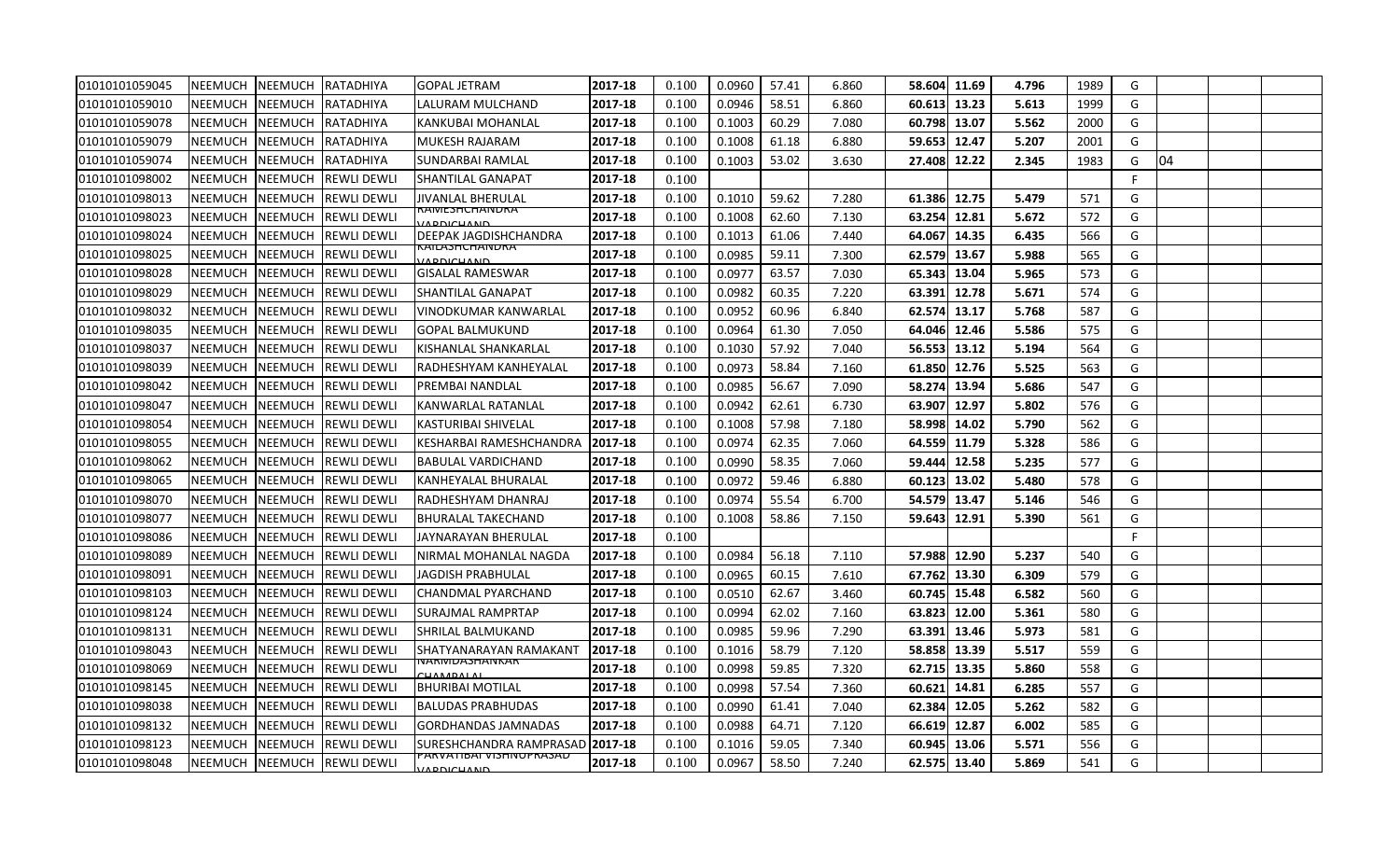| 01010101098049 | <b>NEEMUCH</b> | <b>NEEMUCH</b> | <b>REWLI DEWLI</b>                          | RAMKURIBAI RAMESHWAR                   | 2017-18 | 0.100 | 0.0974 | 61.67 | 7.100 | 64.220 12.55 | 5.642 | 583  | G |    |  |
|----------------|----------------|----------------|---------------------------------------------|----------------------------------------|---------|-------|--------|-------|-------|--------------|-------|------|---|----|--|
| 01010101098033 | NEEMUCH        | <b>NEEMUCH</b> | <b>REWLI DEWLI</b>                          | KANHEYALAL BHUWAN                      | 2017-18 | 0.100 | 0.1003 | 51.68 | 6.900 | 50.788 14.40 | 5.120 | 539  | G |    |  |
| 01010101098061 | NEEMUCH        | <b>NEEMUCH</b> | <b>REWLI DEWLI</b>                          | <b>CHAMPALAL PRATIRAJ</b>              | 2017-18 | 0.100 | 0.1001 | 56.07 | 7.290 | 58.332 13.25 | 5.411 | 545  | G |    |  |
| 01010101098148 | NEEMUCH        | <b>NEEMUCH</b> | <b>REWLI DEWLI</b>                          | LAXMINARAYAN SURAJMAL                  | 2017-18 | 0.100 | 0.0488 | 61.95 | 3.680 | 66.742 13.19 | 6.162 | 584  | G |    |  |
| 01010101098135 | NEEMUCH        | <b>NEEMUCH</b> | <b>REWLI DEWLI</b>                          | <b>BHAGATIBAI MANGILAL</b>             | 2017-18 | 0.100 |        |       |       |              |       |      | F |    |  |
| 01010101098031 | NEEMUCH        | <b>NEEMUCH</b> | <b>REWLI DEWLI</b>                          | RADHESHYAM RAMNARAYAN                  | 2017-18 | 0.100 | 0.0975 | 60.86 | 7.070 | 63.046 12.73 | 5.618 | 567  | G |    |  |
| 01010101098016 | NEEMUCH        | <b>NEEMUCH</b> | <b>REWLI DEWLI</b>                          | RAJENDRAPRASAD AMBALAL                 | 2017-18 | 0.100 | 0.1000 | 57.74 | 7.370 | 60.790 13.82 | 5.881 | 544  | G |    |  |
| 01010101098092 | NEEMUCH        | <b>NEEMUCH</b> | <b>REWLI DEWLI</b>                          | SHYAMABAI POKHERLAL                    | 2017-18 | 0.100 | 0.1004 | 56.61 | 7.100 | 57.191 13.62 | 5.452 | 548  | G |    |  |
| 01010101098115 | NEEMUCH        | <b>NEEMUCH</b> | <b>REWLI DEWLI</b>                          | NARAYAN BHANWARLAL                     | 2017-18 | 0.100 | 0.1016 | 58.71 | 7.310 | 60.344 14.12 | 5.964 | 555  | G |    |  |
| 01010101098137 | NEEMUCH        | <b>NEEMUCH</b> | <b>REWLI DEWLI</b>                          | <b>RUPLAL GANPATLAL</b>                | 2017-18 | 0.100 |        |       |       |              |       |      | F |    |  |
| 01010101098139 | NEEMUCH        | <b>NEEMUCH</b> | <b>REWLI DEWLI</b>                          | <b>GOPAL RAMNARAYAN</b>                | 2017-18 | 0.100 | 0.0980 | 57.74 | 7.050 | 59.337 13.51 | 5.612 | 543  | G |    |  |
| 01010101098150 | NEEMUCH        | <b>NEEMUCH</b> | <b>REWLI DEWLI</b>                          | HARISHANKAR BALMUKAND                  | 2017-18 | 0.100 | 0.0998 | 60.74 | 7.350 | 63.908 12.66 | 5.663 | 554  | G |    |  |
| 01010101098151 | NEEMUCH        | <b>NEEMUCH</b> | <b>REWLI DEWLI</b>                          | <b>GOPALKRISHNA MOHANLAL</b>           | 2017-18 | 0.100 | 0.1005 | 58.56 | 7.120 | 59.264 12.89 | 5.348 | 553  | G |    |  |
| 01010101098005 | NEEMUCH        | <b>NEEMUCH</b> | <b>REWLI DEWLI</b>                          | <b>RAMVILAS MOHANLAL</b>               | 2017-18 | 0.100 | 0.1000 | 57.99 | 7.090 | 58.740 12.92 | 5.312 | 542  | G |    |  |
| 01010101098152 | NEEMUCH        | <b>NEEMUCH</b> | <b>REWLI DEWLI</b>                          | KAMLASHANKAR GOPILAL                   | 2017-18 | 0.100 | 0.1000 | 59.88 | 7.060 | 60.390 13.89 | 5.872 | 552  | G |    |  |
| 01010101098011 | NEEMUCH        | <b>NEEMUCH</b> | <b>REWLI DEWLI</b>                          | AMRITRAM LAXMINARAYAN                  | 2017-18 | 0.100 | 0.0986 | 59.63 | 7.340 | 63.418 13.38 | 5.939 | 551  | G |    |  |
| 01010101098068 | NEEMUCH        | <b>NEEMUCH</b> | <b>REWLI DEWLI</b>                          | SURAJMAL CHAMPALAL                     | 2017-18 | 0.100 | 0.1008 | 57.83 | 7.420 | 60.813 13.51 | 5.751 | 550  | G |    |  |
| 01010101098040 | NEEMUCH        | <b>NEEMUCH</b> | <b>REWLI DEWLI</b>                          | MANNALAL RAMESHWAR                     | 2017-18 | 0.100 | 0.0972 | 62.05 | 7.100 | 64.753 12.22 | 5.539 | 568  | G |    |  |
| 01010101098104 | NEEMUCH        | <b>NEEMUCH</b> | <b>REWLI DEWLI</b>                          | KRISHNAKUMAR MULCHAND                  | 2017-18 | 0.100 | 0.0974 | 58.56 | 7.150 | 61.407 14.04 | 6.036 | 549  | G |    |  |
| 01010101098050 | NEEMUCH        | <b>NEEMUCH</b> | <b>REWLI DEWLI</b>                          | <b>MADHOLAL GOUTAM</b>                 | 2017-18 | 0.100 | 0.1020 | 60.85 | 7.200 | 61.363 13.36 | 5.739 | 569  | G |    |  |
| 01010101098082 | NEEMUCH        | <b>NEEMUCH</b> | <b>REWLI DEWLI</b>                          | RAJENDRAKUMAR SALAGRAM                 | 2017-18 | 0.100 | 0.0951 | 61.46 | 6.870 | 63.428 13.60 | 6.038 | 570  | G |    |  |
| 01010101054004 | NEEMUCH        | <b>NEEMUCH</b> | <b>ANNAIVI</b><br><b>BAKTAKAPH</b>          | <b>BANSHILAL MULCHAND</b>              | 2017-18 | 0.100 | 0.1000 | 61.57 | 7.430 | 65.350 12.90 | 5.901 | 2834 | G |    |  |
| 01010101054011 | NEEMUCH        | <b>NEEMUCH</b> | <b>BAXTAKAPL</b>                            | DOLATRAM SHANKARLAL                    | 2017-18 | 0.100 | 0.0999 | 58.07 | 7.360 | 61.121 12.93 | 5.532 | 2833 | G |    |  |
| 01010101054013 | NEEMUCH        | <b>NEEMUCH</b> |                                             | SURAJMAL RAMCHANDRA                    | 2017-18 | 0.100 | 0.0990 | 57.03 | 7.290 | 59.990 11.59 | 4.867 | 2832 | G |    |  |
| 01010101054014 | NEEMUCH        | <b>NEEMUCH</b> | <b>BAXTAKAPL</b>                            | <u>LAAIVIIIVAKATAIV</u><br>ANACHANIDDA | 2017-18 | 0.100 | 0.0990 | 53.42 | 7.210 | 55.576 12.88 | 5.011 | 2826 | G |    |  |
| 01010101054018 | NEEMUCH        | <b>NEEMUCH</b> | <b>BAKTAKAPH</b>                            | RAMCHANDRA KISHANLAL                   | 2017-18 | 0.100 | 0.0990 | 57.52 | 7.250 | 60.172 12.22 | 5.147 | 2831 | G |    |  |
| 01010101054025 | NEEMUCH        | <b>NEEMUCH</b> | Э <del>ЛХТХА (АР</del><br><b>SAKTYAKAPH</b> | HULASIBAI MULCHAND                     | 2017-18 | 0.100 | 0.1000 | 46.63 | 7.410 | 49.360 10.06 | 3.476 | 2830 | G | 04 |  |
| 01010101054030 | NEEMUCH        | <b>NEEMUCH</b> | <b>SAKTYAKAPH</b>                           | CHANDMAL HIRALAL                       | 2017-18 | 0.100 | 0.0966 | 51.16 | 3.900 | 29.503 12.26 | 2.532 | 2824 | G | 04 |  |
| 01010101054034 | NEEMUCH        | <b>NEEMUCH</b> | З <del>АКТАКАРЧ</del>                       | NARENDRKUMAR RUGNATH                   | 2017-18 | 0.100 | 0.1000 | 57.64 | 7.230 | 59.530 11.92 | 4.968 | 2829 | G |    |  |
| 01010101054029 | NEEMUCH        | <b>NEEMUCH</b> | <del>вактакари</del>                        | <b>MOHANLAL BHURIBAI</b>               | 2017-18 | 0.100 | 0.0924 | 58.22 | 6.610 | 59.502 13.48 | 5.614 | 2827 | G |    |  |
| 01010101054022 | NEEMUCH        | <b>NEEMUCH</b> | <b>BAKTAKAPH</b>                            | DINESHCHANDRA KEDARLAL                 | 2017-18 | 0.100 | 0.1005 | 56.14 | 6.950 | 55.463 13.25 | 5.144 | 2828 | G |    |  |
| 01010101054028 | NEEMUCH        | <b>NEEMUCH</b> |                                             | <b>JANIBAI CHENRAM</b>                 | 2017-18 | 0.100 | 0.0972 | 49.85 | 3.690 | 27.037 12.42 | 2.350 | 2823 | G | 04 |  |
| 01010101054002 | NEEMUCH        | <b>NEEMUCH</b> | <b>SAKTAKAPL</b><br><b>EVTWADL</b>          | JAGDISH VARDICHAND                     | 2017-18 | 0.100 | 0.0925 | 53.02 | 6.410 | 52.486 15.07 | 5.537 | 2825 | G |    |  |
| 01010101060010 | NEEMUCH        | <b>NEEMUCH</b> | <b>SEERKHEDA</b>                            | <b>PYARSINGH RAYSINGH</b>              | 2017-18 | 0.100 | 0.0900 | 59.90 | 6.110 | 58.089 13.06 | 5.311 | 2780 | G |    |  |
| 01010101060009 | NEEMUCH        | <b>NEEMUCH</b> | <b>SEERKHEDA</b>                            | <b>AMARSINGH RAYSINGH</b>              | 2017-18 | 0.100 | 0.0959 | 55.43 | 6.200 | 51.199 12.41 | 4.447 | 2774 | G | 04 |  |
| 01010101060011 | NEEMUCH        | <b>NEEMUCH</b> | <b>SEERKHEDA</b>                            | <b>MADANSINGH BHERUSINGH</b>           | 2017-18 | 0.100 | 0.0996 | 57.15 | 6.700 | 54.920 11.79 | 4.533 | 2775 | G |    |  |
| 01010101060003 | <b>NEEMUCH</b> | <b>NEEMUCH</b> | SEERKHEDA                                   | חטוווכווואווטח<br><b>UDDUAVCINICU</b>  | 2017-18 | 0.100 | 0.0990 | 56.14 | 7.020 | 56.869 13.82 | 5.502 | 2776 | G |    |  |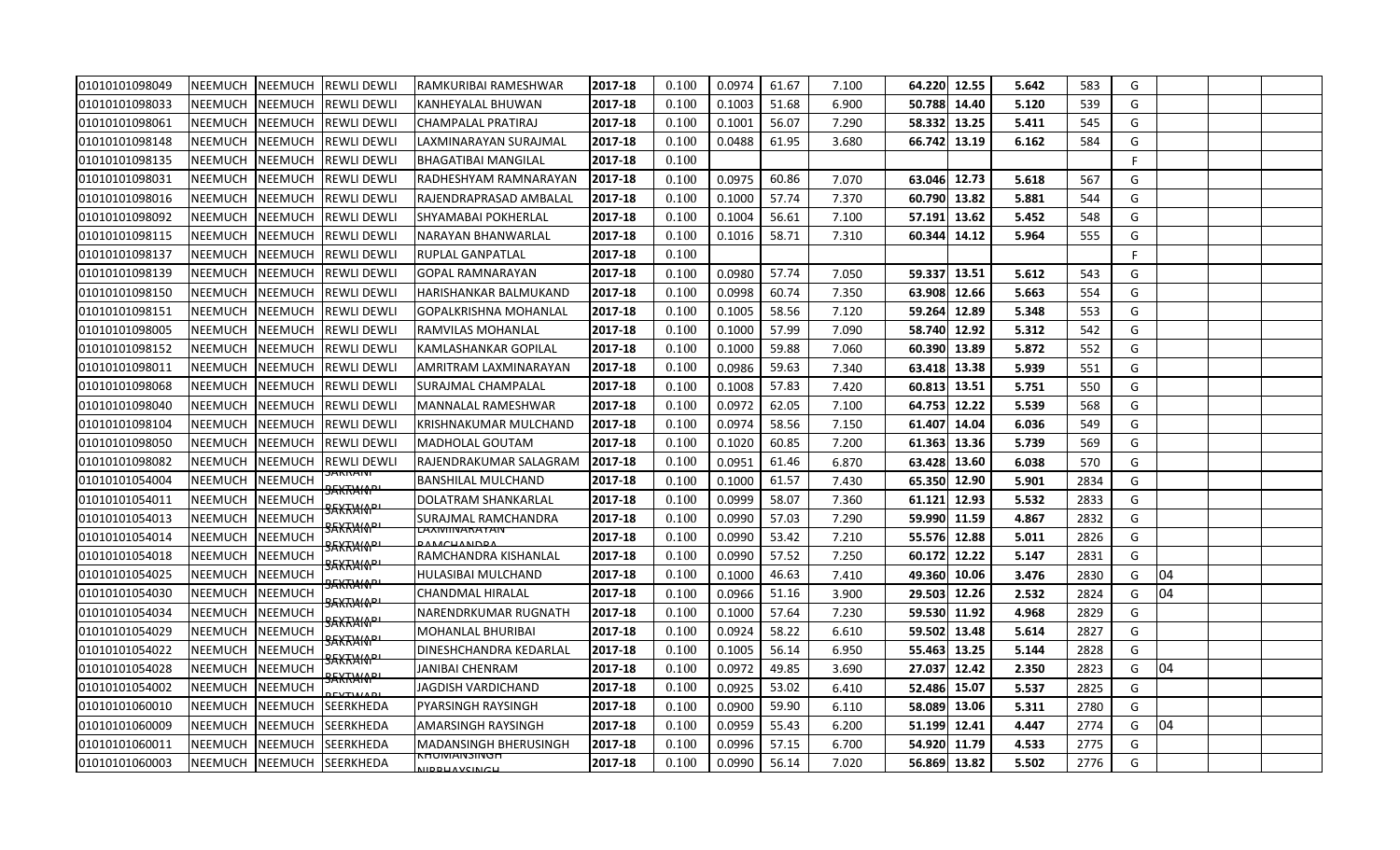| 01010101060022 | <b>NEEMUCH</b> | <b>NEEMUCH</b>  | <b>SEERKHEDA</b>    | <b>MANOHARSINGH BAPUSINGH</b>                 | 2017-18          | 0.100 | 0.0973 | 58.58 | 6.200 |              | 53.330 12.31 | 4.595 | 2779 | G            |    |  |
|----------------|----------------|-----------------|---------------------|-----------------------------------------------|------------------|-------|--------|-------|-------|--------------|--------------|-------|------|--------------|----|--|
| 01010101060044 | NEEMUCH        | <b>NEEMUCH</b>  | <b>SEERKHEDA</b>    | MAHIPALSINGH BHOPALSINGH                      | 2017-18          | 0.100 | 0.0966 | 57.11 | 7.030 | 59.369 12.92 |              | 5.370 | 2778 | G            |    |  |
| 01010101060045 | NEEMUCH        | <b>NEEMUCH</b>  | <b>SEERKHEDA</b>    | <b>DEVEINDRASIINGH</b><br><b>UODALCINICU</b>  | 2017-18          | 0.100 | 0.0966 | 53.88 | 7.120 |              | 56.729 12.64 | 5.020 | 2777 | G            |    |  |
| 01010101079023 | <b>NEEMUCH</b> | <b>NEEMUCH</b>  | <b>ISEMLI MEWAD</b> | IPYARSINGH SHIVSINGH                          | 2017-18          | 0.100 | 0.0976 | 60.67 | 6.950 | 61.721 13.00 |              | 5.616 | 1091 | G            |    |  |
| 01010101079037 | <b>NEEMUCH</b> | <b>NEEMUCH</b>  | <b>SEMLI MEWAD</b>  | <u>NANALAD3INON</u><br><b>LINICADCINICU</b>   | 2017-18          | 0.100 | 0.1008 | 70.36 | 6.680 | 66.607       | 12.18        | 5.679 | 1096 | G            |    |  |
| 01010101079012 | <b>NEEMUCH</b> | <b>NEEMUCH</b>  | <b>SEMLI MEWAD</b>  | MANSINGH NIRBHAYSINGH                         | 2017-18          | 0.100 | 0.0950 | 58.69 | 6.680 | 58.958       | 13.78        | 5.687 | 1095 | G            |    |  |
| 01010101079009 | <b>NEEMUCH</b> | <b>NEEMUCH</b>  | <b>SEMLI MEWAD</b>  | <b>DEVISINGH JAWANSINGH</b>                   | 2017-18          | 0.100 | 0.0932 | 62.10 | 6.170 | 58.734 13.16 |              | 5.410 | 1086 | G            |    |  |
| 01010101079025 | NEEMUCH        | <b>NEEMUCH</b>  | <b>SEMLI MEWAD</b>  | ROOPSINGH KACHRUSINGH                         | 2017-18          | 0.100 | 0.0913 | 57.01 | 6.490 | 57.897       | 14.09        | 5.710 | 1094 | G            |    |  |
| 01010101079003 | NEEMUCH        | <b>NEEMUCH</b>  | <b>SEMLI MEWAD</b>  | SHANTIBAI RADHAKISHAN                         | 2017-18          | 0.100 | 0.0945 | 61.64 | 6.550 | 61.037       | 13.09        | 5.593 | 1084 | G            |    |  |
| 01010101079004 | NEEMUCH        | <b>NEEMUCH</b>  | <b>SEMLI MEWAD</b>  | RATANSINGH NAHARSINGH                         | 2017-18          | 0.100 | 0.0967 | 66.82 | 5.970 | 58.935       | 11.81        | 4.872 | 1097 | G            |    |  |
| 01010101079007 | NEEMUCH        | <b>NEEMUCH</b>  | <b>SEMLI MEWAD</b>  | <b>DEVISINGH BHUWANISINGH</b>                 | 2017-18          | 0.100 | 0.0961 | 58.27 | 6.820 | 59.074       | 13.59        | 5.620 | 1093 | G            |    |  |
| 01010101079017 | NEEMUCH        | <b>NEEMUCH</b>  | <b>SEMLI MEWAD</b>  | PREMBAI NAHARSINGH                            | 2017-18          | 0.100 | 0.0942 | 59.56 | 6.720 | 60.701       | 11.67        | 4.958 | 1090 | G            |    |  |
| 01010101079019 | NEEMUCH        | <b>NEEMUCH</b>  | <b>SEMLI MEWAD</b>  | <b>RATANSINGH RAYSINGH</b>                    | 2017-18          | 0.100 | 0.0990 | 60.15 | 7.230 | 62.758       | 12.29        | 5.399 | 1089 | G            |    |  |
| 01010101079024 | NEEMUCH        | <b>NEEMUCH</b>  | <b>SEMLI MEWAD</b>  | <b>BHUWANISINGH KALUSINGH</b>                 | 2017-18          | 0.100 | 0.1000 | 59.01 | 6.700 | 56.480       | 13.79        | 5.452 | 1088 | G            |    |  |
| 01010101079033 | NEEMUCH        | <b>NEEMUCH</b>  | <b>SEMLI MEWAD</b>  | MOHANBAI RAMSINGH SITABA                      | l <b>2017-18</b> | 0.100 | 0.0945 | 60.70 | 6.850 | 62.857       | 13.33        | 5.865 | 1092 | G            |    |  |
| 01010101079041 | NEEMUCH        | <b>NEEMUCH</b>  | <b>SEMLI MEWAD</b>  | JAGDISH KANWARLAL                             | 2017-18          | 0.100 | 0.0943 | 62.33 | 6.730 | 63.552       | 12.55        | 5.583 | 1087 | G            |    |  |
| 01010101079058 | NEEMUCH        | <b>NEEMUCH</b>  | <b>SEMLI MEWAD</b>  | <b>NAHARSINGH JAWANSINGH</b>                  | 2017-18          | 0.100 | 0.0966 | 62.39 | 6.530 | 60.248       | 12.65        | 5.335 | 1083 | G            |    |  |
| 01010101079061 | <b>NEEMUCH</b> | <b>NEEMUCH</b>  | <b>SEMLI MEWAD</b>  | KISHANSINGH NATHUSINGH                        | 2017-18          | 0.100 | 0.0952 | 61.41 | 6.300 | 58.057       | 12.64        | 5.137 | 1085 | G            |    |  |
| 01010101061001 | <b>NEEMUCH</b> | <b>NEEMUCH</b>  | <b>UMAHEDA</b>      | LAXMANSINGH ARJUNSINGH                        | 2017-18          | 0.100 | 0.0969 | 63.97 | 6.490 | 61.207       | 11.77        | 5.043 | 2494 | G            |    |  |
| 01010101061010 | NEEMUCH        | <b>NEEMUCH</b>  | <b>UMAHEDA</b>      | MANOHARSINGH DATARSINGH                       | 2017-18          | 0.100 | 0.0967 | 61.05 | 6.960 | 62.771       | 12.35        | 5.427 | 2492 | G            |    |  |
| 01010101061015 | NEEMUCH        | <b>NEEMUCH</b>  | <b>UMAHEDA</b>      | <b>SUNAINNUINWAR</b><br>ACUADUCINCU           | 2017-18          | 0.100 |        |       |       |              |              |       |      | F.           |    |  |
| 01010101061026 | <b>NEEMUCH</b> | <b>NEEMUCH</b>  | <b>UMAHEDA</b>      | <b>VARDICHAND PRATAPJI</b>                    | 2017-18          | 0.100 | 0.0995 | 59.61 | 6.460 | 55.286 12.13 |              | 4.695 | 2493 | G            |    |  |
| 01010101061030 | <b>NEEMUCH</b> | <b>NEEMUCH</b>  | <b>UMAHEDA</b>      | RUKMANBAI BHANWARLAL                          | 2017-18          | 0.100 | 0.0990 | 60.23 | 6.900 | 59.970 12.93 |              | 5.428 | 2489 | G            |    |  |
| 01010101061002 | <b>NEEMUCH</b> | <b>NEEMUCH</b>  | <b>UMAHEDA</b>      | <b>BHOPALSINGH ARJUNSINGH</b>                 | 2017-18          | 0.100 | 0.1008 | 63.44 | 6.900 | 62.034 14.31 |              | 6.214 | 2495 | G            |    |  |
| 01010101061014 | <b>NEEMUCH</b> | <b>NEEMUCH</b>  | <b>UMAHEDA</b>      | PAWANKUNWAR MOTISINGH                         | 2017-18          | 0.100 | 0.0990 | 58.95 | 6.820 | 58.010 11.74 |              | 4.768 | 2491 | G            |    |  |
| 01010101061006 | <b>NEEMUCH</b> | <b>NEEMUCH</b>  | <b>UMAHEDA</b>      | <b>TURITLAIN THE</b><br><b>AVTAMIADCINICL</b> | 2017-18          | 0.100 |        |       |       |              |              |       |      | N            |    |  |
| 01010101061008 | <b>NEEMUCH</b> | <b>NEEMUCH</b>  | <b>UMAHEDA</b>      | NANDUBAI MANGU                                | 2017-18          | 0.100 | 0.0960 | 56.29 | 6.600 | 55.281       | 12.17        | 4.710 | 2490 | G            |    |  |
| 01010101061012 | <b>NEEMUCH</b> | <b>NEEMUCH</b>  | <b>UMAHEDA</b>      | <u>\ESHAIVINUINWAR</u><br><b>UDDUAVCINICI</b> | 2017-18          | 0.100 | 0.0957 | 50.92 | 6.550 | 49.791       | 12.73        | 4.437 | 2488 | G            | 04 |  |
| 01010101076009 | NEEMUCH        | <b>NEEMUCH</b>  | <b>VISHANIYA</b>    | SHATYANARAYAN BANSILAL                        | 2017-18          | 0.100 |        |       |       |              |              |       |      | F.           |    |  |
| 01010101076012 | NEEMUCH        | <b>NEEMUCH</b>  | <b>VISHANIYA</b>    | ISURESHSINGH AMARSINGH                        | 2017-18          | 0.100 | 0.0961 | 59.32 | 6.920 | 61.020 12.95 |              | 5.532 | 1969 | G            |    |  |
| 01010101076014 | NEEMUCH        | <b>NEEMUCH</b>  | <b>VISHANIYA</b>    | SARDARSINGH KALUSINGH                         | 2017-18          | 0.100 | 0.0976 | 58.68 | 6.720 | 57.715 13.79 |              | 5.572 | 1970 | G            |    |  |
| 01010101076027 | <b>NEEMUCH</b> | <b>NEEMUCH</b>  | <b>VISHANIYA</b>    | <b>BALURAM MAGRU</b>                          | 2017-18          | 0.100 |        |       |       |              |              |       |      | F.           |    |  |
| 01010101076031 | NEEMUCH        | <b>NEEMUCH</b>  | <b>VISHANIYA</b>    | <b>AMARSINGH NIRBHAYSINGH</b>                 | 2017-18          | 0.100 | 0.0990 | 61.48 | 6.710 | 59.525 12.65 |              | 5.271 | 1975 | G            |    |  |
| 01010101076034 | NEEMUCH        | <b>NEEMUCH</b>  | <b>VISHANIYA</b>    | LAXMANSINGH GOBARSINGH                        | 2017-18          | 0.100 | 0.0961 | 57.10 | 6.650 | 56.452 14.80 |              | 5.848 | 1961 | G            |    |  |
| 01010101076036 | <b>NEEMUCH</b> | <b>INEEMUCH</b> | <b>VISHANIYA</b>    | BAPUSINGH SAJJANSINGH                         | 2017-18          | 0.100 |        |       |       |              |              |       |      | $\mathsf{F}$ |    |  |
| 01010101076040 | <b>NEEMUCH</b> | <b>NEEMUCH</b>  | <b>VISHANIYA</b>    | IBHAGATSINGH DEVISINGH                        | 2017-18          | 0.100 |        |       |       |              |              |       |      | F            |    |  |
| 01010101076044 | <b>NEEMUCH</b> | <b>NEEMUCH</b>  | <b>VISHANIYA</b>    | <b>I</b> GIRDHARI KACHARU                     | 2017-18          | 0.100 | 0.0975 | 64.68 | 7.130 | 67.569 13.67 |              | 6.466 | 1976 | G            |    |  |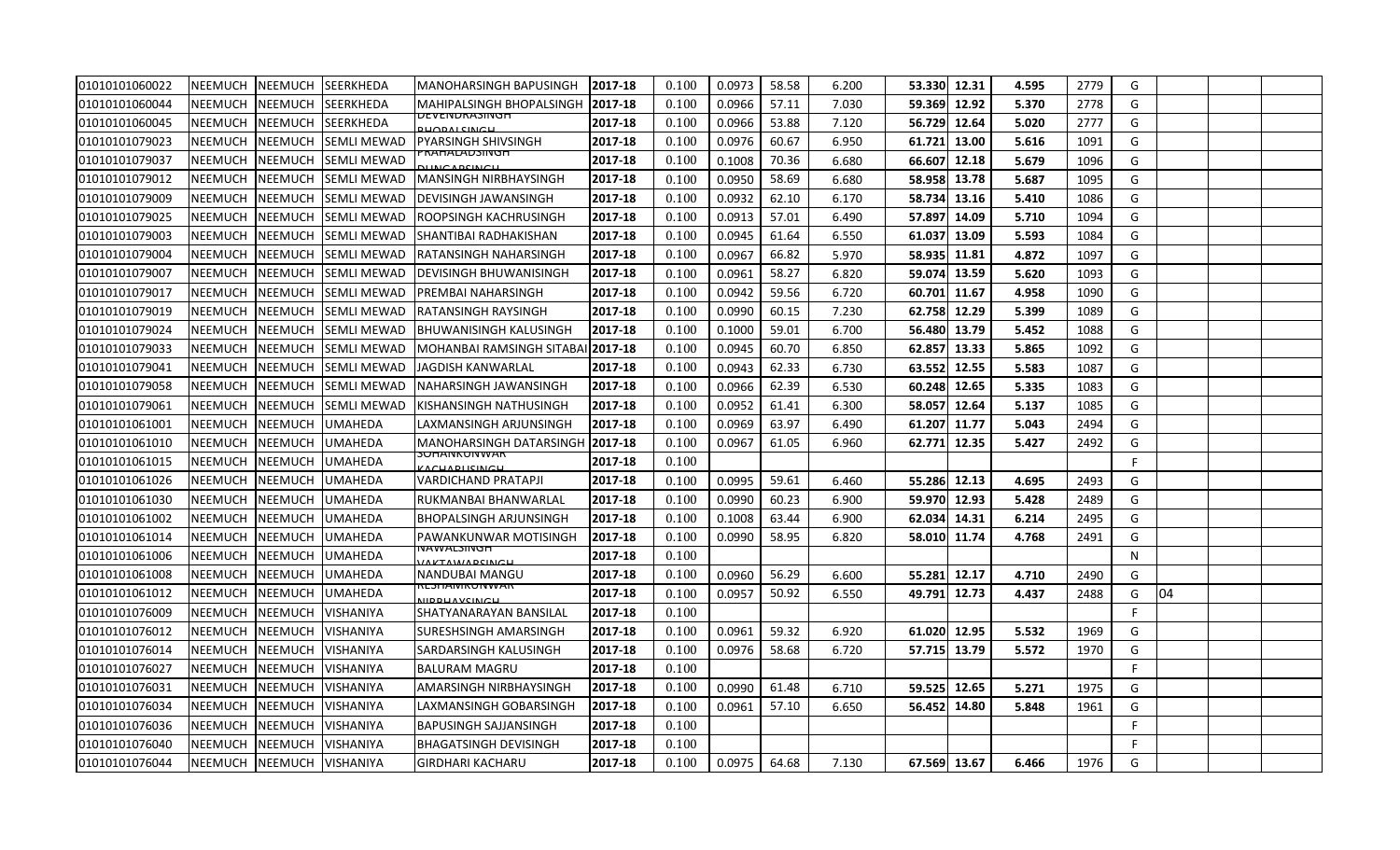| 01010101076045 | NEEMUCH        | <b>NEEMUCH</b> | <b>VISHANIYA</b> | <b>FULVANTIBAI TULSIRAM</b>                   | 2017-18 | 0.100 | 0.0992 | 66.21 | 7.100 | 67.702 12.10 |       | 5.734 | 1977 | G            |    |  |
|----------------|----------------|----------------|------------------|-----------------------------------------------|---------|-------|--------|-------|-------|--------------|-------|-------|------|--------------|----|--|
| 01010101076047 | NEEMUCH        | <b>NEEMUCH</b> | <b>VISHANIYA</b> | <b>BAGDIRAM KACHRU</b>                        | 2017-18 | 0.100 | 0.0996 | 58.74 | 6.800 | 57.289 12.63 |       | 5.065 | 1968 | G            |    |  |
| 01010101076056 | NEEMUCH        | <b>NEEMUCH</b> | <b>VISHANIYA</b> | MANGILAL FAKIRA                               | 2017-18 | 0.100 | 0.0959 | 62.70 | 6.980 | 65.193 13.27 |       | 6.056 | 1974 | G            |    |  |
| 01010101076063 | NEEMUCH        | <b>NEEMUCH</b> | <b>VISHANIYA</b> | <b>BHANWARSINGH BHERULAL</b>                  | 2017-18 | 0.100 |        |       |       |              |       |       |      | F            |    |  |
| 01010101076065 | NEEMUCH        | <b>NEEMUCH</b> | <b>VISHANIYA</b> | <b>BHERULAL BHAGIRATH</b>                     | 2017-18 | 0.100 | 0.0980 | 55.65 | 6.960 | 56.459 13.15 |       | 5.197 | 1960 | G            |    |  |
| 01010101076066 | NEEMUCH        | <b>NEEMUCH</b> | <b>VISHANIYA</b> | ISHWARSINGH RATANSINGH                        | 2017-18 | 0.100 | 0.0812 | 66.00 | 5.420 | 62.931       | 13.53 | 5.961 | 1978 | G            |    |  |
| 01010101076073 | NEEMUCH        | <b>NEEMUCH</b> | <b>VISHANIYA</b> | DHAPUBAI NANURAM                              | 2017-18 | 0.100 | 0.0990 | 60.52 | 6.780 | 59.212 14.21 |       | 5.890 | 1966 | G            |    |  |
| 01010101076080 | <b>NEEMUCH</b> | <b>NEEMUCH</b> | <b>VISHANIYA</b> | RAMPRASAD BHERULAL                            | 2017-18 | 0.100 | 0.1012 | 60.71 | 6.800 | 58.281       | 10.84 | 4.422 | 1967 | G            |    |  |
| 01010101076082 | NEEMUCH        | <b>NEEMUCH</b> | <b>VISHANIYA</b> | LAXMANSINGH NAHARSINGH                        | 2017-18 | 0.100 | 0.1000 | 49.58 | 6.550 | 46.390       | 13.47 | 4.374 | 1957 | G            | 04 |  |
| 01010101076083 | <b>NEEMUCH</b> | <b>NEEMUCH</b> | <b>VISHANIYA</b> | DHAPUBAI DULESINGH                            | 2017-18 | 0.100 |        |       |       |              |       |       |      | F.           |    |  |
| 01010101076086 | <b>NEEMUCH</b> | <b>NEEMUCH</b> | <b>VISHANIYA</b> | <b>BADRILAL FAKIRCHAND</b>                    | 2017-18 | 0.100 |        |       |       |              |       |       |      | $\mathsf{F}$ |    |  |
| 01010101076087 | <b>NEEMUCH</b> | <b>NEEMUCH</b> | <b>VISHANIYA</b> | RAMNIVAS MANGILAL                             | 2017-18 | 0.100 | 0.1001 | 61.45 | 7.130 | 62.527       | 12.25 | 5.362 | 1973 | G            |    |  |
| 01010101076090 | <b>NEEMUCH</b> | <b>NEEMUCH</b> | <b>VISHANIYA</b> | DILIPSINGH PYARSINGH                          | 2017-18 | 0.100 |        |       |       |              |       |       |      | $\mathsf{F}$ |    |  |
| 01010101076091 | NEEMUCH        | <b>NEEMUCH</b> | <b>VISHANIYA</b> | <b>SHYAMLAL MANGILAL</b>                      | 2017-18 | 0.100 | 0.0969 | 61.39 | 6.960 | 62.993 13.55 |       | 5.975 | 1963 | G            |    |  |
| 01010101076093 | NEEMUCH        | <b>NEEMUCH</b> | <b>VISHANIYA</b> | PURIBAI KANIRAM                               | 2017-18 | 0.100 | 0.1000 | 60.11 | 5.210 | 44.740 13.96 |       | 4.372 | 1964 | G            | 04 |  |
| 01010101076095 | <b>NEEMUCH</b> | <b>NEEMUCH</b> | <b>VISHANIYA</b> | <b>DLAWANI SIINUT</b><br><b>ACHADLICINICH</b> | 2017-18 | 0.100 | 0.0999 | 58.93 | 7.060 | 59.499 14.14 |       | 5.889 | 1965 | G            |    |  |
| 01010101076096 | <b>NEEMUCH</b> | <b>NEEMUCH</b> | <b>VISHANIYA</b> | PRAKASHLAL BHANWARLAL                         | 2017-18 | 0.100 | 0.0988 | 64.51 | 7.120 | 66.417 12.31 |       | 5.723 | 1979 | G            |    |  |
| 01010101076101 | <b>NEEMUCH</b> | <b>NEEMUCH</b> | <b>VISHANIYA</b> | MOHANBAI PYARSINGH                            | 2017-18 | 0.100 |        |       |       |              |       |       |      | F.           |    |  |
| 01010101076102 | <b>NEEMUCH</b> | <b>NEEMUCH</b> | <b>VISHANIYA</b> | <b>PREMSINGH BHUWANISINGH</b>                 | 2017-18 | 0.100 | 0.1000 | 65.77 | 6.490 | 60.980 13.27 |       | 5.664 | 1980 | G            |    |  |
| 01010101076104 | <b>NEEMUCH</b> | <b>NEEMUCH</b> | <b>VISHANIYA</b> | <b>BHOPALSINGH LAXMANSINGH</b>                | 2017-18 | 0.100 | 0.0980 | 69.93 | 6.750 | 68.806       | 12.88 | 6.204 | 1981 | G            |    |  |
| 01010101076110 | NEEMUCH        | <b>NEEMUCH</b> | <b>VISHANIYA</b> | <b>GISIBAI BHANWARLAL</b>                     | 2017-18 | 0.100 | 0.0918 | 50.39 | 6.250 | 49.009 13.77 |       | 4.724 | 1959 | G            | 04 |  |
| 01010101076115 | NEEMUCH        | <b>NEEMUCH</b> | <b>VISHANIYA</b> | KANWARLAL BALURAM                             | 2017-18 | 0.100 |        |       |       |              |       |       |      | F            |    |  |
| 01010101076119 | NEEMUCH        | <b>NEEMUCH</b> | <b>VISHANIYA</b> | ANILSINGH PRABHUSINGH                         | 2017-18 | 0.100 | 0.0974 | 67.20 | 6.840 | 67.413       | 12.90 | 6.088 | 1971 | G            |    |  |
| 01010101076120 | NEEMUCH        | <b>NEEMUCH</b> | <b>VISHANIYA</b> | SHAMBHUSINGH PRABHULAL                        | 2017-18 | 0.100 | 0.0990 | 63.84 | 6.590 | 60.707       | 12.81 | 5.444 | 1972 | G            |    |  |
| 01010101076123 | <b>NEEMUCH</b> | <b>NEEMUCH</b> | <b>VISHANIYA</b> | <b>SHALUBAI MANOHARSINGH</b>                  | 2017-18 | 0.100 |        |       |       |              |       |       |      | F.           |    |  |
| 01010101076127 | <b>NEEMUCH</b> | <b>NEEMUCH</b> | <b>VISHANIYA</b> | DILIPSINGH LAXMANSINGH                        | 2017-18 | 0.100 | 0.1000 | 49.63 | 6.530 | 46.300       | 13.20 | 4.278 | 1958 | G            | 04 |  |
| 01010101076128 | <b>NEEMUCH</b> | <b>NEEMUCH</b> | <b>VISHANIYA</b> | RUGNATHSINGH LALSINGH                         | 2017-18 | 0.100 | 0.0999 | 60.49 | 6.620 | 57.267       | 12.96 | 5.195 | 1962 | G            |    |  |
| 01010101076129 | <b>NEEMUCH</b> | <b>NEEMUCH</b> | <b>VISHANIYA</b> | HARISINGH NIRBHAYSINGH                        | 2017-18 | 0.100 | 0.0989 | 62.57 | 6.590 | 59.565       | 12.50 | 5.212 | 2054 | G            |    |  |
| 01010101076130 | <b>NEEMUCH</b> | <b>NEEMUCH</b> | <b>VISHANIYA</b> | PRAHALAD BHERULAL                             | 2017-18 | 0.100 | 0.1008 | 61.45 | 3.830 | 33.353 13.69 |       | 3.196 | 2053 | G            | 04 |  |
| 01010101076006 | NEEMUCH        | <b>NEEMUCH</b> | <b>VISHANIYA</b> | RAMBABU BHERULAL                              | 2017-18 | 0.100 | 0.0985 | 57.43 | 7.040 | 58.640 17.31 |       | 7.105 | 2047 | G            |    |  |
| 01010101076067 | <b>NEEMUCH</b> | <b>NEEMUCH</b> | <b>VISHANIYA</b> | DASHRATH KANHEYALAL                           | 2017-18 | 0.100 | 0.0580 | 63.13 | 4.240 | 65.931       | 11.47 | 5.293 | 2055 | G            |    |  |
| 01010101076032 | <b>NEEMUCH</b> | <b>NEEMUCH</b> | <b>VISHANIYA</b> | <b>BANSHILAL RADHADISHAN</b>                  | 2017-18 | 0.100 |        |       |       |              |       |       |      | $\mathsf{F}$ |    |  |
| 01010101076016 | <b>NEEMUCH</b> | <b>NEEMUCH</b> | <b>VISHANIYA</b> | <b>BAPUSINGH ISHWARSINGH</b>                  | 2017-18 | 0.100 | 0.0879 | 60.45 | 5.880 | 57.770 13.09 |       | 5.293 | 2052 | G            |    |  |
| 01010101076008 | NEEMUCH        | <b>NEEMUCH</b> | <b>VISHANIYA</b> | KAMALSINGH NAVALSINGH                         | 2017-18 | 0.100 | 0.0994 | 62.80 | 7.270 | 65.614       | 12.75 | 5.856 | 2056 | G            |    |  |
| 01010101076002 | <b>NEEMUCH</b> | <b>NEEMUCH</b> | <b>VISHANIYA</b> | <b>PARASRAM BHERULAL</b>                      | 2017-18 | 0.100 | 0.1007 | 63.18 | 7.120 | 63.813       | 13.23 | 5.910 | 2057 | G            |    |  |
| 01010101076048 | <b>NEEMUCH</b> | <b>NEEMUCH</b> | <b>VISHANIYA</b> | SULTANSINGH DOULATSINGH                       | 2017-18 | 0.100 |        |       |       |              |       |       |      | F.           |    |  |
| 01010101076126 | <b>NEEMUCH</b> | <b>NEEMUCH</b> | <b>VISHANIYA</b> | LALSINGH GOVINDSINGH                          | 2017-18 | 0.100 |        |       |       |              |       |       |      | F            |    |  |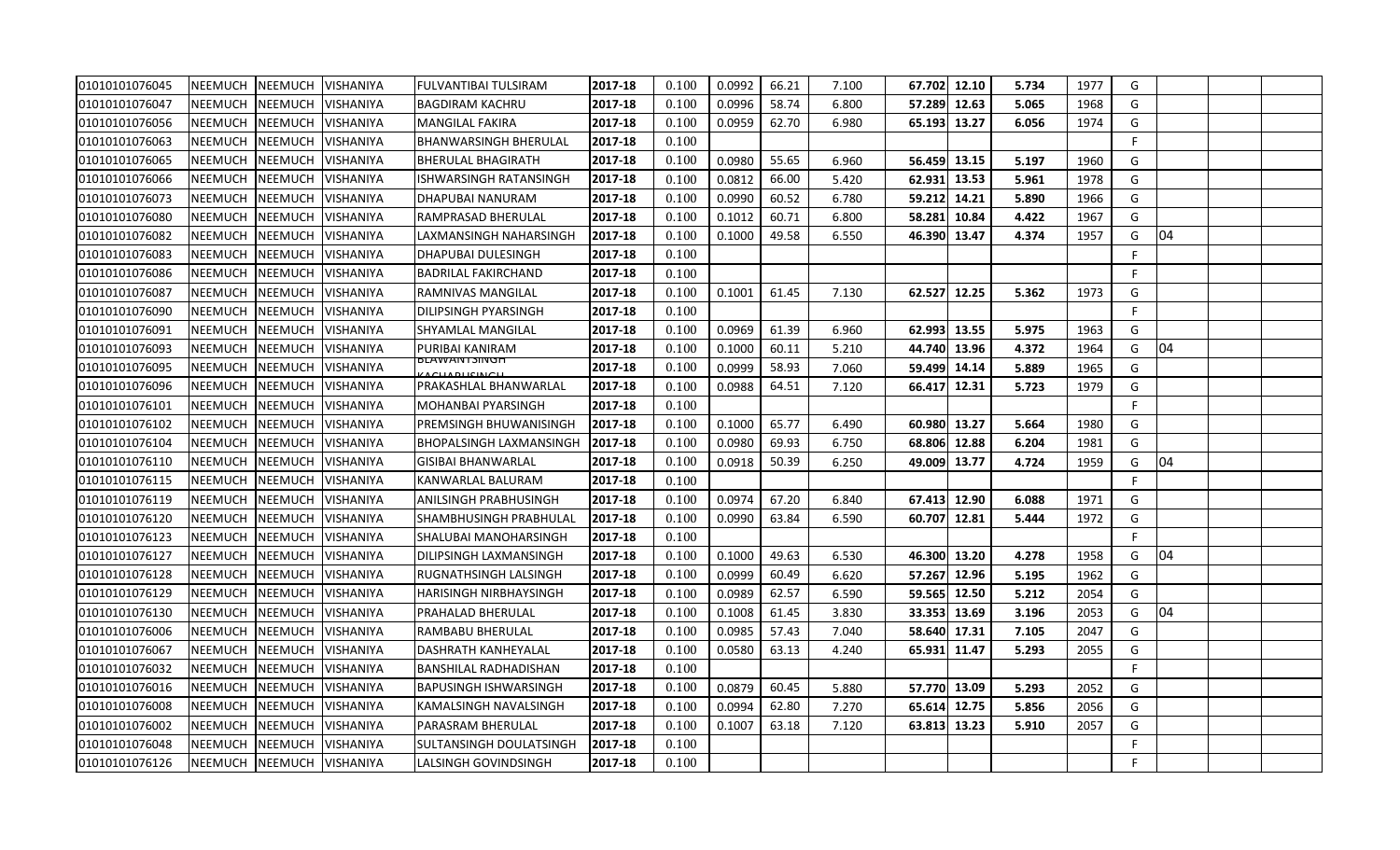| 01010101076060 | <b>NEEMUCH</b> | <b>NEEMUCH</b> | <b>VISHANIYA</b>          | <u>PUNAIVICHAINDRA</u><br><b>JLJI IVA/A NIID A N</b> | 2017-18 | 0.100 | 0.0991 | 61.65 | 7.040 | 62.563       | 12.88        | 5.641 | 2071 | G |    |  |
|----------------|----------------|----------------|---------------------------|------------------------------------------------------|---------|-------|--------|-------|-------|--------------|--------------|-------|------|---|----|--|
| 01010101076075 | <b>NEEMUCH</b> | <b>NEEMUCH</b> | <b>VISHANIYA</b>          | JORAVARSINGH RUPSINGH                                | 2017-18 | 0.100 | 0.0954 | 65.81 | 6.800 | 67.013       | 14.21        | 6.666 | 2069 | G |    |  |
| 01010101076135 | <b>NEEMUCH</b> | <b>NEEMUCH</b> | <b>VISHANIYA</b>          | <b>MOHANBAI NAGULAL</b>                              | 2017-18 | 0.100 | 0.0984 | 62.37 | 7.090 | 64.197       | 13.29        | 5.972 | 2058 | G |    |  |
| 01010101076013 | <b>NEEMUCH</b> | NEEMUCH        | <b>VISHANIYA</b>          | <b>RAMSINGH ISHWARSINGH</b>                          | 2017-18 | 0.100 | 0.0960 | 66.45 | 6.390 | 63.188       | 13.69        | 6.055 | 2070 | G |    |  |
| 01010101076136 | <b>NEEMUCH</b> | <b>NEEMUCH</b> | <b>VISHANIYA</b>          | CHANDIBAI BHERULAL                                   | 2017-18 | 0.100 | 0.0990 | 60.05 | 6.820 | 59.101       | 13.51        | 5.589 | 2050 | G |    |  |
| 01010101076137 | <b>NEEMUCH</b> | <b>NEEMUCH</b> | <b>VISHANIYA</b>          | <b>BHAGATRAM NARAYAN</b>                             | 2017-18 | 0.100 | 0.0975 | 59.80 | 7.350 | 64.400       | 13.61        | 6.135 | 2051 | G |    |  |
| 01010101076068 | <b>NEEMUCH</b> | <b>NEEMUCH</b> | <b>VISHANIYA</b>          | חטוווכווואז חטוווכדוש<br>۱۱ ממחונר                   | 2017-18 | 0.100 | 0.1000 | 62.82 | 6.490 | 58.240 13.13 |              | 5.353 | 2059 | G |    |  |
| 01010101076072 | <b>NEEMUCH</b> | <b>NEEMUCH</b> | <b>VISHANIYA</b>          | BHOPALSINGH BHUWANISINGH 2017-18                     |         | 0.100 | 0.0960 | 62.70 | 7.000 | 65.313       | 13.00        | 5.943 | 2060 | G |    |  |
| 01010101076052 | <b>NEEMUCH</b> | <b>NEEMUCH</b> | <b>VISHANIYA</b>          | <b>KARUSINGH GOBARSINGH</b>                          | 2017-18 | 0.100 | 0.0976 | 59.20 | 6.780 | 58.750       | 13.68        | 5.626 | 2048 | G |    |  |
| 01010101076089 | <b>NEEMUCH</b> | NEEMUCH        | <b>VISHANIYA</b>          | <b>BANSHIDAS BHAWARDAS</b>                           | 2017-18 | 0.100 | 0.0966 | 62.46 | 7.220 | 66.687       | 12.31        | 5.747 | 2061 | G |    |  |
| 01010101076024 | <b>NEEMUCH</b> | <b>NEEMUCH</b> | <b>VISHANIYA</b>          | <b>BHOPALSINGH MANSINGH</b>                          | 2017-18 | 0.100 | 0.0970 | 64.27 | 6.680 | 63.227       | 13.66        | 6.046 | 2068 | G |    |  |
| 01010101076030 | <b>NEEMUCH</b> | <b>NEEMUCH</b> | <b>VISHANIYA</b>          | <b>BHAGATSINGH KESHARSINGH</b>                       | 2017-18 | 0.100 | 0.0956 | 53.15 | 2.910 | 23.117       | 10.76        | 1.741 | 2046 | G | 04 |  |
| 01010101076046 | <b>NEEMUCH</b> | <b>NEEMUCH</b> | <b>VISHANIYA</b>          | KANWARLAL NANDA                                      | 2017-18 | 0.100 | 0.0969 | 61.09 | 6.950 | 62.590       | 13.44        | 5.889 | 2062 | G |    |  |
| 01010101076059 | <b>NEEMUCH</b> | <b>NEEMUCH</b> | <b>VISHANIYA</b>          | LAAIVIAINJIINUN                                      | 2017-18 | 0.100 | 0.0989 | 62.34 | 7.300 | 65.733       | 13.35        | 6.143 | 2063 | G |    |  |
| 01010101076071 | <b>NEEMUCH</b> | <b>NEEMUCH</b> | <b>VISHANIYA</b>          | <b>MOHANBAI KACHRUSINGH</b>                          | 2017-18 | 0.100 | 0.0965 | 57.98 | 6.840 | 58.705       | 13.21        | 5.429 | 2049 | G |    |  |
| 01010101076098 | <b>NEEMUCH</b> | <b>NEEMUCH</b> | <b>VISHANIYA</b>          | <b>BAPULAL BALUJI</b>                                | 2017-18 | 0.100 | 0.0996 | 62.84 | 6.770 | 61.024       | 13.61        | 5.813 | 2067 | G |    |  |
| 01010101076116 | <b>NEEMUCH</b> | <b>NEEMUCH</b> | <b>VISHANIYA</b>          | RAMKANYABAI BALURAM                                  | 2017-18 | 0.100 | 0.1000 | 66.14 | 7.010 | 66.230       | 12.79        | 5.930 | 2066 | G |    |  |
| 01010101076121 | <b>NEEMUCH</b> | <b>NEEMUCH</b> | <b>VISHANIYA</b>          | <b>PRABHUSINGH KACHRUSINGH</b>                       | 2017-18 | 0.100 | 0.0999 | 62.74 | 7.030 | 63.073       | 12.89        | 5.691 | 2064 | G |    |  |
| 01010101076122 | <b>NEEMUCH</b> | <b>NEEMUCH</b> | <b>VISHANIYA</b>          | UDAYRAM RAMLAL                                       | 2017-18 | 0.100 |        |       |       |              |              |       |      | E |    |  |
| 01010101076124 | <b>NEEMUCH</b> | <b>NEEMUCH</b> | VISHANIYA                 | <b>BULAKBAI GOBARSINGH</b>                           | 2017-18 | 0.100 | 0.0988 | 64.83 | 6.820 | 63.927 13.47 |              | 6.028 | 2065 | G |    |  |
| 01010101056013 | <b>NEEMUCH</b> | <b>NEEMUCH</b> | <b>INNITA</b>             | <b>BHAGCHANDRA RAMSUKH</b>                           | 2017-18 | 0.100 | 0.0967 | 61.60 | 7.850 | 71.437 13.23 |              | 6.616 | 1079 | G |    |  |
| 01010101056027 | NEEMUCH        | <b>NEEMUCH</b> | <b>\{\\\\f`\\`</b>        | TARACHAND KALURAM                                    | 2017-18 | 0.100 | 0.0986 | 63.17 | 7.820 | 71.572       | 14.96        | 7.495 | 1082 | G |    |  |
| 01010101056011 | NEEMUCH        | <b>NEEMUCH</b> | <b>\{\\\\f`\\`</b>        | LAXMANSINGH SHISHUPAL                                | 2017-18 | 0.100 | 0.0977 | 61.42 | 7.620 | 68.434       | 12.73        | 6.098 | 1077 | G |    |  |
| 01010101056017 | <b>NEEMUCH</b> | <b>NEEMUCH</b> | <b>AKANGAP</b>            | RATANLAL SURAJMAL                                    | 2017-18 | 0.100 | 0.0944 | 62.63 | 7.520 | 71.271       | 12.57        | 6.271 | 1070 | G |    |  |
| 01010101056015 | <b>NEEMUCH</b> | <b>NEEMUCH</b> | <b>AKANGAP</b>            | LAXMIBAI RANGLAL                                     | 2017-18 | 0.100 | 0.0999 | 62.13 | 7.640 | 67.878 11.38 |              | 5.407 | 1076 | G |    |  |
| 01010101056019 | <b>NEEMUCH</b> | <b>NEEMUCH</b> | <b>AKNIFAP</b>            | KAMALABAI RAMESHWAR                                  | 2017-18 | 0.100 | 0.0959 | 62.19 | 7.590 | 70.313 13.07 |              | 6.433 | 1080 | G |    |  |
| 01010101056021 | <b>NEEMUCH</b> | <b>NEEMUCH</b> | <b>AKNIFAP</b>            | <b>SAUBAI GOPILAL</b>                                | 2017-18 | 0.100 | 0.1006 | 61.92 | 7.560 | 66.471 12.18 |              | 5.668 | 1075 | G |    |  |
| 01010101056028 | <b>NEEMUCH</b> | <b>NEEMUCH</b> | <b>AKNIFAP</b>            | <b>CHAMPALAL PRITHVIRAJ</b>                          | 2017-18 | 0.100 | 0.0992 | 63.66 | 7.890 | 72.329 12.79 |              | 6.476 | 1072 | G |    |  |
| 01010101056029 | <b>NEEMUCH</b> | <b>NEEMUCH</b> | <b>AKNIFAP</b>            | PREMCHAND PRITHVIRAJ                                 | 2017-18 | 0.100 | 0.1004 | 61.85 | 8.220 | 72.341 14.47 |              | 7.327 | 1081 | G |    |  |
| 01010101056030 | <b>NEEMUCH</b> | <b>NEEMUCH</b> | <b>AAANFAP</b>            | LAXMAN PRITHVIRAJ                                    | 2017-18 | 0.100 | 0.0962 | 62.93 | 8.040 | 75.135 12.71 |              | 6.685 | 1071 | G |    |  |
| 01010101056031 | <b>NEEMUCH</b> | <b>NEEMUCH</b> | <b>AKNIFAP</b>            | SHIVNARAYAN PRITHVIRAJ                               | 2017-18 | 0.100 | 0.0991 | 62.46 | 7.880 | 70.949 13.35 |              | 6.630 | 1073 | G |    |  |
| 01010101056032 | <b>NEEMUCH</b> | <b>NEEMUCH</b> | AKNIFA <sup>R</sup>       | <b>VIJAYSINGH PRITHVIRAJ</b>                         | 2017-18 | 0.100 | 0.0990 | 63.14 | 8.550 | 77.899 11.91 |              | 6.495 | 1074 | G |    |  |
| 01010101056010 | <b>NEEMUCH</b> | <b>NEEMUCH</b> | <b>\{\\\\f\\`</b><br>MCID | <b>MOHANLAL BADRILAL</b>                             | 2017-18 | 0.100 | 0.0922 | 61.41 | 7.430 | 70.694 11.43 |              | 5.656 | 1078 | G |    |  |
| 01010101083023 | <b>NEEMUCH</b> | <b>NEEMUCH</b> | MANGROL                   | <b>BABULAL GOURU</b>                                 | 2017-18 | 0.100 | 0.0960 | 59.16 | 6.510 | 57.313 13.64 |              | 5.472 | 2804 | G |    |  |
| 01010101083035 | <b>NEEMUCH</b> | <b>NEEMUCH</b> | <b>MANGROL</b>            | <b>BHOPALSINGH BHERUSINGH</b>                        | 2017-18 | 0.100 | 0.0975 | 59.04 | 6.840 | 59.169 14.04 |              | 5.815 | 2807 | G |    |  |
| 01010101083053 | <b>NEEMUCH</b> | <b>NEEMUCH</b> | <b>MANGROL</b>            | <b>PREMA GOTU</b>                                    | 2017-18 | 0.100 | 0.1000 | 50.84 | 6.590 | 47.860 12.88 |              | 4.315 | 2805 | G | 04 |  |
| 01010101083058 | <b>NEEMUCH</b> | <b>NEEMUCH</b> | <b>MANGROL</b>            | <b>MADANSINGH BHAWANISINGH 2017-18</b>               |         | 0.100 | 0.0975 | 53.02 | 6.540 |              | 50.810 14.50 | 5.157 | 2806 | G |    |  |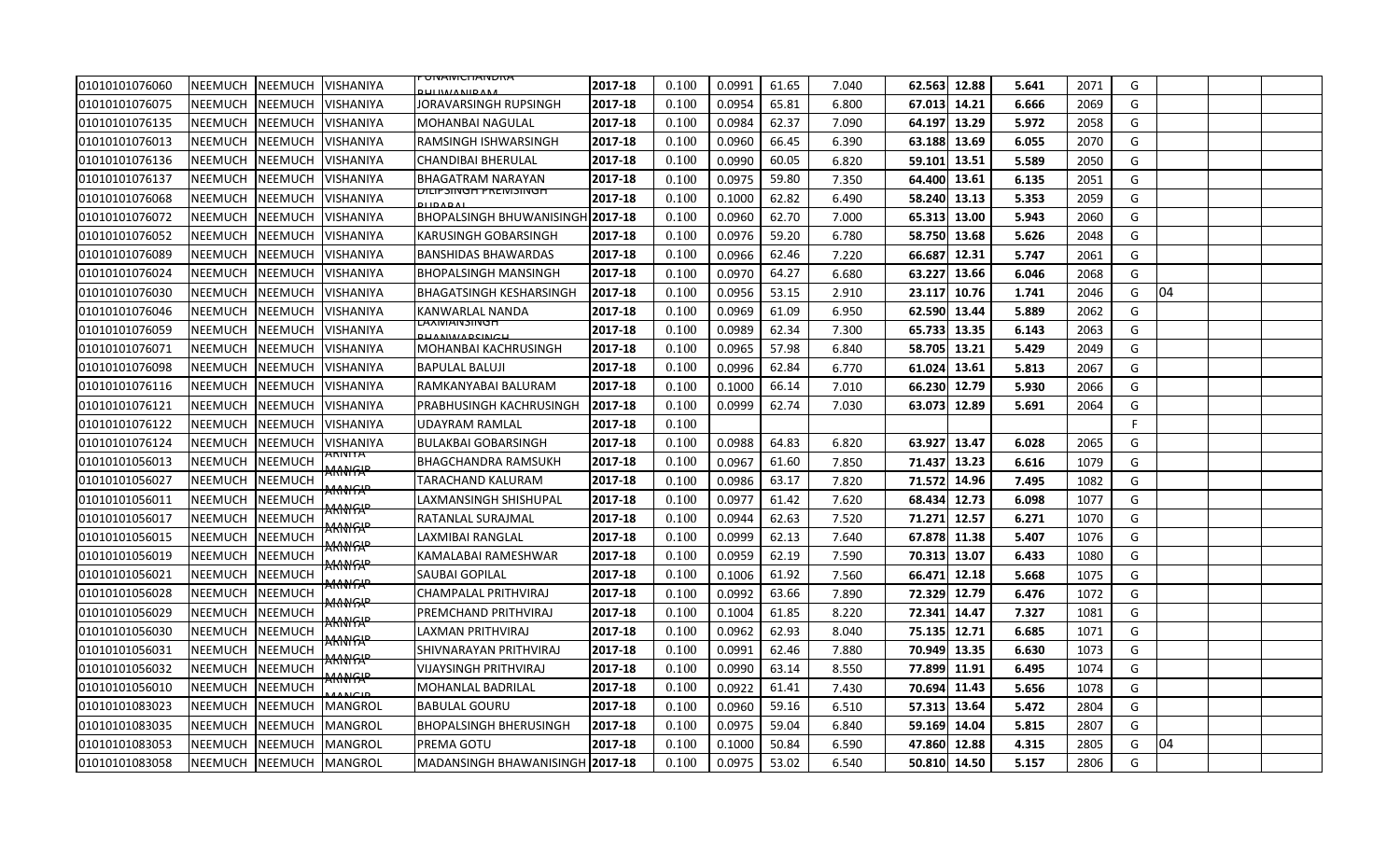| 01010101083049 | NEEMUCH        | <b>NEEMUCH</b> | MANGROL                                         | KAJODIBAI MANGILAL                                | 2017-18 | 0.100 | 0.0990 | 48.42 | 7.210 | 50.374 12.27 |              | 4.327  | 2803 | G | 04 |  |
|----------------|----------------|----------------|-------------------------------------------------|---------------------------------------------------|---------|-------|--------|-------|-------|--------------|--------------|--------|------|---|----|--|
| 01010101083040 | NEEMUCH        | <b>NEEMUCH</b> | <b>MANGROL</b>                                  | LALURAM BHUWAN                                    | 2017-18 | 0.100 | 0.0980 | 60.78 | 6.600 | 58.480 13.82 |              | 5.657  | 2808 | G |    |  |
| 01010101072008 | NEEMUCH        | <b>NEEMUCH</b> | <b>PIPLIYA MIRCH</b>                            | BAGDUSINGH NATHUSINGH                             | 2017-18 | 0.100 | 0.0950 | 60.67 | 6.480 | 59.116 12.77 |              | 5.285  | 3321 | G |    |  |
| 01010101092005 | NEEMUCH        | <b>NEEMUCH</b> | TITLITA<br><b>HOEHANAT</b>                      | UDAYSINGH DEVISINGH                               | 2017-18 | 0.100 | 0.0990 | 60.72 | 7.460 | 65.364       | 12.22        | 5.591  | 389  | G |    |  |
| 01010101092001 | NEEMUCH        | <b>NEEMUCH</b> | <del>YPTHAW^T</del>                             | BHANWARSINGH KISHANSINGH 2017-18                  |         | 0.100 | 0.0962 | 64.07 | 7.230 | 68.794       | 12.92        | 6.221  | 385  | G |    |  |
| 01010101092030 | NEEMUCH        | <b>NEEMUCH</b> | <del>ሃሶፒዘ ጰ\^^*</del>                           | MADHUSINGH BHERUSINGH                             | 2017-18 | 0.100 | 0.0991 | 62.09 | 7.480 | 66.953       | 13.51        | 6.331  | 386  | G |    |  |
| 01010101092042 | NEEMUCH        | <b>NEEMUCH</b> |                                                 | lVAJJABAI DULESINGH                               | 2017-18 | 0.100 | 0.1000 | 64.96 | 7.510 | 69.690       | 12.55        | 6.123  | 391  | G |    |  |
| 01010101092009 | NEEMUCH        | <b>NEEMUCH</b> | <del>ካንፒዘ አነ^^*</del><br><del>ካንፒዘ A'''^*</del> | חטוווכוסטע חטוווכזאעט<br>$\bigcap$ ANIVI          | 2017-18 | 0.100 | 0.0946 | 63.09 | 7.070 | 67.357       | 12.47        | 5.880  | 387  | G |    |  |
| 01010101092012 | NEEMUCH        | <b>NEEMUCH</b> | <del>YPTHAW^T</del>                             | <b>HARISINGH JIWANSINGH</b>                       | 2017-18 | 0.100 | 0.0970 | 62.76 | 7.090 | 65.536       | 13.35        | 6.124  | 388  | G |    |  |
| 01010101092045 | NEEMUCH        | <b>NEEMUCH</b> | TUAWAT                                          | <b>BHOPALSINGH RUPSINGH</b>                       | 2017-18 | 0.100 | 0.0989 | 64.04 | 7.490 | 69.282       | 12.68        | 6.150  | 390  | G |    |  |
| 01010101085005 | NEEMUCH        | <b>NEEMUCH</b> | <b>KENPURIYA</b>                                | NARMADABAI MANGILAL                               | 2017-18 | 0.100 | 0.1000 | 59.23 | 3.070 | 25.980       | 12.58        | 2.287  | 3324 | G | 04 |  |
| 01010101306004 | NEEMUCH        | <b>NEEMUCH</b> | <b>JNAIVIIVITA</b>                              | CHANDANMAL RODAJI                                 | 2017-18 | 0.100 |        |       |       |              |              |        |      | F |    |  |
| 01010101306011 | NEEMUCH        | <b>NEEMUCH</b> | <del>игамнин</del><br><b>FFMILOU</b>            | RAMESHWARIBAI NONDRAM                             | 2017-18 | 0.100 | 0.0924 | 62.10 | 6.100 | 58.571       | 12.80        | 5.248  | 2781 | G |    |  |
| 01010101089036 | NEEMUCH        | <b>NEEMUCH</b> | <b>TINKIYA KHEDI</b>                            | SATYANARAYAN HAJARILAL                            | 2017-18 | 0.100 | 0.0968 | 56.72 | 7.280 | 60.940       | 13.52        | 5.767  | 76   | G |    |  |
| 01010101089011 | NEEMUCH        | <b>NEEMUCH</b> | <b>TINKIYA KHEDI</b>                            | <b>DULICHAND RAMDEV</b>                           | 2017-18 | 0.100 | 0.0948 | 61.57 | 6.950 | 64.483       | 12.80        | 5.778  | 80   | G |    |  |
| 01010101089031 | NEEMUCH        | <b>NEEMUCH</b> | <b>TINKIYA KHEDI</b>                            | <b>MANGILAL BHERULAL</b>                          | 2017-18 | 0.100 | 0.0901 | 58.82 | 6.790 | 63.330       | 13.72        | 6.082  | 78   | G |    |  |
| 01010101089012 | NEEMUCH        | <b>NEEMUCH</b> | <b>TINKIYA KHEDI</b>                            | KALAWATIBAI BHAWARLAL                             | 2017-18 | 0.100 | 0.0930 | 60.29 | 7.290 | 67.516       | 12.90        | 6.096  | 79   | G |    |  |
| 01010101089009 | NEEMUCH        | <b>NEEMUCH</b> | <b>TINKIYA KHEDI</b>                            | <b>HARISINGH RAMDEV</b>                           | 2017-18 | 0.100 | 0.0901 | 64.15 | 6.780 | 68.957       | 13.47        | 6.502  | 84   | G |    |  |
| 01010101089038 | NEEMUCH        | <b>NEEMUCH</b> | <b>TINKIYA KHEDI</b>                            | ISHWARSINGH BHURSINGH                             | 2017-18 | 0.100 | 0.0993 | 62.70 | 7.260 | 65.488       | 12.87        | 5.900  | 83   | G |    |  |
| 01010101089032 | NEEMUCH        | <b>NEEMUCH</b> | <b>TINKIYA KHEDI</b>                            | <b>MANGIBAI BADRILAL</b>                          | 2017-18 | 0.100 | 0.0926 | 63.34 | 6.910 | 67.527       | 13.10        | 6.192  | 82   | G |    |  |
| 01010101089001 | NEEMUCH        | <b>NEEMUCH</b> | <b>TINKIYA KHEDI</b>                            | <b>SOHANLAL DHANRAJ</b>                           | 2017-18 | 0.100 | 0.1003 | 61.41 | 7.600 | 66.471       | 13.29        | 6.184  | 81   | G |    |  |
| 01010101089017 | NEEMUCH        | <b>NEEMUCH</b> | <b>TINKIYA KHEDI</b>                            | <b>RAMA JAYSINGH</b>                              | 2017-18 | 0.100 | 0.0973 | 61.19 | 7.310 | 65.673       | 13.24        | 6.087  | 85   | G |    |  |
| 01010101089024 | NEEMUCH        | <b>NEEMUCH</b> | <b>TINKIYA KHEDI</b>                            | <b>BANSHILAL PUNIRAM</b>                          | 2017-18 | 0.100 | 0.0980 | 55.76 | 7.510 | 61.041       | 15.06        | 6.435  | 75   | G |    |  |
| 01010101089039 | NEEMUCH        | <b>NEEMUCH</b> | <b>TINKIYA KHEDI</b>                            | KALYANMAL SURAJMAL                                | 2017-18 | 0.100 | 0.0920 | 61.71 | 7.000 | 67.076       | 13.39        | 6.287  | 77   | G |    |  |
| 01010101093001 | <b>NEEMUCH</b> | <b>NEEMUCH</b> | <b>AKYA</b>                                     | VIRENDRASINGH PRATAPSINGH 2017-18                 |         | 0.100 | 0.0967 | 61.81 | 6.860 | 62.637       | 12.38        | 5.428  | 2207 | G |    |  |
| 01010101093006 | NEEMUCH        | <b>NEEMUCH</b> | <b>AKYA</b>                                     | <b>UREINURASIINUN</b><br>$C1 B1 B2 B1 B2 B1$      | 2017-18 | 0.100 | 0.0949 | 68.97 | 6.730 | 69.874       | 29.84        | 14.595 | 2205 | G |    |  |
| 01010101093004 | NEEMUCH        | <b>NEEMUCH</b> | <b>AKYA</b>                                     | <b>BHOPALSINGH PRATAPSINGH</b>                    | 2017-18 | 0.100 | 0.0972 | 61.38 | 7.000 | 63.148 12.28 |              | 5.428  | 2206 | G |    |  |
| 01010101091011 | <b>NEEMUCH</b> | <b>NEEMUCH</b> | <b>VIPAIVITA</b>                                | <b>KESHARSINGH GOKULSINGH</b>                     | 2017-18 | 0.100 | 0.1000 | 63.90 | 7.610 | 69.470 13.04 |              | 6.341  | 392  | G |    |  |
| 01010101094002 | <b>NEEMUCH</b> | <b>NEEMUCH</b> | NILKANTHPURA                                    | NATHIBAI BHAGATRAM                                | 2017-18 | 0.100 | 0.1001 | 64.62 | 6.410 | 59.111       | 12.36        | 5.115  | 3320 | G |    |  |
| 01010101090001 | <b>NEEMUCH</b> | <b>NEEMUCH</b> | .nctanncua                                      | <u> חטיוונח ו אחתנאל</u><br><b>DUANIMADCINICU</b> | 2017-18 | 0.100 | 0.0922 | 48.91 | 6.980 | 52.896       | 14.17        | 5.247  | 3322 | G |    |  |
| 01010101090004 | <b>NEEMUCH</b> | <b>NEEMUCH</b> | <b>CHARANTEDA</b>                               | <b>BALWANTSINGH KISHANSINGH</b>                   | 2017-18 | 0.100 | 0.0929 | 57.23 | 6.980 | 61.432 13.63 |              | 5.861  | 3323 | G |    |  |
| 01010102137021 | NEEMUCH        | <b>JAWAD</b>   | AMLIBHAT                                        | OMPRAKASH MANGILAL                                | 2017-18 | 0.100 | 0.0983 | 61.37 | 7.420 | 66.175 11.63 |              | 5.387  | 977  | G |    |  |
| 01010102137012 | NEEMUCH        | JAWAD          | <b>AMLIBHAT</b>                                 | <u>WUNESHNUIVIAN</u><br>0 111 114 / A 11 11 0 A 1 | 2017-18 | 0.100 | 0.0982 | 65.29 | 7.230 | 68.676 13.66 |              | 6.566  | 974  | G |    |  |
| 01010102137010 | NEEMUCH        | JAWAD          | <b>AMLIBHAT</b>                                 | MANGILAL KALURAM                                  | 2017-18 | 0.100 | 0.0986 | 62.67 | 7.290 | 66.197 12.65 |              | 5.861  | 978  | G |    |  |
| 01010102137008 | NEEMUCH        | <b>JAWAD</b>   | <b>AMLIBHAT</b>                                 | BAGDIBAI PRATHVIRAJ                               | 2017-18 | 0.100 | 0.0984 | 63.34 | 7.200 | 66.209 13.56 |              | 6.285  | 979  | G |    |  |
| 01010102137027 | <b>NEEMUCH</b> | <b>JAWAD</b>   | <b>AMLIBHAT</b>                                 | IBHAWARLAL SHIVLAL                                | 2017-18 | 0.100 | 0.0945 | 64.17 | 7.170 | 69.556 11.28 |              | 5.492  | 973  | G |    |  |
| 01010102137013 | NEEMUCH JAWAD  |                | <b>AMLIBHAT</b>                                 | DAULATRAM MODIRAM                                 | 2017-18 | 0.100 | 0.0888 | 64.77 | 6.220 |              | 64.809 12.75 | 5.784  | 975  | G |    |  |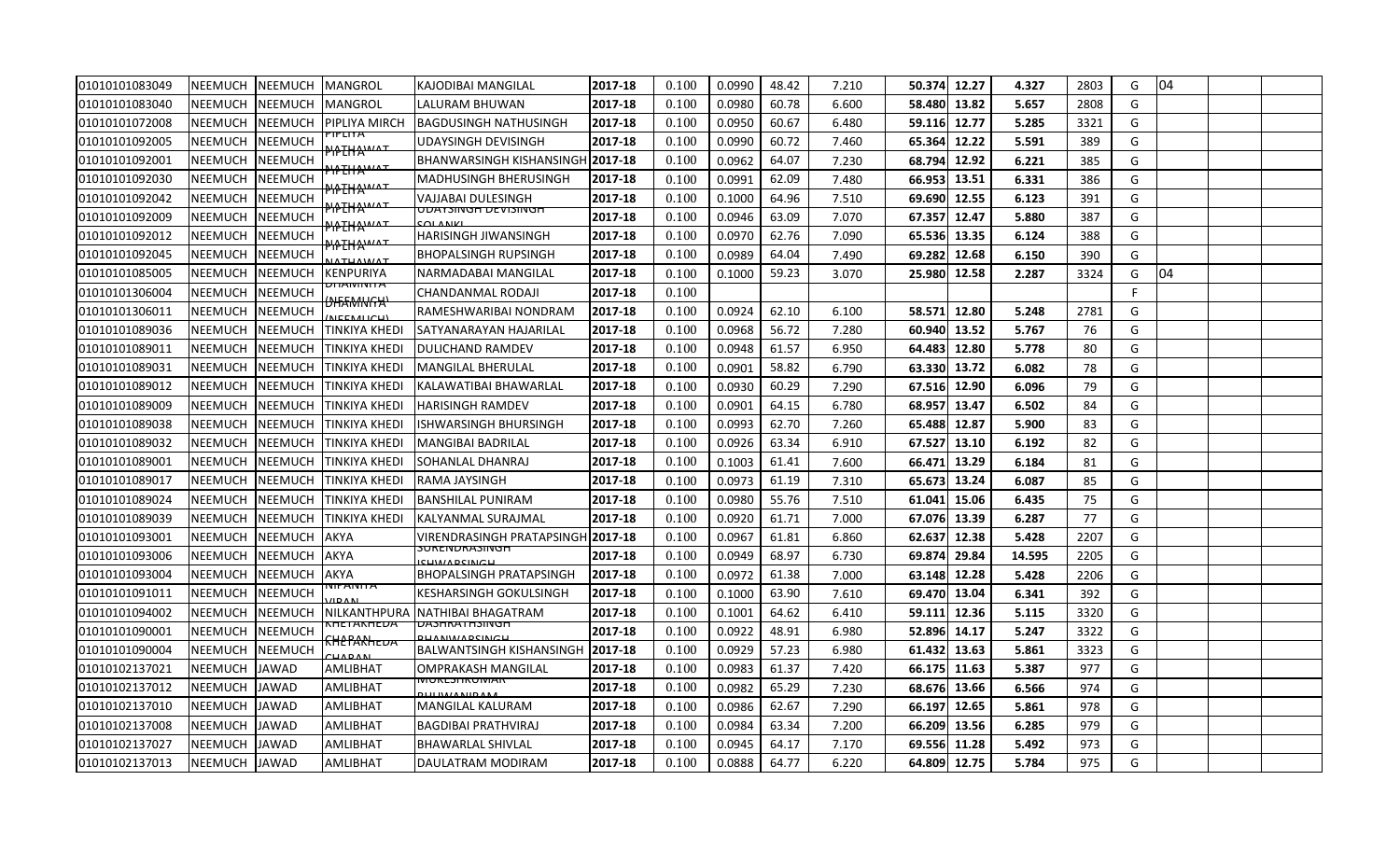| 01010102137018 | NEEMUCH JAWAD  |              | <b>AMLIBHAT</b>     | KAMLABAI RODMAL             | 2017-18 | 0.100 | 0.0986 | 61.39 | 7.180 | 63.864 11.79 |              | 5.271 | 976  | G |  |  |
|----------------|----------------|--------------|---------------------|-----------------------------|---------|-------|--------|-------|-------|--------------|--------------|-------|------|---|--|--|
| 01010102124004 | NEEMUCH        | JAWAD        | <b>ARNIYA TANKA</b> | LALARAM MANGILAL            | 2017-18 | 0.100 | 0.1003 | 61.96 | 7.220 |              | 63.719 12.75 | 5.687 | 218  | G |  |  |
| 01010102124008 | NEEMUCH        | <b>JAWAD</b> | <b>ARNIYA TANKA</b> | SAJJANBAI RODA              | 2017-18 | 0.100 | 0.0994 | 61.69 | 7.110 | 63.038 12.64 |              | 5.578 | 199  | G |  |  |
| 01010102124024 | NEEMUCH        | <b>JAWAD</b> | ARNIYA TANKA        | SURAJMAL RUPA               | 2017-18 | 0.100 | 0.1014 | 57.93 | 7.340 | 59.901 12.39 |              | 5.196 | 195  | G |  |  |
| 01010102124023 | NEEMUCH        | JAWAD        | <b>ARNIYA TANKA</b> | <b>MATHARIBAI GABBA</b>     | 2017-18 | 0.100 | 0.0999 | 59.53 | 7.100 | 60.440 13.54 |              | 5.729 | 208  | G |  |  |
| 01010102124003 | NEEMUCH        | JAWAD        | <b>ARNIYA TANKA</b> | <b>BALURAM MANGILAL</b>     | 2017-18 | 0.100 | 0.0989 | 61.62 | 7.420 | 66.047 11.96 |              | 5.529 | 211  | G |  |  |
| 01010102124034 | NEEMUCH        | JAWAD        | <b>ARNIYA TANKA</b> | MOTYABAI MANGILAL           | 2017-18 | 0.100 | 0.1022 | 57.95 | 7.310 | 59.217 12.79 |              | 5.301 | 202  | G |  |  |
| 01010102124021 | <b>NEEMUCH</b> | JAWAD        | <b>ARNIYA TANKA</b> | <b>LALU MOTI</b>            | 2017-18 | 0.100 | 0.1000 | 57.88 | 7.280 | 60.200 14.65 |              | 6.173 | 209  | G |  |  |
| 01010102124009 | <b>NEEMUCH</b> | JAWAD        | <b>ARNIYA TANKA</b> | <b>SITABAI DURGA</b>        | 2017-18 | 0.100 | 0.0974 | 61.24 | 7.160 | 64.312 13.29 |              | 5.983 | 207  | G |  |  |
| 01010102124005 | NEEMUCH        | JAWAD        | <b>ARNIYA TANKA</b> | <b>SWAROOPIBAI MANGILAL</b> | 2017-18 | 0.100 | 0.0972 | 60.35 | 7.080 | 62.798 13.31 |              | 5.851 | 201  | G |  |  |
| 01010102124006 | <b>NEEMUCH</b> | <b>JAWAD</b> | <b>ARNIYA TANKA</b> | JAGDISH GABBA               | 2017-18 | 0.100 | 0.0996 | 61.43 | 7.260 | 63.966 11.44 |              | 5.123 | 219  | G |  |  |
| 01010102124035 | NEEMUCH        | <b>JAWAD</b> | <b>ARNIYA TANKA</b> | <b>BHAWATI LAKHMICHAND</b>  | 2017-18 | 0.100 | 0.1018 | 59.92 | 7.340 | 61.719 13.48 |              | 5.824 | 220  | G |  |  |
| 01010102124066 | <b>NEEMUCH</b> | <b>JAWAD</b> | <b>ARNIYA TANKA</b> | <b>BAGDIBAI BAPULAL</b>     | 2017-18 | 0.100 | 0.1001 | 57.38 | 7.440 | 60.929 13.19 |              | 5.625 | 198  | G |  |  |
| 01010102124002 | <b>NEEMUCH</b> | <b>JAWAD</b> | <b>ARNIYA TANKA</b> | <b>DEVILAL RUPA</b>         | 2017-18 | 0.100 | 0.0980 | 59.52 | 7.250 | 62.908 14.62 |              | 6.438 | 206  | G |  |  |
| 01010102124001 | NEEMUCH        | <b>JAWAD</b> | <b>ARNIYA TANKA</b> | <b>KESHARMAL SHOBHARAM</b>  | 2017-18 | 0.100 | 0.1023 | 60.24 | 7.550 | 63.509 12.68 |              | 5.637 | 205  | G |  |  |
| 01010102124010 | NEEMUCH        | JAWAD        | <b>ARNIYA TANKA</b> | <b>NOJIBAI SHOLA</b>        | 2017-18 | 0.100 | 0.0964 | 62.37 | 7.100 | 65.622 13.76 |              | 6.321 | 216  | G |  |  |
| 01010102124037 | NEEMUCH        | JAWAD        | <b>ARNIYA TANKA</b> | <b>GANGARAM SHOLA</b>       | 2017-18 | 0.100 | 0.0959 | 61.87 | 7.120 | 65.620 13.54 |              | 6.220 | 217  | G |  |  |
| 01010102124073 | NEEMUCH        | <b>JAWAD</b> | <b>ARNIYA TANKA</b> | KANCHANBAI GISALAL          | 2017-18 | 0.100 | 0.0914 | 62.17 | 6.840 | 66.466 10.50 |              | 4.885 | 210  | G |  |  |
| 01010102124076 | NEEMUCH        | <b>JAWAD</b> | <b>ARNIYA TANKA</b> | <b>SABUDIBAI NANDLAL</b>    | 2017-18 | 0.100 | 0.0993 | 61.81 | 7.280 | 64.733 12.36 |              | 5.601 | 221  | G |  |  |
| 01010102124042 | <b>NEEMUCH</b> | <b>JAWAD</b> | <b>ARNIYA TANKA</b> | <u>SAIVIESNUNAISUNA</u>     | 2017-18 | 0.100 | 0.0921 | 62.52 | 6.720 | 65.168 13.45 |              | 6.136 | 215  | G |  |  |
| 01010102124025 | <b>NEEMUCH</b> | JAWAD        | <b>ARNIYA TANKA</b> | MUNNIBAI BAGDIRAM           | 2017-18 | 0.100 | 0.0982 | 56.95 | 6.990 | 57.912 13.38 |              | 5.424 | 196  | G |  |  |
| 01010102124018 | NEEMUCH        | <b>JAWAD</b> | <b>ARNIYA TANKA</b> | AMBALAL LAKHMICHAND         | 2017-18 | 0.100 | 0.0980 | 60.98 | 7.280 | 64.714 12.27 |              | 5.558 | 214  | G |  |  |
| 01010102124036 | NEEMUCH        | <b>JAWAD</b> | <b>ARNIYA TANKA</b> | <b>HAJARILAL GHASI</b>      | 2017-18 | 0.100 | 0.0996 | 60.25 | 7.210 | 62.309 14.84 |              | 6.472 | 204  | G |  |  |
| 01010102124026 | <b>NEEMUCH</b> | <b>JAWAD</b> | <b>ARNIYA TANKA</b> | <b>MANGILAL NANDA</b>       | 2017-18 | 0.100 | 0.1006 | 58.78 | 7.330 | 61.183 12.96 |              | 5.551 | 197  | G |  |  |
| 01010102124032 | <b>NEEMUCH</b> | <b>JAWAD</b> | <b>ARNIYA TANKA</b> | <b>GANGARAM MANGILAL</b>    | 2017-18 | 0.100 | 0.0988 | 59.45 | 7.180 | 61.721 12.77 |              | 5.517 | 203  | G |  |  |
| 01010102124014 | NEEMUCH        | <b>JAWAD</b> | <b>ARNIYA TANKA</b> | LAXMINARAYAN BAPULAL        | 2017-18 | 0.100 | 0.0982 | 60.63 | 7.030 | 62.006 13.11 |              | 5.690 | 213  | G |  |  |
| 01010102124039 | NEEMUCH        | <b>JAWAD</b> | <b>ARNIYA TANKA</b> | DEUBAI FAKIRCHANDRA         | 2017-18 | 0.100 |        |       |       |              |              |       |      | E |  |  |
| 01010102124007 | NEEMUCH        | JAWAD        | <b>ARNIYA TANKA</b> | RAJMAL SOJI                 | 2017-18 | 0.100 | 0.0992 | 61.36 | 7.240 | 63.972 13.74 |              | 6.153 | 212  | G |  |  |
| 01010102124029 | NEEMUCH        | JAWAD        | <b>ARNIYA TANKA</b> | <b>BAPULAL BHONIRAM</b>     | 2017-18 | 0.100 | 0.1014 | 59.86 | 7.410 | 62.495 12.71 |              | 5.560 | 200  | G |  |  |
| 01010102122003 | NEEMUCH        | JAWAD        | <b>BANGRAID</b>     | TULSIRAM JAGANNATH          | 2017-18 | 0.100 | 0.0983 | 60.62 | 6.970 | 61.404 14.27 |              | 6.134 | 3110 | G |  |  |
| 01010102122030 | <b>NEEMUCH</b> | <b>JAWAD</b> | <b>BANGRAID</b>     | <b>MOTILAL NANURAM</b>      | 2017-18 | 0.100 | 0.1034 | 63.10 | 6.350 | 55.358 13.23 |              | 5.127 | 3109 | G |  |  |
| 01010102122082 | NEEMUCH        | JAWAD        | <b>BANGRAID</b>     | MADANLAL KASHIRAM           | 2017-18 | 0.100 | 0.0990 | 58.90 | 7.080 | 60.172 13.80 |              | 5.813 | 3108 | G |  |  |
| 01010102122084 | NEEMUCH        | JAWAD        | <b>BANGRAID</b>     | PARVATIBAI LAXMINARAYAN     | 2017-18 | 0.100 | 0.1016 | 62.21 | 7.280 | 63.681 13.78 |              | 6.143 | 3111 | G |  |  |
| 01010102122111 | <b>NEEMUCH</b> | JAWAD        | <b>BANGRAID</b>     | <b>AVANTIBAI DEVILAL</b>    | 2017-18 | 0.100 | 0.1009 | 64.31 | 7.170 | 65.282 13.28 |              | 6.069 | 3122 | G |  |  |
| 01010102122115 | <b>NEEMUCH</b> | JAWAD        | <b>BANGRAID</b>     | RAMCHANDRA BABRU            | 2017-18 | 0.100 | 0.0971 | 61.91 | 7.340 | 66.859 13.37 |              | 6.257 | 3112 | G |  |  |
| 01010102122118 | <b>NEEMUCH</b> | JAWAD        | <b>BANGRAID</b>     | <b>BANSHILAL JAGANNATH</b>  | 2017-18 | 0.100 | 0.1009 | 62.08 | 7.060 | 62.052 12.66 |              | 5.499 | 3121 | G |  |  |
| 01010102122121 | NEEMUCH JAWAD  |              | <b>BANGRAID</b>     | <b>RATANLAL BHUWAN</b>      | 2017-18 | 0.100 | 0.1008 | 62.42 | 6.940 | 61.389 13.18 |              | 5.664 | 3113 | G |  |  |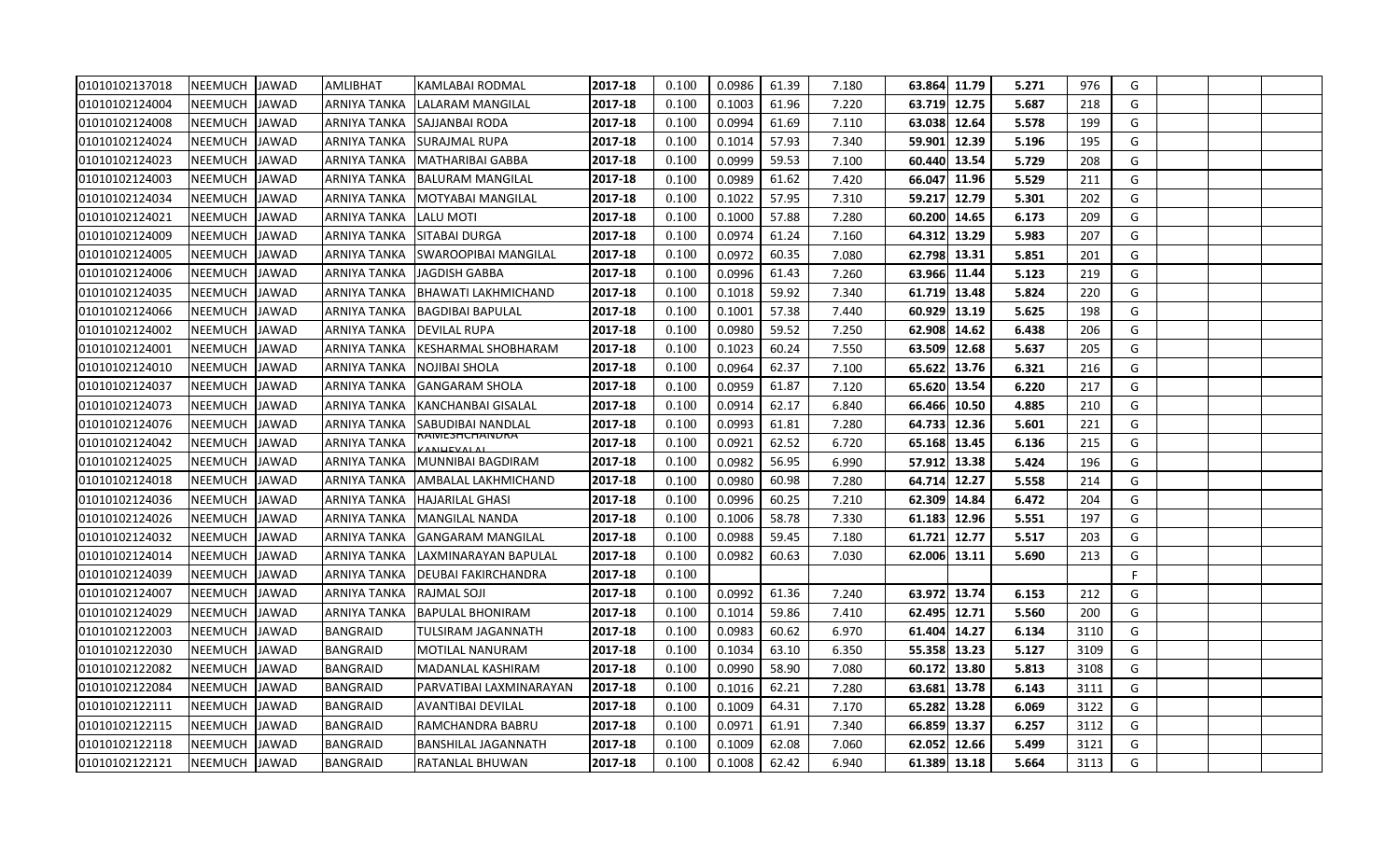| 01010102122123 | NEEMUCH JAWAD  |              | <b>BANGRAID</b> | <b>MANGAILAL BABRU</b>     | 2017-18 | 0.100 | 0.1013 | 59.65 | 7.280 | 61.244 13.65 | 5.851 | 3107 | G |    |  |
|----------------|----------------|--------------|-----------------|----------------------------|---------|-------|--------|-------|-------|--------------|-------|------|---|----|--|
| 01010102122132 | NEEMUCH        | JAWAD        | <b>BANGRAID</b> | GOPAL RAMCHANDRA           | 2017-18 | 0.100 | 0.1016 | 56.11 | 7.570 | 59.724 14.06 | 5.878 | 3103 | G |    |  |
| 01010102122140 | NEEMUCH        | <b>JAWAD</b> | <b>BANGRAID</b> | BHUWANIRAM NANDRAM         | 2017-18 | 0.100 | 0.1000 | 61.70 | 7.240 | 63.820 13.42 | 5.995 | 3114 | G |    |  |
| 01010102122144 | NEEMUCH        | JAWAD        | <b>BANGRAID</b> | RAMNIVAS TEJA              | 2017-18 | 0.100 | 0.1000 | 62.05 | 7.130 | 63.200 13.28 | 5.875 | 3106 | G |    |  |
| 01010102122160 | NEEMUCH        | JAWAD        | <b>BANGRAID</b> | PARASRAM SOLA              | 2017-18 | 0.100 | 0.0988 | 63.88 | 6.750 | 62.348 13.89 | 6.062 | 3120 | G |    |  |
| 01010102122075 | NEEMUCH        | JAWAD        | <b>BANGRAID</b> | <b>BALURAM CHAGNA</b>      | 2017-18 | 0.100 | 0.1016 | 66.20 | 7.320 | 68.140 13.32 | 6.353 | 3130 | G |    |  |
| 01010102122022 | NEEMUCH        | JAWAD        | <b>BANGRAID</b> | PREMA SHOJI                | 2017-18 | 0.100 | 0.1005 | 58.70 | 7.330 | 61.164 13.94 | 5.968 | 3105 | G |    |  |
| 01010102122072 | <b>NEEMUCH</b> | <b>JAWAD</b> | <b>BANGRAID</b> | UDAIRAM MANSHA             | 2017-18 | 0.100 | 0.1003 | 61.83 | 7.270 | 64.018 13.73 | 6.153 | 3115 | G |    |  |
| 01010102122147 | <b>NEEMUCH</b> | <b>JAWAD</b> | <b>BANGRAID</b> | BAHADURSINGH BALURAM       | 2017-18 | 0.100 | 0.0998 | 64.95 | 7.210 | 67.034 12.81 | 6.011 | 3123 | G |    |  |
| 01010102122016 | <b>NEEMUCH</b> | <b>JAWAD</b> | <b>BANGRAID</b> | <b>CHATRA MANNA</b>        | 2017-18 | 0.100 | 0.1002 | 64.44 | 7.330 | 67.345 13.81 | 6.510 | 3129 | G |    |  |
| 01010102122048 | <b>NEEMUCH</b> | <b>JAWAD</b> | <b>BANGRAID</b> | <b>MANGILAL DOLA</b>       | 2017-18 | 0.100 | 0.1002 | 61.17 | 7.310 | 63.752 13.80 | 6.158 | 3124 | G |    |  |
| 01010102122061 | <b>NEEMUCH</b> | <b>JAWAD</b> | <b>BANGRAID</b> | DURGALAL SOJI              | 2017-18 | 0.100 | 0.1020 | 40.22 | 3.130 | 17.627 14.79 | 1.825 | 3101 | G | 04 |  |
| 01010102122088 | <b>NEEMUCH</b> | <b>JAWAD</b> | <b>BANGRAID</b> | SHOLA BHAVSINGH            | 2017-18 | 0.100 | 0.1011 | 63.83 | 7.050 | 63.591 13.66 | 6.080 | 3125 | G |    |  |
| 01010102122170 | <b>NEEMUCH</b> | <b>JAWAD</b> | <b>BANGRAID</b> | <b>JAYSINGH SOJI</b>       | 2017-18 | 0.100 | 0.1030 | 61.95 | 7.580 | 65.126 13.67 | 6.232 | 3116 | G |    |  |
| 01010102122092 | NEEMUCH        | <b>JAWAD</b> | <b>BANGRAID</b> | PHOOLIBAI KESHURAM HAJARI  | 2017-18 | 0.100 | 0.1015 | 57.89 | 3.710 | 30.227 15.13 | 3.201 | 3104 | G | 04 |  |
| 01010102122178 | NEEMUCH        | JAWAD        | <b>BANGRAID</b> | KALUSINGH RAYSINGH         | 2017-18 | 0.100 | 0.1015 | 59.32 | 7.160 | 59.783 14.30 | 5.984 | 3117 | G |    |  |
| 01010102122038 | NEEMUCH        | JAWAD        | <b>BANGRAID</b> | <b>TULSIBAI SOJI</b>       | 2017-18 | 0.100 | 0.1036 | 58.52 | 7.420 | 59.875 14.82 | 6.212 | 3102 | G |    |  |
| 01010102122049 | NEEMUCH        | <b>JAWAD</b> | <b>BANGRAID</b> | VISHAL KESHRIMAL DAKHIBAI  | 2017-18 | 0.100 | 0.1002 | 62.52 | 7.200 | 64.182 13.23 | 5.944 | 3126 | G |    |  |
| 01010102122157 | NEEMUCH        | <b>JAWAD</b> | <b>BANGRAID</b> | <b>BALURAM GABBA</b>       | 2017-18 | 0.100 | 0.1007 | 60.28 | 7.280 | 62.254 15.51 | 6.759 | 3118 | G |    |  |
| 01010102122012 | NEEMUCH        | JAWAD        | <b>BANGRAID</b> | LAXMICHAND DULICHAND       | 2017-18 | 0.100 | 0.1021 | 60.37 | 6.810 | 57.522 14.08 | 5.670 | 3119 | G |    |  |
| 01010102122047 | NEEMUCH        | <b>JAWAD</b> | <b>BANGRAID</b> | SALIGRAM NANDLAL           | 2017-18 | 0.100 | 0.0974 | 63.83 | 7.260 | 67.967 13.41 | 6.380 | 3128 | G |    |  |
| 01010102122066 | NEEMUCH        | <b>JAWAD</b> | <b>BANGRAID</b> | DEVKISHAN NANURAM          | 2017-18 | 0.100 | 0.1001 | 62.87 | 7.360 | 66.034 13.41 | 6.199 | 3127 | G |    |  |
| 01010102122094 | <b>NEEMUCH</b> | <b>JAWAD</b> | <b>BANGRAID</b> | <b>GHASIRAM PARTHA JI</b>  | 2017-18 | 0.100 | 0.1000 | 61.72 | 7.070 | 62.340 13.95 | 6.087 | 3146 | G |    |  |
| 01010102122117 | <b>NEEMUCH</b> | <b>JAWAD</b> | <b>BANGRAID</b> | KAMLABAI RATANLAL          | 2017-18 | 0.100 | 0.1004 | 58.04 | 7.100 | 58.635 12.04 | 4.942 | 3134 | G |    |  |
| 01010102122137 | <b>NEEMUCH</b> | <b>JAWAD</b> | <b>BANGRAID</b> | <b>GITABAI BAPULAL</b>     | 2017-18 | 0.100 | 0.0998 | 52.95 | 7.110 | 53.888 13.24 | 4.995 | 3135 | G |    |  |
| 01010102122166 | <b>NEEMUCH</b> | <b>JAWAD</b> | <b>BANGRAID</b> | HAJARILAL DEVRAM           | 2017-18 | 0.100 | 0.1019 | 62.42 | 7.080 | 61.953 13.38 | 5.803 | 3147 | G |    |  |
| 01010102122069 | NEEMUCH        | <b>JAWAD</b> | <b>BANGRAID</b> | UDAIRAM NAGGAJI            | 2017-18 | 0.100 | 0.1020 | 56.64 | 7.220 | 57.275 13.35 | 5.352 | 3136 | G |    |  |
| 01010102122112 | NEEMUCH        | <b>JAWAD</b> | <b>BANGRAID</b> | BHANWARLAL NARAYAN         | 2017-18 | 0.100 | 0.0967 | 59.46 | 6.670 | 58.594 13.35 | 5.475 | 3139 | G |    |  |
| 01010102122005 | NEEMUCH        | <b>JAWAD</b> | <b>BANGRAID</b> | <b>KESHRIMAL PYARCHAND</b> | 2017-18 | 0.100 | 0.1018 | 63.15 | 7.350 | 65.138 12.75 | 5.813 | 3148 | G |    |  |
| 01010102122006 | NEEMUCH        | <b>JAWAD</b> | <b>BANGRAID</b> | KAILASH JAGANNATH          | 2017-18 | 0.100 | 0.1005 | 63.22 | 6.980 | 62.726 12.40 | 5.445 | 3149 | G |    |  |
| 01010102122015 | NEEMUCH        | <b>JAWAD</b> | <b>BANGRAID</b> | NATHULAL PYARCHAND         | 2017-18 | 0.100 |        |       |       |              |       |      | F |    |  |
| 01010102122034 | NEEMUCH        | <b>JAWAD</b> | <b>BANGRAID</b> | DALLA DHANNA               | 2017-18 | 0.100 | 0.1000 | 49.52 | 6.450 | 45.630 13.71 | 4.379 | 3131 | G | 04 |  |
| 01010102122051 | NEEMUCH        | JAWAD        | <b>BANGRAID</b> | <b>GORDHAN NANDA</b>       | 2017-18 | 0.100 | 0.0987 | 65.48 | 7.340 | 69.564 14.23 | 6.929 | 3150 | G |    |  |
| 01010102122052 | <b>NEEMUCH</b> | <b>JAWAD</b> | <b>BANGRAID</b> | <b>BHAGATRAM KISHANLAL</b> | 2017-18 | 0.100 | 0.0996 | 65.46 | 7.000 | 65.723 13.40 | 6.165 | 3151 | G |    |  |
| 01010102122059 | <b>NEEMUCH</b> | JAWAD        | <b>BANGRAID</b> | PANIBAI GHASI              | 2017-18 | 0.100 | 0.1046 | 48.18 | 2.620 | 17.237 14.90 | 1.798 | 3133 | G | 04 |  |
| 01010102122068 | <b>NEEMUCH</b> | <b>JAWAD</b> | <b>BANGRAID</b> | <b>BANSHILAL NANURAM</b>   | 2017-18 | 0.100 | 0.1025 | 64.17 | 7.330 | 65.561 13.79 | 6.328 | 3145 | G |    |  |
| 01010102122091 | NEEMUCH JAWAD  |              | <b>BANGRAID</b> | <b>SAGARBAI UDAYRAM</b>    | 2017-18 | 0.100 | 0.0990 | 64.70 | 7.150 | 66.758 13.40 | 6.262 | 3159 | G |    |  |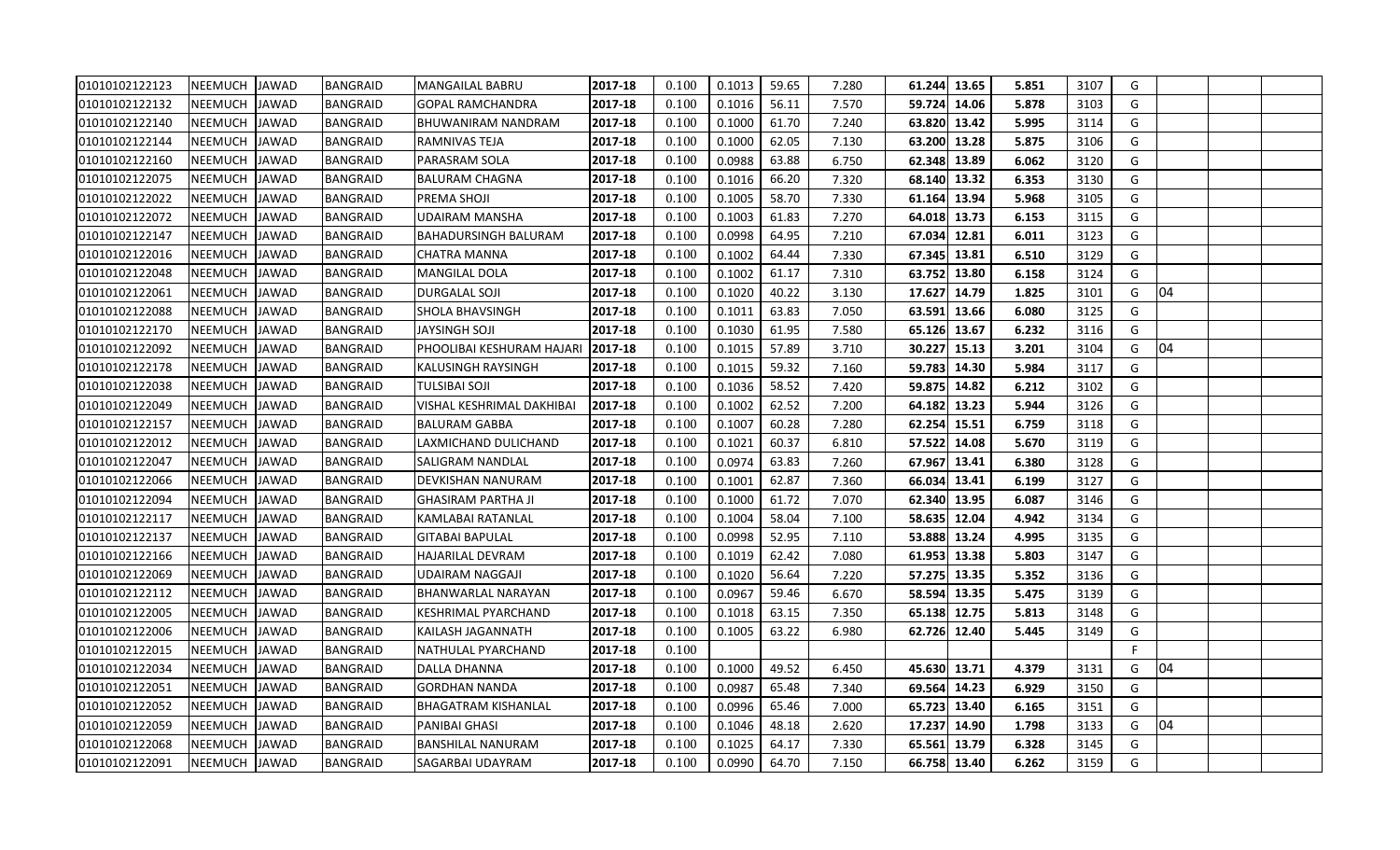| 01010102122106 | NEEMUCH JAWAD  |              | <b>BANGRAID</b>     | <b>MANGIBAI BANSHILAL</b>                 | 2017-18 | 0.100 | 0.1017 | 64.95 | 7.320 | 66.785 13.13 | 6.138 | 3153 | G |    |  |
|----------------|----------------|--------------|---------------------|-------------------------------------------|---------|-------|--------|-------|-------|--------------|-------|------|---|----|--|
| 01010102122120 | NEEMUCH        | JAWAD        | <b>BANGRAID</b>     | RAMPRASAD NANDLAL                         | 2017-18 | 0.100 | 0.1000 | 62.55 | 7.070 | 63.180 14.15 | 6.258 | 3144 | G |    |  |
| 01010102122130 | NEEMUCH        | <b>JAWAD</b> | <b>BANGRAID</b>     | SOHANBAI KASHIRAM                         | 2017-18 | 0.100 | 0.1011 | 61.37 | 7.420 | 64.342 13.96 | 6.288 | 3143 | G |    |  |
| 01010102122011 | NEEMUCH        | JAWAD        | <b>BANGRAID</b>     | RAMESH PYARJI                             | 2017-18 | 0.100 | 0.0999 | 64.92 | 6.920 | 64.244 13.49 | 6.066 | 3154 | G |    |  |
| 01010102122032 | NEEMUCH        | JAWAD        | <b>BANGRAID</b>     | <b>GIRDHARI CHENRAM</b>                   | 2017-18 | 0.100 | 0.1000 | 65.08 | 7.110 | 66.100 13.94 | 6.450 | 3155 | G |    |  |
| 01010102122044 | NEEMUCH        | JAWAD        | <b>BANGRAID</b>     | KAMLABAI MANGILAL                         | 2017-18 | 0.100 | 0.0866 | 62.89 | 5.720 | 59.342 13.13 | 5.454 | 3140 | G |    |  |
| 01010102122046 | NEEMUCH        | JAWAD        | <b>BANGRAID</b>     | <b>BAGDIRAM NARAYAN</b>                   | 2017-18 | 0.100 | 0.1008 | 64.02 | 6.700 | 60.794 13.93 | 5.928 | 3138 | G |    |  |
| 01010102122067 | <b>NEEMUCH</b> | <b>JAWAD</b> | <b>BANGRAID</b>     | <b>BHAGIRATH NANALAL</b>                  | 2017-18 | 0.100 | 0.0993 | 66.00 | 6.850 | 65.045 13.92 | 6.338 | 3142 | G |    |  |
| 01010102122085 | <b>NEEMUCH</b> | <b>JAWAD</b> | <b>BANGRAID</b>     | PRABHULAL KISHNA                          | 2017-18 | 0.100 | 0.1003 | 65.70 | 6.800 | 63.629 13.62 | 6.067 | 3156 | G |    |  |
| 01010102122131 | <b>NEEMUCH</b> | JAWAD        | <b>BANGRAID</b>     | SHANTILAL RAMLAL                          | 2017-18 | 0.100 | 0.1022 | 66.31 | 7.000 | 64.883 12.91 | 5.863 | 3158 | G |    |  |
| 01010102122134 | <b>NEEMUCH</b> | <b>JAWAD</b> | <b>BANGRAID</b>     | SHYAMLAL BHAVSINGH                        | 2017-18 | 0.100 | 0.1010 | 62.93 | 7.190 | 64.000 13.68 | 6.128 | 3157 | G |    |  |
| 01010102122142 | <b>NEEMUCH</b> | <b>JAWAD</b> | <b>BANGRAID</b>     | <b>DEVILAL GORDHAN</b>                    | 2017-18 | 0.100 |        |       |       |              |       |      | F |    |  |
| 01010102122143 | NEEMUCH        | <b>JAWAD</b> | <b>BANGRAID</b>     | <b>MANGIBAI RAMSINGH</b>                  | 2017-18 | 0.100 | 0.1016 | 45.51 | 2.510 | 16.063 15.16 | 1.704 | 3132 | G | 04 |  |
| 01010102122155 | NEEMUCH        | <b>JAWAD</b> | <b>BANGRAID</b>     | <b>MAHESHCHAND PRABHULAL</b>              | 2017-18 | 0.100 | 0.1008 | 59.82 | 7.150 | 60.615 14.03 | 5.953 | 3137 | G |    |  |
| 01010102122168 | NEEMUCH        | JAWAD        | <b>BANGRAID</b>     | DEVKISHAN RAMCHANDRA                      | 2017-18 | 0.100 | 0.0980 | 61.04 | 7.000 | 62.286 13.91 | 6.065 | 3141 | G |    |  |
| 01010102122172 | NEEMUCH        | JAWAD        | <b>BANGRAID</b>     | <b>KAILASH HAJARI</b>                     | 2017-18 | 0.100 | 0.1000 | 64.34 | 7.220 | 66.360 13.91 | 6.462 | 3152 | G |    |  |
| 01010102125003 | NEEMUCH        | JAWAD        | <b>BARADA TANKA</b> | <b>BADRILAL MULCHAND</b>                  | 2017-18 | 0.100 | 0.0996 | 60.20 | 7.240 | 62.510 13.64 | 5.969 | 283  | G |    |  |
| 01010102125004 | NEEMUCH        | JAWAD        | <b>BARADA TANKA</b> | <b>GEETABAI SATYANARAYAN</b>              | 2017-18 | 0.100 | 0.1013 | 64.73 | 6.620 | 60.434 13.75 | 5.816 | 292  | G |    |  |
| 01010102125006 | NEEMUCH        | JAWAD        |                     | BARADA TANKA LAXMINARAYAN SHOBHARAM       | 2017-18 | 0.100 | 0.0884 | 60.63 | 5.990 | 58.688 12.78 | 5.250 | 272  | G |    |  |
| 01010102125009 | NEEMUCH        | JAWAD        |                     | <b>BARADA TANKA PRABHULAL PRATAP</b>      | 2017-18 | 0.100 | 0.1000 | 62.55 | 6.380 | 57.010 14.18 | 5.659 | 284  | G |    |  |
| 01010102125011 | <b>NEEMUCH</b> | <b>JAWAD</b> |                     | BARADA TANKA LAXMINARAYAN GOPALDAS        | 2017-18 | 0.100 | 0.0999 | 56.12 | 7.300 | 58.589 14.34 | 5.881 | 256  | G |    |  |
| 01010102125013 | <b>NEEMUCH</b> | <b>JAWAD</b> | <b>BARADA TANKA</b> | <u>AMANDERRUNWAR</u><br><b>AMACINICLI</b> | 2017-18 | 0.100 | 0.1004 | 58.86 | 7.120 | 59.631 12.73 | 5.314 | 271  | G |    |  |
| 01010102125015 | <b>NEEMUCH</b> | <b>JAWAD</b> |                     | <b>BARADA TANKA MANGILAL PYARA</b>        | 2017-18 | 0.100 | 0.0975 | 55.27 | 7.130 | 57.744 14.04 | 5.675 | 257  | G |    |  |
| 01010102125020 | <b>NEEMUCH</b> | <b>JAWAD</b> |                     | BARADA TANKA MANGILAL NARAYAN             | 2017-18 | 0.100 | 0.1023 | 61.01 | 7.010 | 59.726 14.34 | 5.995 | 282  | G |    |  |
| 01010102125046 | <b>NEEMUCH</b> | <b>JAWAD</b> |                     | BARADA TANKA RADHESHYAM BALURAM           | 2017-18 | 0.100 |        |       |       |              |       |      | F |    |  |
| 01010102125049 | <b>NEEMUCH</b> | <b>JAWAD</b> |                     | BARADA TANKA MADANLAL RATANLAL            | 2017-18 | 0.100 | 0.0977 | 59.22 | 7.370 | 63.818 13.37 | 5.973 | 258  | G |    |  |
| 01010102125052 | NEEMUCH        | <b>JAWAD</b> |                     | <b>BARADA TANKA KALURAM MANGILAL</b>      | 2017-18 | 0.100 | 0.0979 | 61.30 | 7.190 | 64.311 12.97 | 5.839 | 270  | G |    |  |
| 01010102125012 | NEEMUCH        | <b>JAWAD</b> |                     | <b>BARADA TANKA GANGARAM MANGILAL</b>     | 2017-18 | 0.100 | 0.0977 | 60.95 | 7.230 | 64.432 12.22 | 5.512 | 281  | G |    |  |
| 01010102125005 | <b>NEEMUCH</b> | <b>JAWAD</b> |                     | BARADA TANKA SHANKARLAL RAMCHANDRA        | 2017-18 | 0.100 | 0.0979 | 63.34 | 6.850 | 63.309 14.07 | 6.236 | 291  | G |    |  |
| 01010102125045 | NEEMUCH        | <b>JAWAD</b> |                     | <b>BARADA TANKA NARAYAN MANGILAL</b>      | 2017-18 | 0.100 | 0.0999 | 63.60 | 7.000 | 63.664 13.66 | 6.088 | 280  | G |    |  |
| 01010102125010 | NEEMUCH        | JAWAD        |                     | BARADA TANKA BHARATLAL SALAGRAM           | 2017-18 | 0.100 | 0.1014 | 59.50 | 6.950 | 58.264 14.05 | 5.730 | 269  | G |    |  |
| 01010102125038 | NEEMUCH        | JAWAD        |                     | <b>BARADA TANKA PREMSINGH CHENSINGH</b>   | 2017-18 | 0.100 |        |       |       |              |       |      | F |    |  |
| 01010102125041 | NEEMUCH        | JAWAD        |                     | BARADA TANKA JAMNALAL PYARA               | 2017-18 | 0.100 | 0.0658 | 44.74 | 4.170 | 40.502 14.10 | 3.998 | 252  | G | 04 |  |
| 01010102125039 | <b>NEEMUCH</b> | <b>JAWAD</b> |                     | BARADA TANKA KANWARLAL VARDHMAN           | 2017-18 | 0.100 | 0.0939 | 54.84 | 6.820 | 56.901 13.66 | 5.441 | 254  | G |    |  |
| 01010102125014 | NEEMUCH        | JAWAD        |                     | BARADA TANKA (BHERUSINGH CHAGANSINGH      | 2017-18 | 0.100 | 0.0925 | 59.84 | 6.890 | 63.676 13.84 | 6.169 | 268  | G |    |  |
| 01010102125021 | <b>NEEMUCH</b> | <b>JAWAD</b> |                     | BARADA TANKA DEUBAI MULCHAND              | 2017-18 | 0.100 | 0.0992 | 62.68 | 7.290 | 65.806 11.10 | 5.113 | 290  | G |    |  |
| 01010102125025 | NEEMUCH JAWAD  |              |                     | <b>BARADA TANKA VIJAYSINGH DEVISINGH</b>  | 2017-18 | 0.100 | 0.0992 | 58.53 | 7.050 | 59.425 13.19 | 5.487 | 267  | G |    |  |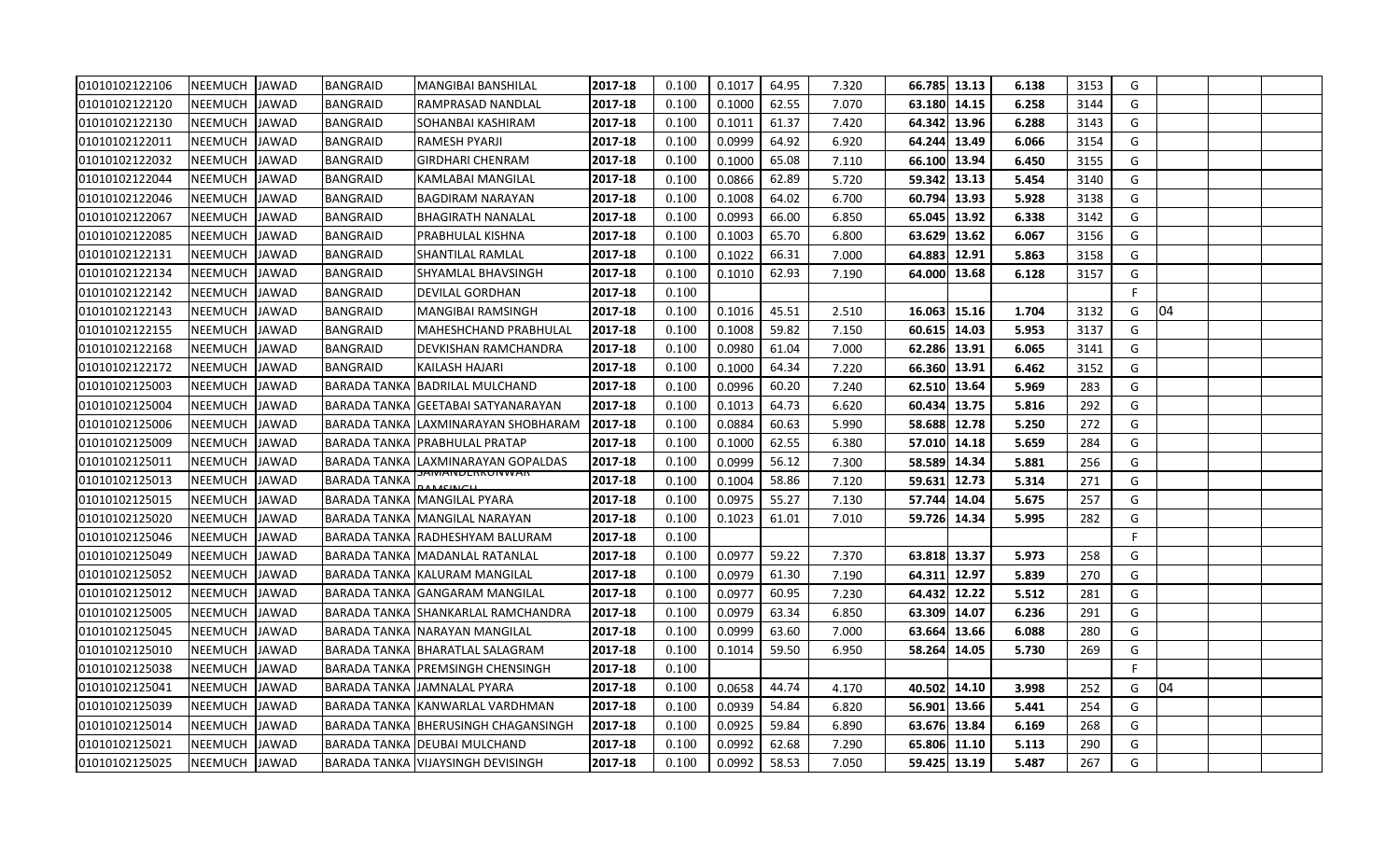| 01010102125037 | NEEMUCH JAWAD  |              |                     | BARADA TANKA  BHANWARLAL PYARA              | 2017-18 | 0.100 | 0.1000 | 61.95 | 7.110 | 62.920 11.83 | 5.211 | 279 | G  |    |  |
|----------------|----------------|--------------|---------------------|---------------------------------------------|---------|-------|--------|-------|-------|--------------|-------|-----|----|----|--|
| 01010102125044 | <b>NEEMUCH</b> | <b>JAWAD</b> |                     | BARADA TANKA DINESHCHANDRA HIRALAL          | 2017-18 | 0.100 | 0.0984 | 62.09 | 6.990 | 63.008 13.59 | 5.994 | 289 | G  |    |  |
| 01010102125060 | <b>NEEMUCH</b> | JAWAD        |                     | BARADA TANKA RUPCHANDRA HIRA                | 2017-18 | 0.100 | 0.0888 | 59.50 | 6.470 | 61.937 12.81 | 5.553 | 278 | G  |    |  |
| 01010102125008 | <b>NEEMUCH</b> | JAWAD        |                     | BARADA TANKA BHANWARKUNWAR DULSINGH 2017-18 |         | 0.100 | 0.0961 | 58.55 | 6.770 | 58.928 14.42 | 5.948 | 255 | G  |    |  |
| 01010102125018 | NEEMUCH        | JAWAD        |                     | BARADA TANKA BHERULAL NANDA                 | 2017-18 | 0.100 | 0.0981 | 64.78 | 7.010 | 66.126 13.60 | 6.295 | 288 | G  |    |  |
| 01010102125059 | <b>NEEMUCH</b> | <b>JAWAD</b> |                     | <b>BARADA TANKA NAGUSINGH GOPALSINGH</b>    | 2017-18 | 0.100 | 0.1004 | 56.10 | 7.120 | 56.833 13.32 | 5.299 | 266 | G  |    |  |
| 01010102125051 | <b>NEEMUCH</b> | <b>JAWAD</b> | <b>BARADA TANKA</b> | <u> КАІVІЕ ЭПСПАІЧИКА</u>                   | 2017-18 | 0.100 | 0.0961 | 55.69 | 7.200 | 59.605 13.22 | 5.516 | 259 | G  |    |  |
| 01010102125031 | <b>NEEMUCH</b> | <b>JAWAD</b> |                     | BARADA TANKA NARAYAN NATHU                  | 2017-18 | 0.100 | 0.1000 | 56.01 | 7.350 | 58.810 15.32 | 6.307 | 260 | G  |    |  |
| 01010102125002 | <b>NEEMUCH</b> | <b>JAWAD</b> |                     | BARADA TANKA RADHESHYAM MULCHAND            | 2017-18 | 0.100 | 0.0944 | 61.94 | 7.110 | 66.642 12.53 | 5.845 | 277 | G  |    |  |
| 01010102125029 | <b>NEEMUCH</b> | <b>JAWAD</b> |                     | <b>BARADA TANKA KHEMRAJ SHIVLAL</b>         | 2017-18 | 0.100 | 0.0976 | 61.92 | 6.710 | 60.809 13.78 | 5.866 | 253 | G  |    |  |
| 01010102125040 | <b>NEEMUCH</b> | <b>JAWAD</b> |                     | BARADA TANKA JJAGDISHCHANDRA HAJARILAL      | 2017-18 | 0.100 | 0.0944 | 62.23 | 7.000 | 65.922 12.33 | 5.690 | 273 | G  |    |  |
| 01010102125054 | <b>NEEMUCH</b> | <b>JAWAD</b> |                     | BARADA TANKA ICHUNNILAL NANDRAM             | 2017-18 | 0.100 | 0.0990 | 58.82 | 6.890 | 58.485 13.38 | 5.477 | 265 | G  |    |  |
| 01010102125062 | <b>NEEMUCH</b> | <b>JAWAD</b> |                     | BARADA TANKA IDHAPUBAI SEVA                 | 2017-18 | 0.100 | 0.0986 | 60.52 | 4.050 | 35.517 14.39 | 3.577 | 261 | G  | 04 |  |
| 01010102125064 | <b>NEEMUCH</b> | <b>JAWAD</b> |                     | <b>BARADA TANKA RAMNIVAS DEVILAL</b>        | 2017-18 | 0.100 | 0.1022 | 58.62 | 7.480 | 61.292 13.65 | 5.856 | 264 | G  |    |  |
| 01010102125078 | <b>NEEMUCH</b> | <b>JAWAD</b> |                     | <b>BARADA TANKA HEMLATA BHANWARLAL</b>      | 2017-18 | 0.100 | 0.1042 | 59.60 | 7.690 | 62.831 14.58 | 6.413 | 263 | G  |    |  |
| 01010102125007 | <b>NEEMUCH</b> | <b>JAWAD</b> |                     | <b>BARADA TANKA RAGHUVIR SHOBHAGSINGH</b>   | 2017-18 | 0.100 | 0.0990 | 61.93 | 7.050 | 63.000 13.11 | 5.782 | 276 | G  |    |  |
| 01010102125026 | <b>NEEMUCH</b> | <b>JAWAD</b> |                     | BARADA TANKA RAMESHWAR HAJARI               | 2017-18 | 0.100 | 0.0945 | 44.16 | 5.660 | 37.788 16.03 | 4.240 | 251 | G  | 04 |  |
| 01010102125034 | <b>NEEMUCH</b> | <b>JAWAD</b> |                     | <b>BARADA TANKA MANGILAL PRATAP</b>         | 2017-18 | 0.100 | 0.0979 | 66.68 | 7.010 | 68.212 12.18 | 5.815 | 275 | G  |    |  |
| 01010102125036 | <b>NEEMUCH</b> | <b>JAWAD</b> |                     | BARADA TANKA CHATARBHUJ BALAKDAS            | 2017-18 | 0.100 | 0.1006 | 63.10 | 7.300 | 65.408 12.61 | 5.774 | 287 | G  |    |  |
| 01010102125043 | <b>NEEMUCH</b> | <b>JAWAD</b> |                     | BARADA TANKA IMULCHAND MANGILAL             | 2017-18 | 0.100 | 0.0990 | 61.52 | 7.040 | 62.495 13.51 | 5.910 | 274 | G  |    |  |
| 01010102125073 | <b>NEEMUCH</b> | <b>JAWAD</b> |                     | BARADA TANKA SHAMBHULAL SUKHLAL             | 2017-18 | 0.100 | 0.0924 | 58.31 | 6.700 | 60.400 14.35 | 6.067 | 262 | G  |    |  |
| 01010102125058 | <b>NEEMUCH</b> | <b>JAWAD</b> |                     | <b>BARADA TANKA STYANARAYAN KISHANLAL</b>   | 2017-18 | 0.100 | 0.1008 | 62.42 | 6.950 | 61.478 12.70 | 5.466 | 286 | G  |    |  |
| 01010102125087 | <b>NEEMUCH</b> | <b>JAWAD</b> |                     | <b>BARADA TANKA RUKMANBAI HEERALAL</b>      | 2017-18 | 0.100 | 0.1006 | 65.37 | 6.830 | 63.400 12.80 | 5.681 | 285 | G  |    |  |
| 01010102123001 | <b>NEEMUCH</b> | <b>JAWAD</b> | <b>DHAMNIYA</b>     | AJAYKUMAR SAGARMAL                          | 2017-18 | 0.100 | 0.0825 | 58.36 | 6.640 | 67.103 14.05 | 6.599 | 318 | G  |    |  |
| 01010102123026 | <b>NEEMUCH</b> | <b>JAWAD</b> | <b>DHAMNIYA</b>     | RODMAL MANGILAL                             | 2017-18 | 0.100 | 0.0975 | 63.77 | 7.570 | 70.728 12.70 | 6.288 | 333 | G  |    |  |
| 01010102123030 | <b>NEEMUCH</b> | <b>JAWAD</b> | <b>DHAMNIYA</b>     | RAMPRASAD BHANWARLAL                        | 2017-18 | 0.100 |        |       |       |              |       |     | F. |    |  |
| 01010102123033 | <b>NEEMUCH</b> | <b>JAWAD</b> | <b>DHAMNIYA</b>     | KANWARLAL PRABHULAL                         | 2017-18 | 0.100 | 0.1036 | 65.13 | 7.590 | 68.166 12.88 | 6.146 | 334 | G  |    |  |
| 01010102123035 | <b>NEEMUCH</b> | <b>JAWAD</b> | <b>DHAMNIYA</b>     | BASANTILAL SHANKARLAL                       | 2017-18 | 0.100 | 0.0999 | 61.17 | 7.510 | 65.696 13.18 | 6.061 | 317 | G  |    |  |
| 01010102123045 | <b>NEEMUCH</b> | JAWAD        | <b>DHAMNIYA</b>     | <b>BAGDIRAM GIRDHARI</b>                    | 2017-18 | 0.100 | 0.1005 | 63.24 | 7.460 | 67.065 13.17 | 6.182 | 329 | G  |    |  |
| 01010102123048 | <b>NEEMUCH</b> | <b>JAWAD</b> | <b>DHAMNIYA</b>     | RATANLAL SHANKARLAL                         | 2017-18 | 0.100 | 0.0975 | 54.29 | 7.540 | 59.979 12.06 | 5.063 | 302 | G  |    |  |
| 01010102123052 | <b>NEEMUCH</b> | <b>JAWAD</b> | <b>DHAMNIYA</b>     | DAKHIBAI RAMNARAYAN                         | 2017-18 | 0.100 | 0.1032 | 62.48 | 7.510 | 64.952 13.48 | 6.129 | 328 | G  |    |  |
| 01010102123058 | <b>NEEMUCH</b> | <b>JAWAD</b> | <b>DHAMNIYA</b>     | KARULAL NATHULAL                            | 2017-18 | 0.100 | 0.0955 | 65.67 | 7.330 | 72.010 12.81 | 6.457 | 332 | G  |    |  |
| 01010102123061 | <b>NEEMUCH</b> | JAWAD        | <b>DHAMNIYA</b>     | CHAGANLAL BHAGIRATH                         | 2017-18 | 0.100 | 0.0948 | 61.77 | 7.160 | 66.646 13.42 | 6.261 | 316 | G  |    |  |
| 01010102123065 | <b>NEEMUCH</b> | JAWAD        | DHAMNIYA            | RAMPRASAD HIRALAL                           | 2017-18 | 0.100 | 0.1006 | 63.54 | 7.000 | 63.161 12.15 | 5.372 | 331 | G  |    |  |
| 01010102123073 | <b>NEEMUCH</b> | JAWAD        | <b>DHAMNIYA</b>     | JAMNALAL BANSILAL                           | 2017-18 | 0.100 | 0.0996 | 62.82 | 7.460 | 67.219 13.04 | 6.136 | 315 | G  |    |  |
| 01010102123027 | <b>NEEMUCH</b> | JAWAD        | <b>DHAMNIYA</b>     | GHASI NANDA PATIDAR                         | 2017-18 | 0.100 | 0.0981 | 61.40 | 7.070 | 63.211 13.06 | 5.779 | 314 | G  |    |  |
| 01010102123057 | NEEMUCH JAWAD  |              | <b>DHAMNIYA</b>     | SHOBHARAM JAGGA                             | 2017-18 | 0.100 | 0.0953 | 62.90 | 7.090 | 66.852 13.20 | 6.177 | 327 | G  |    |  |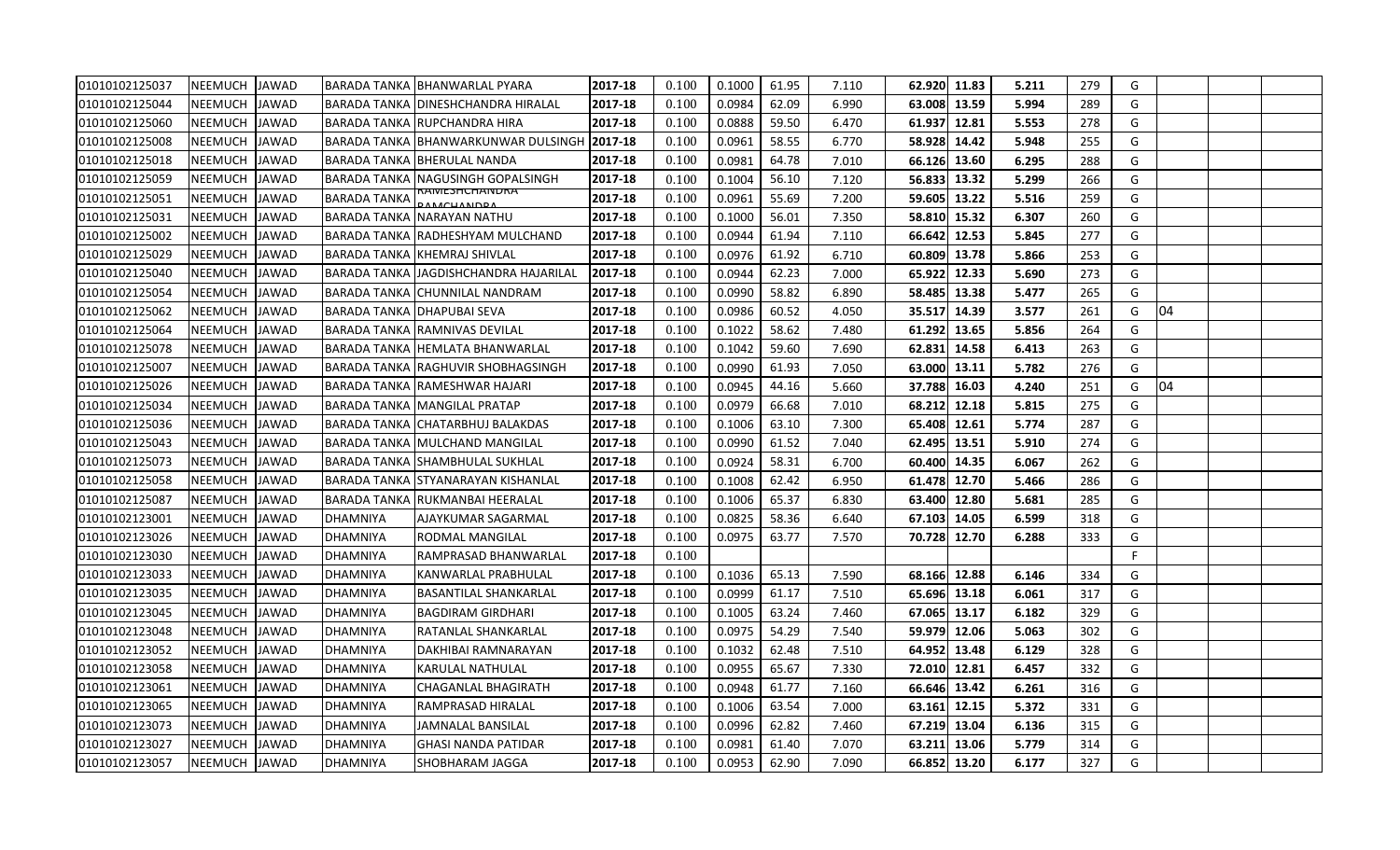| 01010102123064 | NEEMUCH JAWAD  |              | <b>DHAMNIYA</b> | <b>PARASRAM NONDRAM</b>                                | 2017-18 | 0.100 | 0.1016 | 61.23 | 7.430 | 63.967 13.11 |              | 5.870 | 313 | G  |  |  |
|----------------|----------------|--------------|-----------------|--------------------------------------------------------|---------|-------|--------|-------|-------|--------------|--------------|-------|-----|----|--|--|
| 01010102123091 | NEEMUCH        | JAWAD        | DHAMNIYA        | JAHUR MO. IBRAHIM                                      | 2017-18 | 0.100 | 0.0964 | 61.28 | 7.460 | 67.749 13.41 |              | 6.359 | 312 | G  |  |  |
| 01010102123094 | NEEMUCH        | JAWAD        | <b>DHAMNIYA</b> | <b>BHERULAL HIRALAL</b>                                | 2017-18 | 0.100 | 0.0997 | 58.89 | 7.280 |              | 61.434 12.60 | 5.418 | 319 | G  |  |  |
| 01010102123099 | NEEMUCH        | JAWAD        | <b>DHAMNIYA</b> | RAMGOPAL BHANWARLAL                                    | 2017-18 | 0.100 | 0.0968 | 60.09 | 7.200 |              | 63.853 13.18 | 5.891 | 311 | G  |  |  |
| 01010102123028 | NEEMUCH        | <b>JAWAD</b> | DHAMNIYA        | <u>DAUUIDAI LAAIVIIUNAIVU</u><br>IA IA DILA I          | 2017-18 | 0.100 | 0.0961 | 55.81 | 7.000 | 58.075 14.67 |              | 5.964 | 293 | G  |  |  |
| 01010102123041 | <b>NEEMUCH</b> | <b>JAWAD</b> | DHAMNIYA        | NARMDABAI SAGARMAL                                     | 2017-18 | 0.100 | 0.1019 | 62.88 | 7.400 | 65.231 12.26 |              | 5.598 | 326 | G  |  |  |
| 01010102123074 | <b>NEEMUCH</b> | <b>JAWAD</b> | <b>DHAMNIYA</b> | <b>KALURAM BHERULAL</b>                                | 2017-18 | 0.100 | 0.1000 | 62.29 | 7.170 | 63.800 13.00 |              | 5.806 | 325 | G  |  |  |
| 01010102123083 | NEEMUCH        | <b>JAWAD</b> | <b>DHAMNIYA</b> | <b>MOTILAL INDRAMAL</b>                                | 2017-18 | 0.100 | 0.1010 | 62.34 | 7.160 | 63.129 13.44 |              | 5.940 | 324 | G  |  |  |
| 01010102123092 | NEEMUCH        | <b>JAWAD</b> | <b>DHAMNIYA</b> | KOUSHLYABAI KANHEYALAL                                 | 2017-18 | 0.100 | 0.1014 | 59.46 | 7.420 | 62.160 14.01 |              | 6.096 | 310 | G  |  |  |
| 01010102123018 | NEEMUCH        | <b>JAWAD</b> | <b>DHAMNIYA</b> | <b>GOPA NANDALAL</b>                                   | 2017-18 | 0.100 |        |       |       |              |              |       |     | F. |  |  |
| 01010102123093 | <b>NEEMUCH</b> | <b>JAWAD</b> | <b>DHAMNIYA</b> | SUBHASHCHANDRA NARAYAN                                 | 2017-18 | 0.100 | 0.1002 | 62.05 | 7.140 | 63.164 12.93 |              | 5.717 | 323 | G  |  |  |
| 01010102123079 | <b>NEEMUCH</b> | <b>JAWAD</b> | <b>DHAMNIYA</b> | <b>PYARIBAI MANGILAL</b>                               | 2017-18 | 0.100 | 0.0959 | 63.20 | 7.100 | 66.840       | 12.91        | 6.041 | 330 | G  |  |  |
| 01010102123076 | NEEMUCH        | JAWAD        | <b>DHAMNIYA</b> | NANDUBAI KANWARLAL                                     | 2017-18 | 0.100 | 0.0968 | 55.18 | 6.980 |              | 56.839 12.76 | 5.077 | 301 | G  |  |  |
| 01010102123090 | NEEMUCH        | <b>JAWAD</b> | <b>DHAMNIYA</b> | SUHAGIBAI DHANRAJ                                      | 2017-18 | 0.100 | 0.0993 | 62.13 | 7.240 | 64.713       | 12.86        | 5.825 | 322 | G  |  |  |
| 01010102123016 | NEEMUCH        | <b>JAWAD</b> | <b>DHAMNIYA</b> | <b>RODMAL RUPALAL</b>                                  | 2017-18 | 0.100 | 0.0981 | 57.55 | 7.420 | 62.181       | 13.24        | 5.763 | 300 | G  |  |  |
| 01010102123055 | NEEMUCH        | <b>JAWAD</b> | <b>DHAMNIYA</b> | <b>BAGDIRAM BAPULAL</b>                                | 2017-18 | 0.100 | 0.1014 | 57.89 | 7.520 | 61.331       | 12.94        | 5.555 | 309 | G  |  |  |
| 01010102123049 | NEEMUCH        | <b>JAWAD</b> | <b>DHAMNIYA</b> | <b>BHAWARLAL MANGILAL</b>                              | 2017-18 | 0.100 | 0.0912 | 57.38 | 6.720 | 60.395       | 12.86        | 5.437 | 294 | G  |  |  |
| 01010102123059 | NEEMUCH        | <b>JAWAD</b> | <b>DHAMNIYA</b> | <b>AMARSINGH NONDRAM</b>                               | 2017-18 | 0.100 | 0.0975 | 57.05 | 6.890 | 57.590       | 14.41        | 5.809 | 299 | G  |  |  |
| 01010102123068 | <b>NEEMUCH</b> | <b>JAWAD</b> | <b>DHAMNIYA</b> | SHYANIBAI KANWARLAL                                    | 2017-18 | 0.100 | 0.0990 | 62.25 | 7.420 | 66.657       | 13.16        | 6.140 | 321 | G  |  |  |
| 01010102123017 | NEEMUCH        | JAWAD        | <b>DHAMNIYA</b> | <b>SUNDARLAL MANGILAL</b>                              | 2017-18 | 0.100 | 0.0979 | 56.75 | 7.450 | 61.696       | 12.56        | 5.424 | 303 | G  |  |  |
| 01010102123034 | <b>NEEMUCH</b> | <b>JAWAD</b> | <b>DHAMNIYA</b> | <b>KALU MANGU RAWAT</b>                                | 2017-18 | 0.100 | 0.0999 | 57.25 | 7.540 | 61.732       | 14.31        | 6.183 | 304 | G  |  |  |
| 01010102123046 | <b>NEEMUCH</b> | <b>JAWAD</b> | <b>DHAMNIYA</b> | <b>BAPULAL SUJANMAL</b>                                | 2017-18 | 0.100 | 0.0720 | 59.05 | 4.820 | 56.472       | 14.16        | 5.598 | 308 | G  |  |  |
| 01010102123025 | <b>NEEMUCH</b> | <b>JAWAD</b> | <b>DHAMNIYA</b> | <b>SHYAMDAS RAGHUDAS</b>                               | 2017-18 | 0.100 | 0.0970 | 56.41 | 7.600 | 63.144 12.68 |              | 5.604 | 295 | G  |  |  |
| 01010102123042 | <b>NEEMUCH</b> | <b>JAWAD</b> | <b>DHAMNIYA</b> | RAJMAL BHANWARLAL JAIN                                 | 2017-18 | 0.100 | 0.0747 | 60.95 | 4.940 | 57.577 13.01 |              | 5.244 | 307 | G  |  |  |
| 01010102123054 | <b>NEEMUCH</b> | <b>JAWAD</b> | <b>DHAMNIYA</b> | <b>BHAGWATIBAI RAMPRASAD</b>                           | 2017-18 | 0.100 | 0.1000 | 62.59 | 7.460 | 66.700 12.75 |              | 5.953 | 320 | G  |  |  |
| 01010102123060 | NEEMUCH        | <b>JAWAD</b> | <b>DHAMNIYA</b> | <b>JAGDISH SHRILAL</b>                                 | 2017-18 | 0.100 | 0.0966 | 56.37 | 7.070 | 58.934 13.54 |              | 5.586 | 298 | G  |  |  |
| 01010102123063 | NEEMUCH        | <b>JAWAD</b> | <b>DHAMNIYA</b> | DEUBAI NARAYAN                                         | 2017-18 | 0.100 | 0.1015 | 51.20 | 7.450 | 53.685 14.18 |              | 5.329 | 296 | G  |  |  |
| 01010102123077 | NEEMUCH        | JAWAD        | <b>DHAMNIYA</b> | <u> КАІVІЕ ЭПСПАІЧИКА</u><br>$A \wedge T$ $B \wedge T$ | 2017-18 | 0.100 | 0.0983 | 58.20 | 7.080 | 59.888 13.52 |              | 5.667 | 306 | G  |  |  |
| 01010102123081 | NEEMUCH        | JAWAD        | <b>DHAMNIYA</b> | BHUWANIRAM KACHRU                                      | 2017-18 | 0.100 | 0.1007 | 58.45 | 7.180 | 59.533 12.87 |              | 5.364 | 305 | G  |  |  |
| 01010102123013 | <b>NEEMUCH</b> | JAWAD        | <b>DHAMNIYA</b> | MOHANLAL BHUWANIRAM                                    | 2017-18 | 0.100 | 0.0971 | 56.49 | 7.450 | 61.916 14.06 |              | 6.094 | 297 | G  |  |  |
| 01010102138004 | <b>NEEMUCH</b> | JAWAD        | <b>GADOLA</b>   | ROOPNARAYAN PYARA                                      | 2017-18 | 0.100 | 0.0953 | 58.73 | 6.880 | 60.567 12.72 |              | 5.393 | 142 | G  |  |  |
| 01010102138007 | NEEMUCH        | JAWAD        | <b>GADOLA</b>   | <b>SHYAMLAL NARSINGH</b>                               | 2017-18 | 0.100 | 0.0980 | 62.35 | 7.100 | 64.531 13.15 |              | 5.940 | 148 | G  |  |  |
| 01010102138018 | NEEMUCH        | JAWAD        | <b>GADOLA</b>   | <b>KARULAL PANNALAL</b>                                | 2017-18 | 0.100 | 0.0980 | 61.88 | 7.090 | 63.959 13.62 |              | 6.097 | 149 | G  |  |  |
| 01010102138022 | <b>NEEMUCH</b> | JAWAD        | <b>GADOLA</b>   | <b>BHERULAL NARHINGH</b>                               | 2017-18 | 0.100 | 0.0997 | 62.40 | 7.060 | 63.119 14.68 |              | 6.487 | 150 | G  |  |  |
| 01010102138023 | <b>NEEMUCH</b> | JAWAD        | <b>GADOLA</b>   | RAJMAL NARSINGH                                        | 2017-18 | 0.100 | 0.0999 | 63.65 | 7.360 | 66.987 13.57 |              | 6.363 | 151 | G  |  |  |
| 01010102138002 | NEEMUCH        | JAWAD        | <b>GADOLA</b>   | <b>AMRITLAL MADHOLAL</b>                               | 2017-18 | 0.100 | 0.0966 | 61.32 | 7.080 | 64.203 12.04 |              | 5.411 | 143 | G  |  |  |
| 01010102138032 | NEEMUCH JAWAD  |              | <b>GADOLA</b>   | RAMLAL BHIMA                                           | 2017-18 | 0.100 | 0.1016 | 62.03 | 7.170 | 62.539 13.09 |              | 5.730 | 147 | G  |  |  |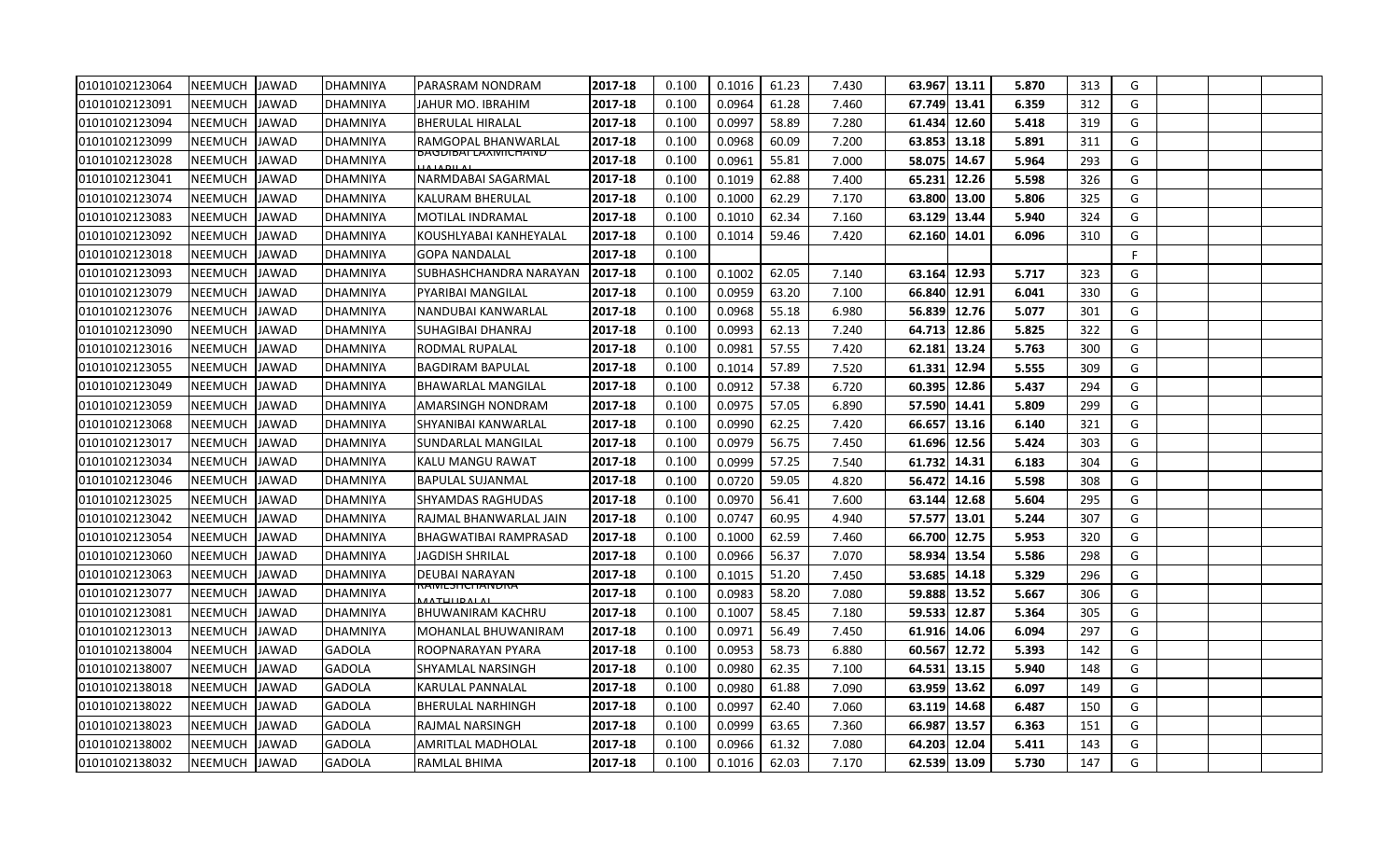| 01010102138030 | <b>NEEMUCH</b> | JAWAD        | <b>GADOLA</b>   | SOHANBAI BHUWANIDAS                           | 2017-18 | 0.100 | 0.0972 | 58.14 | 6.910 | 59.043 13.23 | 5.468 | 141  | G |    |  |
|----------------|----------------|--------------|-----------------|-----------------------------------------------|---------|-------|--------|-------|-------|--------------|-------|------|---|----|--|
| 01010102138013 | NEEMUCH        | JAWAD        | GADOLA          | <b>BANSHILAL SHOBHARAM</b>                    | 2017-18 | 0.100 | 0.0993 | 60.29 | 7.470 | 64.794 13.35 | 6.055 | 144  | G |    |  |
| 01010102138006 | NEEMUCH        | JAWAD        | GADOLA          | <b>MANGILAL BALARAM</b>                       | 2017-18 | 0.100 | 0.1000 | 62.11 | 7.460 | 66.190 13.99 | 6.482 | 146  | G |    |  |
| 01010102138021 | NEEMUCH        | JAWAD        | <b>GADOLA</b>   | <b>KESHRIMAL MADHOLAL</b>                     | 2017-18 | 0.100 | 0.1014 | 57.41 | 6.810 | 55.079 13.73 | 5.294 | 139  | G |    |  |
| 01010102138005 | NEEMUCH        | JAWAD        | <b>GADOLA</b>   | KANCHANBAI NANURAM                            | 2017-18 | 0.100 | 0.0985 | 59.71 | 7.130 | 61.746 12.88 | 5.567 | 140  | G |    |  |
| 01010102138011 | NEEMUCH        | <b>JAWAD</b> | <b>GADOLA</b>   | ISITARAM JHUNDAJI                             | 2017-18 | 0.100 | 0.0920 | 61.52 | 6.520 | 62.283 13.69 | 5.969 | 145  | G |    |  |
| 01010102140002 | NEEMUCH        | JAWAD        | LASOOR          | AMBALAL KISHANLAL                             | 2017-18 | 0.100 |        |       |       |              |       |      | F |    |  |
| 01010102140012 | <b>NEEMUCH</b> | JAWAD        | LASOOR          | KACHARULAL KANWARLAL                          | 2017-18 | 0.100 | 0.0985 | 61.27 | 7.080 | 62.914 14.10 | 6.210 | 2636 | G |    |  |
| 01010102140013 | <b>NEEMUCH</b> | JAWAD        | LASOOR          | <b>SUNILKUMAR NANALAL</b>                     | 2017-18 | 0.100 | 0.1040 | 64.03 | 7.620 | 67.019 13.56 | 6.362 | 2643 | G |    |  |
| 01010102140019 | NEEMUCH        | JAWAD        | LASOOR          | RAMRATAN DHANNA                               | 2017-18 | 0.100 | 0.0994 | 60.57 | 7.350 | 63.984 14.68 | 6.575 | 2629 | G |    |  |
| 01010102140024 | NEEMUCH        | JAWAD        | LASOOR          | RAMKUNWARBAI RAMBILAS                         | 2017-18 | 0.100 | 0.0997 | 64.28 | 7.180 | 66.128 13.29 | 6.152 | 2642 | G |    |  |
| 01010102140030 | NEEMUCH        | <b>JAWAD</b> | LASOOR          | <b>HUDIBAI BANSHILAL</b>                      | 2017-18 | 0.100 |        |       |       |              |       |      | N |    |  |
| 01010102140032 | NEEMUCH        | JAWAD        | LASOOR          | <b>TAIVINAIN TADAI</b><br><b>ANECUCUANIDA</b> | 2017-18 | 0.100 |        |       |       |              |       |      | N |    |  |
| 01010102140041 | NEEMUCH        | JAWAD        | LASOOR          | SITARAM RAMNARAYAN                            | 2017-18 | 0.100 | 0.1008 | 60.61 | 7.190 | 61.766 12.84 | 5.551 | 2628 | G |    |  |
| 01010102140049 | NEEMUCH        | JAWAD        | LASOOR          | OMPRAKASH TULSIRAM                            | 2017-18 | 0.100 | 0.0946 | 64.76 | 6.640 | 64.937 13.28 | 6.036 | 2641 | G |    |  |
| 01010102140050 | NEEMUCH        | <b>JAWAD</b> | LASOOR          | <b>BANSHILAL SALIGRAM</b>                     | 2017-18 | 0.100 | 0.0973 | 62.72 | 6.980 | 64.275 12.29 | 5.530 | 2640 | G |    |  |
| 01010102140059 | NEEMUCH        | <b>JAWAD</b> | LASOOR          | RADHESHYAM DEVAJI                             | 2017-18 | 0.100 | 0.0983 | 61.52 | 7.110 | 63.571 13.09 | 5.825 | 2637 | G |    |  |
| 01010102140008 | NEEMUCH        | <b>JAWAD</b> | LASOOR          | <b>DAKHIBAI BHERULAL</b>                      | 2017-18 | 0.100 | 0.0994 | 61.93 | 7.240 | 64.437 13.37 | 6.031 | 2638 | G |    |  |
| 01010102140010 | NEEMUCH        | <b>JAWAD</b> | LASOOR          | <b>SURATRAM KISHANLAL</b>                     | 2017-18 | 0.100 | 0.0503 | 57.75 | 3.620 | 59.384 16.07 | 6.679 | 2627 | G |    |  |
| 01010102140036 | NEEMUCH        | <b>JAWAD</b> | LASOOR          | <b>CHANDRASINGH PRATAPSINGH</b>               | 2017-18 | 0.100 | 0.0999 | 62.31 | 7.110 | 63.353 13.43 | 5.956 | 2634 | G |    |  |
| 01010102140051 | <b>NEEMUCH</b> | <b>JAWAD</b> | LASOOR          | <b>DALURAM SALIGRAM</b>                       | 2017-18 | 0.100 | 0.0971 | 60.37 | 6.830 | 60.659 13.15 | 5.584 | 2639 | G |    |  |
| 01010102140061 | <b>NEEMUCH</b> | <b>JAWAD</b> | LASOOR          | <b>RAMNIVAS CHENRAM</b>                       | 2017-18 | 0.100 | 0.0954 | 60.36 | 7.080 | 63.994 14.58 | 6.531 | 2626 | G |    |  |
| 01010102140072 | <b>NEEMUCH</b> | JAWAD        | LASOOR          | <b>VIKRAMSINGH BHERUSINGH</b>                 | 2017-18 | 0.100 |        |       |       |              |       |      | F |    |  |
| 01010102140066 | <b>NEEMUCH</b> | JAWAD        | LASOOR          | RAMESHCHANDRA POKHERLAI                       | 2017-18 | 0.100 | 0.0988 | 62.27 | 7.380 | 66.447 13.46 | 6.261 | 2635 | G |    |  |
| 01010102140023 | <b>NEEMUCH</b> | <b>JAWAD</b> | LASOOR          | <b>MEGRAJ KANWARLAL</b>                       | 2017-18 | 0.100 | 0.0970 | 63.95 | 7.080 | 66.680 11.68 | 5.452 | 2644 | G |    |  |
| 01010102140079 | NEEMUCH        | <b>JAWAD</b> | LASOOR          | <b>HARIDAS NANDRAMDAS</b>                     | 2017-18 | 0.100 | 0.1008 | 59.47 | 7.150 | 60.258 11.59 | 4.889 | 2630 | G |    |  |
| 01010102140078 | NEEMUCH        | <b>JAWAD</b> | LASOOR          | <b>DUNGAR RAMAJI</b>                          | 2017-18 | 0.100 |        |       |       |              |       |      | F |    |  |
| 01010102140064 | NEEMUCH        | <b>JAWAD</b> | LASOOR          | SATTARKHA ISHMAIL KHA                         | 2017-18 | 0.100 | 0.0856 | 59.07 | 5.930 | 58.458 14.64 | 5.991 | 2632 | G |    |  |
| 01010102140037 | <b>NEEMUCH</b> | JAWAD        | LASOOR          | <b>GOMATIBAI BHANWARLAL</b>                   | 2017-18 | 0.100 | 0.0986 | 62.41 | 6.810 | 61.582 13.57 | 5.849 | 2633 | G |    |  |
| 01010102140025 | <b>NEEMUCH</b> | JAWAD        | LASOOR          | <b>SITABAI LALDAS</b>                         | 2017-18 | 0.100 | 0.1017 | 58.81 | 7.420 | 61.298 14.30 | 6.136 | 2631 | G |    |  |
| 01010102140029 | <b>NEEMUCH</b> | <b>JAWAD</b> | LASOOR          | <b>BHERULAL RAMCHANDRA</b>                    | 2017-18 | 0.100 |        |       |       |              |       |      | N |    |  |
| 01010102130004 | <b>NEEMUCH</b> | <b>JAWAD</b> | MADAWADA        | <b>BALURAM NONDRAM</b>                        | 2017-18 | 0.100 | 0.0983 | 61.28 | 7.000 | 62.340 13.43 | 5.861 | 2944 | G |    |  |
| 01010102130009 | <b>NEEMUCH</b> | <b>JAWAD</b> | MADAWADA        | <b>RAMNIVAS MANGILAL</b>                      | 2017-18 | 0.100 | 0.0967 | 60.22 | 7.060 | 62.813 12.42 | 5.461 | 2940 | G |    |  |
| 01010102130015 | <b>NEEMUCH</b> | <b>JAWAD</b> | MADAWADA        | <b>BABULAL NARAYAN</b>                        | 2017-18 | 0.100 | 0.1000 | 65.13 | 7.020 | 65.320 13.97 | 6.387 | 2949 | G |    |  |
| 01010102130029 | NEEMUCH        | <b>JAWAD</b> | MADAWADA        | DALURAM GODAJI                                | 2017-18 | 0.100 | 0.1007 | 60.87 | 6.800 | 58.719 14.85 | 6.104 | 2939 | G |    |  |
| 01010102130032 | <b>NEEMUCH</b> | <b>JAWAD</b> | <b>MADAWADA</b> | SHIVLAL KALURAM                               | 2017-18 | 0.100 | 0.1008 | 67.80 | 7.000 | 67.262 14.29 | 6.728 | 2950 | G |    |  |
| 01010102130040 | <b>NEEMUCH</b> | JAWAD        | <b>MADAWADA</b> | NARAYAN MODA                                  | 2017-18 | 0.100 | 0.0952 | 58.82 | 4.000 | 35.305 13.91 | 3.438 | 2938 | G | 04 |  |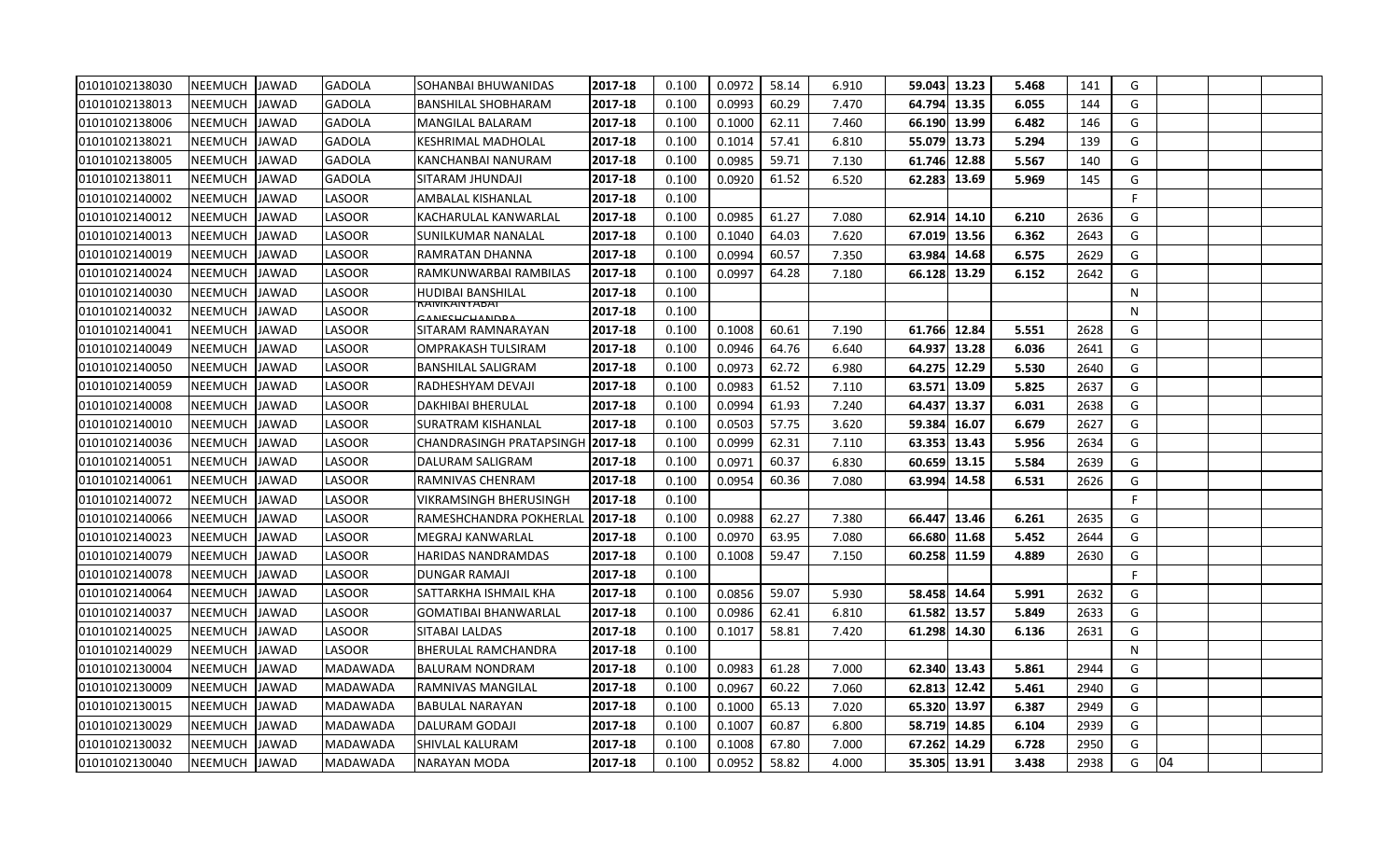| 01010102130012 | NEEMUCH JAWAD  |                | <b>MADAWADA</b> | <b>GISALAL BAPULAL</b>                           | 2017-18 | 0.100 | 0.0961 | 62.05 | 6.650 |              | 61.342 13.15 | 5.646 | 2948 | G  |    |  |
|----------------|----------------|----------------|-----------------|--------------------------------------------------|---------|-------|--------|-------|-------|--------------|--------------|-------|------|----|----|--|
| 01010102130002 | NEEMUCH        | <b>JAWAD</b>   | <b>MADAWADA</b> | TULSIBAI BALMUKAND                               | 2017-18 | 0.100 | 0.0992 | 64.37 | 6.910 |              | 64.052 13.92 | 6.242 | 2943 | G  |    |  |
| 01010102130006 | NEEMUCH        | JAWAD          | <b>MADAWADA</b> | KALABAI BHERULAL                                 | 2017-18 | 0.100 | 0.1025 | 56.96 | 6.770 |              | 53.746 13.85 | 5.211 | 2936 | G  |    |  |
| 01010102130011 | NEEMUCH        | JAWAD          | <b>MADAWADA</b> | KESHIBAI AMRA BANJARA                            | 2017-18 | 0.100 | 0.1002 | 59.47 | 6.810 |              | 57.745 14.63 | 5.913 | 2937 | G  |    |  |
| 01010102130013 | NEEMUCH        | JAWAD          | <b>MADAWADA</b> | BHERULAL HARIRAM                                 | 2017-18 | 0.100 | 0.1002 | 62.71 | 6.680 |              | 59.721 14.29 | 5.974 | 2947 | G  |    |  |
| 01010102130034 | NEEMUCH        | JAWAD          | <b>MADAWADA</b> | JANIBAI KISHANLAL                                | 2017-18 | 0.100 | 0.0990 | 65.40 | 6.800 |              | 64.172 13.81 | 6.204 | 2946 | G  |    |  |
| 01010102130041 | NEEMUCH        | <b>JAWAD</b>   | <b>MADAWADA</b> | PREMCHAND BHERULAL                               | 2017-18 | 0.100 | 0.0999 | 57.93 | 6.890 |              | 57.077 15.04 | 6.009 | 2941 | G  |    |  |
| 01010102130027 | NEEMUCH        | <b>JAWAD</b>   | <b>MADAWADA</b> | RAMLAL BHONA                                     | 2017-18 | 0.100 | 0.0931 | 54.61 | 6.430 |              | 53.878 14.03 | 5.292 | 2935 | G  |    |  |
| 01010102130001 | NEEMUCH        | <b>JAWAD</b>   | <b>MADAWADA</b> | DEVILAL GHEESALAL                                | 2017-18 | 0.100 | 0.0966 | 59.11 | 3.180 | 27.795 14.68 |              | 2.857 | 2942 | G  | 04 |  |
| 01010102130026 | <b>NEEMUCH</b> | <b>JAWAD</b>   | <b>MADAWADA</b> | RADHESHYAM BHAGATRAM                             | 2017-18 | 0.100 | 0.1010 | 62.43 | 7.140 |              | 63.050 12.75 | 5.627 | 2945 | G  |    |  |
| 01010102133014 | NEEMUCH        | <b>JAWAD</b>   | <b>RAANPUR</b>  | <b>BAGDIRAM MADHUJI</b>                          | 2017-18 | 0.100 | 0.0996 | 63.43 | 7.350 |              | 66.867 12.99 | 6.080 | 156  | G  |    |  |
| 01010102133016 | NEEMUCH        | <b>JAWAD</b>   | <b>RAANPUR</b>  | VISHNUDAS BHANWARDAS                             | 2017-18 | 0.100 | 0.0990 | 63.41 | 7.210 | 65.970       | 12.98        | 5.994 | 158  | G  |    |  |
| 01010102133017 | NEEMUCH        | <b>JAWAD</b>   | <b>RAANPUR</b>  | GISALAL HEMAJI                                   | 2017-18 | 0.100 | 0.0986 | 64.13 | 7.370 | 68.479       | 13.50        | 6.471 | 159  | G  |    |  |
| 01010102133010 | NEEMUCH        | <b>JAWAD</b>   | <b>RAANPUR</b>  | <b>BHAGATRAM MADHU</b>                           | 2017-18 | 0.100 | 0.1000 | 50.65 | 7.390 | 53.470       | 12.62        | 4.724 | 155  | G  |    |  |
| 01010102133009 | NEEMUCH        | <b>JAWAD</b>   | <b>RAANPUR</b>  | <b>GANGABAI BHANWARLAL</b>                       | 2017-18 | 0.100 | 0.0998 | 61.60 | 7.000 | 61.723       | 13.12        | 5.669 | 157  | G  |    |  |
| 01010102133020 | NEEMUCH        | <b>JAWAD</b>   | <b>RAANPUR</b>  | <b>IMANTCINICLI</b>                              | 2017-18 | 0.100 | 0.0864 | 69.92 | 6.350 |              | 73.414 11.86 | 6.095 | 160  | G  |    |  |
| 01010102133013 | NEEMUCH        | <b>JAWAD</b>   | <b>RAANPUR</b>  | LAXMIBAI BHANWARDAS                              | 2017-18 | 0.100 | 0.1000 | 61.27 | 7.070 | 61.880       | 14.22        | 6.160 | 154  | G  |    |  |
| 01010102133007 | NEEMUCH        | <b>JAWAD</b>   | <b>RAANPUR</b>  | DALU RADHU CHAMAR                                | 2017-18 | 0.100 | 0.0950 | 57.50 | 6.940 | 60.011       | 13.03        | 5.473 | 152  | G  |    |  |
| 01010102133008 | NEEMUCH        | <b>JAWAD</b>   | <b>RAANPUR</b>  | <u>VALUE V SIINUM</u><br><i>ACULINIATUCINICU</i> | 2017-18 | 0.100 |        |       |       |              |              |       |      | F. | 08 |  |
| 01010102133021 | NEEMUCH        | <b>JAWAD</b>   | <b>RAANPUR</b>  | KHUMANSINGH BADRISINGH                           | 2017-18 | 0.100 | 0.0816 | 59.26 | 5.440 | 56.434       | 13.48        | 5.325 | 153  | G  |    |  |
| 01010102128069 | NEEMUCH        | <b>JAWAD</b>   | SAMAIL          | KANHEYALAL BHANWARLAL                            | 2017-18 | 0.100 | 0.0956 | 61.31 | 7.430 | 68.075       | 14.79        | 7.047 | 1626 | G  |    |  |
| 01010102128035 | NEEMUCH        | <b>JAWAD</b>   | SAMAIL          | SHIVELAL MANSINGH                                | 2017-18 | 0.100 | 0.0984 | 55.79 | 6.240 | 50.539       | 14.16        | 5.010 | 1622 | G  |    |  |
| 01010102128065 | NEEMUCH        | <b>JAWAD</b>   | SAMAIL          | MOHANLAL MANGILAL                                | 2017-18 | 0.100 | 0.0977 | 63.37 | 7.290 | 67.554       | 14.00        | 6.620 | 1630 | G  |    |  |
| 01010102128032 | NEEMUCH        | <b>JAWAD</b>   | SAMAIL          | MOHANLAL NARAYAN                                 | 2017-18 | 0.100 | 0.0970 | 59.16 | 7.250 |              | 63.165 12.90 | 5.704 | 1619 | G  |    |  |
| 01010102128071 | <b>NEEMUCH</b> | <b>JAWAD</b>   | SAMAIL          | RAJARAM CHUNNILAL                                | 2017-18 | 0.100 | 0.0931 | 57.68 | 7.210 | 63.813       | 13.23        | 5.910 | 1627 | G  |    |  |
| 01010102128114 | <b>NEEMUCH</b> | <b>JAWAD</b>   | SAMAIL          | MOHANLAL KANHEYALAL                              | 2017-18 | 0.100 | 0.0952 | 56.54 | 6.810 | 57.784       | 12.27        | 4.963 | 1621 | G  |    |  |
| 01010102128003 | <b>NEEMUCH</b> | <b>JAWAD</b>   | SAMAIL          | KAILASH MOHANLAL                                 | 2017-18 | 0.100 | 0.0849 | 60.66 | 6.220 | 63.486       | 14.41        | 6.404 | 1629 | G  |    |  |
| 01010102128014 | <b>NEEMUCH</b> | <b>JAWAD</b>   | SAMAIL          | RAJARAM GULABCHAND                               | 2017-18 | 0.100 | 0.0990 | 59.48 | 7.350 |              | 63.081 13.62 | 6.015 | 1620 | G  |    |  |
| 01010102128060 | NEEMUCH        | <b>JAWAD</b>   | SAMAIL          | HEERALAL HEMRAJ                                  | 2017-18 | 0.100 | 0.0979 | 62.75 | 7.370 |              | 67.487 13.42 | 6.339 | 1628 | G  |    |  |
| 01010102128096 | NEEMUCH        | <b>JAWAD</b>   | SAMAIL          | RAJARAM RAMPRATAP                                | 2017-18 | 0.100 | 0.0928 | 63.08 | 7.020 |              | 68.168 13.79 | 6.580 | 1623 | G  |    |  |
| 01010102128004 | NEEMUCH        | <b>JAWAD</b>   | SAMAIL          | AMARSINGH GULABCHAND                             | 2017-18 | 0.100 | 0.1000 | 59.29 | 7.420 |              | 62.850 10.59 | 4.659 | 1624 | G  |    |  |
| 01010102128141 | NEEMUCH        | <b>JAWAD</b>   | SAMAIL          | HARISINGH KANHEYALAL                             | 2017-18 | 0.100 | 0.0916 | 60.20 | 6.930 |              | 65.066 15.43 | 7.027 | 1625 | G  |    |  |
| 01010102128017 | NEEMUCH        | <b>JAWAD</b>   | SAMAIL          | KANHEYALAL MADHO                                 | 2017-18 | 0.100 | 0.0934 | 58.63 | 7.120 |              | 63.854 14.55 | 6.503 | 1618 | G  |    |  |
| 01010101109002 | NEEMUCH        | <b>NEEMUCH</b> | <b>BADOLI</b>   | ASHOKEKUMAR RAMCHANDRA 2017-18                   |         | 0.100 | 0.0942 | 64.66 | 7.170 | 70.308 12.82 |              | 6.309 | 1150 | G  |    |  |
| 01010101109004 | NEEMUCH        | <b>NEEMUCH</b> | BADOLI          | HARIVALLABH RAMESHWAR                            | 2017-18 | 0.100 | 0.0920 | 60.65 | 6.680 |              | 62.913 12.96 | 5.707 | 1140 | G  |    |  |
| 01010101109005 | NEEMUCH        | <b>NEEMUCH</b> | <b>BADOLI</b>   | <b>BANSHILAL BHUWANISHANKAR 2017-18</b>          |         | 0.100 | 0.0994 | 62.27 | 7.020 |              | 62.827 12.61 | 5.546 | 1151 | G  |    |  |
| 01010101109010 | <b>NEEMUCH</b> | NEEMUCH BADOLI |                 | <b>KESHRIMAL MOTILAL</b>                         | 2017-18 | 0.100 | 0.0999 | 65.10 | 7.720 | 71.872 12.67 |              | 6.374 | 1166 | G  |    |  |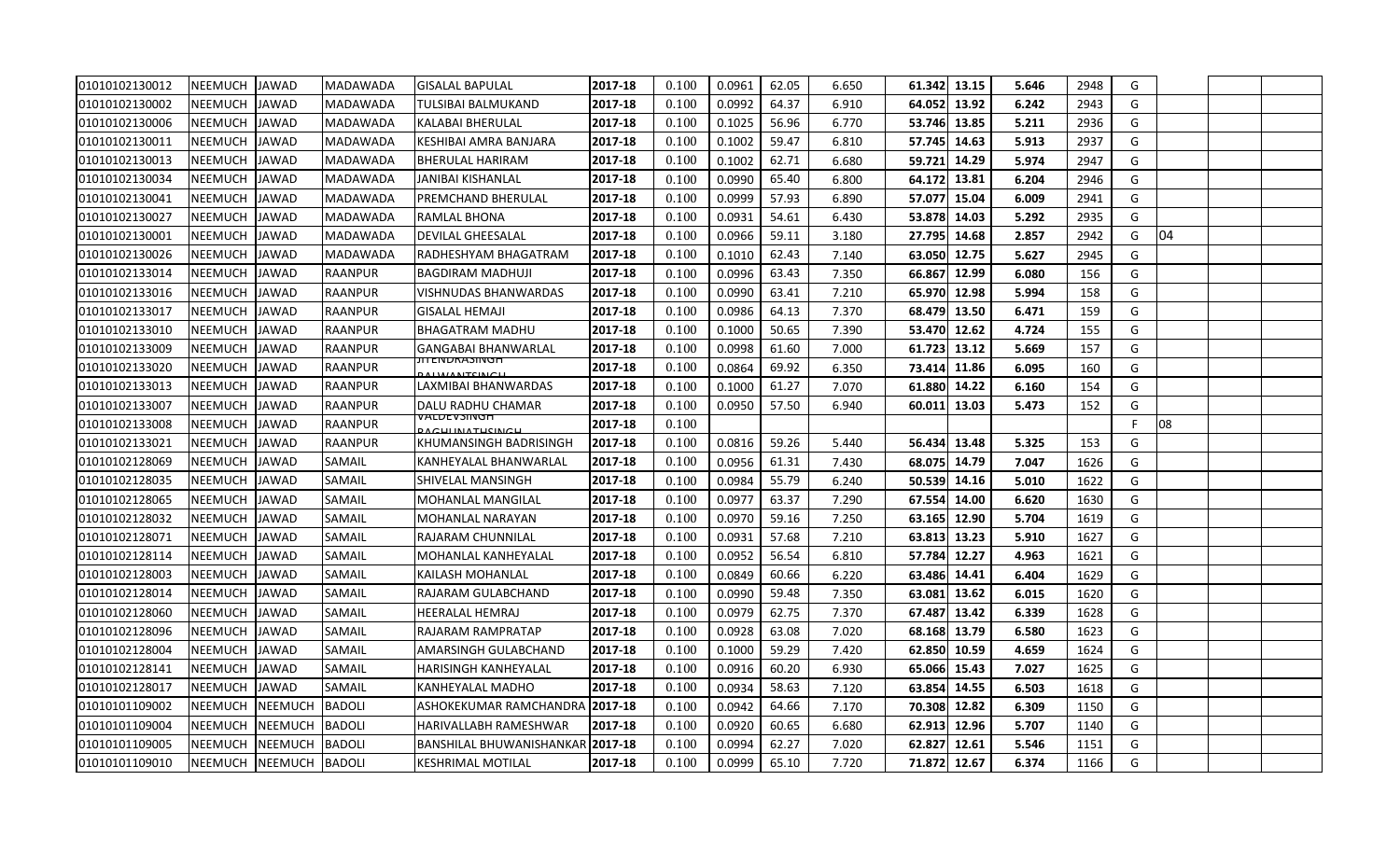| 01010101109016 | NEEMUCH        | <b>NEEMUCH</b> | <b>BADOLI</b>     | <b>MOHANLAL MOTILAL</b>              | 2017-18 | 0.100 | 0.0964 | 66.12 | 7.450 | 72.998 12.84 |       | 6.561 | 1167 | G |  |  |
|----------------|----------------|----------------|-------------------|--------------------------------------|---------|-------|--------|-------|-------|--------------|-------|-------|------|---|--|--|
| 01010101109019 | NEEMUCH        | <b>NEEMUCH</b> | <b>BADOLI</b>     | ILASHANKAR SHIVESHANKAR.             | 2017-18 | 0.100 | 0.1000 | 64.97 | 6.920 | 64.230 13.07 |       | 5.876 | 1168 | G |  |  |
| 01010101109020 | NEEMUCH        | <b>NEEMUCH</b> | <b>BADOLI</b>     | GANSHYAM MODIRAM                     | 2017-18 | 0.100 | 0.1001 | 66.02 | 7.130 | 67.183       | 12.48 | 5.869 | 1169 | G |  |  |
| 01010101109028 | NEEMUCH        | <b>NEEMUCH</b> | <b>BADOLI</b>     | PRABHULAL NANALAL                    | 2017-18 | 0.100 | 0.1005 | 62.88 | 7.220 | 64.537       | 12.75 | 5.760 | 1152 | G |  |  |
| 01010101109035 | NEEMUCH        | <b>NEEMUCH</b> | <b>BADOLI</b>     | MOTI NAGGA                           | 2017-18 | 0.100 | 0.0984 | 60.37 | 7.440 | 65.203       | 13.07 | 5.966 | 1141 | G |  |  |
| 01010101109043 | NEEMUCH        | <b>NEEMUCH</b> | <b>BADOLI</b>     | <b>SHANTILAL HIRALAL</b>             | 2017-18 | 0.100 | 0.0913 | 62.86 | 6.360 | 62.552       | 12.46 | 5.456 | 1153 | G |  |  |
| 01010101109044 | NEEMUCH        | <b>NEEMUCH</b> | <b>BADOLI</b>     | HARIVALLABH VARDICHAND               | 2017-18 | 0.100 | 0.0921 | 60.63 | 7.000 | 65.831       | 13.81 | 6.364 | 1134 | G |  |  |
| 01010101109046 | <b>NEEMUCH</b> | <b>NEEMUCH</b> | <b>BADOLI</b>     | USHABAI JAWANSINGH                   | 2017-18 | 0.100 | 0.0990 | 59.28 | 7.190 | 61.505       | 12.82 | 5.519 | 1139 | G |  |  |
| 01010101109050 | NEEMUCH        | <b>NEEMUCH</b> | <b>BADOLI</b>     | RAMPRASAD LALAJI                     | 2017-18 | 0.100 | 0.0990 | 58.75 | 7.520 | 63.747       | 14.37 | 6.413 | 1142 | G |  |  |
| 01010101109062 | <b>NEEMUCH</b> | <b>NEEMUCH</b> | <b>BADOLI</b>     | <b>BHANWARLAL HIRALAL</b>            | 2017-18 | 0.100 | 0.0991 | 63.99 | 7.670 | 70.747       | 11.75 | 5.819 | 1165 | G |  |  |
| 01010101109066 | NEEMUCH        | <b>NEEMUCH</b> | <b>BADOLI</b>     | JAGDISH HIRALAL                      | 2017-18 | 0.100 | 0.0918 | 60.99 | 7.000 | 66.438       | 12.71 | 5.911 | 1143 | G |  |  |
| 01010101109068 | NEEMUCH        | <b>NEEMUCH</b> | <b>BADOLI</b>     | SHANITLAL CHOGALAL                   | 2017-18 | 0.100 | 0.0996 | 62.36 | 6.980 | 62.430       | 13.33 | 5.825 | 1144 | G |  |  |
| 01010101109013 | NEEMUCH        | <b>NEEMUCH</b> | <b>BADOLI</b>     | GOPAL BAGDIRAM                       | 2017-18 | 0.100 | 0.1000 | 63.58 | 7.410 | 67.300       | 12.82 | 6.040 | 1164 | G |  |  |
| 01010101109001 | NEEMUCH        | <b>NEEMUCH</b> | <b>BADOLI</b>     | <u>\AILAJNUNAI\UKA</u><br>AMACHANIDA | 2017-18 | 0.100 | 0.0930 | 62.73 | 7.130 | 68.699       | 13.07 | 6.286 | 1154 | G |  |  |
| 01010101109048 | NEEMUCH        | <b>NEEMUCH</b> | <b>BADOLI</b>     | <b>GANSHYAM PRABHUDAS</b>            | 2017-18 | 0.100 | 0.0931 | 65.82 | 7.100 | 71.708       | 12.08 | 6.064 | 1161 | G |  |  |
| 01010101109006 | NEEMUCH        | NEEMUCH        | <b>BADOLI</b>     | SHAMBHULAL MODIRAM                   | 2017-18 | 0.100 | 0.1005 | 64.18 | 7.270 | 66.328       | 14.13 | 6.560 | 1155 | G |  |  |
| 01010101109031 | NEEMUCH        | NEEMUCH        | <b>BADOLI</b>     | RAMESHCHANRA NANURAM                 | 2017-18 | 0.100 | 0.0978 | 63.18 | 7.640 | 70.511       | 12.31 | 6.076 | 1145 | G |  |  |
| 01010101109034 | <b>NEEMUCH</b> | <b>NEEMUCH</b> | <b>BADOLI</b>     | MANNADAS PRABHULAL                   | 2017-18 | 0.100 | 0.0949 | 62.29 | 7.420 | 69.579       | 12.99 | 6.327 | 1156 | G |  |  |
| 01010101109041 | <b>NEEMUCH</b> | <b>NEEMUCH</b> | <b>BADOLI</b>     | CHAMPALAL VARDA                      | 2017-18 | 0.100 | 0.0947 | 62.36 | 7.230 | 68.015       | 13.17 | 6.270 | 1157 | G |  |  |
| 01010101109061 | <b>NEEMUCH</b> | <b>NEEMUCH</b> | <b>BADOLI</b>     | KHYALILAL RAMLAL                     | 2017-18 | 0.100 | 0.0990 | 64.42 | 7.680 | 71.394       | 12.78 | 6.387 | 1163 | G |  |  |
| 01010101109064 | NEEMUCH        | <b>NEEMUCH</b> | <b>BADOLI</b>     | <b>BHAGATRAM KASHI GHASI</b>         | 2017-18 | 0.100 | 0.0966 | 60.75 | 7.450 | 66.936       | 13.07 | 6.124 | 1146 | G |  |  |
| 01010101109023 | <b>NEEMUCH</b> | <b>NEEMUCH</b> | <b>BADOLI</b>     | SAGUBAI LALA                         | 2017-18 | 0.100 | 0.1011 | 60.30 | 7.430 | 63.304 13.20 |       | 5.850 | 1147 | G |  |  |
| 01010101109067 | NEEMUCH        | <b>NEEMUCH</b> | <b>BADOLI</b>     | KUSHRAJ MANGILAL                     | 2017-18 | 0.100 | 0.0963 | 57.82 | 7.750 | 66.480       | 14.44 | 6.719 | 1137 | G |  |  |
| 01010101109015 | NEEMUCH        | <b>NEEMUCH</b> | <b>BADOLI</b>     | RADHESHYAM MOTILAL                   | 2017-18 | 0.100 | 0.1010 | 62.42 | 7.920 | 69.921       | 12.46 | 6.099 | 1158 | G |  |  |
| 01010101109011 | <b>NEEMUCH</b> | <b>NEEMUCH</b> | <b>BADOLI</b>     | SAMRATH SHOBHARAM                    | 2017-18 | 0.100 | 0.0944 | 56.70 | 7.390 | 63.411       | 15.22 | 6.756 | 1138 | G |  |  |
| 01010101109027 | <b>NEEMUCH</b> | <b>NEEMUCH</b> | <b>BADOLI</b>     | RIKHAB KHYALILAL                     | 2017-18 | 0.100 | 0.0965 | 59.72 | 7.010 | 61.979 14.20 |       | 6.160 | 1159 | G |  |  |
| 01010101109030 | <b>NEEMUCH</b> | <b>NEEMUCH</b> | <b>BADOLI</b>     | RUPCHAND MANGILAL                    | 2017-18 | 0.100 | 0.0956 | 63.03 | 7.580 | 71.391       | 12.77 | 6.382 | 1160 | G |  |  |
| 01010101109045 | <b>NEEMUCH</b> | <b>NEEMUCH</b> | <b>BADOLI</b>     | GEETABAI RAMCHAND                    | 2017-18 | 0.100 | 0.0866 | 63.58 | 6.290 | 65.970       | 12.46 | 5.754 | 1162 | G |  |  |
| 01010101109075 | NEEMUCH        | <b>NEEMUCH</b> | <b>BADOLI</b>     | DAYARAM JASRAJ                       | 2017-18 | 0.100 | 0.0976 | 59.55 | 7.300 | 63.627       | 13.45 | 5.991 | 1148 | G |  |  |
| 01010101109076 | NEEMUCH        | <b>NEEMUCH</b> | <b>BADOLI</b>     | <b>GANGABAI JASRAJ</b>               | 2017-18 | 0.100 | 0.0992 | 59.22 | 7.390 | 63.024 13.58 |       | 5.991 | 1135 | G |  |  |
| 01010101109051 | NEEMUCH        | <b>NEEMUCH</b> | <b>BADOLI</b>     | VIRENDRAKUMAR SANTOSH                | 2017-18 | 0.100 | 0.0990 | 58.91 | 7.130 | 60.606 13.38 |       | 5.677 | 1136 | G |  |  |
| 01010101109014 | NEEMUCH        | <b>NEEMUCH</b> | <b>BADOLI</b>     | <b>JAWANSINGH KISHANLAL</b>          | 2017-18 | 0.100 | 0.0993 | 62.05 | 7.290 | 65.076 12.39 |       | 5.644 | 1149 | G |  |  |
| 01010101099002 | NEEMUCH        | <b>NEEMUCH</b> | <b>BHADWAMATA</b> | NIRANJAN DEVILAL                     | 2017-18 | 0.100 | 0.1027 | 60.22 | 7.410 | 62.074 13.70 |       | 5.953 | 1359 | G |  |  |
| 01010101099003 | NEEMUCH        | <b>NEEMUCH</b> | <b>BHADWAMATA</b> | LADKUNWAR MANSINGH                   | 2017-18 | 0.100 | 0.0972 | 57.35 | 7.190 | 60.607 12.76 |       | 5.413 | 1349 | G |  |  |
| 01010101099011 | <b>NEEMUCH</b> | <b>NEEMUCH</b> | <b>BHADWAMATA</b> | <b>BAGDIBAI MADHULAL</b>             | 2017-18 | 0.100 | 0.0958 | 55.28 | 7.200 | 59.353 14.74 |       | 6.124 | 1350 | G |  |  |
| 01010101099014 | <b>NEEMUCH</b> | <b>NEEMUCH</b> | <b>BHADWAMATA</b> | <b>NAGESH BHERULAL</b>               | 2017-18 | 0.100 | 0.0999 | 57.95 | 7.440 | 61.652       | 15.89 | 6.858 | 1352 | G |  |  |
| 01010101099030 | <b>NEEMUCH</b> | <b>NEEMUCH</b> |                   | BHADWAMATA KAMLABAI BHERULAL         | 2017-18 | 0.100 | 0.1002 | 60.09 | 7.530 | 64.511 14.08 |       | 6.358 | 1358 | G |  |  |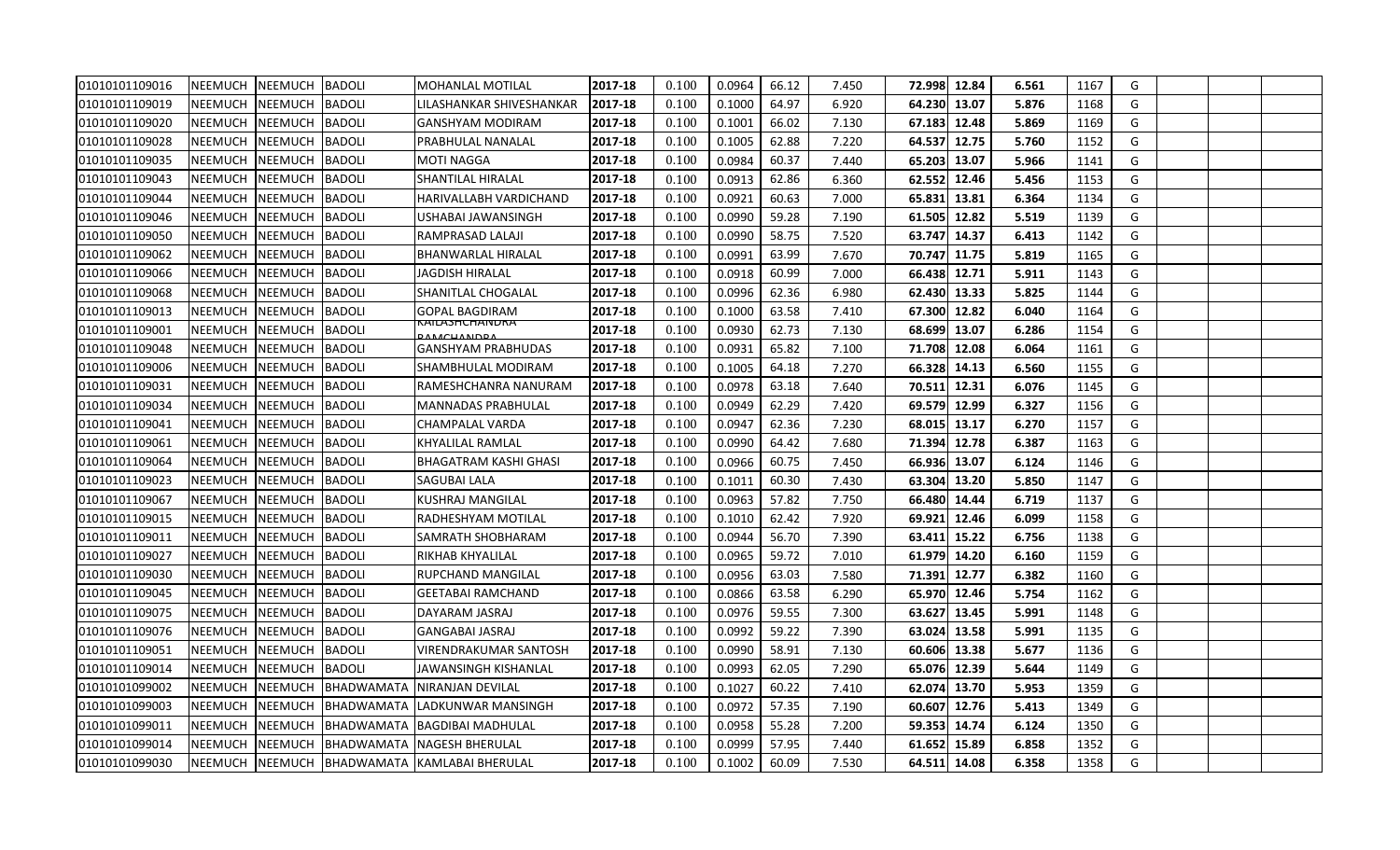| 01010101099010 | <b>NEEMUCH</b> | <b>NEEMUCH</b> |                                  | BHADWAMATA HIRALAL PANNALAL                         | 2017-18 | 0.100 | 0.0972 | 60.50 | 7.030 | 62.510 13.39 | 5.859 | 1360 | G |  |  |
|----------------|----------------|----------------|----------------------------------|-----------------------------------------------------|---------|-------|--------|-------|-------|--------------|-------|------|---|--|--|
| 01010101099027 | NEEMUCH        | <b>NEEMUCH</b> | BHADWAMATA                       | <b>DEVILAL PANNALAL</b>                             | 2017-18 | 0.100 | 0.1013 | 64.59 | 7.220 | 65.765 13.79 | 6.348 | 1361 | G |  |  |
| 01010101099047 | NEEMUCH        | <b>NEEMUCH</b> | BHADWAMATA DALLA MURLI           |                                                     | 2017-18 | 0.100 | 0.0922 | 59.23 | 7.030 | 64.512 12.05 | 5.442 | 1351 | G |  |  |
| 01010101099046 | NEEMUCH        | <b>NEEMUCH</b> | BHADWAMATA                       | MOHANLAL UMEDA GURJAR                               | 2017-18 | 0.100 | 0.0950 | 60.14 | 7.200 | 65.116 14.70 | 6.700 | 1356 | G |  |  |
| 01010101099050 | NEEMUCH        | <b>NEEMUCH</b> | BHADWAMATA                       | <b>VIKASH NATHULAL</b>                              | 2017-18 | 0.100 | 0.1014 | 60.85 | 7.240 | 62.071 14.45 | 6.278 | 1357 | G |  |  |
| 01010101099001 | NEEMUCH        | <b>NEEMUCH</b> |                                  | BHADWAMATA TULSIRAM KEWALRAM                        | 2017-18 | 0.100 | 0.1015 | 60.89 | 7.300 | 62.562 12.20 | 5.343 | 1355 | G |  |  |
| 01010101099004 | NEEMUCH        | <b>NEEMUCH</b> | BHADWAMATA                       | RADHESHYAM NANURAM                                  | 2017-18 | 0.100 | 0.0956 | 51.77 | 6.830 | 52.835 15.26 | 5.644 | 1348 | G |  |  |
| 01010101099006 | NEEMUCH        | <b>NEEMUCH</b> | <b>BHADWAMATA</b>                | IMANGIBAI TULSIRAM                                  | 2017-18 | 0.100 | 0.0967 | 59.67 | 6.600 | 58.180 14.23 | 5.795 | 1353 | G |  |  |
| 01010101099016 | NEEMUCH        | <b>NEEMUCH</b> | <b>BHADWAMATA</b>                | <b>DEVILAL NANURAM</b>                              | 2017-18 | 0.100 | 0.0990 | 61.91 | 7.280 | 65.040 12.79 | 5.823 | 1354 | G |  |  |
| 01010101112008 | NEEMUCH        | <b>NEEMUCH</b> | וש                               | KANHEYALAL PARTHA                                   | 2017-18 | 0.100 | 0.0975 | 58.31 | 7.670 | 65.528 15.02 | 6.890 | 1910 | G |  |  |
| 01010101112029 | NEEMUCH        | <b>NEEMUCH</b> | <del>;UKRAcor</del>              | DEVKANYABAI OMPRAKASH                               | 2017-18 | 0.100 | 0.0964 | 60.75 | 7.230 | 65.093 13.91 | 6.338 | 1911 | G |  |  |
| 01010101112017 | NEEMUCH        | <b>NEEMUCH</b> | <b>KUKRAEDT</b>                  | KAMLABAI BHAGCHAND                                  | 2017-18 | 0.100 | 0.0882 | 63.07 | 6.890 | 70.385 12.83 | 6.321 | 1918 | G |  |  |
| 01010101112035 | NEEMUCH        | <b>NEEMUCH</b> | <del>KUKRALDI</del>              | SANTOSHKUMAR KANHEYALAI                             | 2017-18 | 0.100 | 0.0966 | 62.49 | 7.230 | 66.812 12.48 | 5.837 | 1912 | G |  |  |
| 01010101112036 | NEEMUCH        | <b>NEEMUCH</b> | <del>KUKRAcor</del>              | <b>BHERULAL DEVA</b>                                | 2017-18 | 0.100 | 0.0957 | 58.95 | 7.630 | 67.147 12.91 | 6.068 | 1909 | G |  |  |
| 01010101112009 | NEEMUCH        | <b>NEEMUCH</b> | <del>KUKRAcor</del>              | <b>MANNALAL MOTILAL</b>                             | 2017-18 | 0.100 | 0.0983 | 59.63 | 7.440 | 64.476 13.75 | 6.206 | 1908 | G |  |  |
| 01010101112014 | NEEMUCH        | <b>NEEMUCH</b> | <del>KUKRAcor</del>              | <b>GANGARAM LACHIRAM</b>                            | 2017-18 | 0.100 | 0.0989 | 60.41 | 7.630 | 66.582 14.22 | 6.627 | 1907 | G |  |  |
| 01010101112021 | NEEMUCH        | <b>NEEMUCH</b> | <del>KUKRAEDI</del>              | <b>AMARSINGH LACHIRAM</b>                           | 2017-18 | 0.100 | 0.0966 | 57.78 | 7.840 | 66.988 12.77 | 5.988 | 1905 | G |  |  |
| 01010101112037 | NEEMUCH        | <b>NEEMUCH</b> | <b>KUKRAcor</b>                  | JAVANSINGH BHAGCHAND                                | 2017-18 | 0.100 | 0.0976 | 62.32 | 7.650 | 69.785 14.17 | 6.922 | 1913 | G |  |  |
| 01010101112038 | NEEMUCH        | <b>NEEMUCH</b> | <b>KUKRAEDT</b>                  | <b>BHAGATSINGH CHAINSINGH</b>                       | 2017-18 | 0.100 | 0.0987 | 58.49 | 7.760 | 65.694 13.40 | 6.162 | 1906 | G |  |  |
| 01010101112019 | NEEMUCH        | <b>NEEMUCH</b> | <b>KUKRAcut</b>                  | <b>SHRAVAN DEVA</b>                                 | 2017-18 | 0.100 | 0.1001 | 61.39 | 7.600 | 66.583 12.90 | 6.013 | 1914 | G |  |  |
| 01010101112006 | NEEMUCH        | <b>NEEMUCH</b> | <b>KUKRAcon</b>                  | JAYSINGH KANHEYALAL                                 | 2017-18 | 0.100 | 0.0940 | 63.35 | 7.500 | 72.213 14.29 | 7.223 | 1915 | G |  |  |
| 01010101112010 | NEEMUCH        | <b>NEEMUCH</b> | <b>KUKRAcon</b>                  | <b>BAGDIBAI GORILAL</b>                             | 2017-18 | 0.100 | 0.0941 | 64.38 | 7.290 | 71.254 11.73 | 5.850 | 1917 | G |  |  |
| 01010101112013 | <b>NEEMUCH</b> | <b>NEEMUCH</b> | <b>KUKRAcor</b><br><b>LILIDD</b> | RAMALAL KISHAN                                      | 2017-18 | 0.100 | 0.1000 | 64.11 | 7.640 | 69.970 12.96 | 6.348 | 1916 | G |  |  |
| 01010101103007 | <b>NEEMUCH</b> | <b>NEEMUCH</b> | DAUBAD                           | DARYAVBAI BHANWARLAL                                | 2017-18 | 0.100 | 0.1033 | 60.59 | 7.280 | 60.997 12.15 | 5.188 | 1234 | G |  |  |
| 01010101103010 | <b>NEEMUCH</b> | <b>NEEMUCH</b> | <b>DAUBAD</b>                    | DASHRATH MANOHARLAL                                 | 2017-18 | 0.100 | 0.0942 | 60.82 | 7.180 | 66.221 15.19 | 7.042 | 1237 | G |  |  |
| 01010101103018 | <b>NEEMUCH</b> | <b>NEEMUCH</b> | <b>DAUBAD</b>                    | RADHESHYAM MATHURALAL                               | 2017-18 | 0.100 | 0.0995 | 60.05 | 7.560 | 65.176 13.16 | 6.004 | 1233 | G |  |  |
| 01010101103021 | NEEMUCH        | <b>NEEMUCH</b> | <b>DAUBAD</b>                    | 'ANNIANAND UNNANLAL                                 | 2017-18 | 0.100 | 0.0951 | 62.35 | 6.560 | 61.441 13.66 | 5.875 | 1262 | G |  |  |
| 01010101103023 | NEEMUCH        | <b>NEEMUCH</b> | <b>DAUBAD</b>                    | PA <del>WANAUMAR bhaivwarlp</del><br>$\overline{a}$ | 2017-18 | 0.100 | 0.1000 | 63.28 | 7.120 | 64.360 13.21 | 5.952 | 1235 | G |  |  |
| 01010101103033 | NEEMUCH        | <b>NEEMUCH</b> | <b>DAUBAD</b>                    | <b>GANSHYAM NANURAM</b>                             | 2017-18 | 0.100 | 0.0994 | 59.64 | 7.480 | 64.115 11.79 | 5.291 | 1236 | G |  |  |
| 01010101103036 | NEEMUCH        | <b>NEEMUCH</b> | <b>DAUBAD</b>                    | FULVANTIBAI INDRANARAYAN                            | 2017-18 | 0.100 | 0.0968 | 59.31 | 7.090 | 62.056 14.40 | 6.255 | 1223 | G |  |  |
| 01010101103037 | NEEMUCH        | <b>NEEMUCH</b> | <b>DAUBAD</b>                    | SHAMBHULAL BHANWARLAL                               | 2017-18 | 0.100 | 0.1033 | 59.63 | 7.280 | 60.039 13.45 | 5.652 | 1229 | G |  |  |
| 01010101103038 | NEEMUCH        | <b>NEEMUCH</b> | DAUBAD                           | DEVILAL MANOHARLAL                                  | 2017-18 | 0.100 | 0.0974 | 61.07 | 7.100 | 63.593 12.89 | 5.738 | 1230 | G |  |  |
| 01010101103039 | NEEMUCH        | NEEMUCH        | DAUBAD                           | ONKARLAL RAMCHANDRA                                 | 2017-18 | 0.100 | 0.0956 | 62.68 | 6.590 | 61.726 13.05 | 5.639 | 1247 | G |  |  |
| 01010101103040 | <b>NEEMUCH</b> | <b>NEEMUCH</b> | <b>DAUBAD</b>                    | FATEHLAL TULSIRAM                                   | 2017-18 | 0.100 | 0.0939 | 61.19 | 6.950 | 64.696 13.06 | 5.915 | 1248 | G |  |  |
| 01010101103043 | NEEMUCH        | <b>NEEMUCH</b> | DAUBAD                           | RAMESHSCHANDRA NANURAM <b>  2017-18</b>             |         | 0.100 | 0.0965 | 60.48 | 7.280 | 65.181 13.10 | 5.977 | 1249 | G |  |  |
| 01010101103048 | NEEMUCH        | <b>NEEMUCH</b> | DAUBAD                           | DURGASHANKAR VARDICHAND 2017-18                     |         | 0.100 | 0.0950 | 64.31 | 6.880 | 66.537 12.83 | 5.975 | 1250 | G |  |  |
| 01010101103052 | <b>NEEMUCH</b> | NEEMUCH DAUBAD |                                  | <b>AMRITLAL KANHEYALAL</b>                          | 2017-18 | 0.100 | 0.0961 | 62.79 | 7.080 | 66.087 13.51 | 6.250 | 1251 | G |  |  |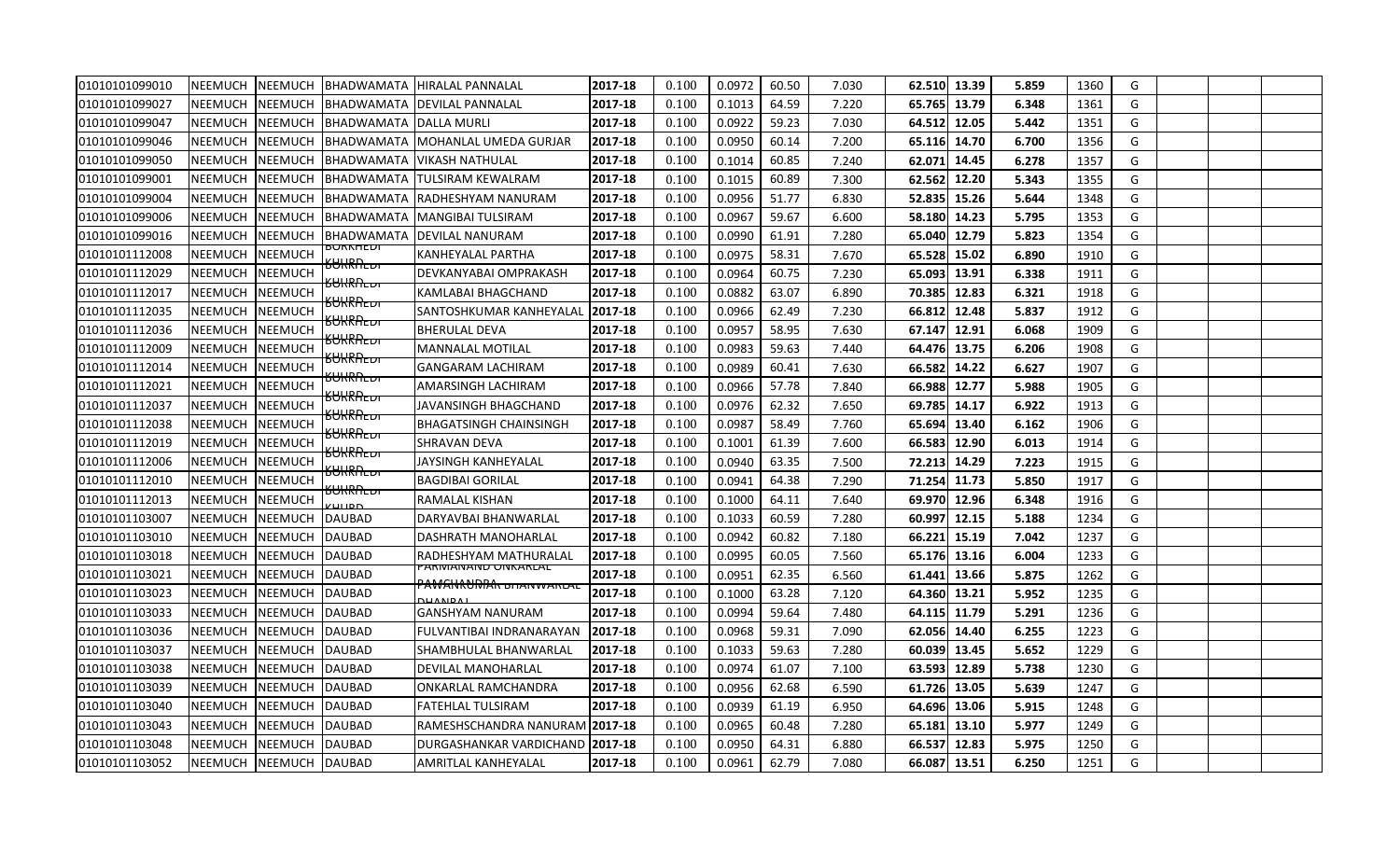| 01010101103062 | <b>NEEMUCH</b> | <b>NEEMUCH</b> | <b>DAUBAD</b> | <b>BHARATKUMAR TULSIRAM</b>                     | 2017-18 | 0.100 | 0.1000 | 58.41 | 7.350 | 61.330 13.42 |       | 5.761 | 1227 | G |    |  |
|----------------|----------------|----------------|---------------|-------------------------------------------------|---------|-------|--------|-------|-------|--------------|-------|-------|------|---|----|--|
| 01010101103012 | NEEMUCH        | <b>NEEMUCH</b> | <b>DAUBAD</b> | IAGDISH KISHANLAL                               | 2017-18 | 0.100 | 0.1005 | 61.47 | 7.110 | 62.129 13.63 |       | 5.927 | 1228 | G |    |  |
| 01010101103005 | <b>NEEMUCH</b> | <b>NEEMUCH</b> | <b>DAUBAD</b> | KAMLASHANKAR BHANWARLAL <b> 2017-18</b>         |         | 0.100 | 0.1000 | 63.47 | 7.100 | 64.380 12.78 |       | 5.759 | 1252 | G |    |  |
| 01010101103026 | NEEMUCH        | NEEMUCH        | DAUBAD        | BHANWARLAL TULSIRAM                             | 2017-18 | 0.100 | 0.0968 | 62.73 | 7.290 | 67.490 12.66 |       | 5.981 | 1259 | G |    |  |
| 01010101103028 | NEEMUCH        | <b>NEEMUCH</b> | DAUBAD        | SHIVENARAYAN NANURAM                            | 2017-18 | 0.100 | 0.1008 | 61.63 | 7.230 | 63.145 13.56 |       | 5.994 | 1244 | G |    |  |
| 01010101103030 | NEEMUCH        | <b>NEEMUCH</b> | DAUBAD        | VISHNULAL MANGILAL                              | 2017-18 | 0.100 | 0.0950 | 61.09 | 7.450 | 68.442 12.49 |       | 5.984 | 1245 | G |    |  |
| 01010101103042 | NEEMUCH        | <b>NEEMUCH</b> | DAUBAD        | SHANTILAL TULSIRAM                              | 2017-18 | 0.100 | 0.1003 | 61.55 | 7.300 | 63.998 14.54 |       | 6.513 | 1246 | G |    |  |
| 01010101103019 | NEEMUCH        | <b>NEEMUCH</b> | DAUBAD        | SITABAI TULSIRAM                                | 2017-18 | 0.100 | 0.0951 | 62.83 | 6.960 | 65.689 13.58 |       | 6.244 | 1260 | G |    |  |
| 01010101103031 | NEEMUCH        | <b>NEEMUCH</b> | <b>DAUBAD</b> | RADHABAI RAMGOPAL                               | 2017-18 | 0.100 | 0.0918 | 58.46 | 6.700 | 60.948 14.15 |       | 6.037 | 1226 | G |    |  |
| 01010101103049 | NEEMUCH        | NEEMUCH        | DAUBAD        | GHANSHYAM VARDICHAND                            | 2017-18 | 0.100 | 0.0972 | 63.72 | 7.140 | 66.862       | 12.15 | 5.687 | 1261 | G |    |  |
| 01010101103017 | NEEMUCH        | NEEMUCH        | DAUBAD        | MANNALAL KISHAN                                 | 2017-18 | 0.100 | 0.0995 | 57.70 | 7.360 | 60.975 13.73 |       | 5.860 | 1224 | G |    |  |
| 01010101103020 | NEEMUCH        | NEEMUCH        | DAUBAD        | NARAYAN MULCHAND                                | 2017-18 | 0.100 | 0.0970 | 62.02 | 7.390 | 67.505 13.54 |       | 6.398 | 1243 | G |    |  |
| 01010101103046 | NEEMUCH        | <b>NEEMUCH</b> | <b>DAUBAD</b> | UNKARLAL MANGILAL                               | 2017-18 | 0.100 | 0.1017 | 64.33 | 7.460 | 67.414       | 12.03 | 5.677 | 1254 | G |    |  |
| 01010101103044 | NEEMUCH        | <b>NEEMUCH</b> | <b>DAUBAD</b> | งบิหันวิทินที่ศึกษาส<br><b>ANUECUVANA</b>       | 2017-18 | 0.100 | 0.0951 | 60.79 | 7.110 | 64.932 13.39 |       | 6.086 | 1242 | G |    |  |
| 01010101103008 | NEEMUCH        | <b>NEEMUCH</b> | DAUBAD        | MADANLAL AMBALAL                                | 2017-18 | 0.100 | 0.0976 | 61.07 | 7.290 | 65.164 13.51 |       | 6.163 | 1255 | G |    |  |
| 01010101103001 | NEEMUCH        | <b>NEEMUCH</b> | DAUBAD        | KISHAN NAGGA                                    | 2017-18 | 0.100 | 0.0948 | 59.52 | 6.910 | 61.973 13.47 |       | 5.844 | 1225 | G |    |  |
| 01010101103016 | NEEMUCH        | <b>NEEMUCH</b> | <b>DAUBAD</b> | SHYAMSINGH DURGALAL                             | 2017-18 | 0.100 | 0.0956 | 62.77 | 6.990 | 65.565       | 12.17 | 5.585 | 1256 | G |    |  |
| 01010101103015 | NEEMUCH        | <b>NEEMUCH</b> | <b>DAUBAD</b> | RATANLAL MANSINGH                               | 2017-18 | 0.100 | 0.0962 | 63.62 | 6.960 | 65.759       | 12.39 | 5.703 | 1257 | G |    |  |
| 01010101103082 | NEEMUCH        | <b>NEEMUCH</b> | <b>DAUBAD</b> | <b>HCIUDAL HCAANHIVIU</b><br>$\lambda$ CHODADAL | 2017-18 | 0.100 | 0.1003 | 62.55 | 7.080 | 63.071       | 12.98 | 5.731 | 1258 | G |    |  |
| 01010101103075 | NEEMUCH        | <b>NEEMUCH</b> | <b>DAUBAD</b> | RAMNARAYAN CHOTUJI                              | 2017-18 | 0.100 | 0.1000 | 59.88 | 7.340 | 62.790       | 12.71 | 5.586 | 1239 | G |    |  |
| 01010101103050 | NEEMUCH        | <b>NEEMUCH</b> | <b>DAUBAD</b> | MOHANLAL AMBALAL                                | 2017-18 | 0.100 | 0.0976 | 59.95 | 7.190 | 63.094 12.51 |       | 5.525 | 1240 | G |    |  |
| 01010101103069 | NEEMUCH        | NEEMUCH        | <b>DAUBAD</b> | KISHNA LAXMAN                                   | 2017-18 | 0.100 | 0.0967 | 60.84 | 7.020 | 63.092       | 13.81 | 6.099 | 1241 | G |    |  |
| 01010101103045 | NEEMUCH        | <b>NEEMUCH</b> | <b>DAUBAD</b> | UDAYLAL TULSIRAM                                | 2017-18 | 0.100 | 0.0972 | 64.00 | 7.180 | 67.541 13.56 |       | 6.411 | 1263 | G |    |  |
| 01010101103034 | NEEMUCH        | <b>NEEMUCH</b> | <b>DAUBAD</b> | CHAGANLAL BHUWANJI                              | 2017-18 | 0.100 | 0.0981 | 58.38 | 7.070 | 60.102       | 13.87 | 5.836 | 1253 | G | 08 |  |
| 01010101103027 | NEEMUCH        | <b>NEEMUCH</b> | <b>DAUBAD</b> | RAMKUNWARBAI NANDLAL                            | 2017-18 | 0.100 | 0.0903 | 58.57 | 6.570 | 60.875       | 16.08 | 6.852 | 1231 | G |    |  |
| 01010101103004 | NEEMUCH        | <b>NEEMUCH</b> | <b>DAUBAD</b> | AMBALAL BHUWANA                                 | 2017-18 | 0.100 | 0.0987 | 59.03 | 7.240 | 61.854 13.48 |       | 5.837 | 1232 | G |    |  |
| 01010101103022 | NEEMUCH        | <b>NEEMUCH</b> | DAUBAD        | DINESH BANSHILAL                                | 2017-18 | 0.100 | 0.0966 | 62.05 | 7.090 | 65.062       | 12.68 | 5.775 | 1238 | G |    |  |
| 01010101106007 | NEEMUCH        | NEEMUCH        | JAVI          | SATYANARAYAN DAULATRAM                          | 2017-18 | 0.100 | 0.0975 | 63.88 | 7.190 | 67.292       | 13.45 | 6.336 | 2988 | G |    |  |
| 01010101106014 | NEEMUCH        | <b>NEEMUCH</b> | JAVI          | IAGDISH DOULATRAM                               | 2017-18 | 0.100 | 0.0988 | 62.24 | 7.640 | 68.755 11.78 |       | 5.670 | 2989 | G |    |  |
| 01010101106016 | NEEMUCH        | <b>NEEMUCH</b> | JAVI          | <b>BADRILAL NANDLAL</b>                         | 2017-18 | 0.100 | 0.0963 | 63.16 | 7.120 | 66.708 13.62 |       | 6.360 | 2963 | G |    |  |
| 01010101106020 | NEEMUCH        | <b>NEEMUCH</b> | JAVI          | VALIBAI DHANNALAL                               | 2017-18 | 0.100 | 0.0994 | 63.09 | 7.240 | 65.644 11.03 |       | 5.069 | 2962 | G |    |  |
| 01010101106021 | NEEMUCH        | <b>NEEMUCH</b> | JAVI          | NANDKISHORE BHERULAL                            | 2017-18 | 0.100 | 0.0944 | 54.35 | 7.100 | 58.400 13.06 |       | 5.339 | 2952 | G |    |  |
| 01010101106026 | NEEMUCH        | <b>NEEMUCH</b> | JAVI          | DALURAM BHAGULAL                                | 2017-18 | 0.100 | 0.0979 | 65.23 | 7.200 | 68.529 11.50 |       | 5.517 | 2964 | G |    |  |
| 01010101106028 | NEEMUCH        | NEEMUCH        | JAVI          | NANDKISHORE MOTILAL                             | 2017-18 | 0.100 | 0.1028 | 52.27 | 7.260 | 52.733 13.77 |       | 5.083 | 2985 | G |    |  |
| 01010101106049 | NEEMUCH        | NEEMUCH        | JAVI          | DEVILAL HARLAL                                  | 2017-18 | 0.100 | 0.1000 | 61.65 | 7.050 | 62.090 13.79 |       | 5.994 | 2984 | G |    |  |
| 01010101106052 | NEEMUCH        | <b>NEEMUCH</b> | JAVI          | SAGARBAI KHAYALILAL                             | 2017-18 | 0.100 | 0.1003 | 70.57 | 7.240 | 72.772       | 13.12 | 6.683 | 3000 | G |    |  |
| 01010101106077 | NEEMUCH        | <b>NEEMUCH</b> | JAVI          | <b>PARAJRAIVI GAINGARAIVI</b><br>$2$ LIVALIDARA | 2017-18 | 0.100 | 0.0995 | 64.61 | 7.320 | 67.899       | 12.83 | 6.098 | 2987 | G |    |  |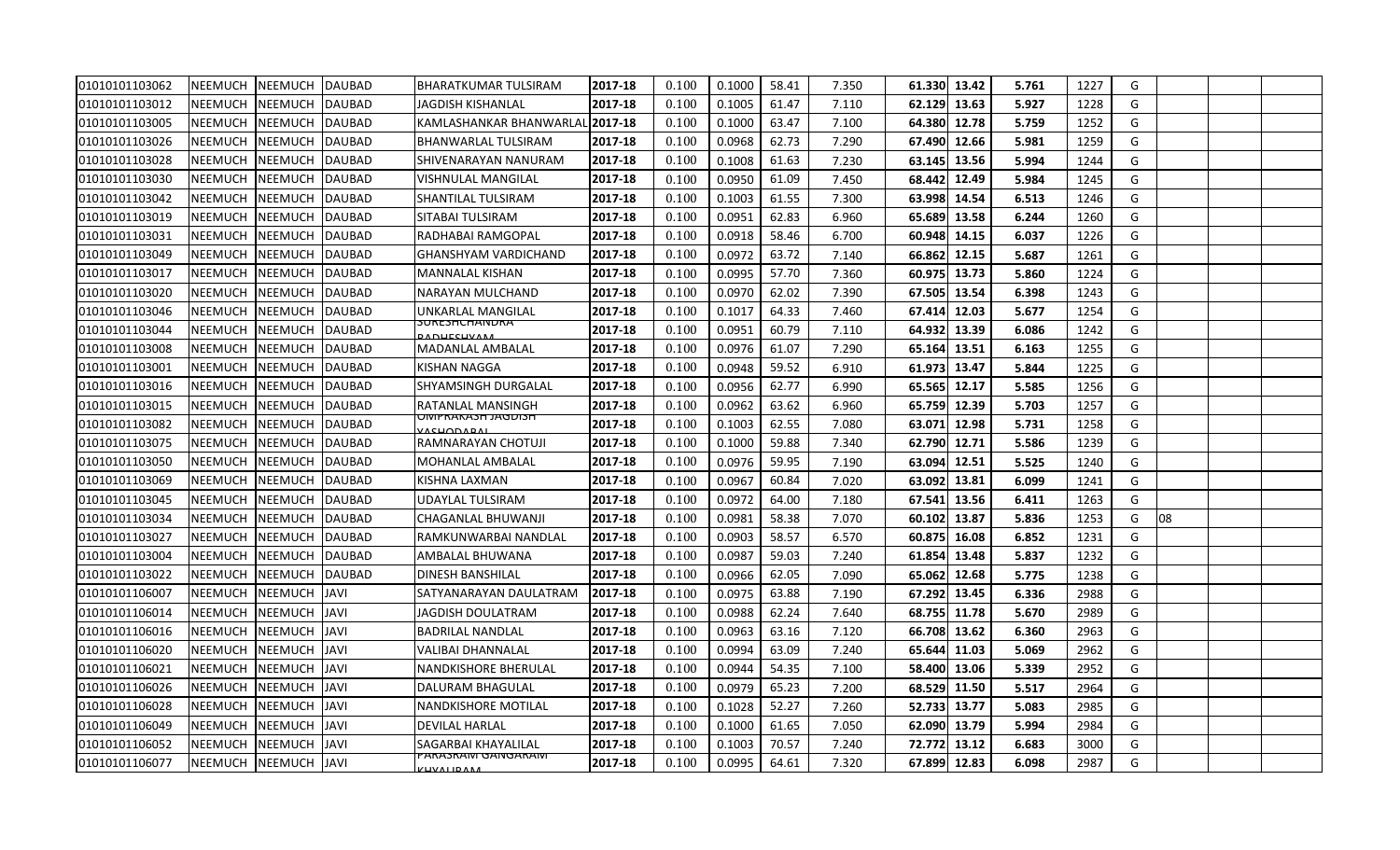| 01010101106080 | NEEMUCH        | <b>NEEMUCH</b> | <b>JAVI</b> | KANHEYALAL CHATURBHUJ                       | 2017-18 | 0.100 | 0.0977 | 62.37 | 6.910 | 63.019 13.52 |       | 5.964 | 2986 | G |  |  |
|----------------|----------------|----------------|-------------|---------------------------------------------|---------|-------|--------|-------|-------|--------------|-------|-------|------|---|--|--|
| 01010101106084 | NEEMUCH        | <b>NEEMUCH</b> | JAVI        | KAMLESH SATYANARAYAN                        | 2017-18 | 0.100 | 0.0993 | 62.01 | 6.950 | 62.004       | 12.50 | 5.425 | 2983 | G |  |  |
| 01010101106094 | NEEMUCH        | <b>NEEMUCH</b> | <b>JAVI</b> | GANESHRAM DHANNALAL                         | 2017-18 | 0.100 | 0.0994 | 60.40 | 7.200 | 62.505       | 12.17 | 5.324 | 2982 | G |  |  |
| 01010101106105 | NEEMUCH        | <b>NEEMUCH</b> | JAVI        | PRABHULAL HAJARILAL                         | 2017-18 | 0.100 | 0.0981 | 57.52 | 6.960 | 58.298       | 13.35 | 5.448 | 2954 | G |  |  |
| 01010101106106 | NEEMUCH        | <b>NEEMUCH</b> | JAVI        | <b>DEVILAL HAJARILAL</b>                    | 2017-18 | 0.100 | 0.1008 | 56.06 | 7.240 | 57.520       | 13.00 | 5.234 | 2953 | G |  |  |
| 01010101106107 | NEEMUCH        | <b>NEEMUCH</b> | JAVI        | <u> ANTETALAL</u><br>LADIL ALD AVADI        | 2017-18 | 0.100 | 0.0999 | 61.77 | 7.170 | 63.333       | 13.73 | 6.087 | 2981 | G |  |  |
| 01010101106115 | NEEMUCH        | <b>NEEMUCH</b> | JAVI        | BANSATIBAI KANHEYALAL                       | 2017-18 | 0.100 | 0.0960 | 62.28 | 7.200 | 66.729       | 11.54 | 5.390 | 2990 | G |  |  |
| 01010101106128 | NEEMUCH        | <b>NEEMUCH</b> | JAVI        | JAGDISH SHOBHARAM                           | 2017-18 | 0.100 | 0.1022 | 67.41 | 7.420 | 69.912       | 13.75 | 6.729 | 2998 | G |  |  |
| 01010101106129 | NEEMUCH        | <b>NEEMUCH</b> | JAVI        | <b>BABULAL RAMNARAYAN</b>                   | 2017-18 | 0.100 | 0.1005 | 63.87 | 7.290 | 66.189       | 11.57 | 5.360 | 2980 | G |  |  |
| 01010101106130 | NEEMUCH        | <b>NEEMUCH</b> | JAVI        | SATYANARAYAN KALURAM                        | 2017-18 | 0.100 | 0.1021 | 61.61 | 7.340 | 63.271       | 12.25 | 5.426 | 2960 | G |  |  |
| 01010101106137 | NEEMUCH        | <b>NEEMUCH</b> | JAVI        | MOHANBAI KHYALILAL                          | 2017-18 | 0.100 | 0.0990 | 60.45 | 7.130 | 62.192       | 13.42 | 5.843 | 2961 | G |  |  |
| 01010101106138 | NEEMUCH        | <b>NEEMUCH</b> | <b>JAVI</b> | KESHURAM MANGILAL                           | 2017-18 | 0.100 | 0.1014 | 56.32 | 7.270 | 57.682       | 12.54 | 5.064 | 2955 | G |  |  |
| 01010101106169 | NEEMUCH        | <b>NEEMUCH</b> | JAVI        | DASHARATH MODIRAM                           | 2017-18 | 0.100 | 0.0980 | 62.57 | 7.200 | 65.673       | 13.66 | 6.279 | 2979 | G |  |  |
| 01010101106172 | <b>NEEMUCH</b> | <b>NEEMUCH</b> | <b>JAVI</b> | SAMPATBAI RAMESHWAR                         | 2017-18 | 0.100 | 0.1000 | 67.78 | 7.230 | 70.010       | 11.43 | 5.601 | 2997 | G |  |  |
| 01010101106155 | <b>NEEMUCH</b> | <b>NEEMUCH</b> | <b>JAVI</b> | <b>ONKARLAL AMRITLAL</b>                    | 2017-18 | 0.100 | 0.0990 | 62.42 | 7.390 | 66.566       | 13.26 | 6.178 | 2978 | G |  |  |
| 01010101106156 | <b>NEEMUCH</b> | <b>NEEMUCH</b> | <b>JAVI</b> | MOHANLAL GHASIRAM                           | 2017-18 | 0.100 | 0.0982 | 60.22 | 7.320 | 64.124       | 13.10 | 5.880 | 2959 | G |  |  |
| 01010101106161 | NEEMUCH        | NEEMUCH        | JAVI        | KAILASHBAI NANDLAL                          | 2017-18 | 0.100 | 0.0965 | 61.44 | 7.120 | 64.756       | 12.55 | 5.689 | 2977 | G |  |  |
| 01010101106072 | NEEMUCH        | NEEMUCH        | <b>JAVI</b> | <b>BADRILAL MULCHAND</b>                    | 2017-18 | 0.100 | 0.0798 | 61.77 | 5.360 | 59.273       | 12.61 | 5.232 | 2991 | G |  |  |
| 01010101106103 | NEEMUCH        | NEEMUCH        | <b>JAVI</b> | SUSHILABAI PURANMAL                         | 2017-18 | 0.100 | 0.1002 | 59.20 | 7.130 | 60.180       | 12.74 | 5.367 | 2958 | G |  |  |
| 01010101106146 | NEEMUCH        | NEEMUCH        | <b>JAVI</b> | NANURAM PYARCHAND                           | 2017-18 | 0.100 | 0.0988 | 64.13 | 7.350 | 68.158       | 14.31 | 6.827 | 2976 | G |  |  |
| 01010101106179 | NEEMUCH        | NEEMUCH        | <b>JAVI</b> | KALURAM BADRILALRATANLAL                    | 2017-18 | 0.100 | 0.0966 | 61.60 | 6.850 | 62.402       | 13.28 | 5.801 | 2957 | G |  |  |
| 01010101106047 | NEEMUCH        | <b>NEEMUCH</b> | <b>JAVI</b> | RADHESHYAM SURATRAM                         | 2017-18 | 0.100 | 0.0968 | 63.60 | 7.320 | 68.709       | 11.54 | 5.550 | 2994 | G |  |  |
| 01010101106180 | NEEMUCH        | <b>NEEMUCH</b> | <b>JAVI</b> | VIRENDRAKUMAR PARASRAM                      | 2017-18 | 0.100 | 0.0978 | 62.52 | 6.870 | 62.740       | 15.02 | 6.596 | 2995 | G |  |  |
| 01010101106182 | NEEMUCH        | <b>NEEMUCH</b> | <b>JAVI</b> | <b>BHAGATRAM RAMLAL</b>                     | 2017-18 | 0.100 | 0.1006 | 63.58 | 6.930 | 62.565       | 14.55 | 6.373 | 2975 | G |  |  |
| 01010101106136 | NEEMUCH        | <b>NEEMUCH</b> | <b>JAVI</b> | DILIPCHAND NARAYAN                          | 2017-18 | 0.100 | 0.0987 | 64.15 | 7.250 | 67.315       | 13.84 | 6.522 | 2996 | G |  |  |
| 01010101106164 | NEEMUCH        | <b>NEEMUCH</b> | <b>JAVI</b> | KAILASHBAI RADHESHYAM                       | 2017-18 | 0.100 | 0.0992 | 60.45 | 6.930 | 60.333       | 13.53 | 5.714 | 2974 | G |  |  |
| 01010101106189 | NEEMUCH        | <b>NEEMUCH</b> | <b>JAVI</b> | <b>BALWANT SURAJMAL</b>                     | 2017-18 | 0.100 | 0.0988 | 63.52 | 6.850 | 62.915       | 13.10 | 5.769 | 2973 | G |  |  |
| 01010101106191 | NEEMUCH        | <b>NEEMUCH</b> | <b>JAVI</b> | KAMLABAI SHIVELAL                           | 2017-18 | 0.100 | 0.0991 | 68.02 | 7.260 | 71.191       | 12.01 | 5.985 | 2999 | G |  |  |
| 01010101106208 | NEEMUCH        | <b>NEEMUCH</b> | JAVI        | MODIRAM BAKSHU                              | 2017-18 | 0.100 | 0.0986 | 64.58 | 7.190 | 67.272       | 13.02 | 6.131 | 2972 | G |  |  |
| 01010101106017 | NEEMUCH        | <b>NEEMUCH</b> | <b>JAVI</b> | NARENDRAKUMAR RAMKARAN 2017-18              |         | 0.100 | 0.0998 | 63.92 | 7.110 | 65.050       | 13.08 | 5.956 | 2971 | G |  |  |
| 01010101106116 | NEEMUCH        | <b>NEEMUCH</b> | <b>JAVI</b> | KHYALIRAM NANURAM                           | 2017-18 | 0.100 | 0.0967 | 60.79 | 7.230 | 64.933 13.54 |       | 6.154 | 2970 | G |  |  |
| 01010101106038 | NEEMUCH        | <b>NEEMUCH</b> | JAVI        | RAMRATAN BHERULAL                           | 2017-18 | 0.100 | 0.1001 | 62.81 | 7.300 | 65.435 13.91 |       | 6.372 | 2969 | G |  |  |
| 01010101106056 | NEEMUCH        | <b>NEEMUCH</b> | JAVI        | BHAVARIBAI CHENRAM                          | 2017-18 | 0.100 | 0.0971 | 63.61 | 6.990 | 65.417       | 12.26 | 5.614 | 2992 | G |  |  |
| 01010101106079 | NEEMUCH        | <b>NEEMUCH</b> | <b>JAVI</b> | SURATRAM BAKSHUKHANTI                       | 2017-18 | 0.100 | 0.0985 | 62.41 | 6.930 | 62.731       | 13.11 | 5.756 | 2968 | G |  |  |
| 01010101106142 | NEEMUCH        | <b>NEEMUCH</b> | <b>JAVI</b> | <b>BHANWARLAL GASI</b>                      | 2017-18 | 0.100 | 0.1015 | 63.37 | 7.270 | 64.837 14.39 |       | 6.531 | 2967 | G |  |  |
| 01010101106157 | NEEMUCH        | <b>NEEMUCH</b> | <b>JAVI</b> | <b>JOURNAL AND AT A LABAT</b><br>CANECUDANA | 2017-18 | 0.100 | 0.0982 | 63.93 | 7.220 | 67.149       | 12.28 | 5.772 | 2966 | G |  |  |
| 01010101106173 | <b>NEEMUCH</b> | <b>NEEMUCH</b> | <b>JAVI</b> | RAMRAJ DHANRAJ                              | 2017-18 | 0.100 | 0.0988 | 62.49 | 7.000 | 63.249 14.07 |       | 6.229 | 2965 | G |  |  |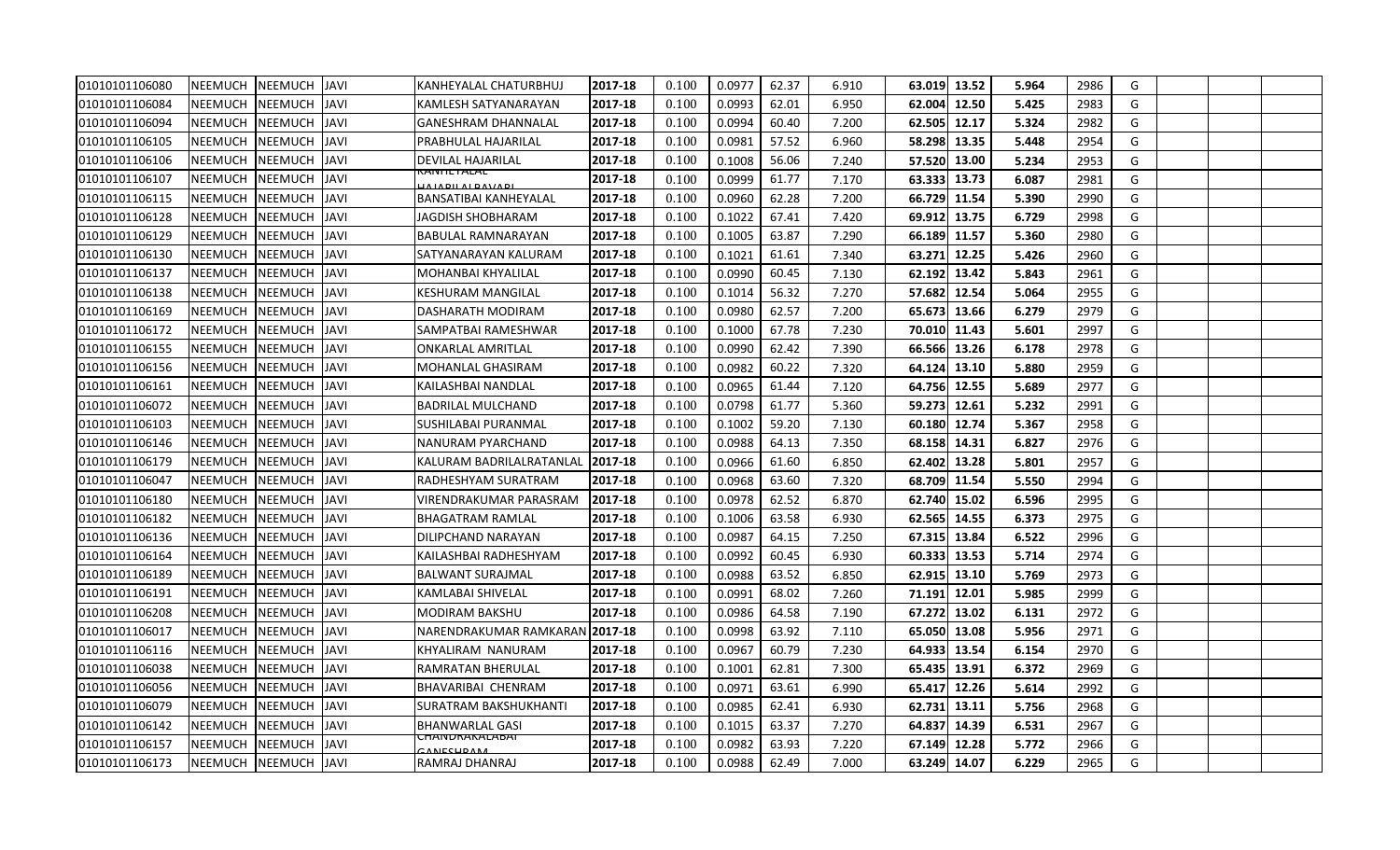| 01010101106174 | NEEMUCH        | <b>NEEMUCH</b> | <b>JAVI</b> | GANSHYAM DHANRAJ                         | 2017-18 | 0.100 | 0.1001 | 58.50 | 7.240 | 60.450 13.59 |       | 5.750 | 2956 | G  |    |  |
|----------------|----------------|----------------|-------------|------------------------------------------|---------|-------|--------|-------|-------|--------------|-------|-------|------|----|----|--|
| 01010101106067 | NEEMUCH        | <b>NEEMUCH</b> | JAVI        | IANIBAI KHEMRAJ                          | 2017-18 | 0.100 | 0.0991 | 53.80 | 7.280 | 56.458 12.70 |       | 5.019 | 2951 | G  |    |  |
| 01010101106030 | NEEMUCH        | <b>NEEMUCH</b> | <b>JAVI</b> | <b>BAPULAL CHOUTHMAL</b>                 | 2017-18 | 0.100 | 0.1002 | 62.17 | 7.000 | 62.046 12.35 |       | 5.364 | 2993 | G  |    |  |
| 01010101106192 | NEEMUCH        | <b>NEEMUCH</b> | JAVI        | MUNNIBAI DINESHKUMAR                     | 2017-18 | 0.100 | 0.0973 | 65.19 | 6.890 | 65.951       | 12.82 | 5.918 | 3038 | G  |    |  |
| 01010101106198 | NEEMUCH        | <b>NEEMUCH</b> | JAVI        | RAMKUNWARBAI SHANTILAL                   | 2017-18 | 0.100 | 0.0995 | 61.39 | 7.410 | 65.317       | 14.06 | 6.428 | 3034 | G  |    |  |
| 01010101106202 | NEEMUCH        | <b>NEEMUCH</b> | JAVI        | GOPAL HIRALAL                            | 2017-18 | 0.100 | 0.1000 | 55.43 | 7.240 | 57.330       | 14.20 | 5.699 | 3008 | G  |    |  |
| 01010101106081 | NEEMUCH        | <b>NEEMUCH</b> | JAVI        | NANDUBAI KHYALILAL                       | 2017-18 | 0.100 | 0.0987 | 61.15 | 7.340 | 64.965       | 13.65 | 6.207 | 3032 | G  |    |  |
| 01010101106126 | NEEMUCH        | <b>NEEMUCH</b> | <b>JAVI</b> | GOBARLAL NANURAM                         | 2017-18 | 0.100 |        |       |       |              |       |       |      | N  |    |  |
| 01010101106211 | <b>NEEMUCH</b> | <b>NEEMUCH</b> | <b>JAVI</b> | CHAGANLAL KASHIRAM                       | 2017-18 | 0.100 | 0.0936 | 61.25 | 6.610 | 61.795       | 13.32 | 5.762 | 3033 | G  |    |  |
| 01010101106188 | <b>NEEMUCH</b> | <b>NEEMUCH</b> | <b>JAVI</b> | <b>PYRELAL RATANLAL</b>                  | 2017-18 | 0.100 | 0.0996 | 62.55 | 6.930 | 62.169       | 12.36 | 5.379 | 3031 | G  |    |  |
| 01010101106203 | <b>NEEMUCH</b> | <b>NEEMUCH</b> | JAVI        | <b>BHANWARLAL UNKARLAL</b>               | 2017-18 | 0.100 | 0.0977 | 62.31 | 7.240 | 65.967       | 11.68 | 5.393 | 3036 | G  |    |  |
| 01010101106215 | <b>NEEMUCH</b> | <b>NEEMUCH</b> | JAVI        | GANPAT DINESH                            | 2017-18 | 0.100 | 0.0949 | 59.07 | 7.130 | 63.404       | 13.02 | 5.778 | 3009 | G  |    |  |
| 01010101106216 | NEEMUCH        | <b>NEEMUCH</b> | JAVI        | DINESHKUMAR BHAGATRAM                    | 2017-18 | 0.100 | 0.0996 | 57.61 | 7.260 | 59.990       | 14.68 | 6.165 | 3010 | G  |    |  |
| 01010101106023 | NEEMUCH        | <b>NEEMUCH</b> | JAVI        | GOPAL BADRILAL                           | 2017-18 | 0.100 | 0.0995 | 62.22 | 7.300 | 65.216       | 13.39 | 6.112 | 3030 | G  |    |  |
| 01010101106190 | NEEMUCH        | <b>NEEMUCH</b> | JAVI        | BHARATKUMAR PUSHKARRAJ                   | 2017-18 | 0.100 |        |       |       |              |       |       |      | N  |    |  |
| 01010101106213 | NEEMUCH        | <b>NEEMUCH</b> | JAVI        | GUNWANT RANCHOD                          | 2017-18 | 0.100 |        |       |       |              |       |       |      | N. |    |  |
| 01010101106181 | NEEMUCH        | <b>NEEMUCH</b> | JAVI        | VARDIBAI MANGILAL                        | 2017-18 | 0.100 | 0.0983 | 59.30 | 7.300 | 62.909       | 12.82 | 5.646 | 3011 | G  |    |  |
| 01010101106063 | NEEMUCH        | <b>NEEMUCH</b> | JAVI        | JAGDISHCHANDRA MADANLAL                  | 2017-18 | 0.100 | 0.0972 | 57.17 | 7.510 | 63.107       | 12.54 | 5.539 | 3007 | G  |    |  |
| 01010101106100 | NEEMUCH        | <b>NEEMUCH</b> | JAVI        | PRANLAU PARSNURAIVI<br><b>UANIMADIAL</b> | 2017-18 | 0.100 | 0.0974 | 60.90 | 7.110 | 63.511       | 12.32 | 5.477 | 3012 | G  |    |  |
| 01010101106010 | NEEMUCH        | <b>NEEMUCH</b> | JAVI        | MOHANLAL BHANWARLAL                      | 2017-18 | 0.100 | 0.0977 | 64.39 | 6.910 | 65.056       | 12.92 | 5.884 | 3037 | G  |    |  |
| 01010101106032 | <b>NEEMUCH</b> | <b>NEEMUCH</b> | <b>JAVI</b> | RAMNARAYAN BAPULAL                       | 2017-18 | 0.100 | 0.0995 | 56.95 | 7.350 | 60.101       | 14.08 | 5.923 | 3006 | G  |    |  |
| 01010101106095 | <b>NEEMUCH</b> | <b>NEEMUCH</b> | <b>JAVI</b> | RUKIBAI DEVILAL                          | 2017-18 | 0.100 | 0.0977 | 63.34 | 7.110 | 65.855       | 12.74 | 5.872 | 3029 | G  |    |  |
| 01010101106096 | <b>NEEMUCH</b> | <b>NEEMUCH</b> | JAVI        | OMPRAKASH JAYSHANKAR                     | 2017-18 | 0.100 | 0.0996 | 62.28 | 7.210 | 64.408       | 12.96 | 5.843 | 3013 | G  |    |  |
| 01010101106097 | <b>NEEMUCH</b> | <b>NEEMUCH</b> | JAVI        | GOPAL JAYSHANKAR                         | 2017-18 | 0.100 | 0.0850 | 61.40 | 5.850 | 60.365       | 13.39 | 5.658 | 3028 | G  |    |  |
| 01010101106099 | <b>NEEMUCH</b> | <b>NEEMUCH</b> | JAVI        | <b>BHONIBAI SHOBHARAM</b>                | 2017-18 | 0.100 | 0.0943 | 59.58 | 6.990 | 63.086       | 12.72 | 5.618 | 3014 | G  |    |  |
| 01010101106114 | <b>NEEMUCH</b> | <b>NEEMUCH</b> | <b>JAVI</b> | JAGDISH KRIPARAM                         | 2017-18 | 0.100 |        |       |       |              |       |       |      | N  |    |  |
| 01010101106118 | <b>NEEMUCH</b> | <b>NEEMUCH</b> | <b>JAVI</b> | <b>BANSHILAL GHASI</b>                   | 2017-18 | 0.100 | 0.1000 | 55.01 | 7.460 | 58.620       | 13.05 | 5.355 | 3005 | G  |    |  |
| 01010101106124 | NEEMUCH        | <b>NEEMUCH</b> | <b>JAVI</b> | NARAYAN HEERAJI                          | 2017-18 | 0.100 | 0.0905 | 62.50 | 6.520 | 64.320 13.42 |       | 6.043 | 3027 | G  |    |  |
| 01010101106134 | <b>NEEMUCH</b> | <b>NEEMUCH</b> | JAVI        | <b>BANSHILAL GOVERDHANLAL</b>            | 2017-18 | 0.100 | 0.0964 | 62.51 | 7.300 | 67.624 13.29 |       | 6.291 | 3026 | G  |    |  |
| 01010101106186 | <b>NEEMUCH</b> | <b>NEEMUCH</b> | JAVI        | <b>BHONIRAM RATANLAL</b>                 | 2017-18 | 0.100 | 0.0978 | 52.99 | 6.600 | 51.084 13.02 |       | 4.656 | 3001 | G  | 04 |  |
| 01010101106033 | <b>NEEMUCH</b> | <b>NEEMUCH</b> | <b>JAVI</b> | MANGILAL BALCHAND                        | 2017-18 | 0.100 | 0.0995 | 58.83 | 7.160 | 60.472       | 13.19 | 5.584 | 3015 | G  |    |  |
| 01010101106041 | <b>NEEMUCH</b> | <b>NEEMUCH</b> | JAVI        | RAMESHWAR BAHGATRAM                      | 2017-18 | 0.100 | 0.0955 | 60.86 | 7.050 | 64.178 13.41 |       | 6.025 | 3016 | G  |    |  |
| 01010101106061 | <b>NEEMUCH</b> | <b>NEEMUCH</b> | JAVI        | <b>BADRILAL HAJARILAL</b>                | 2017-18 | 0.100 |        |       |       |              |       |       |      | N  |    |  |
| 01010101106102 | <b>NEEMUCH</b> | <b>NEEMUCH</b> | JAVI        | RAJESHKUMAR BHERULAL                     | 2017-18 | 0.100 | 0.1026 | 56.99 | 7.260 | 57.612 13.65 |       | 5.505 | 3003 | G  |    |  |
| 01010101106104 | NEEMUCH        | <b>NEEMUCH</b> | JAVI        | <b>BABULAL HAJARILAL</b>                 | 2017-18 | 0.100 | 0.0982 | 55.74 | 7.110 | 57.658 13.62 |       | 5.497 | 3004 | G  |    |  |
| 01010101106185 | NEEMUCH        | <b>NEEMUCH</b> | JAVI        | GHANSHYAM BHAWANIRAM                     | 2017-18 | 0.100 | 0.1022 | 60.05 | 7.590 | 63.708 12.99 |       | 5.793 | 3017 | G  |    |  |
| 01010101106195 | <b>NEEMUCH</b> | NEEMUCH JAVI   |             | <b>BANSHILAL GHEESALAL</b>               | 2017-18 | 0.100 | 0.0975 | 57.62 | 7.550 | 63.744 14.13 |       | 6.305 | 3018 | G  |    |  |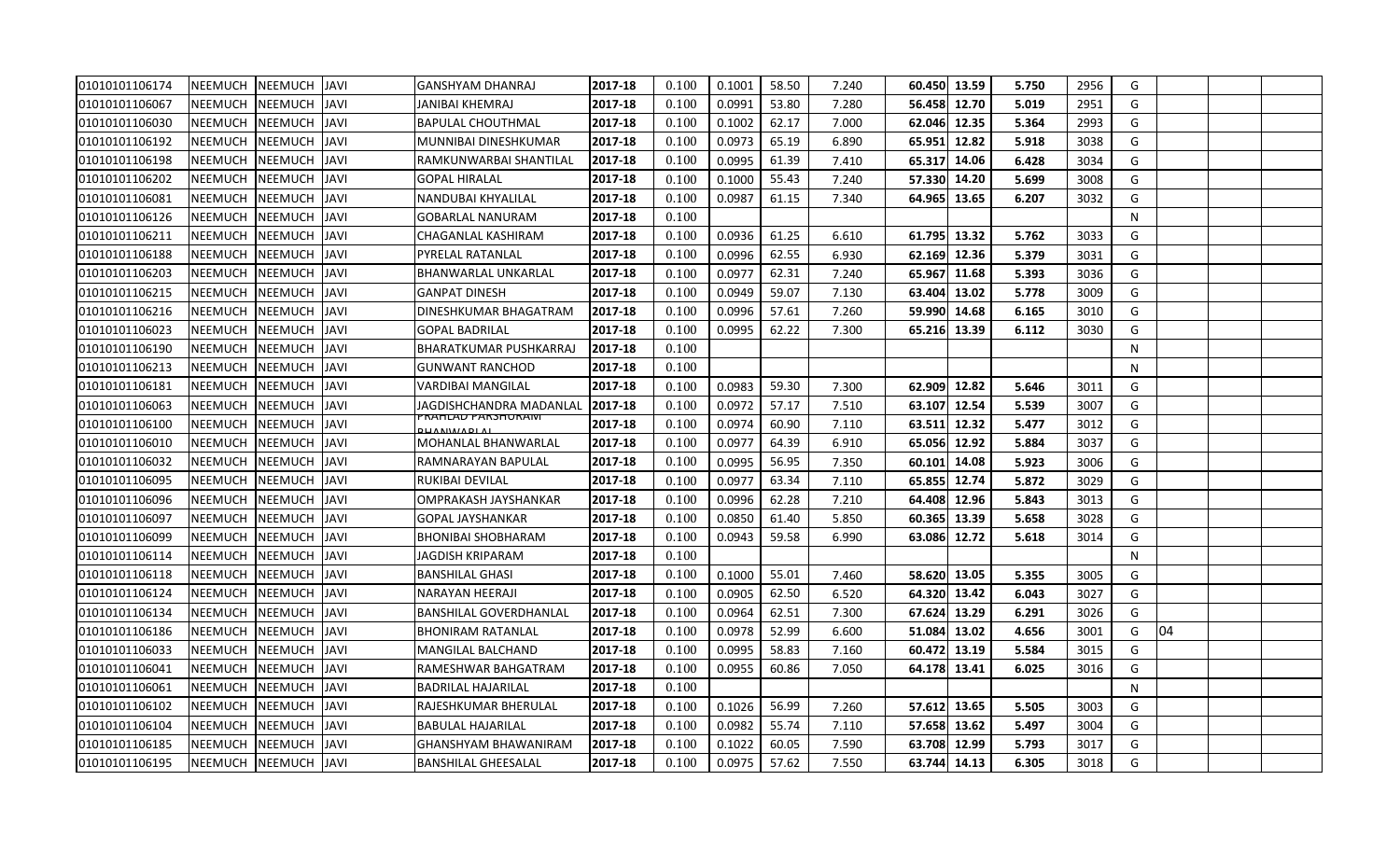| 01010101106217 | <b>NEEMUCH</b> | <b>NEEMUCH</b> | <b>JAVI</b>   | NARAYANIBAI RAMLAL                               | 2017-18 | 0.100 |        |       |       |              |              |       |      | $\mathsf{F}$ |  |  |
|----------------|----------------|----------------|---------------|--------------------------------------------------|---------|-------|--------|-------|-------|--------------|--------------|-------|------|--------------|--|--|
| 01010101106184 | NEEMUCH        | <b>NEEMUCH</b> | <b>JAVI</b>   | <b>NAGJIRAM GHASI</b>                            | 2017-18 | 0.100 | 0.1017 | 57.66 | 7.440 |              | 60.256 13.58 | 5.728 | 3019 | G            |  |  |
| 01010101106069 | NEEMUCH        | <b>NEEMUCH</b> | <b>JAVI</b>   | <b>RATANLAL NANDA</b>                            | 2017-18 | 0.100 | 0.1000 | 62.26 | 7.230 | 64.310 13.22 |              | 5.951 | 3025 | G            |  |  |
| 01010101106035 | <b>NEEMUCH</b> | <b>NEEMUCH</b> | <b>JAVI</b>   | <b>GORDHANLAL KALURAM</b>                        | 2017-18 | 0.100 | 0.1017 | 60.93 | 6.940 | 59.400 14.72 |              | 6.120 | 3024 | G            |  |  |
| 01010101106092 | NEEMUCH        | <b>NEEMUCH</b> | <b>JAVI</b>   | <b>JAGDISH RAMRATAN</b>                          | 2017-18 | 0.100 | 0.0985 | 60.14 | 7.200 |              | 62.802 12.70 | 5.583 | 3020 | G            |  |  |
| 01010101106110 | NEEMUCH        | <b>NEEMUCH</b> | <b>JAVI</b>   | <b>JNAINJNTAINI BNERULAL</b><br><b>ADMATIOAL</b> | 2017-18 | 0.100 |        |       |       |              |              |       |      | F            |  |  |
| 01010101106112 | NEEMUCH        | <b>NEEMUCH</b> | <b>JAVI</b>   | <b>BABULAL MANGILAL</b>                          | 2017-18 | 0.100 | 0.1008 | 62.56 | 7.120 |              | 63.125 14.19 | 6.270 | 3023 | G            |  |  |
| 01010101106147 | NEEMUCH        | <b>NEEMUCH</b> | <b>JAVI</b>   | SHANTILAL RATANLAL                               | 2017-18 | 0.100 | 0.0980 | 61.79 | 7.020 |              | 63.235 13.45 | 5.953 | 3022 | G            |  |  |
| 01010101106152 | NEEMUCH        | <b>NEEMUCH</b> | <b>JAVI</b>   | <b>ASWANTIBAI SHRILAL</b>                        | 2017-18 | 0.100 | 0.0975 | 62.54 | 7.190 |              | 65.887 12.54 | 5.783 | 3021 | G            |  |  |
| 01010101106154 | NEEMUCH        | <b>NEEMUCH</b> | <b>JAVI</b>   | <b>AMBALAL ONKARLAL</b>                          | 2017-18 | 0.100 | 0.0979 | 63.13 | 7.320 | 67.436 13.05 |              | 6.160 | 3035 | G            |  |  |
| 01010101106214 | NEEMUCH        | <b>NEEMUCH</b> | <b>JAVI</b>   | KAMUBAI RAMCHANDRA                               | 2017-18 | 0.100 | 0.0990 | 56.27 | 6.910 |              | 56.111 14.89 | 5.848 | 3002 | G            |  |  |
| 01010101104040 | NEEMUCH        | <b>NEEMUCH</b> | <b>JHALRI</b> | <b>ASHOKE RAMPRATAP</b>                          | 2017-18 | 0.100 | 0.0932 | 58.66 | 7.300 |              | 65.633 13.77 | 6.327 | 2529 | G            |  |  |
| 01010101104062 | NEEMUCH        | <b>NEEMUCH</b> | <b>JHALRI</b> | <b>MUKESH RAMPRATAP</b>                          | 2017-18 | 0.100 | 0.0994 | 53.30 | 7.370 |              | 56.459 13.83 | 5.466 | 2511 | G            |  |  |
| 01010101104083 | NEEMUCH        | <b>NEEMUCH</b> | <b>JHALRI</b> | <b>RAMSWRUP KISHAN</b>                           | 2017-18 | 0.100 | 0.0969 | 62.69 | 7.380 | 68.204 12.73 |              | 6.078 | 2533 | G            |  |  |
| 01010101104107 | NEEMUCH        | <b>NEEMUCH</b> | <b>JHALRI</b> | <b>SANGRAMSINGH DALLA</b>                        | 2017-18 | 0.100 | 0.0990 | 62.13 | 7.630 |              | 68.404 11.80 | 5.650 | 2512 | G            |  |  |
| 01010101104133 | NEEMUCH        | <b>NEEMUCH</b> | <b>JHALRI</b> | SANTRABAI RAMKISHAN                              | 2017-18 | 0.100 | 0.0995 | 61.72 | 7.250 | 64.241 11.83 |              | 5.320 | 2532 | G            |  |  |
| 01010101104020 | NEEMUCH        | <b>NEEMUCH</b> | <b>JHALRI</b> | <b>HARISINGH BHANWARLAL</b>                      | 2017-18 | 0.100 | 0.0980 | 61.26 | 7.520 |              | 67.153 13.96 | 6.562 | 2513 | G            |  |  |
| 01010101104049 | NEEMUCH        | <b>NEEMUCH</b> | <b>JHALRI</b> | <b>GYANSINGH DULICHAND</b>                       | 2017-18 | 0.100 | 0.0978 | 58.45 | 7.160 |              | 61.135 13.04 | 5.580 | 2514 | G            |  |  |
| 01010101104079 | NEEMUCH        | <b>NEEMUCH</b> | <b>JHALRI</b> | RAMCHANDRA GOVRDHAN                              | 2017-18 | 0.100 | 0.0997 | 65.37 | 7.490 | 70.160 11.43 |              | 5.613 | 2528 | G            |  |  |
| 01010101104125 | NEEMUCH        | <b>NEEMUCH</b> | <b>JHALRI</b> | <b>GANSHYAM RAMSINGH</b>                         | 2017-18 | 0.100 | 0.1006 | 57.51 | 7.670 | 62.634 13.25 |              | 5.810 | 2510 | G            |  |  |
| 01010101104066 | NEEMUCH        | <b>NEEMUCH</b> | <b>JHALRI</b> | <b>GYANSINGH BHANWARLAL</b>                      | 2017-18 | 0.100 | 0.1012 | 58.25 | 7.930 |              | 65.208 12.39 | 5.655 | 2515 | G            |  |  |
| 01010101104065 | NEEMUCH        | <b>NEEMUCH</b> | <b>JHALRI</b> | <b>HAJARILAL BHANWARLAL</b>                      | 2017-18 | 0.100 | 0.0958 | 56.77 | 7.330 | 62.056 14.96 |              | 6.498 | 2516 | G            |  |  |
| 01010101104094 | NEEMUCH        | <b>NEEMUCH</b> | <b>JHALRI</b> | <b>NARAYANSINGH ARJUN</b>                        | 2017-18 | 0.100 | 0.0976 | 61.50 | 7.560 | 68.053 12.78 |              | 6.088 | 2527 | G            |  |  |
| 01010101104135 | <b>NEEMUCH</b> | <b>NEEMUCH</b> | <b>JHALRI</b> | KANTABAI BHANWARLAL                              | 2017-18 | 0.100 | 0.0931 | 58.73 | 7.730 | 69.656 13.83 |              | 6.744 | 2517 | G            |  |  |
| 01010101104138 | <b>NEEMUCH</b> | <b>NEEMUCH</b> | <b>JHALRI</b> | <b>BHARATSINGH CHOTUSINGH</b>                    | 2017-18 | 0.100 | 0.0958 | 60.33 | 7.580 | 68.194 13.36 |              | 6.377 | 2518 | G            |  |  |
| 01010101104139 | <b>NEEMUCH</b> | <b>NEEMUCH</b> | <b>JHALRI</b> | JAGDISH DEVARAM                                  | 2017-18 | 0.100 | 0.0940 | 60.12 | 7.210 |              | 65.872 13.66 | 6.299 | 2519 | G            |  |  |
| 01010101104063 | <b>NEEMUCH</b> | <b>NEEMUCH</b> | <b>JHALRI</b> | LALIBAI INDRASINGH                               | 2017-18 | 0.100 | 0.0945 | 59.29 | 7.170 | 64.265 12.77 |              | 5.745 | 2526 | G            |  |  |
| 01010101104090 | NEEMUCH        | <b>NEEMUCH</b> | <b>JHALRI</b> | RATANLAL HEERALAL                                | 2017-18 | 0.100 | 0.0958 | 55.31 | 7.600 |              | 62.683 15.08 | 6.617 | 2509 | G            |  |  |
| 01010101104018 | NEEMUCH        | <b>NEEMUCH</b> | <b>JHALRI</b> | <b>AMARSINGH RATANLAL</b>                        | 2017-18 | 0.100 | 0.0984 | 52.85 | 7.350 | 56.392 13.81 |              | 5.452 | 2503 | G            |  |  |
| 01010101104048 | NEEMUCH        | <b>NEEMUCH</b> | <b>JHALRI</b> | NANKIBAI PRABHULAL                               | 2017-18 | 0.100 | 0.0962 | 60.54 | 7.350 |              | 66.081 13.83 | 6.397 | 2525 | G            |  |  |
| 01010101104108 | NEEMUCH        | <b>NEEMUCH</b> | <b>JHALRI</b> | KALURAM RAMDHAN                                  | 2017-18 | 0.100 | 0.0986 | 59.29 | 7.550 |              | 64.858 13.32 | 6.047 | 2520 | G            |  |  |
| 01010101104017 | NEEMUCH        | <b>NEEMUCH</b> | <b>JHALRI</b> | LAXMICHAND RATANLAL                              | 2017-18 | 0.100 | 0.0987 | 51.82 | 7.640 |              | 57.305 13.12 | 5.263 | 2502 | G            |  |  |
| 01010101104022 | NEEMUCH        | <b>NEEMUCH</b> | <b>JHALRI</b> | <b>PHOOLSINGH KASHIRAM</b>                       | 2017-18 | 0.100 | 0.0947 | 56.54 | 7.160 |              | 61.067 13.16 | 5.626 | 2508 | G            |  |  |
| 01010101104023 | NEEMUCH        | <b>NEEMUCH</b> | <b>JHALRI</b> | <b>GOPAL JAGDISH</b>                             | 2017-18 | 0.100 | 0.0998 | 60.29 | 7.300 | 62.996 13.04 |              | 5.751 | 2524 | G            |  |  |
| 01010101104027 | NEEMUCH        | <b>NEEMUCH</b> | <b>JHALRI</b> | <b>KAMALSINGH MITTHU</b>                         | 2017-18 | 0.100 | 0.0984 | 63.26 | 7.250 |              | 66.585 12.68 | 5.910 | 2531 | G            |  |  |
| 01010101104028 | <b>NEEMUCH</b> | <b>NEEMUCH</b> | <b>JHALRI</b> | RAMCHARAN BHAWARLAL                              | 2017-18 | 0.100 | 0.0968 | 59.51 | 7.420 |              | 65.165 12.99 | 5.926 | 2521 | G            |  |  |
| 01010101104059 | <b>NEEMUCH</b> | <b>NEEMUCH</b> | <b>JHALRI</b> | JANKIBAI MITTHULAL                               | 2017-18 | 0.100 | 0.0982 | 62.79 | 7.240 |              | 66.130 12.52 | 5.796 | 2530 | G            |  |  |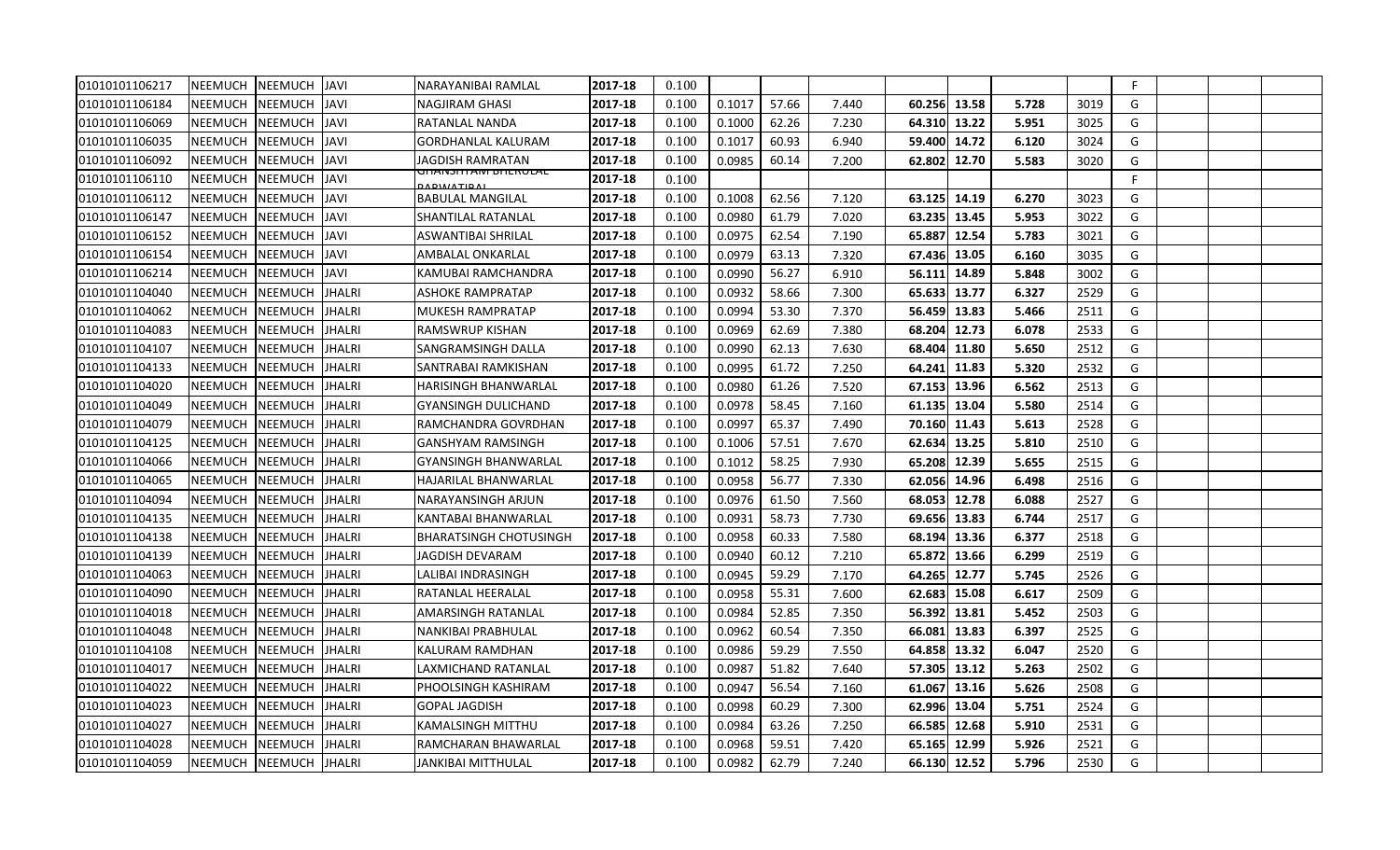| 01010101104069 | <b>NEEMUCH</b> | NEEMUCH         | <b>JHALRI</b>                     | <b>SANJABAI DEVILAL</b>                       | 2017-18 | 0.100 | 0.0994 | 59.34 | 7.570 | 64.557 13.13 | 5.934 | 2522 | G |    |  |
|----------------|----------------|-----------------|-----------------------------------|-----------------------------------------------|---------|-------|--------|-------|-------|--------------|-------|------|---|----|--|
| 01010101104070 | NEEMUCH        | <b>NEEMUCH</b>  | <b>JHALRI</b>                     | <b>BRIJLAL SHRIRAM</b>                        | 2017-18 | 0.100 | 0.1022 | 57.94 | 7.440 | 60.254 12.75 | 5.378 | 2507 | G |    |  |
| 01010101104088 | NEEMUCH        | <b>NEEMUCH</b>  | <b>JHALRI</b>                     | DEVA VAJERAM                                  | 2017-18 | 0.100 | 0.0999 | 58.67 | 7.310 | 61.331 13.21 | 5.671 | 2506 | G |    |  |
| 01010101104106 | NEEMUCH        | <b>NEEMUCH</b>  | <b>JHALRI</b>                     | <u>LANNIVIIUNAINU</u><br><b>ACULIVIDEINCU</b> | 2017-18 | 0.100 | 0.0913 | 59.28 | 7.380 | 68.456 14.51 | 6.953 | 2505 | G |    |  |
| 01010101104124 | NEEMUCH        | <b>NEEMUCH</b>  | <b>JHALRI</b>                     | GEETABAI RAMCHANDRA                           | 2017-18 | 0.100 | 0.0936 | 56.30 | 7.370 | 63.333 12.70 | 5.630 | 2501 | G |    |  |
| 01010101104012 | NEEMUCH        | <b>NEEMUCH</b>  | <b>JHALRI</b>                     | VIKRAMSINGH NARAYAN                           | 2017-18 | 0.100 | 0.1008 | 60.64 | 7.480 | 64.286 13.93 | 6.268 | 2523 | G |    |  |
| 01010101104013 | NEEMUCH        | <b>NEEMUCH</b>  | <b>JHALRI</b>                     | <b>BALRAM PRAHLAD</b>                         | 2017-18 | 0.100 | 0.1003 | 60.30 | 7.340 | 63.041 13.60 | 6.001 | 2504 | G |    |  |
| 01010101115043 | <b>NEEMUCH</b> | <b>NEEMUCH</b>  |                                   | INARSINGHPURAIRAMCHANDRA MANGILAL             | 2017-18 | 0.100 | 0.0952 | 61.71 | 6.900 | 63.897 12.57 | 5.622 | 2201 | G |    |  |
| 01010101115032 | <b>NEEMUCH</b> | <b>NEEMUCH</b>  |                                   | INARSINGHPURAINARAYAN VAJERAM                 | 2017-18 | 0.100 | 0.0970 | 61.81 | 7.220 | 65.722 15.58 | 7.168 | 2198 | G |    |  |
| 01010101115030 | <b>NEEMUCH</b> | <b>NEEMUCH</b>  |                                   | INARSINGHPURAIONKARLAL MEGA                   | 2017-18 | 0.100 | 0.0935 | 62.78 | 6.870 | 65.893 12.89 | 5.946 | 2202 | G |    |  |
| 01010101115064 | NEEMUCH        | <b>NEEMUCH</b>  |                                   | NARSINGHPURA SHAMBHULAL BAGDIRAM              | 2017-18 | 0.100 | 0.0926 | 61.86 | 6.280 | 59.935 15.24 | 6.394 | 2200 | G |    |  |
| 01010101115062 | <b>NEEMUCH</b> | <b>NEEMUCH</b>  |                                   | NARSINGHPURA BAGDIRAM PANNALAL                | 2017-18 | 0.100 | 0.0954 | 58.13 | 7.300 | 63.543 12.92 | 5.747 | 2196 | G |    |  |
| 01010101115031 | <b>NEEMUCH</b> | <b>NEEMUCH</b>  |                                   | NARSINGHPURA AMRIBAI JAYCHAND                 | 2017-18 | 0.100 | 0.0926 | 55.22 | 6.330 | 53.920 12.73 | 4.805 | 2197 | G |    |  |
| 01010101115022 | NEEMUCH        | <b>NEEMUCH</b>  |                                   | NARSINGHPURA KISHANLAL MEGHA                  | 2017-18 | 0.100 | 0.0773 | 63.78 | 5.830 | 68.719 10.40 | 5.003 | 2203 | G |    |  |
| 01010101115025 | NEEMUCH        | <b>NEEMUCH</b>  |                                   | NARSINGHPURA VAJERAM BHANWARLAL               | 2017-18 | 0.100 | 0.0960 | 58.36 | 6.680 | 58.010 13.04 | 5.295 | 2199 | G |    |  |
| 01010101115045 | NEEMUCH        | <b>NEEMUCH</b>  |                                   | NARSINGHPURA HARISINGH MANGILAL               | 2017-18 | 0.100 | 0.0920 | 61.99 | 6.540 | 62.957 12.81 | 5.645 | 2204 | G |    |  |
| 01010101115019 | NEEMUCH        | <b>NEEMUCH</b>  |                                   | NARSINGHPURA SEEETABAI JAYSINGH               | 2017-18 | 0.100 | 0.0984 | 55.77 | 6.970 | 56.433 15.08 | 5.957 | 2195 | G |    |  |
| 01010101102001 | NEEMUCH        | <b>NEEMUCH</b>  |                                   | <b>RAYSINGHPURA CHAMPABAI GIRDHARI</b>        | 2017-18 | 0.100 | 0.0935 | 59.07 | 7.280 | 65.701 14.36 | 6.605 | 2542 | G |    |  |
| 01010101102002 | NEEMUCH        | <b>NEEMUCH</b>  |                                   | RAYSINGHPURA BAHADURSINGH NATHUSINGH          | 2017-18 | 0.100 | 0.0990 | 58.97 | 7.270 | 61.859 12.41 | 5.374 | 2543 | G |    |  |
| 01010101102003 | NEEMUCH        | <b>NEEMUCH</b>  |                                   | RAYSINGHPURA NARAYAN KISHNA                   | 2017-18 | 0.100 | 0.1005 | 61.14 | 7.310 | 63.532 13.64 | 6.066 | 2544 | G |    |  |
| 01010101102006 | NEEMUCH        | <b>INEEMUCH</b> |                                   | RAYSINGHPURA GOMSINGH KARUNA                  | 2017-18 | 0.100 | 0.1005 | 62.24 | 7.300 | 64.587 13.03 | 5.891 | 2561 | G |    |  |
| 01010101102007 | <b>NEEMUCH</b> | <b>NEEMUCH</b>  |                                   | <b>IRAYSINGHPURA IDURGALAL LAXMAN</b>         | 2017-18 | 0.100 | 0.0990 | 58.58 | 7.280 | 61.535 14.92 | 6.427 | 2545 | G |    |  |
| 01010101102011 | <b>NEEMUCH</b> | <b>NEEMUCH</b>  |                                   | RAYSINGHPURA SHANTIBAI AMARSINGH              | 2017-18 | 0.100 | 0.1041 | 58.27 | 7.800 | 62.373 14.14 | 6.174 | 2546 | G |    |  |
| 01010101102017 | <b>NEEMUCH</b> | <b>NEEMUCH</b>  |                                   | RAYSINGHPURA SHRAVAN BHIMA                    | 2017-18 | 0.100 | 0.0986 | 59.43 | 7.300 | 62.860 13.19 | 5.804 | 2541 | G |    |  |
| 01010101102018 | <b>NEEMUCH</b> | <b>NEEMUCH</b>  |                                   | RAYSINGHPURA GOMSINGH AMARSINGH               | 2017-18 | 0.100 | 0.0990 | 60.33 | 7.240 | 63.030 12.40 | 5.471 | 2547 | G |    |  |
| 01010101102022 | <b>NEEMUCH</b> | <b>NEEMUCH</b>  |                                   | RAYSINGHPURA KAMLIBAI BHIMA                   | 2017-18 | 0.100 | 0.0980 | 62.30 | 7.160 | 65.020 13.05 | 5.940 | 2560 | G |    |  |
| 01010101102024 | NEEMUCH        | <b>NEEMUCH</b>  |                                   | RAYSINGHPURA GANGARAM SOJI                    | 2017-18 | 0.100 | 0.1025 | 62.36 | 7.610 | 66.137 12.81 | 5.931 | 2559 | G |    |  |
| 01010101102026 | NEEMUCH        | <b>NEEMUCH</b>  |                                   | RAYSINGHPURA BANSILAL BHIMA                   | 2017-18 | 0.100 | 0.0999 | 60.40 | 7.280 | 62.883 11.85 | 5.216 | 2558 | G |    |  |
| 01010101102029 | NEEMUCH        | <b>NEEMUCH</b>  |                                   | RAYSINGHPURA AMARSINGH BHIMA                  | 2017-18 | 0.100 | 0.0990 | 59.58 | 7.260 | 62.414 14.38 | 6.283 | 2548 | G |    |  |
| 01010101102040 | NEEMUCH        | <b>NEEMUCH</b>  |                                   | RAYSINGHPURA SHANTIBAI SHYAMSINGH             | 2017-18 | 0.100 | 0.0998 | 62.18 | 7.300 | 64.970 13.07 | 5.945 | 2562 | G |    |  |
| 01010101102023 | NEEMUCH        | <b>NEEMUCH</b>  | RAYSINGHPURA NATHU SHOJI          |                                               | 2017-18 | 0.100 | 0.1009 | 61.05 | 7.430 | 64.222 12.50 | 5.619 | 2556 | G |    |  |
| 01010101102042 | NEEMUCH        | <b>NEEMUCH</b>  | RAYSINGHPURA DURGA MEGAJI         |                                               | 2017-18 | 0.100 | 0.1005 | 56.73 | 7.210 | 58.139 14.45 | 5.881 | 2534 | G |    |  |
| 01010101102010 | NEEMUCH        | <b>NEEMUCH</b>  |                                   | <b>RAYSINGHPURA GENDALAL SHOJI</b>            | 2017-18 | 0.100 | 0.1003 | 60.05 | 7.370 | 63.031 14.87 | 6.561 | 2549 | G |    |  |
| 01010101102041 | <b>NEEMUCH</b> | <b>NEEMUCH</b>  | <b>RAYSINGHPURA KISHNA LALAJI</b> |                                               | 2017-18 | 0.100 | 0.1004 | 56.03 | 7.420 | 59.153 14.67 | 6.075 | 2540 | G |    |  |
| 01010101102009 | NEEMUCH        | <b>NEEMUCH</b>  | <b>IRAYSINGHPURA BIHARI SHOJI</b> |                                               | 2017-18 | 0.100 | 0.1012 | 59.96 | 7.410 | 62.717 13.29 | 5.835 | 2550 | G |    |  |
| 01010101102058 | <b>NEEMUCH</b> | <b>NEEMUCH</b>  |                                   | <b>RAYSINGHPURA GANGARAM KESHURAM</b>         | 2017-18 | 0.100 | 0.0990 | 61.29 | 7.300 | 64.566 13.23 | 5.979 | 2538 | G |    |  |
| 01010101102039 | <b>NEEMUCH</b> |                 |                                   | NEEMUCH RAYSINGHPURA AMARSINGH SABBU          | 2017-18 | 0.100 |        |       |       |              |       |      | F | 01 |  |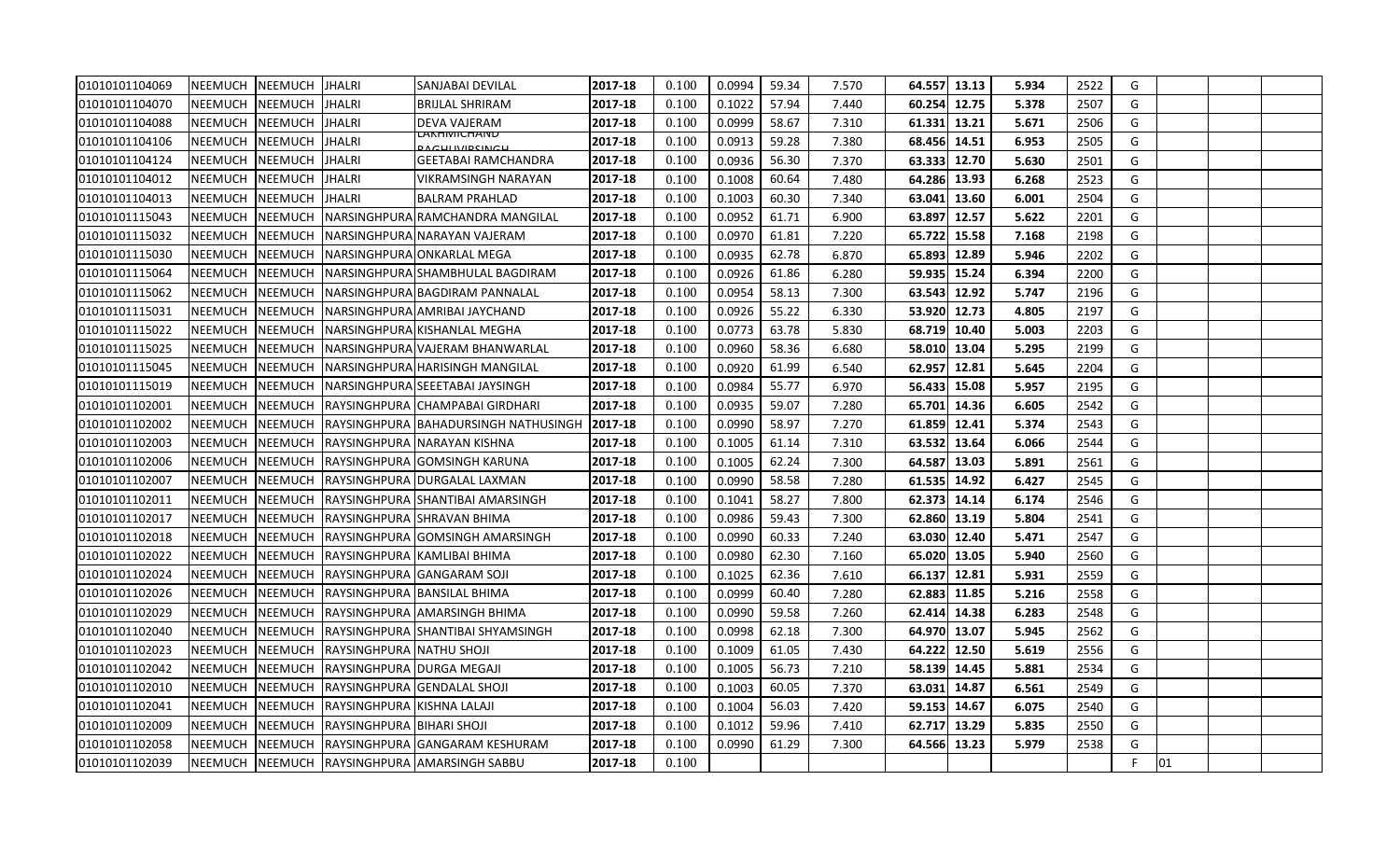| 01010101102046 | <b>NEEMUCH</b> | <b>NEEMUCH</b>  |                     | RAYSINGHPURA VIPINBIHARI KESHURAM  | 2017-18 | 0.100 | 0.0980 | 61.59 | 7.350 | 65.990 13.91 | 6.425 | 2539 | G |  |  |
|----------------|----------------|-----------------|---------------------|------------------------------------|---------|-------|--------|-------|-------|--------------|-------|------|---|--|--|
| 01010101102016 | NEEMUCH        | <b>NEEMUCH</b>  |                     | RAYSINGHPURA VARDIBAI NATHUSINGH   | 2017-18 | 0.100 | 0.0990 | 62.90 | 7.400 | 67.162 11.72 | 5.510 | 2557 | G |  |  |
| 01010101102059 | <b>NEEMUCH</b> | <b>NEEMUCH</b>  |                     | RAYSINGHPURA JITMAL KESHURAM       | 2017-18 | 0.100 | 0.0980 | 61.21 | 7.330 | 65.408 13.63 | 6.240 | 2551 | G |  |  |
| 01010101102048 | NEEMUCH        | <b>NEEMUCH</b>  |                     | RAYSINGHPURA SADARAM KESHURAM      | 2017-18 | 0.100 | 0.1000 | 58.99 | 7.330 | 61.770 14.88 | 6.434 | 2554 | G |  |  |
| 01010101102020 | NEEMUCH        | <b>NEEMUCH</b>  |                     | RAYSINGHPURA  SHANTIBAI NATHUSINGH | 2017-18 | 0.100 | 0.1002 | 59.62 | 7.170 | 60.948 14.37 | 6.131 | 2552 | G |  |  |
| 01010101102019 | NEEMUCH        | <b>NEEMUCH</b>  |                     | RAYSINGHPURA  GANGARAM HEERA       | 2017-18 | 0.100 | 0.1000 | 60.69 | 7.320 | 63.460 14.04 | 6.237 | 2553 | G |  |  |
| 01010101102038 | NEEMUCH        | <b>NEEMUCH</b>  |                     | RAYSINGHPURA KAMLIBAI RODAJI       | 2017-18 | 0.100 | 0.0986 | 59.38 | 7.300 | 62.799 13.61 | 5.983 | 2537 | G |  |  |
| 01010101102047 | NEEMUCH        | <b>NEEMUCH</b>  |                     | RAYSINGHPURA BAHDURSINGH MANGILAL  | 2017-18 | 0.100 | 0.0994 | 58.24 | 7.270 | 60.855 14.17 | 6.036 | 2536 | G |  |  |
| 01010101102005 | NEEMUCH        | <b>NEEMUCH</b>  |                     | RAYSINGHPURA JJAGDISH GANGARAM     | 2017-18 | 0.100 | 0.0992 | 60.23 | 7.330 | 63.579 14.15 | 6.297 | 2555 | G |  |  |
| 01010101102060 | NEEMUCH        | <b>NEEMUCH</b>  | <b>RAYSINGHPURA</b> | <b>BULAKIBAI JAGDISH</b>           | 2017-18 | 0.100 | 0.1000 | 60.11 | 7.370 | 63.290 13.04 | 5.777 | 2535 | G |  |  |
| 01010101100173 | <b>NEEMUCH</b> | <b>NEEMUCH</b>  | SAWAN-I             | <b>SUKHLAL PRABHULAL</b>           | 2017-18 | 0.100 | 0.1000 | 58.34 | 7.290 | 60.760 11.83 | 5.031 | 2010 | G |  |  |
| 01010101100071 | <b>NEEMUCH</b> | <b>NEEMUCH</b>  | SAWAN-I             | <b>KESHURAM HAJARILAL</b>          | 2017-18 | 0.100 | 0.0999 | 67.33 | 7.190 | 69.229 12.92 | 6.261 | 2045 | G |  |  |
| 01010101100305 | <b>NEEMUCH</b> | <b>NEEMUCH</b>  | SAWAN-I             | MADANLAL KANWARLAL                 | 2017-18 | 0.100 | 0.0990 | 58.14 | 7.780 | 65.273 13.74 | 6.278 | 2006 | G |  |  |
| 01010101100016 | <b>NEEMUCH</b> | <b>NEEMUCH</b>  | SAWAN-I             | <b>BHERULAL SUKHRAM</b>            | 2017-18 | 0.100 | 0.1033 | 65.40 | 7.430 | 67.202 11.99 | 5.640 | 2034 | G |  |  |
| 01010101100003 | <b>NEEMUCH</b> | <b>NEEMUCH</b>  | SAWAN-I             | KAILASHCHANDRA NARAYAN             | 2017-18 | 0.100 | 0.1000 | 63.28 | 6.910 | 62.470 13.89 | 6.074 | 2032 | G |  |  |
| 01010101100004 | NEEMUCH        | <b>NEEMUCH</b>  | SAWAN-I             | <b>GOPALPRASAD KANWARLAL</b>       | 2017-18 | 0.100 | 0.0972 | 63.84 | 6.920 | 64.928 13.60 | 6.181 | 2031 | G |  |  |
| 01010101100005 | NEEMUCH        | <b>NEEMUCH</b>  | SAWAN-I             | <b>FAKIRCHAND LAXMINARAYAN</b>     | 2017-18 | 0.100 | 0.0970 | 64.00 | 7.130 | 67.206 12.80 | 6.022 | 2035 | G |  |  |
| 01010101100010 | NEEMUCH        | <b>NEEMUCH</b>  | SAWAN-I             | SURESHCHANDRA AMRITRAM             | 2017-18 | 0.100 | 0.0989 | 63.19 | 7.430 | 67.816 12.61 | 5.986 | 2019 | G |  |  |
| 01010101100014 | NEEMUCH        | <b>NEEMUCH</b>  | SAWAN-I             | DALURAM PANNALAL                   | 2017-18 | 0.100 | 0.1005 | 57.91 | 7.380 | 60.746 13.21 | 5.618 | 2009 | G |  |  |
| 01010101100024 | NEEMUCH        | <b>NEEMUCH</b>  | SAWAN-I             | <b>JAGDISH PANNALAL</b>            | 2017-18 | 0.100 | 0.1000 | 59.27 | 7.430 | 62.910 12.69 | 5.588 | 2018 | G |  |  |
| 01010101100025 | NEEMUCH        | <b>NEEMUCH</b>  | SAWAN-I             | <b>GOPAL BHERULAL</b>              | 2017-18 | 0.100 | 0.0990 | 67.02 | 7.240 | 70.020 13.43 | 6.582 | 2037 | G |  |  |
| 01010101100028 | NEEMUCH        | <b>NEEMUCH</b>  | SAWAN-I             | NIRANJAN MANGILAL                  | 2017-18 | 0.100 | 0.0980 | 63.77 | 6.610 | 61.449 13.25 | 5.699 | 2030 | G |  |  |
| 01010101100029 | NEEMUCH        | <b>NEEMUCH</b>  | SAWAN-I             | RADHESHYAM MANGILAL                | 2017-18 | 0.100 | 0.0957 | 64.03 | 7.030 | 67.189 12.26 | 5.767 | 2029 | G |  |  |
| 01010101100030 | <b>NEEMUCH</b> | <b>NEEMUCH</b>  | SAWAN-I             | <b>RAGUNATH NANALAL</b>            | 2017-18 | 0.100 | 0.1022 | 64.33 | 7.450 | 66.996 13.07 | 6.129 | 2028 | G |  |  |
| 01010101100031 | <b>NEEMUCH</b> | <b>NEEMUCH</b>  | SAWAN-I             | <b>GANSHYAM BADRILAL</b>           | 2017-18 | 0.100 | 0.1020 | 62.41 | 7.570 | 66.167 12.66 | 5.864 | 2017 | G |  |  |
| 01010101100032 | <b>NEEMUCH</b> | <b>NEEMUCH</b>  | SAWAN-I             | <b>KAMLESH PANNALAL</b>            | 2017-18 | 0.100 | 0.1020 | 64.23 | 7.470 | 67.196 13.06 | 6.143 | 2027 | G |  |  |
| 01010101100036 | <b>NEEMUCH</b> | <b>NEEMUCH</b>  | SAWAN-I             | KOUSHLYABAI SHANTILAL              | 2017-18 | 0.100 | 0.0989 | 57.76 | 7.290 | 60.819 13.37 | 5.692 | 2008 | G |  |  |
| 01010101100042 | <b>NEEMUCH</b> | <b>NEEMUCH</b>  | SAWAN-I             | <b>BALWANT NANALAL</b>             | 2017-18 | 0.100 | 0.1008 | 59.48 | 7.410 | 62.460 13.35 | 5.837 | 2007 | G |  |  |
| 01010101100045 | <b>NEEMUCH</b> | <b>NEEMUCH</b>  | SAWAN-I             | MANJUBAI BALMUKAND                 | 2017-18 | 0.100 | 0.0918 | 65.28 | 6.880 | 69.891 11.60 | 5.675 | 2036 | G |  |  |
| 01010101100047 | <b>NEEMUCH</b> | <b>NEEMUCH</b>  | SAWAN-I             | <b>BADRILAL DEVRAM</b>             | 2017-18 | 0.100 | 0.1002 | 64.17 | 7.240 | 66.238 13.15 | 6.097 | 2038 | G |  |  |
| 01010101100052 | NEEMUCH        | <b>NEEMUCH</b>  | SAWAN-I             | SHANTIBAI RADHESHYAM               | 2017-18 | 0.100 | 0.1005 | 65.66 | 7.620 | 71.124 12.06 | 6.004 | 2039 | G |  |  |
| 01010101100055 | <b>NEEMUCH</b> | <b>NEEMUCH</b>  | SAWAN-I             | <b>TULSIRAM MANGILAL</b>           | 2017-18 | 0.100 | 0.1000 | 63.68 | 6.490 | 59.040 13.49 | 5.575 | 2026 | G |  |  |
| 01010101100058 | NEEMUCH        | <b>NEEMUCH</b>  | SAWAN-I             | RUKMANIBAI RADHESHYAM              | 2017-18 | 0.100 | 0.1003 | 65.42 | 7.070 | 65.872 13.28 | 6.124 | 2033 | G |  |  |
| 01010101100068 | NEEMUCH        | <b>NEEMUCH</b>  | SAWAN-I             | RATANBAI GANSHYAM                  | 2017-18 | 0.100 | 0.1008 | 64.31 | 7.390 | 67.351 12.22 | 5.761 | 2025 | G |  |  |
| 01010101100076 | <b>NEEMUCH</b> | <b>NEEMUCH</b>  | SAWAN-I             | <b>SEETABAI BADRILAL</b>           | 2017-18 | 0.100 | 0.0988 | 62.70 | 7.510 | 68.087 12.34 | 5.881 | 2024 | G |  |  |
| 01010101100077 | <b>NEEMUCH</b> | <b>NEEMUCH</b>  | SAWAN-I             | <b>BALWANTSINGH MOHANLAL</b>       | 2017-18 | 0.100 | 0.0990 | 62.77 | 7.610 | 68.929 13.46 | 6.495 | 2016 | G |  |  |
| 01010101100081 | <b>NEEMUCH</b> | NEEMUCH SAWAN-I |                     | <b>BHERULAL TULSIRAM</b>           | 2017-18 | 0.100 | 0.0980 | 64.67 | 7.260 | 68.439 13.27 | 6.357 | 2023 | G |  |  |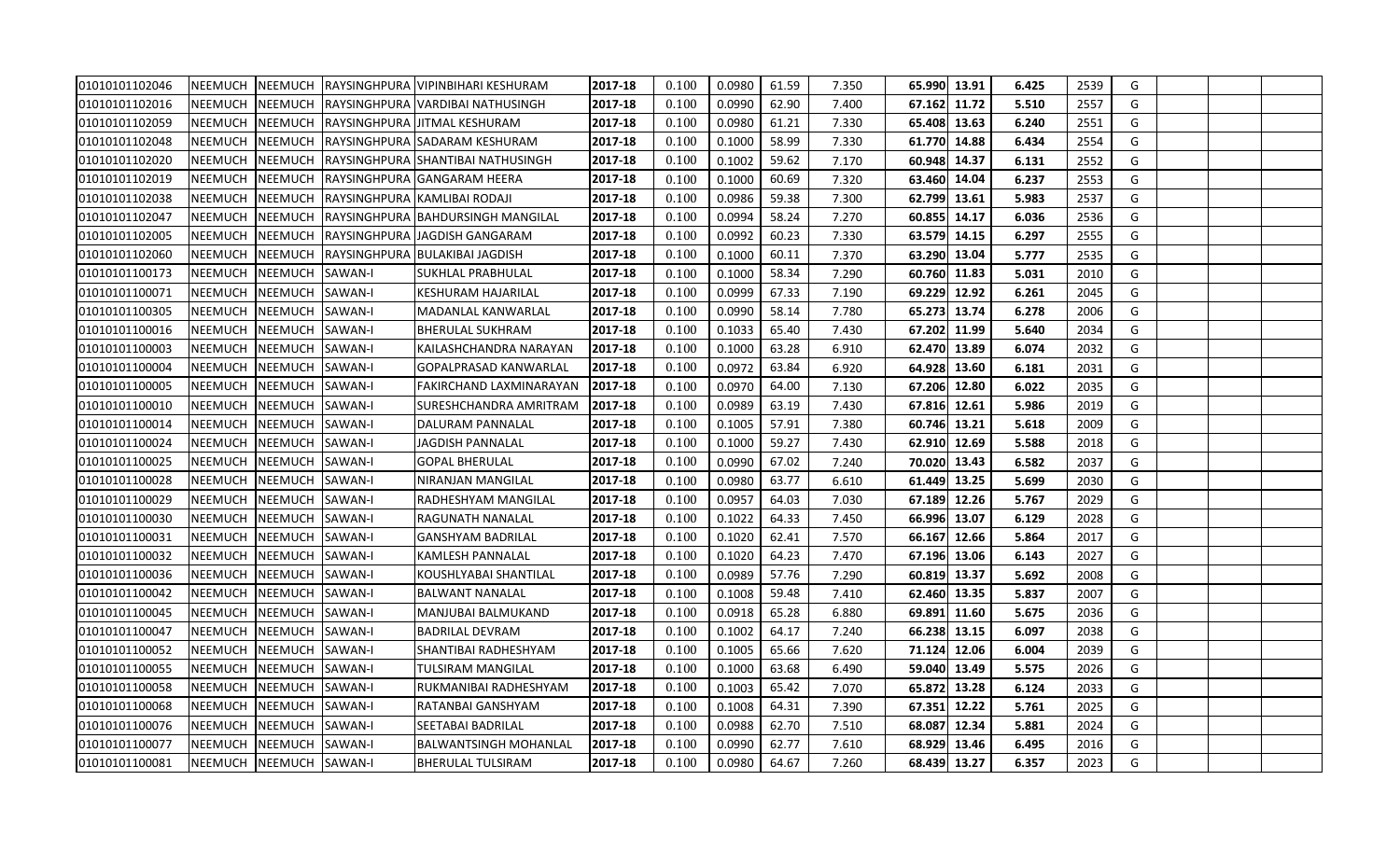| 01010101100086 | <b>NEEMUCH</b> | <b>NEEMUCH</b> | SAWAN-I | NAIVWANLAL IVANATAIV<br>ممنقبية | 2017-18 | 0.100 | 0.0960 | 60.26 | 7.070 | 63.396       | 13.28 | 5.894 | 2015 | G  |    |  |
|----------------|----------------|----------------|---------|---------------------------------|---------|-------|--------|-------|-------|--------------|-------|-------|------|----|----|--|
| 01010101100088 | <b>NEEMUCH</b> | <b>NEEMUCH</b> | SAWAN-I | NANURAM SHIVELAL                | 2017-18 | 0.100 | 0.0968 | 62.55 | 7.050 | 65.083       | 13.16 | 5.995 | 2014 | G  |    |  |
| 01010101100091 | <b>NEEMUCH</b> | <b>NEEMUCH</b> | SAWAN-I | RAMIBAI BHERULAL                | 2017-18 | 0.100 | 0.0990 | 65.79 | 7.050 | 66.929       | 13.42 | 6.287 | 2040 | G  |    |  |
| 01010101100094 | NEEMUCH        | <b>NEEMUCH</b> | SAWAN-I | KRISHNAGOPAL MOTILAL            | 2017-18 | 0.100 | 0.1020 | 62.59 | 7.680 | 67.324       | 12.83 | 6.046 | 2013 | G  |    |  |
| 01010101100095 | NEEMUCH        | <b>NEEMUCH</b> | SAWAN-I | KANHEYALAL NARAYAN              | 2017-18 | 0.100 | 0.0999 | 63.33 | 7.330 | 66.386       | 11.45 | 5.321 | 2022 | G  |    |  |
| 01010101100101 | NEEMUCH        | <b>NEEMUCH</b> | SAWAN-I | KARULAL NANDRAM                 | 2017-18 | 0.100 | 0.0980 | 62.48 | 7.400 | 67.398       | 11.73 | 5.534 | 2021 | G  |    |  |
| 01010101100108 | NEEMUCH        | <b>NEEMUCH</b> | SAWAN-I | <b>BHARATLAL MOHANLAL</b>       | 2017-18 | 0.100 | 0.0988 | 62.97 | 7.590 | 69.109       | 13.26 | 6.414 | 2020 | G  |    |  |
| 01010101100109 | NEEMUCH        | <b>NEEMUCH</b> | SAWAN-I | GOPAL ONKARLAL                  | 2017-18 | 0.100 | 0.0990 | 62.15 | 6.970 | 62.505       | 13.18 | 5.767 | 2012 | G  |    |  |
| 01010101100118 | NEEMUCH        | <b>NEEMUCH</b> | SAWAN-I | RAMNIVAS MEGHRAJ                | 2017-18 | 0.100 | 0.0960 | 65.94 | 6.720 | 65.938       | 10.89 | 5.027 | 2041 | G  |    |  |
| 01010101100120 | NEEMUCH        | NEEMUCH        | SAWAN-I | KANWARLAL CHUNNILAL             | 2017-18 | 0.100 | 0.1014 | 59.68 | 7.380 | 62.051       | 13.10 | 5.690 | 2011 | G  |    |  |
| 01010101100122 | NEEMUCH        | <b>NEEMUCH</b> | SAWAN-I | KARULAL KANHEYALAL              | 2017-18 | 0.100 | 0.0999 | 66.48 | 7.060 | 67.117       | 14.05 | 6.601 | 2042 | G  |    |  |
| 01010101100126 | NEEMUCH        | <b>NEEMUCH</b> | SAWAN-I | JAGANNATH RAMLAL                | 2017-18 | 0.100 | 0.1000 | 67.94 | 7.310 | 70.950       | 14.22 | 7.062 | 2043 | G  |    |  |
| 01010101100138 | NEEMUCH        | <b>NEEMUCH</b> | SAWAN-I | KANWARLAL ONKARLAL              | 2017-18 | 0.100 | 0.1000 | 65.74 | 7.380 | 69.310       | 13.23 | 6.419 | 2044 | G  |    |  |
| 01010101100139 | NEEMUCH        | <b>NEEMUCH</b> | SAWAN-I | <b>BABULAL KHEMRAJ</b>          | 2017-18 | 0.100 |        |       |       |              |       |       |      | F. |    |  |
| 01010101100141 | NEEMUCH        | <b>NEEMUCH</b> | SAWAN-I | <b>BHURIBAI UDAYRAM</b>         | 2017-18 | 0.100 | 0.1008 | 63.36 | 7.260 | 65.188       | 12.63 | 5.764 | 2098 | G  |    |  |
| 01010101100142 | NEEMUCH        | <b>NEEMUCH</b> | SAWAN-I | CHAGANLAL BHERA                 | 2017-18 | 0.100 | 0.0965 | 64.75 | 7.050 | 67.575       | 11.92 | 5.639 | 2099 | G  |    |  |
| 01010101100147 | <b>NEEMUCH</b> | <b>NEEMUCH</b> | SAWAN-I | RAMLAL KISHANLAL                | 2017-18 | 0.100 | 0.0960 | 61.70 | 7.090 | 65.094       | 12.72 | 5.796 | 2100 | G  |    |  |
| 01010101100151 | NEEMUCH        | <b>NEEMUCH</b> | SAWAN-I | AMBALAL HAJARILAL               | 2017-18 | 0.100 | 0.0986 | 70.30 | 7.080 | 72.110       | 13.36 | 6.744 | 2104 | G  |    |  |
| 01010101100165 | NEEMUCH        | <b>NEEMUCH</b> | SAWAN-I | RAMESHCHANDRA KHEMRAJ           | 2017-18 | 0.100 | 0.1000 | 63.76 | 7.460 | 67.950       | 12.26 | 5.831 | 2096 | G  |    |  |
| 01010101100168 | NEEMUCH        | <b>NEEMUCH</b> | SAWAN-I | <b>BAPULAL RATANLAL</b>         | 2017-18 | 0.100 | 0.0975 | 62.53 | 7.020 | 64.318       | 12.75 | 5.740 | 2097 | G  |    |  |
| 01010101100171 | NEEMUCH        | <b>NEEMUCH</b> | SAWAN-I | DEVRAM NARAYAN                  | 2017-18 | 0.100 | 0.1005 | 62.44 | 7.210 | 63.990       | 13.10 | 5.868 | 2075 | G  |    |  |
| 01010101100172 | NEEMUCH        | <b>NEEMUCH</b> | SAWAN-I | JAGDISH KESHURAM                | 2017-18 | 0.100 | 0.1016 | 65.80 | 7.460 | 69.016 11.29 |       | 5.455 | 2095 | G  |    |  |
| 01010101100180 | NEEMUCH        | <b>NEEMUCH</b> | SAWAN-I | <b>MODIBAI BAGIRATH</b>         | 2017-18 | 0.100 | 0.0990 | 67.20 | 7.290 | 70.687       | 11.55 | 5.715 | 2102 | G  |    |  |
| 01010101100191 | NEEMUCH        | <b>NEEMUCH</b> | SAWAN-I | <b>MANGILAL HIRALAL</b>         | 2017-18 | 0.100 | 0.0915 | 64.59 | 6.390 | 64.437       | 12.77 | 5.760 | 2093 | G  |    |  |
| 01010101100033 | NEEMUCH        | <b>NEEMUCH</b> | SAWAN-I | NONDRAM PANNALAL                | 2017-18 | 0.100 | 0.1000 | 64.02 | 7.300 | 66.760       | 13.36 | 6.244 | 2094 | G  |    |  |
| 01010101100179 | NEEMUCH        | <b>NEEMUCH</b> | SAWAN-I | DEVRAM HEMRAJ                   | 2017-18 | 0.100 | 0.0994 | 67.11 | 7.400 | 71.368 13.71 |       | 6.850 | 2103 | G  |    |  |
| 01010101100334 | NEEMUCH        | <b>NEEMUCH</b> | SAWAN-I | <b>SHIVLAL JIVAJI</b>           | 2017-18 | 0.100 | 0.0996 | 58.56 | 7.280 | 61.145 14.07 |       | 6.022 | 2074 | G  |    |  |
| 01010101100169 | NEEMUCH        | <b>NEEMUCH</b> | SAWAN-I | VIKRAMSINGH KANWARLAL           | 2017-18 | 0.100 | 0.0840 | 63.14 | 5.720 | 61.417       | 13.19 | 5.671 | 2077 | G  |    |  |
| 01010101100001 | NEEMUCH        | <b>NEEMUCH</b> | SAWAN-I | NANIBAI SEETARAM                | 2017-18 | 0.100 | 0.1008 | 69.73 | 2.240 | 22.133 14.67 |       | 2.273 | 2105 | G  | 04 |  |
| 01010101100006 | NEEMUCH        | <b>NEEMUCH</b> | SAWAN-I | PREMSHANKAR BASANTILAL          | 2017-18 | 0.100 | 0.1000 | 61.67 | 7.080 | 62.370 13.47 |       | 5.881 | 2076 | G  |    |  |
| 01010101100020 | NEEMUCH        | <b>NEEMUCH</b> | SAWAN-I | NARENDRA OMPRAKASH              | 2017-18 | 0.100 | 0.0990 | 62.87 | 6.670 | 60.515 11.13 |       | 4.714 | 2091 | G  |    |  |
| 01010101100023 | NEEMUCH        | <b>NEEMUCH</b> | SAWAN-I | SEETARAM NARAYAN                | 2017-18 | 0.100 | 0.0950 | 62.21 | 6.560 | 61.368 13.86 |       | 5.954 | 2092 | G  |    |  |
| 01010101100065 | NEEMUCH        | <b>NEEMUCH</b> | SAWAN-I | HANGAMIBAI KESHURAM             | 2017-18 | 0.100 | 0.0966 | 62.82 | 7.010 | 65.124 12.81 |       | 5.840 | 2090 | G  |    |  |
| 01010101100089 | NEEMUCH        | <b>NEEMUCH</b> | SAWAN-I | <b>BHERULAL SHIVLAL</b>         | 2017-18 | 0.100 | 0.0992 | 66.43 | 7.230 | 69.163 14.01 |       | 6.783 | 2106 | G  |    |  |
| 01010101100106 | NEEMUCH        | <b>NEEMUCH</b> | SAWAN-I | <b>MOHANLAL GOPAL</b>           | 2017-18 | 0.100 | 0.0999 | 65.33 | 7.270 | 67.918 12.48 |       | 5.933 | 2101 | G  |    |  |
| 01010101100115 | NEEMUCH        | <b>NEEMUCH</b> | SAWAN-I | LAXMINARAYAN RAJARAM            | 2017-18 | 0.100 | 0.1000 | 63.13 | 7.150 | 64.480 13.27 |       | 5.990 | 2089 | G  |    |  |
| 01010101100144 | <b>NEEMUCH</b> | <b>NEEMUCH</b> | SAWAN-I | <b>MANGILAL GABBA</b>           | 2017-18 | 0.100 | 0.0936 | 64.06 | 6.470 | 63.259 14.52 |       | 6.430 | 2088 | G  |    |  |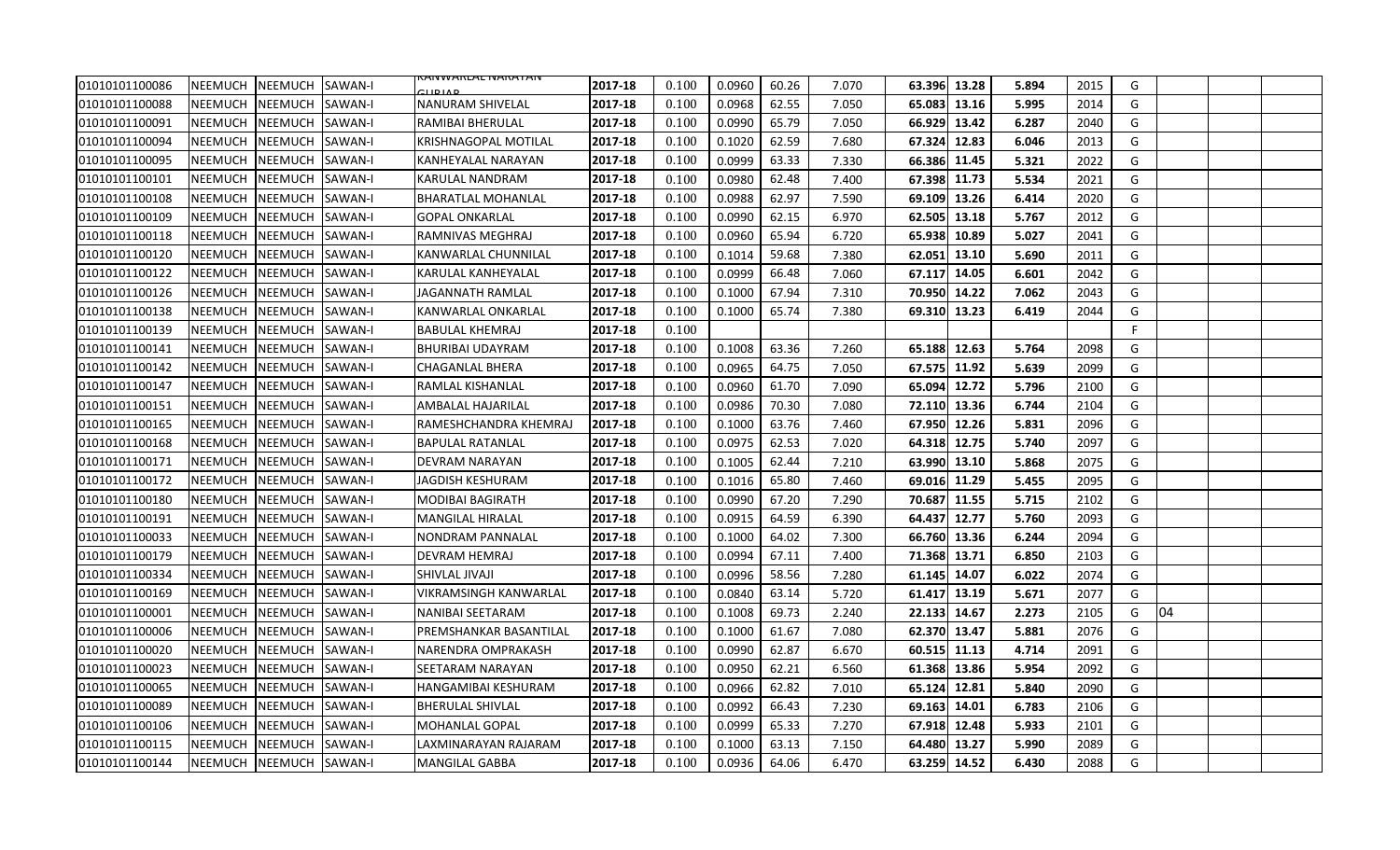| 01010101100146 | NEEMUCH        | <b>NEEMUCH</b> | SAWAN-I         | <b>GHEESALAL NANDRAM</b>        | 2017-18 | 0.100 | 0.0987 | 63.15 | 7.130 | 65.167 13.52 |       | 6.168 | 2085 | G |    |  |
|----------------|----------------|----------------|-----------------|---------------------------------|---------|-------|--------|-------|-------|--------------|-------|-------|------|---|----|--|
| 01010101100150 | NEEMUCH        | <b>NEEMUCH</b> | SAWAN-I         | SEETABAI KANHEYALAL             | 2017-18 | 0.100 | 0.1000 | 64.05 | 7.510 | 68.720       | 12.76 | 6.138 | 2086 | G |    |  |
| 01010101100175 | <b>NEEMUCH</b> | <b>NEEMUCH</b> | SAWAN-I         | RAMKANYABAI GANGARAM            | 2017-18 | 0.100 | 0.1000 | 65.24 | 7.160 | 66.730 13.14 |       | 6.138 | 2087 | G |    |  |
| 01010101100178 | NEEMUCH        | <b>NEEMUCH</b> | SAWAN-I         | SHANTIBAI BANSILAL              | 2017-18 | 0.100 | 0.0944 | 63.03 | 7.290 | 69.534 12.66 |       | 6.162 | 2082 | G |    |  |
| 01010101100206 | NEEMUCH        | <b>NEEMUCH</b> | SAWAN-I         | KESHARBAI DEVRAM                | 2017-18 | 0.100 | 0.0999 | 62.52 | 7.110 | 63.564       | 12.96 | 5.767 | 2081 | G |    |  |
| 01010101100234 | NEEMUCH        | <b>NEEMUCH</b> | SAWAN-I         | RAMNIWAS SEETARAM               | 2017-18 | 0.100 | 0.1011 | 63.79 | 7.170 | 64.629       | 14.38 | 6.505 | 2080 | G |    |  |
| 01010101100275 | NEEMUCH        | <b>NEEMUCH</b> | SAWAN-I         | <b>BABULAL RAMA</b>             | 2017-18 | 0.100 | 0.1004 | 62.71 | 7.170 | 63.974       | 13.22 | 5.920 | 2079 | G |    |  |
| 01010101100291 | NEEMUCH        | <b>NEEMUCH</b> | <b>SAWAN-I</b>  | <b>GANESH MODIRAM</b>           | 2017-18 | 0.100 | 0.1011 | 63.69 | 7.420 | 66.775       | 12.66 | 5.918 | 2084 | G |    |  |
| 01010101100176 | NEEMUCH        | <b>NEEMUCH</b> | SAWAN-I         | <b>MOTILAL NANALAL</b>          | 2017-18 | 0.100 | 0.1004 | 60.11 | 7.700 | 65.857       | 12.66 | 5.836 | 2078 | G |    |  |
| 01010101100387 | <b>NEEMUCH</b> | <b>NEEMUCH</b> | SAWAN-I         | MANGIBAI SHAMBHU                | 2017-18 | 0.100 | 0.0924 | 58.95 | 6.370 | 58.052       | 13.11 | 5.328 | 2073 | G |    |  |
| 01010101100258 | <b>NEEMUCH</b> | <b>NEEMUCH</b> | SAWAN-I         | MOHANLAL PYARELAL               | 2017-18 | 0.100 | 0.0990 | 55.78 | 3.540 | 28.495       | 12.87 | 2.567 | 2072 | G | 04 |  |
| 01010101100373 | NEEMUCH        | <b>NEEMUCH</b> | SAWAN-I         | TILIBAI KARULAL                 | 2017-18 | 0.100 | 0.0999 | 63.24 | 7.260 | 65.656       | 12.48 | 5.736 | 2083 | G |    |  |
| 01010101100192 | NEEMUCH        | <b>NEEMUCH</b> | SAWAN-II        | <b>BADRILAL NARAYAN</b>         | 2017-18 | 0.100 | 0.0994 | 63.83 | 6.920 | 63.481       | 11.58 | 5.146 | 2109 | G |    |  |
| 01010101100193 | NEEMUCH        | <b>NEEMUCH</b> | SAWAN-II        | PRABHULAL KANWARLAL             | 2017-18 | 0.100 | 0.0993 | 72.34 | 7.610 | 79.194       | 13.10 | 7.262 | 2145 | G |    |  |
| 01010101100204 | NEEMUCH        | <b>NEEMUCH</b> | <b>SAWAN-II</b> | RADHESHYAM NATHULAL             | 2017-18 | 0.100 | 0.0983 | 68.47 | 7.530 | 74.924       | 12.75 | 6.687 | 2131 | G |    |  |
| 01010101100214 | NEEMUCH        | <b>NEEMUCH</b> | SAWAN-II        | <b>GORDHAN CHOTU</b>            | 2017-18 | 0.100 | 0.1012 | 61.26 | 7.230 | 62.520       | 12.99 | 5.685 | 2132 | G |    |  |
| 01010101100215 | NEEMUCH        | <b>NEEMUCH</b> | SAWAN-II        | RAMPRASAD RAMLAL                | 2017-18 | 0.100 | 0.0880 | 62.12 | 6.510 | 65.648       | 12.89 | 5.924 | 2130 | G |    |  |
| 01010101100229 | NEEMUCH        | <b>NEEMUCH</b> | SAWAN-II        | OMPRAKASH KHEMRAJ               | 2017-18 | 0.100 | 0.1022 | 65.60 | 7.270 | 66.663       | 11.65 | 5.436 | 2133 | G |    |  |
| 01010101100231 | NEEMUCH        | <b>NEEMUCH</b> | SAWAN-II        | NANDLAL SHIVELAL                | 2017-18 | 0.100 | 0.0995 | 61.01 | 7.180 | 62.894       | 13.01 | 5.728 | 2118 | G |    |  |
| 01010101100235 | NEEMUCH        | <b>NEEMUCH</b> | SAWAN-II        | VIDNIANUIVIANI<br>AMILACUANIZAD | 2017-18 | 0.100 | 0.0996 | 65.94 | 6.800 | 64.317       | 13.18 | 5.934 | 2134 | G |    |  |
| 01010101100238 | <b>NEEMUCH</b> | <b>NEEMUCH</b> | SAWAN-II        | RAMCHANDRA SHIVLAL              | 2017-18 | 0.100 | 0.0969 | 63.91 | 6.610 | 62.281       | 13.77 | 6.003 | 2129 | G |    |  |
| 01010101100251 | <b>NEEMUCH</b> | <b>NEEMUCH</b> | SAWAN-II        | <b>SHANTIBAI MOTILAL</b>        | 2017-18 | 0.100 | 0.0969 | 61.40 | 6.870 | 62.188       | 12.38 | 5.389 | 2117 | G |    |  |
| 01010101100303 | NEEMUCH        | <b>NEEMUCH</b> | <b>SAWAN-II</b> | RAMLAL RAMNARAYAN               | 2017-18 | 0.100 | 0.0990 | 67.35 | 6.150 | 59.768       | 12.67 | 5.301 | 2135 | G |    |  |
| 01010101100307 | NEEMUCH        | <b>NEEMUCH</b> | <b>SAWAN-II</b> | <b>OMPRAKASH DEVRAM</b>         | 2017-18 | 0.100 | 0.0981 | 60.23 | 7.290 | 63.945       | 14.00 | 6.266 | 2116 | G |    |  |
| 01010101100326 | NEEMUCH        | <b>NEEMUCH</b> | <b>SAWAN-II</b> | KANWARLAL DEVRAM                | 2017-18 | 0.100 | 0.1000 | 64.70 | 7.400 | 68.400       | 12.77 | 6.114 | 2128 | G |    |  |
| 01010101100343 | <b>NEEMUCH</b> | <b>NEEMUCH</b> | <b>SAWAN-II</b> | MEGHRAJ HAJARILAL               | 2017-18 | 0.100 | 0.0992 | 67.13 | 7.140 | 69.022       | 13.47 | 6.508 | 2142 | G |    |  |
| 01010101100356 | <b>NEEMUCH</b> | <b>NEEMUCH</b> | <b>SAWAN-II</b> | JAMNASHANKAR MANGILAL           | 2017-18 | 0.100 | 0.1014 | 62.55 | 7.080 | 62.387       | 12.50 | 5.459 | 2127 | G |    |  |
| 01010101100357 | NEEMUCH        | <b>NEEMUCH</b> | <b>SAWAN-II</b> | HARISHKUMAR SHANTILAL           | 2017-18 | 0.100 | 0.1013 | 62.02 | 7.090 | 62.014       | 12.51 | 5.430 | 2126 | G |    |  |
| 01010101100360 | NEEMUCH        | <b>NEEMUCH</b> | <b>SAWAN-II</b> | <b>JAGDISH RATANLAL</b>         | 2017-18 | 0.100 | 0.0999 | 63.41 | 7.110 | 64.474       | 12.24 | 5.524 | 2125 | G |    |  |
| 01010101100364 | NEEMUCH        | <b>NEEMUCH</b> | <b>SAWAN-II</b> | <b>PREMSUKH KANWARLAL</b>       | 2017-18 | 0.100 | 0.0985 | 69.44 | 7.420 | 74.731       | 14.44 | 7.553 | 2136 | G |    |  |
| 01010101100246 | <b>NEEMUCH</b> | <b>NEEMUCH</b> | SAWAN-II        | RUKMANBAI MANGILAL              | 2017-18 | 0.100 | 0.0980 | 63.93 | 6.630 | 61.786 13.97 |       | 6.042 | 2143 | G |    |  |
| 01010101100063 | <b>NEEMUCH</b> | <b>NEEMUCH</b> | SAWAN-II        | KANWARLAL BHAGIRATH             | 2017-18 | 0.100 | 0.0999 | 64.69 | 7.330 | 67.808 11.36 |       | 5.392 | 2124 | G |    |  |
| 01010101100059 | <b>NEEMUCH</b> | <b>NEEMUCH</b> | SAWAN-II        | LALITKUMAR GOPAL                | 2017-18 | 0.100 | 0.1000 | 66.52 | 7.400 | 70.320 12.79 |       | 6.296 | 2137 | G |    |  |
| 01010101100123 | <b>NEEMUCH</b> | <b>NEEMUCH</b> | <b>SAWAN-II</b> | <b>BHAGATRAM HAJARILAL</b>      | 2017-18 | 0.100 | 0.0952 | 65.30 | 7.050 | 69.086 13.97 |       | 6.756 | 2138 | G |    |  |
| 01010101100162 | NEEMUCH        | <b>NEEMUCH</b> | SAWAN-II        | RAMLAL KASHIRAM                 | 2017-18 | 0.100 | 0.0968 | 57.90 | 7.360 | 62.893 12.06 |       | 5.309 | 2108 | G |    |  |
| 01010101100228 | NEEMUCH        | <b>NEEMUCH</b> | SAWAN-II        | RAMKUNWARBAI HIRALAL            | 2017-18 | 0.100 | 0.0974 | 58.96 | 7.160 | 61.920 13.76 |       | 5.964 | 2115 | G |    |  |
| 01010101100379 | <b>NEEMUCH</b> | <b>NEEMUCH</b> | SAWAN-II        | <b>GORILAL BHANAJI</b>          | 2017-18 | 0.100 | 0.1002 | 66.52 | 7.370 | 69.900 13.47 |       | 6.591 | 2139 | G |    |  |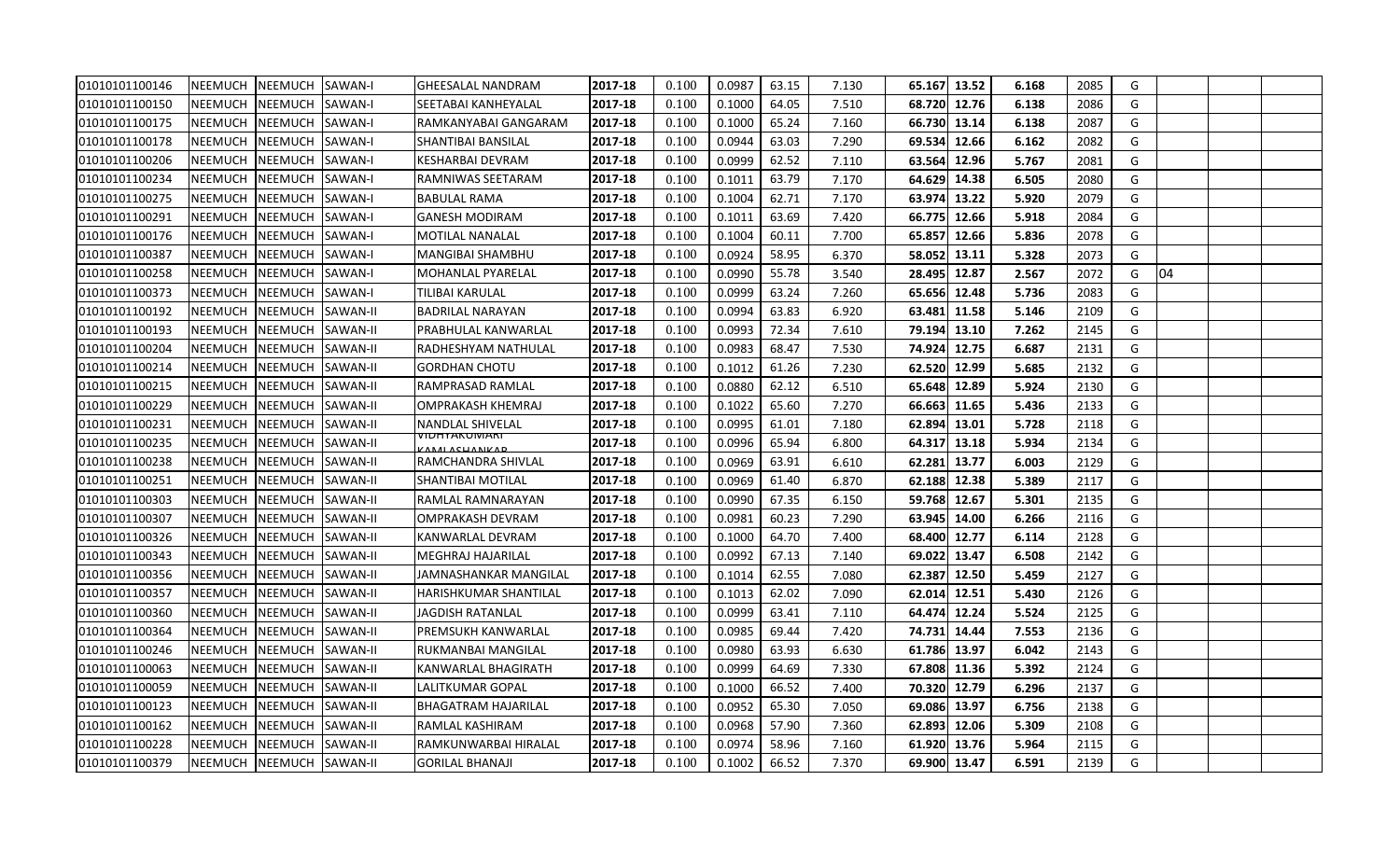| 01010101100380 | NEEMUCH        | <b>NEEMUCH</b> | <b>SAWAN-II</b> | KAMLABAI NANALAL                                       | 2017-18 | 0.100 | 0.0997 | 62.50 | 7.350 | 65.827       | 13.25 | 6.105 | 2123 | G |  |  |
|----------------|----------------|----------------|-----------------|--------------------------------------------------------|---------|-------|--------|-------|-------|--------------|-------|-------|------|---|--|--|
| 01010101100012 | NEEMUCH        | <b>NEEMUCH</b> | SAWAN-II        | NARAYAN PANNALAL                                       | 2017-18 | 0.100 | 0.1012 | 59.15 | 7.280 | 60.791       | 13.07 | 5.561 | 2114 | G |  |  |
| 01010101100153 | NEEMUCH        | <b>NEEMUCH</b> | SAWAN-II        | HAJARILAL UNKARLAL                                     | 2017-18 | 0.100 | 0.1026 | 68.66 | 7.590 | 72.563 13.17 |       | 6.689 | 2146 | G |  |  |
| 01010101100155 | NEEMUCH        | <b>NEEMUCH</b> | SAWAN-II        | <b>PANNALAL DEVILAL</b>                                | 2017-18 | 0.100 | 0.1029 | 62.30 | 7.580 | 65.559       | 14.06 | 6.452 | 2122 | G |  |  |
| 01010101100253 | NEEMUCH        | <b>NEEMUCH</b> | SAWAN-II        | MADANLAL GANPATLAL                                     | 2017-18 | 0.100 | 0.0983 | 58.12 | 6.780 | 57.263       | 12.27 | 4.919 | 2113 | G |  |  |
| 01010101100367 | NEEMUCH        | <b>NEEMUCH</b> | SAWAN-II        | <b>JUVIIVUPRASAD</b><br><b>NUDCACHANIKAD</b>           | 2017-18 | 0.100 | 0.1013 | 64.35 | 7.350 | 66.703       | 13.29 | 6.205 | 2121 | G |  |  |
| 01010101100200 | NEEMUCH        | <b>NEEMUCH</b> | SAWAN-II        | MOHANLAL KESHURAM                                      | 2017-18 | 0.100 | 0.1018 | 58.57 | 7.250 | 59.587       | 15.55 | 6.486 | 2107 | G |  |  |
| 01010101100116 | NEEMUCH        | <b>NEEMUCH</b> | SAWAN-II        | <b>BABULAL JETRAM</b>                                  | 2017-18 | 0.100 | 0.0998 | 59.15 | 7.380 | 62.485       | 13.95 | 6.102 | 2112 | G |  |  |
| 01010101100018 | NEEMUCH        | <b>NEEMUCH</b> | SAWAN-II        | <b>BANSHILAL BOTHLAL</b>                               | 2017-18 | 0.100 | 0.0980 | 59.29 | 6.980 | 60.327       | 13.26 | 5.600 | 2111 | G |  |  |
| 01010101100098 | NEEMUCH        | <b>NEEMUCH</b> | SAWAN-II        | ONKARLAL CHAMPALAL                                     | 2017-18 | 0.100 | 0.1005 | 62.01 | 7.180 | 63.284       | 13.13 | 5.817 | 2120 | G |  |  |
| 01010101100152 | NEEMUCH        | <b>NEEMUCH</b> | SAWAN-II        | <b>GORDHAN SHIVELAL</b>                                | 2017-18 | 0.100 | 0.0998 | 64.07 | 7.200 | 66.032       | 13.20 | 6.101 | 2140 | G |  |  |
| 01010101100074 | NEEMUCH        | <b>NEEMUCH</b> | SAWAN-II        | GEETABAI MEGHRAJ                                       | 2017-18 | 0.100 | 0.0960 | 66.16 | 6.690 | 65.865       | 12.00 | 5.533 | 2141 | G |  |  |
| 01010101100339 | NEEMUCH        | <b>NEEMUCH</b> | SAWAN-II        | RAGUNANDAN BHAGIRATH                                   | 2017-18 | 0.100 | 0.0979 | 62.59 | 6.950 | 63.473       | 13.53 | 6.012 | 2119 | G |  |  |
| 01010101100013 | <b>NEEMUCH</b> | <b>NEEMUCH</b> | SAWAN-II        | <b>SUNIL SUKHRAM</b>                                   | 2017-18 | 0.100 | 0.0995 | 65.59 | 7.360 | 69.307       | 13.42 | 6.511 | 2144 | G |  |  |
| 01010101100269 | <b>NEEMUCH</b> | <b>NEEMUCH</b> | SAWAN-II        | <b>ANWATIDAI MANGULAS</b><br><b>ANAIZILINIMAZADDAL</b> | 2017-18 | 0.100 | 0.0980 | 58.40 | 6.970 | 59.337       | 13.54 | 5.624 | 2110 | G |  |  |
| 01010101100355 | NEEMUCH        | NEEMUCH        | SAWAN-II        | MANNALAL CHAGANLAL                                     | 2017-18 | 0.100 | 0.1015 | 62.22 | 7.120 | 62.355       | 12.42 | 5.421 | 2177 | G |  |  |
| 01010101100019 | NEEMUCH        | NEEMUCH        | <b>SAWAN-II</b> | MUKESHKUMAR KESHURAM                                   | 2017-18 | 0.100 | 0.0946 | 60.04 | 7.200 | 65.285       | 12.96 | 5.922 | 2161 | G |  |  |
| 01010101100337 | NEEMUCH        | NEEMUCH        | <b>SAWAN-II</b> | <b>BHAGIRATH NANDLAL</b>                               | 2017-18 | 0.100 | 0.0953 | 62.61 | 6.510 | 61.102       | 12.78 | 5.466 | 2178 | G |  |  |
| 01010101100350 | NEEMUCH        | NEEMUCH        | SAWAN-II        | RODSINGH UDA                                           | 2017-18 | 0.100 | 0.0955 | 60.76 | 7.080 | 64.346       | 12.66 | 5.703 | 2160 | G |  |  |
| 01010101100384 | NEEMUCH        | NEEMUCH        | SAWAN-II        | <b>BAPULAL MANGILAL</b>                                | 2017-18 | 0.100 | 0.0916 | 54.92 | 6.220 | 53.275       | 13.46 | 5.020 | 2153 | G |  |  |
| 01010101100137 | NEEMUCH        | NEEMUCH        | SAWAN-II        | KOUSHLYABAI BHAGIRATH                                  | 2017-18 | 0.100 | 0.1006 | 58.81 | 7.130 | 59.543       | 15.34 | 6.394 | 2159 | G |  |  |
| 01010101100053 | <b>NEEMUCH</b> | <b>NEEMUCH</b> | <b>SAWAN-II</b> | SURESHKUMAR SHYAMLAL                                   | 2017-18 | 0.100 | 0.1028 | 59.97 | 7.350 | 61.255       | 13.34 | 5.720 | 2158 | G |  |  |
| 01010101100211 | NEEMUCH        | <b>NEEMUCH</b> | SAWAN-II        | SUKAJDAI KAIVIESNUNAINUKA<br>$\lambda$                 | 2017-18 | 0.100 | 0.0984 | 62.47 | 7.010 | 63.577       | 12.52 | 5.572 | 2176 | G |  |  |
| 01010101100212 | NEEMUCH        | <b>NEEMUCH</b> | SAWAN-II        | GOPAL HEERA                                            | 2017-18 | 0.100 | 0.0792 | 57.59 | 5.610 | 58.270       | 14.62 | 5.964 | 2157 | G |  |  |
| 01010101100216 | NEEMUCH        | <b>NEEMUCH</b> | SAWAN-II        | SHIVLAL SAVRAM BHAWARLAI                               | 2017-18 | 0.100 | 0.0990 | 65.19 | 7.060 | 66.414       | 12.59 | 5.853 | 2180 | G |  |  |
| 01010101100268 | NEEMUCH        | <b>NEEMUCH</b> | SAWAN-II        | CHAMPALAL MOHANLAL                                     | 2017-18 | 0.100 | 0.1018 | 61.85 | 7.200 | 62.495       | 13.02 | 5.696 | 2175 | G |  |  |
| 01010101100361 | NEEMUCH        | <b>NEEMUCH</b> | SAWAN-II        | <b>BHERULAL BHAGWAN</b>                                | 2017-18 | 0.100 | 0.1010 | 57.49 | 7.570 | 61.554       | 13.43 | 5.787 | 2152 | G |  |  |
| 01010101100368 | NEEMUCH        | <b>NEEMUCH</b> | SAWAN-II        | <u>MIVIESHCHAINDRA</u><br>ABACIIABIDD                  | 2017-18 | 0.100 | 0.1008 | 62.57 | 7.400 | 65.625       | 13.87 | 6.371 | 2174 | G |  |  |
| 01010101100247 | NEEMUCH        | <b>NEEMUCH</b> | SAWAN-II        | DAKHIBAI MOHANLAL                                      | 2017-18 | 0.100 | 0.0957 | 67.98 | 7.240 | 73.469       | 12.40 | 6.377 | 2185 | G |  |  |
| 01010101100202 | NEEMUCH        | <b>NEEMUCH</b> | SAWAN-II        | PARMANAND BHAWARLAL                                    | 2017-18 | 0.100 | 0.0986 | 61.53 | 7.420 | 66.146 11.82 |       | 5.473 | 2173 | G |  |  |
| 01010101100201 | NEEMUCH        | <b>NEEMUCH</b> | SAWAN-II        | AMRITRAM HEERALAL                                      | 2017-18 | 0.100 | 0.1002 | 57.96 | 7.430 | 61.397 14.37 |       | 6.176 | 2156 | G |  |  |
| 01010101100188 | NEEMUCH        | NEEMUCH        | SAWAN-II        | RAMLAL BHAWARLAL                                       | 2017-18 | 0.100 | 0.0980 | 59.43 | 7.200 | 62.378 12.28 |       | 5.362 | 2155 | G |  |  |
| 01010101100328 | NEEMUCH        | NEEMUCH        | SAWAN-II        | JETRAM RATANLAL                                        | 2017-18 | 0.100 | 0.0989 | 63.25 | 6.970 | 63.680 12.89 |       | 5.746 | 2172 | G |  |  |
| 01010101100226 | NEEMUCH        | <b>NEEMUCH</b> | SAWAN-II        | <b>PRABHULAL KARULAL</b>                               | 2017-18 | 0.100 | 0.0949 | 63.08 | 6.580 | 62.487 12.46 |       | 5.450 | 2171 | G |  |  |
| 01010101100021 | NEEMUCH        | <b>NEEMUCH</b> | SAWAN-II        | DINESH PANNALAL                                        | 2017-18 | 0.100 | 0.1008 | 63.04 | 7.380 | 65.933 12.56 |       | 5.797 | 2181 | G |  |  |
| 01010101100182 | NEEMUCH        | <b>NEEMUCH</b> | SAWAN-II        | MANGIBAI DEVILAL                                       | 2017-18 | 0.100 | 0.1026 | 62.45 | 7.590 | 65.994 12.33 |       | 5.696 | 2170 | G |  |  |
| 01010101100183 | <b>NEEMUCH</b> | <b>NEEMUCH</b> | SAWAN-II        | <b>RAMLAL HEMRAJ</b>                                   | 2017-18 | 0.100 | 0.1030 | 64.21 | 7.720 | 68.748 12.51 |       | 6.021 | 2182 | G |  |  |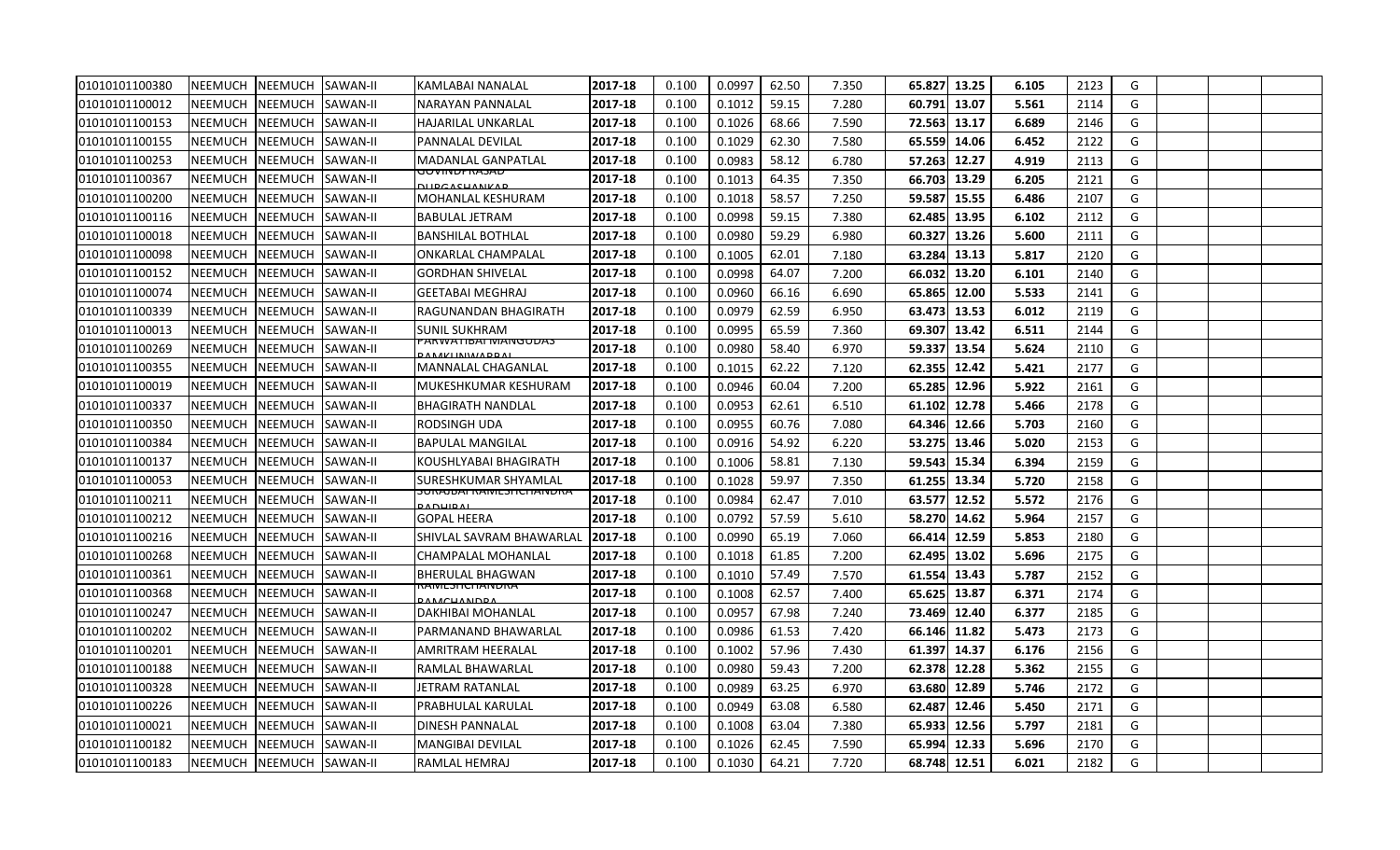| 01010101100096 | NEEMUCH        | <b>NEEMUCH</b> | SAWAN-II        | TULSIBAI GORDHANLAL             | 2017-18 | 0.100 | 0.0989 | 62.40 | 7.240 | 65.258 13.85 |       | 6.327  | 2169 | G |    |  |
|----------------|----------------|----------------|-----------------|---------------------------------|---------|-------|--------|-------|-------|--------------|-------|--------|------|---|----|--|
| 01010101100273 | NEEMUCH        | <b>NEEMUCH</b> | SAWAN-II        | GANGARAM KISHORE                | 2017-18 | 0.100 | 0.0890 | 57.50 | 6.740 | 62.202 12.52 |       | 5.452  | 2154 | G |    |  |
| 01010101100130 | <b>NEEMUCH</b> | <b>NEEMUCH</b> | SAWAN-II        | <b>BALWANT KHEMRAJ</b>          | 2017-18 | 0.100 | 0.0958 | 59.28 | 6.660 | 58.873 13.95 |       | 5.749  | 2162 | G |    |  |
| 01010101100194 | NEEMUCH        | <b>NEEMUCH</b> | SAWAN-II        | GEETABAI MOHANLAL               | 2017-18 | 0.100 | 0.0836 | 55.92 | 6.340 | 60.586 11.53 |       | 4.890  | 2151 | G |    |  |
| 01010101100248 | NEEMUCH        | <b>NEEMUCH</b> | SAWAN-II        | <b>SHRINIWAS ONKARLAL</b>       | 2017-18 | 0.100 | 0.0972 | 62.96 | 6.750 | 62.459       | 12.63 | 5.522  | 2168 | G |    |  |
| 01010101100050 | NEEMUCH        | <b>NEEMUCH</b> | SAWAN-II        | DULESINGH RODA                  | 2017-18 | 0.100 | 0.0972 | 61.31 | 6.850 | 61.728       | 14.14 | 6.109  | 2183 | G |    |  |
| 01010101100336 | NEEMUCH        | <b>NEEMUCH</b> | SAWAN-II        | GEETABAI GENDMAL                | 2017-18 | 0.100 | 0.0980 | 63.83 | 7.510 | 69.878       | 13.21 | 6.462  | 2167 | G |    |  |
| 01010101100037 | NEEMUCH        | <b>NEEMUCH</b> | SAWAN-II        | NAGESHWAR SHIVRAM               | 2017-18 | 0.100 | 0.0977 | 55.75 | 7.150 | 58.280       | 12.99 | 5.300  | 2150 | G |    |  |
| 01010101100048 | <b>NEEMUCH</b> | <b>NEEMUCH</b> | SAWAN-II        | <b>BANSHILAL JETRAM</b>         | 2017-18 | 0.100 | 0.0991 | 62.10 | 7.160 | 64.097       | 14.88 | 6.676  | 2166 | G |    |  |
| 01010101100067 | <b>NEEMUCH</b> | <b>NEEMUCH</b> | SAWAN-II        | <b>SHRINIWAS MOHANLAL</b>       | 2017-18 | 0.100 | 0.0936 | 58.94 | 6.650 | 59.818       | 13.71 | 5.741  | 2149 | G |    |  |
| 01010101100069 | NEEMUCH        | <b>NEEMUCH</b> | SAWAN-II        | RADHESHYAM NANURAM              | 2017-18 | 0.100 | 0.1030 | 58.08 | 3.840 | 30.932       | 14.70 | 3.183  | 2148 | G | 04 |  |
| 01010101100078 | NEEMUCH        | <b>NEEMUCH</b> | SAWAN-II        | RAMESHCHAND KHUBCHAND           | 2017-18 | 0.100 | 0.1003 | 93.96 | 6.880 | 92.074       | 20.62 | 13.290 | 2165 | G |    |  |
| 01010101100166 | NEEMUCH        | <b>NEEMUCH</b> | SAWAN-II        | KANTABAI MADANLAL               | 2017-18 | 0.100 | 0.1011 | 64.12 | 7.090 | 64.233       | 14.94 | 6.718  | 2164 | G |    |  |
| 01010101100167 | <b>NEEMUCH</b> | <b>NEEMUCH</b> | SAWAN-II        | SUGNABAI RAMGOPAL               | 2017-18 | 0.100 | 0.0997 | 58.13 | 7.020 | 58.475       | 12.68 | 5.190  | 2147 | G |    |  |
| 01010101100304 | <b>NEEMUCH</b> | <b>NEEMUCH</b> | SAWAN-II        | <b>BALRAM PRABHULAL</b>         | 2017-18 | 0.100 | 0.0989 | 61.12 | 7.010 | 61.891       | 11.88 | 5.147  | 2163 | G |    |  |
| 01010101100306 | <b>NEEMUCH</b> | <b>NEEMUCH</b> | SAWAN-II        | RAMLAL LAXMAN                   | 2017-18 | 0.100 | 0.0664 | 63.57 | 4.420 | 60.452       | 13.69 | 5.793  | 2179 | G |    |  |
| 01010101100322 | <b>NEEMUCH</b> | <b>NEEMUCH</b> | <b>SAWAN-II</b> | <b>GOTULAL MANGILAL</b>         | 2017-18 | 0.100 | 0.0939 | 66.91 | 6.940 | 70.650       | 13.51 | 6.681  | 2184 | G |    |  |
| 01010101108005 | NEEMUCH        | <b>NEEMUCH</b> | <b>THADOLI</b>  | <b>BABULAL BHUWANIRAM</b>       | 2017-18 | 0.100 | 0.0960 | 65.33 | 7.100 | 69.021       | 13.91 | 6.721  | 1481 | G |    |  |
| 01010101108114 | NEEMUCH        | <b>NEEMUCH</b> | <b>THADOLI</b>  | <b>BADAMBAI KHEMARJ KHEMAJI</b> | 2017-18 | 0.100 | 0.0522 | 57.64 | 3.440 | 54.272       | 13.01 | 4.942  | 1512 | G |    |  |
| 01010101108022 | NEEMUCH        | <b>NEEMUCH</b> | <b>THADOLI</b>  | <b>BADRILAL HIRALAL</b>         | 2017-18 | 0.100 | 0.0956 | 62.41 | 7.110 | 66.308       | 12.35 | 5.732  | 1535 | G |    |  |
| 01010101108036 | NEEMUCH        | <b>NEEMUCH</b> | <b>THADOLI</b>  | <b>BAGDIBAI MANGILAL</b>        | 2017-18 | 0.100 | 0.0960 | 61.58 | 6.810 | 62.406       | 13.35 | 5.832  | 1521 | G |    |  |
| 01010101108094 | NEEMUCH        | <b>NEEMUCH</b> | <b>THADOLI</b>  | <b>BANSHILAL DEVILAL</b>        | 2017-18 | 0.100 | 0.0972 | 60.98 | 7.100 | 63.632       | 13.27 | 5.911  | 1515 | G |    |  |
| 01010101108043 | NEEMUCH        | <b>NEEMUCH</b> | <b>THADOLI</b>  | <b>BASANTIBAI DEVILAL</b>       | 2017-18 | 0.100 | 0.0735 | 62.72 | 5.550 | 67.660       | 12.76 | 6.043  | 1527 | G |    |  |
| 01010101108074 | <b>NEEMUCH</b> | <b>NEEMUCH</b> | <b>THADOLI</b>  | BHAGAWATIBAI RAMCHANDRA         | 2017-18 | 0.100 | 0.0955 | 62.28 | 6.970 | 64.932       | 13.18 | 5.991  | 1472 | G |    |  |
| 01010101108046 | <b>NEEMUCH</b> | <b>NEEMUCH</b> | <b>THADOLI</b>  | <b>BHANWARLAL BABRU</b>         | 2017-18 | 0.100 | 0.0978 | 61.15 | 6.790 | 60.654       | 13.12 | 5.570  | 1476 | G |    |  |
| 01010101108051 | <b>NEEMUCH</b> | <b>NEEMUCH</b> | <b>THADOLI</b>  | BHERULAL HIRALAL                | 2017-18 | 0.100 | 0.0945 | 63.92 | 6.900 | 66.677       | 13.34 | 6.226  | 1490 | G |    |  |
| 01010101108032 | NEEMUCH        | <b>NEEMUCH</b> | <b>THADOLI</b>  | CHAGANLAL BHERULAL              | 2017-18 | 0.100 | 0.0951 | 63.15 | 7.250 | 68.780       | 14.93 | 7.188  | 1524 | G |    |  |
| 01010101108037 | NEEMUCH        | <b>NEEMUCH</b> | <b>THADOLI</b>  | CHANDMAL BHUWANIRAM             | 2017-18 | 0.100 | 0.0981 | 64.91 | 7.870 | 74.393 13.22 |       | 6.884  | 1491 | G |    |  |
| 01010101108021 | <b>NEEMUCH</b> | <b>NEEMUCH</b> | <b>THADOLI</b>  | CHANDRAPRAKASH PRAHALAD         | 2017-18 | 0.100 | 0.0976 | 64.64 | 7.330 | 69.355       | 12.64 | 6.136  | 1495 | G |    |  |
| 01010101108106 | <b>NEEMUCH</b> | <b>NEEMUCH</b> | <b>THADOLI</b>  | DHANNA MODA                     | 2017-18 | 0.100 | 0.0955 | 65.00 | 7.160 | 69.623 11.62 |       | 5.663  | 1540 | G |    |  |
| 01010101108089 | <b>NEEMUCH</b> | <b>NEEMUCH</b> | <b>THADOLI</b>  | DINESHKUMAR JAGANNATH           | 2017-18 | 0.100 | 0.0903 | 64.87 | 6.480 | 66.501 13.27 |       | 6.177  | 1482 | G |    |  |
| 01010101108102 | <b>NEEMUCH</b> | <b>NEEMUCH</b> | <b>THADOLI</b>  | FAKIRCHAND RAMAJI               | 2017-18 | 0.100 | 0.1000 | 64.57 | 6.840 | 63.090 14.06 |       | 6.210  | 1487 | G |    |  |
| 01010101108056 | <b>NEEMUCH</b> | <b>NEEMUCH</b> | <b>THADOLI</b>  | FULIBAI BANSHILAL               | 2017-18 | 0.100 | 0.0961 | 63.92 | 7.110 | 67.555 12.69 |       | 6.001  | 1484 | G |    |  |
| 01010101108029 | <b>NEEMUCH</b> | <b>NEEMUCH</b> | <b>THADOLI</b>  | <b>GIRIRAJ SHANTILAL</b>        | 2017-18 | 0.100 | 0.1010 | 63.99 | 6.730 | 60.911 15.03 |       | 6.409  | 1471 | G |    |  |
| 01010101108011 | <b>NEEMUCH</b> | <b>NEEMUCH</b> | <b>THADOLI</b>  | <b>GISALAL CHAMPALAL</b>        | 2017-18 | 0.100 | 0.0992 | 60.11 | 7.430 | 64.315 12.59 |       | 5.668  | 1522 | G |    |  |
| 01010101108053 | <b>NEEMUCH</b> | <b>NEEMUCH</b> | <b>THADOLI</b>  | <b>GISALAL HARIRAM</b>          | 2017-18 | 0.100 | 0.0808 | 63.36 | 6.220 | 69.678 12.44 |       | 6.068  | 1478 | G |    |  |
| 01010101108075 | <b>NEEMUCH</b> | <b>NEEMUCH</b> | <b>THADOLI</b>  | <b>GOPAL MANGILAL</b>           | 2017-18 | 0.100 | 0.0901 | 55.62 | 6.140 | 54.151 12.59 |       | 4.772  | 1508 | G |    |  |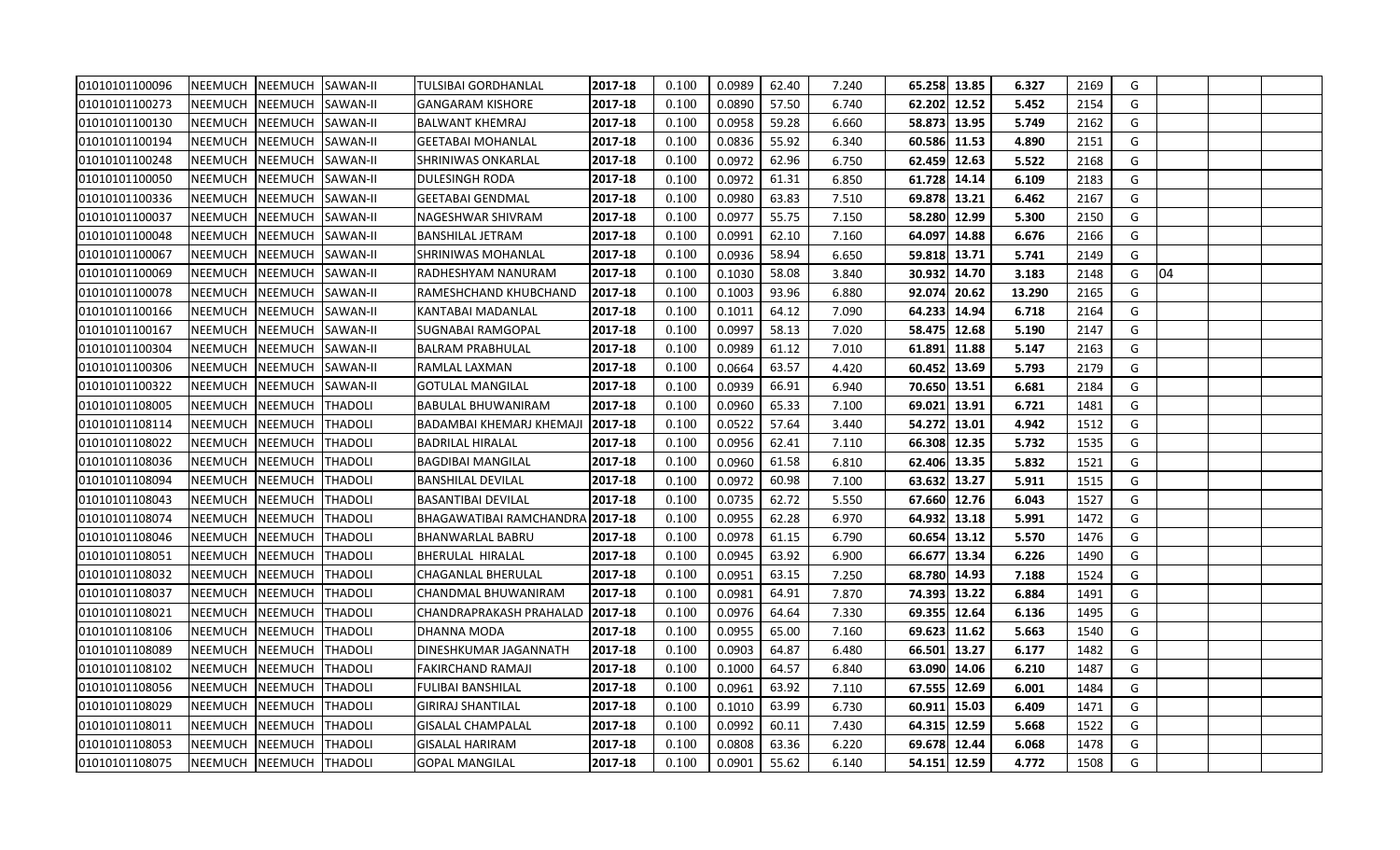| 01010101108141 | <b>NEEMUCH</b> | <b>NEEMUCH</b> | <b>THADOLI</b> | <b>GOPAL MATHURALAL</b>  | 2017-18 | 0.100 | 0.0849 | 55.57 | 6.280 | 58.716 12.45 |       | 5.118 | 1514 | G  |    |  |
|----------------|----------------|----------------|----------------|--------------------------|---------|-------|--------|-------|-------|--------------|-------|-------|------|----|----|--|
| 01010101108109 | NEEMUCH        | <b>NEEMUCH</b> | <b>THADOLI</b> | JAGANNATH DHURA          | 2017-18 | 0.100 | 0.0992 | 62.54 | 6.990 | 62.954 11.67 |       | 5.143 | 1525 | G  |    |  |
| 01010101108007 | <b>NEEMUCH</b> | <b>NEEMUCH</b> | <b>THADOLI</b> | <u>\AILASHCHAINDRA</u>   | 2017-18 | 0.100 | 0.0958 | 61.12 | 6.980 | 63.622 13.60 |       | 6.056 | 1474 | G  |    |  |
| 01010101108004 | NEEMUCH        | <b>NEEMUCH</b> | <b>THADOLI</b> | KAILASHCHANDRA TULSIRAM  | 2017-18 | 0.100 | 0.0977 | 64.86 | 7.660 | 72.651       | 12.47 | 6.341 | 1503 | G  |    |  |
| 01010101108050 | NEEMUCH        | <b>NEEMUCH</b> | <b>THADOLI</b> | <b>KAMLABAI TULSIRAM</b> | 2017-18 | 0.100 | 0.0951 | 62.70 | 7.170 | 67.529       | 13.00 | 6.145 | 1477 | G  |    |  |
| 01010101108068 | NEEMUCH        | <b>NEEMUCH</b> | <b>THADOLI</b> | KAMLESH SHIVNARAYAN      | 2017-18 | 0.100 | 0.0913 | 57.26 | 6.590 | 59.047       | 13.59 | 5.617 | 1509 | G  |    |  |
| 01010101108035 | NEEMUCH        | <b>NEEMUCH</b> | <b>THADOLI</b> | KANCHANBAI KARULAL       | 2017-18 | 0.100 | 0.0766 | 62.23 | 5.240 | 60.809       | 13.32 | 5.670 | 1479 | G  |    |  |
| 01010101108018 | NEEMUCH        | <b>NEEMUCH</b> | <b>THADOLI</b> | KANHEYALAL BADRILAL      | 2017-18 | 0.100 | 0.0981 | 68.00 | 7.280 | 72.090       | 12.16 | 6.136 | 1501 | G  |    |  |
| 01010101108047 | NEEMUCH        | <b>NEEMUCH</b> | <b>THADOLI</b> | KARULAL KANHEYALAL       | 2017-18 | 0.100 | 0.0953 | 57.29 | 6.790 | 58.311       | 13.20 | 5.388 | 1513 | G  |    |  |
| 01010101108063 | NEEMUCH        | <b>NEEMUCH</b> | <b>THADOLI</b> | KESHARBAI CHAGANLAL      | 2017-18 | 0.100 | 0.0947 | 64.21 | 7.150 | 69.261       | 13.14 | 6.370 | 1483 | G  |    |  |
| 01010101108033 | NEEMUCH        | <b>NEEMUCH</b> | <b>THADOLI</b> | KISHANLAL BALDEV         | 2017-18 | 0.100 | 0.0700 | 60.01 | 4.870 | 59.643       | 13.53 | 5.649 | 1520 | G  |    |  |
| 01010101108028 | NEEMUCH        | <b>NEEMUCH</b> | <b>THADOLI</b> | KISHOREKUMAR TULSIRAM    | 2017-18 | 0.100 | 0.0921 | 64.86 | 7.170 | 72.139       | 11.96 | 6.039 | 1492 | G  |    |  |
| 01010101108090 | NEEMUCH        | <b>NEEMUCH</b> | <b>THADOLI</b> | LAXMICHAND MATHURALAL    | 2017-18 | 0.100 | 0.0746 | 50.88 | 5.160 | 50.282       | 13.31 | 4.684 | 1507 | G  | 04 |  |
| 01010101108100 | <b>NEEMUCH</b> | <b>NEEMUCH</b> | <b>THADOLI</b> | LAXMINARAYAN HARIRAM     | 2017-18 | 0.100 | 0.1006 | 64.46 | 7.490 | 68.559       | 13.00 | 6.239 | 1486 | G  |    |  |
| 01010101108066 | NEEMUCH        | <b>NEEMUCH</b> | <b>THADOLI</b> | <b>MANGIBAI BADRILAL</b> | 2017-18 | 0.100 | 0.0990 | 62.09 | 7.320 | 65.586       | 13.22 | 6.069 | 1480 | G  |    |  |
| 01010101108061 | <b>NEEMUCH</b> | <b>NEEMUCH</b> | <b>THADOLI</b> | MANGIBAI BAGDIRAM        | 2017-18 | 0.100 | 0.0980 | 66.82 | 7.630 | 74.316       | 14.14 | 7.356 | 1497 | G  |    |  |
| 01010101108017 | <b>NEEMUCH</b> | <b>NEEMUCH</b> | <b>THADOLI</b> | MANOHARLAL LAXMILAL      | 2017-18 | 0.100 | 0.0958 | 63.25 | 6.740 | 63.570       | 12.32 | 5.482 | 1502 | G  |    |  |
| 01010101108015 | NEEMUCH        | <b>NEEMUCH</b> | <b>THADOLI</b> | MOHANLAL BADRILAL        | 2017-18 | 0.100 | 0.0970 | 63.61 | 7.070 | 66.237       | 12.88 | 5.972 | 1493 | G  |    |  |
| 01010101108014 | NEEMUCH        | <b>NEEMUCH</b> | <b>THADOLI</b> | MUNNIBAI CHANDRAPRAKASH  | 2017-18 | 0.100 | 0.0955 | 65.78 | 6.920 | 68.094       | 12.86 | 6.130 | 1498 | G  |    |  |
| 01010101108103 | NEEMUCH        | <b>NEEMUCH</b> | <b>THADOLI</b> | MUNNIBAI KANWARLAL       | 2017-18 | 0.100 | 0.0911 | 72.09 | 6.780 | 76.641       | 13.03 | 6.991 | 1505 | G  |    |  |
| 01010101108044 | NEEMUCH        | <b>NEEMUCH</b> | <b>THADOLI</b> | NARAYAN BHUWANA          | 2017-18 | 0.100 | 0.0912 | 60.99 | 6.450 | 61.623       | 13.15 | 5.672 | 1532 | G  |    |  |
| 01010101108024 | <b>NEEMUCH</b> | <b>NEEMUCH</b> | <b>THADOLI</b> | NARENDRA JAGANNATH       | 2017-18 | 0.100 |        |       |       |              |       |       |      | F. |    |  |
| 01010101108098 | <b>NEEMUCH</b> | <b>NEEMUCH</b> | <b>THADOLI</b> | OMPRAKASH DHANNALAL      | 2017-18 | 0.100 | 0.0928 | 63.31 | 6.940 | 67.640       | 12.11 | 5.734 | 1536 | G  |    |  |
| 01010101108095 | NEEMUCH        | <b>NEEMUCH</b> | <b>THADOLI</b> | PRAHLAD BHAGATRAM        | 2017-18 | 0.100 | 0.0992 | 60.58 | 7.000 | 61.069       | 12.86 | 5.497 | 1510 | G  |    |  |
| 01010101108026 | NEEMUCH        | <b>NEEMUCH</b> | <b>THADOLI</b> | PRAKASHCHAND TULSIRAM    | 2017-18 | 0.100 | 0.0973 | 62.64 | 7.400 | 68.058       | 12.34 | 5.879 | 1529 | G  |    |  |
| 01010101108012 | NEEMUCH        | <b>NEEMUCH</b> | <b>THADOLI</b> | PURANMAL KANWARLAL       | 2017-18 | 0.100 | 0.0879 | 64.64 | 4.320 | 45.381       | 12.72 | 4.041 | 1504 | G  | 04 |  |
| 01010101108112 | NEEMUCH        | <b>NEEMUCH</b> | <b>THADOLI</b> | PURANMAL LAXMICHAND      | 2017-18 | 0.100 | 0.0735 | 62.59 | 5.280 | 64.231       | 13.12 | 5.899 | 1530 | G  |    |  |
| 01010101108059 | NEEMUCH        | <b>NEEMUCH</b> | <b>THADOLI</b> | PURUSHOTTAM HIRALAL      | 2017-18 | 0.100 | 0.0960 | 64.82 | 7.000 | 67.521       | 13.14 | 6.211 | 1489 | G  |    |  |
| 01010101108110 | NEEMUCH        | <b>NEEMUCH</b> | <b>THADOLI</b> | RADHESHYAM BHANAWAR      | 2017-18 | 0.100 | 0.0948 | 65.52 | 6.850 | 67.637       | 13.71 | 6.491 | 1496 | G  |    |  |
| 01010101108065 | <b>NEEMUCH</b> | <b>NEEMUCH</b> | <b>THADOLI</b> | RAMDAYAL LAXMICHAND      | 2017-18 | 0.100 | 0.0962 | 60.34 | 7.250 | 64.969       | 12.78 | 5.812 | 1518 | G  |    |  |
| 01010101108069 | <b>NEEMUCH</b> | <b>NEEMUCH</b> | <b>THADOLI</b> | RAMDAYAL RATANLAL        | 2017-18 | 0.100 | 0.0990 | 63.79 | 7.200 | 66.273 13.43 |       | 6.231 | 1533 | G  |    |  |
| 01010101108048 | <b>NEEMUCH</b> | <b>NEEMUCH</b> | <b>THADOLI</b> | RAMESHCHANDRA TULSIRAM   | 2017-18 | 0.100 | 0.0970 | 63.44 | 7.450 | 69.608 12.75 |       | 6.212 | 1528 | G  |    |  |
| 01010101108088 | NEEMUCH        | NEEMUCH        | <b>THADOLI</b> | RAMGOPAL RUPCHAND        | 2017-18 | 0.100 | 0.0881 | 66.01 | 6.700 | 71.714 12.97 |       | 6.511 | 1499 | G  |    |  |
| 01010101108042 | NEEMUCH        | <b>NEEMUCH</b> | <b>THADOLI</b> | RAMIBAI BALDEV           | 2017-18 | 0.100 | 0.0704 | 61.19 | 4.840 | 60.099 13.20 |       | 5.553 | 1519 | G  |    |  |
| 01010101108067 | NEEMUCH        | <b>NEEMUCH</b> | <b>THADOLI</b> | RAMPRASAD CHAMPALAL      | 2017-18 | 0.100 | 0.0791 | 68.18 | 5.760 | 70.923 13.93 |       | 6.916 | 1541 | G  |    |  |
| 01010101108118 | NEEMUCH        | <b>NEEMUCH</b> | <b>THADOLI</b> | RAMPRASAD DAMARLAL       | 2017-18 | 0.100 | 0.0959 | 57.48 | 7.340 | 62.847 13.41 |       | 5.900 | 1511 | G  |    |  |
| 01010101108045 | <b>NEEMUCH</b> | <b>NEEMUCH</b> | <b>THADOLI</b> | <b>RUPCHAND GOBAR</b>    | 2017-18 | 0.100 | 0.0938 | 61.11 | 7.240 | 67.388 13.12 |       | 6.188 | 1523 | G  |    |  |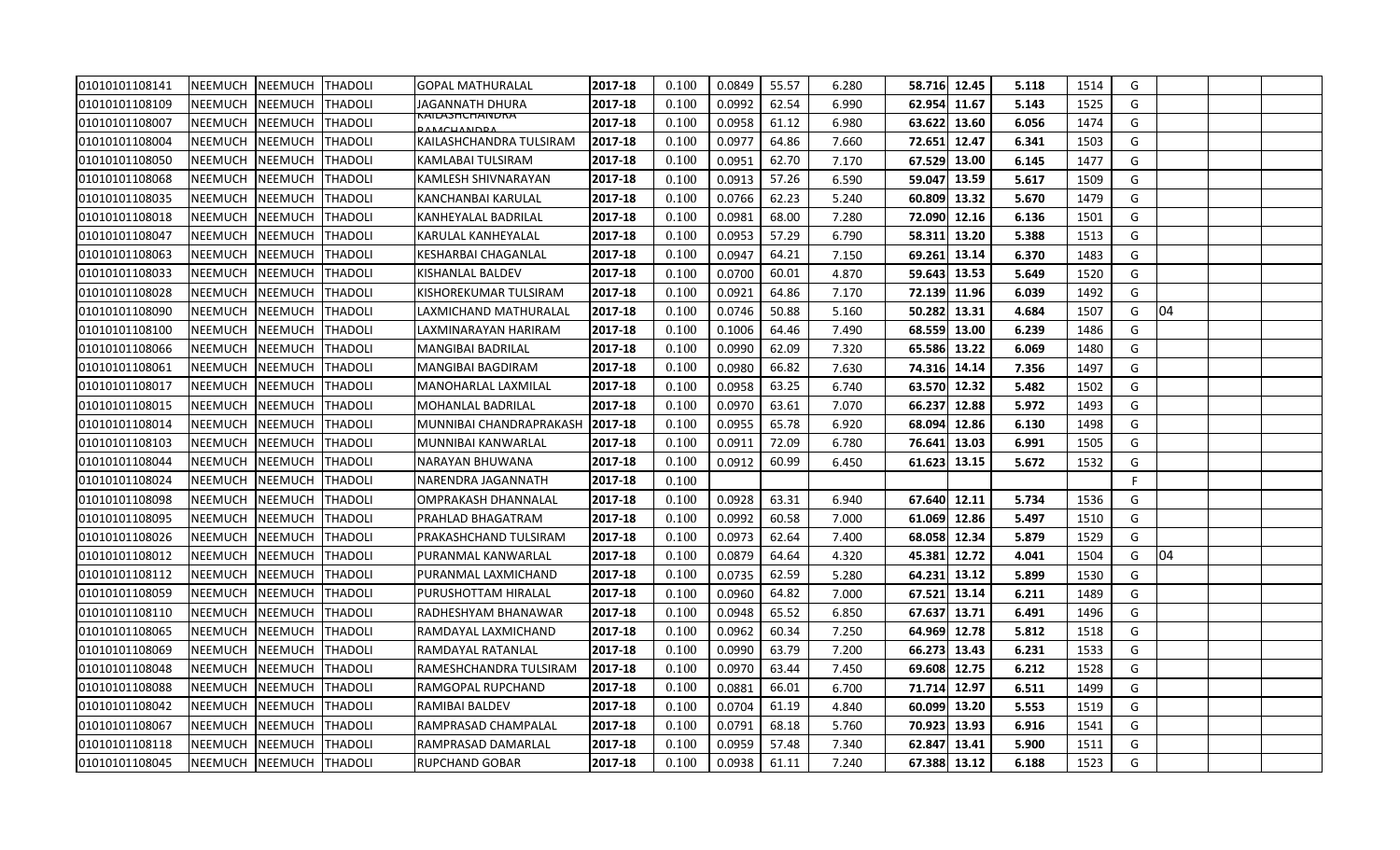| 01010101108073 | <b>NEEMUCH</b> | <b>NEEMUCH</b> | <b>THADOLI</b>                       | SHAMBHULAL RATANLAL                        | 2017-18 | 0.100 | 0.0975 | 63.63 | 7.230 | 67.405 12.38 |              | 5.841 | 1531 | G |    |  |
|----------------|----------------|----------------|--------------------------------------|--------------------------------------------|---------|-------|--------|-------|-------|--------------|--------------|-------|------|---|----|--|
| 01010101108104 | NEEMUCH        | <b>NEEMUCH</b> | <b>THADOLI</b>                       | <b>SNAIVIBNULAL</b><br>H                   | 2017-18 | 0.100 | 0.0921 | 60.74 | 7.030 | 66.232 13.60 |              | 6.305 | 1517 | G |    |  |
| 01010101108085 | NEEMUCH        | <b>NEEMUCH</b> | <b>THADOLI</b>                       | SHANTIBAI GHANSHYAM                        | 2017-18 | 0.100 | 0.0760 | 61.28 | 5.590 | 64.395 12.43 |              | 5.603 | 1516 | G |    |  |
| 01010101108081 | NEEMUCH        | <b>NEEMUCH</b> | <b>THADOLI</b>                       | <b>SHANTILAL DEVILAL</b>                   | 2017-18 | 0.100 | 0.0999 | 64.11 | 6.660 | 61.061 15.05 |              | 6.432 | 1473 | G |    |  |
| 01010101108003 | NEEMUCH        | <b>NEEMUCH</b> | <b>THADOLI</b>                       | <b>SHANTILAL LAXMILAL</b>                  | 2017-18 | 0.100 | 0.0912 | 64.03 | 7.060 | 70.811 12.78 |              | 6.335 | 1494 | G |    |  |
| 01010101108040 | NEEMUCH        | <b>NEEMUCH</b> | <b>THADOLI</b>                       | <b>SHIVLAL HARIRAM</b>                     | 2017-18 | 0.100 | 0.0961 | 57.50 | 7.110 | 60.770 14.85 |              | 6.317 | 1506 | G |    |  |
| 01010101108071 | NEEMUCH        | <b>NEEMUCH</b> | <b>THADOLI</b>                       | <b>SHYAMLAL HAMPALAL</b>                   | 2017-18 | 0.100 | 0.0932 | 63.59 | 6.730 | 65.601 11.97 |              | 5.496 | 1488 | G |    |  |
| 01010101108020 | NEEMUCH        | NEEMUCH        | <b>THADOLI</b>                       | <b>SHYAMLAL JAGDISH</b>                    | 2017-18 | 0.100 | 0.0828 | 62.45 | 5.900 | 63.575 13.35 |              | 5.941 | 1475 | G |    |  |
| 01010101108077 | NEEMUCH        | <b>NEEMUCH</b> | <b>THADOLI</b>                       | <b>SHYAMLAL MANGILAL</b>                   | 2017-18 | 0.100 | 0.0955 | 62.98 | 7.090 | 66.796 13.12 |              | 6.135 | 1537 | G |    |  |
| 01010101108083 | NEEMUCH        | <b>NEEMUCH</b> | <b>THADOLI</b>                       | SHYAMLAL NANALAL                           | 2017-18 | 0.100 | 0.0624 | 66.89 | 4.700 | 71.971       | 12.69        | 6.393 | 1500 | G |    |  |
| 01010101108057 | NEEMUCH        | NEEMUCH        | <b>THADOLI</b>                       | <b>SURAJMAL MANGILAL</b>                   | 2017-18 | 0.100 | 0.0980 | 64.56 | 7.220 | 67.949       | 12.75        | 6.064 | 1538 | G |    |  |
| 01010101108025 | NEEMUCH        | <b>NEEMUCH</b> | <b>THADOLI</b>                       | <del>SURESHEHANDRA</del><br>11011010777014 | 2017-18 | 0.100 | 0.0960 | 65.49 | 6.980 | 68.021       | 13.22        | 6.295 | 1485 | G |    |  |
| 01010101108107 | NEEMUCH        | NEEMUCH        | <b>THADOLI</b>                       | TEJPAL GANSHYAM                            | 2017-18 | 0.100 | 0.0990 | 63.57 | 7.600 | 69.717       | 12.82        | 6.256 | 1534 | G |    |  |
| 01010101108105 | NEEMUCH        | <b>NEEMUCH</b> | <b>THADOLI</b>                       | <b>TULSIRAM HARIRAM</b>                    | 2017-18 | 0.100 | 0.0912 | 60.47 | 7.210 | 68.289       | 12.15        | 5.808 | 1526 | G |    |  |
| 01010101108038 | NEEMUCH        | <b>NEEMUCH</b> | <b>THADOLI</b>                       | <b>VISHNURAM BHERULAL</b>                  | 2017-18 | 0.100 | 0.0960 | 65.19 | 6.890 | 66.844       | 12.81        | 5.993 | 1539 | G |    |  |
| 01010102126002 | NEEMUCH        | <b>JAWAD</b>   | <b>IAGEPUR</b>                       | <b>MOHANLAL GIRDHARI</b>                   | 2017-18 | 0.100 | 0.0927 | 58.56 | 6.570 | 59.288       | 13.93        | 5.781 | 2216 | G |    |  |
| 01010102126009 | NEEMUCH        | <b>JAWAD</b>   | ᡰ <del>ᢂᡦᢄᡟ</del> ᠍ᡃᠥ <del>ᠩ</del>   | <b>RAMSINGH BAPULAL</b>                    | 2017-18 | 0.100 | 0.0903 | 62.31 | 6.580 | 64.862       | 12.82        | 5.821 | 2215 | G |    |  |
| 01010102126022 | NEEMUCH        | <b>JAWAD</b>   | ᡰ <del>ᢂᡦᢄ</del> ᠍ᡰᡃᡉ <del>ᠩ</del>   | NARAYANDAS BHANWARDAS                      | 2017-18 | 0.100 | 0.0950 | 59.50 | 6.920 | 61.916       | 12.96        | 5.617 | 2213 | G |    |  |
| 01010102126024 | NEEMUCH        | <b>JAWAD</b>   | ᡰ <del>ᢂᡦᢄ</del> ᠍ᢪᡉ <del>ᠩ</del>    | <b>BHANWARIBAI BHANWARLAL</b>              | 2017-18 | 0.100 | 0.0971 | 57.20 | 7.270 | 61.184       | 12.59        | 5.392 | 2212 | G |    |  |
| 01010102126042 | NEEMUCH        | <b>JAWAD</b>   | ᡰ <del>ᢂᡦᢄᡟ</del> ᠍᠐᠋᠊ᠩ              | <b>BHERUSINGH DEVILAL</b>                  | 2017-18 | 0.100 | 0.0979 | 60.87 | 6.980 | 62.002 13.37 |              | 5.802 | 2214 | G |    |  |
| 01010101113015 | NEEMUCH        | <b>NEEMUCH</b> | <b>MFANARITA</b>                     | NAJARBAI NANUSINGH                         | 2017-18 | 0.100 | 0.0988 | 63.84 | 7.060 | 65.172       | 12.77        | 5.825 | 87   | G |    |  |
| 01010101113014 | <b>NEEMUCH</b> | <b>NEEMUCH</b> | <del>BHARRKITA</del>                 | SHYAMSINGH JAGDISHSINGH                    | 2017-18 | 0.100 | 0.0966 | 65.97 | 6.860 | 66.925 12.63 |              | 5.917 | 88   | G |    |  |
| 01010101113005 | <b>NEEMUCH</b> | <b>NEEMUCH</b> | <del>BHARRKITA</del><br><b>ULIDN</b> | <b>JAGDISH KISHORE</b>                     | 2017-18 | 0.100 | 0.0962 | 63.01 | 6.880 | 64.376 12.55 |              | 5.655 | 86   | G |    |  |
| 01010102131009 | NEEMUCH        | <b>JAWAD</b>   | AKHEPUR                              | HUSAINKHAN AHEMADKHAN                      | 2017-18 | 0.100 | 0.1004 | 60.53 | 7.610 | 65.538 13.73 |              | 6.299 | 2247 | G |    |  |
| 01010102131005 | NEEMUCH        | <b>JAWAD</b>   | AKHEPUR                              | VIENADUDNNAIV                              | 2017-18 | 0.100 | 0.0989 | 62.20 | 7.450 | 66.936 12.88 |              | 6.035 | 2248 | G |    |  |
| 01010102135017 | <b>NEEMUCH</b> | <b>JAWAD</b>   | <b>DHABI</b>                         | AMITKUMAR MITTHULAL                        | 2017-18 | 0.100 | 0.1038 | 51.27 | 6.980 | 49.249 13.93 |              | 4.803 | 705  | G | 04 |  |
| 01010101114005 | NEEMUCH        | <b>NEEMUCH</b> | <b>RANPUR</b>                        | <b>GANSHYAM NARVARSINGH</b>                | 2017-18 | 0.100 | 0.0977 | 59.01 | 7.320 | 63.163 12.71 |              | 5.619 | 3042 | G |    |  |
| 01010101114009 | NEEMUCH        | <b>NEEMUCH</b> | <b>RANPUR</b>                        | NAGUSINGH GOPALSINGH                       | 2017-18 | 0.100 | 0.0958 | 59.29 | 7.510 | 66.399 13.24 |              | 6.154 | 3041 | G |    |  |
| 01010101114017 | NEEMUCH        | <b>NEEMUCH</b> | <b>RANPUR</b>                        | BHANWARLAL PARTHA                          | 2017-18 | 0.100 | 0.0998 | 55.82 | 7.410 | 59.208 13.08 |              | 5.421 | 3040 | G |    |  |
| 01010101114019 | NEEMUCH        | <b>NEEMUCH</b> | <b>RANPUR</b>                        | <b>MOHANBAI BHERULAL</b>                   | 2017-18 | 0.100 | 0.0997 | 56.53 | 7.400 | 59.940 15.89 |              | 6.667 | 3039 | G |    |  |
| 01010101114001 | NEEMUCH        | <b>NEEMUCH</b> | <b>RANPUR</b>                        | VARDICHAND PRATHVIRAJ                      | 2017-18 | 0.100 | 0.0964 | 62.52 | 7.290 | 67.541 12.40 |              | 5.863 | 3043 | G |    |  |
| 01010101110064 | NEEMUCH        | <b>NEEMUCH</b> | <del>IANUMANTITA</del>               | <b>HIRADAS SOHANDAS</b>                    | 2017-18 | 0.100 | 0.0979 | 58.26 | 7.040 | 59.847 13.77 |              | 5.769 | 101  | G |    |  |
| 01010101110069 | NEEMUCH        | <b>NEEMUCH</b> | <del>TAN/Mwaivitr</del>              | <b>PREMDAS DEVIDAS</b>                     | 2017-18 | 0.100 | 0.0988 | 61.93 | 7.010 | 62.773 12.66 |              | 5.563 | 102  | G |    |  |
| 01010101110011 | NEEMUCH        | <b>NEEMUCH</b> | <del>ЋА№ (Милипта</del>              | TULSIRAM KARULAL                           | 2017-18 | 0.100 | 0.1003 | 63.18 | 7.160 | 64.427 13.31 |              | 6.003 | 100  | G |    |  |
| 01010101110007 | <b>NEEMUCH</b> | <b>NEEMUCH</b> | <del>ЋА№ (Мидитта</del>              | <b>GOPAL DAMARLAL</b>                      | 2017-18 | 0.100 | 0.0866 | 62.50 | 6.440 | 66.397 13.28 |              | 6.172 | 99   | G |    |  |
| 01010101118003 | <b>NEEMUCH</b> | <b>NEEMUCH</b> | <b>SEMLI CHAK</b>                    | <b>DEVILAL JODHRAJ</b>                     | 2017-18 | 0.100 | 0.0678 | 63.20 | 5.010 | 66.711 13.80 |              | 6.445 | 2229 | G |    |  |
| 01010101118002 | <b>NEEMUCH</b> |                | NEEMUCH SEMLI CHAK                   | IDINESHKUMAR JODHRAJ                       | 2017-18 | 0.100 | 0.1000 | 57.76 | 7.160 |              | 59.080 13.09 | 5.414 | 2227 | G |    |  |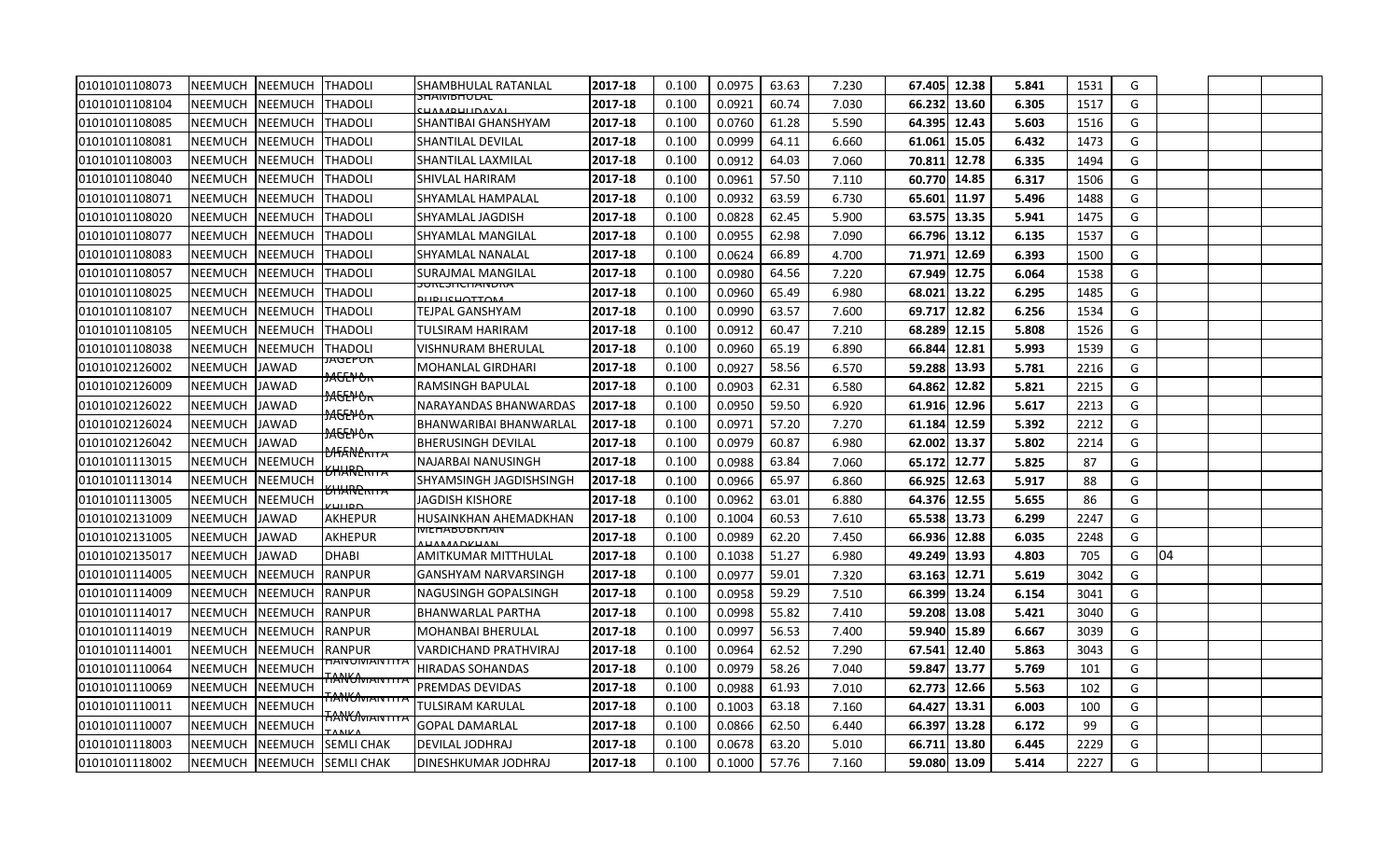| 01010101118004 | <b>NEEMUCH</b> | NEEMUCH        | <b>SEMLI CHAK</b>                              | <b>HEERALAL DHURILAL</b>                          | 2017-18 | 0.100 | 0.0996 | 61.41 | 7.020 | 61.837 12.59 |              | 5.449 | 2228 | G            |    |  |
|----------------|----------------|----------------|------------------------------------------------|---------------------------------------------------|---------|-------|--------|-------|-------|--------------|--------------|-------|------|--------------|----|--|
| 01010101118005 | NEEMUCH        | <b>NEEMUCH</b> | <b>SEMLI CHAK</b>                              | RAMSUKHIBAI BHIMRAJ                               | 2017-18 | 0.100 | 0.0987 | 62.41 | 7.440 | 67.204 12.59 |              | 5.923 | 2230 | G            |    |  |
| 01010101118006 | NEEMUCH        | <b>NEEMUCH</b> | <b>SEMLI CHAK</b>                              | MANKUNWAR SHIVLAL                                 | 2017-18 | 0.100 | 0.0959 | 62.35 | 7.110 | 66.038 12.27 |              | 5.672 | 2231 | G            |    |  |
| 01010101119031 | NEEMUCH        | <b>NEEMUCH</b> | <b>DEIVILIUNAINURA</b><br><del>MMuchandr</del> | CHANDIBAI HARIRAM                                 | 2017-18 | 0.100 |        |       |       |              |              |       |      | N            | 11 |  |
| 01010101119050 | NEEMUCH        | <b>NEEMUCH</b> |                                                | <b>RATANLAL MODA</b>                              | 2017-18 | 0.100 |        |       |       |              |              |       |      | N            | 11 |  |
| 01010101105010 | NEEMUCH        | <b>NEEMUCH</b> | MELKI                                          | <b>BHAGATSINGH ARJUNSINGH</b>                     | 2017-18 | 0.100 | 0.0938 | 60.18 | 6.980 | 63.977 12.81 |              | 5.737 | 104  | G            |    |  |
| 01010101105014 | NEEMUCH        | <b>NEEMUCH</b> | MELKI                                          | RAMCHARAN CHEETAR                                 | 2017-18 | 0.100 | 0.0974 | 62.16 | 7.260 | 66.191 13.16 |              | 6.097 | 105  | G            |    |  |
| 01010101105023 | NEEMUCH        | <b>NEEMUCH</b> | MELKI                                          | IAMARSINGH MANGILAL                               | 2017-18 | 0.100 | 0.0946 | 61.11 | 7.060 | 65.148 13.61 |              | 6.207 | 106  | G            |    |  |
| 01010101105066 | <b>NEEMUCH</b> | <b>NEEMUCH</b> | MELKI                                          | SURAJBAI TEJRAM                                   | 2017-18 | 0.100 | 0.0954 | 61.53 | 7.210 | 66.436 12.68 |              | 5.896 | 107  | G            |    |  |
| 01010101105024 | <b>NEEMUCH</b> | <b>NEEMUCH</b> | MELKI                                          | <b>CHEETAR SWAROOP</b>                            | 2017-18 | 0.100 | 0.0950 | 62.85 | 7.190 | 67.958 13.09 |              | 6.227 | 108  | G            |    |  |
| 01010101105038 | <b>NEEMUCH</b> | <b>NEEMUCH</b> | MELKI                                          | <b>MANOHARSINGH MADANLAL</b>                      | 2017-18 | 0.100 | 0.0990 | 62.44 | 7.520 | 67.758 13.50 |              | 6.403 | 103  | G            |    |  |
| 01010101116004 | <b>NEEMUCH</b> | <b>NEEMUCH</b> | <b>CHAROLI</b>                                 | RAMPRASAD KANWARLAL                               | 2017-18 | 0.100 | 0.1000 | 59.98 | 7.290 | 62.460 13.80 |              | 6.034 | 2498 | G            |    |  |
| 01010101116002 | <b>NEEMUCH</b> | <b>NEEMUCH</b> | <b>CHAROLI</b>                                 | <b>ONKARLAL GABBULAL</b>                          | 2017-18 | 0.100 | 0.1008 | 59.35 | 6.460 | 54.335 12.60 |              | 4.793 | 2499 | G            |    |  |
| 01010101116006 | <b>NEEMUCH</b> | <b>NEEMUCH</b> | <b>CHAROLI</b>                                 | ANSIBAI RAMCHANDRA                                | 2017-18 | 0.100 | 0.0989 | 53.00 | 7.060 | 54.044 13.28 |              | 5.024 | 2497 | G            |    |  |
| 01010102139030 | NEEMUCH        | <b>JAWAD</b>   | <b>DEPALPURA</b>                               | JAGDISHSINGH CHATARSINGH                          | 2017-18 | 0.100 |        |       |       |              |              |       |      | $\mathsf{F}$ |    |  |
| 01010102139026 | NEEMUCH        | <b>JAWAD</b>   | <b>DEPALPURA</b>                               | <i><b>DEVENDRANONWAR</b></i><br><b>UATADCINCU</b> | 2017-18 | 0.100 | 0.0960 | 63.04 | 6.480 | 60.792 11.83 |              | 5.034 | 2496 | G            |    |  |
| 01010102139024 | NEEMUCH        | <b>JAWAD</b>   | <b>DEPALPURA</b>                               | <b>BHEEMSINGH CHATARSINGH</b>                     | 2017-18 | 0.100 |        |       |       |              |              |       |      | $\mathsf{F}$ |    |  |
| 01010102136001 | NEEMUCH        | <b>JAWAD</b>   | DARNNEDA                                       | <b>JANIBAI LAXMAN</b>                             | 2017-18 | 0.100 | 0.0958 | 60.50 | 5.960 | 53.768 13.47 |              | 5.070 | 3046 | G            |    |  |
| 01010102136002 | NEEMUCH        | <b>JAWAD</b>   | <b>GHAKHLOH</b>                                | SEETABAI BHANWARLAL                               | 2017-18 | 0.100 | 0.0998 | 56.29 | 5.740 |              | 46.253 13.66 | 4.422 | 3045 | G            | 04 |  |
| 01010102136005 | NEEMUCH        | JAWAD          | <b>GHAKHLOL</b><br>1411111111                  | <b>HEERALAL PRABHULAL</b>                         | 2017-18 | 0.100 | 0.0977 | 54.03 | 6.570 |              | 51.904 12.75 | 4.633 | 3044 | G            | 04 |  |
| 01010102134010 | NEEMUCH        | <b>JAWAD</b>   | <b>DHABA</b>                                   | RAMESHCHANDRA BHERULAL                            | 2017-18 | 0.100 |        |       |       |              |              |       |      | N            |    |  |
| 01010102134019 | NEEMUCH        | <b>JAWAD</b>   | <b>DHABA</b>                                   | <b>SHIVLAL CHAMPALAL</b>                          | 2017-18 | 0.100 | 0.1029 | 60.93 | 7.140 | 60.398 11.52 |              | 4.870 | 3325 | G            |    |  |
| 01010102134051 | <b>NEEMUCH</b> | <b>JAWAD</b>   | <b>DHABA</b>                                   | KISHANSINGH DUNGARSINGH                           | 2017-18 | 0.100 | 0.1020 | 57.83 | 1.930 | 15.627 16.22 |              | 1.775 | 3326 | G            | 04 |  |
| 01010101107007 | <b>NEEMUCH</b> | <b>NEEMUCH</b> | <b>KHATYAKHEDI</b>                             | PUSHKARRAJ RAMNARAYAN                             | 2017-18 | 0.100 | 0.0974 | 58.76 | 7.000 | 60.329 13.44 |              | 5.676 | 3047 | G            |    |  |
| 01010102127001 | <b>NEEMUCH</b> | <b>JAWAD</b>   | <b>GOTHDA</b>                                  | KASTURIBAI CHATARBHUJ                             | 2017-18 | 0.100 | 0.0980 | 57.92 | 4.090 | 34.531 11.48 |              | 2.775 | 3281 | G            | 04 |  |
| 01010102127029 | <b>NEEMUCH</b> | <b>JAWAD</b>   | <b>GOTHDA</b>                                  | <b>DUNGAR NARAYAN</b>                             | 2017-18 | 0.100 | 0.0935 | 56.21 | 7.020 | 60.289 14.23 |              | 6.005 | 3280 | G            |    |  |
| 01010101111001 | NEEMUCH        | NEEMUCH        | <b>KISHANPURIYA</b>                            | <b>BAPULAL HAJARI</b>                             | 2017-18 | 0.100 | 0.0958 | 60.57 | 7.130 | 64.395 12.30 |              | 5.545 | 2232 | G            |    |  |
| 01010102166001 | <b>NEEMUCH</b> | <b>JAWAD</b>   | AATA                                           | <b>VISHVAS GHEESALAL</b>                          | 2017-18 | 0.100 |        |       |       |              |              |       |      | F.           |    |  |
| 01010102166013 | <b>NEEMUCH</b> | <b>JAWAD</b>   | AATA                                           | SOHANIBAI VARDICHAND                              | 2017-18 | 0.100 |        |       |       |              |              |       |      | N            |    |  |
| 01010102166016 | <b>NEEMUCH</b> | <b>JAWAD</b>   | AATA                                           | PHOOLCHAND PRABHULAL                              | 2017-18 | 0.100 | 0.1004 | 58.13 | 7.590 | 62.779 12.70 |              | 5.581 | 1364 | G            |    |  |
| 01010102166017 | NEEMUCH        | <b>JAWAD</b>   | AATA                                           | SHOBHARAM GHEESALAL                               | 2017-18 | 0.100 | 0.0988 | 58.36 | 7.660 | 64.636 13.52 |              | 6.117 | 1368 | G            |    |  |
| 01010102166020 | NEEMUCH        | <b>JAWAD</b>   | AATA                                           | KAMLIBAI MOHANLAL                                 | 2017-18 | 0.100 | 0.1012 | 59.52 | 7.880 | 66.206 13.73 |              | 6.363 | 1363 | G            |    |  |
| 01010102166024 | NEEMUCH        | <b>JAWAD</b>   | AATA                                           | <b>BHERULAL VARDICHANDRA</b>                      | 2017-18 | 0.100 | 0.0962 | 58.46 | 7.610 | 66.060 14.63 |              | 6.766 | 1365 | G            |    |  |
| 01010102166032 | <b>NEEMUCH</b> | <b>JAWAD</b>   | AATA                                           | PHOOLCHAND HEMRAJ                                 | 2017-18 | 0.100 |        |       |       |              |              |       |      | $\mathsf{F}$ |    |  |
| 01010102166036 | NEEMUCH        | JAWAD          | AATA                                           | SHAMBHULAL SHANKARLAL                             | 2017-18 | 0.100 |        |       |       |              |              |       |      | F.           |    |  |
| 01010102166040 | NEEMUCH        | <b>JAWAD</b>   | AATA                                           | SHANKARLAL MATHURALAL                             | 2017-18 | 0.100 |        |       |       |              |              |       |      | $\mathsf{F}$ |    |  |
| 01010102166041 | NEEMUCH JAWAD  |                | AATA                                           | <b>BAGDIRAM MANGILAL</b>                          | 2017-18 | 0.100 | 0.0958 | 61.44 | 7.550 | 69.175 13.49 |              | 6.532 | 1371 | G            |    |  |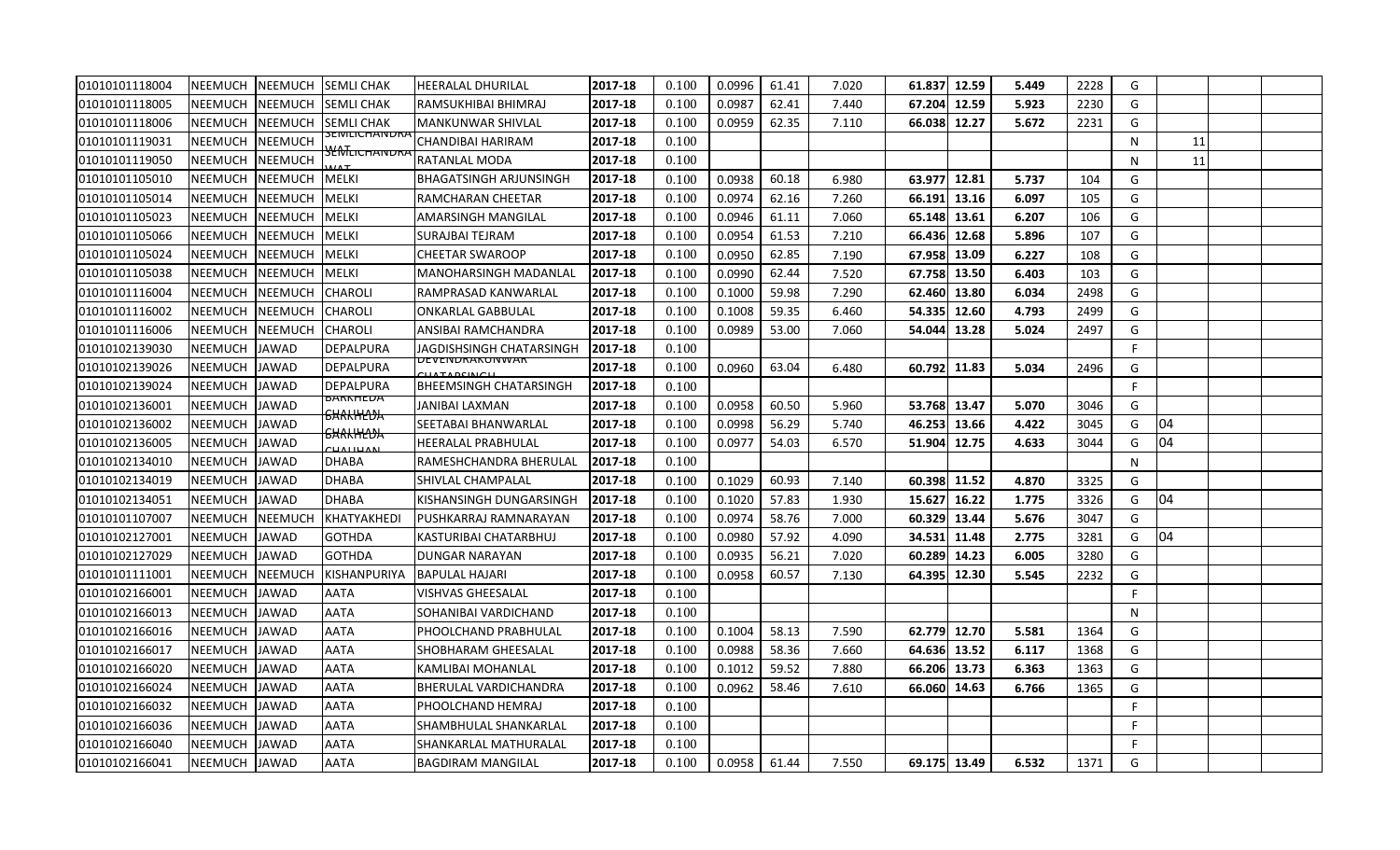| 01010102166042 | <b>NEEMUCH</b> | <b>JAWAD</b> | <b>AATA</b>                      | <b>GHEESALAL HIRALAL</b>                          | 2017-18 | 0.100 |        |       |       |              |       |       |      | F  |  |  |
|----------------|----------------|--------------|----------------------------------|---------------------------------------------------|---------|-------|--------|-------|-------|--------------|-------|-------|------|----|--|--|
| 01010102166014 | NEEMUCH        | <b>JAWAD</b> | <b>AATA</b>                      | <b>GORILAL RATANLAL</b>                           | 2017-18 | 0.100 | 0.0926 | 61.37 | 7.260 | 68.737       | 14.78 | 7.111 | 1366 | G  |  |  |
| 01010102166002 | NEEMUCH        | <b>JAWAD</b> | <b>AATA</b>                      | <b>BHERULAL KISHANLAL</b>                         | 2017-18 | 0.100 | 0.0963 | 59.34 | 7.460 | 65.670 13.28 |       | 6.105 | 1370 | G  |  |  |
| 01010102166044 | <b>NEEMUCH</b> | <b>JAWAD</b> | AATA                             | <b>SHAMBHULAL GANGARAM</b>                        | 2017-18 | 0.100 | 0.0986 | 57.07 | 7.490 | 61.927 15.89 |       | 6.889 | 1362 | G  |  |  |
| 01010102166012 | <b>NEEMUCH</b> | <b>JAWAD</b> | AATA                             | RUKMANIBAI KISHANLAL                              | 2017-18 | 0.100 | 0.0934 | 58.82 | 7.250 | 65.225 13.63 |       | 6.223 | 1369 | G  |  |  |
| 01010102166022 | NEEMUCH        | <b>JAWAD</b> | AATA                             | <b>BARDICHAND HEERA</b>                           | 2017-18 | 0.100 | 0.0996 | 60.69 | 7.480 | 65.110       | 12.90 | 5.880 | 1367 | G  |  |  |
| 01010102170011 | NEEMUCH        | <b>JAWAD</b> | <b>ATHANA</b>                    | CHUNNIBAI MANGILAL                                | 2017-18 | 0.100 | 0.1020 | 61.70 | 7.660 | 66.196       | 14.04 | 6.506 | 418  | G  |  |  |
| 01010102170020 | NEEMUCH        | <b>JAWAD</b> | <b>ATHANA</b>                    | <b>KANHEYALAL PYARA</b>                           | 2017-18 | 0.100 |        |       |       |              |       |       |      | F. |  |  |
| 01010102170069 | NEEMUCH        | <b>JAWAD</b> | <b>ATHANA</b>                    | JAGDISH JAYRAM                                    | 2017-18 | 0.100 | 0.0993 | 49.87 | 7.670 | 55.025       | 15.62 | 6.017 | 411  | G  |  |  |
| 01010102170026 | <b>NEEMUCH</b> | <b>JAWAD</b> | <b>ATHANA</b>                    | <b>JIVIPRANASH AIVINITRAIVI</b><br>$2111$ ADCHAND | 2017-18 | 0.100 | 0.1018 | 54.78 | 7.490 | 57.574       | 14.51 | 5.848 | 412  | G  |  |  |
| 01010102170073 | NEEMUCH        | <b>JAWAD</b> | <b>ATHANA</b>                    | <b>BADRILAL PYARA</b>                             | 2017-18 | 0.100 |        |       |       |              |       |       |      | F  |  |  |
| 01010102170022 | NEEMUCH        | <b>JAWAD</b> | <b>ATHANA</b>                    | <b>BHERULAL BHANWARLAL</b>                        | 2017-18 | 0.100 |        |       |       |              |       |       |      | -F |  |  |
| 01010102170096 | NEEMUCH        | <b>JAWAD</b> | <b>ATHANA</b>                    | <b>BABULAL VARDA</b>                              | 2017-18 | 0.100 |        |       |       |              |       |       |      | -F |  |  |
| 01010102170107 | <b>NEEMUCH</b> | <b>JAWAD</b> | <b>ATHANA</b>                    | SARJUBAI MANGILAL                                 | 2017-18 | 0.100 |        |       |       |              |       |       |      | -F |  |  |
| 01010102170080 | <b>NEEMUCH</b> | <b>JAWAD</b> | <b>ATHANA</b>                    | <b>BHERULAL VARDICHANDRA</b>                      | 2017-18 | 0.100 | 0.0943 | 55.28 | 7.370 | 61.718       | 13.46 | 5.815 | 413  | G  |  |  |
| 01010102170088 | NEEMUCH        | <b>JAWAD</b> | ATHANA                           | CHUNNILAL SHANKARLAL                              | 2017-18 | 0.100 | 0.0985 | 54.89 | 7.430 | 59.147       | 14.14 | 5.855 | 416  | G  |  |  |
| 01010102170042 | NEEMUCH        | <b>JAWAD</b> | <b>ATHANA</b>                    | <b>BHERULAL NARAYAN DHAKAD</b>                    | 2017-18 | 0.100 |        |       |       |              |       |       |      | F  |  |  |
| 01010102170059 | NEEMUCH        | <b>JAWAD</b> | <b>ATHANA</b>                    | <b>RADHESHYAM RATANLAL</b>                        | 2017-18 | 0.100 |        |       |       |              |       |       |      | F. |  |  |
| 01010102170019 | NEEMUCH        | <b>JAWAD</b> | <b>ATHANA</b>                    | <b>JAGDISH NARAYAN</b>                            | 2017-18 | 0.100 | 0.0997 | 53.99 | 7.530 | 58.255       | 15.02 | 6.125 | 414  | G  |  |  |
| 01010102170051 | NEEMUCH        | <b>JAWAD</b> | <b>ATHANA</b>                    | KAMALABAI LABHCHAND                               | 2017-18 | 0.100 | 0.0980 | 61.54 | 7.520 | 67.459       | 15.00 | 7.083 | 417  | G  |  |  |
| 01010102170049 | NEEMUCH        | <b>JAWAD</b> | <b>ATHANA</b>                    | <b>BADRILAL NARAYAN</b>                           | 2017-18 | 0.100 | 0.1004 | 54.49 | 7.520 | 58.307       | 14.70 | 6.000 | 415  | G  |  |  |
| 01010102170013 | <b>NEEMUCH</b> | <b>JAWAD</b> | <b>ATHANA</b>                    | LAXMAN MANNALAL DHAKAD                            | 2017-18 | 0.100 | 0.0442 | 52.15 | 3.370 | 56.810       | 14.52 | 5.773 | 410  | G  |  |  |
| 01010102170062 | <b>NEEMUCH</b> | <b>JAWAD</b> | <b>ATHANA</b>                    | <b>RATANLAL GOKULJI</b>                           | 2017-18 | 0.100 |        |       |       |              |       |       |      | N  |  |  |
| 01010102170097 | <b>NEEMUCH</b> | <b>JAWAD</b> | <b>ATHANA</b>                    | <b>RADHESHYAM MANNA</b>                           | 2017-18 | 0.100 |        |       |       |              |       |       |      | F. |  |  |
| 01010102144001 | <b>NEEMUCH</b> | <b>JAWAD</b> | SARNNEDA<br><del>₿∕ЋЋКМ⊵од</del> | LAXMINARAYAN NANDLLAL                             | 2017-18 | 0.100 | 0.1018 | 58.44 | 7.110 | 58.310 14.36 |       | 5.861 | 706  | G  |  |  |
| 01010102144012 | <b>NEEMUCH</b> | <b>JAWAD</b> | <del>₿∕ЋЋКМ⊵од</del>             | <b>SITARAM SHIVELAL</b>                           | 2017-18 | 0.100 | 0.1008 | 64.50 | 7.180 | 65.635 11.86 |       | 5.449 | 712  | G  |  |  |
| 01010102144013 | <b>NEEMUCH</b> | <b>JAWAD</b> | <del>₿∕ЋЋКМ⊵од</del>             | <b>SHIVELAL NARAYAN</b>                           | 2017-18 | 0.100 | 0.1012 | 64.65 | 7.150 | 65.257       | 13.02 | 5.947 | 713  | G  |  |  |
| 01010102144016 | <b>NEEMUCH</b> | <b>JAWAD</b> | <del>₿ӅЋ҄ҠҤ҅Ѐ҇ҵ</del> ѫ          | <b>SHOBHARAM NANDLAL</b>                          | 2017-18 | 0.100 | 0.1012 | 62.51 | 7.190 | 63.449       | 10.57 | 4.694 | 714  | G  |  |  |
| 01010102144017 | NEEMUCH        | <b>JAWAD</b> | <b>BAFFRHLDA</b>                 | <b>GOVINDRAM GANGARAM</b>                         | 2017-18 | 0.100 | 0.1003 | 63.29 | 7.130 | 64.277       | 11.39 | 5.124 | 715  | G  |  |  |
| 01010102144033 | NEEMUCH        | <b>JAWAD</b> | <b>BAFFRHEDA</b>                 | <b>OMPRAKASH MAGNIRAM</b>                         | 2017-18 | 0.100 | 0.0983 | 61.45 | 6.940 | 61.974 13.72 |       | 5.952 | 707  | G  |  |  |
| 01010102144009 | NEEMUCH        | <b>JAWAD</b> | <del>₿∕ЋЋКМ⊵од</del>             | SHYAMLAL TAKECHANDRA                              | 2017-18 | 0.100 | 0.0997 | 64.06 | 7.000 | 64.253 11.01 |       | 4.952 | 710  | G  |  |  |
| 01010102144007 | <b>NEEMUCH</b> | <b>JAWAD</b> | <del>BÆƘƘƘ∟∪∧</del>              | <b>JIVRAJ RAMLAL</b>                              | 2017-18 | 0.100 | 0.1026 | 63.73 | 7.260 | 64.425 12.40 |       | 5.592 | 709  | G  |  |  |
| 01010102144018 | <b>NEEMUCH</b> | <b>JAWAD</b> | <del>BÆƘƘƘ∟∪∧</del>              | SAGARBAI CHATARBHUJ                               | 2017-18 | 0.100 | 0.1000 | 64.37 | 7.250 | 66.670 12.54 |       | 5.852 | 711  | G  |  |  |
| 01010102144028 | <b>NEEMUCH</b> | <b>JAWAD</b> |                                  | <b>BANSHILAL RAJARAM</b>                          | 2017-18 | 0.100 | 0.1011 | 63.43 | 7.200 | 64.530 13.75 |       | 6.211 | 708  | G  |  |  |
| 01010102235011 | <b>NEEMUCH</b> | <b>JAWAD</b> | <b>BASEDIBHATI</b>               | LABHCHAND PANNALAL                                | 2017-18 | 0.100 | 0.0981 | 62.29 | 7.150 | 64.852 12.94 |       | 5.875 | 1582 | G  |  |  |
| 01010102235017 | NEEMUCH        | <b>JAWAD</b> | <b>BASEDIBHATI</b>               | KALURAM LAXMINARAYAN                              | 2017-18 | 0.100 | 0.1000 | 59.54 | 7.010 | 59.630 13.39 |       | 5.589 | 1566 | G  |  |  |
| 01010102235024 | NEEMUCH JAWAD  |              | <b>BASEDIBHATI</b>               | <b>JAGDISH DAMARLAL</b>                           | 2017-18 | 0.100 | 0.1001 | 59.26 | 7.280 | 61.568 13.55 |       | 5.840 | 1546 | G  |  |  |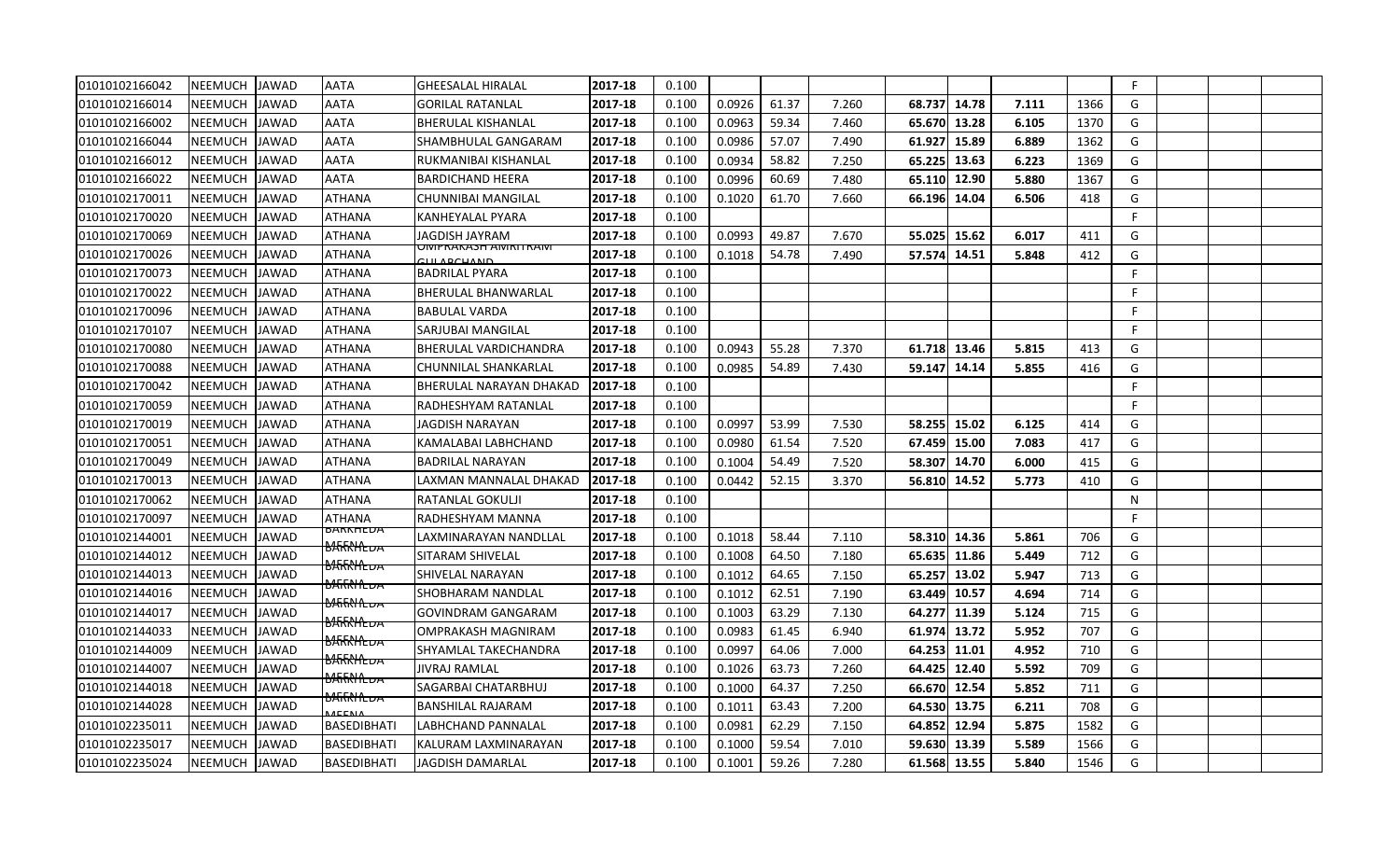| 01010102235027 | NEEMUCH JAWAD  |              | <b>BASEDIBHATI</b> | SATYANARAYAN DAMARLAL                                        | 2017-18 | 0.100 | 0.1012 | 59.54 | 7.140 | 60.010 14.56 | 6.116 | 1580 | G |    |  |
|----------------|----------------|--------------|--------------------|--------------------------------------------------------------|---------|-------|--------|-------|-------|--------------|-------|------|---|----|--|
| 01010102235032 | NEEMUCH        | JAWAD        | <b>BASEDIBHATI</b> | GANGARAM LALA                                                | 2017-18 | 0.100 | 0.1025 | 63.71 | 7.460 | 66.244 13.69 | 6.348 | 1581 | G |    |  |
| 01010102235039 | NEEMUCH        | JAWAD        | <b>BASEDIBHATI</b> | KESHURAM CHANDA                                              | 2017-18 | 0.100 | 0.1000 | 60.47 | 7.300 | 63.060 14.06 | 6.207 | 1565 | G |    |  |
| 01010102235043 | NEEMUCH        | JAWAD        | <b>BASEDIBHATI</b> | HANGAMIBAI DEVILAL                                           | 2017-18 | 0.100 | 0.1003 | 62.36 | 7.250 | 64.397 14.34 | 6.464 | 1579 | G |    |  |
| 01010102235047 | NEEMUCH        | JAWAD        | <b>BASEDIBHATI</b> | MANSHA BANSHILAL CHANDA                                      | 2017-18 | 0.100 | 0.0990 | 62.20 | 6.890 | 61.838 12.64 | 5.472 | 1564 | G |    |  |
| 01010102235049 | NEEMUCH        | <b>JAWAD</b> | <b>BASEDIBHATI</b> | SATYANARAYAN SITARAM                                         | 2017-18 | 0.100 | 0.1050 | 56.67 | 7.970 | 61.448 14.19 | 6.104 | 1545 | G |    |  |
| 01010102235052 | NEEMUCH        | <b>JAWAD</b> | <b>BASEDIBHATI</b> | NANDLAL MAGNIRAM                                             | 2017-18 | 0.100 | 0.1014 | 62.19 | 7.340 | 64.310 13.80 | 6.212 | 1552 | G |    |  |
| 01010102235053 | <b>NEEMUCH</b> | <b>JAWAD</b> | <b>BASEDIBHATI</b> | LAXMANDAS MURLIDAS                                           | 2017-18 | 0.100 | 0.0991 | 61.78 | 7.400 | 65.903 13.14 | 6.062 | 1563 | G |    |  |
| 01010102235055 | <b>NEEMUCH</b> | JAWAD        | <b>BASEDIBHATI</b> | HEMRAJ MAGNIRAM                                              | 2017-18 | 0.100 | 0.0990 | 64.61 | 7.190 | 67.030 13.95 | 6.546 | 1584 | G |    |  |
| 01010102235056 | NEEMUCH        | <b>JAWAD</b> | <b>BASEDIBHATI</b> | DAMARLAL MAGANIRAM                                           | 2017-18 | 0.100 | 0.0998 | 63.95 | 7.370 | 67.465 13.70 | 6.470 | 1578 | G |    |  |
| 01010102235057 | NEEMUCH        | <b>JAWAD</b> | <b>BASEDIBHATI</b> | RAMGOPAL BHUWANIRAM                                          | 2017-18 | 0.100 | 0.0986 | 58.74 | 7.180 | 61.105 13.23 | 5.659 | 1550 | G |    |  |
| 01010102235061 | NEEMUCH        | <b>JAWAD</b> | <b>BASEDIBHATI</b> | RADHESHYAM UDAIRAM                                           | 2017-18 | 0.100 | 0.1023 | 63.19 | 7.270 | 64.154 14.65 | 6.579 | 1577 | G |    |  |
| 01010102235063 | NEEMUCH        | <b>JAWAD</b> | <b>BASEDIBHATI</b> | <b>MANGILAL DEVILAL</b>                                      | 2017-18 | 0.100 | 0.0990 | 61.53 | 7.050 | 62.596 14.16 | 6.204 | 1562 | G |    |  |
| 01010102235064 | NEEMUCH        | <b>JAWAD</b> | <b>BASEDIBHATI</b> | RAJARAM BHANWARLAL                                           | 2017-18 | 0.100 | 0.1001 | 61.22 | 7.420 | 64.825 14.26 | 6.471 | 1561 | G |    |  |
| 01010102235065 | NEEMUCH        | <b>JAWAD</b> | <b>BASEDIBHATI</b> | PUSHKARDAS MOHANDAS                                          | 2017-18 | 0.100 | 0.1026 | 62.59 | 7.580 | 66.062 13.53 | 6.256 | 1576 | G |    |  |
| 01010102235068 | NEEMUCH        | <b>JAWAD</b> | <b>BASEDIBHATI</b> | <b>BAGDIRAM SHRILAL</b>                                      | 2017-18 | 0.100 | 0.0999 | 62.51 | 6.960 | 62.212 13.09 | 5.701 | 1575 | G |    |  |
| 01010102235073 | NEEMUCH        | JAWAD        | <b>BASEDIBHATI</b> | RAMSUKH RAMNARAYAN                                           | 2017-18 | 0.100 | 0.0990 | 62.70 | 7.280 | 65.869 12.63 | 5.823 | 1574 | G |    |  |
| 01010102235075 | NEEMUCH        | JAWAD        | <b>BASEDIBHATI</b> | PANNALAL BHERULAL                                            | 2017-18 | 0.100 | 0.0986 | 62.68 | 7.070 | 64.209 12.86 | 5.780 | 1573 | G |    |  |
| 01010102235082 | NEEMUCH        | JAWAD        | <b>BASEDIBHATI</b> | RAMDYAL RAMNARAYAN                                           | 2017-18 | 0.100 | 0.0990 | 64.62 | 7.010 | 65.364 13.71 | 6.273 | 1585 | G |    |  |
| 01010102235014 | NEEMUCH        | JAWAD        | <b>BASEDIBHATI</b> | <b>MAIVIIVIVAS IVAIVURAIVI</b><br><b>RHALLYN ARIALERASAD</b> | 2017-18 | 0.100 | 0.0977 | 62.11 | 7.620 | 69.202 13.04 | 6.317 | 1560 | G |    |  |
| 01010102235087 | NEEMUCH        | <b>JAWAD</b> | <b>BASEDIBHATI</b> | ANIMADI AI                                                   | 2017-18 | 0.100 | 0.0999 | 62.79 | 7.290 | 65.455 12.66 | 5.801 | 1572 | G |    |  |
| 01010102235093 | NEEMUCH        | <b>JAWAD</b> | <b>BASEDIBHATI</b> | KANCHANBAI BANSHILAL                                         | 2017-18 | 0.100 | 0.1013 | 62.18 | 7.570 | 66.377 13.75 | 6.389 | 1571 | G |    |  |
| 01010102235096 | <b>NEEMUCH</b> | <b>JAWAD</b> | <b>BASEDIBHATI</b> | UNCERAJNUMAN NAMINIWAS<br><b>DUITMANICUANIAD</b>             | 2017-18 | 0.100 | 0.1020 | 58.78 | 7.410 | 61.000 14.38 | 6.141 | 1559 | G |    |  |
| 01010102235023 | <b>NEEMUCH</b> | <b>JAWAD</b> | <b>BASEDIBHATI</b> | MULCHAND RAMA                                                | 2017-18 | 0.100 | 0.1014 | 63.05 | 7.310 | 64.931 13.40 | 6.091 | 1570 | G |    |  |
| 01010102235072 | <b>NEEMUCH</b> | <b>JAWAD</b> | <b>BASEDIBHATI</b> | <b>RAMDAS MURLIDAS</b>                                       | 2017-18 | 0.100 | 0.1013 | 61.09 | 7.270 | 62.636 13.18 | 5.778 | 1557 | G |    |  |
| 01010102235084 | <b>NEEMUCH</b> | <b>JAWAD</b> | <b>BASEDIBHATI</b> | KANWARLAL NANURAM                                            | 2017-18 | 0.100 | 0.0960 | 61.54 | 7.120 | 65.198 13.00 | 5.933 | 1558 | G |    |  |
| 01010102235038 | <b>NEEMUCH</b> | <b>JAWAD</b> | <b>BASEDIBHATI</b> | KISHANLAL BHIMA                                              | 2017-18 | 0.100 | 0.1034 | 62.49 | 7.520 | 64.923 13.49 | 6.131 | 1569 | G |    |  |
| 01010102235022 | NEEMUCH        | <b>JAWAD</b> | <b>BASEDIBHATI</b> | RAGUVIRSINGH RATANSINGH                                      | 2017-18 | 0.100 | 0.1003 | 58.64 | 7.170 | 59.880 14.10 | 5.911 | 1551 | G |    |  |
| 01010102235008 | NEEMUCH        | <b>JAWAD</b> | <b>BASEDIBHATI</b> | RAMPRASAD PANNALAL                                           | 2017-18 | 0.100 | 0.0999 | 62.60 | 7.310 | 65.435 12.35 | 5.657 | 1568 | G |    |  |
| 01010102235026 | <b>NEEMUCH</b> | <b>JAWAD</b> | <b>BASEDIBHATI</b> | NARAYAN DURGA                                                | 2017-18 | 0.100 | 0.1008 | 51.80 | 2.920 | 21.438 12.92 | 1.939 | 1543 | G | 04 |  |
| 01010102235062 | NEEMUCH        | <b>JAWAD</b> | <b>BASEDIBHATI</b> | RAMCHANDRA DEVILAL                                           | 2017-18 | 0.100 | 0.1023 | 61.04 | 7.230 | 61.632 13.02 | 5.617 | 1556 | G |    |  |
| 01010102235045 | NEEMUCH        | JAWAD        | <b>BASEDIBHATI</b> | KESHARBAI MANGU                                              | 2017-18 | 0.100 | 0.0984 | 52.23 | 1.620 | 12.287 13.73 | 1.181 | 1542 | G | 04 |  |
| 01010102235078 | NEEMUCH        | JAWAD        | <b>BASEDIBHATI</b> | HARISINGH ONKARSINGH                                         | 2017-18 | 0.100 |        |       |       |              |       |      | F |    |  |
| 01010102235021 | <b>NEEMUCH</b> | <b>JAWAD</b> | <b>BASEDIBHATI</b> | SHIVNARAYAN PARSURAM                                         | 2017-18 | 0.100 | 0.0990 | 61.55 | 7.120 | 63.242 13.10 | 5.799 | 1555 | G |    |  |
| 01010102235077 | NEEMUCH        | JAWAD        | <b>BASEDIBHATI</b> | KAMALABAI KANHEYALAL                                         | 2017-18 | 0.100 | 0.0999 | 55.97 | 7.010 | 56.106 15.03 | 5.903 | 1549 | G |    |  |
| 01010102235079 | <b>NEEMUCH</b> | <b>JAWAD</b> | <b>BASEDIBHATI</b> | SAGARMAL MODIRAM                                             | 2017-18 | 0.100 | 0.0790 | 61.14 | 5.610 | 62.025 13.02 | 5.653 | 1567 | G |    |  |
| 01010102235040 | NEEMUCH JAWAD  |              | BASEDIBHATI        | VAJJABAI BAGDIRAM                                            | 2017-18 | 0.100 |        |       |       |              |       |      | F |    |  |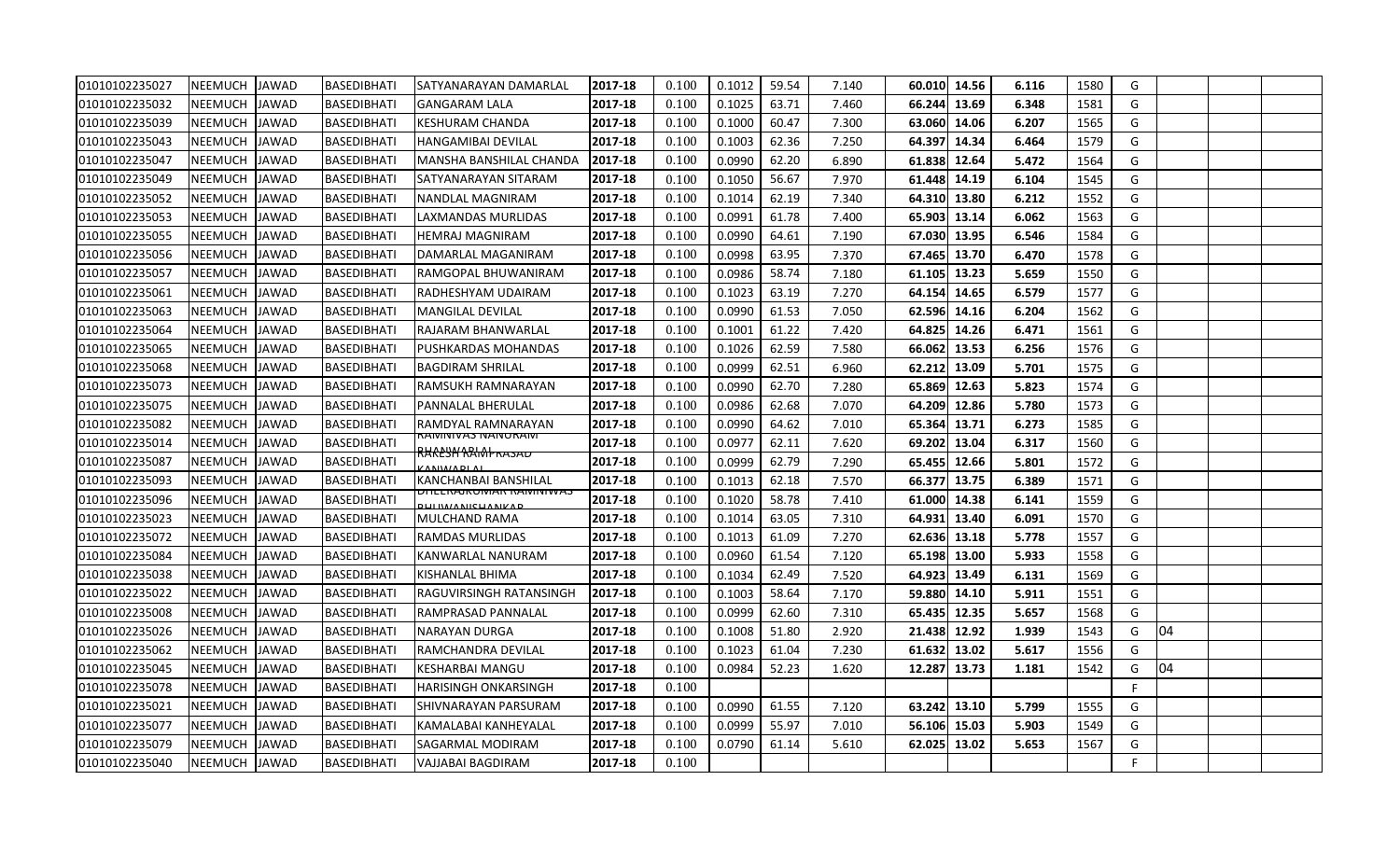| 01010102235044 | NEEMUCH JAWAD  |              | <b>BASEDIBHATI</b> | SHANTILAL NANURAM              | 2017-18 | 0.100 | 0.0986 | 58.25 | 7.200 |              | 60.761 15.47 | 6.580 | 1548 | G |    |  |
|----------------|----------------|--------------|--------------------|--------------------------------|---------|-------|--------|-------|-------|--------------|--------------|-------|------|---|----|--|
| 01010102235010 | NEEMUCH        | JAWAD        | <b>BASEDIBHATI</b> | PARWATSINGH BAHADUR            | 2017-18 | 0.100 | 0.1020 | 61.21 | 7.210 | 61.814 13.02 |              | 5.633 | 1554 | G |    |  |
| 01010102235020 | <b>NEEMUCH</b> | <b>JAWAD</b> | <b>BASEDIBHATI</b> | KALURAM DAMARLAL               | 2017-18 | 0.100 | 0.0961 | 58.46 | 6.770 |              | 58.835 12.98 | 5.346 | 1544 | G |    |  |
| 01010102235037 | NEEMUCH        | JAWAD        | <b>BASEDIBHATI</b> | <b>BAGDIRAM CHENRAM</b>        | 2017-18 | 0.100 | 0.0980 | 55.33 | 2.640 |              | 21.296 14.66 | 2.185 | 1547 | G | 04 |  |
| 01010102235018 | NEEMUCH        | JAWAD        | <b>BASEDIBHATI</b> | AJABKUNWAR CHANDSINGH          | 2017-18 | 0.100 |        |       |       |              |              |       |      | F |    |  |
| 01010102235048 | NEEMUCH        | JAWAD        | <b>BASEDIBHATI</b> | SHANKARLAL RAMCHAND            | 2017-18 | 0.100 | 0.1000 | 64.93 | 2.250 | 20.870 14.32 |              | 2.092 | 1583 | G | 04 |  |
| 01010102235058 | <b>NEEMUCH</b> | <b>JAWAD</b> | <b>BASEDIBHATI</b> | PRAHLAD RAMNARAYAN             | 2017-18 | 0.100 | 0.0993 | 61.06 | 6.880 |              | 60.433 13.38 | 5.660 | 1553 | G |    |  |
| 01010102229003 | <b>NEEMUCH</b> | <b>JAWAD</b> | <b>BAWAL JUNI</b>  | BHAGAVANTIBAI RATANLAL         | 2017-18 | 0.100 | 0.1026 | 63.86 | 7.250 | 64.464 13.56 |              | 6.119 | 1179 | G |    |  |
| 01010102229006 | NEEMUCH        | <b>JAWAD</b> | <b>BAWAL JUNI</b>  | DAKHIBAI RAMCHANDRA            | 2017-18 | 0.100 | 0.0953 | 55.24 | 7.000 | 57.964 14.55 |              | 5.904 | 1172 | G |    |  |
| 01010102229009 | <b>NEEMUCH</b> | <b>JAWAD</b> | <b>BAWAL JUNI</b>  | <b>MANGILAL BHANWARLAL</b>     | 2017-18 | 0.100 | 0.0980 | 63.21 | 7.000 | 64.500 13.72 |              | 6.195 | 1180 | G |    |  |
| 01010102229012 | <b>NEEMUCH</b> | <b>JAWAD</b> | <b>BAWAL JUNI</b>  | <b>MADHULAL KALUJI</b>         | 2017-18 | 0.100 | 0.0990 | 62.86 | 7.020 | 63.677 13.76 |              | 6.133 | 1181 | G |    |  |
| 01010102229017 | NEEMUCH        | <b>JAWAD</b> | <b>BAWAL JUNI</b>  | <b>NATHULAL SUKHDEV</b>        | 2017-18 | 0.100 | 0.0974 | 61.12 | 7.050 | 63.203 13.68 |              | 6.052 | 1182 | G |    |  |
| 01010102229019 | NEEMUCH        | <b>JAWAD</b> | <b>BAWAL JUNI</b>  | NANDUBAI MADHOLAL              | 2017-18 | 0.100 | 0.0961 | 55.06 | 6.500 | 53.205 14.84 |              | 5.527 | 1171 | G |    |  |
| 01010102229020 | NEEMUCH        | JAWAD        | <b>BAWAL JUNI</b>  | <b>BALIBAI PANNALAL</b>        | 2017-18 | 0.100 | 0.0950 | 62.02 | 6.900 | 64.347 13.74 |              | 6.189 | 1183 | G |    |  |
| 01010102229022 | NEEMUCH        | JAWAD        | <b>BAWAL JUNI</b>  | PARWATIBAI SHANKAR             | 2017-18 | 0.100 | 0.0950 | 62.34 | 6.940 | 65.063 13.78 |              | 6.276 | 1177 | G |    |  |
| 01010102229023 | NEEMUCH        | JAWAD        | <b>BAWAL JUNI</b>  | RAMESHCHANDRA MAGNIRAM 2017-18 |         | 0.100 | 0.1036 | 60.68 | 7.400 | 61.921 14.21 |              | 6.159 | 1178 | G |    |  |
| 01010102229015 | NEEMUCH        | <b>JAWAD</b> | <b>BAWAL JUNI</b>  | <b>GOPAL BADRILAL</b>          | 2017-18 | 0.100 | 0.1026 | 63.13 | 6.940 | 61.004 15.46 |              | 6.602 | 1176 | G |    |  |
| 01010102229026 | NEEMUCH        | <b>JAWAD</b> | <b>BAWAL JUNI</b>  | RAMCHANDRA SHRILAL             | 2017-18 | 0.100 |        |       |       |              |              |       |      | E |    |  |
| 01010102229034 | NEEMUCH        | <b>JAWAD</b> | <b>BAWAL JUNI</b>  | RADHESHYAM HIRALAL             | 2017-18 | 0.100 | 0.0978 | 60.81 | 7.130 | 63.333 14.24 |              | 6.313 | 1175 | G |    |  |
| 01010102229035 | NEEMUCH        | <b>JAWAD</b> | <b>BAWAL JUNI</b>  | KHYALIRAM BHAGIRATH            | 2017-18 | 0.100 | 0.0970 | 62.67 | 7.500 | 69.227 13.75 |              | 6.663 | 1184 | G |    |  |
| 01010102229040 | NEEMUCH        | JAWAD        | <b>BAWAL JUNI</b>  | <b>DEVILAL PRABHULAL</b>       | 2017-18 | 0.100 | 0.0995 | 61.80 | 7.290 | 64.683 14.43 |              | 6.534 | 1174 | G |    |  |
| 01010102229041 | <b>NEEMUCH</b> | <b>JAWAD</b> | <b>BAWAL JUNI</b>  | <b>MOHANLAL BHAGIRATH</b>      | 2017-18 | 0.100 | 0.0932 | 62.27 | 7.190 | 68.627 12.69 |              | 6.096 | 1185 | G |    |  |
| 01010102229010 | NEEMUCH        | <b>JAWAD</b> | <b>BAWAL JUNI</b>  | RAMKUNWARBAI BADRILAL          | 2017-18 | 0.100 | 0.0989 | 61.73 | 6.930 | 61.790 13.92 |              | 6.021 | 1173 | G |    |  |
| 01010102229043 | NEEMUCH        | <b>JAWAD</b> | <b>BAWAL JUNI</b>  | <b>BHAGWANIBAI MODIRAM</b>     | 2017-18 | 0.100 | 0.0953 | 56.07 | 6.840 | 57.492 14.00 |              | 5.634 | 1170 | G |    |  |
| 01010102228063 | NEEMUCH        | <b>JAWAD</b> | <b>BAWAL NAI</b>   | SURESHCHANDRA MOTILAL          | 2017-18 | 0.100 | 0.0990 | 60.14 | 7.210 | 62.566 14.32 |              | 6.272 | 1317 | G |    |  |
| 01010102228066 | NEEMUCH        | <b>JAWAD</b> | <b>BAWAL NAI</b>   | RAMCHANDRA PYARAJI             | 2017-18 | 0.100 | 0.1000 | 60.45 | 7.470 | 64.510 13.53 |              | 6.110 | 1318 | G |    |  |
| 01010102228070 | <b>NEEMUCH</b> | <b>JAWAD</b> | <b>BAWAL NAI</b>   | <b>KISHANLAL PARTHA</b>        | 2017-18 | 0.100 | 0.1000 | 59.53 | 7.450 | 63.360 14.68 |              | 6.511 | 1314 | G |    |  |
| 01010102228042 | <b>NEEMUCH</b> | <b>JAWAD</b> | <b>BAWAL NAI</b>   | TULSIBAI CHATARBHUJ            | 2017-18 | 0.100 |        |       |       |              |              |       |      | F |    |  |
| 01010102228080 | <b>NEEMUCH</b> | <b>JAWAD</b> | <b>BAWAL NAI</b>   | <b>GANGARAM MAGNIRAM</b>       | 2017-18 | 0.100 |        |       |       |              |              |       |      | F |    |  |
| 01010102228085 | <b>NEEMUCH</b> | JAWAD        | <b>BAWAL NAI</b>   | <b>PYARIBAI HIRALAL</b>        | 2017-18 | 0.100 | 0.0994 | 55.35 | 7.520 | 59.819 15.79 |              | 6.612 | 1299 | G |    |  |
| 01010102228086 | NEEMUCH        | JAWAD        | <b>BAWAL NAI</b>   | UDAYRAM BHERA                  | 2017-18 | 0.100 | 0.1020 | 57.10 | 7.250 | 57.980 13.38 |              | 5.430 | 1313 | G |    |  |
| 01010102228088 | NEEMUCH        | JAWAD        | <b>BAWAL NAI</b>   | DHAPUBAI NAVALRAM              | 2017-18 | 0.100 | 0.0990 | 55.92 | 7.340 | 59.232 14.65 |              | 6.074 | 1307 | G |    |  |
| 01010102228084 | NEEMUCH        | JAWAD        | <b>BAWAL NAI</b>   | HARISHANKAR RAMCHANDRA         | 2017-18 | 0.100 | 0.0982 | 57.25 | 7.370 | 61.385 13.45 |              | 5.779 | 1308 | G |    |  |
| 01010102228083 | NEEMUCH        | JAWAD        | <b>BAWAL NAI</b>   | SHAMBHU RAMCHANDRA             | 2017-18 | 0.100 | 0.1006 | 56.14 | 7.410 | 59.076 14.27 |              | 5.901 | 1312 | G |    |  |
| 01010102228071 | <b>NEEMUCH</b> | JAWAD        | <b>BAWAL NAI</b>   | <b>BAGDIRAM BHERULAL</b>       | 2017-18 | 0.100 | 0.0981 | 61.22 | 7.420 | 66.147 13.80 |              | 6.390 | 1295 | G |    |  |
| 01010102228056 | NEEMUCH        | <b>JAWAD</b> | <b>BAWAL NAI</b>   | <b>BHERULAL BHAGGA</b>         | 2017-18 | 0.100 | 0.1029 | 55.20 | 7.930 | 60.768 15.58 |              | 6.628 | 1294 | G |    |  |
| 01010102228012 | NEEMUCH JAWAD  |              | <b>BAWAL NAI</b>   | <b>SHANKAR NARAYAN</b>         | 2017-18 | 0.100 | 0.0999 | 55.08 | 7.450 | 58.679 14.67 |              | 6.026 | 1306 | G |    |  |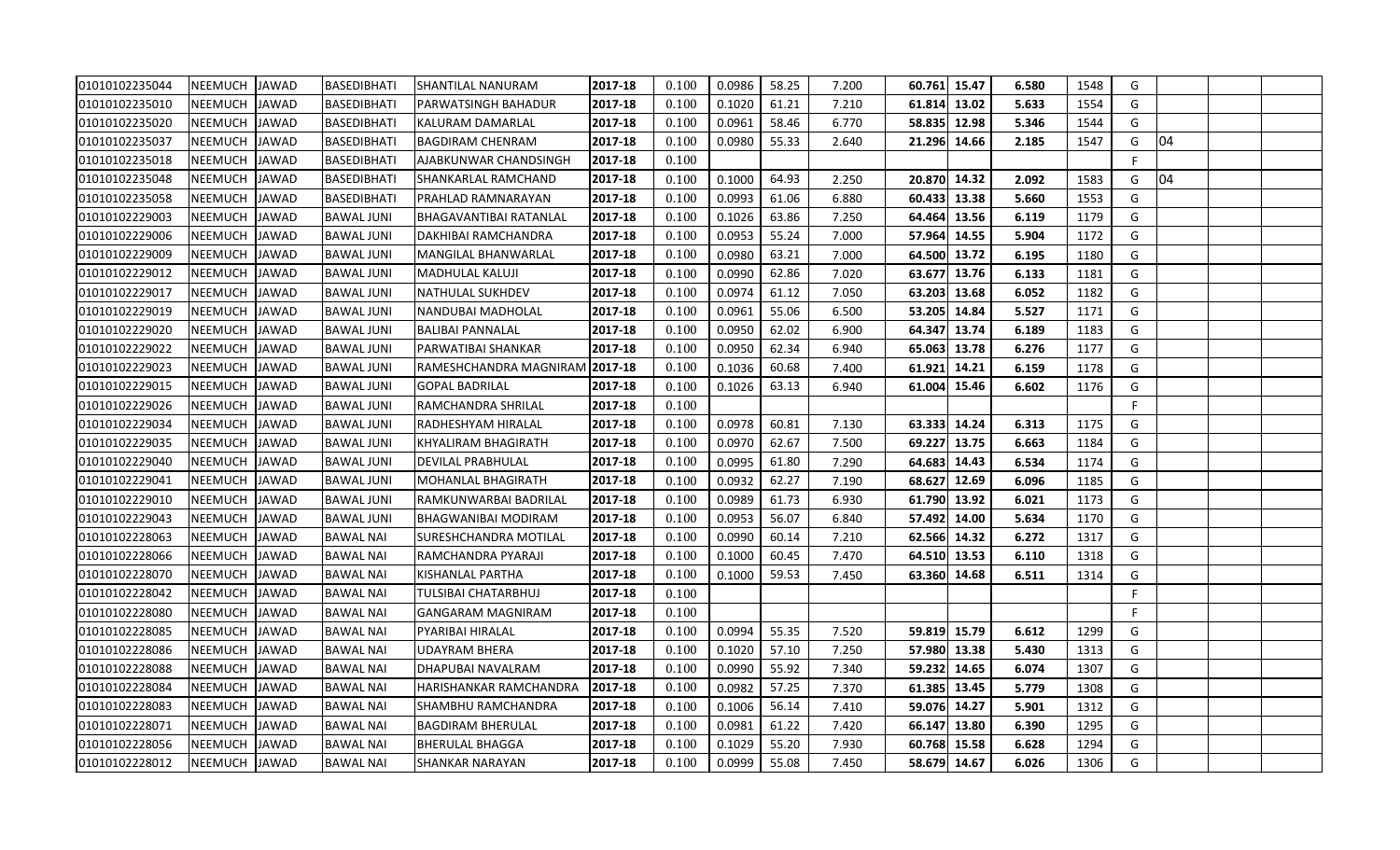| 01010102228024 | <b>NEEMUCH</b> | JAWAD        | <b>BAWAL NAI</b> | JAGANNAT RADHAKISHAN                        | 2017-18 | 0.100 | 0.1001 | 62.18 | 7.680 | 68.152 13.07 |              | 6.235 | 1319 | G            |    |  |
|----------------|----------------|--------------|------------------|---------------------------------------------|---------|-------|--------|-------|-------|--------------|--------------|-------|------|--------------|----|--|
| 01010102228022 | NEEMUCH        | JAWAD        | <b>BAWAL NAI</b> | SAVITRIBAI LAXMINARAYAN                     | 2017-18 | 0.100 | 0.0980 | 56.46 | 7.300 | 60.082 14.51 |              | 6.102 | 1304 | G            |    |  |
| 01010102228047 | <b>NEEMUCH</b> | JAWAD        | <b>BAWAL NAI</b> | <b>HEMRAJ GHASIJI</b>                       | 2017-18 | 0.100 | 0.0957 | 56.74 | 6.510 | 55.141 14.38 |              | 5.550 | 1305 | G            |    |  |
| 01010102228091 | NEEMUCH        | <b>JAWAD</b> | <b>BAWAL NAI</b> | <b>RAMJIWAN GOPILAL</b>                     | 2017-18 | 0.100 | 0.0979 | 59.57 | 7.170 | 62.329 13.85 |              | 6.042 | 1311 | G            |    |  |
| 01010102228093 | NEEMUCH        | <b>JAWAD</b> | <b>BAWAL NAI</b> | KANCHANBAI BADRILAL                         | 2017-18 | 0.100 | 0.0988 | 58.31 | 7.510 | 63.320 13.15 |              | 5.828 | 1302 | G            |    |  |
| 01010102228094 | NEEMUCH        | <b>JAWAD</b> | <b>BAWAL NAI</b> | <b>RODU UDA</b>                             | 2017-18 | 0.100 | 0.1011 | 54.87 | 7.180 |              | 55.668 15.36 | 5.985 | 1303 | G            |    |  |
| 01010102228095 | NEEMUCH        | <b>JAWAD</b> | <b>BAWAL NAI</b> | <b>INDRABAI MANGILAL</b>                    | 2017-18 | 0.100 | 0.1023 | 58.56 | 7.700 | 62.972 16.22 |              | 7.149 | 1296 | G            |    |  |
| 01010102228096 | <b>NEEMUCH</b> | <b>JAWAD</b> | <b>BAWAL NAI</b> | NANDUBAI GIRDHARI                           | 2017-18 | 0.100 | 0.0992 | 58.91 | 7.390 | 62.692 14.53 |              | 6.377 | 1301 | G            |    |  |
| 01010102228097 | <b>NEEMUCH</b> | <b>JAWAD</b> | <b>BAWAL NAI</b> | RAMPRASAD HANSRAJ                           | 2017-18 | 0.100 | 0.0992 | 55.65 | 7.300 | 58.508 17.70 |              | 7.249 | 1297 | G            |    |  |
| 01010102228098 | <b>NEEMUCH</b> | <b>JAWAD</b> | <b>BAWAL NAI</b> | USHPADAI UUPILAL<br><b>IINDADDAL</b>        | 2017-18 | 0.100 | 0.0984 | 56.39 | 7.450 | 60.996 14.75 |              | 6.297 | 1300 | G            |    |  |
| 01010102228099 | <b>NEEMUCH</b> | <b>JAWAD</b> | <b>BAWAL NAI</b> | <b>MANGIBAI NANALAL</b>                     | 2017-18 | 0.100 | 0.0282 | 59.15 | 2.170 | 65.035 12.39 |              | 5.639 | 1316 | G            |    |  |
| 01010102228100 | <b>NEEMUCH</b> | <b>JAWAD</b> | <b>BAWAL NAI</b> | <b>MOTILAL KISHANLAL</b>                    | 2017-18 | 0.100 | 0.0630 | 60.34 | 3.920 | 53.635 14.45 |              | 5.425 | 1309 | G            |    |  |
| 01010102228101 | <b>NEEMUCH</b> | <b>JAWAD</b> | <b>BAWAL NAI</b> | POKHARCHAND DHANNALAL                       | 2017-18 | 0.100 | 0.0950 | 54.38 | 7.060 | 57.737       | 14.75        | 5.961 | 1298 | G            |    |  |
| 01010102228102 | <b>NEEMUCH</b> | <b>JAWAD</b> | <b>BAWAL NAI</b> | <b>AMRITRAM GULAB</b>                       | 2017-18 | 0.100 | 0.0935 | 59.23 | 7.270 | 65.786 13.69 |              | 6.305 | 1310 | G            |    |  |
| 01010102228103 | <b>NEEMUCH</b> | <b>JAWAD</b> | <b>BAWAL NAI</b> | <b>ASHARAM BHAGIRATH</b>                    | 2017-18 | 0.100 | 0.0972 | 61.68 | 7.440 | 67.449       | 11.90        | 5.618 | 1315 | G            |    |  |
| 01010102157001 | <b>NEEMUCH</b> | <b>JAWAD</b> | <b>CHADAUL</b>   | <b>BANSHILAL NARAYAN</b>                    | 2017-18 | 0.100 |        |       |       |              |              |       |      | F            |    |  |
| 01010102157015 | <b>NEEMUCH</b> | <b>JAWAD</b> | <b>CHADAUL</b>   | <b>TULSIRAM BHERULAL</b>                    | 2017-18 | 0.100 |        |       |       |              |              |       |      | E            |    |  |
| 01010102157016 | NEEMUCH        | <b>JAWAD</b> | CHADAUL          | NANDLAL BHERULAL                            | 2017-18 | 0.100 |        |       |       |              |              |       |      | F            |    |  |
| 01010102157019 | NEEMUCH        | <b>JAWAD</b> | CHADAUL          | AMARCHAND HAJARI                            | 2017-18 | 0.100 |        |       |       |              |              |       |      | F            |    |  |
| 01010102157024 | NEEMUCH        | <b>JAWAD</b> | <b>CHADAUL</b>   | RATANLAL NATHULAL                           | 2017-18 | 0.100 | 0.1008 | 57.87 | 7.600 | 62.331       | 12.75        | 5.563 | 1904 | G            |    |  |
| 01010102157038 | <b>NEEMUCH</b> | <b>JAWAD</b> | CHADAUL          | DHAPUBAI NARAYAN                            | 2017-18 | 0.100 |        |       |       |              |              |       |      | F            |    |  |
| 01010102157046 | <b>NEEMUCH</b> | <b>JAWAD</b> | CHADAUL          | <b>CHATARIBAI BHERULAL</b>                  | 2017-18 | 0.100 |        |       |       |              |              |       |      | F            |    |  |
| 01010102157055 | <b>NEEMUCH</b> | <b>JAWAD</b> | <b>CHADAUL</b>   | <b>GIRDHARI NARAYAN</b>                     | 2017-18 | 0.100 |        |       |       |              |              |       |      | F            |    |  |
| 01010102157061 | <b>NEEMUCH</b> | <b>JAWAD</b> | <b>CHADAUL</b>   | <b>DOULATRAM NARAYAN</b>                    | 2017-18 | 0.100 |        |       |       |              |              |       |      | F            |    |  |
| 01010102157089 | <b>NEEMUCH</b> | <b>JAWAD</b> | <b>CHADAUL</b>   | <b>GENDIBAI MANGU</b>                       | 2017-18 | 0.100 |        |       |       |              |              |       |      | F            |    |  |
| 01010102157012 | <b>NEEMUCH</b> | <b>JAWAD</b> | CHADAUL          | <b>KALURAM LABHCHAND</b>                    | 2017-18 | 0.100 | 0.0948 | 56.29 | 7.210 | 61.160 14.60 |              | 6.250 | 1902 | G            |    |  |
| 01010102157014 | <b>NEEMUCH</b> | <b>JAWAD</b> | CHADAUL          | <b>BHERULAL HEERALAL</b>                    | 2017-18 | 0.100 | 0.0994 | 58.25 | 7.430 | 62.203 13.34 |              | 5.808 | 1900 | G            |    |  |
| 01010102157011 | <b>NEEMUCH</b> | <b>JAWAD</b> | CHADAUL          | <u>RAIVIESNUNAINURA</u><br><b>ALLIATOAM</b> | 2017-18 | 0.100 | 0.0990 | 59.69 | 2.740 | 23.596       | 9.78         | 1.616 | 1903 | G            | 04 |  |
| 01010102157031 | <b>NEEMUCH</b> | <b>JAWAD</b> | CHADAUL          | <b>MADANLAL NANURAM</b>                     | 2017-18 | 0.100 | 0.0996 | 53.09 | 7.500 | 57.108 14.60 |              | 5.837 | 1901 | G            |    |  |
| 01010102209029 | <b>NEEMUCH</b> | <b>JAWAD</b> | <b>DADAULI</b>   | <b>PARASRAM KANHEYALAL</b>                  | 2017-18 | 0.100 | 0.1013 | 62.27 | 6.870 | 60.326 12.62 |              | 5.329 | 2886 | G            |    |  |
| 01010102209031 | <b>NEEMUCH</b> | <b>JAWAD</b> | <b>DADAULI</b>   | <b>DEUBAI BHAGATRAM</b>                     | 2017-18 | 0.100 | 0.0990 | 62.25 | 6.590 | 59.192       | 12.79        | 5.300 | 2885 | G            |    |  |
| 01010102209037 | NEEMUCH        | <b>JAWAD</b> | <b>DADAULI</b>   | <b>DURGA HAJARI</b>                         | 2017-18 | 0.100 |        |       |       |              |              |       |      | F            |    |  |
| 01010102209048 | NEEMUCH        | <b>JAWAD</b> | <b>DADAULI</b>   | <b>BAMANIBAI RAMLAL</b>                     | 2017-18 | 0.100 |        |       |       |              |              |       |      | $\mathsf{F}$ |    |  |
| 01010102209060 | <b>NEEMUCH</b> | <b>JAWAD</b> | <b>DADAULI</b>   | <b>GANSHYAM DEVRAM</b>                      | 2017-18 | 0.100 | 0.1000 | 58.95 | 7.150 | 60.210 13.94 |              | 5.876 | 2880 | G            |    |  |
| 01010102209081 | <b>NEEMUCH</b> | JAWAD        | DADAULI          | <b>KALURAM MEGHRAJ</b>                      | 2017-18 | 0.100 | 0.1012 | 58.94 | 6.580 | 54.743 12.83 |              | 4.917 | 2881 | G            |    |  |
| 01010102209032 | NEEMUCH        | <b>JAWAD</b> | <b>DADAULI</b>   | <b>KAILASH RUPA</b>                         | 2017-18 | 0.100 | 0.1015 | 61.10 | 7.150 | 61.488 12.68 |              | 5.458 | 2882 | G            |    |  |
| 01010102209062 | NEEMUCH JAWAD  |              | <b>DADAULI</b>   | <b>RADHESHYAM SHANKARLAL</b>                | 2017-18 | 0.100 | 0.0968 | 61.15 | 6.610 |              | 59.649 12.56 | 5.245 | 2883 | G            |    |  |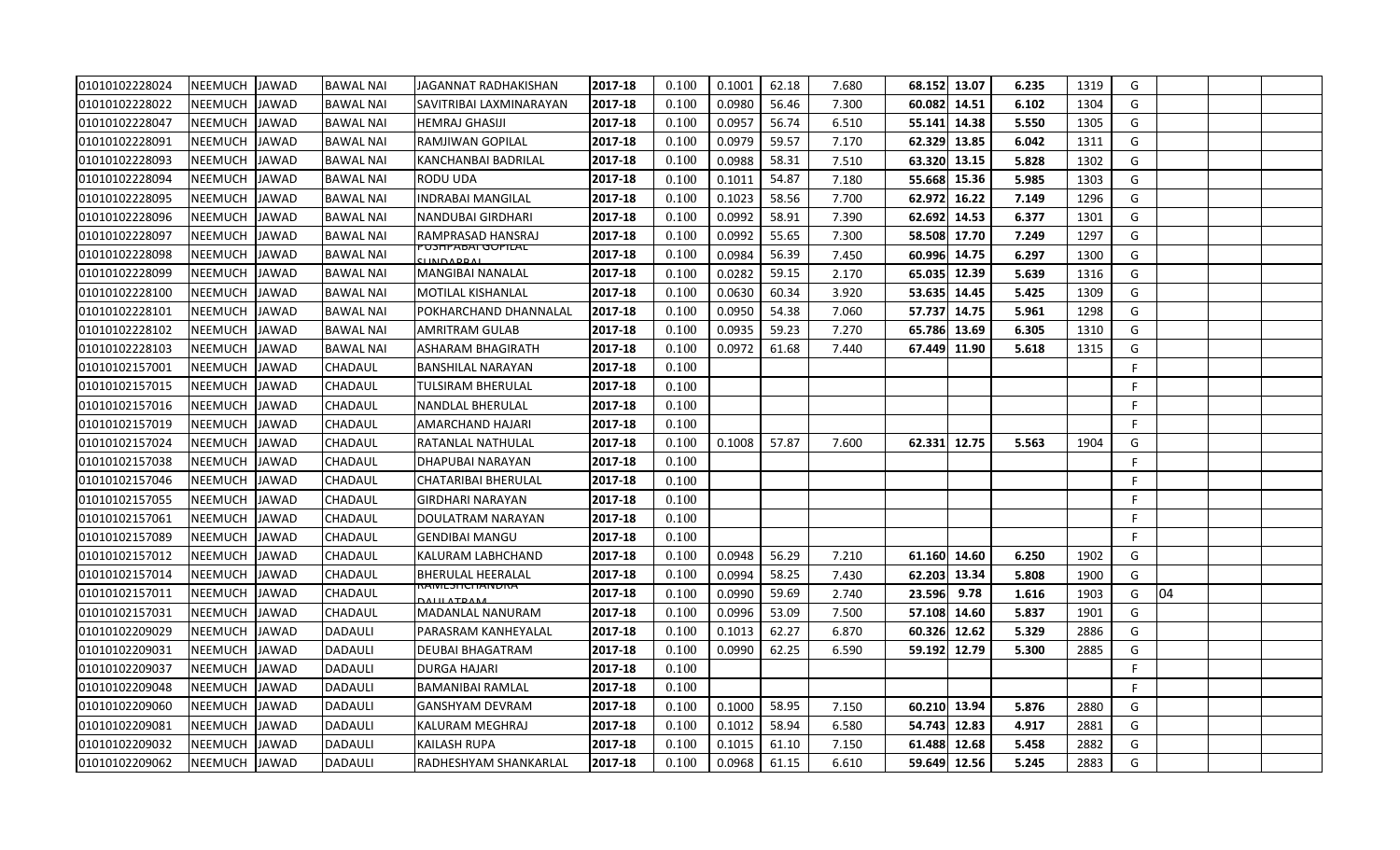| 01010102209039 | <b>NEEMUCH</b> | <b>JAWAD</b> | <b>DADAULI</b>                            | <b>DWARKADHISH MANNALAL</b>                | 2017-18 | 0.100 | 0.0988 | 59.85 | 6.880 | 59.534 13.45 |             | 5.606 | 2884 | G |    |  |
|----------------|----------------|--------------|-------------------------------------------|--------------------------------------------|---------|-------|--------|-------|-------|--------------|-------------|-------|------|---|----|--|
| 01010102209016 | NEEMUCH        | JAWAD        | <b>DADAULI</b>                            | <b>DIPSINGH BIHARI</b>                     | 2017-18 | 0.100 |        |       |       |              |             |       |      | E |    |  |
| 01010102209069 | <b>NEEMUCH</b> | JAWAD        | <b>DADAULI</b>                            | <b>TULSIBAI MAHADEV</b>                    | 2017-18 | 0.100 | 0.0980 | 58.66 | 6.290 | 53.786 15.56 |             | 5.858 | 2872 | G |    |  |
| 01010102209086 | <b>NEEMUCH</b> | JAWAD        | DADAULI                                   | <b>ULKUIVWARDAI</b><br>0.011111A1A1C1B1C11 | 2017-18 | 0.100 | 0.0934 | 60.31 | 6.960 | 64.208 12.44 |             | 5.591 | 2879 | G |    |  |
| 01010102209088 | NEEMUCH        | <b>JAWAD</b> | DADAULI                                   | LAXMINARAYAN KHEMRAJ                       | 2017-18 | 0.100 | 0.1040 | 64.89 | 6.850 | 61.058 12.42 |             | 5.308 | 2890 | G |    |  |
| 01010102209089 | <b>NEEMUCH</b> | <b>JAWAD</b> | DADAULI                                   | <b>HARIOM PRAHALAD SINGH</b>               | 2017-18 | 0.100 | 0.0982 | 66.18 | 6.960 | 67.006 13.48 |             | 6.323 | 2889 | G |    |  |
| 01010102209091 | <b>NEEMUCH</b> | JAWAD        | DADAULI                                   | PRABHULAL NATHULAL                         | 2017-18 | 0.100 | 0.1000 | 59.07 | 6.900 | 58.230 11.48 |             | 4.679 | 2878 | G |    |  |
| 01010102209035 | <b>NEEMUCH</b> | JAWAD        | <b>DADAULI</b>                            | <b>BAGDIRAM LAXMAN</b>                     | 2017-18 | 0.100 | 0.0986 | 59.87 | 7.090 | 61.501 13.46 |             | 5.795 | 2877 | G |    |  |
| 01010102209083 | <b>NEEMUCH</b> | JAWAD        | <b>DADAULI</b>                            | <b>HEMRAJ RADHUJI</b>                      | 2017-18 | 0.100 | 0.1000 | 62.72 | 6.660 | 59.670 12.61 |             | 5.267 | 2887 | G |    |  |
| 01010102209012 | NEEMUCH        | JAWAD        | DADAULI                                   | <b>GAURILAL BHERA</b>                      | 2017-18 | 0.100 | 0.0963 | 53.41 | 6.600 | 52.295 15.52 |             | 5.681 | 2871 | G |    |  |
| 01010102209085 | NEEMUCH        | <b>JAWAD</b> | DADAULI                                   | <b>MOHANLAL SHANTILAL</b>                  | 2017-18 | 0.100 | 0.1025 | 59.70 | 6.480 | 53.922 13.22 |             | 4.989 | 2876 | G |    |  |
| 01010102209066 | NEEMUCH        | JAWAD        | DADAULI                                   | <b>BHANWARIBAI RAMLAL</b>                  | 2017-18 | 0.100 | 0.0990 | 54.82 | 7.600 | 60.121 13.01 |             | 5.475 | 2870 | G |    |  |
| 01010102209026 | NEEMUCH        | JAWAD        | DADAULI                                   | SHAMBHUBAI DULICHAND                       | 2017-18 | 0.100 | 0.0976 | 59.93 | 7.020 | 61.578 12.25 |             | 5.280 | 2875 | G |    |  |
| 01010102209063 | NEEMUCH        | JAWAD        | <b>DADAULI</b>                            | UNKARLAL UDAIRAM                           | 2017-18 | 0.100 | 0.1007 | 54.41 | 7.130 | 55.035 14.56 |             | 5.609 | 2873 | G |    |  |
| 01010102209074 | <b>NEEMUCH</b> | JAWAD        | <b>DADAULI</b>                            | MOHANLAL GANGARAM                          | 2017-18 | 0.100 | 0.0984 | 59.67 | 7.110 | 61.596 13.26 |             | 5.717 | 2874 | G |    |  |
| 01010102209092 | <b>NEEMUCH</b> | JAWAD        | DADAULI                                   | CHATARI BAI CHAMPALAL                      | 2017-18 | 0.100 | 0.1008 | 61.79 | 1.120 |              | 9.812 14.18 | 0.974 | 2888 | G | 04 |  |
| 01010102167021 | NEEMUCH        | JAWAD        | <b>GOTHA</b>                              | SHANKARLAL BHOLAJI                         | 2017-18 | 0.100 | 0.0989 | 63.65 | 7.400 | 68.038 13.48 |             | 6.420 | 1459 | G |    |  |
| 01010102167025 | NEEMUCH        | <b>JAWAD</b> | <b>GOTHA</b>                              | <b>GHISA LALUJI</b>                        | 2017-18 | 0.100 | 0.0955 | 62.67 | 7.200 | 67.497 13.07 |             | 6.175 | 1452 | G |    |  |
| 01010102167041 | NEEMUCH        | <b>JAWAD</b> | <b>GOTHA</b>                              | NANIBAI BHURA                              | 2017-18 | 0.100 | 0.0948 | 70.86 | 6.800 | 72.616 14.34 |             | 7.289 | 1461 | G |    |  |
| 01010102167002 | NEEMUCH        | <b>JAWAD</b> | <b>GOTHA</b>                              | RAMLAL BHURA                               | 2017-18 | 0.100 | 0.0958 | 63.70 | 7.050 | 66.973 14.07 |             | 6.596 | 1458 | G |    |  |
| 01010102167006 | NEEMUCH        | JAWAD        | <b>GOTHA</b>                              | <b>BHERULAL BHURALAL</b>                   | 2017-18 | 0.100 | 0.0957 | 69.12 | 6.690 | 69.028 14.00 |             | 6.765 | 1462 | G |    |  |
| 01010102167004 | NEEMUCH        | JAWAD        | <b>GOTHA</b>                              | KANHEYALAL SHANKAR                         | 2017-18 | 0.100 | 0.0959 | 63.39 | 7.200 | 67.987 12.95 |             | 6.163 | 1457 | G |    |  |
| 01010102167007 | <b>NEEMUCH</b> | JAWAD        | <b>GOTHA</b>                              | <b>RUPLAL ONKAR</b>                        | 2017-18 | 0.100 | 0.0994 | 63.88 | 7.450 | 68.400 14.21 |             | 6.803 | 1456 | G |    |  |
| 01010102167036 | NEEMUCH        | JAWAD        | <b>GOTHA</b>                              | RUPLAL SHANKARLAL                          | 2017-18 | 0.100 | 0.0958 | 63.35 | 7.360 | 69.530 13.01 |             | 6.332 | 1455 | G |    |  |
| 01010102167016 | NEEMUCH        | JAWAD        | <b>GOTHA</b>                              | RATANIBAI MEGHA                            | 2017-18 | 0.100 | 0.1003 | 62.05 | 7.600 | 67.168 14.79 |             | 6.954 | 1453 | G |    |  |
| 01010102167031 | NEEMUCH        | <b>JAWAD</b> | <b>GOTHA</b>                              | KALURAM BHULALAL                           | 2017-18 | 0.100 | 0.0948 | 65.68 | 6.820 | 67.500 13.38 |             | 6.322 | 1460 | G |    |  |
| 01010102167022 | NEEMUCH        | <b>JAWAD</b> | GOTHA                                     | RAMIBAI NATHU                              | 2017-18 | 0.100 | 0.1006 | 61.34 | 7.260 | 63.241 13.92 |             | 6.162 | 1454 | G |    |  |
| 01010102154016 | NEEMUCH        | JAWAD        | <b>JUJAKNNEDI</b>                         | RAMBAKSH BADRILAL                          | 2017-18 | 0.100 |        |       |       |              |             |       |      | F |    |  |
| 01010102154015 | NEEMUCH        | <b>JAWAD</b> | ᡋ᠊ᢗᢣ᠍ᡟ᠋ <del>ᢂᡰᠺᡴᡄ</del> ᠳ                | TULASIBAI GANGARAM                         | 2017-18 | 0.100 | 0.0996 | 50.46 | 7.190 | 52.038 14.45 |             | 5.264 | 2224 | G |    |  |
| 01010102154017 | NEEMUCH        | <b>JAWAD</b> | <del>SWKKRneur</del>                      | <b>BHURA LALA</b>                          | 2017-18 | 0.100 | 0.0996 | 55.36 | 6.980 | 55.422 15.73 |             | 6.103 | 2225 | G |    |  |
| 01010102154032 | NEEMUCH        | <b>JAWAD</b> | <del>SWKkRneur</del>                      | <b>NANDLAL NARU</b>                        | 2017-18 | 0.100 | 0.1000 | 63.28 | 6.450 | 58.310 14.33 |             | 5.849 | 2226 | G |    |  |
| 01010102181004 | NEEMUCH        | <b>JAWAD</b> | ᠮᡰ᠋ <del>ᡘᡰᠰ</del> ᡃᢕ᠍ <del>ᠰ᠕ᡳᠬ᠇᠇᠇</del> | BHANWARIBAI KANIRAM                        | 2017-18 | 0.100 | 0.0920 | 62.64 | 7.050 | 68.576 12.96 |             | 6.221 | 2261 | G |    |  |
| 01010102181005 | NEEMUCH        | JAWAD        | <del>TAN'OMANTITA</del>                   | CHUNNILAL MOTILAL                          | 2017-18 | 0.100 | 0.1008 | 63.89 | 7.210 | 65.288 12.57 |             | 5.744 | 2250 | G |    |  |
| 01010102181035 | NEEMUCH        | <b>JAWAD</b> | <del>TAN'OMANTIT</del>                    | SHANTILAL ONKARLAL                         | 2017-18 | 0.100 | 0.0967 | 61.71 | 7.520 | 68.552 11.33 |             | 5.437 | 2257 | G |    |  |
| 01010102181056 | NEEMUCH        | <b>JAWAD</b> | <del>TAN'OMANTIT</del>                    | MANGILAL LAXMICHAND                        | 2017-18 | 0.100 |        |       |       |              |             |       |      | F |    |  |
| 01010102181049 | NEEMUCH        | <b>JAWAD</b> | <del>TANK/MANTIT</del>                    | <b>OMPRAKASH RAMLAL</b>                    | 2017-18 | 0.100 | 0.0979 | 62.92 | 7.430 | 68.223 10.86 |             | 5.186 | 2260 | G |    |  |
| 01010102181078 | <b>NEEMUCH</b> | <b>JAWAD</b> | <del>TANGNANTITA</del>                    | <b>RADHESHYAM GOPAL</b>                    | 2017-18 | 0.100 |        |       |       |              |             |       |      | F |    |  |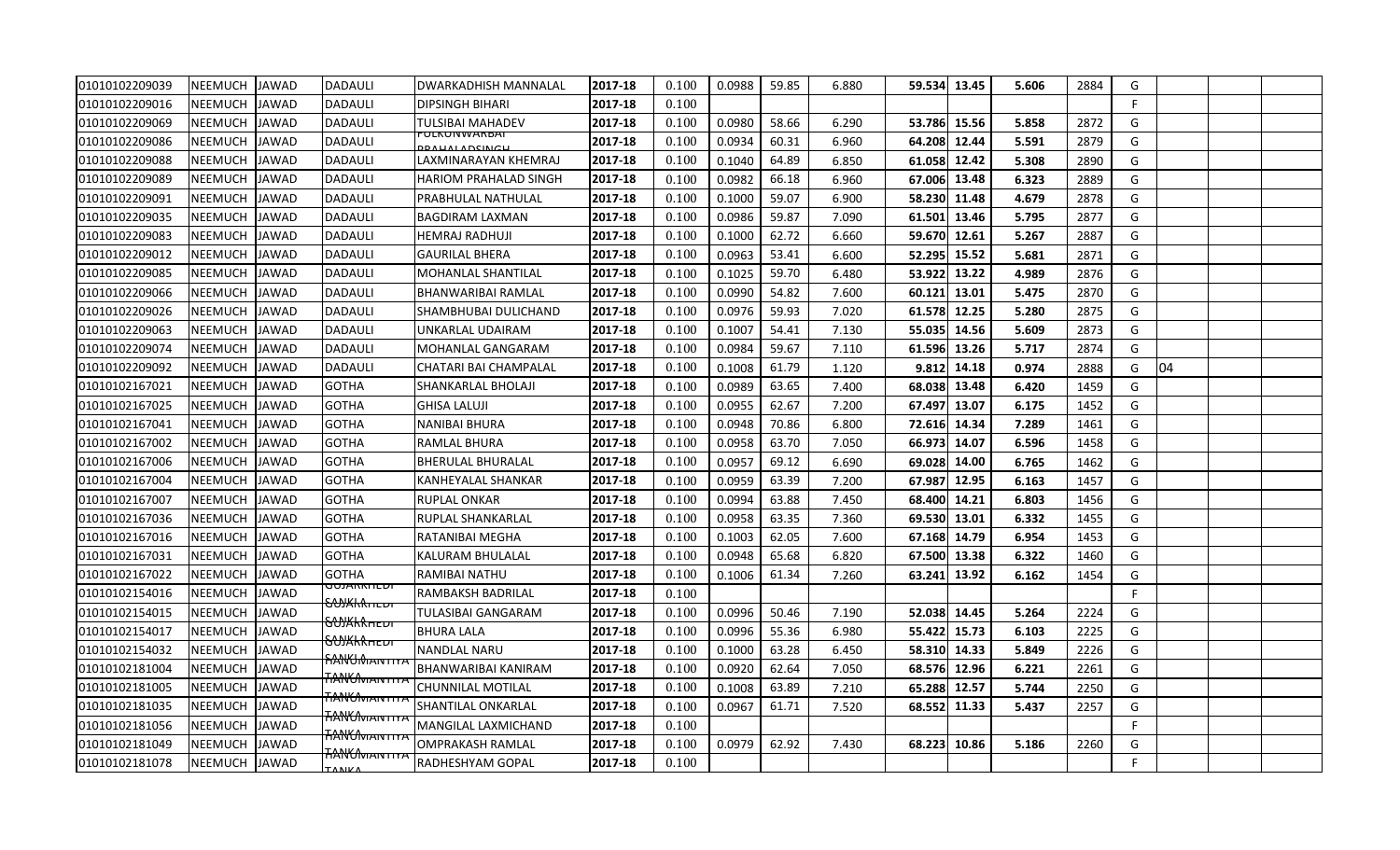| 01010102181057 | NEEMUCH JAWAD  |              | <b>HAINUIVIAINTITA</b>              | <b>ONKARLAL KHEMRAJ</b>    | 2017-18 | 0.100 | 0.1027 | 59.88 | 7.700 | 64.138 13.48 | 6.052 | 2253 | G |  |  |
|----------------|----------------|--------------|-------------------------------------|----------------------------|---------|-------|--------|-------|-------|--------------|-------|------|---|--|--|
| 01010102181012 | NEEMUCH        | JAWAD        | <del>hankiman itt</del>             | <b>GOPAL KASHIRAM</b>      | 2017-18 | 0.100 |        |       |       |              |       |      | F |  |  |
| 01010102181023 | NEEMUCH        | JAWAD        | <del>TAN/CNvianTitz</del>           | GANGABAI KISHANLAL         | 2017-18 | 0.100 | 0.1012 | 60.49 | 7.680 | 65.583 13.44 | 6.170 | 2256 | G |  |  |
| 01010102181002 | NEEMUCH        | <b>JAWAD</b> | <del>TAN'OMANTIT</del>              | RAMNARAYAN CHUNNILAL       | 2017-18 | 0.100 | 0.1038 | 62.99 | 7.450 | 64.586 12.57 | 5.683 | 2259 | G |  |  |
| 01010102181011 | NEEMUCH        | JAWAD        | <del>FAN'COviantity</del>           | RAJARAM DHANRAJ            | 2017-18 | 0.100 |        |       |       |              |       |      | F |  |  |
| 01010102181001 | NEEMUCH        | JAWAD        | <del>hankiman itt</del>             | DADAMCHAND DHANRAJ         | 2017-18 | 0.100 |        |       |       |              |       |      | F |  |  |
| 01010102181025 | NEEMUCH        | JAWAD        | <del>hankiman ita</del>             | MOTYABAI MANGILAL          | 2017-18 | 0.100 | 0.0915 | 58.81 | 6.930 | 63.628 13.09 | 5.830 | 2255 | G |  |  |
| 01010102181068 | NEEMUCH        | JAWAD        | <del>hankiman ita</del>             | ANSHIBAI SHANTILAL         | 2017-18 | 0.100 |        |       |       |              |       |      | F |  |  |
| 01010102181003 | NEEMUCH        | <b>JAWAD</b> | <del>hankinan itt</del>             | HARIRAM BHAWARLAL          | 2017-18 | 0.100 | 0.0994 | 57.15 | 7.450 | 61.187 15.19 | 6.506 | 2252 | G |  |  |
| 01010102181070 | NEEMUCH        | <b>JAWAD</b> | <del>hankinan itt</del>             | SURESHCHAND DEVILAL        | 2017-18 | 0.100 | 0.0944 | 55.84 | 7.020 | 59.322 18.79 | 7.803 | 2249 | G |  |  |
| 01010102181021 | NEEMUCH        | <b>JAWAD</b> | <del>FANKAviaiviiti</del>           | RAMCHAND DHANRAJ           | 2017-18 | 0.100 | 0.0966 | 61.72 | 7.290 | 66.542 12.77 | 5.948 | 2254 | G |  |  |
| 01010102181063 | NEEMUCH        | <b>JAWAD</b> | <del>TAN'CAVIANTITA</del>           | TUNABAI SURESHCHAND        | 2017-18 | 0.100 | 0.0954 | 62.42 | 7.590 | 70.943 12.29 | 6.103 | 2258 | G |  |  |
| 01010102181041 | NEEMUCH        | <b>JAWAD</b> | <b>TANGMANTITA</b>                  | HUKMICHAND DHANRAJ         | 2017-18 | 0.100 | 0.0967 | 60.33 | 7.280 | 64.881 13.06 | 5.932 | 2251 | G |  |  |
| 01010102181039 | NEEMUCH        | <b>JAWAD</b> | <del>TAN/Mwantif</del><br>$'$ ANIVA | PRABHULAL SHANKARLAL       | 2017-18 | 0.100 |        |       |       |              |       |      | F |  |  |
| 01010102239001 | NEEMUCH        | <b>JAWAD</b> | <b>JANAKPUR</b>                     | SUSHILABAI AMBALAL         | 2017-18 | 0.100 | 0.1000 | 64.50 | 7.000 | 64.500 11.21 | 5.061 | 3295 | G |  |  |
| 01010102239007 | NEEMUCH        | <b>JAWAD</b> | <b>JANAKPUR</b>                     | RAMPRASAD RAMDYAL          | 2017-18 | 0.100 | 0.0936 | 62.79 | 7.100 | 68.045 12.20 | 5.811 | 3296 | G |  |  |
| 01010102239008 | NEEMUCH        | <b>JAWAD</b> | <b>JANAKPUR</b>                     | PREMSUKH PRAHALAD          | 2017-18 | 0.100 | 0.0960 | 63.62 | 7.010 | 66.365 12.56 | 5.835 | 3291 | G |  |  |
| 01010102239009 | NEEMUCH        | <b>JAWAD</b> | <b>JANAKPUR</b>                     | KALURAM NANURAM            | 2017-18 | 0.100 | 0.0994 | 59.62 | 7.010 | 60.070 14.53 | 6.109 | 3282 | G |  |  |
| 01010102239015 | NEEMUCH        | <b>JAWAD</b> | <b>JANAKPUR</b>                     | RAMNIVAS ONKARLAL          | 2017-18 | 0.100 | 0.0939 | 68.50 | 6.960 | 72.535 13.01 | 6.606 | 3298 | G |  |  |
| 01010102239020 | NEEMUCH        | <b>JAWAD</b> | <b>JANAKPUR</b>                     | PANNALAL BHANWARLAL        | 2017-18 | 0.100 | 0.0938 | 62.99 | 6.840 | 65.618 11.32 | 5.200 | 3294 | G |  |  |
| 01010102239030 | NEEMUCH        | <b>JAWAD</b> | <b>JANAKPUR</b>                     | <b>GANGABAI CHHAGANLAL</b> | 2017-18 | 0.100 | 0.0982 | 63.08 | 7.030 | 64.511 13.46 | 6.078 | 3290 | G |  |  |
| 01010102239033 | <b>NEEMUCH</b> | <b>JAWAD</b> | <b>JANAKPUR</b>                     | KANHEYALAL KHAYALILAL      | 2017-18 | 0.100 | 0.0960 | 59.76 | 6.960 | 61.896 13.57 | 5.879 | 3283 | G |  |  |
| 01010102239034 | <b>NEEMUCH</b> | <b>JAWAD</b> | <b>JANAKPUR</b>                     | VISHNUKUMAR MOHANLAL       | 2017-18 | 0.100 | 0.1000 | 59.98 | 7.030 | 60.240 12.49 | 5.267 | 3286 | G |  |  |
| 01010102239017 | <b>NEEMUCH</b> | <b>JAWAD</b> | <b>JANAKPUR</b>                     | LAXMINARAYAN RUPJI         | 2017-18 | 0.100 | 0.0961 | 60.36 | 6.780 | 60.832 11.38 | 4.846 | 3289 | G |  |  |
| 01010102239037 | NEEMUCH        | <b>JAWAD</b> | <b>JANAKPUR</b>                     | <b>SITARAM NANDLAL</b>     | 2017-18 | 0.100 | 0.0880 | 62.57 | 6.140 | 62.364 11.59 | 5.060 | 3293 | G |  |  |
| 01010102239023 | NEEMUCH        | <b>JAWAD</b> | <b>JANAKPUR</b>                     | MADHUSUDAN RAMNIVAS        | 2017-18 | 0.100 | 0.0939 | 66.22 | 6.910 | 69.617 12.16 | 5.926 | 3297 | G |  |  |
| 01010102239038 | NEEMUCH        | <b>JAWAD</b> | <b>JANAKPUR</b>                     | RAMESHCHAND RAGUNATH       | 2017-18 | 0.100 | 0.0980 | 60.65 | 6.880 | 60.827 11.28 | 4.803 | 3288 | G |  |  |
| 01010102239006 | NEEMUCH        | <b>JAWAD</b> | <b>JANAKPUR</b>                     | AMBALAL RAJARAM            | 2017-18 | 0.100 | 0.0960 | 63.44 | 7.190 | 67.875 10.96 | 5.208 | 3292 | G |  |  |
| 01010102239005 | NEEMUCH        | <b>JAWAD</b> | <b>JANAKPUR</b>                     | BHANWARIBAI NANURAM        | 2017-18 | 0.100 | 0.0988 | 60.91 | 7.020 | 61.822 12.41 | 5.371 | 3284 | G |  |  |
| 01010102239025 | NEEMUCH        | <b>JAWAD</b> | <b>JANAKPUR</b>                     | CHANDRAKANT NANURAM        | 2017-18 | 0.100 | 0.0969 | 60.48 | 6.980 | 62.239 10.90 | 4.749 | 3285 | G |  |  |
| 01010102239002 | NEEMUCH        | <b>JAWAD</b> | <b>JANAKPUR</b>                     | <b>BADRILAL CHHOGALAL</b>  | 2017-18 | 0.100 | 0.0992 | 61.34 | 7.100 | 62.722 11.85 | 5.202 | 3287 | G |  |  |
| 01010102179028 | NEEMUCH        | <b>JAWAD</b> | <b>JAWAD</b>                        | NANALAL MOTIJI             | 2017-18 | 0.100 |        |       |       |              |       |      | F |  |  |
| 01010102179025 | NEEMUCH        | <b>JAWAD</b> | <b>JAWAD</b>                        | NANALAL MOHANLAL           | 2017-18 | 0.100 | 0.0989 | 63.25 | 7.180 | 65.602 11.67 | 5.359 | 1927 | G |  |  |
| 01010102179068 | NEEMUCH        | <b>JAWAD</b> | <b>JAWAD</b>                        | DHANRAJ BADRILAL           | 2017-18 | 0.100 | 0.0949 | 59.68 | 6.910 | 62.076 13.97 | 6.071 | 1924 | G |  |  |
| 01010102179009 | NEEMUCH        | <b>JAWAD</b> | <b>JAWAD</b>                        | <b>BABRU KALU</b>          | 2017-18 | 0.100 | 0.1004 | 57.40 | 7.080 | 57.829 14.77 | 5.978 | 1919 | G |  |  |
| 01010102179034 | <b>NEEMUCH</b> | <b>JAWAD</b> | <b>JAWAD</b>                        | HARJUBAI BADRILAL          | 2017-18 | 0.100 | 0.0944 | 60.69 | 6.850 | 62.913 12.74 | 5.611 | 1925 | G |  |  |
| 01010102179011 | NEEMUCH        | JAWAD        | <b>JAWAD</b>                        | GANGABAI LAXMINARAYAN      | 2017-18 | 0.100 | 0.0995 | 57.44 | 7.460 | 61.518 12.66 | 5.452 | 1920 | G |  |  |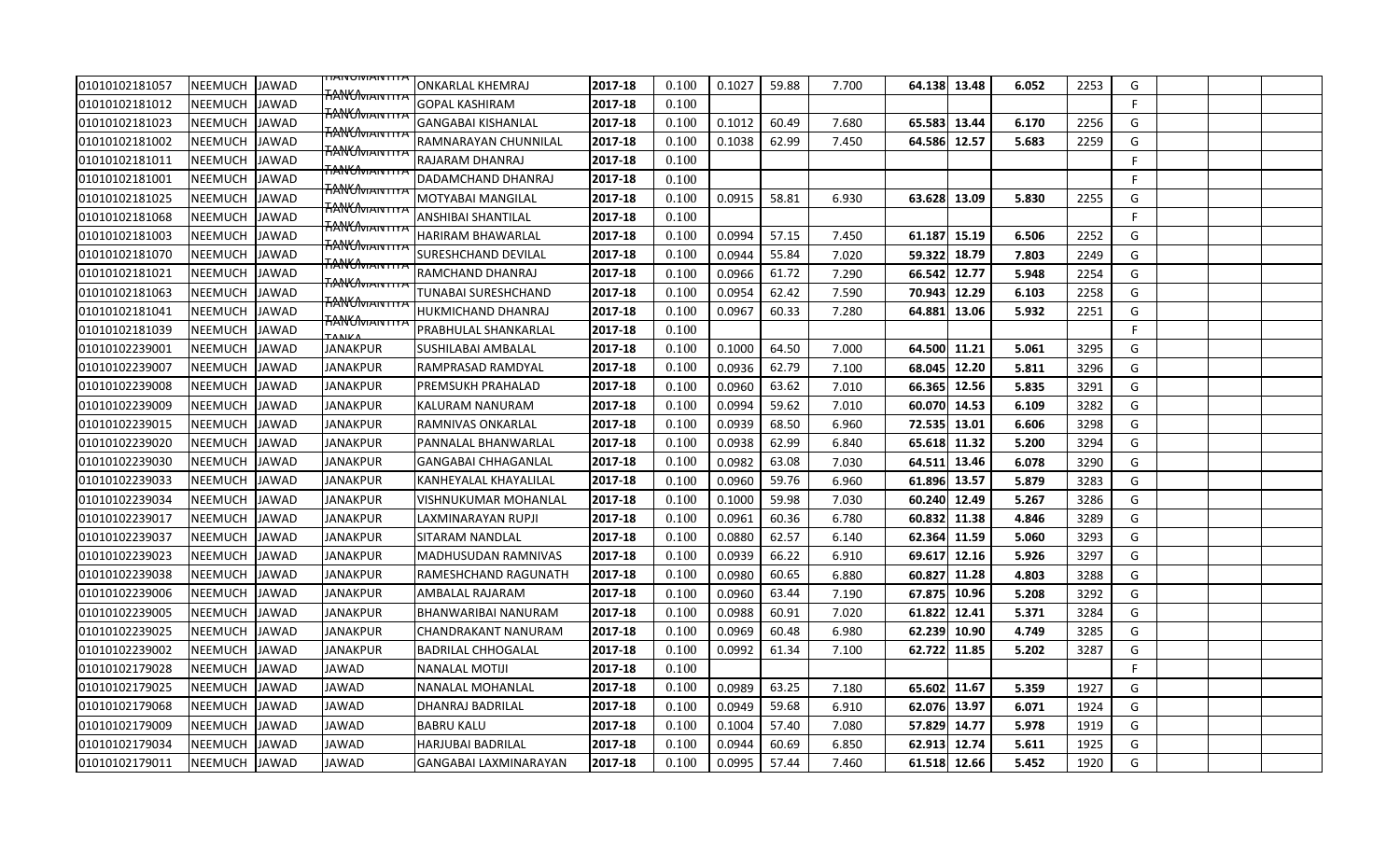| 01010102179001 | NEEMUCH        | JAWAD        | <b>JAWAD</b>     | NATWARLAL TULSIRAM                            | 2017-18 | 0.100 | 0.0981 | 57.03 | 7.310 | 60.714 11.52 |       | 4.896 | 1921 | G |  |  |
|----------------|----------------|--------------|------------------|-----------------------------------------------|---------|-------|--------|-------|-------|--------------|-------|-------|------|---|--|--|
| 01010102179069 | NEEMUCH        | JAWAD        | <b>JAWAD</b>     | MATHARIBAI NATHULAL                           | 2017-18 | 0.100 | 0.0979 | 56.64 | 7.430 | 61.410 13.65 |       | 5.868 | 1922 | G |  |  |
| 01010102179026 | NEEMUCH        | JAWAD        | <b>JAWAD</b>     | AMRITRAM NANDLAL                              | 2017-18 | 0.100 | 0.0988 | 67.21 | 7.140 | 69.383 12.78 |       | 6.207 | 1926 | G |  |  |
| 01010102179018 | NEEMUCH        | <b>JAWAD</b> | <b>JAWAD</b>     | RATANLAL MANGILAL                             | 2017-18 | 0.100 | 0.1006 | 61.26 | 6.820 | 59.324 14.17 |       | 5.885 | 1923 | G |  |  |
| 01010102149009 | NEEMUCH        | <b>JAWAD</b> | <b>KANKA</b>     | BHAGAWATIBAI KANHEYALAL                       | 2017-18 | 0.100 | 0.1012 | 63.54 | 7.430 | 66.640 13.39 |       | 6.246 | 1469 | G |  |  |
| 01010102149007 | NEEMUCH        | <b>JAWAD</b> | KANKA            | IHARISHANKAR KISHANLAL                        | 2017-18 | 0.100 | 0.1000 | 61.63 | 7.460 | 65.680 13.21 |       | 6.073 | 1464 | G |  |  |
| 01010102149008 | NEEMUCH        | <b>JAWAD</b> | KANKA            | RAMESHWAR KISHANLAL                           | 2017-18 | 0.100 | 0.0986 | 59.99 | 7.390 | 64.229 12.69 |       | 5.706 | 1465 | G |  |  |
| 01010102149003 | NEEMUCH        | <b>JAWAD</b> | <b>KANKA</b>     | DURGAPRASAD NATHULAL                          | 2017-18 | 0.100 | 0.0981 | 61.89 | 7.260 | 65.433 13.67 |       | 6.261 | 1468 | G |  |  |
| 01010102149025 | NEEMUCH        | <b>JAWAD</b> | <b>KANKA</b>     | DADAMCHANDRA GOPILAL                          | 2017-18 | 0.100 | 0.0997 | 61.95 | 7.420 | 65.868 13.32 |       | 6.141 | 1466 | G |  |  |
| 01010102149014 | NEEMUCH        | <b>JAWAD</b> | <b>KANKA</b>     | <b>NATHULAL GHASIRAM</b>                      | 2017-18 | 0.100 | 0.0972 | 62.38 | 7.080 | 64.907       | 12.97 | 5.893 | 1467 | G |  |  |
| 01010102149017 | NEEMUCH        | <b>JAWAD</b> | <b>KANKA</b>     | OMPRAKASH MATHURALAL                          | 2017-18 | 0.100 | 0.1000 | 61.91 | 7.430 | 65.710       | 13.46 | 6.191 | 1463 | G |  |  |
| 01010102149016 | NEEMUCH        | <b>JAWAD</b> | <b>KANKA</b>     | <b>MANGIBAI MOHANLAL</b>                      | 2017-18 | 0.100 | 0.1000 | 64.84 | 7.460 | 69.100       | 13.46 | 6.511 | 1470 | G |  |  |
| 01010102231007 | NEEMUCH        | <b>JAWAD</b> | <b>KELUKHEDA</b> | <b>JAGDISH PRABHULAL</b>                      | 2017-18 | 0.100 | 0.1014 | 60.60 | 7.460 | 63.688       | 13.66 | 6.090 | 1119 | G |  |  |
| 01010102231011 | NEEMUCH        | <b>JAWAD</b> | <b>KELUKHEDA</b> | <b>DINESHCHANDRA SHRILAL</b>                  | 2017-18 | 0.100 | 0.0980 | 64.88 | 7.290 | 68.949       | 12.13 | 5.854 | 1132 | G |  |  |
| 01010102231018 | NEEMUCH        | <b>JAWAD</b> | <b>KELUKHEDA</b> | <b>RATANLAL GHEESALAL</b>                     | 2017-18 | 0.100 | 0.1026 | 64.46 | 7.630 | 68.480       | 13.11 | 6.284 | 1133 | G |  |  |
| 01010102231020 | NEEMUCH        | <b>JAWAD</b> | <b>KELUKHEDA</b> | BHAKTIRAM PRABHULAL                           | 2017-18 | 0.100 | 0.1005 | 61.23 | 7.420 | 64.577       | 14.83 | 6.704 | 1120 | G |  |  |
| 01010102231002 | NEEMUCH        | <b>JAWAD</b> | <b>KELUKHEDA</b> | PHOOLCHAND BADRILAL                           | 2017-18 | 0.100 | 0.1010 | 62.81 | 7.420 | 65.921       | 13.36 | 6.165 | 1129 | G |  |  |
| 01010102231030 | NEEMUCH        | <b>JAWAD</b> | <b>KELUKHEDA</b> | KAMLABAI SHANTIDAS                            | 2017-18 | 0.100 | 0.1012 | 61.97 | 7.490 | 65.524       | 13.17 | 6.040 | 1130 | G |  |  |
| 01010102231035 | NEEMUCH        | <b>JAWAD</b> | <b>KELUKHEDA</b> | <b>RATANLAL SUKHLAL</b>                       | 2017-18 | 0.100 | 0.1010 | 60.98 | 7.550 | 65.119 13.76 |       | 6.272 | 1121 | G |  |  |
| 01010102231036 | NEEMUCH        | <b>JAWAD</b> | <b>KELUKHEDA</b> | CHHAGANLAL BHANWARLAL                         | 2017-18 | 0.100 | 0.1019 | 58.48 | 7.390 | 60.589       | 14.26 | 6.048 | 1112 | G |  |  |
| 01010102231037 | NEEMUCH        | <b>JAWAD</b> | <b>KELUKHEDA</b> | KHYALIRAM NARAYAN                             | 2017-18 | 0.100 | 0.1006 | 63.67 | 7.430 | 67.177       | 13.15 | 6.184 | 1128 | G |  |  |
| 01010102231038 | NEEMUCH        | <b>JAWAD</b> | <b>KELUKHEDA</b> | <b>SUKHIBAI MOTILAL</b>                       | 2017-18 | 0.100 | 0.1001 | 55.12 | 7.300 | 57.423 16.36 |       | 6.576 | 1113 | G |  |  |
| 01010102231039 | NEEMUCH        | <b>JAWAD</b> | <b>KELUKHEDA</b> | <b>CHAMPALAL PRABHULAL</b>                    | 2017-18 | 0.100 | 0.0994 | 58.86 | 7.200 | 60.905 14.56 |       | 6.208 | 1118 | G |  |  |
| 01010102231041 | NEEMUCH        | <b>JAWAD</b> | KELUKHEDA        | יש ואסווארוטויו טע ואמוזיוארו<br>110001       | 2017-18 | 0.100 | 0.1012 | 61.37 | 7.490 | 64.891       | 14.03 | 6.373 | 1122 | G |  |  |
| 01010102231042 | NEEMUCH        | JAWAD        | <b>KELUKHEDA</b> | <b>GANGABAI HIRALAL</b>                       | 2017-18 | 0.100 | 0.0992 | 60.24 | 7.410 | 64.284 15.36 |       | 6.912 | 1123 | G |  |  |
| 01010102231043 | <b>NEEMUCH</b> | <b>JAWAD</b> | KELUKHEDA        | <b>SHRILAL SUKHLAL</b>                        | 2017-18 | 0.100 | 0.0980 | 63.62 | 7.400 | 68.633 12.46 |       | 5.986 | 1127 | G |  |  |
| 01010102231023 | <b>NEEMUCH</b> | <b>JAWAD</b> | <b>KELUKHEDA</b> | LAVKUSH BHANWARLAL                            | 2017-18 | 0.100 | 0.1021 | 63.72 | 7.310 | 65.171       | 12.55 | 5.725 | 1131 | G |  |  |
| 01010102231006 | <b>NEEMUCH</b> | <b>JAWAD</b> | <b>KELUKHEDA</b> | <b>BHANWARLAL KANIRAM</b>                     | 2017-18 | 0.100 | 0.0998 | 61.66 | 7.260 | 64.078       | 14.90 | 6.683 | 1124 | G |  |  |
| 01010102231044 | <b>NEEMUCH</b> | <b>JAWAD</b> | KELUKHEDA        | JAGANNATHIBAI PRABHULAL                       | 2017-18 | 0.100 | 0.1008 | 60.08 | 7.470 | 63.601       | 14.45 | 6.434 | 1117 | G |  |  |
| 01010102231010 | NEEMUCH        | <b>JAWAD</b> | <b>KELUKHEDA</b> | RADHESHYAM SUKHLAL                            | 2017-18 | 0.100 | 0.1014 | 61.68 | 7.450 | 64.744 13.02 |       | 5.900 | 1126 | G |  |  |
| 01010102231040 | NEEMUCH        | <b>JAWAD</b> | <b>KELUKHEDA</b> | MADANLAL GOPILAL                              | 2017-18 | 0.100 | 0.0977 | 58.90 | 7.300 | 62.866 13.92 |       | 6.126 | 1116 | G |  |  |
| 01010102231045 | NEEMUCH        | JAWAD        | <b>KELUKHEDA</b> | MATHRIBAI GANGARAM                            | 2017-18 | 0.100 | 0.1007 | 55.55 | 7.340 | 57.845 15.66 |       | 6.341 | 1114 | G |  |  |
| 01010102231046 | NEEMUCH        | JAWAD        | KELUKHEDA        | DAKHIBAI SHOBHARAM                            | 2017-18 | 0.100 | 0.0999 | 57.21 | 7.510 | 61.441 14.05 |       | 6.043 | 1115 | G |  |  |
| 01010102231047 | NEEMUCH        | JAWAD        | KELUKHEDA        | <b>DAGUIRAIVI CHUINILAL</b><br>0.111.10.41.41 | 2017-18 | 0.100 | 0.0986 | 63.96 | 7.470 | 69.219 13.48 |       | 6.532 | 1125 | G |  |  |
| 01010102231048 | NEEMUCH        | JAWAD        | KELUKHEDA        | RAMSUKHIBAI TULSIRAM                          | 2017-18 | 0.100 | 0.1000 | 58.40 | 7.470 | 62.320 14.21 |       | 6.199 | 1111 | G |  |  |
| 01010102194006 | <b>NEEMUCH</b> | <b>JAWAD</b> | <b>KESARPURA</b> | IMODIRAM RAMCHANDRA                           | 2017-18 | 0.100 | 0.0957 | 61.90 | 7.090 | 65.517 13.17 |       | 6.040 | 2679 | G |  |  |
| 01010102194010 | NEEMUCH JAWAD  |              | <b>KESARPURA</b> | ISHANKARLAL GHAMANDIRAM                       | 2017-18 | 0.100 | 0.1013 | 62.94 | 7.480 | 66.397 12.95 |       | 6.019 | 2680 | G |  |  |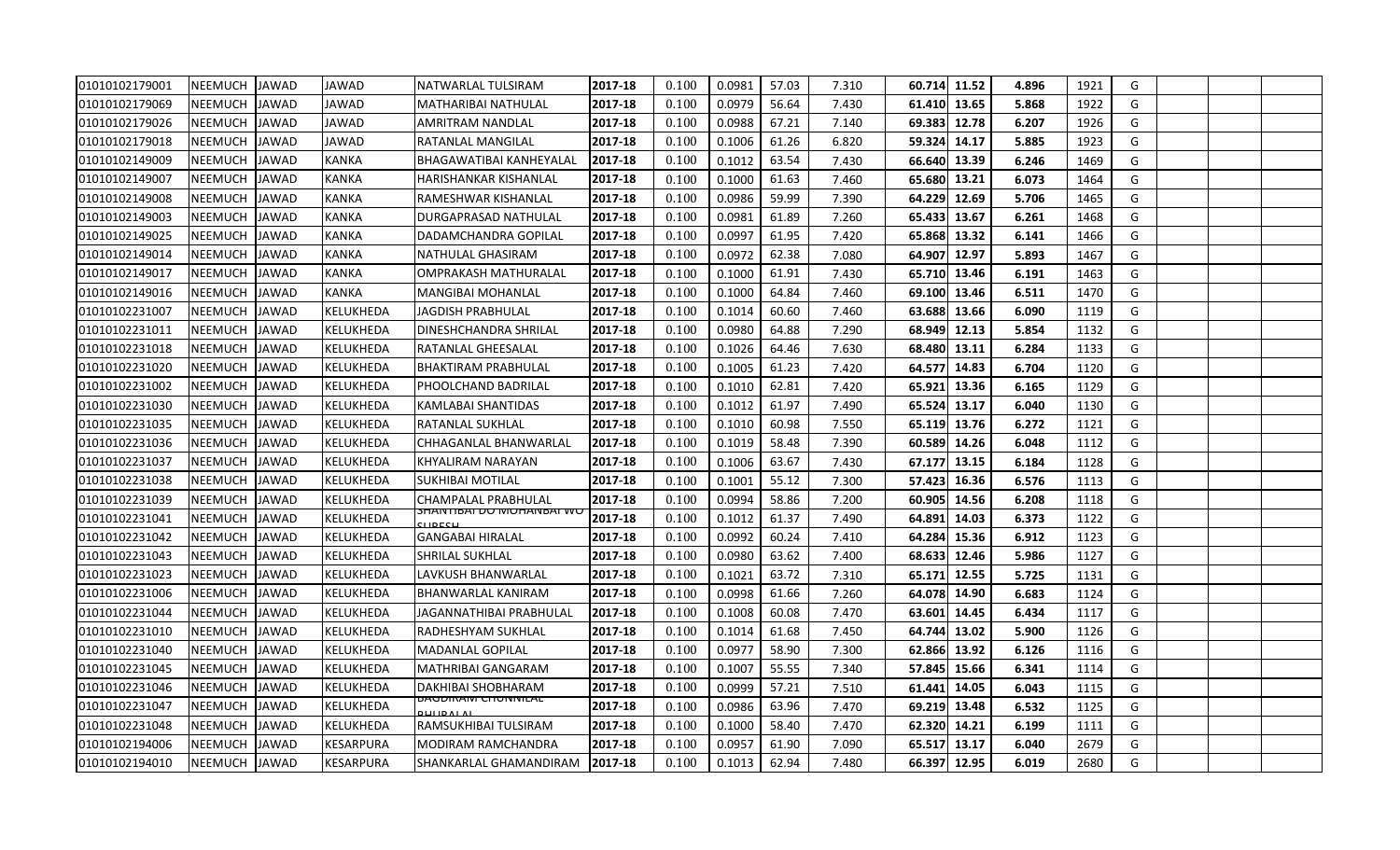| 01010102194021 | NEEMUCH JAWAD  |              | <b>KESARPURA</b> | GITABAI BHERULAL                                    | 2017-18 | 0.100 | 0.0990 | 58.49 | 7.300 |              | 61.616 13.64 | 5.883 | 2668 | G |    |  |
|----------------|----------------|--------------|------------------|-----------------------------------------------------|---------|-------|--------|-------|-------|--------------|--------------|-------|------|---|----|--|
| 01010102194026 | NEEMUCH        | JAWAD        | <b>KESARPURA</b> | <del>warupchand</del>                               | 2017-18 | 0.100 | 0.0983 | 60.20 | 7.520 |              | 65.788 13.06 | 6.015 | 2670 | G |    |  |
| 01010102194027 | NEEMUCH        | JAWAD        | <b>KESARPURA</b> | DHAPUBAI PARASURAM                                  | 2017-18 | 0.100 | 0.0957 | 62.63 | 7.100 |              | 66.374 12.95 | 6.017 | 2671 | G |    |  |
| 01010102194005 | NEEMUCH        | JAWAD        | <b>KESARPURA</b> | <b>BANSHILAL SHANKARLAL</b>                         | 2017-18 | 0.100 |        |       |       |              |              |       |      | F |    |  |
| 01010102194028 | NEEMUCH        | JAWAD        | <b>KESARPURA</b> | <b>MANOHARLAL SUKHLAL</b>                           | 2017-18 | 0.100 | 0.0986 | 61.35 | 7.430 | 66.045 12.65 |              | 5.848 | 2672 | G |    |  |
| 01010102194032 | NEEMUCH        | JAWAD        | <b>KESARPURA</b> | HIRALAL BHAGIRATH                                   | 2017-18 | 0.100 | 0.0952 | 61.49 | 7.400 |              | 68.277 12.52 | 5.984 | 2673 | G |    |  |
| 01010102194033 | NEEMUCH        | JAWAD        | <b>KESARPURA</b> | SURESHCHANDRA SUKHLAL                               | 2017-18 | 0.100 | 0.0992 | 61.06 | 7.500 | 65.948 13.94 |              | 6.435 | 2678 | G |    |  |
| 01010102194034 | NEEMUCH        | JAWAD        | <b>KESARPURA</b> | SEETABAI RAMCHANDRA                                 | 2017-18 | 0.100 | 0.0990 | 60.98 | 7.240 | 63.707 13.33 |              | 5.945 | 2674 | G |    |  |
| 01010102194008 | NEEMUCH        | JAWAD        | <b>KESARPURA</b> | <b>GEETABAI ONKARLAL</b>                            | 2017-18 | 0.100 |        |       |       |              |              |       |      | F |    |  |
| 01010102194001 | NEEMUCH        | JAWAD        | <b>KESARPURA</b> | RAMDAYAL SHANKARLAL                                 | 2017-18 | 0.100 | 0.0996 | 64.81 | 7.230 | 67.209 13.08 |              | 6.154 | 2682 | G |    |  |
| 01010102194019 | NEEMUCH        | <b>JAWAD</b> | <b>KESARPURA</b> | CHATURBHUJ HIRALAL                                  | 2017-18 | 0.100 | 0.0984 | 60.58 | 7.640 | 67.195 12.33 |              | 5.800 | 2669 | G |    |  |
| 01010102194022 | NEEMUCH        | <b>JAWAD</b> | <b>KESARPURA</b> | RAMESHCHANDRA RAMLAL                                | 2017-18 | 0.100 | 0.0995 | 62.68 | 7.640 |              | 68.754 13.03 | 6.271 | 2677 | G |    |  |
| 01010102194011 | NEEMUCH        | <b>JAWAD</b> | <b>KESARPURA</b> | <b>MOTILAL CHAMPALAL</b>                            | 2017-18 | 0.100 | 0.1000 | 60.03 | 7.590 | 65.090 14.41 |              | 6.566 | 2675 | G |    |  |
| 01010102194037 | NEEMUCH        | <b>JAWAD</b> | <b>KESARPURA</b> | <u>IVIENIVIUUNNA</u><br><u><i>AQUANANAADKUA</i></u> | 2017-18 | 0.100 | 0.0965 | 53.29 | 7.590 | 59.876 14.77 |              | 6.191 | 2667 | G |    |  |
| 01010102194009 | NEEMUCH        | <b>JAWAD</b> | <b>KESARPURA</b> | IDAKHIBAI VENIRAM                                   | 2017-18 | 0.100 | 0.0985 | 60.25 | 7.590 | 66.325 13.23 |              | 6.142 | 2676 | G |    |  |
| 01010102194031 | NEEMUCH        | <b>JAWAD</b> | <b>KESARPURA</b> | MOHANLAL RAMCHANDRA                                 | 2017-18 | 0.100 | 0.0990 | 62.64 | 7.250 | 65.535 13.59 |              | 6.234 | 2681 | G |    |  |
| 01010102237002 | NEEMUCH        | <b>JAWAD</b> | <b>KUNDLA</b>    | SHANKARNATH KASHINATH                               | 2017-18 | 0.100 | 0.1013 | 55.57 | 7.240 | 56.742 13.23 |              | 5.254 | 2852 | G |    |  |
| 01010102237032 | NEEMUCH        | <b>JAWAD</b> | <b>KUNDLA</b>    | <b>HARISINGH RAMAJI</b>                             | 2017-18 | 0.100 | 0.0938 | 47.03 | 6.630 | 47.484 14.40 |              | 4.787 | 2850 | G | 04 |  |
| 01010102237025 | NEEMUCH        | <b>JAWAD</b> | <b>KUNDLA</b>    | KAILASHNATH RUPNATH                                 | 2017-18 | 0.100 | 0.0970 | 62.76 | 7.100 | 65.629 13.40 |              | 6.156 | 2866 | G |    |  |
| 01010102237019 | NEEMUCH        | <b>JAWAD</b> | <b>KUNDLA</b>    | <b>KESHURAM ONKARLAL</b>                            | 2017-18 | 0.100 | 0.0945 | 60.22 | 6.780 | 61.725 14.11 |              | 6.096 | 2865 | G |    |  |
| 01010102237009 | NEEMUCH        | JAWAD        | <b>KUNDLA</b>    | <b>SITARAM GAMER</b>                                | 2017-18 | 0.100 | 0.0980 | 56.67 | 7.250 | 59.888 14.10 |              | 5.911 | 2853 | G |    |  |
| 01010102237041 | NEEMUCH        | <b>JAWAD</b> | <b>KUNDLA</b>    | CHHAGANLAL KESHURAM                                 | 2017-18 | 0.100 | 0.1011 | 60.96 | 7.060 | 60.811       | 12.96        | 5.517 | 2860 | G |    |  |
| 01010102237018 | NEEMUCH        | <b>JAWAD</b> | <b>KUNDLA</b>    | <b>GOVINDRAM GANGARAM</b>                           | 2017-18 | 0.100 | 0.0937 | 64.11 | 6.210 | 60.694 13.54 |              | 5.753 | 2864 | G |    |  |
| 01010102237022 | NEEMUCH        | <b>JAWAD</b> | <b>KUNDLA</b>    | PARMANAND SHIVELAL                                  | 2017-18 | 0.100 | 0.0941 | 65.84 | 6.570 | 65.675 15.42 |              | 7.088 | 2867 | G |    |  |
| 01010102237049 | NEEMUCH        | <b>JAWAD</b> | <b>KUNDLA</b>    | <b>RAIVINUIVVVARDAI</b><br><b>ATVANIADAVANI</b>     | 2017-18 | 0.100 | 0.0980 | 69.06 | 7.130 | 71.776       | 12.53        | 6.296 | 2869 | G |    |  |
| 01010102237050 | <b>NEEMUCH</b> | <b>JAWAD</b> | <b>KUNDLA</b>    | HEMANTKUMAR RAMPRASAD                               | 2017-18 | 0.100 | 0.0990 | 62.61 | 7.550 | 68.212 12.49 |              | 5.964 | 2863 | G |    |  |
| 01010102237051 | <b>NEEMUCH</b> | <b>JAWAD</b> | <b>KUNDLA</b>    | SOHANBAI RAMPRASAD                                  | 2017-18 | 0.100 | 0.0990 | 58.79 | 7.680 | 65.152 13.03 |              | 5.943 | 2858 | G |    |  |
| 01010102237023 | <b>NEEMUCH</b> | <b>JAWAD</b> | <b>KUNDLA</b>    | KAMALSINGH KISHANLAL                                | 2017-18 | 0.100 | 0.1000 | 57.95 | 6.920 | 57.290 14.12 |              | 5.662 | 2857 | G |    |  |
| 01010102237037 | <b>NEEMUCH</b> | <b>JAWAD</b> | <b>KUNDLA</b>    | VARDICHAND BHERA                                    | 2017-18 | 0.100 | 0.1000 | 61.36 | 7.410 | 64.950 12.87 |              | 5.852 | 2862 | G |    |  |
| 01010102237006 | NEEMUCH        | <b>JAWAD</b> | <b>KUNDLA</b>    | MOTILAL GANGARAM                                    | 2017-18 | 0.100 | 0.1010 | 71.77 | 7.160 | 72.683 14.41 |              | 7.332 | 2868 | G |    |  |
| 01010102237004 | NEEMUCH        | <b>JAWAD</b> | <b>KUNDLA</b>    | KALU GOKUL BALAI                                    | 2017-18 | 0.100 | 0.1012 | 56.05 | 6.950 | 54.990 11.45 |              | 4.407 | 2854 | G |    |  |
| 01010102237017 | NEEMUCH        | <b>JAWAD</b> | <b>KUNDLA</b>    | PRABHULAL JAYCHAND                                  | 2017-18 | 0.100 | 0.0905 | 56.15 | 6.400 | 56.729 16.72 |              | 6.639 | 2849 | G |    |  |
| 01010102237003 | NEEMUCH        | <b>JAWAD</b> | <b>KUNDLA</b>    | JHUNDALAL BHUWANA                                   | 2017-18 | 0.100 | 0.0980 | 58.81 | 7.130 | 61.122 14.74 |              | 6.307 | 2859 | G |    |  |
| 01010102237024 | NEEMUCH        | <b>JAWAD</b> | <b>KUNDLA</b>    | CHATARBHUJ CHENRAM JAT                              | 2017-18 | 0.100 | 0.0929 | 50.28 | 5.580 | 43.143 13.72 |              | 4.144 | 2851 | G | 04 |  |
| 01010102237030 | NEEMUCH        | JAWAD        | <b>KUNDLA</b>    | NANDUBAI GORDHANLAL                                 | 2017-18 | 0.100 | 0.0900 | 59.68 | 6.140 | 58.167 13.54 |              | 5.513 | 2856 | G |    |  |
| 01010102237008 | NEEMUCH        | <b>JAWAD</b> | <b>KUNDLA</b>    | <b>BILASKUNWAR DEVISINGH</b>                        | 2017-18 | 0.100 | 0.1005 | 62.27 | 6.940 |              | 61.433 13.28 | 5.710 | 2861 | G |    |  |
| 01010102237026 | NEEMUCH JAWAD  |              | <b>KUNDLA</b>    | DURGASHANKAR BHUWANA                                | 2017-18 | 0.100 | 0.0998 | 60.82 | 7.180 | 62.505 12.59 |              | 5.509 | 2855 | G |    |  |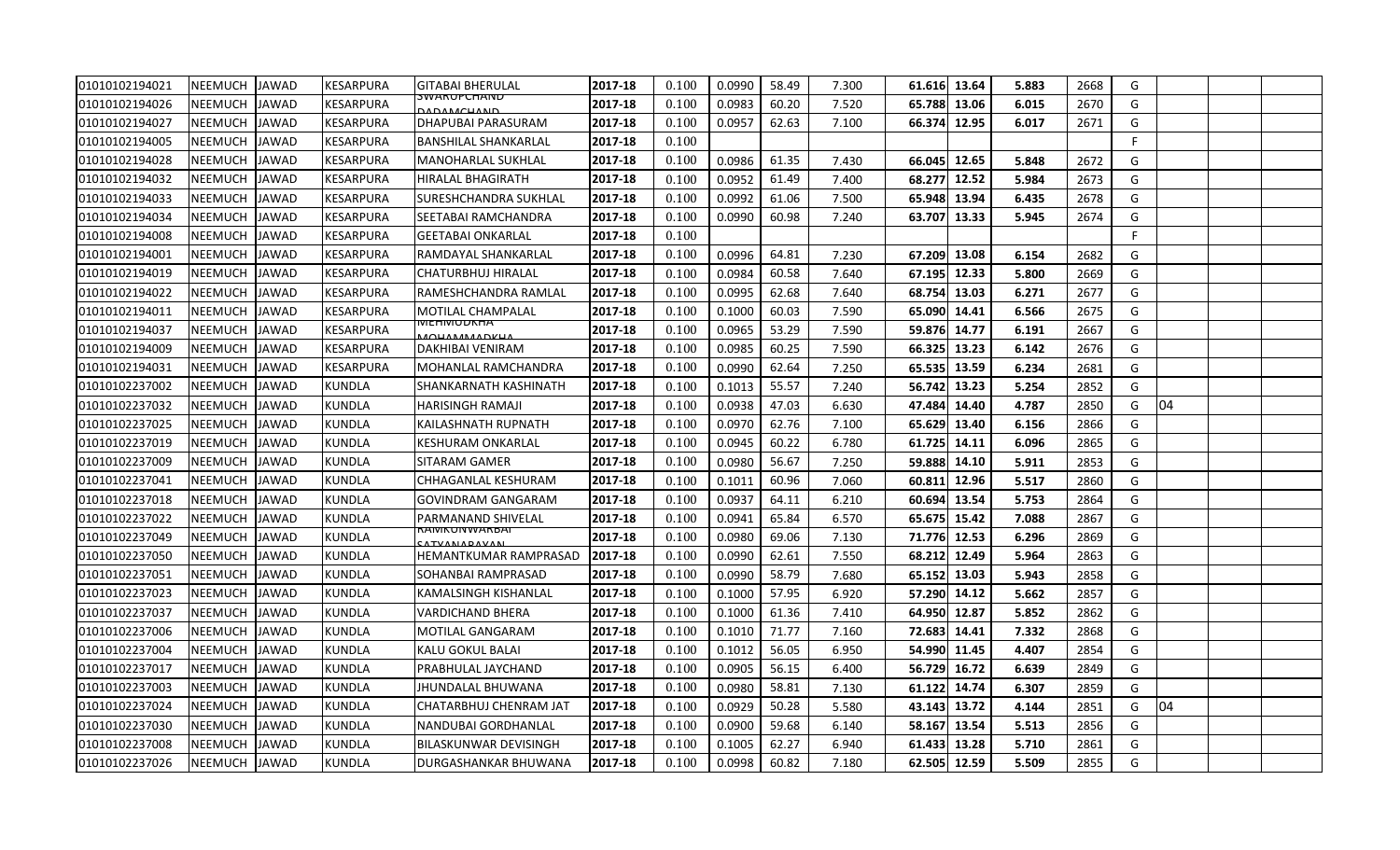| 01010102211003 | NEEMUCH JAWAD  |              | <b>MANDA</b> | <b>BOTHLAL MANGILAL</b>                   | 2017-18 | 0.100 | 0.0974 | 63.94 | 7.090 | 66.489 11.70 |       | 5.446 | 2278 | G            |  |  |
|----------------|----------------|--------------|--------------|-------------------------------------------|---------|-------|--------|-------|-------|--------------|-------|-------|------|--------------|--|--|
| 01010102211005 | NEEMUCH        | JAWAD        | <b>MANDA</b> | KAILASHCHANDRA RAMA                       | 2017-18 | 0.100 | 0.1027 | 64.32 | 7.600 | 67.994 13.32 |       | 6.340 | 2273 | G            |  |  |
| 01010102211008 | NEEMUCH        | JAWAD        | <b>MANDA</b> | GHEESALAL LAXMINARAYAN                    | 2017-18 | 0.100 | 0.0996 | 68.82 | 7.210 | 71.165 13.95 |       | 6.950 | 2279 | G            |  |  |
| 01010102211011 | NEEMUCH        | <b>JAWAD</b> | <b>MANDA</b> | SUSHILABAI SITARAM                        | 2017-18 | 0.100 | 0.0999 | 61.50 | 7.120 | 62.613 13.25 |       | 5.808 | 2267 | G            |  |  |
| 01010102211017 | NEEMUCH        | <b>JAWAD</b> | <b>MANDA</b> | JAGDISHCHAND KANWARLAL                    | 2017-18 | 0.100 | 0.0942 | 62.19 | 6.960 | 65.637 12.90 |       | 5.927 | 2268 | G            |  |  |
| 01010102211022 | NEEMUCH        | <b>JAWAD</b> | <b>MANDA</b> | PRABHULAL RAMCHANDRA                      | 2017-18 | 0.100 |        |       |       |              |       |       |      | $\mathsf{F}$ |  |  |
| 01010102211023 | NEEMUCH        | <b>JAWAD</b> | <b>MANDA</b> | LAXMINARAYAN BHANWARLAI                   | 2017-18 | 0.100 | 0.0993 | 69.03 | 7.230 | 71.803 13.50 |       | 6.785 | 2280 | G            |  |  |
| 01010102211025 | <b>NEEMUCH</b> | <b>JAWAD</b> | <b>MANDA</b> | IHARIRAM KANWARLAL                        | 2017-18 | 0.100 | 0.0993 | 66.94 | 6.780 | 65.297 13.47 |       | 6.156 | 2277 | G            |  |  |
| 01010102211039 | NEEMUCH        | <b>JAWAD</b> | <b>MANDA</b> | <b>RUPLAL PRABHULAL</b>                   | 2017-18 | 0.100 | 0.1025 | 62.38 | 7.500 | 65.210 13.11 |       | 5.984 | 2272 | G            |  |  |
| 01010102211047 | NEEMUCH        | <b>JAWAD</b> | <b>MANDA</b> | <b>BHAGWANTIBAI SHANKARLAL</b>            | 2017-18 | 0.100 | 0.0988 | 62.67 | 7.250 | 65.698 11.38 |       | 5.233 | 2265 | G            |  |  |
| 01010102211049 | NEEMUCH        | <b>JAWAD</b> | <b>MANDA</b> | <b>JAMNALAL BHANWARLAL</b>                | 2017-18 | 0.100 | 0.0996 | 61.21 | 7.260 | 63.735 15.14 |       | 6.755 | 2266 | G            |  |  |
| 01010102211031 | NEEMUCH        | <b>JAWAD</b> | <b>MANDA</b> | UDAYRAM BHANWARLAL                        | 2017-18 | 0.100 | 0.0983 | 66.81 | 7.020 | 68.159 12.44 |       | 5.935 | 2275 | G            |  |  |
| 01010102211042 | NEEMUCH        | <b>JAWAD</b> | <b>MANDA</b> | SHAMBHULAL RAMRATAN                       | 2017-18 | 0.100 | 0.0996 | 64.59 | 7.050 | 65.311       | 13.04 | 5.962 | 2276 | G            |  |  |
| 01010102211062 | <b>NEEMUCH</b> | <b>JAWAD</b> | <b>MANDA</b> | <b>GOPAL BHANWARLAL</b>                   | 2017-18 | 0.100 | 0.0993 | 60.91 | 7.160 | 62.739 13.76 |       | 6.043 | 2264 | G            |  |  |
| 01010102211007 | <b>NEEMUCH</b> | <b>JAWAD</b> | <b>MANDA</b> | KAILASHCHANDRA BALU                       | 2017-18 | 0.100 | 0.1022 | 56.15 | 7.280 | 57.143 14.37 |       | 5.748 | 2262 | G            |  |  |
| 01010102211012 | NEEMUCH        | <b>JAWAD</b> | <b>MANDA</b> | <b>MANGIBAI DEVINATH</b>                  | 2017-18 | 0.100 | 0.0990 | 60.93 | 7.170 | 63.040 13.77 |       | 6.076 | 2271 | G            |  |  |
| 01010102211019 | NEEMUCH        | <b>JAWAD</b> | <b>MANDA</b> | KAILASHCHAND AMBALAL                      | 2017-18 | 0.100 | 0.0980 | 61.84 | 7.060 | 63.643 13.05 |       | 5.814 | 2270 | G            |  |  |
| 01010102211053 | NEEMUCH        | <b>JAWAD</b> | <b>MANDA</b> | JAGDISHCHANDRA MOHANLAL                   | 2017-18 | 0.100 | 0.0999 | 60.61 | 7.110 | 61.622       | 14.34 | 6.186 | 2263 | G            |  |  |
| 01010102211052 | NEEMUCH        | <b>JAWAD</b> | <b>MANDA</b> | <b>MODIBAI BHAGIRATH</b>                  | 2017-18 | 0.100 | 0.0996 | 62.27 | 7.030 | 62.791       | 13.06 | 5.740 | 2269 | G            |  |  |
| 01010102211030 | NEEMUCH        | <b>JAWAD</b> | <b>MANDA</b> | KAMALABAI BANSHILAL                       | 2017-18 | 0.100 | 0.1001 | 64.38 | 7.060 | 64.865 12.92 |       | 5.867 | 2274 | G            |  |  |
| 01010102211046 | NEEMUCH        | <b>JAWAD</b> | <b>MANDA</b> | NARENDRAKUMAR PRABHULAL 2017-18           |         | 0.100 |        |       |       |              |       |       |      | F            |  |  |
| 01010102146019 | NEEMUCH        | <b>JAWAD</b> | <b>MODI</b>  | SAMARATHMAL KISHANLAL                     | 2017-18 | 0.100 | 0.1023 | 60.78 | 7.160 | 60.772       | 13.16 | 5.598 | 996  | G            |  |  |
| 01010102146097 | NEEMUCH        | <b>JAWAD</b> | <b>MODI</b>  | <b>RAMESHWAR BHERA</b>                    | 2017-18 | 0.100 | 0.0994 | 60.32 | 7.000 | 60.684       | 10.83 | 4.600 | 997  | G            |  |  |
| 01010102146111 | <b>NEEMUCH</b> | <b>JAWAD</b> | <b>MODI</b>  | TULSIBAI KANHEYALAL                       | 2017-18 | 0.100 | 0.0956 | 59.78 | 7.090 | 63.337       | 12.01 | 5.325 | 998  | G            |  |  |
| 01010102146107 | <b>NEEMUCH</b> | <b>JAWAD</b> | <b>MODI</b>  | <b>PRABHULAL BHAGIRATH</b>                | 2017-18 | 0.100 | 0.1024 | 61.79 | 7.770 | 66.982 14.16 |       | 6.639 | 999  | G            |  |  |
| 01010102146157 | <b>NEEMUCH</b> | <b>JAWAD</b> | <b>MODI</b>  | <b>PRAHLAD UDAJI</b>                      | 2017-18 | 0.100 | 0.1015 | 60.76 | 7.020 | 60.030 13.40 |       | 5.631 | 995  | G            |  |  |
| 01010102146065 | <b>NEEMUCH</b> | <b>JAWAD</b> | <b>MODI</b>  | LAAIVIILHAINURA<br><b>UU INAZA NUDARA</b> | 2017-18 | 0.100 | 0.0975 | 61.77 | 7.330 | 66.338 12.11 |       | 5.624 | 987  | G            |  |  |
| 01010102146041 | <b>NEEMUCH</b> | <b>JAWAD</b> | <b>MODI</b>  | PREMBAI MADANLAL                          | 2017-18 | 0.100 | 0.0976 | 63.96 | 7.050 | 66.004 13.40 |       | 6.191 | 1004 | G            |  |  |
| 01010102146106 | NEEMUCH        | <b>JAWAD</b> | <b>MODI</b>  | SUSHILABAI RADHESHYAM                     | 2017-18 | 0.100 | 0.0923 | 66.70 | 6.760 | 69.783 15.38 |       | 7.513 | 1000 | G            |  |  |
| 01010102146117 | <b>NEEMUCH</b> | <b>JAWAD</b> | <b>MODI</b>  | <b>PRAHLAD SITARAM</b>                    | 2017-18 | 0.100 | 0.0996 | 57.45 | 7.190 | 59.247 14.20 |       | 5.889 | 1003 | G            |  |  |
| 01010102146152 | NEEMUCH        | <b>JAWAD</b> | <b>MODI</b>  | <b>RUPLAL RAMLAL</b>                      | 2017-18 | 0.100 | 0.1028 | 59.17 | 7.410 | 60.934 12.93 |       | 5.515 | 994  | G            |  |  |
| 01010102146014 | NEEMUCH        | JAWAD        | <b>MODI</b>  | <b>KISHOREKUMAR MOHANLAL</b>              | 2017-18 | 0.100 | 0.1046 | 67.70 | 7.520 | 69.532 13.03 |       | 6.342 | 1005 | G            |  |  |
| 01010102146164 | NEEMUCH        | JAWAD        | <b>MODI</b>  | PAWANKUMAR RADHESHYAM                     | 2017-18 | 0.100 | 0.0956 | 60.47 | 6.790 | 61.360 13.59 |       | 5.837 | 1001 | G            |  |  |
| 01010102146053 | <b>NEEMUCH</b> | <b>JAWAD</b> | <b>MODI</b>  | MUNNIBAI RADHESHYAM                       | 2017-18 | 0.100 | 0.1009 | 59.49 | 7.340 | 61.824 13.16 |       | 5.695 | 993  | G            |  |  |
| 01010102146064 | <b>NEEMUCH</b> | JAWAD        | <b>MODI</b>  | DHAPUBAI SHIVNATH                         | 2017-18 | 0.100 | 0.0918 | 61.53 | 6.630 | 63.486 12.97 |       | 5.764 | 992  | G            |  |  |
| 01010102146015 | NEEMUCH        | <b>JAWAD</b> | <b>MODI</b>  | KANHEYALAL RATANLAL                       | 2017-18 | 0.100 | 0.0966 | 61.36 | 7.220 | 65.518 12.32 |       | 5.650 | 991  | G            |  |  |
| 01010102146129 | NEEMUCH JAWAD  |              | <b>MODI</b>  | KAMALABAI KISHANLAL                       | 2017-18 | 0.100 | 0.1003 | 64.20 | 7.280 | 66.570 12.10 |       | 5.638 | 986  | G            |  |  |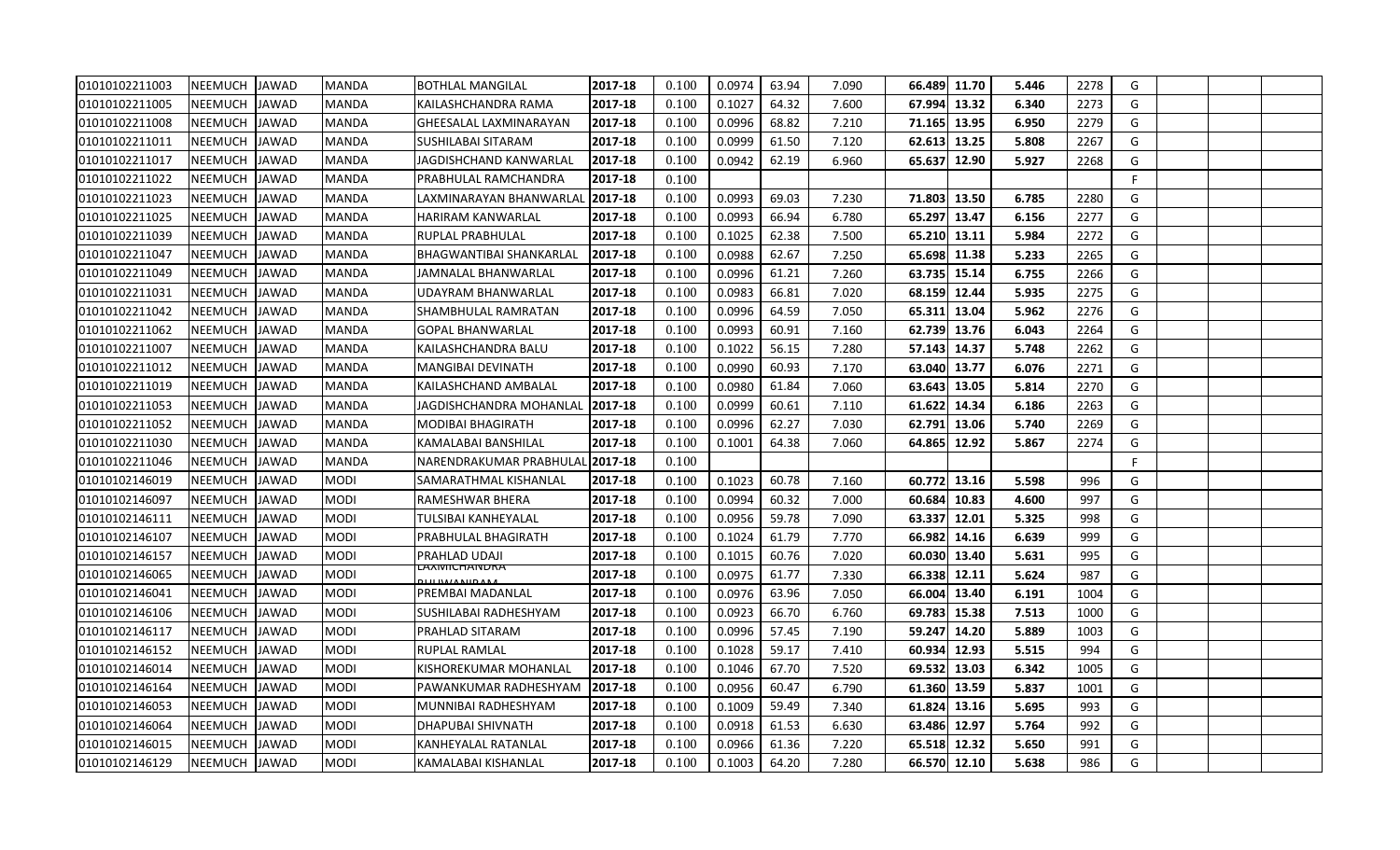| 01010102146028 | NEEMUCH JAWAD  |              | <b>MODI</b>    | <b>DEVILAL BHAGIRATH</b>                          | 2017-18 | 0.100 | 0.0955 | 61.30 | 7.440 | 68.220 13.10 |       | 6.256 | 1002 | G |    |  |
|----------------|----------------|--------------|----------------|---------------------------------------------------|---------|-------|--------|-------|-------|--------------|-------|-------|------|---|----|--|
| 01010102146030 | NEEMUCH        | JAWAD        | <b>MODI</b>    | <b>BABULAL MANGILAL</b>                           | 2017-18 | 0.100 | 0.0978 | 63.45 | 7.140 | 66.176 13.81 |       | 6.397 | 990  | G |    |  |
| 01010102146034 | NEEMUCH        | JAWAD        | <b>MODI</b>    | ONKARIBAI SHAMBHULAL                              | 2017-18 | 0.100 | 0.1025 | 61.30 | 7.170 | 61.259 11.45 |       | 4.910 | 985  | G |    |  |
| 01010102146082 | NEEMUCH        | JAWAD        | <b>MODI</b>    | SARJUBAI MOHAN                                    | 2017-18 | 0.100 | 0.1027 | 61.44 | 7.320 | 62.561 12.11 |       | 5.303 | 981  | G |    |  |
| 01010102146089 | NEEMUCH        | <b>JAWAD</b> | <b>MODI</b>    | <u>NEJHAIVINUIVWAN</u><br>ALAMACINICH ANAADCINICH | 2017-18 | 0.100 | 0.0998 | 63.40 | 7.140 | 64.800 13.30 |       | 6.033 | 989  | G |    |  |
| 01010102146091 | NEEMUCH        | <b>JAWAD</b> | <b>MODI</b>    | IRAMVILAS GIRDHARI                                | 2017-18 | 0.100 | 0.1033 | 62.23 | 7.350 | 63.253 13.18 |       | 5.836 | 984  | G |    |  |
| 01010102146094 | NEEMUCH        | <b>JAWAD</b> | <b>MODI</b>    | <b>HARIRAM MANGILAL</b>                           | 2017-18 | 0.100 | 0.1035 | 63.19 | 7.280 | 63.498 13.28 |       | 5.903 | 983  | G |    |  |
| 01010102146108 | NEEMUCH        | <b>JAWAD</b> | <b>MODI</b>    | ISHWARSINGH ONKARSINGH                            | 2017-18 | 0.100 | 0.0973 | 64.14 | 6.870 | 64.697 12.68 |       | 5.742 | 980  | G |    |  |
| 01010102146016 | NEEMUCH        | <b>JAWAD</b> | <b>MODI</b>    | RAMESHCHANDRA RATANLAL                            | 2017-18 | 0.100 | 0.0983 | 62.61 | 7.240 | 65.880       | 12.36 | 5.700 | 988  | G |    |  |
| 01010102146100 | NEEMUCH        | <b>JAWAD</b> | <b>MODI</b>    | RAMVILAS BAPULAL DEVILAL                          | 2017-18 | 0.100 | 0.0989 | 63.26 | 6.820 | 62.315       | 11.90 | 5.191 | 982  | G |    |  |
| 01010102238005 | NEEMUCH        | <b>JAWAD</b> | <b>NEELIYA</b> | <b>GHASILAL GORILAL</b>                           | 2017-18 | 0.100 | 0.1042 | 61.19 | 7.500 | 62.917       | 14.20 | 6.254 | 3056 | G |    |  |
| 01010102238012 | NEEMUCH        | <b>JAWAD</b> | <b>NEELIYA</b> | <b>BALMUKUND CHUNNILAL</b>                        | 2017-18 | 0.100 | 0.0952 | 63.15 | 6.950 | 65.861       | 13.24 | 6.104 | 3058 | G |    |  |
| 01010102238017 | <b>NEEMUCH</b> | JAWAD        | NEELIYA        | NARAYANIBAI RAMNARAYAN                            | 2017-18 | 0.100 | 0.0998 | 63.91 | 6.980 | 63.858       | 12.67 | 5.663 | 3059 | G |    |  |
| 01010102238020 | NEEMUCH        | <b>JAWAD</b> | <b>NEELIYA</b> | <b>PRAHALAD SALIGRAM</b>                          | 2017-18 | 0.100 | 0.1010 | 62.68 | 7.140 | 63.297 12.70 |       | 5.627 | 3060 | G |    |  |
| 01010102238031 | NEEMUCH        | <b>JAWAD</b> | <b>NEELIYA</b> | <b>GOVINDRAM CHUNNILAL</b>                        | 2017-18 | 0.100 | 0.0872 | 62.25 | 6.420 | 65.470 13.64 |       | 6.251 | 3057 | G |    |  |
| 01010102238032 | NEEMUCH        | <b>JAWAD</b> | NEELIYA        | MULCHAND GOPALLAL                                 | 2017-18 | 0.100 | 0.0972 | 54.00 | 2.610 | 20.710 14.19 |       | 2.058 | 3050 | G | 04 |  |
| 01010102238010 | NEEMUCH        | <b>JAWAD</b> | NEELIYA        | <b>INDRABAI GOPALLAL</b>                          | 2017-18 | 0.100 | 0.1003 | 47.34 | 1.920 | 12.941       | 14.30 | 1.296 | 3048 | G | 04 |  |
| 01010102238040 | NEEMUCH        | <b>JAWAD</b> | <b>NEELIYA</b> | <b>INDRABAI BADRILAL</b>                          | 2017-18 | 0.100 | 0.0994 | 61.93 | 7.150 | 63.642       | 14.08 | 6.272 | 3052 | G |    |  |
| 01010102238027 | NEEMUCH        | <b>JAWAD</b> | <b>NEELIYA</b> | <b>CHHAGANLAL RAMLAL</b>                          | 2017-18 | 0.100 | 0.0980 | 61.28 | 7.310 | 65.296       | 12.47 | 5.700 | 3053 | G |    |  |
| 01010102238038 | NEEMUCH        | <b>JAWAD</b> | <b>NEELIYA</b> | <b>BABULAL MOTILAL</b>                            | 2017-18 | 0.100 |        |       |       |              |       |       |      | F |    |  |
| 01010102238047 | <b>NEEMUCH</b> | <b>JAWAD</b> | <b>NEELIYA</b> | <b>HARISINGH UDAYSINGH</b>                        | 2017-18 | 0.100 | 0.0989 | 58.45 | 3.370 | 28.453 12.57 |       | 2.504 | 3051 | G | 04 |  |
| 01010102238018 | <b>NEEMUCH</b> | <b>JAWAD</b> | <b>NEELIYA</b> | <b>GEETABAI LALCHAND</b>                          | 2017-18 | 0.100 | 0.0975 | 61.55 | 6.510 | 58.708 13.60 |       | 5.589 | 3054 | G |    |  |
| 01010102238034 | NEEMUCH        | <b>JAWAD</b> | <b>NEELIYA</b> | RAMCHAND SEETARAM                                 | 2017-18 | 0.100 | 0.0988 | 56.65 | 6.680 | 54.717 14.97 |       | 5.734 | 3049 | G |    |  |
| 01010102238009 | <b>NEEMUCH</b> | <b>JAWAD</b> | <b>NEELIYA</b> | <b>GANPATLAL RAMSUKH</b>                          | 2017-18 | 0.100 | 0.0999 | 63.45 | 7.380 | 66.957 11.91 |       | 5.583 | 3055 | G |    |  |
| 01010102188003 | <b>NEEMUCH</b> | <b>JAWAD</b> | PALRAKHEDA     | <b>BHERULAL RAMCHANDRA</b>                        | 2017-18 | 0.100 | 0.0956 | 65.45 | 7.430 | 72.667       | 13.95 | 7.096 | 2387 | G |    |  |
| 01010102188090 | NEEMUCH        | <b>JAWAD</b> | PALRAKHEDA     | <b>BHAGIRATH KALU</b>                             | 2017-18 | 0.100 | 0.0945 | 60.56 | 6.740 | 61.704       | 12.58 | 5.434 | 2379 | G |    |  |
| 01010102188092 | NEEMUCH        | <b>JAWAD</b> | PALRAKHEDA     | <b>AZADSINGH MODSINGH</b>                         | 2017-18 | 0.100 | 0.0952 | 57.81 | 7.160 | 62.111       | 12.99 | 5.648 | 2380 | G |    |  |
| 01010102188104 | NEEMUCH        | <b>JAWAD</b> | PALRAKHEDA     | <b>BARDIBAI RAMLAL</b>                            | 2017-18 | 0.100 | 0.0970 | 57.17 | 7.380 | 62.134 11.02 |       | 4.793 | 2381 | G |    |  |
| 01010102188137 | NEEMUCH        | JAWAD        | PALRAKHEDA     | NARAYAN SHRINIVAS                                 | 2017-18 | 0.100 | 0.0974 | 61.21 | 7.060 | 63.378 13.46 |       | 5.972 | 2382 | G |    |  |
| 01010102188059 | <b>NEEMUCH</b> | JAWAD        | PALRAKHEDA     | BAHGIRATH MANGILAL                                | 2017-18 | 0.100 | 0.1005 | 64.84 | 7.440 | 68.577 12.85 |       | 6.168 | 2386 | G |    |  |
| 01010102188156 | NEEMUCH        | <b>JAWAD</b> | PALRAKHEDA     | <b>SURAJBAI NATHULAL</b>                          | 2017-18 | 0.100 | 0.0973 | 60.27 | 7.380 | 65.303 13.19 |       | 6.030 | 2383 | G |    |  |
| 01010102188099 | NEEMUCH        | <b>JAWAD</b> | PALRAKHEDA     | <b>BABRU RUPA</b>                                 | 2017-18 | 0.100 | 0.0982 | 62.51 | 7.420 | 67.475 13.29 |       | 6.277 | 2384 | G |    |  |
| 01010102188117 | <b>NEEMUCH</b> | <b>JAWAD</b> | PALRAKHEDA     | <b>BHUWANIRAM NANURAM</b>                         | 2017-18 | 0.100 | 0.0998 | 60.47 | 6.980 | 60.421 11.87 |       | 5.020 | 2375 | G |    |  |
| 01010102188132 | NEEMUCH        | <b>JAWAD</b> | PALRAKHEDA     | <b>BHANWARLAL TORIRAM</b>                         | 2017-18 | 0.100 | 0.0984 | 57.49 | 7.030 | 58.679 14.02 |       | 5.758 | 2376 | G |    |  |
| 01010102188089 | <b>NEEMUCH</b> | JAWAD        | PALRAKHEDA     | DUNGARMAL MEGHRAJ                                 | 2017-18 | 0.100 | 0.0974 | 59.43 | 7.580 | 66.068 12.32 |       | 5.698 | 2377 | G |    |  |
| 01010102188158 | NEEMUCH        | JAWAD        | PALRAKHEDA     | KALABAI MOTILAL                                   | 2017-18 | 0.100 | 0.1001 | 59.33 | 7.420 | 62.827 13.15 |       | 5.783 | 2378 | G |    |  |
| 01010102188160 | NEEMUCH JAWAD  |              | PALRAKHEDA     | <b>FAKIRCHAND ONKARLAL</b>                        | 2017-18 | 0.100 | 0.0960 | 54.39 | 7.460 | 60.375 12.24 |       | 5.173 | 2359 | G |    |  |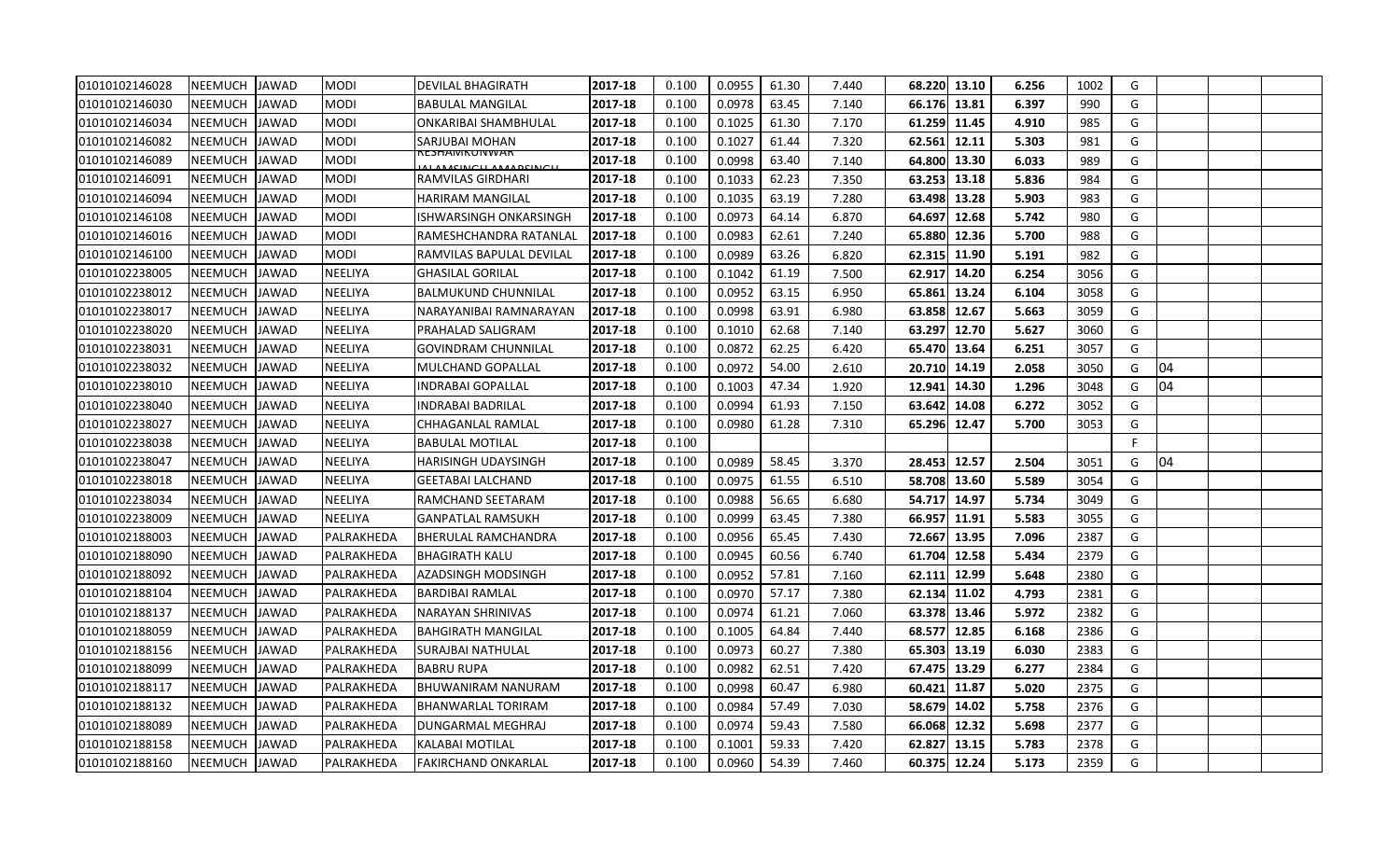| 01010102188040 | <b>NEEMUCH</b> | <b>JAWAD</b> | PALRAKHEDA     | <b>UAIVJATAIVIJIIVUT</b>                 | 2017-18 | 0.100 | 0.0979 | 62.31 | 7.550 | 68.652 12.29 |       | 5.906 | 2385 | G |    |  |
|----------------|----------------|--------------|----------------|------------------------------------------|---------|-------|--------|-------|-------|--------------|-------|-------|------|---|----|--|
| 01010102188028 | NEEMUCH        | <b>JAWAD</b> | PALRAKHEDA     | <b>OVENDDACINGU</b><br>BHARATLAL TORIRAM | 2017-18 | 0.100 |        |       |       |              |       |       |      | F |    |  |
| 01010102188101 | NEEMUCH        | <b>JAWAD</b> | PALRAKHEDA     | IBAPULAL BHERA                           | 2017-18 | 0.100 | 0.0950 | 56.10 | 7.220 | 60.905 11.60 |       | 4.946 | 2371 | G |    |  |
| 01010102188050 | NEEMUCH        | <b>JAWAD</b> | PALRAKHEDA     | <b>DEVILAL GHEESALAL</b>                 | 2017-18 | 0.100 | 0.1009 | 57.38 | 7.690 | 62.478 12.37 |       | 5.410 | 2374 | G |    |  |
| 01010102188141 | NEEMUCH        | <b>JAWAD</b> | PALRAKHEDA     | NARAYANIBAI BHANWARLAL                   | 2017-18 | 0.100 | 0.0994 | 59.15 | 7.230 | 61.459 13.47 |       | 5.795 | 2356 | G |    |  |
| 01010102188096 | NEEMUCH        | <b>JAWAD</b> | PALRAKHEDA     | JAMANABAI BHUWANIRAM                     | 2017-18 | 0.100 | 0.0975 | 55.87 | 7.450 | 60.985 11.51 |       | 4.914 | 2370 | G |    |  |
| 01010102188149 | NEEMUCH        | <b>JAWAD</b> | PALRAKHEDA     | TULSIBAI RAMCHANDRA                      | 2017-18 | 0.100 | 0.0931 | 56.66 | 7.220 | 62.771       | 12.64 | 5.554 | 2369 | G |    |  |
| 01010102188084 | NEEMUCH        | <b>JAWAD</b> | PALRAKHEDA     | <b>GULABBAI RAMESH</b>                   | 2017-18 | 0.100 | 0.0986 | 50.87 | 7.480 | 55.132 11.54 |       | 4.453 | 2355 | G |    |  |
| 01010102188044 | NEEMUCH        | <b>JAWAD</b> | PALRAKHEDA     | <b>GOPAL DEVILAL</b>                     | 2017-18 | 0.100 | 0.0980 | 51.88 | 3.360 | 25.408 12.26 |       | 2.181 | 2354 | G | 04 |  |
| 01010102188097 | NEEMUCH        | <b>JAWAD</b> | PALRAKHEDA     | WUNESH NAIVWANLAL<br>$'$ LIVID ANA       | 2017-18 | 0.100 | 0.0972 | 57.66 | 7.320 | 62.037 11.90 |       | 5.167 | 2373 | G |    |  |
| 01010102188103 | <b>NEEMUCH</b> | <b>JAWAD</b> | PALRAKHEDA     | MANGILAL RUPA GAYARI                     | 2017-18 | 0.100 | 0.0990 | 59.90 | 7.290 | 63.010 13.47 |       | 5.941 | 2368 | G |    |  |
| 01010102188093 | <b>NEEMUCH</b> | <b>JAWAD</b> | PALRAKHEDA     | MANGU RAMA BAGARI                        | 2017-18 | 0.100 | 0.0956 | 58.03 | 6.790 | 58.881 13.73 |       | 5.659 | 2367 | G |    |  |
| 01010102188051 | <b>NEEMUCH</b> | <b>JAWAD</b> | PALRAKHEDA     | SHAMBHULAL GOKUL                         | 2017-18 | 0.100 | 0.1000 | 53.26 | 2.450 | 18.640 12.90 |       | 1.683 | 2366 | G | 04 |  |
| 01010102188094 | <b>NEEMUCH</b> | <b>JAWAD</b> | PALRAKHEDA     | <b>ASHARAM GORISHANKAR</b>               | 2017-18 | 0.100 | 0.0979 | 56.43 | 7.160 | 58.958 13.89 |       | 5.732 | 2365 | G |    |  |
| 01010102188162 | <b>NEEMUCH</b> | <b>JAWAD</b> | PALRAKHEDA     | SUSHILABAI JAGDISH KASHIBAI              | 2017-18 | 0.100 | 0.0979 | 57.03 | 7.190 | 59.837 15.01 |       | 6.287 | 2364 | G |    |  |
| 01010102188001 | <b>NEEMUCH</b> | <b>JAWAD</b> | PALRAKHEDA     | SHAMBHULAL HAJARILAL                     | 2017-18 | 0.100 | 0.0952 | 54.06 | 7.100 | 57.595 13.34 |       | 5.378 | 2358 | G |    |  |
| 01010102188010 | NEEMUCH        | <b>JAWAD</b> | PALRAKHEDA     | DHANNABAI KANWARLAL                      | 2017-18 | 0.100 | 0.0932 | 58.87 | 6.780 | 61.180 12.79 |       | 5.477 | 2353 | G |    |  |
| 01010102188019 | NEEMUCH        | <b>JAWAD</b> | PALRAKHEDA     | MAHENDRA MANGILAL                        | 2017-18 | 0.100 | 0.0904 | 54.52 | 6.650 | 57.290 12.88 |       | 5.166 | 2363 | G |    |  |
| 01010102188087 | NEEMUCH        | <b>JAWAD</b> | PALRAKHEDA     | <b>GHEESALAL NANURAM</b>                 | 2017-18 | 0.100 | 0.0992 | 55.45 | 7.490 | 59.808 13.47 |       | 5.639 | 2362 | G |    |  |
| 01010102188098 | NEEMUCH        | <b>JAWAD</b> | PALRAKHEDA     | <b>BHERU RAMAJI</b>                      | 2017-18 | 0.100 | 0.0944 | 56.59 | 7.220 | 61.833 11.72 |       | 5.073 | 2361 | G | 08 |  |
| 01010102188100 | NEEMUCH        | <b>JAWAD</b> | PALRAKHEDA     | DUNGARMAL GANGARAM                       | 2017-18 | 0.100 | 0.1004 | 54.98 | 7.460 | 58.357 13.13 |       | 5.364 | 2357 | G |    |  |
| 01010102188002 | NEEMUCH        | <b>JAWAD</b> | PALRAKHEDA     | DALPATSINGH RAMSINGH                     | 2017-18 | 0.100 |        |       |       |              |       |       |      | E |    |  |
| 01010102188130 | <b>NEEMUCH</b> | <b>JAWAD</b> | PALRAKHEDA     | HEMKUNWAR JUGALSINGH                     | 2017-18 | 0.100 | 0.0962 | 55.24 | 6.860 | 56.279       | 9.59  | 3.778 | 2372 | G |    |  |
| 01010102188071 | <b>NEEMUCH</b> | <b>JAWAD</b> | PALRAKHEDA     | DURGABAI KISHANLAL                       | 2017-18 | 0.100 | 0.0986 | 57.28 | 6.650 | 55.193 13.08 |       | 5.053 | 2360 | G |    |  |
| 01010102233024 | <b>NEEMUCH</b> | <b>JAWAD</b> | <b>RUPPURA</b> | RAMCHANDRA MAGNIRAM                      | 2017-18 | 0.100 | 0.0972 | 57.54 | 7.420 | 62.747 14.34 |       | 6.299 | 469  | G |    |  |
| 01010102233014 | <b>NEEMUCH</b> | <b>JAWAD</b> | <b>RUPPURA</b> | <b>CHANDIBAI BANSHILAL</b>               | 2017-18 | 0.100 | 0.0943 | 61.71 | 7.320 | 68.431 12.61 |       | 6.040 | 486  | G |    |  |
| 01010102233019 | <b>NEEMUCH</b> | <b>JAWAD</b> | <b>RUPPURA</b> | <b>BHERULAL SHANKARLAL</b>               | 2017-18 | 0.100 | 0.0941 | 59.02 | 7.330 | 65.675 13.54 |       | 6.225 | 470  | G |    |  |
| 01010102233083 | <b>NEEMUCH</b> | <b>JAWAD</b> | <b>RUPPURA</b> | RUKMANIBAI MOHANLAL                      | 2017-18 | 0.100 | 0.0992 | 59.99 | 7.510 | 64.879 13.60 |       | 6.177 | 471  | G |    |  |
| 01010102233094 | NEEMUCH        | <b>JAWAD</b> | <b>RUPPURA</b> | LAXMINARAYAN RANCHHOD                    | 2017-18 | 0.100 | 0.0989 | 58.01 | 7.710 | 64.601 12.64 |       | 5.716 | 485  | G |    |  |
| 01010102233120 | NEEMUCH        | <b>JAWAD</b> | <b>RUPPURA</b> | <b>AMBALAL RANCHHOD</b>                  | 2017-18 | 0.100 | 0.0963 | 59.84 | 7.540 | 66.937 12.53 |       | 5.871 | 472  | G |    |  |
| 01010102233058 | NEEMUCH        | <b>JAWAD</b> | <b>RUPPURA</b> | LAXMAN CHAMPA                            | 2017-18 | 0.100 | 0.0981 | 55.11 | 7.680 | 61.631 14.92 |       | 6.437 | 468  | G |    |  |
| 01010102233007 | NEEMUCH        | <b>JAWAD</b> | <b>RUPPURA</b> | <b>RAMSINGH GOVINDRAM</b>                | 2017-18 | 0.100 | 0.0928 | 57.49 | 7.170 | 63.459 15.01 |       | 6.667 | 467  | G |    |  |
| 01010102233008 | NEEMUCH        | <b>JAWAD</b> | <b>RUPPURA</b> | UNKARLAL VENIRAM                         | 2017-18 | 0.100 | 0.0957 | 61.75 | 7.400 | 68.213 13.26 |       | 6.331 | 489  | G |    |  |
| 01010102233062 | NEEMUCH        | <b>JAWAD</b> | <b>RUPPURA</b> | <b>HARISINGH CHENRAM</b>                 | 2017-18 | 0.100 | 0.0971 | 58.60 | 7.500 | 64.665 13.89 |       | 6.287 | 473  | G |    |  |
| 01010102233125 | <b>NEEMUCH</b> | <b>JAWAD</b> | <b>RUPPURA</b> | <b>GANGARAM BHAGGA</b>                   | 2017-18 | 0.100 | 0.0959 | 63.77 | 7.470 | 70.959 13.24 |       | 6.577 | 488  | G |    |  |
| 01010102233042 | <b>NEEMUCH</b> | <b>JAWAD</b> | <b>RUPPURA</b> | <b>SHOKINLAL CHENRAM</b>                 | 2017-18 | 0.100 | 0.0970 | 59.20 | 7.420 | 64.691 14.07 |       | 6.372 | 474  | G |    |  |
| 01010102233069 | NEEMUCH JAWAD  |              | <b>RUPPURA</b> | IDHARMCHAND GOKUL                        | 2017-18 | 0.100 | 0.0980 | 58.55 | 7.550 | 64.439 14.43 |       | 6.509 | 475  | G |    |  |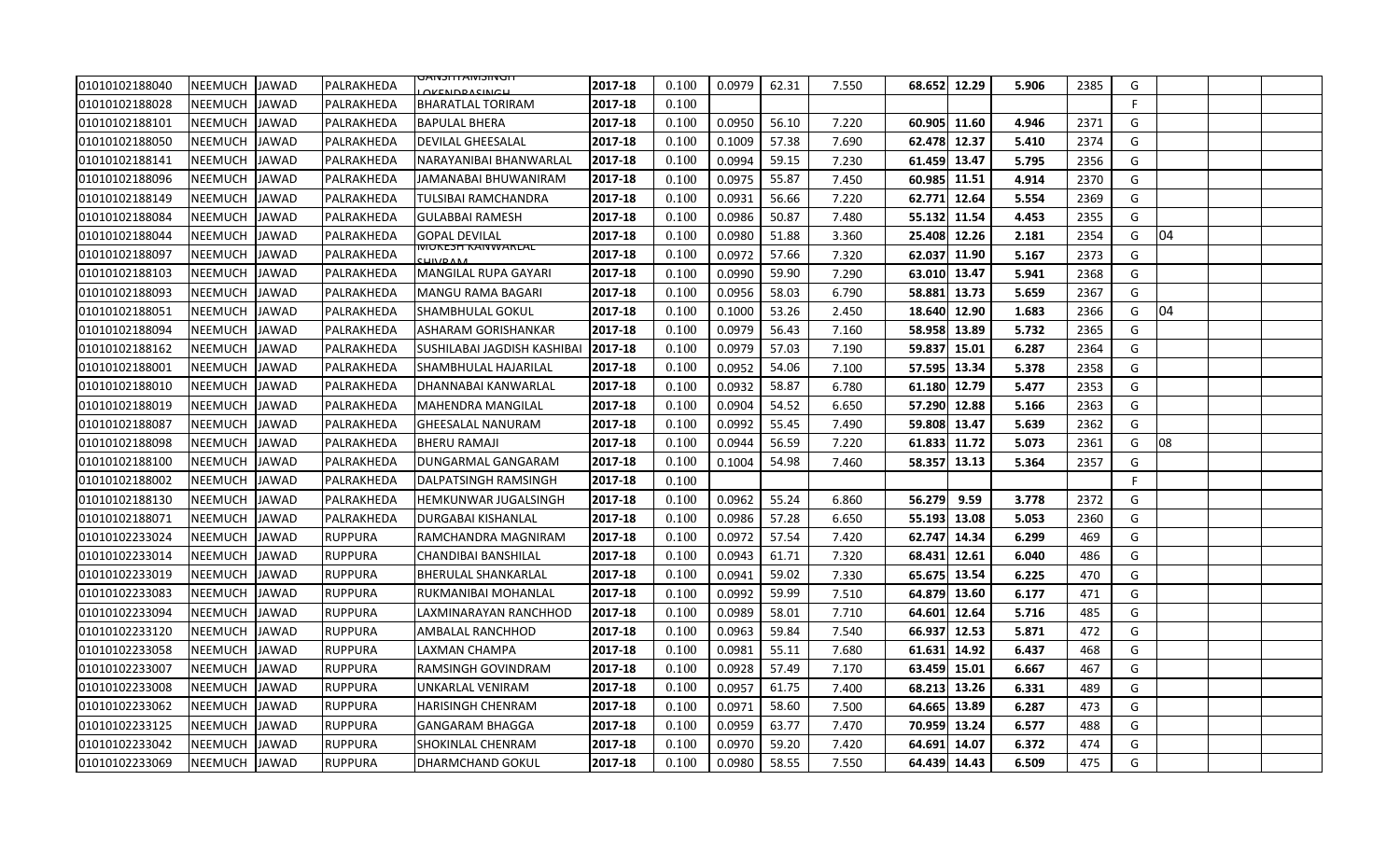| 01010102233072 | NEEMUCH JAWAD  |              | <b>RUPPURA</b> | <b>MANGILAL DEVILAL</b>    | 2017-18 | 0.100 | 0.0955 | 55.44 | 6.830 | 56.639 12.90 |       | 5.115 | 466  | G            |  |  |
|----------------|----------------|--------------|----------------|----------------------------|---------|-------|--------|-------|-------|--------------|-------|-------|------|--------------|--|--|
| 01010102233018 | NEEMUCH        | JAWAD        | <b>RUPPURA</b> | <b>BANSHILAL BHEEMA</b>    | 2017-18 | 0.100 | 0.0976 | 59.47 | 7.600 | 66.158 14.48 |       | 6.705 | 476  | G            |  |  |
| 01010102233026 | NEEMUCH        | <b>JAWAD</b> | <b>RUPPURA</b> | NANIBAI NANURAM            | 2017-18 | 0.100 | 0.1014 | 58.49 | 7.810 | 64.359 15.90 |       | 7.163 | 477  | G            |  |  |
| 01010102233034 | NEEMUCH        | JAWAD        | <b>RUPPURA</b> | SOHANLAL KESHURAM          | 2017-18 | 0.100 | 0.0956 | 55.15 | 7.170 | 59.090 15.32 |       | 6.337 | 465  | G            |  |  |
| 01010102233088 | NEEMUCH        | JAWAD        | <b>RUPPURA</b> | JAGDISH TORIRAM            | 2017-18 | 0.100 | 0.1000 | 58.83 | 7.330 | 61.600 12.73 |       | 5.489 | 478  | G            |  |  |
| 01010102233090 | NEEMUCH        | JAWAD        | <b>RUPPURA</b> | SHANKARLAL OGADH           | 2017-18 | 0.100 | 0.0949 | 57.73 | 7.350 | 63.878 13.81 |       | 6.175 | 479  | G            |  |  |
| 01010102233027 | NEEMUCH        | JAWAD        | <b>RUPPURA</b> | <b>DEVILAL LALA</b>        | 2017-18 | 0.100 | 0.0979 | 61.93 | 7.470 | 67.508 15.10 |       | 7.135 | 454  | G            |  |  |
| 01010102233041 | NEEMUCH        | <b>JAWAD</b> | <b>RUPPURA</b> | GOBINDABAI NARAYANSINGH    | 2017-18 | 0.100 | 0.0963 | 59.91 | 7.420 | 65.940 12.79 |       | 5.904 | 484  | G            |  |  |
| 01010102233076 | <b>NEEMUCH</b> | <b>JAWAD</b> | <b>RUPPURA</b> | DAULATRAM KALU             | 2017-18 | 0.100 | 0.0991 | 55.15 | 7.510 | 59.707 13.31 |       | 5.563 | 464  | G            |  |  |
| 01010102233015 | NEEMUCH        | JAWAD        | <b>RUPPURA</b> | KANHEYALAL CHENRAM         | 2017-18 | 0.100 | 0.0986 | 62.73 | 7.620 | 69.260 13.57 |       | 6.579 | 455  | G            |  |  |
| 01010102233025 | NEEMUCH        | <b>JAWAD</b> | <b>RUPPURA</b> | <b>KANCHANBAI BHERULAL</b> | 2017-18 | 0.100 | 0.0996 | 55.50 | 7.500 | 59.699 14.79 |       | 6.181 | 463  | G            |  |  |
| 01010102233044 | NEEMUCH        | <b>JAWAD</b> | <b>RUPPURA</b> | RAMIBAI NANURAM            | 2017-18 | 0.100 | 0.0908 | 55.24 | 7.030 | 61.101       | 14.17 | 6.060 | 462  | G            |  |  |
| 01010102233053 | NEEMUCH        | <b>JAWAD</b> | <b>RUPPURA</b> | SEETABAI JHUNDALAL         | 2017-18 | 0.100 | 0.0949 | 62.94 | 7.100 | 67.271       | 12.12 | 5.707 | 456  | G            |  |  |
| 01010102233061 | <b>NEEMUCH</b> | <b>JAWAD</b> | <b>RUPPURA</b> | JAGDISH BHOLIRAM           | 2017-18 | 0.100 | 0.0948 | 59.66 | 7.150 | 64.283 13.54 |       | 6.093 | 483  | G            |  |  |
| 01010102233063 | <b>NEEMUCH</b> | <b>JAWAD</b> | <b>RUPPURA</b> | SHIVPRASAD KANHEYALAL      | 2017-18 | 0.100 | 0.0955 | 63.06 | 7.110 | 67.068 13.05 |       | 6.127 | 460  | G            |  |  |
| 01010102233081 | NEEMUCH        | <b>JAWAD</b> | <b>RUPPURA</b> | <b>OMPRAKASH VENIRAM</b>   | 2017-18 | 0.100 | 0.0891 | 61.75 | 7.140 | 70.696 12.78 |       | 6.324 | 487  | G            |  |  |
| 01010102233003 | NEEMUCH        | JAWAD        | <b>RUPPURA</b> | <b>GHANSHYAM JAYCHAND</b>  | 2017-18 | 0.100 | 0.0988 | 58.65 | 7.390 | 62.672 14.29 |       | 6.269 | 482  | G            |  |  |
| 01010102233017 | NEEMUCH        | JAWAD        | <b>RUPPURA</b> | <b>DEUBAI NARULAL</b>      | 2017-18 | 0.100 |        |       |       |              |       |       |      | F.           |  |  |
| 01010102233020 | NEEMUCH        | JAWAD        | <b>RUPPURA</b> | <b>BAGDIBAI GHEESALAL</b>  | 2017-18 | 0.100 | 0.0977 | 48.93 | 7.210 | 51.586 14.06 |       | 5.077 | 457  | G            |  |  |
| 01010102233049 | NEEMUCH        | JAWAD        | <b>RUPPURA</b> | RAMCHANDRA RAMLAL          | 2017-18 | 0.100 | 0.0973 | 63.11 | 7.040 | 65.231 13.06 |       | 5.963 | 459  | G            |  |  |
| 01010102233050 | NEEMUCH        | <b>JAWAD</b> | <b>RUPPURA</b> | ANOKHIBAI KARULAL LAXMAN   | 2017-18 | 0.100 | 0.0986 | 60.75 | 7.410 | 65.223 14.34 |       | 6.547 | 481  | G            |  |  |
| 01010102233091 | NEEMUCH        | <b>JAWAD</b> | <b>RUPPURA</b> | CHATARBHUJ BHANWARLAL      | 2017-18 | 0.100 | 0.0976 | 57.29 | 7.330 | 61.465 14.77 |       | 6.355 | 461  | G            |  |  |
| 01010102233021 | <b>NEEMUCH</b> | <b>JAWAD</b> | <b>RUPPURA</b> | SHANKARLAL RAMCHAND        | 2017-18 | 0.100 | 0.0952 | 62.50 | 7.170 | 67.248 12.62 |       | 5.940 | 458  | G            |  |  |
| 01010102233013 | <b>NEEMUCH</b> | <b>JAWAD</b> | <b>RUPPURA</b> | <b>MADANLAL TULSIRAM</b>   | 2017-18 | 0.100 | 0.0998 | 56.05 | 7.820 | 62.745 14.26 |       | 6.263 | 480  | G            |  |  |
| 01010102164002 | <b>NEEMUCH</b> | <b>JAWAD</b> | <b>SARODA</b>  | <b>JAGDISH MOHANLAL</b>    | 2017-18 | 0.100 | 0.0963 | 60.55 | 7.500 | 67.373 16.71 |       | 7.880 | 1666 | G            |  |  |
| 01010102164003 | <b>NEEMUCH</b> | <b>JAWAD</b> | <b>SARODA</b>  | RAMCHANDRA KISHANLAL       | 2017-18 | 0.100 | 0.1008 | 57.56 | 7.820 | 63.790 13.97 |       | 6.238 | 1662 | G            |  |  |
| 01010102164007 | <b>NEEMUCH</b> | <b>JAWAD</b> | <b>SARODA</b>  | RAMCHANDRA NANURAM         | 2017-18 | 0.100 | 0.0994 | 62.35 | 7.700 | 69.004 14.79 |       | 7.143 | 1667 | G            |  |  |
| 01010102164010 | <b>NEEMUCH</b> | <b>JAWAD</b> | <b>SARODA</b>  | <b>KALURAM MANGILAL</b>    | 2017-18 | 0.100 | 0.1024 | 60.88 | 8.110 | 68.877 13.72 |       | 6.615 | 1663 | G            |  |  |
| 01010102164013 | <b>NEEMUCH</b> | <b>JAWAD</b> | SARODA         | <b>GHEESIBAI GHEESALAL</b> | 2017-18 | 0.100 | 0.0988 | 64.75 | 7.760 | 72.652 10.90 |       | 5.543 | 1675 | G            |  |  |
| 01010102164016 | NEEMUCH        | <b>JAWAD</b> | SARODA         | DHAPUBAI MADHULAL          | 2017-18 | 0.100 | 0.0952 | 65.94 | 7.280 | 72.038 15.51 |       | 7.821 | 1674 | G            |  |  |
| 01010102164019 | NEEMUCH        | <b>JAWAD</b> | SARODA         | <b>GHISIBAI PRABHULAL</b>  | 2017-18 | 0.100 | 0.0966 | 58.36 | 7.510 | 64.814 13.31 |       | 6.039 | 1664 | G            |  |  |
| 01010102164022 | NEEMUCH        | <b>JAWAD</b> | SARODA         | SHOBHALAL VARDA            | 2017-18 | 0.100 |        |       |       |              |       |       |      | F.           |  |  |
| 01010102164041 | NEEMUCH        | JAWAD        | <b>SARODA</b>  | RAMESHWAR PREMCHAND        | 2017-18 | 0.100 | 0.0999 | 64.50 | 8.090 | 74.615 12.06 |       | 6.299 | 1676 | G            |  |  |
| 01010102164017 | <b>NEEMUCH</b> | <b>JAWAD</b> | <b>SARODA</b>  | SOHANIBAI BADRILAL         | 2017-18 | 0.100 | 0.1000 | 56.42 | 7.410 | 59.720 16.32 |       | 6.823 | 1665 | G            |  |  |
| 01010102164048 | <b>NEEMUCH</b> | JAWAD        | <b>SARODA</b>  | PRABHULAL CHUNNILAL        | 2017-18 | 0.100 |        |       |       |              |       |       |      | $\mathsf{F}$ |  |  |
| 01010102164049 | NEEMUCH        | <b>JAWAD</b> | <b>SARODA</b>  | <b>BALIBAI CHUNNILAL</b>   | 2017-18 | 0.100 |        |       |       |              |       |       |      | $\mathsf{F}$ |  |  |
| 01010102164050 | NEEMUCH JAWAD  |              | <b>SARODA</b>  | SOHANIBAI BHAGWAN          | 2017-18 | 0.100 | 0.0999 | 65.10 | 7.510 | 69.910 13.79 |       | 6.749 | 1673 | G            |  |  |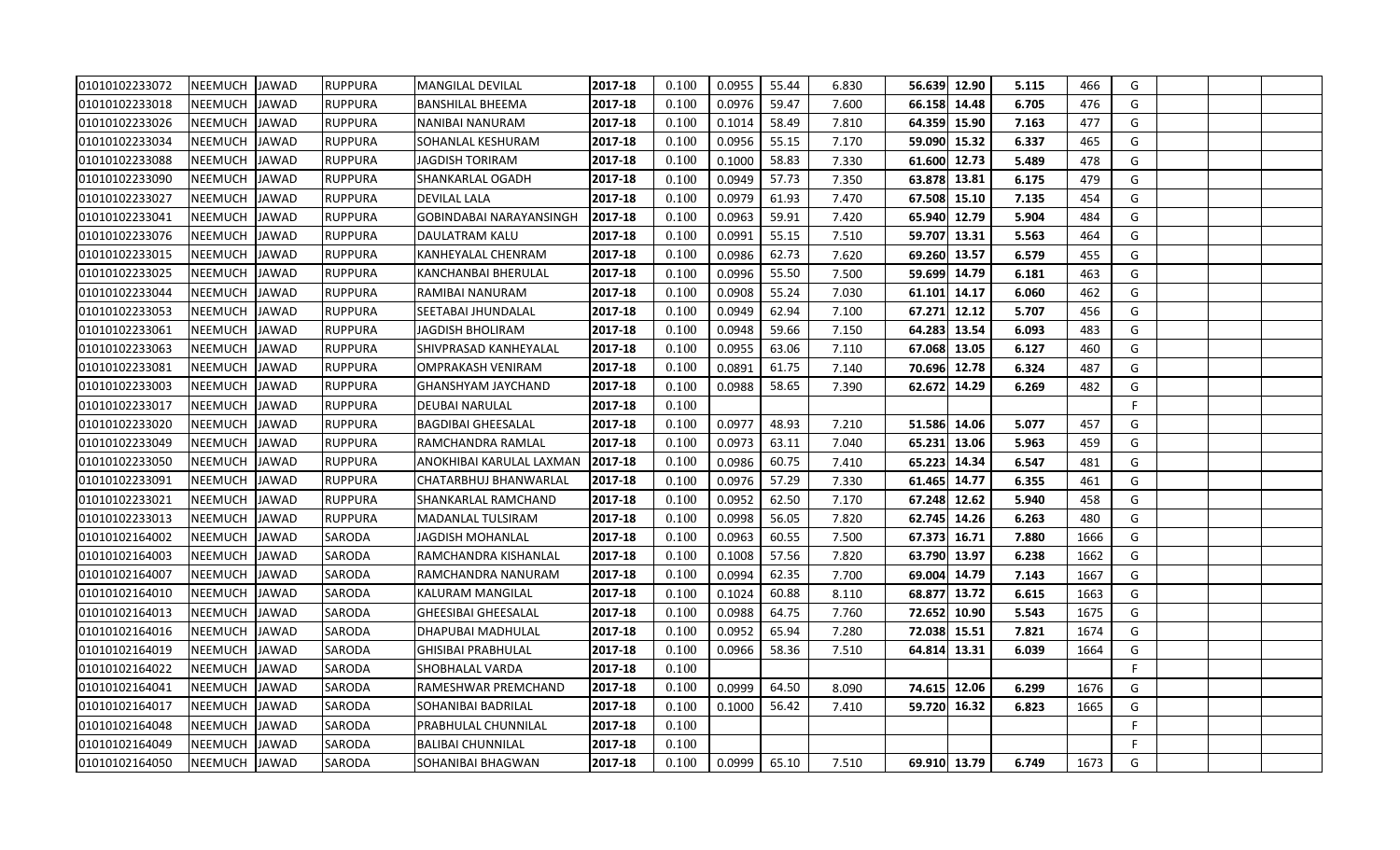| 01010102164051 | NEEMUCH        | JAWAD        | <b>SARODA</b>                          | NARAYAN HIRALAL                                            | 2017-18 | 0.100 |        |       |       |              |       |       |      | F.           |  |  |
|----------------|----------------|--------------|----------------------------------------|------------------------------------------------------------|---------|-------|--------|-------|-------|--------------|-------|-------|------|--------------|--|--|
| 01010102164052 | NEEMUCH        | <b>JAWAD</b> | <b>SARODA</b>                          | <b>BAGDIRAM MADHOLAL</b>                                   | 2017-18 | 0.100 | 0.0619 | 62.80 | 4.810 | 69.709       | 15.30 | 7.466 | 1668 | G            |  |  |
| 01010102164053 | <b>NEEMUCH</b> | JAWAD        | SARODA                                 | <b>MOHANLAL HIRALAL</b>                                    | 2017-18 | 0.100 |        |       |       |              |       |       |      | F.           |  |  |
| 01010102164054 | NEEMUCH        | JAWAD        | <b>SARODA</b>                          | PREMCHAND JAGANNATH                                        | 2017-18 | 0.100 | 0.1008 | 62.27 | 7.470 | 65.923       | 13.73 | 6.336 | 1669 | G            |  |  |
| 01010102164055 | NEEMUCH        | JAWAD        | <b>SARODA</b>                          | RADHESHYAM HIRALAL                                         | 2017-18 | 0.100 |        |       |       |              |       |       |      | F.           |  |  |
| 01010102164057 | NEEMUCH        | <b>JAWAD</b> | <b>SARODA</b>                          | RAMCHANDRA KASHIRAM                                        | 2017-18 | 0.100 | 0.0984 | 56.74 | 7.350 | 60.549       | 12.83 | 5.438 | 1661 | G            |  |  |
| 01010102164058 | NEEMUCH        | <b>JAWAD</b> | <b>SARODA</b>                          | MAKHALIBAI MADHU                                           | 2017-18 | 0.100 | 0.0931 | 60.73 | 7.040 | 65.607       | 16.40 | 7.531 | 1670 | G            |  |  |
| 01010102164061 | NEEMUCH        | <b>JAWAD</b> | <b>SARODA</b>                          | <b>KISHANLAL GHEESALAL</b>                                 | 2017-18 | 0.100 |        |       |       |              |       |       |      | F.           |  |  |
| 01010102164043 | NEEMUCH        | <b>JAWAD</b> | SARODA                                 | PREMSINGH SHIVESINGH                                       | 2017-18 | 0.100 |        |       |       |              |       |       |      | $\mathsf{F}$ |  |  |
| 01010102164024 | NEEMUCH        | JAWAD        | <b>SARODA</b>                          | NANURAM GODHA                                              | 2017-18 | 0.100 | 0.0984 | 54.81 | 7.820 | 62.226       | 15.44 | 6.725 | 1659 | G            |  |  |
| 01010102164042 | NEEMUCH        | <b>JAWAD</b> | <b>SARODA</b>                          | <b>MANGUSINGH SHIVSINGH</b>                                | 2017-18 | 0.100 |        |       |       |              |       |       |      | F.           |  |  |
| 01010102164028 | NEEMUCH        | <b>JAWAD</b> | <b>SARODA</b>                          | <b>BHANWARLAL KALU</b>                                     | 2017-18 | 0.100 | 0.0947 | 62.94 | 7.060 | 67.033       | 14.60 | 6.851 | 1671 | G            |  |  |
| 01010102164030 | NEEMUCH        | <b>JAWAD</b> | <b>SARODA</b>                          | <b>MANGILAL DEVAJI</b>                                     | 2017-18 | 0.100 |        |       |       |              |       |       |      | F            |  |  |
| 01010102164046 | NEEMUCH        | <b>JAWAD</b> | <b>SARODA</b>                          | <b>EJPALSIINUM UULADSIINUM</b><br><b>AQUANIZI INITALAD</b> | 2017-18 | 0.100 |        |       |       |              |       |       |      | F            |  |  |
| 01010102163010 | NEEMUCH        | JAWAD        | SARODA                                 | <b>ONKARLAL PYARA</b>                                      | 2017-18 | 0.100 |        |       |       |              |       |       |      | F            |  |  |
| 01010102163014 | NEEMUCH        | JAWAD        | SARODA                                 | AMARCHANDRA MANGILAL                                       | 2017-18 | 0.100 |        |       |       |              |       |       |      | F            |  |  |
| 01010102163017 | NEEMUCH        | JAWAD        | <b>SARODA</b>                          | <b>BHAGWANLAL MANGILAL</b>                                 | 2017-18 | 0.100 | 0.0924 | 61.29 | 7.230 | 68.506       | 15.84 | 7.596 | 1672 | G            |  |  |
| 01010102163022 | NEEMUCH        | JAWAD        | <b>SARODA</b>                          | PRAHLAD GHEESALAL                                          | 2017-18 | 0.100 | 0.0944 | 55.99 | 7.260 | 61.515       | 13.65 | 5.878 | 1660 | G            |  |  |
| 01010102163002 | NEEMUCH        | <b>JAWAD</b> | <b>SARODA</b>                          | SHAMBHULAL KISHNA                                          | 2017-18 | 0.100 |        |       |       |              |       |       |      | F            |  |  |
| 01010102164063 | NEEMUCH        | <b>JAWAD</b> | <b>SARODA</b>                          | <b>BABULAL NANDLAL</b>                                     | 2017-18 | 0.100 |        |       |       |              |       |       |      | F            |  |  |
| 01010102148018 | NEEMUCH        | <b>JAWAD</b> | <b>SARWAINITA</b><br><b>SARVARNITA</b> | UDAYRAM KANIRAM                                            | 2017-18 | 0.100 | 0.1007 | 58.68 | 7.080 | 58.937 13.34 |       | 5.504 | 230  | G            |  |  |
| 01010102148070 | NEEMUCH        | JAWAD        | <b>SARVARNITA</b>                      | KANHEYALAL RAMNARAYAN                                      | 2017-18 | 0.100 | 0.1003 | 60.53 | 7.290 | 62.851 12.75 |       | 5.609 | 236  | G            |  |  |
| 01010102148118 | NEEMUCH        | <b>JAWAD</b> | <b>SARVARNITA</b>                      | RAMKANYABAI RAMNARAYAN                                     | 2017-18 | 0.100 | 0.0989 | 58.55 | 7.260 | 61.395 13.82 |       | 5.940 | 237  | G            |  |  |
| 01010102148022 | NEEMUCH        | <b>JAWAD</b> | <b>SARVARNITA</b>                      | RAMESHCHANDRA BAGDIRAM                                     | 2017-18 | 0.100 | 0.0927 | 66.12 | 6.760 | 68.878 12.43 |       | 5.993 | 239  | G            |  |  |
| 01010102148078 | NEEMUCH        | <b>JAWAD</b> | <b>SARWANTA</b>                        | SAKURANBAI ALLANUR                                         | 2017-18 | 0.100 | 0.1002 | 58.13 | 7.130 | 59.092 12.09 |       | 5.001 | 229  | G            |  |  |
| 01010102148002 | NEEMUCH        | <b>JAWAD</b> |                                        | NARAYANIBAI BHERULAL                                       | 2017-18 | 0.100 | 0.0986 | 60.69 | 7.120 | 62.606 12.84 |       | 5.627 | 235  | G            |  |  |
| 01010102148005 | NEEMUCH        | <b>JAWAD</b> | <b>SARVARNITA</b><br><b>SARVARNITA</b> | <b>BHULIBAI NANDLAL</b>                                    | 2017-18 | 0.100 | 0.0939 | 59.19 | 6.480 | 58.349 13.92 |       | 5.686 | 234  | G            |  |  |
| 01010102148001 | NEEMUCH        | JAWAD        | <b>SARWANTA</b>                        | DALURAM RAMLAL                                             | 2017-18 | 0.100 | 0.1001 | 58.03 | 7.380 | 61.119 11.91 |       | 5.095 | 233  | G            |  |  |
| 01010102148007 | NEEMUCH        | <b>JAWAD</b> | <del>\$ANV∧RNH</del>                   | <b>BANSHILAL NANDLAL</b>                                   | 2017-18 | 0.100 | 0.0963 | 51.66 | 7.170 | 54.943 13.34 |       | 5.131 | 224  | G            |  |  |
| 01010102148124 | NEEMUCH        | <b>JAWAD</b> | <b>SARVARNITA</b>                      | <u> הטעוונה ו איוחטט</u><br><b>OUVVICIVICA</b>             | 2017-18 | 0.100 | 0.0932 | 58.60 | 6.870 | 61.706 13.14 |       | 5.676 | 232  | G            |  |  |
| 01010102148089 | NEEMUCH        | <b>JAWAD</b> | <b>SARWANTA</b>                        | <b>ABDULSATTAR HUSAINSHAH</b>                              | 2017-18 | 0.100 | 0.1000 | 60.88 | 7.100 | 61.750 12.93 |       | 5.589 | 231  | G            |  |  |
| 01010102148043 | NEEMUCH        | <b>JAWAD</b> |                                        | PRAHLAD RAMCHANDRA                                         | 2017-18 | 0.100 | 0.0947 | 56.20 | 7.120 | 60.359 13.27 |       | 5.607 | 228  | G            |  |  |
| 01010102148098 | NEEMUCH        | <b>JAWAD</b> | <b>SARVARNITA</b>                      | <b>SURESHCHAND SHANKARLAL</b>                              | 2017-18 | 0.100 | 0.0958 | 58.58 | 7.060 | 61.670 14.02 |       | 6.053 | 227  | G            |  |  |
| 01010102148103 | NEEMUCH        | <b>JAWAD</b> | <b>SARVARNITA</b><br><b>SARWANTA</b>   | KANHEYALAL KANWARLAL                                       | 2017-18 | 0.100 | 0.0980 | 57.56 | 6.980 | 58.571 13.72 |       | 5.625 | 225  | G            |  |  |
| 01010102148038 | NEEMUCH        | <b>JAWAD</b> | <b>SANVARNITA</b>                      | CHAMPA BHERA                                               | 2017-18 | 0.100 |        |       |       |              |       |       |      | F.           |  |  |
| 01010102148061 | NEEMUCH        | <b>JAWAD</b> | <b>SARWARNITA</b>                      | NANDLAL LALUJI                                             | 2017-18 | 0.100 | 0.0686 | 61.49 | 4.550 | 58.265 11.95 |       | 4.874 | 226  | G            |  |  |
| 01010102148013 | <b>NEEMUCH</b> | JAWAD        |                                        | SHIVNARAYAN FAKIRCHAND                                     | 2017-18 | 0.100 | 0.1005 | 62.46 | 7.280 | 64.637 13.18 |       | 5.963 | 238  | G            |  |  |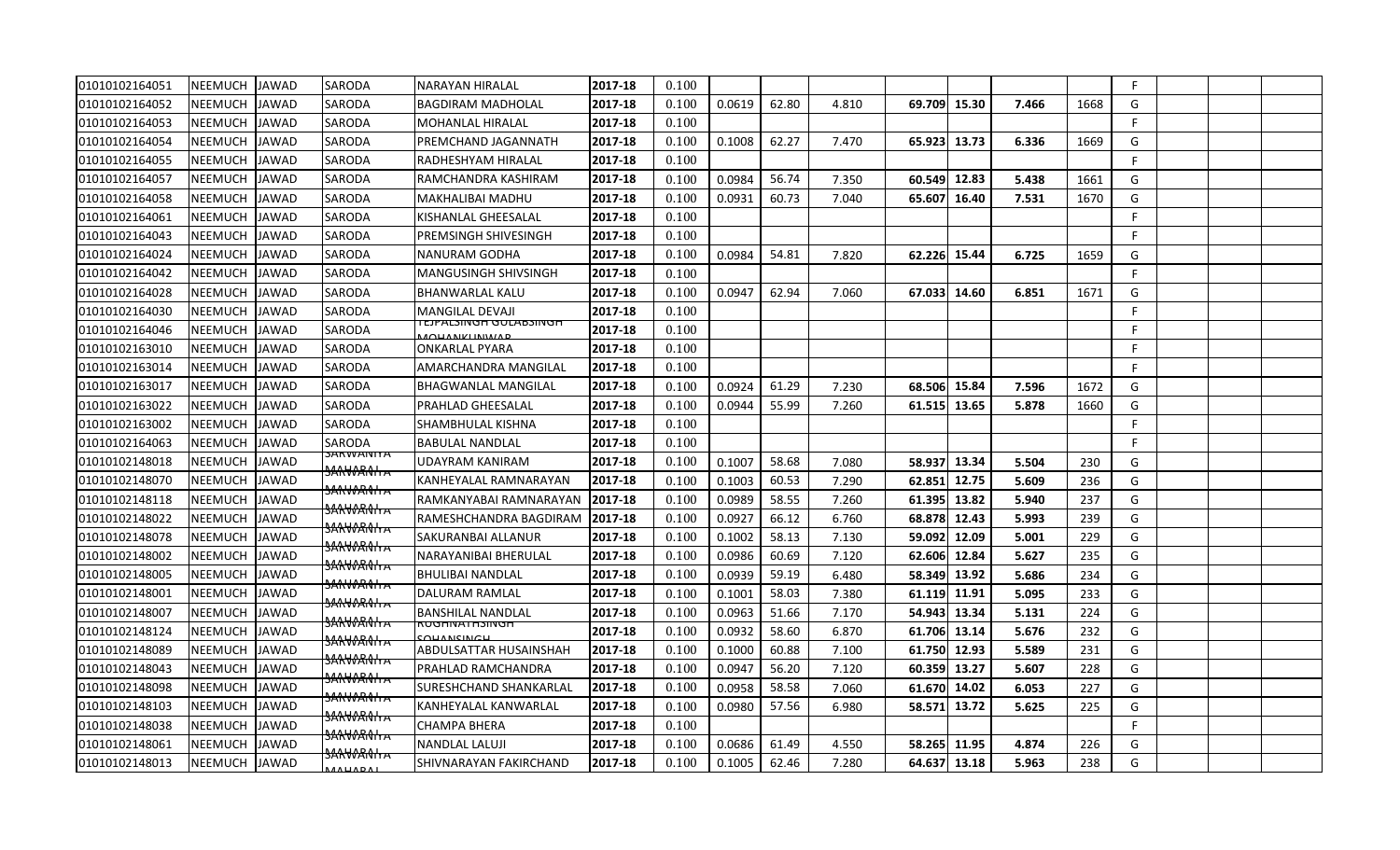| 01010102185003 | NEEMUCH JAWAD  |              | <b>SUVAKHEDA</b> | IDINESHKUMAR TEJSINGH                            | 2017-18 | 0.100 | 0.0950 | 63.08 | 7.000 | 66.400 12.84 |              | 5.968 | 1439 | G |    |  |
|----------------|----------------|--------------|------------------|--------------------------------------------------|---------|-------|--------|-------|-------|--------------|--------------|-------|------|---|----|--|
| 01010102185004 | NEEMUCH        | JAWAD        | <b>SUVAKHEDA</b> | <b>BHUWANIRAM PRABHULAL</b>                      | 2017-18 | 0.100 | 0.0959 | 62.22 | 7.210 | 66.830 12.73 |              | 5.955 | 1424 | G |    |  |
| 01010102185005 | NEEMUCH        | JAWAD        | <b>SUVAKHEDA</b> | RAMCHANDRA RAMNARAYAN                            | 2017-18 | 0.100 | 0.0970 | 63.19 | 6.930 |              | 64.495 13.56 | 6.122 | 1438 | G |    |  |
| 01010102185007 | NEEMUCH        | <b>JAWAD</b> | <b>SUVAKHEDA</b> | <u>JAN I UJADAI JAIVINAKA TAIV</u><br>ANLIEVALAI | 2017-18 | 0.100 | 0.1006 | 61.76 | 7.180 |              | 62.972 14.10 | 6.215 | 1425 | G |    |  |
| 01010102185008 | NEEMUCH        | <b>JAWAD</b> | <b>SUVAKHEDA</b> | <b>BANSHILAL RAMNARAYAN</b>                      | 2017-18 | 0.100 | 0.0972 | 61.56 | 7.150 | 64.691       | 12.67        | 5.737 | 1426 | G |    |  |
| 01010102185011 | NEEMUCH        | <b>JAWAD</b> | <b>SUVAKHEDA</b> | IRAMGOPAL MANGILAL                               | 2017-18 | 0.100 | 0.0964 | 61.73 | 7.560 | 69.160 13.02 |              | 6.303 | 1427 | G |    |  |
| 01010102185014 | NEEMUCH        | <b>JAWAD</b> | <b>SUVAKHEDA</b> | IRAMCHANDRA BAPULAL                              | 2017-18 | 0.100 | 0.1022 | 59.14 | 7.180 | 59.354       | 12.70        | 5.277 | 1408 | G |    |  |
| 01010102185015 | NEEMUCH        | <b>JAWAD</b> | <b>SUVAKHEDA</b> | <b>BABULAL MANGILAL</b>                          | 2017-18 | 0.100 | 0.0997 | 61.62 | 7.130 | 62.949       | 13.68        | 6.028 | 1423 | G |    |  |
| 01010102185018 | NEEMUCH        | <b>JAWAD</b> | <b>SUVAKHEDA</b> | <b>AVANTIBAI CHHAGANLAL</b>                      | 2017-18 | 0.100 | 0.0973 | 62.83 | 7.280 | 67.153       | 12.67        | 5.956 | 1436 | G |    |  |
| 01010102185028 | NEEMUCH        | <b>JAWAD</b> | <b>SUVAKHEDA</b> | <b>GOUTAMLAL VARDICHAND</b>                      | 2017-18 | 0.100 | 0.1000 | 63.03 | 7.240 | 65.190       | 12.52        | 5.713 | 1437 | G |    |  |
| 01010102185029 | NEEMUCH        | <b>JAWAD</b> | <b>SUVAKHEDA</b> | <b>MODIRAM MANGILAL</b>                          | 2017-18 | 0.100 | 0.0976 | 55.13 | 7.820 | 63.105 13.55 |              | 5.985 | 1405 | G |    |  |
| 01010102185030 | NEEMUCH        | <b>JAWAD</b> | <b>SUVAKHEDA</b> | LALARAM MANGILAL                                 | 2017-18 | 0.100 | 0.0979 | 62.91 | 7.230 | 66.374       | 13.57        | 6.305 | 1435 | G |    |  |
| 01010102185034 | NEEMUCH        | JAWAD        | <b>SUVAKHEDA</b> | IRATANLAL NANALAL                                | 2017-18 | 0.100 | 0.0999 | 59.93 | 7.230 | 61.962 13.92 |              | 6.037 | 1407 | G |    |  |
| 01010102185035 | NEEMUCH        | <b>JAWAD</b> | SUVAKHEDA        | <b>DEVKISHAN BADRILAL</b>                        | 2017-18 | 0.100 | 0.0999 | 62.34 | 2.610 | 23.263 13.04 |              | 2.124 | 1434 | G | 04 |  |
| 01010102185041 | NEEMUCH        | <b>JAWAD</b> | SUVAKHEDA        | KANHEYALAL RATANLAL                              | 2017-18 | 0.100 | 0.1017 | 61.74 | 7.220 | 62.616 12.83 |              | 5.624 | 1422 | G |    |  |
| 01010102185043 | NEEMUCH        | <b>JAWAD</b> | SUVAKHEDA        | SATYANARAYAN HIRALAL                             | 2017-18 | 0.100 | 0.0920 | 62.60 | 6.470 | 62.891       | 13.00        | 5.723 | 1433 | G |    |  |
| 01010102185045 | NEEMUCH        | <b>JAWAD</b> | <b>SUVAKHEDA</b> | VALLABHRAM RAMNARAYAN                            | 2017-18 | 0.100 | 0.0959 | 63.54 | 7.250 | 68.624       | 11.69        | 5.615 | 1440 | G |    |  |
| 01010102185055 | NEEMUCH        | <b>JAWAD</b> | <b>SUVAKHEDA</b> | KAILASHCHANDRA MANGILAL                          | 2017-18 | 0.100 | 0.1000 | 61.99 | 7.350 | 65.090       | 12.55        | 5.718 | 1421 | G |    |  |
| 01010102185057 | NEEMUCH        | <b>JAWAD</b> | <b>SUVAKHEDA</b> | <b>JAGDISH RATANLAL</b>                          | 2017-18 | 0.100 | 0.0998 | 61.62 | 7.050 | 62.184       | 12.89        | 5.611 | 1420 | G |    |  |
| 01010102185069 | NEEMUCH        | JAWAD        | <b>SUVAKHEDA</b> | <b>RADHESHYAM HIRALAL</b>                        | 2017-18 | 0.100 | 0.1000 | 63.22 | 7.230 | 65.300       | 12.34        | 5.640 | 1431 | G |    |  |
| 01010102185068 | <b>NEEMUCH</b> | <b>JAWAD</b> | SUVAKHEDA        | <b>SURESH ONKARLAL</b>                           | 2017-18 | 0.100 | 0.0966 | 63.29 | 7.190 | 67.298       | 13.05        | 6.147 | 1432 | G |    |  |
| 01010102185071 | <b>NEEMUCH</b> | <b>JAWAD</b> | SUVAKHEDA        | <b>SOHANLAL NANURAM</b>                          | 2017-18 | 0.100 | 0.0975 | 61.38 | 6.910 | 62.144       | 12.33        | 5.364 | 1419 | G |    |  |
| 01010102185073 | <b>NEEMUCH</b> | <b>JAWAD</b> | SUVAKHEDA        | <b>SHRIGARBAI RADHAKISHAN</b>                    | 2017-18 | 0.100 | 0.0992 | 62.77 | 7.200 | 65.081       | 12.94        | 5.895 | 1430 | G |    |  |
| 01010102185065 | <b>NEEMUCH</b> | <b>JAWAD</b> | SUVAKHEDA        | TULASIRAM BALAWANTSINGH                          | 2017-18 | 0.100 | 0.0990 | 62.50 | 7.280 | 65.657       | 12.99        | 5.970 | 1418 | G |    |  |
| 01010102185080 | <b>NEEMUCH</b> | <b>JAWAD</b> | <b>SUVAKHEDA</b> | JAGDISH RAMCHANDRA                               | 2017-18 | 0.100 | 0.0948 | 60.99 | 6.890 | 63.323 14.12 |              | 6.259 | 1417 | G |    |  |
| 01010102185081 | NEEMUCH        | <b>JAWAD</b> | <b>SUVAKHEDA</b> | <u> YAIVINUIVWANDAI</u>                          | 2017-18 | 0.100 | 0.1000 | 62.82 | 7.270 | 65.240 13.50 |              | 6.165 | 1429 | G |    |  |
| 01010102185049 | NEEMUCH        | <b>JAWAD</b> | <b>SUVAKHEDA</b> | <b>GANSHYAM BAPULAL</b>                          | 2017-18 | 0.100 | 0.1000 | 62.15 | 7.070 | 62.770 13.45 |              | 5.910 | 1416 | G |    |  |
| 01010102185089 | NEEMUCH        | <b>JAWAD</b> | <b>SUVAKHEDA</b> | <b>GABBUBAI NATHUJI</b>                          | 2017-18 | 0.100 | 0.0957 | 57.80 | 6.700 | 57.806 13.37 |              | 5.410 | 1406 | G |    |  |
| 01010102185070 | NEEMUCH        | JAWAD        | <b>SUVAKHEDA</b> | LAAIVIIINAKA TAIV<br><b>DAMCUANDDA</b>           | 2017-18 | 0.100 | 0.0968 | 60.81 | 7.020 | 62.996 12.97 |              | 5.720 | 1409 | G |    |  |
| 01010102185017 | NEEMUCH        | JAWAD        | <b>SUVAKHEDA</b> | RAMCHANDRA SHANKARLAL                            | 2017-18 | 0.100 | 0.1000 | 62.66 | 6.830 | 61.140 13.34 |              | 5.709 | 1414 | G |    |  |
| 01010102185019 | NEEMUCH        | <b>JAWAD</b> | <b>SUVAKHEDA</b> | SHAMBHULAL BHUWANIRAM                            | 2017-18 | 0.100 | 0.1022 | 61.80 | 7.110 | 61.419 13.64 |              | 5.864 | 1415 | G |    |  |
| 01010102185039 | NEEMUCH        | <b>JAWAD</b> | <b>SUVAKHEDA</b> | NARAYAN BHANWARLAL                               | 2017-18 | 0.100 | 0.0943 | 64.19 | 4.110 | 39.968 13.43 |              | 3.757 | 1404 | G | 04 |  |
| 01010102185051 | NEEMUCH        | <b>JAWAD</b> | <b>SUVAKHEDA</b> | <b>MANGIBAI BHERULAL</b>                         | 2017-18 | 0.100 | 0.1004 | 62.63 | 7.160 | 63.805 12.92 |              | 5.771 | 1428 | G |    |  |
| 01010102185078 | NEEMUCH        | <b>JAWAD</b> | <b>SUVAKHEDA</b> | MANGILAL PRABHULAL                               | 2017-18 | 0.100 | 0.0960 | 61.47 | 6.810 | 62.292 13.75 |              | 5.996 | 1413 | G |    |  |
| 01010102185079 | <b>NEEMUCH</b> | JAWAD        | <b>SUVAKHEDA</b> | RADHESHYAM PRABHULAL                             | 2017-18 | 0.100 | 0.0959 | 61.78 | 7.010 | 64.515 13.65 |              | 6.164 | 1412 | G |    |  |
| 01010102185037 | NEEMUCH        | JAWAD        | SUVAKHEDA        | BHAGIRATH GANGARAM                               | 2017-18 | 0.100 | 0.0954 | 60.41 | 6.710 | 60.702 12.81 |              | 5.443 | 1411 | G |    |  |
| 01010102185038 | NEEMUCH JAWAD  |              | <b>SUVAKHEDA</b> | JAMNALAL BHAGIRATH                               | 2017-18 | 0.100 | 0.0952 | 60.83 | 6.880 |              | 62.805 12.69 | 5.579 | 1410 | G |    |  |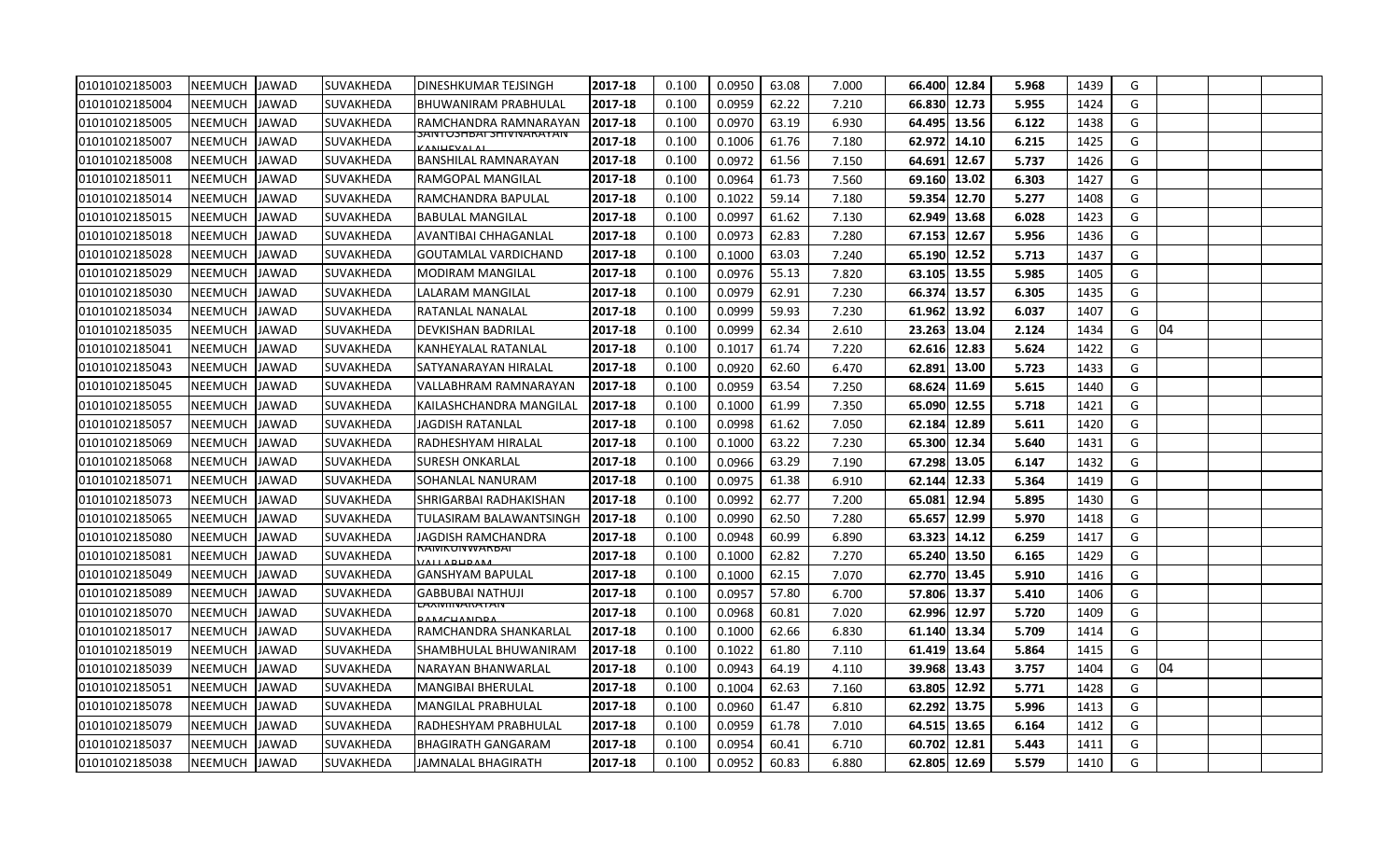| 01010102185072 | <b>NEEMUCH</b> | <b>JAWAD</b> | <b>SUVAKHEDA</b> | <b>DEUBAI GHEESALAL</b>                    | 2017-18 | 0.100 |        |       |       |              |       |       |      | $\mathsf{F}$ |  |  |
|----------------|----------------|--------------|------------------|--------------------------------------------|---------|-------|--------|-------|-------|--------------|-------|-------|------|--------------|--|--|
| 01010102168029 | NEEMUCH        | JAWAD        | <b>TUMBA</b>     | NATHIBAI PREMCHAND                         | 2017-18 | 0.100 |        |       |       |              |       |       |      | $\mathsf{F}$ |  |  |
| 01010102168037 | NEEMUCH        | JAWAD        | <b>TUMBA</b>     | LABHCHANDRA PRABHULAL                      | 2017-18 | 0.100 |        |       |       |              |       |       |      | $\mathsf{F}$ |  |  |
| 01010102168043 | NEEMUCH        | <b>JAWAD</b> | <b>TUMBA</b>     | <b>RAMESHWAR GHASI</b>                     | 2017-18 | 0.100 | 0.0926 | 61.20 | 7.000 | 66.091       | 14.85 | 6.870 | 249  | G            |  |  |
| 01010102168011 | NEEMUCH        | <b>JAWAD</b> | <b>TUMBA</b>     | <b>NANIBAI KISHANLAL</b>                   | 2017-18 | 0.100 | 0.0972 | 61.65 | 7.310 | 66.235 14.57 |       | 6.755 | 250  | G            |  |  |
| 01010102168003 | NEEMUCH        | JAWAD        | <b>TUMBA</b>     | <b>KHEMRAJ NATHU</b>                       | 2017-18 | 0.100 | 0.1023 | 58.50 | 7.610 | 62.170 14.26 |       | 6.206 | 246  | G            |  |  |
| 01010102168031 | NEEMUCH        | <b>JAWAD</b> | <b>TUMBA</b>     | <b>GOPILAL MODA</b>                        | 2017-18 | 0.100 | 0.0986 | 59.70 | 7.400 | 64.006 13.85 |       | 6.206 | 247  | G            |  |  |
| 01010102168007 | NEEMUCH        | <b>JAWAD</b> | <b>TUMBA</b>     | PREMCHANDRA KESHURAM                       | 2017-18 | 0.100 | 0.0960 | 61.91 | 7.190 | 66.240 14.34 |       | 6.649 | 248  | G            |  |  |
| 01010102147003 | NEEMUCH        | <b>JAWAD</b> | <b>UPREDA</b>    | <b>BANSHILAL MOHANLAL</b>                  | 2017-18 | 0.100 | 0.0980 | 61.27 | 7.400 | 66.092 13.30 |       | 6.153 | 2316 | G            |  |  |
| 01010102147004 | NEEMUCH        | <b>JAWAD</b> | <b>UPREDA</b>    | KRISHNAGOPAL UNKARLAL                      | 2017-18 | 0.100 | 0.1001 | 63.62 | 7.340 | 66.643       | 12.79 | 5.967 | 2317 | G            |  |  |
| 01010102147005 | NEEMUCH        | <b>JAWAD</b> | <b>UPREDA</b>    | <u>AJENDNANUMIAN CHEINNAIM</u><br>ANCAMPAI | 2017-18 | 0.100 | 0.1024 | 64.78 | 7.120 | 64.346       | 12.44 | 5.603 | 2318 | G            |  |  |
| 01010102147006 | NEEMUCH        | <b>JAWAD</b> | <b>UPREDA</b>    | SATYANARAYAN KACHARULAL                    | 2017-18 | 0.100 | 0.1018 | 60.81 | 7.620 | 65.029       | 12.02 | 5.471 | 2286 | G            |  |  |
| 01010102147012 | NEEMUCH        | <b>JAWAD</b> | <b>UPREDA</b>    | IRAMPRASAD AMRITRAM                        | 2017-18 | 0.100 | 0.1011 | 56.63 | 7.240 | 57.933 11.87 |       | 4.814 | 2287 | G            |  |  |
| 01010102147020 | NEEMUCH        | <b>JAWAD</b> | <b>UPREDA</b>    | SURESHKUMAR JAMNALAL                       | 2017-18 | 0.100 | 0.1000 | 65.50 | 7.260 | 67.930 11.15 |       | 5.302 | 2319 | G            |  |  |
| 01010102147022 | NEEMUCH        | <b>JAWAD</b> | <b>UPREDA</b>    | <b>BAPULAL NATHULAL</b>                    | 2017-18 | 0.100 | 0.1000 | 69.00 | 7.200 | 70.970       | 12.67 | 6.294 | 2320 | G            |  |  |
| 01010102147023 | NEEMUCH        | <b>JAWAD</b> | <b>UPREDA</b>    | RAMKANYABAI BANSHILAL                      | 2017-18 | 0.100 | 0.0949 | 63.49 | 7.050 | 67.376 13.03 |       | 6.146 | 2314 | G            |  |  |
| 01010102147033 | NEEMUCH        | <b>JAWAD</b> | <b>UPREDA</b>    | RAMESHWAR NATHULAL                         | 2017-18 | 0.100 | 0.1003 | 61.74 | 7.180 | 63.141       | 13.41 | 5.927 | 2315 | G            |  |  |
| 01010102147036 | NEEMUCH        | <b>JAWAD</b> | <b>UPREDA</b>    | RADHESHYAM NANURAM                         | 2017-18 | 0.100 | 0.0961 | 65.52 | 6.900 | 67.201       | 12.77 | 6.007 | 2321 | G            |  |  |
| 01010102147038 | NEEMUCH        | <b>JAWAD</b> | <b>UPREDA</b>    | <b>GOPAL BADRILAL</b>                      | 2017-18 | 0.100 | 0.1030 | 63.07 | 7.540 | 65.961       | 11.92 | 5.503 | 2313 | G            |  |  |
| 01010102147040 | NEEMUCH        | <b>JAWAD</b> | <b>UPREDA</b>    | <b>NANDLAL BHANWARLAL</b>                  | 2017-18 | 0.100 | 0.1011 | 68.04 | 7.360 | 70.762       | 12.96 | 6.419 | 2322 | G            |  |  |
| 01010102147045 | NEEMUCH        | <b>JAWAD</b> | <b>UPREDA</b>    | <b>BABUBAI BAPULAL</b>                     | 2017-18 | 0.100 | 0.1032 | 61.24 | 7.290 | 61.802       | 14.04 | 6.074 | 2311 | G            |  |  |
| 01010102147042 | NEEMUCH        | <b>JAWAD</b> | <b>UPREDA</b>    | <b>BADRILAL CHHAGANLAL</b>                 | 2017-18 | 0.100 | 0.1012 | 61.83 | 7.420 | 64.763 13.21 |       | 5.989 | 2312 | G            |  |  |
| 01010102147046 | <b>NEEMUCH</b> | <b>JAWAD</b> | <b>UPREDA</b>    | <b>BANSHILAL MATHURALAL</b>                | 2017-18 | 0.100 | 0.0980 | 66.83 | 6.730 | 65.561       | 14.66 | 6.728 | 2323 | G            |  |  |
| 01010102147010 | NEEMUCH        | <b>JAWAD</b> | <b>UPREDA</b>    | RADHAKISHAN BHANWARLAL                     | 2017-18 | 0.100 | 0.0990 | 63.21 | 7.100 | 64.758 13.24 |       | 6.002 | 2310 | G            |  |  |
| 01010102147044 | NEEMUCH        | <b>JAWAD</b> | <b>UPREDA</b>    | PARASRAM MODIRAM                           | 2017-18 | 0.100 | 0.1012 | 62.35 | 7.310 | 64.338 12.48 |       | 5.621 | 2295 | G            |  |  |
| 01010102147009 | NEEMUCH        | <b>JAWAD</b> | <b>UPREDA</b>    | NANDUBAI AMBALAL                           | 2017-18 | 0.100 | 0.0992 | 60.66 | 7.310 | 63.861 13.39 |       | 5.985 | 2296 | G            |  |  |
| 01010102147050 | NEEMUCH        | <b>JAWAD</b> | <b>UPREDA</b>    | <b>BADRILAL MANGILAL</b>                   | 2017-18 | 0.100 | 0.1008 | 62.22 | 7.090 | 62.520 12.50 |       | 5.470 | 2309 | G            |  |  |
| 01010102147052 | NEEMUCH        | JAWAD        | UPREDA           | <b>VAJJABAI PRABHULAL</b>                  | 2017-18 | 0.100 | 0.1040 | 61.39 | 7.300 | 61.558 13.32 |       | 5.740 | 2285 | G            |  |  |
| 01010102147054 | NEEMUCH        | <b>JAWAD</b> | <b>UPREDA</b>    | <b>GOPAL RAMLAL</b>                        | 2017-18 | 0.100 | 0.0990 | 62.28 | 7.100 | 63.808 12.46 |       | 5.565 | 2308 | G            |  |  |
| 01010102147061 | NEEMUCH        | <b>JAWAD</b> | UPREDA           | <b>SUKHIBAI SURATRAM</b>                   | 2017-18 | 0.100 | 0.0990 | 61.01 | 7.280 | 64.091       | 12.97 | 5.819 | 2294 | G            |  |  |
| 01010102147062 | NEEMUCH        | <b>JAWAD</b> | <b>UPREDA</b>    | <b>KISHANLAL CHOTU</b>                     | 2017-18 | 0.100 | 0.0990 | 64.44 | 7.280 | 67.697 14.76 |       | 6.994 | 2307 | G            |  |  |
| 01010102147063 | <b>NEEMUCH</b> | <b>JAWAD</b> | <b>UPREDA</b>    | <b>INDRABAI GANSHYAM</b>                   | 2017-18 | 0.100 | 0.0999 | 59.95 | 7.200 | 61.722 13.39 |       | 5.785 | 2293 | G            |  |  |
| 01010102147065 | <b>NEEMUCH</b> | <b>JAWAD</b> | <b>UPREDA</b>    | KANHEYALAL KACHARULAL                      | 2017-18 | 0.100 | 0.0990 | 63.34 | 7.250 | 66.263 13.21 |       | 6.128 | 2305 | G            |  |  |
| 01010102147067 | <b>NEEMUCH</b> | <b>JAWAD</b> | <b>UPREDA</b>    | <b>SHYAMLAL RAMNATH</b>                    | 2017-18 | 0.100 | 0.1024 | 60.50 | 7.000 | 59.082 12.66 |       | 5.236 | 2306 | G            |  |  |
| 01010102147069 | NEEMUCH        | <b>JAWAD</b> | <b>UPREDA</b>    | KAILASHSINGH RATANSINGH                    | 2017-18 | 0.100 | 0.1008 | 63.39 | 7.290 | 65.496 12.42 |       | 5.694 | 2324 | G            |  |  |
| 01010102147032 | NEEMUCH        | <b>JAWAD</b> | <b>UPREDA</b>    | <b>HIRALAL MANGILAL</b>                    | 2017-18 | 0.100 | 0.0992 | 66.03 | 7.170 | 68.175 12.34 |       | 5.889 | 2325 | G            |  |  |
| 01010102147001 | NEEMUCH JAWAD  |              | <b>UPREDA</b>    | <b>GUDDIBAI ASHOKKUMAR</b>                 | 2017-18 | 0.100 | 0.0988 | 61.34 | 7.050 | 62.530 12.75 |       | 5.581 | 2284 | G            |  |  |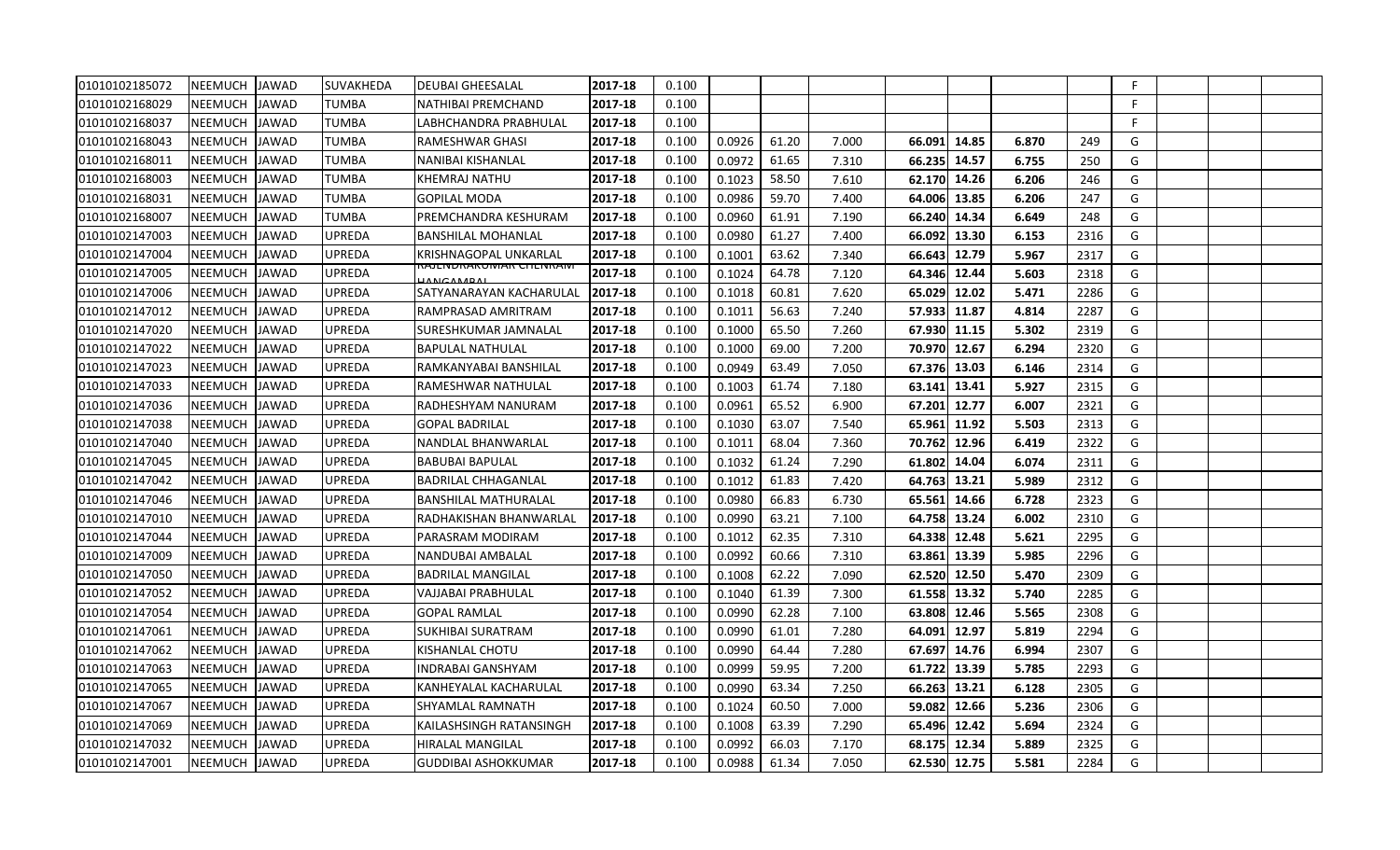| 01010102147007 | <b>NEEMUCH</b> | JAWAD        | <b>UPREDA</b>  | <b>BAPULAL RAMCHANDRA</b>                     | 2017-18 | 0.100 | 0.1020 | 57.98 | 7.760 | 63.010 12.45 |       | 5.492 | 2292 | G            |    |  |
|----------------|----------------|--------------|----------------|-----------------------------------------------|---------|-------|--------|-------|-------|--------------|-------|-------|------|--------------|----|--|
| 01010102147017 | NEEMUCH        | <b>JAWAD</b> | UPREDA         | PRAHALAD HAJARI                               | 2017-18 | 0.100 | 0.1046 | 60.60 | 7.150 | 59.178 13.80 |       | 5.716 | 2291 | G            |    |  |
| 01010102147018 | NEEMUCH        | JAWAD        | UPREDA         | RAMKISHAN BHUWANIRAM                          | 2017-18 | 0.100 | 0.0988 | 62.48 | 7.060 | 63.785 11.99 |       | 5.353 | 2326 | G            |    |  |
| 01010102147021 | NEEMUCH        | <b>JAWAD</b> | UPREDA         | VISHNULAL NANDRAM                             | 2017-18 | 0.100 | 0.0999 | 58.63 | 7.010 | 58.769 12.16 |       | 5.003 | 2304 | G            |    |  |
| 01010102147027 | NEEMUCH        | <b>JAWAD</b> | UPREDA         | RAMESHWAR BHERULAL                            | 2017-18 | 0.100 | 0.0972 | 59.26 | 7.250 | 63.148 13.57 |       | 5.998 | 2290 | G            |    |  |
| 01010102147051 | NEEMUCH        | <b>JAWAD</b> | UPREDA         | <b>BANSHILAL PRABHULAL</b>                    | 2017-18 | 0.100 | 0.1004 | 62.82 | 7.180 | 64.183 14.22 |       | 6.388 | 2303 | G            |    |  |
| 01010102147055 | NEEMUCH        | <b>JAWAD</b> | UPREDA         | DHAPUBAI LAXMINARAYAN                         | 2017-18 | 0.100 | 0.0978 | 61.91 | 7.090 | 64.121 12.62 |       | 5.664 | 2289 | G            |    |  |
| 01010102147019 | NEEMUCH        | JAWAD        | UPREDA         | SHANKARLAL SAJJANLAL                          | 2017-18 | 0.100 | 0.1050 | 61.78 | 7.490 | 62.952 12.85 |       | 5.663 | 2288 | G            |    |  |
| 01010102147070 | <b>NEEMUCH</b> | <b>JAWAD</b> | UPREDA         | <b>ONKARLAL BHERULAL</b>                      | 2017-18 | 0.100 | 0.0966 | 63.48 | 7.160 | 67.215 12.19 |       | 5.736 | 2302 | G            |    |  |
| 01010102147035 | <b>NEEMUCH</b> | <b>JAWAD</b> | UPREDA         | <b>BANSHILAL RAMNARAYAN</b>                   | 2017-18 | 0.100 | 0.1012 | 61.72 | 7.410 | 64.565 12.98 |       | 5.866 | 2283 | G            |    |  |
| 01010102147072 | <b>NEEMUCH</b> | <b>JAWAD</b> | UPREDA         | <b>BAPULAL DEVILAL</b>                        | 2017-18 | 0.100 | 0.0968 | 61.58 | 6.870 | 62.438 14.27 |       | 6.237 | 2301 | G            |    |  |
| 01010102147016 | <b>NEEMUCH</b> | <b>JAWAD</b> | UPREDA         | <b>HAJARILAL MANGILAL</b>                     | 2017-18 | 0.100 | 0.1039 | 56.94 | 7.530 | 58.951       | 13.15 | 5.427 | 2281 | G            |    |  |
| 01010102147002 | <b>NEEMUCH</b> | <b>JAWAD</b> | UPREDA         | MADHUBALA ASHOKKUMAR                          | 2017-18 | 0.100 | 0.0988 | 61.26 | 7.050 | 62.449       | 12.98 | 5.674 | 2282 | G            |    |  |
| 01010102147014 | <b>NEEMUCH</b> | <b>JAWAD</b> | UPREDA         | <u>UINESHNUMAN SHANTILAL</u><br>ACTIIDIDAI    | 2017-18 | 0.100 | 0.0964 | 63.53 | 6.990 | 65.809       | 12.47 | 5.744 | 2300 | G            |    |  |
| 01010102147043 | <b>NEEMUCH</b> | <b>JAWAD</b> | UPREDA         | <b>BALURAM FAKIRCHAND</b>                     | 2017-18 | 0.100 | 0.0971 | 64.24 | 6.630 | 62.657       | 14.35 | 6.294 | 2327 | G            |    |  |
| 01010102147073 | NEEMUCH        | <b>JAWAD</b> | UPREDA         | CHANDRAPRAKASH AMBALAL                        | 2017-18 | 0.100 | 0.1008 | 63.40 | 7.070 | 63.522       | 11.99 | 5.332 | 2297 | G            |    |  |
| 01010102147074 | <b>NEEMUCH</b> | <b>JAWAD</b> | UPREDA         | PHOOLKUNWAR MOTILAL                           | 2017-18 | 0.100 | 0.1008 | 62.87 | 7.320 | 65.218       | 12.77 | 5.830 | 2298 | G            |    |  |
| 01010102147068 | <b>NEEMUCH</b> | <b>JAWAD</b> | UPREDA         | SHANKARLAL TULSIRAM                           | 2017-18 | 0.100 | 0.1005 | 62.07 | 6.970 | 61.493       | 12.39 | 5.334 | 2299 | G            |    |  |
| 01010102165011 | NEEMUCH        | <b>JAWAD</b> | MEGHPURA       | NANDUBAI BADRILAL                             | 2017-18 | 0.100 |        |       |       |              |       |       |      | F            |    |  |
| 01010102165018 | NEEMUCH        | <b>JAWAD</b> | MEGHPURA       | TAMMUBAI NANURAM                              | 2017-18 | 0.100 |        |       |       |              |       |       |      | F            |    |  |
| 01010102165009 | NEEMUCH        | <b>JAWAD</b> | MEGHPURA       | PANNALAL BAJERAM                              | 2017-18 | 0.100 |        |       |       |              |       |       |      | F            |    |  |
| 01010102159003 | NEEMUCH        | <b>JAWAD</b> | NAAGTHUN       | <b>LALCHAND KANA</b>                          | 2017-18 | 0.100 | 0.0952 | 62.69 | 7.050 | 66.324       | 14.40 | 6.685 | 1928 | G            |    |  |
| 01010102159011 | NEEMUCH        | <b>JAWAD</b> | NAAGTHUN       | <b>MIYADAI IDNAMINI INOSAIIN</b><br>LICADADAL | 2017-18 | 0.100 |        |       |       |              |       |       |      | F            |    |  |
| 01010102178008 | NEEMUCH        | <b>JAWAD</b> | PIPLIYA PREMJI | <b>GOPAL BADRILAL</b>                         | 2017-18 | 0.100 |        |       |       |              |       |       |      | F            |    |  |
| 01010102178015 | NEEMUCH        | <b>JAWAD</b> | PIPLIYA PREMJI | <b>SITABAI NATHULAL</b>                       | 2017-18 | 0.100 | 0.0948 | 61.35 | 7.340 | 67.859       | 14.00 | 6.650 | 1347 | G            |    |  |
| 01010102178003 | NEEMUCH        | <b>JAWAD</b> | PIPLIYA PREMJI | <b>PRAKASHCHAND MOTILAL</b>                   | 2017-18 | 0.100 |        |       |       |              |       |       |      | F            |    |  |
| 01010102178002 | NEEMUCH        | <b>JAWAD</b> | PIPLIYA PREMJI | <b>RAMSUKH HEERALAL</b>                       | 2017-18 | 0.100 | 0.0520 | 58.89 | 3.770 | 61.000 14.71 |       | 6.280 | 1346 | G            |    |  |
| 01010102178017 | NEEMUCH        | <b>JAWAD</b> | PIPLIYA PREMJI | RATANLAL HEERALAL                             | 2017-18 | 0.100 | 0.0962 | 56.93 | 7.160 | 60.530 14.42 |       | 6.110 | 1344 | G            |    |  |
| 01010102178016 | NEEMUCH        | <b>JAWAD</b> | PIPLIYA PREMJI | <b>BADRILAL MATHURALAL</b>                    | 2017-18 | 0.100 | 0.1024 | 59.48 | 7.390 | 61.318 14.48 |       | 6.216 | 1345 | G            |    |  |
| 01010102234053 | NEEMUCH        | <b>JAWAD</b> | <b>MORVAN</b>  | <b>GHEESIBAI RAMBAKSH</b>                     | 2017-18 | 0.100 | 0.0979 | 57.89 | 7.350 | 62.084 14.94 |       | 6.493 | 1944 | G            |    |  |
| 01010102234153 | NEEMUCH        | JAWAD        | <b>MORVAN</b>  | JEVRAJ PREIVICHAIND                           | 2017-18 | 0.100 | 0.0965 | 54.63 | 7.450 | 60.249 14.19 |       | 5.985 | 1940 | G            |    |  |
| 01010102234161 | NEEMUCH        | JAWAD        | <b>MORVAN</b>  | <del>BURUKUNwar</del><br>IRARAFDCIRC1         | 2017-18 | 0.100 |        |       |       |              |       |       |      | F            |    |  |
| 01010102234103 | NEEMUCH        | JAWAD        | <b>MORVAN</b>  | <b>GANGARAM BALURAM</b>                       | 2017-18 | 0.100 | 0.0996 | 58.84 | 3.440 | 29.036 16.09 |       | 3.270 | 1943 | G            | 04 |  |
| 01010102234162 | NEEMUCH        | <b>JAWAD</b> | <b>MORVAN</b>  | <b>SANIBAI HEERALAL</b>                       | 2017-18 | 0.100 | 0.0997 | 54.63 | 7.620 | 59.649 13.71 |       | 5.724 | 1941 | G            |    |  |
| 01010102234023 | NEEMUCH        | JAWAD        | <b>MORVAN</b>  | <b>GHEESALAL KHEMRAJ</b>                      | 2017-18 | 0.100 |        |       |       |              |       |       |      | $\mathsf{F}$ |    |  |
| 01010102234068 | NEEMUCH        | <b>JAWAD</b> | <b>MORVAN</b>  | MUNNABAI ASHOKKUMAR                           | 2017-18 | 0.100 | 0.0974 | 48.99 | 3.320 | 23.860       | 13.92 | 2.324 | 1935 | G            | 04 |  |
| 01010102234107 | <b>NEEMUCH</b> | JAWAD        | <b>MORVAN</b>  | KANWARLAL DAYARAM JAT                         | 2017-18 | 0.100 |        |       |       |              |       |       |      | F            |    |  |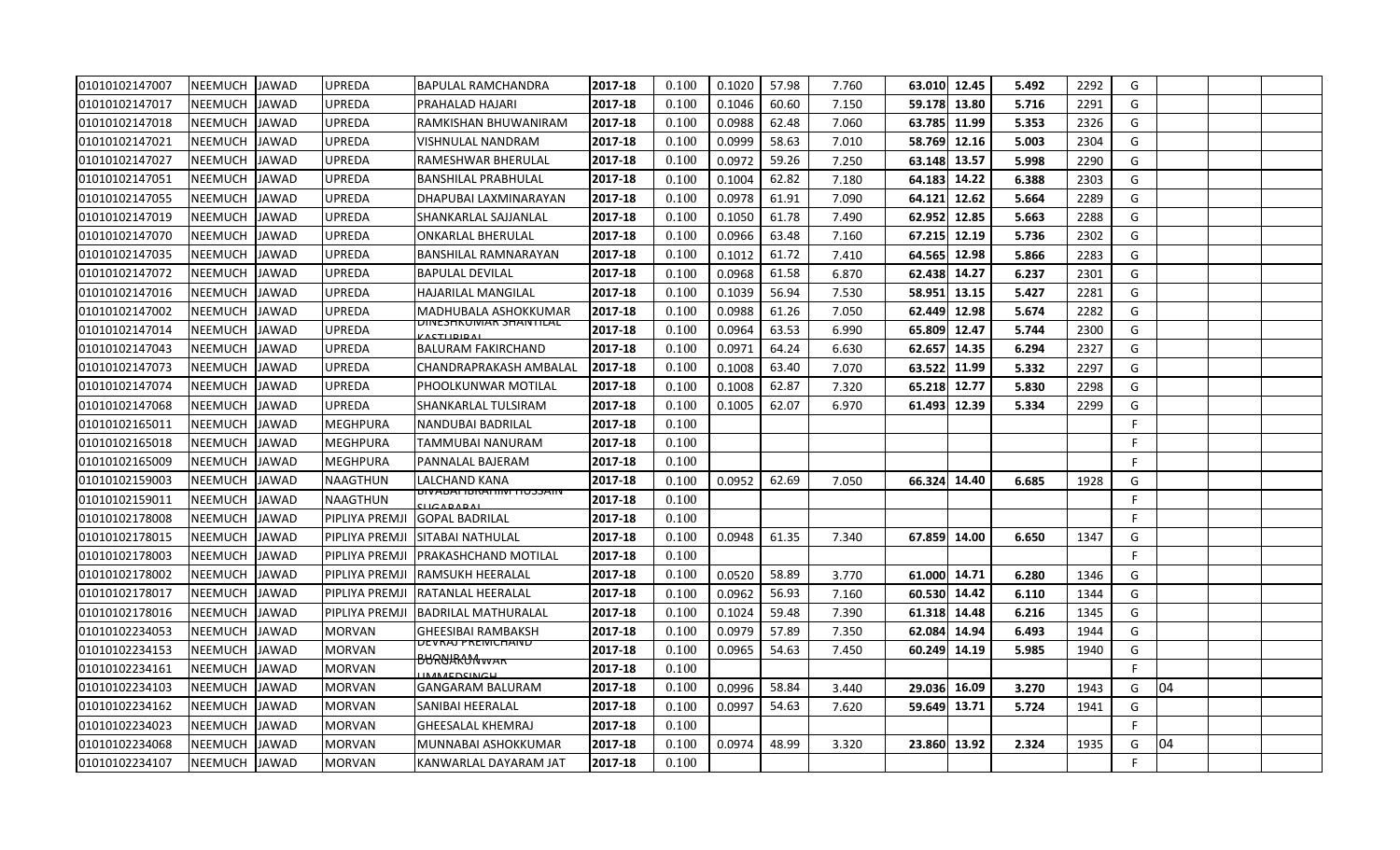| 01010102234045 | NEEMUCH        | JAWAD        | <b>MORVAN</b>          | SHANTIBAI MEGHRAJ                                           | 2017-18 | 0.100 | 0.0960 | 57.33 | 7.220 | 61.594 14.62 |       | 6.304 | 1938 | G  |    |  |
|----------------|----------------|--------------|------------------------|-------------------------------------------------------------|---------|-------|--------|-------|-------|--------------|-------|-------|------|----|----|--|
| 01010102234036 | NEEMUCH        | JAWAD        | <b>MORVAN</b>          | BADAMIBAI KHEMRAJ                                           | 2017-18 | 0.100 | 0.0905 | 47.17 | 6.770 | 50.409 14.50 |       | 5.117 | 1936 | G  |    |  |
| 01010102234047 | NEEMUCH        | JAWAD        | <b>MORVAN</b>          | <b>DEUBAI MODIRAM</b>                                       | 2017-18 | 0.100 | 0.0999 | 55.31 | 7.100 | 56.156 13.94 |       | 5.480 | 1939 | G  |    |  |
| 01010102234101 | NEEMUCH        | <b>JAWAD</b> | <b>MORVAN</b>          | <b>RUPA PEMA</b>                                            | 2017-18 | 0.100 | 0.0948 | 60.31 | 7.170 | 65.158 14.21 |       | 6.482 | 1945 | G  |    |  |
| 01010102234035 | NEEMUCH        | <b>JAWAD</b> | <b>MORVAN</b>          | <b>SUKHIBAI LALSINGH</b>                                    | 2017-18 | 0.100 | 0.0971 | 57.75 | 7.290 | 61.936 15.13 |       | 6.560 | 1942 | G  |    |  |
| 01010102234046 | NEEMUCH        | <b>JAWAD</b> | <b>MORVAN</b>          | SOHANBAI ONKARLAL                                           | 2017-18 | 0.100 | 0.0975 | 54.14 | 7.290 | 57.826 15.13 |       | 6.125 | 1937 | G  |    |  |
| 01010102145019 | NEEMUCH        | <b>JAWAD</b> | <b>KHEDAMODI</b>       | SAMPATBAI PARASRAM                                          | 2017-18 | 0.100 | 0.1020 | 56.52 | 7.430 | 58.814       | 15.66 | 6.447 | 2793 | G  |    |  |
| 01010102145024 | NEEMUCH        | <b>JAWAD</b> | <b>KHEDAMODI</b>       | lVISHNULAL RAMNATH                                          | 2017-18 | 0.100 | 0.0987 | 60.86 | 7.210 | 63.516 13.10 |       | 5.824 | 2792 | G  |    |  |
| 01010102145005 | NEEMUCH        | <b>JAWAD</b> | <b>KHEDAMODI</b>       | <b>GUTULAL IVIITTITULAL</b><br><b>IANILIDANA</b>            | 2017-18 | 0.100 | 0.0988 | 56.48 | 7.280 | 59.453       | 12.77 | 5.314 | 2789 | G  |    |  |
| 01010102145018 | NEEMUCH        | <b>JAWAD</b> | <b>KHEDAMODI</b>       | <b>BHERULAL RAMA</b>                                        | 2017-18 | 0.100 | 0.0965 | 56.72 | 7.150 | 60.041       | 13.70 | 5.758 | 2791 | G  |    |  |
| 01010102145006 | NEEMUCH        | <b>JAWAD</b> | <b>KHEDAMODI</b>       | <b>DEVILAL BHUWANIRAM</b>                                   | 2017-18 | 0.100 | 0.1007 | 57.19 | 7.030 | 57.041       | 14.43 | 5.761 | 2790 | G  |    |  |
| 01010102252002 | NEEMUCH        | <b>JAWAD</b> | <b>MALGARH</b>         | <b>BASANTIBAI AMBALAL</b>                                   | 2017-18 | 0.100 | 0.1007 | 53.83 | 7.420 | 56.663       | 15.85 | 6.287 | 3299 | G  |    |  |
| 01010102162001 | NEEMUCH        | <b>JAWAD</b> | RUPPURA                | KAMALSINGH GOVINDSINGH                                      | 2017-18 | 0.100 |        |       |       |              |       |       |      | F. |    |  |
| 01010102162003 | NEEMUCH        | <b>JAWAD</b> | ᠷᡃᡰ᠋ <del>ᢂᢂ</del>     | <b>PAPPUSINGH GOVINDSINGH</b>                               | 2017-18 | 0.100 |        |       |       |              |       |       |      | F. |    |  |
| 01010102162007 | NEEMUCH        | <b>JAWAD</b> | ᠷᡃᡰ᠋ <del>ᢂᢂ</del>     | <u>טעווכ ו אוועווח חטעווכואטעואוע</u><br><b>ICAMACINICH</b> | 2017-18 | 0.100 | 0.0976 | 56.10 | 7.020 | 57.643 14.06 |       | 5.673 | 1343 | G  |    |  |
| 01010102162016 | NEEMUCH        | <b>JAWAD</b> | <b>RUPPOKA</b>         | <b>GULABKUNWAR RAYSINGH</b>                                 | 2017-18 | 0.100 |        |       |       |              |       |       |      | F. |    |  |
| 01010102187007 | NEEMUCH        | <b>JAWAD</b> |                        | MAHESHPURIYA BRIJRAJ RATANSINGH                             | 2017-18 | 0.100 | 0.0999 | 62.93 | 7.330 | 65.966 12.57 |       | 5.804 | 2211 | G  |    |  |
| 01010102187006 | NEEMUCH        | <b>JAWAD</b> |                        | MAHESHPURIYA BALVIRSINGH RATANSINGH                         | 2017-18 | 0.100 | 0.0959 | 56.42 | 6.970 | 58.582 12.67 |       | 5.195 | 2209 | G  |    |  |
| 01010102187009 | NEEMUCH        | <b>JAWAD</b> |                        | MAHESHPURIYA GOVERDHANSINGH LALSINGH                        | 2017-18 | 0.100 | 0.0950 | 60.46 | 6.920 | 62.916 13.12 |       | 5.778 | 2208 | G  |    |  |
| 01010102187001 | NEEMUCH        | <b>JAWAD</b> |                        | MAHESHPURIYA KALUSINGH LALSINGH                             | 2017-18 | 0.100 | 0.0996 | 60.05 | 6.940 | 59.779 13.39 |       | 5.603 | 2210 | G  |    |  |
| 01010102182012 | NEEMUCH        | <b>JAWAD</b> | <b>SEGWA</b>           | SHOBHARAM MANGILAL                                          | 2017-18 | 0.100 | 0.1035 | 57.30 | 7.750 | 61.295       | 13.30 | 5.706 | 242  | G  |    |  |
| 01010102182002 | NEEMUCH        | <b>JAWAD</b> | <b>SEGWA</b>           | <b>KANWARLAL MANGILAL</b>                                   | 2017-18 | 0.100 |        |       |       |              |       |       |      | F. |    |  |
| 01010102182004 | NEEMUCH        | <b>JAWAD</b> | <b>SEGWA</b>           | LAXMILAL MOTILAL                                            | 2017-18 | 0.100 | 0.0992 | 61.03 | 7.600 | 66.794 13.24 |       | 6.191 | 245  | G  |    |  |
| 01010102182024 | NEEMUCH        | <b>JAWAD</b> | <b>SEGWA</b>           | <b>SHANTILAL MANGILAL</b>                                   | 2017-18 | 0.100 | 0.0941 | 55.30 | 7.480 | 62.795       | 12.84 | 5.644 | 240  | G  |    |  |
| 01010102182029 | NEEMUCH        | <b>JAWAD</b> | <b>SEGWA</b>           | <b>RADHESHYAM CHUNNILAL</b>                                 | 2017-18 | 0.100 | 0.0968 | 56.13 | 7.570 | 62.707       | 12.88 | 5.654 | 243  | G  |    |  |
| 01010102182008 | NEEMUCH        | <b>JAWAD</b> | <b>SEGWA</b>           | <b>VARJIBAI PRABHULAL</b>                                   | 2017-18 | 0.100 | 0.0977 | 60.63 | 7.600 | 67.380 13.51 |       | 6.372 | 244  | G  |    |  |
| 01010102182001 | <b>NEEMUCH</b> | <b>JAWAD</b> | <b>SEGWA</b>           | <b>BHAGWANLAL SHANKARLAL</b>                                | 2017-18 | 0.100 | 0.0937 | 56.75 | 7.620 | 65.934 14.73 |       | 6.798 | 241  | G  |    |  |
| 01010102152004 | NEEMUCH        | <b>JAWAD</b> | мпсиж                  | <b>AMBALAL KISHANLAL</b>                                    | 2017-18 | 0.100 | 0.0954 | 57.27 | 6.480 | 55.577       | 13.36 | 5.197 | 3317 | G  |    |  |
| 01010102152006 | NEEMUCH        | <b>JAWAD</b> | R <del>aeuqpe</del>    | CHAMPALAL BAPULAL                                           | 2017-18 | 0.100 | 0.1033 | 57.32 | 7.490 | 59.371       | 13.59 | 5.648 | 3316 | G  |    |  |
| 01010102152002 | <b>NEEMUCH</b> | <b>JAWAD</b> | <del>RAEUQPE</del>     | <b>NARAYAN GOKUL</b>                                        | 2017-18 | 0.100 | 0.0946 | 60.26 | 6.870 | 62.516       | 13.16 | 5.759 | 3318 | G  |    |  |
| 01010102196009 | <b>NEEMUCH</b> | <b>JAWAD</b> | <del>BATMOBARPOI</del> | DHANRAJ MOTILAL                                             | 2017-18 | 0.100 | 0.0998 | 52.31 | 7.290 | 54.589 15.04 |       | 5.747 | 2192 | G  |    |  |
| 01010102196008 | NEEMUCH        | <b>JAWAD</b> | <del>UAMUUARPU</del> I | CHAMPALAL DHANRAJ                                           | 2017-18 | 0.100 | 0.1008 | 61.93 | 7.400 | 64.950 14.11 |       | 6.415 | 2193 | G  |    |  |
| 01010102196004 | NEEMUCH        | <b>JAWAD</b> | <del>DAMUDARPUN</del>  | CHATARBHUJ RAMCHANDRA                                       | 2017-18 | 0.100 | 0.0958 | 58.81 | 7.170 | 62.881 12.79 |       | 5.630 | 2194 | G  |    |  |
| 01010102210012 | <b>NEEMUCH</b> | <b>JAWAD</b> | <b>JHIRMIR</b>         | DEVAJI RAMPHOOL                                             | 2017-18 | 0.100 | 0.0960 | 61.04 | 6.770 | 61.490 13.11 |       | 5.643 | 2783 | G  |    |  |
| 01010102210033 | NEEMUCH        | JAWAD        | <b>JHIRMIR</b>         | BABULAL UDAYRAM                                             | 2017-18 | 0.100 | 0.0972 | 60.83 | 7.120 | 63.652 14.04 |       | 6.256 | 2786 | G  |    |  |
| 01010102210015 | NEEMUCH        | <b>JAWAD</b> | <b>JHIRMIR</b>         | <b>MANGILAL NANURAM</b>                                     | 2017-18 | 0.100 | 0.0986 | 60.92 | 7.090 | 62.576 12.61 |       | 5.524 | 2785 | G  |    |  |
| 01010102210022 | NEEMUCH JAWAD  |              | <b>JHIRMIR</b>         | LAXMINARAYAN KANHEYALAL                                     | 2017-18 | 0.100 | 0.1019 | 51.66 | 2.150 | 15.574 13.49 |       | 1.470 | 2782 | G  | 04 |  |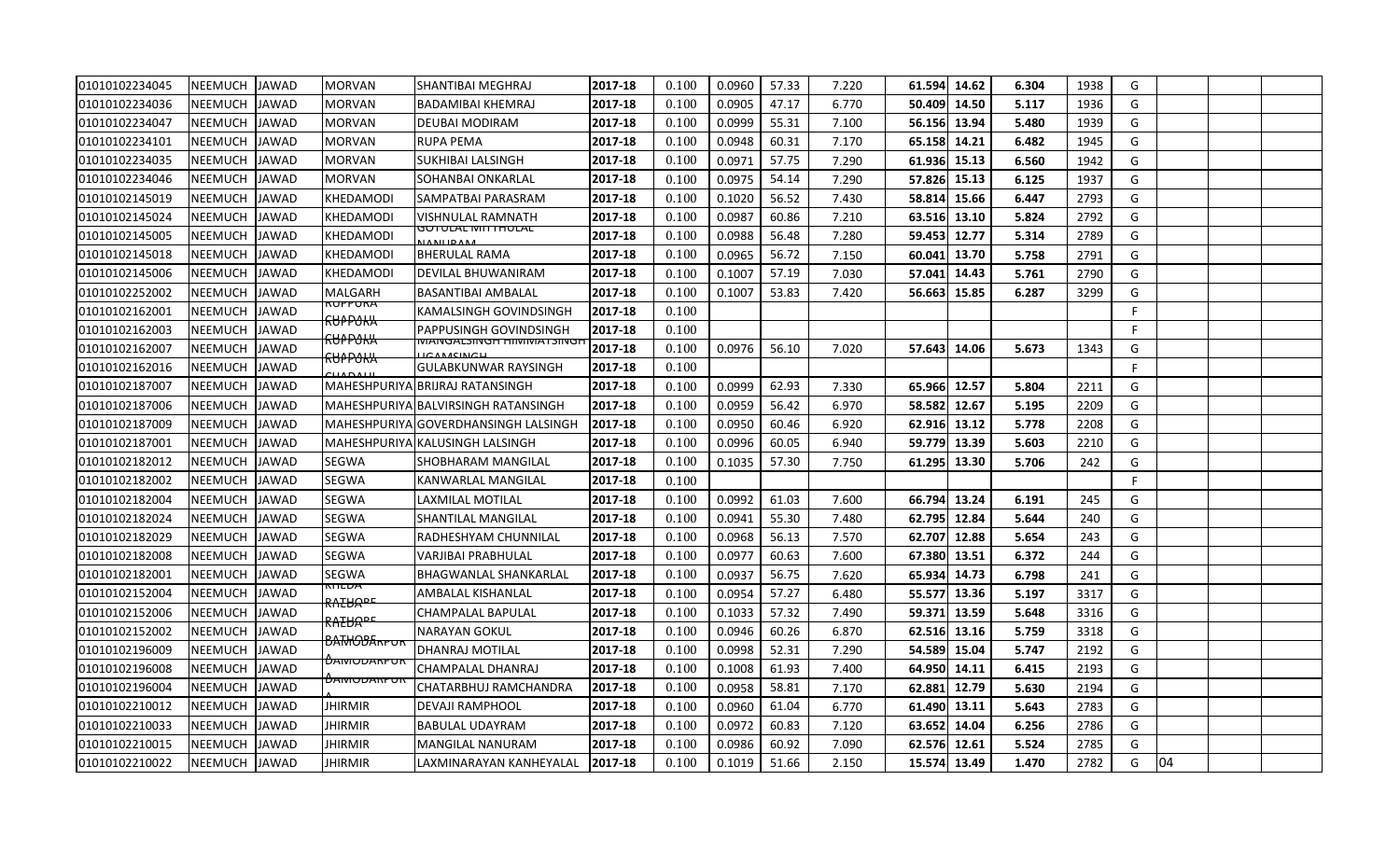| 01010102210021 | NEEMUCH JAWAD  |              | <b>JHIRMIR</b>                          | GOPALKRISHNA MANOHARLAL                       | 2017-18 | 0.100 | 0.0989 | 60.31 | 7.070 |              | 61.587 12.82 | 5.527 | 2784 | G |    |  |
|----------------|----------------|--------------|-----------------------------------------|-----------------------------------------------|---------|-------|--------|-------|-------|--------------|--------------|-------|------|---|----|--|
| 01010102191025 | NEEMUCH        | <b>JAWAD</b> | MILANKHEDA                              | SHANKARLAL BOTHLAL                            | 2017-18 | 0.100 |        |       |       |              |              |       |      | F |    |  |
| 01010102191021 | <b>NEEMUCH</b> | <b>JAWAD</b> | MILANKHEDA                              | NOJIBAI VARDA                                 | 2017-18 | 0.100 | 0.1026 | 49.62 | 2.910 | 20.107 15.22 |              | 2.142 | 2801 | G | 04 |  |
| 01010102191014 | <b>NEEMUCH</b> | <b>JAWAD</b> | MILANKHEDA                              | RADHESHYAM HEMRAJ                             | 2017-18 | 0.100 | 0.1003 | 55.28 | 7.240 | 57.009 13.17 |              | 5.255 | 2802 | G |    |  |
| 01010102174017 | <b>NEEMUCH</b> | <b>JAWAD</b> | <b>NAGDA</b>                            | BABULAL PANNALAL                              | 2017-18 | 0.100 | 0.0948 | 60.24 | 7.350 | 66.719 12.50 |              | 5.838 | 3319 | G |    |  |
| 01010102158003 | <b>NEEMUCH</b> | <b>JAWAD</b> | DOLATPURA                               | SHIVSINGH VIJAYSINGH                          | 2017-18 | 0.100 |        |       |       |              |              |       |      | F |    |  |
| 01010102180006 | <b>NEEMUCH</b> | JAWAD        | DNAINENITA                              | <b>MOTILAL DHURAJI</b>                        | 2017-18 | 0.100 | 0.0979 | 41.77 | 7.350 | 44.801 15.97 |              | 5.008 | 3313 | G |    |  |
| 01010102180010 | <b>NEEMUCH</b> | JAWAD        | <b>TAAKAERITA</b><br>ALLZ A             | JAGANNATH KASHIRAM                            | 2017-18 | 0.100 | 0.0921 | 60.83 | 7.220 |              | 68.122 13.32 | 6.352 | 3312 | G |    |  |
| 01010102143037 | <b>NEEMUCH</b> | <b>JAWAD</b> | <b>ANKLI</b>                            | <u>SHAIVNANSIIVOH</u><br><b>UAMOULICINICU</b> | 2017-18 | 0.100 | 0.0981 | 55.85 | 7.180 | 58.400 15.13 |              | 6.185 | 3062 | G |    |  |
| 01010102143042 | <b>NEEMUCH</b> | <b>JAWAD</b> | <b>ANKLI</b>                            | GULABSINGH SAJJANSINGH                        | 2017-18 | 0.100 | 0.1030 | 59.64 | 7.640 | 63.194 12.76 |              | 5.645 | 3063 | G |    |  |
| 01010102143031 | <b>NEEMUCH</b> | <b>JAWAD</b> | <b>ANKLI</b>                            | GANPATSINGH RAYSINGH                          | 2017-18 | 0.100 | 0.0995 | 57.58 | 6.910 | 57.126 13.03 |              | 5.210 | 3064 | G |    |  |
| 01010102143043 | <b>NEEMUCH</b> | <b>JAWAD</b> | <b>ANKLI</b>                            | MANKUNWAR SHOBHAGSINGH <b> 2017-18</b>        |         | 0.100 | 0.0904 | 50.40 | 6.330 | 50.420 14.42 |              | 5.089 | 3061 | G |    |  |
| 01010102160030 | <b>NEEMUCH</b> | <b>JAWAD</b> | <b>SAKATPURA</b>                        | <u>i Aiviiviunuivivan</u><br>ANC ALCINICU     | 2017-18 | 0.100 | 0.0966 | 61.84 | 7.000 | 64.017 12.31 |              | 5.516 | 3311 | G |    |  |
| 01010102160017 | <b>NEEMUCH</b> | <b>JAWAD</b> | <b>SAKATPURA</b>                        | GHASILAL NATHULAL                             | 2017-18 | 0.100 | 0.0990 | 54.38 | 7.420 | 58.222       | 13.98        | 5.698 | 3310 | G |    |  |
| 01010102161020 | <b>NEEMUCH</b> | <b>JAWAD</b> | <b>KARANPURA</b>                        | BHANWARSINGH BALUSINGH                        | 2017-18 | 0.100 |        |       |       |              |              |       |      | F |    |  |
| 01010102150030 | <b>NEEMUCH</b> | <b>JAWAD</b> | <b>KHOR</b>                             | HEERALAL AMRITRAM                             | 2017-18 | 0.100 | 0.0956 | 61.01 | 6.860 | 62.542 14.85 |              | 6.501 | 420  | G |    |  |
| 01010102150014 | <b>NEEMUCH</b> | <b>JAWAD</b> | <b>KHOR</b>                             | MOHANLAL AMRITRAM                             | 2017-18 | 0.100 | 0.0974 | 58.23 | 7.200 | 61.489 13.48 |              | 5.802 | 421  | G |    |  |
| 01010102150016 | <b>NEEMUCH</b> | <b>JAWAD</b> | <b>KHOR</b>                             | RADHIBAI RAMRATAN                             | 2017-18 | 0.100 | 0.0974 | 59.77 | 7.170 | 62.854 13.89 |              | 6.111 | 422  | G |    |  |
| 01010102150019 | <b>NEEMUCH</b> | <b>JAWAD</b> | <b>KHOR</b>                             | DAULATRAM MOTIRAM                             | 2017-18 | 0.100 | 0.1000 | 54.39 | 7.390 | 57.420 12.93 |              | 5.197 | 419  | G |    |  |
| 01010102150027 | <b>NEEMUCH</b> | <b>JAWAD</b> | <b>KHOR</b>                             | LEHRIBAI VENIRAM                              | 2017-18 | 0.100 | 0.0977 | 58.27 | 7.190 | 61.259       | 12.84        | 5.506 | 423  | G |    |  |
| 01010102150045 | <b>NEEMUCH</b> | <b>JAWAD</b> | <b>KHOR</b>                             | MUKESHKUMAR GOVINDRAM                         | 2017-18 | 0.100 | 0.1000 | 58.56 | 7.180 | 60.070 13.00 |              | 5.466 | 424  | G |    |  |
| 01010102189001 | <b>NEEMUCH</b> | <b>JAWAD</b> | <b>BARKHEDA JAT</b>                     | DHAPUBAI KAMALSINGH                           | 2017-18 | 0.100 |        |       |       |              |              |       |      |   |    |  |
| 01010102189005 | <b>NEEMUCH</b> | <b>JAWAD</b> | <b>BARKHEDA JAT</b>                     | NARAYANIBAI DADAMCHAND                        | 2017-18 | 0.100 | 0.0979 | 58.25 | 7.190 | 61.113 14.33 |              | 6.130 | 1587 | G |    |  |
| 01010102189007 | <b>NEEMUCH</b> | <b>JAWAD</b> | <b>BARKHEDA JAT</b>                     | NANIBAI KHEMRAJ                               | 2017-18 | 0.100 |        |       |       |              |              |       |      | F |    |  |
| 01010102189002 | <b>NEEMUCH</b> | <b>JAWAD</b> | <b>BARKHEDA JAT</b>                     | GHAMANDIRAM MAGNIRAM                          | 2017-18 | 0.100 | 0.0971 | 60.05 | 7.500 | 66.262 13.12 |              | 6.085 | 1586 | G |    |  |
| 01010102183013 | <b>NEEMUCH</b> | <b>JAWAD</b> | DARNNEDA                                | SHAMBHULAL VAJERAM                            | 2017-18 | 0.100 | 0.1001 | 59.03 | 6.740 | 56.783 12.50 |              | 4.968 | 2788 | G |    |  |
| 01010102183010 | <b>NEEMUCH</b> | <b>JAWAD</b> | <del>ВАККНЕВА</del><br><b>A B ALINE</b> | RAMESHWAR NATHU AHEER                         | 2017-18 | 0.100 | 0.0981 | 54.71 | 7.180 | 57.207       | 12.41        | 4.969 | 2787 | G |    |  |
| 01010102169001 | <b>NEEMUCH</b> | <b>JAWAD</b> | DHANI                                   | RAMA BHERA                                    | 2017-18 | 0.100 | 0.1010 | 67.76 | 7.290 | 69.871       | 10.51        | 5.140 | 972  | G |    |  |
| 01010102236012 | <b>NEEMUCH</b> | <b>JAWAD</b> | <b>JAGEPUR HADA</b>                     | <b>UGAMSINGH TAKHATSINGH</b>                  | 2017-18 | 0.100 | 0.0980 | 63.63 | 7.300 | 67.714 10.80 |              | 5.119 | 3315 | G |    |  |
| 01010102236014 | <b>NEEMUCH</b> | <b>JAWAD</b> | <b>JAGEPUR HADA</b>                     | NANDUBAI MANGILAL                             | 2017-18 | 0.100 | 0.0912 | 61.51 | 6.380 | 61.469 12.42 |              | 5.344 | 3314 | G |    |  |
| 01010102193001 | <b>NEEMUCH</b> | <b>JAWAD</b> | <b>NANPURIYA</b>                        | NIRBHERAM KISHANLAL                           | 2017-18 | 0.100 | 0.0975 | 62.77 | 6.920 | 63.641 12.78 |              | 5.694 | 1293 | G |    |  |
| 01010102193003 | <b>NEEMUCH</b> | <b>JAWAD</b> | <b>NANPURIYA</b>                        | CHENRAM KISHANLAL                             | 2017-18 | 0.100 | 0.0962 | 57.03 | 7.120 | 60.301 13.57 |              | 5.728 | 1292 | G |    |  |
| 01010102193005 | <b>NEEMUCH</b> | <b>JAWAD</b> | <b>NANPURIYA</b>                        | LALSINGH BHERULAL                             | 2017-18 | 0.100 | 0.0911 | 54.28 | 6.640 | 56.520 14.98 |              | 5.927 | 1290 | G |    |  |
| 01010102193011 | <b>NEEMUCH</b> | <b>JAWAD</b> | <b>NANPURIYA</b>                        | BHERULAL HANSRAJ                              | 2017-18 | 0.100 | 0.0919 | 55.04 | 6.690 | 57.236 14.55 |              | 5.830 | 1291 | G |    |  |
| 01010102193002 | <b>NEEMUCH</b> | <b>JAWAD</b> | <b>NANPURIYA</b>                        | SEETABAI GOVINDRAM                            | 2017-18 | 0.100 | 0.0931 | 53.24 | 7.060 | 57.680 14.89 |              | 6.012 | 1289 | G |    |  |
| 01010102193008 | <b>NEEMUCH</b> | <b>JAWAD</b> | NANPURIYA                               | BHERULAL RAMCHANDRA                           | 2017-18 | 0.100 | 0.0990 | 56.38 | 7.290 | 59.313 14.42 |              | 5.987 | 1288 | G |    |  |
| 01010102190011 | NEEMUCH JAWAD  |              | <b>LODH</b>                             | <b>BANSHILAL NANDLAL</b>                      | 2017-18 | 0.100 | 0.0905 | 61.06 | 6.460 | 62.265 14.66 |              | 6.390 | 222  | G |    |  |
|                |                |              |                                         |                                               |         |       |        |       |       |              |              |       |      |   |    |  |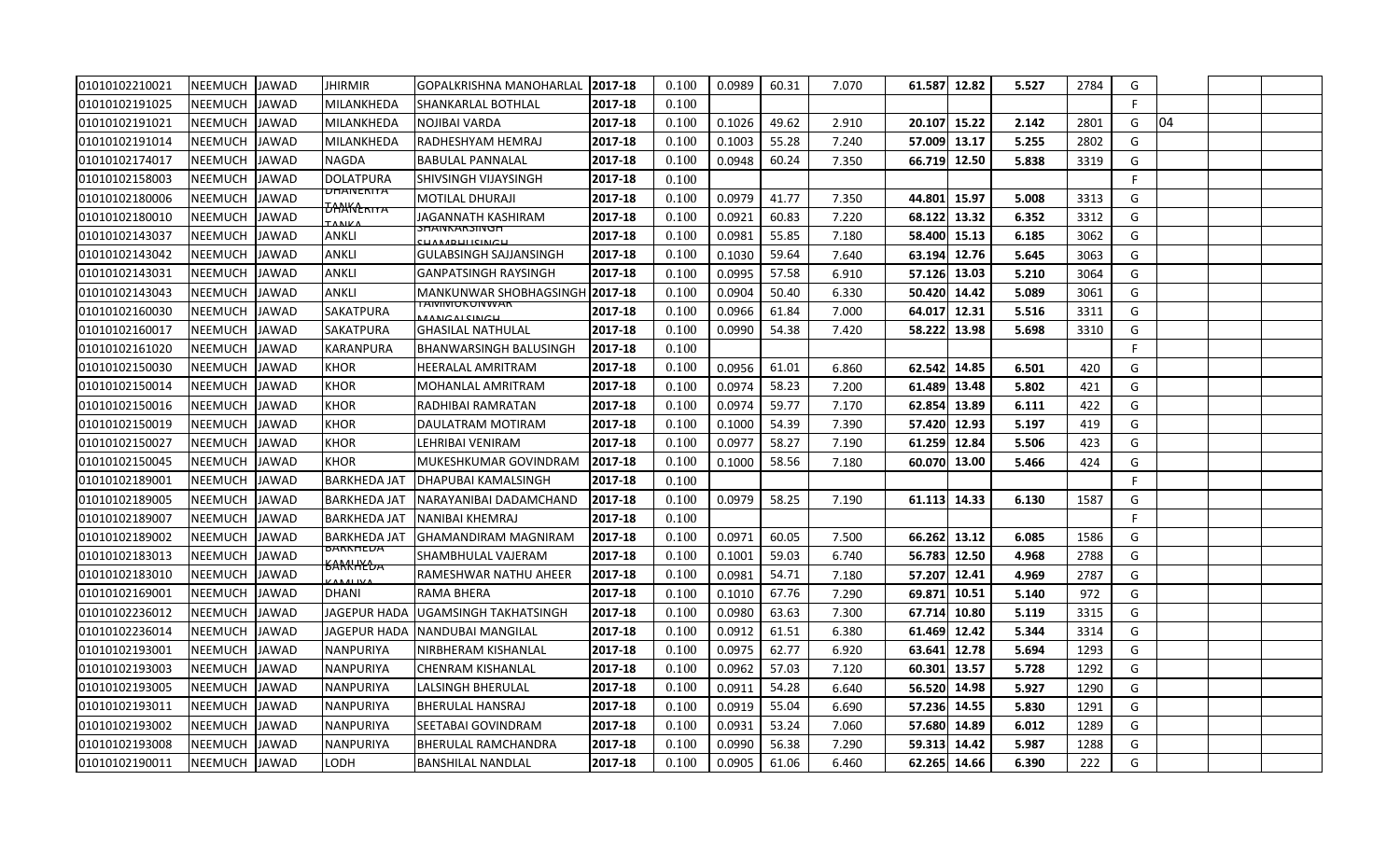| 01010102190006 | NEEMUCH JAWAD  |              | LODH              | MULCHAND SHANKARLAL                               | 2017-18 | 0.100 | 0.0997 | 63.16 | 7.390 |              | 66.881 13.36 | 6.255 | 223  | G |    |  |
|----------------|----------------|--------------|-------------------|---------------------------------------------------|---------|-------|--------|-------|-------|--------------|--------------|-------|------|---|----|--|
| 01010102218001 | NEEMUCH        | JAWAD        | <b>BRAHAMPURI</b> | UDAIRAM KISHANLAL                                 | 2017-18 | 0.100 | 0.1010 | 63.62 | 7.210 | 64.881 13.09 |              | 5.945 | 1278 | G |    |  |
| 01010102218003 | NEEMUCH        | JAWAD        | <b>BRAHAMPURI</b> | KANCHANBAI HIRALAL                                | 2017-18 | 0.100 | 0.1013 | 60.53 | 7.450 | 63.593 12.80 |              | 5.698 | 1268 | G |    |  |
| 01010102218004 | NEEMUCH        | <b>JAWAD</b> | <b>BRAHAMPURI</b> | RAMESHWAR HIRALAL                                 | 2017-18 | 0.100 | 0.1003 | 58.97 | 7.330 | 61.565 14.36 |              | 6.189 | 1269 | G |    |  |
| 01010102218005 | NEEMUCH        | <b>JAWAD</b> | <b>BRAHAMPURI</b> | NARAYANIBAI HARJI                                 | 2017-18 | 0.100 | 0.1010 | 60.31 | 7.170 | 61.158 14.46 |              | 6.191 | 1270 | G |    |  |
| 01010102218009 | NEEMUCH        | <b>JAWAD</b> | <b>BRAHAMPURI</b> | KANWARLAL BHERULAL                                | 2017-18 | 0.100 | 0.1015 | 64.92 | 7.090 | 64.778 13.22 |              | 5.995 | 1277 | G |    |  |
| 01010102218010 | NEEMUCH        | <b>JAWAD</b> | <b>BRAHAMPURI</b> | NANDLAL MULCHAND                                  | 2017-18 | 0.100 | 0.1024 | 60.74 | 7.280 | 61.689 13.99 |              | 6.041 | 1271 | G |    |  |
| 01010102218013 | NEEMUCH        | <b>JAWAD</b> | <b>BRAHAMPURI</b> | <b>AMRITLAL BHERULAL</b>                          | 2017-18 | 0.100 | 0.1026 | 60.08 | 7.130 | 59.649 14.71 |              | 6.142 | 1267 | G |    |  |
| 01010102218018 | NEEMUCH        | <b>JAWAD</b> | <b>BRAHAMPURI</b> | <b>BAGDIRAM DHANNALAL</b>                         | 2017-18 | 0.100 | 0.0972 | 61.56 | 7.110 | 64.331 13.08 |              | 5.890 | 1281 | G |    |  |
| 01010102218019 | NEEMUCH        | <b>JAWAD</b> | <b>BRAHAMPURI</b> | SHANTILAL HIRALAL                                 | 2017-18 | 0.100 | 0.0999 | 60.48 | 7.440 | 64.344 11.76 |              | 5.297 | 1274 | G |    |  |
| 01010102218023 | NEEMUCH        | <b>JAWAD</b> | <b>BRAHAMPURI</b> | PREMLAL BHAGIRATH                                 | 2017-18 | 0.100 | 0.0999 | 60.95 | 7.190 | 62.663 13.09 |              | 5.742 | 1273 | G |    |  |
| 01010102218027 | NEEMUCH        | <b>JAWAD</b> | <b>BRAHAMPURI</b> | BHAGIRATH PRABHULAL                               | 2017-18 | 0.100 | 0.1000 | 64.30 | 7.040 | 64.670 13.22 |              | 5.984 | 1282 | G |    |  |
| 01010102218029 | NEEMUCH        | <b>JAWAD</b> | <b>BRAHAMPURI</b> | DINESHKUMAR RAMKISHAN                             | 2017-18 | 0.100 | 0.0958 | 62.85 | 7.160 | 67.109 12.74 |              | 5.984 | 1279 | G |    |  |
| 01010102218030 | NEEMUCH        | <b>JAWAD</b> | <b>BRAHAMPURI</b> | LAXMINARAYAN NANDLAL                              | 2017-18 | 0.100 | 0.1004 | 61.28 | 7.110 | 61.992 12.21 |              | 5.299 | 1276 | G |    |  |
| 01010102218031 | NEEMUCH        | <b>JAWAD</b> | <b>BRAHAMPURI</b> | <b>BANSHILAL GHISALAL</b>                         | 2017-18 | 0.100 | 0.0955 | 63.26 | 7.040 | 66.618 11.30 |              | 5.270 | 1280 | G |    |  |
| 01010102218033 | NEEMUCH        | <b>JAWAD</b> | <b>BRAHAMPURI</b> | UCCPAN NUIVIAN BAPULAL<br>,,,,, <del>,</del> ,,,, | 2017-18 | 0.100 | 0.1000 | 65.43 | 7.100 | 66.360 13.01 |              | 6.044 | 1283 | G |    |  |
| 01010102218035 | NEEMUCH        | <b>JAWAD</b> | <b>BRAHAMPURI</b> | KANHEYALAL CHAMPALAL                              | 2017-18 | 0.100 | 0.0989 | 59.89 | 7.160 | 61.941 12.36 |              | 5.359 | 1272 | G |    |  |
| 01010102218037 | NEEMUCH        | <b>JAWAD</b> | <b>BRAHAMPURI</b> | TULASIBAI JAMANALAL                               | 2017-18 | 0.100 | 0.0990 | 62.26 | 7.030 | 63.162 12.98 |              | 5.739 | 1275 | G |    |  |
| 01010102218036 | NEEMUCH        | <b>JAWAD</b> | <b>BRAHAMPURI</b> | SATYANARAYAN JAYKISHAN                            | 2017-18 | 0.100 | 0.1008 | 57.52 | 7.070 | 57.639 13.47 |              | 5.434 | 1265 | G |    |  |
| 01010102218038 | NEEMUCH        | <b>JAWAD</b> | <b>BRAHAMPURI</b> | JAGDISH VILAS                                     | 2017-18 | 0.100 | 0.0996 | 58.56 | 7.310 | 61.396 15.28 |              | 6.567 | 1266 | G |    |  |
| 01010102218008 | NEEMUCH        | <b>JAWAD</b> | <b>BRAHAMPURI</b> | RAMKANYABAI BAGDIRAM                              | 2017-18 | 0.100 | 0.0284 | 50.84 | 1.830 | 46.796 14.38 |              | 4.711 | 1264 | G | 04 |  |
| 01010102240002 | NEEMUCH        | <b>JAWAD</b> | <b>DIKEN-I</b>    | SITARAM SALIGRAM                                  | 2017-18 | 0.100 | 0.1038 | 67.71 | 7.760 | 72.312 14.87 |              | 7.527 | 1777 | G |    |  |
| 01010102240005 | <b>NEEMUCH</b> | <b>JAWAD</b> | <b>DIKEN-I</b>    | <b>DEUBAI MULCHAND</b>                            | 2017-18 | 0.100 | 0.1000 | 65.73 | 7.130 | 66.950 14.48 |              | 6.786 | 1766 | G |    |  |
| 01010102240008 | <b>NEEMUCH</b> | <b>JAWAD</b> | <b>DIKEN-I</b>    | VISHNUPRASAD SHOBHARAM                            | 2017-18 | 0.100 | 0.0984 | 55.66 | 6.950 | 56.159 13.33 |              | 5.240 | 1748 | G |    |  |
| 01010102240009 | <b>NEEMUCH</b> | <b>JAWAD</b> | <b>DIKEN-I</b>    | <b>MOHANLAL CHHITARMAL</b>                        | 2017-18 | 0.100 | 0.1014 | 66.33 | 7.390 | 69.063 14.50 |              | 7.009 | 1765 | G |    |  |
| 01010102240015 | <b>NEEMUCH</b> | <b>JAWAD</b> | <b>DIKEN-I</b>    | GOPALKRISHNA PRABHULAL                            | 2017-18 | 0.100 | 0.1023 | 60.17 | 7.530 | 63.275 12.93 |              | 5.727 | 1751 | G |    |  |
| 01010102240019 | <b>NEEMUCH</b> | <b>JAWAD</b> | <b>DIKEN-I</b>    | RAMESHWAR RAMGOPAL                                | 2017-18 | 0.100 | 0.1010 | 54.50 | 7.410 | 57.119 11.60 |              | 4.638 | 1747 | G |    |  |
| 01010102240020 | NEEMUCH        | <b>JAWAD</b> | <b>DIKEN-I</b>    | MOOLCHAND RAMCHANDRA                              | 2017-18 | 0.100 | 0.1000 | 68.00 | 7.140 | 69.360 13.40 |              | 6.506 | 1776 | G |    |  |
| 01010102240022 | NEEMUCH        | <b>JAWAD</b> | <b>DIKEN-I</b>    | JAMANALAL RAMCHANDRA                              | 2017-18 | 0.100 | 0.1000 | 64.56 | 7.190 | 66.310 15.23 |              | 7.070 | 1764 | G |    |  |
| 01010102240023 | NEEMUCH        | <b>JAWAD</b> | <b>DIKEN-I</b>    | RAMESHWAR BHURA                                   | 2017-18 | 0.100 | 0.0975 | 58.57 | 7.270 | 62.390 13.66 |              | 5.966 | 1750 | G |    |  |
| 01010102240027 | NEEMUCH        | <b>JAWAD</b> | <b>DIKEN-I</b>    | <b>GORDHAN DEVILAL</b>                            | 2017-18 | 0.100 | 0.1000 | 65.77 | 7.310 | 68.680 13.61 |              | 6.543 | 1763 | G |    |  |
| 01010102240028 | NEEMUCH        | <b>JAWAD</b> | <b>DIKEN-I</b>    | KARIBAI PYARCHAND                                 | 2017-18 | 0.100 | 0.0998 | 65.45 | 7.010 | 65.671 14.29 |              | 6.569 | 1762 | G |    |  |
| 01010102240029 | NEEMUCH        | <b>JAWAD</b> | <b>DIKEN-I</b>    | PYARIBAI MOHANLAL                                 | 2017-18 | 0.100 | 0.0972 | 64.48 | 6.920 | 65.576 13.29 |              | 6.101 | 1761 | G |    |  |
| 01010102240030 | <b>NEEMUCH</b> | JAWAD        | <b>DIKEN-I</b>    | DEVILAL PRABHULAL                                 | 2017-18 | 0.100 | 0.1015 | 67.38 | 7.370 | 69.892 13.97 |              | 6.835 | 1760 | G | 08 |  |
| 01010102240033 | NEEMUCH        | JAWAD        | <b>DIKEN-I</b>    | SURESHCHANDRA ONKARLAL                            | 2017-18 | 0.100 | 0.0987 | 64.85 | 7.350 | 68.987 15.36 |              | 7.418 | 1759 | G |    |  |
| 01010102240035 | NEEMUCH        | <b>JAWAD</b> | <b>DIKEN-I</b>    | <b>AMRITLAL BHANWARLAL</b>                        | 2017-18 | 0.100 | 0.1008 | 62.10 | 7.200 | 63.363 13.98 |              | 6.201 | 1752 | G |    |  |
| 01010102240036 | NEEMUCH JAWAD  |              | <b>DIKEN-I</b>    | <b>SOMABAI HIRALAL</b>                            | 2017-18 | 0.100 | 0.0980 | 69.76 | 7.140 | 72.612 13.19 |              | 6.704 | 1775 | G |    |  |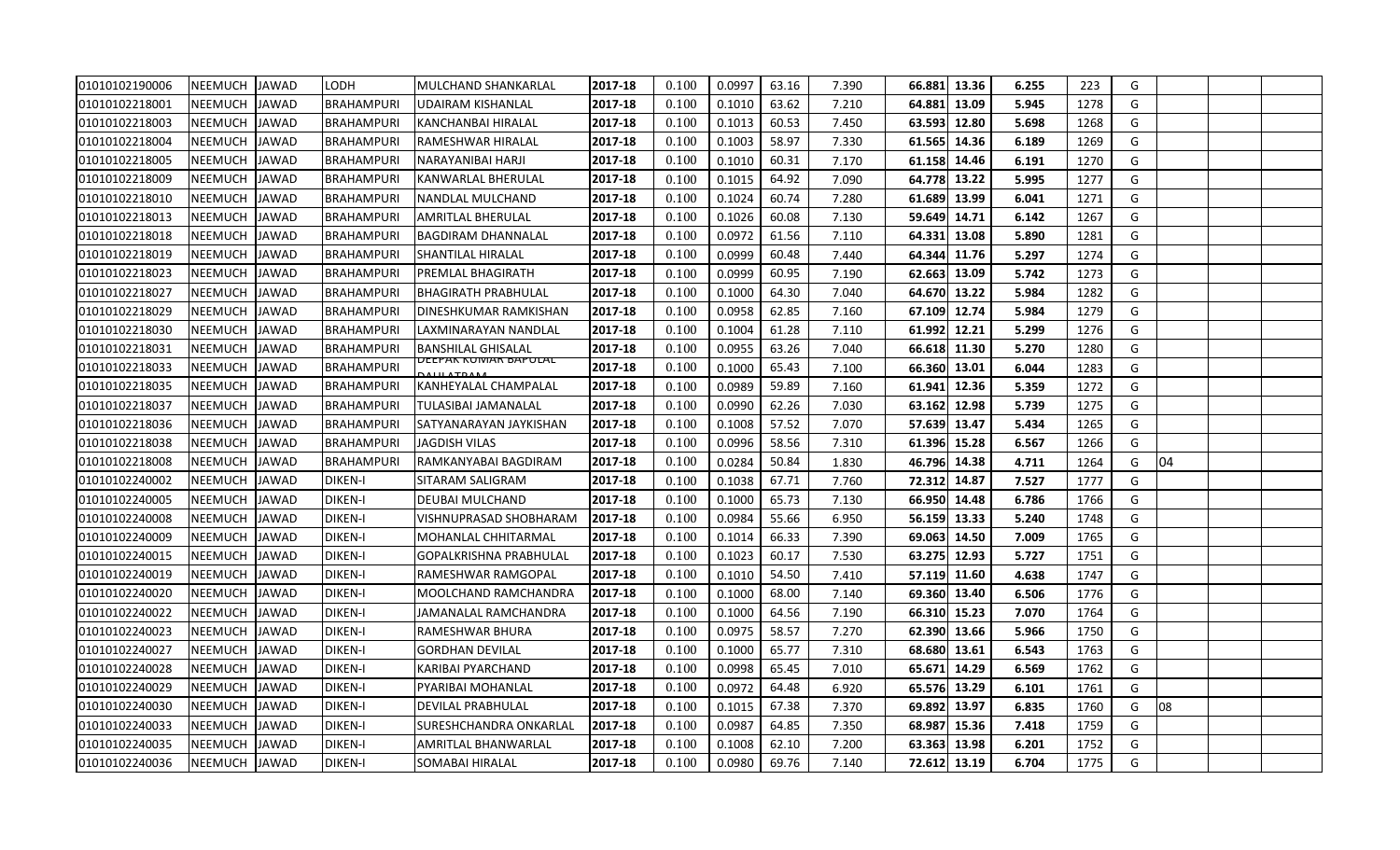| 01010102240038 | <b>NEEMUCH</b> | <b>JAWAD</b> | <b>DIKEN-I</b> | MANGILAL DAULATRAM                                    | 2017-18 | 0.100 | 0.0992 | 71.27 | 7.310 | 75.030 14.82 | 7.783 | 1778 | G |    |  |
|----------------|----------------|--------------|----------------|-------------------------------------------------------|---------|-------|--------|-------|-------|--------------|-------|------|---|----|--|
| 01010102240039 | NEEMUCH        | <b>JAWAD</b> | <b>DIKEN-I</b> | RAMPRASAD KANA                                        | 2017-18 | 0.100 | 0.0979 | 65.89 | 6.860 | 65.955 15.19 | 7.013 | 1758 | G |    |  |
| 01010102240040 | NEEMUCH        | JAWAD        | <b>DIKEN-I</b> | <b>DALLA DHULJI</b>                                   | 2017-18 | 0.100 | 0.0981 | 57.30 | 7.240 | 60.408 15.43 | 6.525 | 1749 | G |    |  |
| 01010102240041 | NEEMUCH        | <b>JAWAD</b> | DIKEN-I        | LADNUNAINU JAINANILAL<br><del>KANH5XNAMunaivuna</del> | 2017-18 | 0.100 | 0.0992 | 67.17 | 7.130 | 68.972 13.64 | 6.585 | 1774 | G |    |  |
| 01010102240042 | NEEMUCH        | JAWAD        | DIKEN-I        | L                                                     | 2017-18 | 0.100 | 0.1005 | 65.27 | 7.360 | 68.289 15.95 | 7.624 | 1757 | G |    |  |
| 01010102240046 | NEEMUCH        | JAWAD        | DIKEN-I        | <b>BHANWARIBAI GORDHAN</b>                            | 2017-18 | 0.100 | 0.0980 | 64.59 | 6.860 | 64.592 15.20 | 6.872 | 1756 | G |    |  |
| 01010102240048 | NEEMUCH        | <b>JAWAD</b> | <b>DIKEN-I</b> | <b>SHYAMLAL RAMSUKH</b>                               | 2017-18 | 0.100 | 0.0972 | 53.10 | 3.420 | 26.687 14.27 | 2.666 | 1746 | G | 04 |  |
| 01010102240052 | NEEMUCH        | <b>JAWAD</b> | DIKEN-I        | IPUSHPABAI SHANKARLAL                                 | 2017-18 | 0.100 | 0.0986 | 65.97 | 7.090 | 67.769 14.48 | 6.869 | 1773 | G |    |  |
| 01010102240054 | NEEMUCH        | <b>JAWAD</b> | DIKEN-I        | <b>SUKHIBAI KESHURAM</b>                              | 2017-18 | 0.100 | 0.1014 | 63.16 | 7.210 | 64.152 14.14 | 6.350 | 1755 | G |    |  |
| 01010102240055 | NEEMUCH        | <b>JAWAD</b> | <b>DIKEN-I</b> | RAMCHANDRA ONKARLAL                                   | 2017-18 | 0.100 | 0.0492 | 64.53 | 3.500 | 65.589 15.68 | 7.198 | 1754 | G |    |  |
| 01010102240056 | NEEMUCH        | <b>JAWAD</b> | <b>DIKEN-I</b> | SATYANARAIN RAMNARAYAN                                | 2017-18 | 0.100 | 0.0974 | 71.98 | 7.090 | 74.856 14.02 | 7.346 | 1779 | G |    |  |
| 01010102240057 | NEEMUCH        | <b>JAWAD</b> | <b>DIKEN-I</b> | KANHEYALAL JAGDISHCHAND                               | 2017-18 | 0.100 | 0.1015 | 63.79 | 7.240 | 65.005 14.09 | 6.411 | 1769 | G |    |  |
| 01010102240060 | NEEMUCH        | <b>JAWAD</b> | <b>DIKEN-I</b> | PHOOLWANTIBAI KHYALI                                  | 2017-18 | 0.100 | 0.0974 | 63.77 | 7.140 | 66.786 13.64 | 6.376 | 1768 | G |    |  |
| 01010102240061 | NEEMUCH        | <b>JAWAD</b> | <b>DIKEN-I</b> | <b>PARASRAM NANDA</b>                                 | 2017-18 | 0.100 | 0.1023 | 65.35 | 7.420 | 67.713 13.07 | 6.195 | 1767 | G |    |  |
| 01010102240063 | NEEMUCH        | <b>JAWAD</b> | <b>DIKEN-I</b> | MANOHARLAL JANAKILAL                                  | 2017-18 | 0.100 | 0.1000 | 68.68 | 7.250 | 71.130 14.01 | 6.976 | 1772 | G |    |  |
| 01010102240066 | NEEMUCH        | <b>JAWAD</b> | <b>DIKEN-I</b> | <b>BHAGATRAM ONKARLAL</b>                             | 2017-18 | 0.100 | 0.1036 | 66.39 | 7.480 | 68.475 13.50 | 6.471 | 1771 | G |    |  |
| 01010102240067 | NEEMUCH        | <b>JAWAD</b> | <b>DIKEN-I</b> | <b>LALU DHURA</b>                                     | 2017-18 | 0.100 | 0.0990 | 64.78 | 7.310 | 68.333 14.68 | 7.022 | 1753 | G |    |  |
| 01010102240068 | NEEMUCH        | <b>JAWAD</b> | <b>DIKEN-I</b> | <b>MOHANBAI MANGILAL</b>                              | 2017-18 | 0.100 | 0.0918 | 67.98 | 6.440 | 68.126 14.77 | 7.044 | 1770 | G |    |  |
| 01010102240071 | NEEMUCH        | <b>JAWAD</b> | <b>DIKEN-I</b> | RAJENDRA BADRILAL                                     | 2017-18 | 0.100 | 0.0990 | 70.93 | 7.240 | 74.101 14.97 | 7.765 | 1780 | G |    |  |
| 01010102240072 | NEEMUCH        | <b>JAWAD</b> | <b>DIKEN-I</b> | <b>PREMSUKH KHYALILAL</b>                             | 2017-18 | 0.100 | 0.0963 | 65.60 | 7.060 | 68.702 14.02 | 6.743 | 1725 | G |    |  |
| 01010102240073 | NEEMUCH        | <b>JAWAD</b> | <b>DIKEN-I</b> | <b>JAMANALAL HAZARILAL</b>                            | 2017-18 | 0.100 | 0.1000 | 66.43 | 7.030 | 66.710 16.36 | 7.640 | 1726 | G |    |  |
| 01010102240075 | NEEMUCH        | <b>JAWAD</b> | DIKEN-I        | <b>KANHEYALAL DALURAM</b>                             | 2017-18 | 0.100 | 0.1016 | 66.80 | 7.100 | 66.683 14.81 | 6.913 | 1727 | G |    |  |
| 01010102240076 | NEEMUCH        | <b>JAWAD</b> | <b>DIKEN-I</b> | <b>SHAMBHULAL BHURA</b>                               | 2017-18 | 0.100 | 0.1000 | 64.29 | 7.330 | 67.320 14.42 | 6.795 | 1728 | G |    |  |
| 01010102240079 | NEEMUCH        | <b>JAWAD</b> | <b>DIKEN-I</b> | <b>DHAPUBAI NANURAM</b>                               | 2017-18 | 0.100 | 0.0957 | 64.12 | 7.190 | 68.819 13.74 | 6.619 | 1729 | G |    |  |
| 01010102240081 | <b>NEEMUCH</b> | <b>JAWAD</b> | <b>DIKEN-I</b> | <b>MATHURALAL KANWARLAL</b>                           | 2017-18 | 0.100 | 0.1000 | 64.48 | 7.360 | 67.800 14.80 | 7.024 | 1730 | G |    |  |
| 01010102240086 | NEEMUCH        | <b>JAWAD</b> | <b>DIKEN-I</b> | <b>DEVESH GOPAL</b>                                   | 2017-18 | 0.100 | 0.0959 | 60.75 | 7.060 | 63.889 15.03 | 6.722 | 1731 | G |    |  |
| 01010102240092 | NEEMUCH        | <b>JAWAD</b> | <b>DIKEN-I</b> | JAMANALAL KANHEYALAL                                  | 2017-18 | 0.100 | 0.1008 | 65.14 | 7.200 | 66.468 14.57 | 6.779 | 1732 | G |    |  |
| 01010102240094 | NEEMUCH        | <b>JAWAD</b> | <b>DIKEN-I</b> | <b>BALMUKUND RAMRATAN</b>                             | 2017-18 | 0.100 | 0.0989 | 58.67 | 7.130 | 60.425 12.31 | 5.207 | 1713 | G |    |  |
| 01010102240100 | NEEMUCH        | <b>JAWAD</b> | <b>DIKEN-I</b> | JAMANIBAI NANURAM                                     | 2017-18 | 0.100 | 0.1013 | 67.04 | 7.500 | 70.908 14.17 | 7.033 | 1722 | G |    |  |
| 01010102240101 | NEEMUCH        | <b>JAWAD</b> | <b>DIKEN-I</b> | <b>JANIBAI LAKHMA</b>                                 | 2017-18 | 0.100 | 0.0968 | 65.43 | 7.170 | 69.236 14.75 | 7.148 | 1723 | G |    |  |
| 01010102240107 | NEEMUCH        | <b>JAWAD</b> | <b>DIKEN-I</b> | <b>BANSHILAL MOHANLAL</b>                             | 2017-18 | 0.100 | 0.0986 | 62.86 | 7.250 | 66.034 13.94 | 6.443 | 1724 | G |    |  |
| 01010102240113 | NEEMUCH        | <b>JAWAD</b> | <b>DIKEN-I</b> | PRAHLAD CHHAGANLAL                                    | 2017-18 | 0.100 | 0.1008 | 62.86 | 7.300 | 65.030 13.14 | 5.982 | 1712 | G |    |  |
| 01010102240115 | NEEMUCH        | <b>JAWAD</b> | <b>DIKEN-I</b> | ANOKHBAI DEVRAM                                       | 2017-18 | 0.100 | 0.0980 | 65.17 | 7.240 | 68.776 14.09 | 6.784 | 1743 | G |    |  |
| 01010102240117 | NEEMUCH        | JAWAD        | <b>DIKEN-I</b> | KANHEYALAL MODAJI                                     | 2017-18 | 0.100 | 0.0991 | 67.77 | 7.370 | 71.998 13.83 | 6.970 | 1742 | G |    |  |
| 01010102240119 | NEEMUCH        | JAWAD        | <b>DIKEN-I</b> | ASHOKKUMAR RAMDAYAL                                   | 2017-18 | 0.100 | 0.0990 | 67.51 | 7.200 | 70.141 12.62 | 6.196 | 1738 | G |    |  |
| 01010102240120 | NEEMUCH        | <b>JAWAD</b> | <b>DIKEN-I</b> | <u>VANCHAN DAI</u><br><b>ACDICUCUANDRA</b>            | 2017-18 | 0.100 | 0.1008 | 62.52 | 7.510 | 66.548 12.51 | 5.827 | 1721 | G |    |  |
| 01010102240122 | <b>NEEMUCH</b> | JAWAD        | <b>DIKEN-I</b> | YESHODABAI RAMESHWAR                                  | 2017-18 | 0.100 | 0.0956 | 72.25 | 7.030 | 75.900 13.72 | 7.289 | 1744 | G |    |  |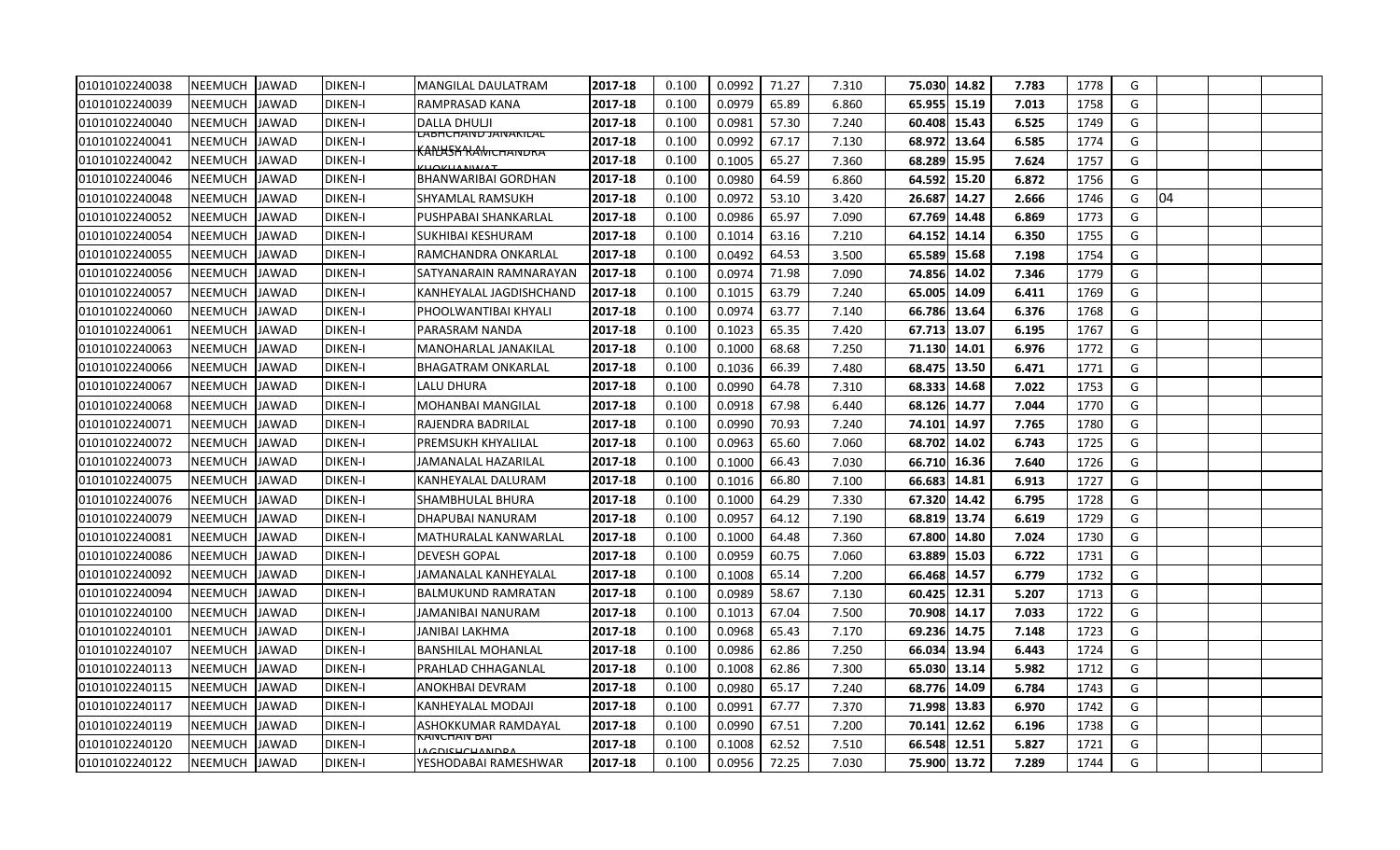| 01010102240123 | <b>NEEMUCH</b> | <b>JAWAD</b> | <b>DIKEN-I</b> | <b>PREMSUKH RAMDAYAL</b>                     | 2017-18 | 0.100 | 0.0990 | 63.12 | 7.290 | 66.394 12.86 |       | 5.977 | 1719 | G |  |  |
|----------------|----------------|--------------|----------------|----------------------------------------------|---------|-------|--------|-------|-------|--------------|-------|-------|------|---|--|--|
| 01010102240125 | NEEMUCH        | JAWAD        | <b>DIKEN-I</b> | SANJEEVKUMAR SATYANARAIN 2017-18             |         | 0.100 | 0.0972 | 56.20 | 6.490 | 53.611 16.41 |       | 6.158 | 1711 | G |  |  |
| 01010102240133 | NEEMUCH        | JAWAD        | <b>DIKEN-I</b> | ISHWARLAL RADHESHYAM                         | 2017-18 | 0.100 | 0.0981 | 60.50 | 7.260 | 63.965 15.65 |       | 7.007 | 1720 | G |  |  |
| 01010102240134 | NEEMUCH        | JAWAD        | DIKEN-I        | <b>OMPRAKASH RAJARAM</b>                     | 2017-18 | 0.100 | 0.0959 | 68.10 | 7.410 | 75.172 14.04 |       | 7.388 | 1733 | G |  |  |
| 01010102240137 | NEEMUCH        | JAWAD        | <b>DIKEN-I</b> | MUKESHKUMAR BANSHILAL                        | 2017-18 | 0.100 | 0.1009 | 70.24 | 7.170 | 71.308 14.52 |       | 7.247 | 1734 | G |  |  |
| 01010102240139 | NEEMUCH        | JAWAD        | <b>DIKEN-I</b> | KALURAM RAMGOPAL                             | 2017-18 | 0.100 | 0.0980 | 57.80 | 7.170 | 60.408 13.84 |       | 5.853 | 1714 | G |  |  |
| 01010102240143 | NEEMUCH        | JAWAD        | <b>DIKEN-I</b> | SUNILKUMAR KALURAM                           | 2017-18 | 0.100 | 0.0977 | 68.09 | 7.040 | 70.092 13.63 |       | 6.687 | 1737 | G |  |  |
| 01010102240144 | NEEMUCH        | JAWAD        | <b>DIKEN-I</b> | ISATYANARAIN BADRILAL                        | 2017-18 | 0.100 | 0.1000 | 67.53 | 7.460 | 71.970 13.65 |       | 6.877 | 1745 | G |  |  |
| 01010102240145 | NEEMUCH        | JAWAD        | DIKEN-I        | <b>BANSHILAL RAMNARAYAN</b>                  | 2017-18 | 0.100 | 0.0983 | 61.33 | 7.210 | 64.262 14.12 |       | 6.352 | 1718 | G |  |  |
| 01010102240150 | NEEMUCH        | <b>JAWAD</b> | <b>DIKEN-I</b> | SHANIBAI CHAMPALAL                           | 2017-18 | 0.100 | 0.0963 | 67.22 | 6.850 | 68.307 14.97 |       | 7.158 | 1736 | G |  |  |
| 01010102240158 | NEEMUCH        | <b>JAWAD</b> | <b>DIKEN-I</b> | <b>INDRAMAL BHONIRAM</b>                     | 2017-18 | 0.100 | 0.0997 | 65.29 | 7.250 | 67.823 15.19 |       | 7.212 | 1717 | G |  |  |
| 01010102240164 | NEEMUCH        | <b>JAWAD</b> | <b>DIKEN-I</b> | <b>DROPDIBAI BAPULAL</b>                     | 2017-18 | 0.100 | 0.1020 | 69.23 | 7.210 | 69.912 13.66 |       | 6.685 | 1735 | G |  |  |
| 01010102240169 | NEEMUCH        | <b>JAWAD</b> | <b>DIKEN-I</b> | KANHEYALAL PYARCHAND                         | 2017-18 | 0.100 | 0.1012 | 70.72 | 7.070 | 70.583 14.59 |       | 7.208 | 1739 | G |  |  |
| 01010102240172 | NEEMUCH        | <b>JAWAD</b> | <b>DIKEN-I</b> | AMRITRAM RAMNIWAS                            | 2017-18 | 0.100 | 0.0985 | 67.36 | 7.020 | 68.579 15.22 |       | 7.307 | 1740 | G |  |  |
| 01010102240173 | NEEMUCH        | <b>JAWAD</b> | <b>DIKEN-I</b> | <b>RADHESHYAM SALIGRAM</b>                   | 2017-18 | 0.100 | 0.1038 | 68.22 | 7.620 | 71.541       | 14.53 | 7.277 | 1741 | G |  |  |
| 01010102240177 | NEEMUCH        | <b>JAWAD</b> | <b>DIKEN-I</b> | <b>RADHESHYAM BANSHILAL</b>                  | 2017-18 | 0.100 | 0.0980 | 65.43 | 6.750 | 64.378 14.23 |       | 6.413 | 1715 | G |  |  |
| 01010102240178 | NEEMUCH        | <b>JAWAD</b> | <b>DIKEN-I</b> | JAGDISH RAMCHANDRA                           | 2017-18 | 0.100 | 0.0973 | 65.63 | 6.920 | 66.680 15.97 |       | 7.454 | 1716 | G |  |  |
| 01010102240180 | NEEMUCH        | <b>JAWAD</b> | <b>DIKEN-I</b> | JAGRAM DEVRAM                                | 2017-18 | 0.100 | 0.1020 | 57.01 | 7.150 | 57.088 14.72 |       | 5.883 | 1837 | G |  |  |
| 01010102240188 | NEEMUCH        | <b>JAWAD</b> | <b>DIKEN-I</b> | <b>JAGDISH PARASRAM</b>                      | 2017-18 | 0.100 | 0.1011 | 59.90 | 7.080 | 59.921 13.29 |       | 5.575 | 1842 | G |  |  |
| 01010102240189 | NEEMUCH        | <b>JAWAD</b> | <b>DIKEN-I</b> | OMPRAKASH MOOLCHAND                          | 2017-18 | 0.100 | 0.0990 | 60.32 | 6.780 | 59.010 14.19 |       | 5.862 | 1843 | G |  |  |
| 01010102240198 | NEEMUCH        | <b>JAWAD</b> | <b>DIKEN-I</b> | <b>OMPRAKASH GIRDHARI</b>                    | 2017-18 | 0.100 | 0.1022 | 66.43 | 7.180 | 66.673 14.69 |       | 6.856 | 1858 | G |  |  |
| 01010102240213 | NEEMUCH        | <b>JAWAD</b> | DIKEN-I        | <b>OMPRAKASH NANURAM</b>                     | 2017-18 | 0.100 | 0.0980 | 59.69 | 7.110 | 61.867 12.77 |       | 5.530 | 1840 | G |  |  |
| 01010102240215 | NEEMUCH        | <b>JAWAD</b> | <b>DIKEN-I</b> | RAMESHWAR CHAMPALAL                          | 2017-18 | 0.100 | 0.0992 | 60.87 | 7.240 | 63.468 13.37 |       | 5.940 | 1839 | G |  |  |
| 01010102240216 | NEEMUCH        | <b>JAWAD</b> | <b>DIKEN-I</b> | SURESHCHANDRA KANHEYALAL                     | 2017-18 | 0.100 | 0.0983 | 65.56 | 7.020 | 66.887 15.04 |       | 7.042 | 1857 | G |  |  |
| 01010102240221 | <b>NEEMUCH</b> | <b>JAWAD</b> | <b>DIKEN-I</b> | <b>MANGIBAI KHYALIRAM</b>                    | 2017-18 | 0.100 | 0.0963 | 67.24 | 6.990 | 69.720 13.12 |       | 6.403 | 1859 | G |  |  |
| 01010102240222 | <b>NEEMUCH</b> | <b>JAWAD</b> | <b>DIKEN-I</b> | MOHANBAI RADHESHYAM                          | 2017-18 | 0.100 | 0.1008 | 61.84 | 7.060 | 61.875 13.94 |       | 6.038 | 1847 | G |  |  |
| 01010102240223 | NEEMUCH        | <b>JAWAD</b> | <b>DIKEN-I</b> | <b>JANUERDAI</b><br><b>ACDICUCUANDRA</b>     | 2017-18 | 0.100 | 0.0976 | 63.40 | 7.080 | 65.697 13.94 |       | 6.411 | 1848 | G |  |  |
| 01010102240012 | NEEMUCH        | <b>JAWAD</b> | <b>DIKEN-I</b> | SATYANARAYAN KANHAIYALAL                     | 2017-18 | 0.100 | 0.0959 | 60.03 | 7.360 | 65.819 13.13 |       | 6.049 | 1844 | G |  |  |
| 01010102240229 | NEEMUCH        | <b>JAWAD</b> | <b>DIKEN-I</b> | KALURAM MODIRAM                              | 2017-18 | 0.100 | 0.1000 | 60.52 | 7.360 | 63.630 14.71 |       | 6.552 | 1845 | G |  |  |
| 01010102240231 | NEEMUCH        | <b>JAWAD</b> | <b>DIKEN-I</b> | <b>AMBALAL DEVILAL</b>                       | 2017-18 | 0.100 | 0.1001 | 66.96 | 7.320 | 69.950 14.28 |       | 6.992 | 1856 | G |  |  |
| 01010102240236 | NEEMUCH        | JAWAD        | <b>DIKEN-I</b> | CHENRAM MOOLCHAND                            | 2017-18 | 0.100 | 0.1000 | 62.15 | 7.070 | 62.770 13.66 |       | 6.002 | 1838 | G |  |  |
| 01010102240240 | NEEMUCH        | JAWAD        | <b>DIKEN-I</b> | <b>SHANKARLAL HARLAL</b>                     | 2017-18 | 0.100 | 0.0966 | 64.64 | 7.200 | 68.830 13.17 |       | 6.345 | 1855 | G |  |  |
| 01010102240096 | NEEMUCH        | JAWAD        | <b>DIKEN-I</b> | <b>MANGILAL VARDICHAND</b>                   | 2017-18 | 0.100 | 0.0962 | 68.27 | 6.930 | 70.260 13.72 |       | 6.747 | 1854 | G |  |  |
| 01010102240132 | NEEMUCH        | <b>JAWAD</b> | <b>DIKEN-I</b> | FAMMABAI PRABHULAL                           | 2017-18 | 0.100 | 0.0969 | 65.92 | 6.720 | 65.304 15.29 |       | 6.990 | 1853 | G |  |  |
| 01010102240193 | NEEMUCH        | JAWAD        | <b>DIKEN-I</b> | <b>MUNAMINIAD ISIMAIL</b><br><b>DEEDVUAN</b> | 2017-18 | 0.100 | 0.0960 | 61.74 | 6.820 | 62.656 13.61 |       | 5.969 | 1849 | G |  |  |
| 01010102240261 | NEEMUCH        | <b>JAWAD</b> | <b>DIKEN-I</b> | ISHWARLAL RAMNARAYAN                         | 2017-18 | 0.100 | 0.1000 | 58.21 | 7.090 | 58.960 15.17 |       | 6.261 | 1836 | G |  |  |
| 01010102240114 | <b>NEEMUCH</b> | JAWAD        | <b>DIKEN-I</b> | <b>VIMLABAI RANJEETKUMAR</b>                 | 2017-18 | 0.100 | 0.0990 | 66.67 | 7.140 | 68.687 14.13 |       | 6.794 | 1852 | G |  |  |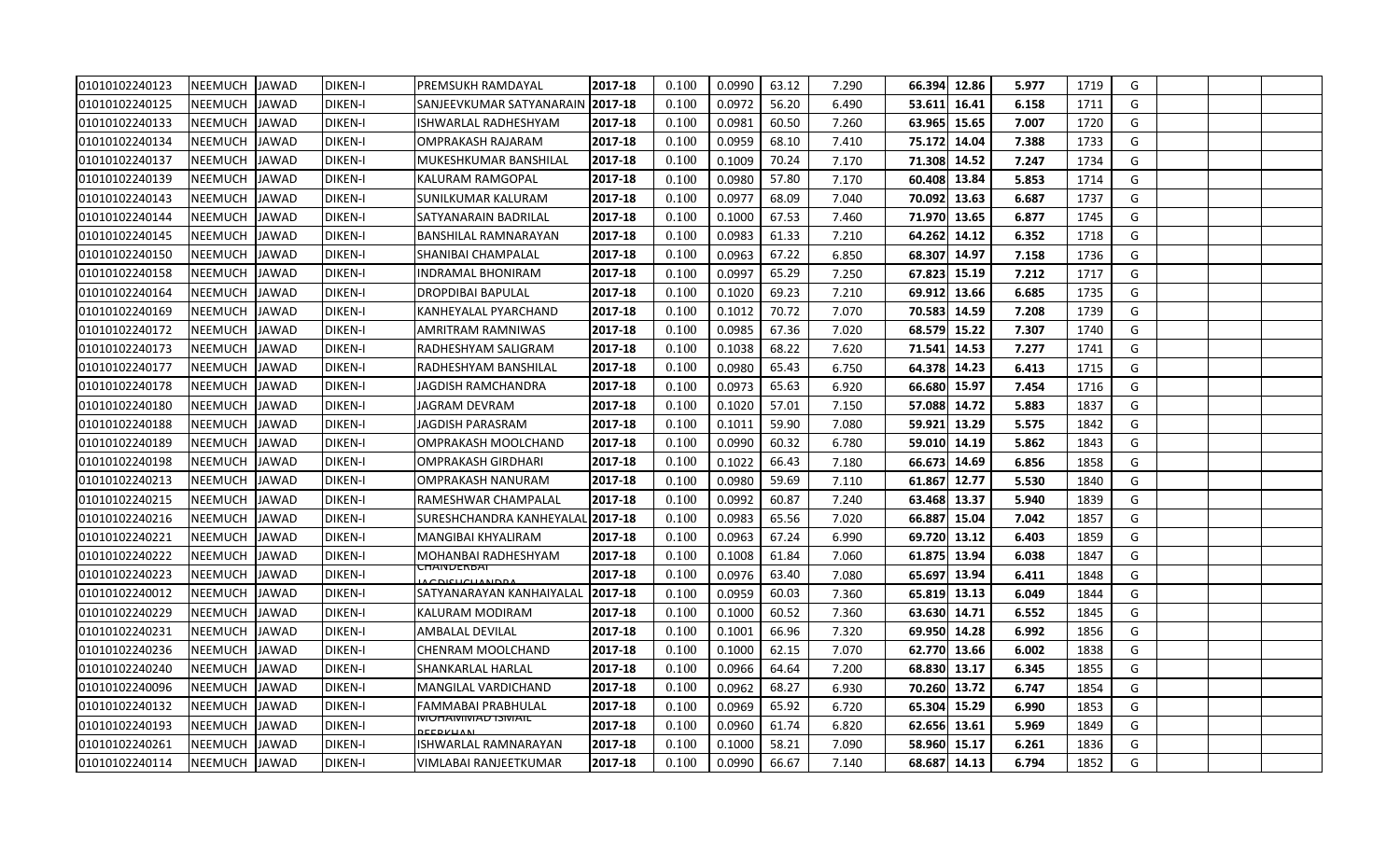| 01010102240059 | NEEMUCH        | JAWAD        | <b>DIKEN-I</b>  | KANHEYALAL NATHULAL                                                                                                                                                                                                                                                                                                                                                                                  | 2017-18 | 0.100 | 0.0957 | 58.90 | 6.710 | 58.997 14.80 |       | 6.112 | 1841 | G |  |  |
|----------------|----------------|--------------|-----------------|------------------------------------------------------------------------------------------------------------------------------------------------------------------------------------------------------------------------------------------------------------------------------------------------------------------------------------------------------------------------------------------------------|---------|-------|--------|-------|-------|--------------|-------|-------|------|---|--|--|
| 01010102240174 | NEEMUCH        | JAWAD        | <b>DIKEN-I</b>  | KANWARLAL HAJARILAL                                                                                                                                                                                                                                                                                                                                                                                  | 2017-18 | 0.100 | 0.1000 | 55.10 | 7.230 | 56.910 13.99 |       | 5.573 | 1835 | G |  |  |
| 01010102240224 | NEEMUCH        | JAWAD        | <b>DIKEN-I</b>  | <b>BANSHILAL ONKARLAL</b>                                                                                                                                                                                                                                                                                                                                                                            | 2017-18 | 0.100 | 0.1008 | 61.12 | 7.190 | 62.282 15.15 |       | 6.605 | A2   | G |  |  |
| 01010102240277 | NEEMUCH        | <b>JAWAD</b> | <b>DIKEN-I</b>  | UDAYRAM PYARCHAND                                                                                                                                                                                                                                                                                                                                                                                    | 2017-18 | 0.100 | 0.0970 | 60.14 | 6.620 | 58.639 13.52 |       | 5.549 | 1850 | G |  |  |
| 01010102240291 | NEEMUCH        | <b>JAWAD</b> | <b>DIKEN-I</b>  | KALABAI LALITASHANKAR                                                                                                                                                                                                                                                                                                                                                                                | 2017-18 | 0.100 | 0.0983 | 62.60 | 7.240 | 65.870       | 13.91 | 6.413 | 1851 | G |  |  |
| 01010102240295 | NEEMUCH        | <b>JAWAD</b> | <b>DIKEN-I</b>  | <b>BHANWARLAL NANURAM</b>                                                                                                                                                                                                                                                                                                                                                                            | 2017-18 | 0.100 | 0.0902 | 49.23 | 6.280 | 48.969       | 14.93 | 5.117 | A1   | G |  |  |
| 01010102240307 | NEEMUCH        | <b>JAWAD</b> | DIKEN-I         | SEETABAI BALURAM                                                                                                                                                                                                                                                                                                                                                                                     | 2017-18 | 0.100 | 0.1014 | 62.64 | 7.180 | 63.363       | 12.39 | 5.496 | 1834 | G |  |  |
| 01010102240330 | NEEMUCH        | <b>JAWAD</b> | DIKEN-I         | IPARWATIBAI NANALAL                                                                                                                                                                                                                                                                                                                                                                                  | 2017-18 | 0.100 | 0.0963 | 60.77 | 7.200 | 64.912       | 14.23 | 6.465 | 1846 | G |  |  |
| 01010102240241 | NEEMUCH        | <b>JAWAD</b> | <b>DIKEN-II</b> | ISHWARLAL JAMANALAL                                                                                                                                                                                                                                                                                                                                                                                  | 2017-18 | 0.100 | 0.1012 | 63.24 | 7.300 | 65.168 13.96 |       | 6.368 | 1801 | G |  |  |
| 01010102240243 | NEEMUCH        | <b>JAWAD</b> | <b>DIKEN-II</b> | <b>BANSHILAL MATHURALAL</b>                                                                                                                                                                                                                                                                                                                                                                          | 2017-18 | 0.100 | 0.1000 | 62.02 | 7.130 | 63.170       | 15.48 | 6.845 | 1802 | G |  |  |
| 01010102240245 | NEEMUCH        | <b>JAWAD</b> | <b>DIKEN-II</b> | KAILASHCHANDRA DALLA                                                                                                                                                                                                                                                                                                                                                                                 | 2017-18 | 0.100 | 0.0968 | 59.90 | 7.180 | 63.471       | 15.49 | 6.882 | 1789 | G |  |  |
| 01010102240251 | NEEMUCH        | <b>JAWAD</b> | <b>DIKEN-II</b> | NANDLAL JEEVANRAM                                                                                                                                                                                                                                                                                                                                                                                    | 2017-18 | 0.100 | 0.0992 | 66.31 | 7.050 | 67.319       | 15.29 | 7.205 | 1800 | G |  |  |
| 01010102240253 | NEEMUCH        | <b>JAWAD</b> | <b>DIKEN-II</b> | SHIVLAL BHANWARLAL                                                                                                                                                                                                                                                                                                                                                                                   | 2017-18 | 0.100 | 0.0950 | 60.14 | 6.910 | 62.495       | 13.52 | 5.914 | 1810 | G |  |  |
| 01010102240265 | NEEMUCH        | <b>JAWAD</b> | <b>DIKEN-II</b> | <b>SHYAMLAL CHOGALAL</b>                                                                                                                                                                                                                                                                                                                                                                             | 2017-18 | 0.100 | 0.0969 | 63.90 | 7.170 | 67.544       | 14.13 | 6.681 | 1781 | G |  |  |
| 01010102240051 | NEEMUCH        | <b>JAWAD</b> | <b>DIKEN-II</b> | <b>MATHURALAL PRABHULAL</b>                                                                                                                                                                                                                                                                                                                                                                          | 2017-18 | 0.100 | 0.1008 | 61.80 | 6.870 | 60.169       | 14.45 | 6.086 | 1788 | G |  |  |
| 01010102240152 | NEEMUCH        | <b>JAWAD</b> | <b>DIKEN-II</b> | RUKMANIBAI PARASRAM                                                                                                                                                                                                                                                                                                                                                                                  | 2017-18 | 0.100 | 0.0954 | 60.64 | 6.780 | 61.562       | 13.93 | 6.003 | 1787 | G |  |  |
| 01010102240267 | NEEMUCH        | <b>JAWAD</b> | <b>DIKEN-II</b> | <b>BHANWARIBAI BHAGATRAM</b>                                                                                                                                                                                                                                                                                                                                                                         | 2017-18 | 0.100 | 0.0980 | 56.71 | 7.370 | 60.929       | 14.58 | 6.218 | 1783 | G |  |  |
| 01010102240026 | NEEMUCH        | <b>JAWAD</b> | <b>DIKEN-II</b> | MANGILAL RAMCHANDRA                                                                                                                                                                                                                                                                                                                                                                                  | 2017-18 | 0.100 | 0.1000 | 67.03 | 7.390 | 70.760       | 13.90 | 6.885 | 1799 | G |  |  |
| 01010102240228 | NEEMUCH        | <b>JAWAD</b> | <b>DIKEN-II</b> | <b>OMPRAKASH NEHRULAL</b>                                                                                                                                                                                                                                                                                                                                                                            | 2017-18 | 0.100 | 0.1008 | 67.42 | 7.390 | 70.615 13.42 |       | 6.633 | 1809 | G |  |  |
| 01010102240108 | NEEMUCH        | <b>JAWAD</b> | <b>DIKEN-II</b> | IGOVINDRAM RAMNARAYAN                                                                                                                                                                                                                                                                                                                                                                                | 2017-18 | 0.100 | 0.1003 | 69.83 | 7.100 | 70.618 13.36 |       | 6.604 | 1808 | G |  |  |
| 01010102240179 | NEEMUCH        | <b>JAWAD</b> | <b>DIKEN-II</b> | <b>AUUISHLHAINURA</b><br>$L$ $\overline{L}$ $\overline{L}$ $\overline{L}$ $\overline{L}$ $\overline{L}$ $\overline{L}$ $\overline{L}$ $\overline{L}$ $\overline{L}$ $\overline{L}$ $\overline{L}$ $\overline{L}$ $\overline{L}$ $\overline{L}$ $\overline{L}$ $\overline{L}$ $\overline{L}$ $\overline{L}$ $\overline{L}$ $\overline{L}$ $\overline{L}$ $\overline{L}$ $\overline{L}$ $\overline{L}$ | 2017-18 | 0.100 | 0.1002 | 64.96 | 7.240 | 67.056 15.78 |       | 7.407 | 1798 | G |  |  |
| 01010102240217 | NEEMUCH        | <b>JAWAD</b> | <b>DIKEN-II</b> | KANHAIYALAL CHOGALALTELI                                                                                                                                                                                                                                                                                                                                                                             | 2017-18 | 0.100 | 0.0999 | 64.15 | 7.200 | 66.046 14.58 |       | 6.741 | 1797 | G |  |  |
| 01010102240220 | NEEMUCH        | <b>JAWAD</b> | <b>DIKEN-II</b> | <b>BANSILAL CHAGANLAL</b>                                                                                                                                                                                                                                                                                                                                                                            | 2017-18 | 0.100 | 0.0975 | 63.51 | 7.110 | 66.164       | 13.79 | 6.387 | 1796 | G |  |  |
| 01010102240237 | NEEMUCH        | <b>JAWAD</b> | <b>DIKEN-II</b> | <b>PUSHPABAI JAGDISH</b>                                                                                                                                                                                                                                                                                                                                                                             | 2017-18 | 0.100 | 0.0987 | 63.80 | 7.050 | 65.106       | 13.40 | 6.107 | 1807 | G |  |  |
| 01010102240194 | NEEMUCH        | <b>JAWAD</b> | <b>DIKEN-II</b> | CHANDRAKALADEVI JAMNALAI                                                                                                                                                                                                                                                                                                                                                                             | 2017-18 | 0.100 | 0.0963 | 61.62 | 7.240 | 66.179       | 14.07 | 6.518 | 1786 | G |  |  |
| 01010102240272 | NEEMUCH        | <b>JAWAD</b> | <b>DIKEN-II</b> | <b>KAMLESH RAMESHWAR</b>                                                                                                                                                                                                                                                                                                                                                                             | 2017-18 | 0.100 | 0.1012 | 66.00 | 7.000 | 65.217       | 12.74 | 5.816 | 1795 | G |  |  |
| 01010102240273 | NEEMUCH        | <b>JAWAD</b> | <b>DIKEN-II</b> | RADHESHYAM CHHOGALAL                                                                                                                                                                                                                                                                                                                                                                                 | 2017-18 | 0.100 | 0.1000 | 64.31 | 7.040 | 64.680       | 14.91 | 6.750 | 1806 | G |  |  |
| 01010102240274 | NEEMUCH        | <b>JAWAD</b> | <b>DIKEN-II</b> | <b>SOBHARAM ONKAR</b>                                                                                                                                                                                                                                                                                                                                                                                | 2017-18 | 0.100 | 0.0969 | 58.08 | 7.210 | 61.734 15.74 |       | 6.802 | 1785 | G |  |  |
| 01010102240275 | NEEMUCH        | <b>JAWAD</b> | <b>DIKEN-II</b> | <b>BILASIBAI GHEESULAL</b>                                                                                                                                                                                                                                                                                                                                                                           | 2017-18 | 0.100 | 0.0988 | 67.84 | 7.350 | 72.095       | 12.97 | 6.546 | 1793 | G |  |  |
| 01010102240062 | <b>NEEMUCH</b> | <b>JAWAD</b> | <b>DIKEN-II</b> | <u>ANTAN ALAL CHITUGALAL</u>                                                                                                                                                                                                                                                                                                                                                                         | 2017-18 | 0.100 | 0.0974 | 64.58 | 6.880 | 65.164 13.94 |       | 6.359 | 1794 | G |  |  |
| 01010102240007 | NEEMUCH        | <b>JAWAD</b> | <b>DIKEN-II</b> | <del>BAUPAR<sub>UKAKUMAR</sub></del><br>$0.0.01$ $0.01$ $0.01$                                                                                                                                                                                                                                                                                                                                       | 2017-18 | 0.100 | 0.0777 | 65.78 | 5.940 | 71.840 16.10 |       | 8.096 | 1805 | G |  |  |
| 01010102240280 | NEEMUCH        | <b>JAWAD</b> | <b>DIKEN-II</b> | BADRILAL DAULATRAM                                                                                                                                                                                                                                                                                                                                                                                   | 2017-18 | 0.100 | 0.0964 | 67.73 | 7.120 | 71.463 13.42 |       | 6.713 | 1804 | G |  |  |
| 01010102240281 | NEEMUCH        | <b>JAWAD</b> | <b>DIKEN-II</b> | HEERABAI BAGDIRAM                                                                                                                                                                                                                                                                                                                                                                                    | 2017-18 | 0.100 | 0.1001 | 65.86 | 7.010 | 65.884 13.91 |       | 6.416 | 1803 | G |  |  |
| 01010102240283 | <b>NEEMUCH</b> | <b>JAWAD</b> | <b>DIKEN-II</b> | JANKILAL CHHOGALAL                                                                                                                                                                                                                                                                                                                                                                                   | 2017-18 | 0.100 | 0.0992 | 65.10 | 7.210 | 67.591 15.01 |       | 7.102 | 1791 | G |  |  |
| 01010102240284 | NEEMUCH        | JAWAD        | <b>DIKEN-II</b> | <b>IAGUISHLHAINURA</b><br><b>ATACUANIVED</b>                                                                                                                                                                                                                                                                                                                                                         | 2017-18 | 0.100 | 0.1002 | 68.92 | 7.350 | 72.226 14.76 |       | 7.462 | 1792 | G |  |  |
| 01010102240285 | NEEMUCH        | <b>JAWAD</b> | <b>DIKEN-II</b> | <b>BASANTILAL CHHAGANLAL</b>                                                                                                                                                                                                                                                                                                                                                                         | 2017-18 | 0.100 | 0.0993 | 61.43 | 7.100 | 62.749 12.97 |       | 5.697 | 1784 | G |  |  |
| 01010102240287 | NEEMUCH JAWAD  |              | <b>DIKEN-II</b> | <b>KESHURAM BHUWANIRAM</b>                                                                                                                                                                                                                                                                                                                                                                           | 2017-18 | 0.100 | 0.1007 | 54.69 | 6.640 | 51.519 14.45 |       | 5.211 | 1782 | G |  |  |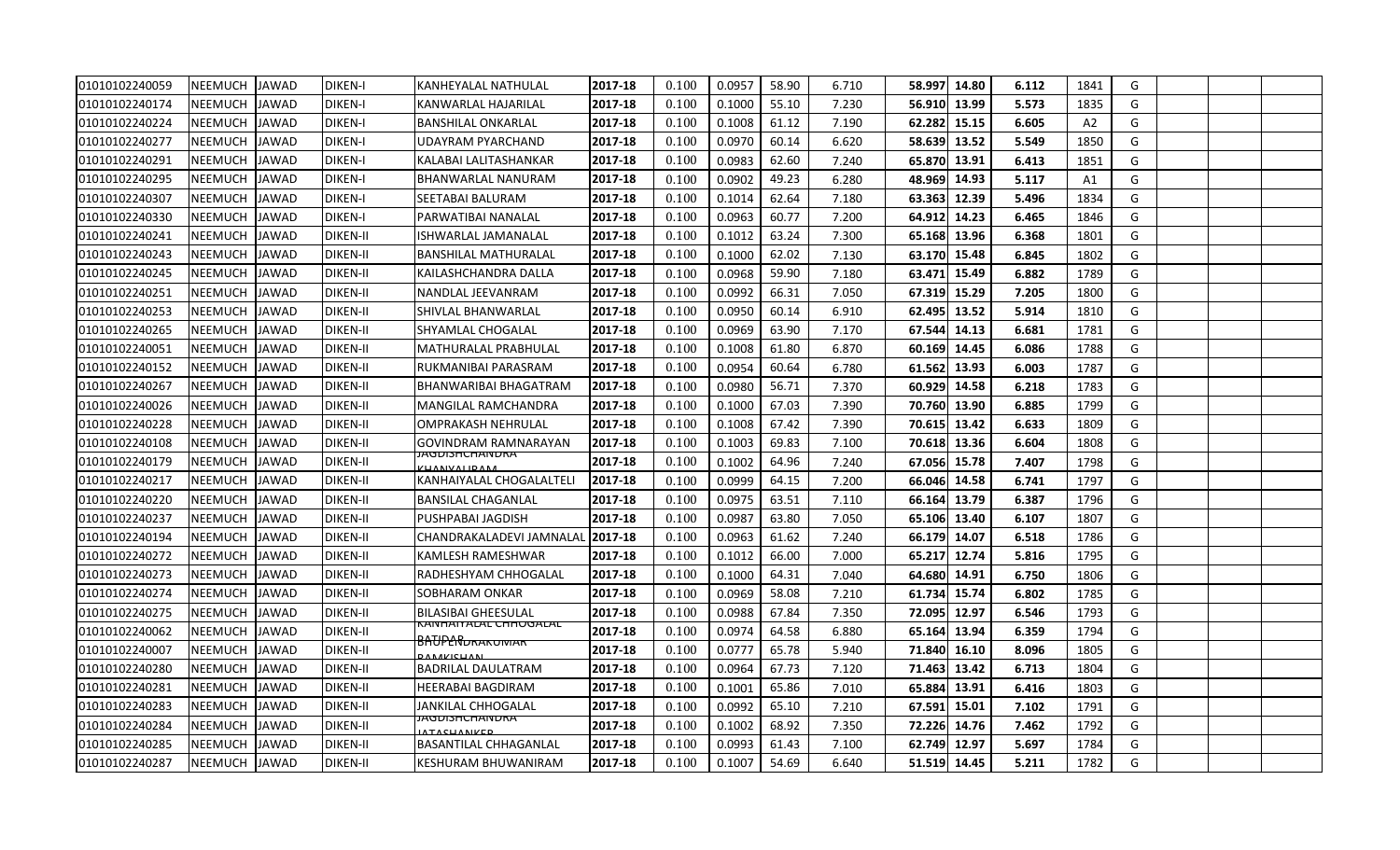| 01010102240290 | <b>NEEMUCH</b> | JAWAD        | <b>DIKEN-II</b> | <b>BHUWANIRAM NANDLAL</b>  | 2017-18 | 0.100 | 0.1000 | 64.63 | 7.100 | 65.550 14.22 | 6.525 | 1790 | G |  |  |
|----------------|----------------|--------------|-----------------|----------------------------|---------|-------|--------|-------|-------|--------------|-------|------|---|--|--|
| 01010102240292 | NEEMUCH        | JAWAD        | <b>DIKEN-II</b> | <b>BANSILAL BHANWARLAL</b> | 2017-18 | 0.100 | 0.0984 | 62.39 | 7.300 | 66.118 11.99 | 5.550 | 1875 | G |  |  |
| 01010102240293 | NEEMUCH        | JAWAD        | <b>DIKEN-II</b> | DEVA NARAYAN GURJAR        | 2017-18 | 0.100 | 0.0905 | 58.48 | 6.680 | 61.669 14.53 | 6.272 | 1865 | G |  |  |
| 01010102240298 | NEEMUCH        | <b>JAWAD</b> | <b>DIKEN-II</b> | KAUSHALYABAI MOHANLAL      | 2017-18 | 0.100 | 0.0988 | 65.67 | 7.240 | 68.745 13.84 | 6.660 | 1888 | G |  |  |
| 01010102240299 | NEEMUCH        | <b>JAWAD</b> | <b>DIKEN-II</b> | <b>BHULIBAI HARLAL</b>     | 2017-18 | 0.100 | 0.0967 | 65.19 | 7.150 | 68.862 14.89 | 7.177 | 1887 | G |  |  |
| 01010102240306 | NEEMUCH        | JAWAD        | <b>DIKEN-II</b> | <b>ARJUN HARIRAM</b>       | 2017-18 | 0.100 | 0.0992 | 59.42 | 7.150 | 61.179 13.38 | 5.730 | 1876 | G |  |  |
| 01010102240225 | NEEMUCH        | JAWAD        | <b>DIKEN-II</b> | DADAMCHAND KANHAIYALAL     | 2017-18 | 0.100 | 0.1012 | 65.92 | 7.610 | 70.810 12.52 | 6.206 | 1886 | G |  |  |
| 01010102240315 | NEEMUCH        | JAWAD        | <b>DIKEN-II</b> | <b>HAJARILAL BOTLAL</b>    | 2017-18 | 0.100 | 0.0945 | 63.57 | 6.920 | 66.497 15.32 | 7.132 | 1877 | G |  |  |
| 01010102240316 | NEEMUCH        | <b>JAWAD</b> | <b>DIKEN-II</b> | HARKUBAI NANURAM           | 2017-18 | 0.100 | 0.0961 | 60.64 | 7.080 | 63.819 14.35 | 6.411 | 1878 | G |  |  |
| 01010102240317 | NEEMUCH        | <b>JAWAD</b> | <b>DIKEN-II</b> | MANGILAL RAJARAM           | 2017-18 | 0.100 | 0.1007 | 69.94 | 7.600 | 75.402 13.65 | 7.205 | 1889 | G |  |  |
| 01010102240129 | NEEMUCH        | <b>JAWAD</b> | <b>DIKEN-II</b> | NIRMALADEVI MADANLAL       | 2017-18 | 0.100 | 0.0983 | 60.52 | 7.190 | 63.235 13.58 | 6.011 | 1864 | G |  |  |
| 01010102240037 | NEEMUCH        | <b>JAWAD</b> | <b>DIKEN-II</b> | <b>GATTUBAI HARIRAM</b>    | 2017-18 | 0.100 | 0.0979 | 68.53 | 7.000 | 70.000 13.10 | 6.419 | 1885 | G |  |  |
| 01010102240175 | NEEMUCH        | JAWAD        | <b>DIKEN-II</b> | <b>KALURAM MOTILAL</b>     | 2017-18 | 0.100 | 0.1013 | 64.07 | 7.350 | 66.407 13.66 | 6.350 | 1873 | G |  |  |
| 01010102240242 | NEEMUCH        | <b>JAWAD</b> | <b>DIKEN-II</b> | DEVILAL DEVRAJ KALURAM     | 2017-18 | 0.100 | 0.0989 | 62.78 | 6.940 | 62.932 13.67 | 6.022 | 1874 | G |  |  |
| 01010102240248 | NEEMUCH        | <b>JAWAD</b> | <b>DIKEN-II</b> | RAMPRASAD SALAGRAM         | 2017-18 | 0.100 | 0.1002 | 55.61 | 7.170 | 56.846 13.45 | 5.352 | 1861 | G |  |  |
| 01010102240202 | NEEMUCH        | <b>JAWAD</b> | <b>DIKEN-II</b> | PRABHULAL RUPA             | 2017-18 | 0.100 | 0.0984 | 63.90 | 7.100 | 65.864 13.46 | 6.206 | 1884 | G |  |  |
| 01010102240044 | NEEMUCH        | <b>JAWAD</b> | <b>DIKEN-II</b> | <b>BADRILAL RATANLAL</b>   | 2017-18 | 0.100 | 0.0966 | 63.69 | 7.100 | 66.874 13.14 | 6.151 | 1872 | G |  |  |
| 01010102240087 | NEEMUCH        | <b>JAWAD</b> | <b>DIKEN-II</b> | <b>OMPRAKASH GHEESALAL</b> | 2017-18 | 0.100 | 0.0980 | 65.16 | 7.210 | 68.480 13.11 | 6.285 | 1883 | G |  |  |
| 01010102240104 | NEEMUCH        | <b>JAWAD</b> | <b>DIKEN-II</b> | <b>BHAGATRAM BHEEMA</b>    | 2017-18 | 0.100 | 0.1004 | 57.72 | 6.810 | 55.926 11.57 | 4.530 | 1882 | G |  |  |
| 01010102240127 | NEEMUCH        | <b>JAWAD</b> | <b>DIKEN-II</b> | <b>BHAGATRAM KISHANLAL</b> | 2017-18 | 0.100 | 0.0953 | 63.37 | 7.000 | 66.495 14.71 | 6.847 | 1871 | G |  |  |
| 01010102240156 | NEEMUCH        | <b>JAWAD</b> | <b>DIKEN-II</b> | <b>HEERALAL MODIRAM</b>    | 2017-18 | 0.100 | 0.0980 | 64.90 | 7.120 | 67.357 14.50 | 6.837 | 1881 | G |  |  |
| 01010102240166 | NEEMUCH        | <b>JAWAD</b> | <b>DIKEN-II</b> | SATYANARAYAN NANURAM       | 2017-18 | 0.100 | 0.0991 | 60.04 | 7.200 | 62.321 15.39 | 6.713 | 1863 | G |  |  |
| 01010102240238 | NEEMUCH        | <b>JAWAD</b> | <b>DIKEN-II</b> | CHETRAM DEVILAL            | 2017-18 | 0.100 | 0.1000 | 63.53 | 7.140 | 64.800 12.99 | 5.892 | 1870 | G |  |  |
| 01010102240013 | NEEMUCH        | <b>JAWAD</b> | <b>DIKEN-II</b> | <b>BAGDIRAM NATHUJI</b>    | 2017-18 | 0.100 | 0.0990 | 66.39 | 7.130 | 68.303 13.72 | 6.560 | 1880 | G |  |  |
| 01010102240070 | NEEMUCH        | <b>JAWAD</b> | <b>DIKEN-II</b> | BHUWANIRAM KASHIRAM        | 2017-18 | 0.100 | 0.0970 | 64.25 | 7.120 | 67.371 14.89 | 7.022 | 1879 | G |  |  |
| 01010102240279 | NEEMUCH        | <b>JAWAD</b> | <b>DIKEN-II</b> | <b>KESHARBAI MANGILAL</b>  | 2017-18 | 0.100 | 0.0956 | 61.56 | 7.110 | 65.408 14.51 | 6.643 | 1869 | G |  |  |
| 01010102240282 | NEEMUCH        | JAWAD        | <b>DIKEN-II</b> | <del>AUDISHUHANDRA</del>   | 2017-18 | 0.100 | 0.1000 | 61.52 | 7.160 | 62.930 13.54 | 5.964 | 1862 | G |  |  |
| 01010102240001 | NEEMUCH        | JAWAD        | <b>DIKEN-II</b> | KANHAIYALAL BANSILAL       | 2017-18 | 0.100 | 0.0967 | 63.29 | 7.230 | 67.601 13.92 | 6.587 | 1868 | G |  |  |
| 01010102240142 | NEEMUCH        | <b>JAWAD</b> | <b>DIKEN-II</b> | MOHANLAL BHERULAL          | 2017-18 | 0.100 | 0.0660 | 61.25 | 4.650 | 61.652 14.78 | 6.378 | 1860 | G |  |  |
| 01010102240322 | NEEMUCH        | <b>JAWAD</b> | <b>DIKEN-II</b> | <b>SITARAM RAMGOPAL</b>    | 2017-18 | 0.100 | 0.0988 | 65.03 | 7.360 | 69.200 12.30 | 5.959 | 1866 | G |  |  |
| 01010102240323 | NEEMUCH        | <b>JAWAD</b> | <b>DIKEN-II</b> | ASHOKKUMAR MISHRILAL       | 2017-18 | 0.100 | 0.1001 | 64.02 | 6.730 | 61.489 15.46 | 6.654 | 1867 | G |  |  |
| 01010102240324 | <b>NEEMUCH</b> | <b>JAWAD</b> | <b>DIKEN-II</b> | SHANTIBAI LAKHMICHAND      | 2017-18 | 0.100 | 0.0999 | 64.82 | 7.290 | 67.578 15.38 | 7.275 | 1830 | G |  |  |
| 01010102240325 | <b>NEEMUCH</b> | <b>JAWAD</b> | <b>DIKEN-II</b> | NANDUBAI BANSHILAL         | 2017-18 | 0.100 | 0.0971 | 61.29 | 7.220 | 65.108 15.12 | 6.891 | 1814 | G |  |  |
| 01010102240326 | <b>NEEMUCH</b> | <b>JAWAD</b> | <b>DIKEN-II</b> | CHOGALAL LAKKHA            | 2017-18 | 0.100 | 0.0950 | 62.73 | 7.210 | 68.011 13.52 | 6.437 | 1829 | G |  |  |
| 01010102240313 | NEEMUCH        | <b>JAWAD</b> | <b>DIKEN-II</b> | SITABAI PRATHVIRAJ         | 2017-18 | 0.100 | 0.0949 | 60.94 | 7.100 | 65.132 12.36 | 5.635 | 1815 | G |  |  |
| 01010102240327 | NEEMUCH        | <b>JAWAD</b> | <b>DIKEN-II</b> | <b>DASHRATH KANHEYALAL</b> | 2017-18 | 0.100 | 0.0992 | 65.34 | 7.420 | 69.819 15.99 | 7.815 | 1828 | G |  |  |
| 01010102240328 | NEEMUCH JAWAD  |              | <b>DIKEN-II</b> | AZIZKHANN KASAMKHANN       | 2017-18 | 0.100 | 0.1000 | 60.89 | 7.280 | 63.330 13.75 | 6.095 | 1816 | G |  |  |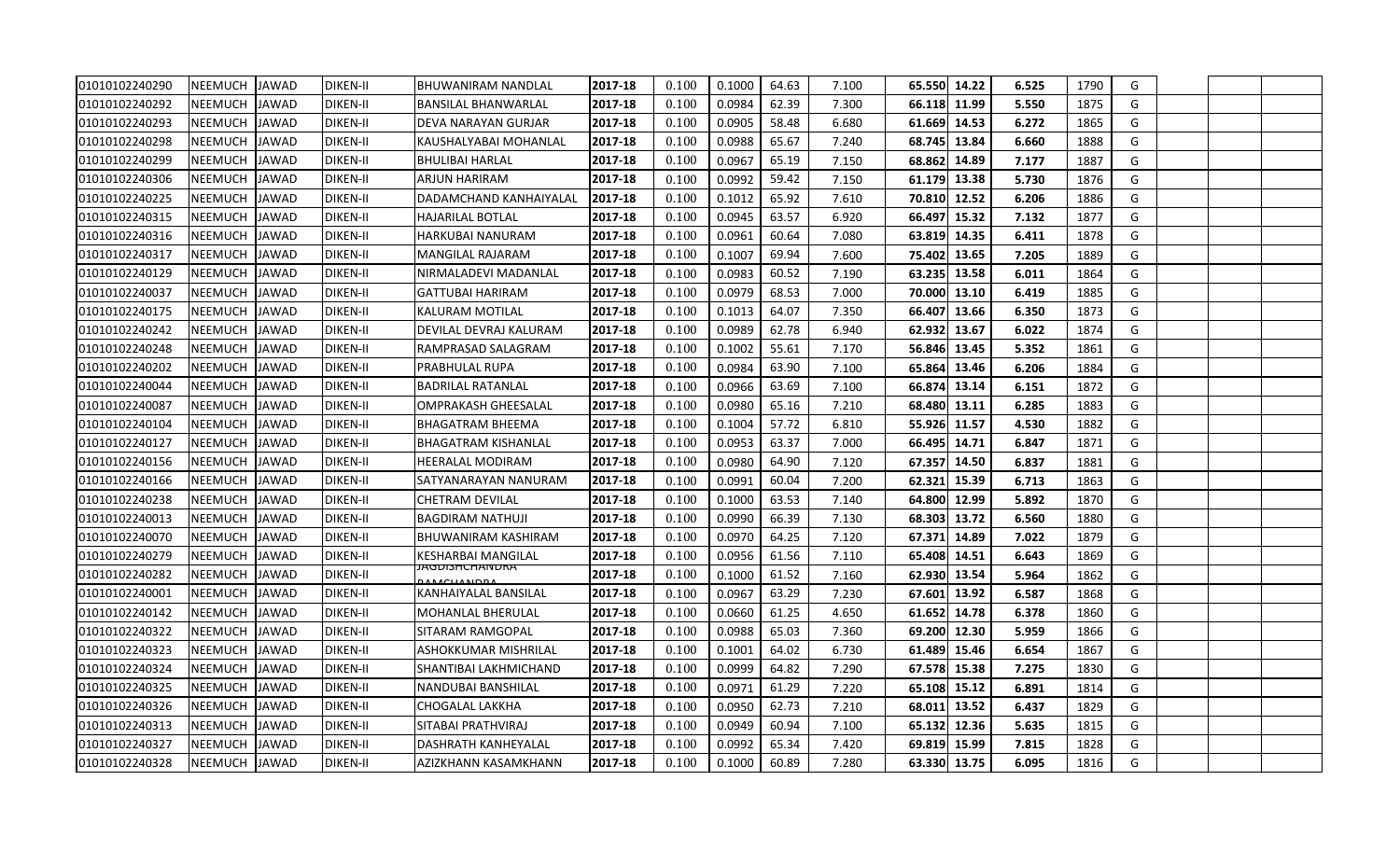| 01010102240289 | NEEMUCH        | JAWAD        | <b>DIKEN-II</b> | OMPRAKASH PABHULAL                                     | 2017-18 | 0.100 | 0.0946 | 63.22 | 6.760 | 64.535 12.92 |       | 5.837 | 1833           | G |    |  |
|----------------|----------------|--------------|-----------------|--------------------------------------------------------|---------|-------|--------|-------|-------|--------------|-------|-------|----------------|---|----|--|
| 01010102240047 | NEEMUCH        | JAWAD        | <b>DIKEN-II</b> | USHPADAI DADULAL<br><b>LIANIVADIDA</b>                 | 2017-18 | 0.100 | 0.1012 | 63.06 | 7.480 | 66.581       | 13.50 | 6.292 | 1827           | G |    |  |
| 01010102240181 | NEEMUCH        | JAWAD        | <b>DIKEN-II</b> | RAMPRASAD RAMCHANDRA                                   | 2017-18 | 0.100 | 0.0909 | 61.47 | 6.780 | 65.501 13.80 |       | 6.327 | 1817           | G |    |  |
| 01010102240286 | NEEMUCH        | <b>JAWAD</b> | <b>DIKEN-II</b> | JANIBAI NANDA                                          | 2017-18 | 0.100 | 0.1001 | 62.82 | 6.880 | 61.678       | 15.09 | 6.515 | 1832           | G |    |  |
| 01010102240021 | NEEMUCH        | <b>JAWAD</b> | <b>DIKEN-II</b> | MANKUNWAR BAPULAL                                      | 2017-18 | 0.100 | 0.0966 | 62.40 | 7.100 | 65.518 12.71 |       | 5.829 | 1826           | G |    |  |
| 01010102240329 | NEEMUCH        | <b>JAWAD</b> | <b>DIKEN-II</b> | SURESHKUMAR MISHRILAL                                  | 2017-18 | 0.100 | 0.1001 | 65.79 | 7.200 | 67.602 13.77 |       | 6.516 | 1831           | G |    |  |
| 01010102240294 | NEEMUCH        | <b>JAWAD</b> | DIKEN-II        | AVANTILAL JITMAL                                       | 2017-18 | 0.100 | 0.0960 | 61.19 | 7.070 | 64.375       | 12.45 | 5.610 | 1824           | G |    |  |
| 01010102240064 | NEEMUCH        | <b>JAWAD</b> | <b>DIKEN-II</b> | ruucannuivian                                          | 2017-18 | 0.100 | 0.0968 | 60.32 | 7.120 | 63.378       | 12.65 | 5.613 | 1825           | G |    |  |
| 01010102240069 | NEEMUCH        | <b>JAWAD</b> | <b>DIKEN-II</b> | <del>KRKISNCHAN<i>ORK</i></del><br><b>ATVANIADAVAN</b> | 2017-18 | 0.100 | 0.0981 | 56.14 | 6.520 | 53.303       | 15.39 | 5.742 | 1813           | G |    |  |
| 01010102240239 | NEEMUCH        | <b>JAWAD</b> | <b>DIKEN-II</b> | ONKARLAL BHANWARLAL                                    | 2017-18 | 0.100 | 0.1009 | 61.37 | 6.900 | 59.950       | 15.58 | 6.539 | A <sub>3</sub> | G |    |  |
| 01010102240025 | NEEMUCH        | <b>JAWAD</b> | <b>DIKEN-II</b> | HIMMATRAM TULSIRAM                                     | 2017-18 | 0.100 | 0.0997 | 62.46 | 7.240 | 64.794       | 12.97 | 5.883 | 1823           | G |    |  |
| 01010102240043 | NEEMUCH        | <b>JAWAD</b> | <b>DIKEN-II</b> | <b>JAGDISH SHOBHARAM</b>                               | 2017-18 | 0.100 | 0.0980 | 60.41 | 7.190 | 63.316       | 13.33 | 5.908 | 1818           | G |    |  |
| 01010102240192 | NEEMUCH        | <b>JAWAD</b> | <b>DIKEN-II</b> | <u>JANURASHENHAR</u><br><b>A BILIEVAL AI</b>           | 2017-18 | 0.100 | 0.0960 | 64.05 | 7.140 | 68.052       | 12.19 | 5.807 | 1821           | G |    |  |
| 01010102240204 | NEEMUCH        | <b>JAWAD</b> | <b>DIKEN-II</b> | <b>DEVILAL BHURAJI</b>                                 | 2017-18 | 0.100 | 0.1003 | 58.80 | 7.260 | 60.798       | 13.91 | 5.920 | 1812           | G |    |  |
| 01010102240218 | NEEMUCH        | <b>JAWAD</b> | <b>DIKEN-II</b> | LALDAS KASHIRAM                                        | 2017-18 | 0.100 | 0.0967 | 53.40 | 7.130 | 56.246 11.65 |       | 4.587 | 1811           | G |    |  |
| 01010102240226 | NEEMUCH        | <b>JAWAD</b> | <b>DIKEN-II</b> | JASRAJ MANGILAL                                        | 2017-18 | 0.100 | 0.1011 | 63.81 | 6.250 | 56.350       | 14.79 | 5.834 | 1822           | G |    |  |
| 01010102240305 | NEEMUCH        | <b>JAWAD</b> | <b>DIKEN-II</b> | RADHAVALLABH SUNDARLAL                                 | 2017-18 | 0.100 | 0.0913 | 39.88 | 2.680 | 16.725       | 16.80 | 1.967 | S <sub>4</sub> | G | 04 |  |
| 01010102240249 | NEEMUCH        | <b>JAWAD</b> | <b>DIKEN-II</b> | <b>SARDARBAI SHIVLAL</b>                               | 2017-18 | 0.100 | 0.1008 | 61.90 | 6.960 | 61.062       | 12.84 | 5.488 | 1819           | G |    |  |
| 01010102240271 | NEEMUCH        | <b>JAWAD</b> | <b>DIKEN-II</b> | DALURAM JAYRAM                                         | 2017-18 | 0.100 | 0.0965 | 58.70 | 6.920 | 60.135       | 13.13 | 5.527 | 1820           | G |    |  |
| 01010102217003 | NEEMUCH        | <b>JAWAD</b> | <b>GUDAHOLA</b> | <b>SHANKARLAL NATHULAL</b>                             | 2017-18 | 0.100 | 0.0996 | 64.36 | 6.970 | 64.337       | 12.21 | 5.499 | 2597           | G |    |  |
| 01010102217004 | NEEMUCH        | <b>JAWAD</b> | <b>GUDAHOLA</b> | LAXMINARAYAN NATHU                                     | 2017-18 | 0.100 | 0.1021 | 62.65 | 7.080 | 62.067       | 11.92 | 5.179 | 2598           | G |    |  |
| 01010102217005 | NEEMUCH        | <b>JAWAD</b> | <b>GUDAHOLA</b> | <b>OMPRAKASH BADRILAL</b>                              | 2017-18 | 0.100 | 0.0928 | 59.97 | 6.810 | 62.866       | 14.41 | 6.342 | 2575           | G |    |  |
| 01010102217006 | <b>NEEMUCH</b> | <b>JAWAD</b> | <b>GUDAHOLA</b> | SHIVNARAYAN DEVILAL                                    | 2017-18 | 0.100 | 0.0999 | 63.84 | 7.180 | 65.546 13.13 |       | 6.024 | 2593           | G |    |  |
| 01010102217022 | <b>NEEMUCH</b> | <b>JAWAD</b> | <b>GUDAHOLA</b> | <u>SATTAIVARATAIV</u><br><b>AVA 4IN A DAVAN</b>        | 2017-18 | 0.100 | 0.1000 | 61.85 | 7.130 | 63.000       | 13.32 | 5.874 | 2576           | G |    |  |
| 01010102217023 | NEEMUCH        | <b>JAWAD</b> | <b>GUDAHOLA</b> | <b>ISHWARLAL SUNDERLAL</b>                             | 2017-18 | 0.100 | 0.0989 | 62.17 | 7.310 | 65.642       | 12.11 | 5.565 | 2592           | G |    |  |
| 01010102217024 | NEEMUCH        | <b>JAWAD</b> | <b>GUDAHOLA</b> | <b>SUNDERLAL SHANKARLAL</b>                            | 2017-18 | 0.100 | 0.0990 | 62.90 | 7.190 | 65.263       | 12.75 | 5.824 | 2591           | G |    |  |
| 01010102217026 | <b>NEEMUCH</b> | <b>JAWAD</b> | <b>GUDAHOLA</b> | <b>NANDKISHORE KALURAM</b>                             | 2017-18 | 0.100 | 0.0988 | 62.68 | 7.180 | 65.071       | 14.55 | 6.628 | 2590           | G |    |  |
| 01010102217027 | <b>NEEMUCH</b> | <b>JAWAD</b> | <b>GUDAHOLA</b> | KAMLABAI DEVRAM                                        | 2017-18 | 0.100 | 0.0972 | 63.88 | 7.000 | 65.720       | 13.78 | 6.339 | 2589           | G |    |  |
| 01010102217038 | <b>NEEMUCH</b> | <b>JAWAD</b> | <b>GUDAHOLA</b> | <b>GOVINDPRASAD KHAYALIRAM</b>                         | 2017-18 | 0.100 | 0.0981 | 60.26 | 7.170 | 62.915       | 14.57 | 6.417 | 2577           | G |    |  |
| 01010102217039 | NEEMUCH        | <b>JAWAD</b> | <b>GUDAHOLA</b> | <b>GAFUR VAJIR</b>                                     | 2017-18 | 0.100 | 0.1008 | 61.29 | 7.210 | 62.629 13.41 |       | 5.879 | 2578           | G |    |  |
| 01010102217040 | NEEMUCH        | <b>JAWAD</b> | <b>GUDAHOLA</b> | <b>SUNDERBAI BALAKDAS</b>                              | 2017-18 | 0.100 | 0.1015 | 59.27 | 7.250 | 60.483 12.87 |       | 5.449 | 2579           | G |    |  |
| 01010102217012 | NEEMUCH        | JAWAD        | <b>GUDAHOLA</b> | GOPAL LAXMINARAYAN                                     | 2017-18 | 0.100 | 0.1000 | 64.78 | 6.740 | 62.370 12.63 |       | 5.514 | 2596           | G |    |  |
| 01010102217002 | NEEMUCH        | JAWAD        | <b>GUDAHOLA</b> | <b>GOPAL LALAJI</b>                                    | 2017-18 | 0.100 | 0.1000 | 63.80 | 6.290 | 57.330 14.59 |       | 5.855 | 2588           | G |    |  |
| 01010102217041 | NEEMUCH        | JAWAD        | <b>GUDAHOLA</b> | <b>GHEESIBAI SUNDARLAL</b>                             | 2017-18 | 0.100 | 0.0963 | 55.91 | 7.200 | 59.720 14.36 |       | 6.003 | 2573           | G |    |  |
| 01010102217042 | NEEMUCH        | <b>JAWAD</b> | <b>GUDAHOLA</b> | RAMSAGARBAI DEVILAL                                    | 2017-18 | 0.100 | 0.0999 | 63.34 | 7.190 | 65.125 12.72 |       | 5.799 | 2595           | G |    |  |
| 01010102217043 | <b>NEEMUCH</b> | <b>JAWAD</b> | <b>GUDAHOLA</b> | <b>I</b> DINESH KUMAR KALURAM                          | 2017-18 | 0.100 | 0.0986 | 61.85 | 7.160 | 64.158 14.24 |       | 6.396 | 2587           | G |    |  |
| 01010102217044 | <b>NEEMUCH</b> | <b>JAWAD</b> | <b>GUDAHOLA</b> | <b>I</b> GUNVANT BASANTILAL                            | 2017-18 | 0.100 | 0.1005 | 61.41 | 7.190 | 62.766 13.69 |       | 6.015 | 2586           | G |    |  |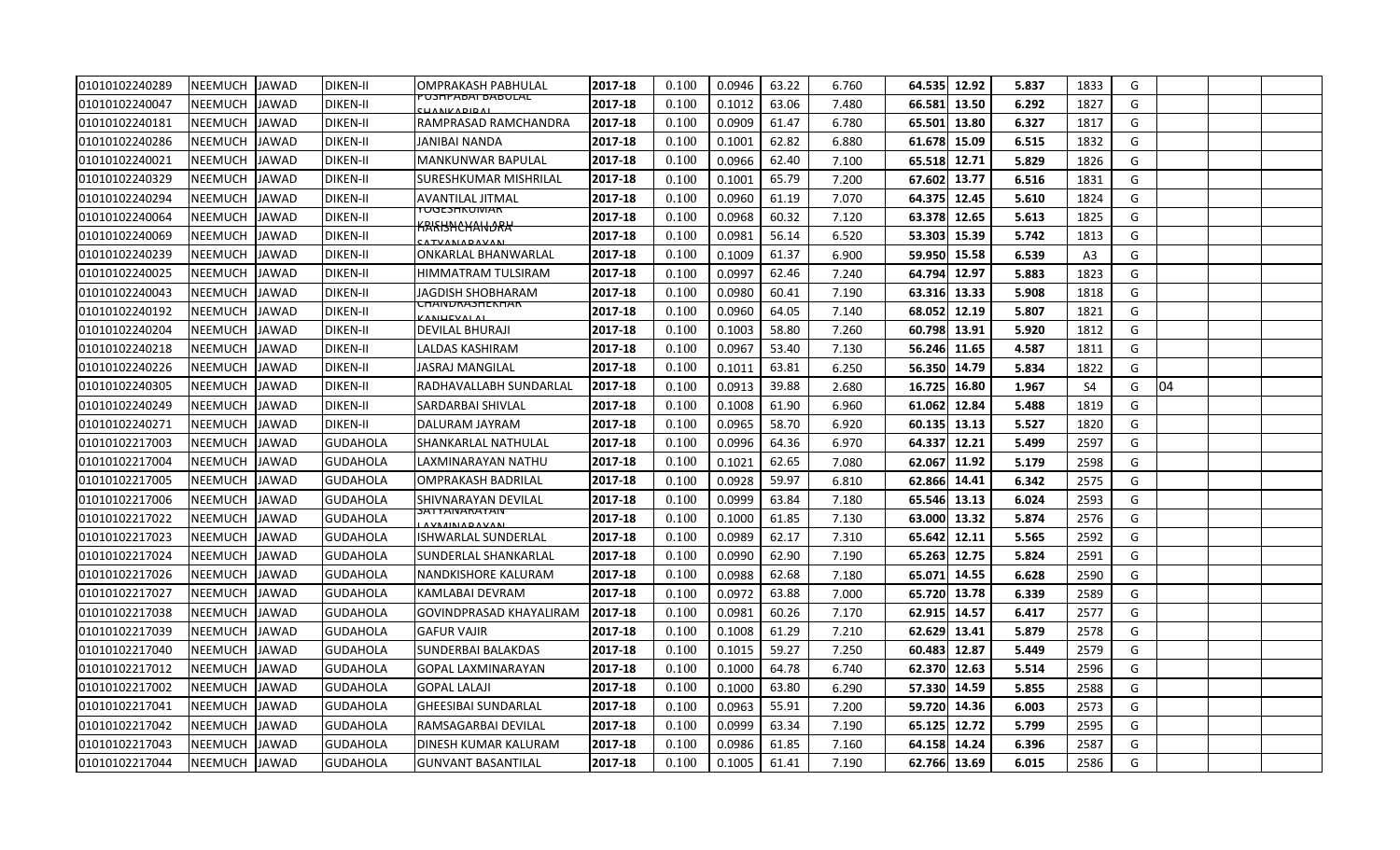| 01010102217008 | <b>NEEMUCH</b> | <b>JAWAD</b> | <b>GUDAHOLA</b>    | <b>SATATAIVANATAIV NATAIVLAL</b>    | 2017-18 | 0.100 |        |       |       |              |              |       |      | -F |    |  |
|----------------|----------------|--------------|--------------------|-------------------------------------|---------|-------|--------|-------|-------|--------------|--------------|-------|------|----|----|--|
| 01010102217019 | NEEMUCH        | <b>JAWAD</b> | <b>GUDAHOLA</b>    | <b>BAPULAL MOHANLAL</b>             | 2017-18 | 0.100 | 0.0974 | 60.95 | 7.100 | 63.470       | 15.11        | 6.713 | 2580 | G  |    |  |
| 01010102217014 | <b>NEEMUCH</b> | <b>JAWAD</b> | <b>GUDAHOLA</b>    | <b>GHASIRAM HEMA</b>                | 2017-18 | 0.100 | 0.0988 | 58.67 | 7.260 | 61.589 16.89 |              | 7.282 | 2574 | G  |    |  |
| 01010102217025 | NEEMUCH        | <b>JAWAD</b> | <b>GUDAHOLA</b>    | <b>AMBALAL BHAGUJI</b>              | 2017-18 | 0.100 | 0.0936 | 58.96 | 6.940 | 62.447       | 15.09        | 6.597 | 2581 | G  |    |  |
| 01010102217010 | NEEMUCH        | <b>JAWAD</b> | <b>GUDAHOLA</b>    | <b>GANGARAM HEERALAL</b>            | 2017-18 | 0.100 | 0.0986 | 64.67 | 6.800 | 63.712       | 11.97        | 5.339 | 2594 | G  |    |  |
| 01010102217045 | NEEMUCH        | <b>JAWAD</b> | <b>GUDAHOLA</b>    | <b>GOPIVALLABH JAMANALAL</b>        | 2017-18 | 0.100 | 0.1011 | 64.69 | 6.940 |              | 63.442 13.19 | 5.857 | 2585 | G  |    |  |
| 01010102217015 | NEEMUCH        | <b>JAWAD</b> | <b>GUDAHOLA</b>    | <b>SHANTILAL DULICHAND</b>          | 2017-18 | 0.100 | 0.1000 | 62.48 | 6.790 | 60.610       | 13.81        | 5.859 | 2584 | G  |    |  |
| 01010102217047 | NEEMUCH        | <b>JAWAD</b> | <b>GUDAHOLA</b>    | IPANKAJKUMAR SHRILAL                | 2017-18 | 0.100 | 0.1015 | 61.15 | 7.180 |              | 61.793 13.59 | 5.879 | 2582 | G  |    |  |
| 01010102217048 | NEEMUCH        | <b>JAWAD</b> | <b>GUDAHOLA</b>    | BHUPENDRAKUMAR SHRILAL              | 2017-18 | 0.100 | 0.0999 | 62.42 | 7.050 |              | 62.933 12.78 | 5.630 | 2583 | G  |    |  |
| 01010102219001 | <b>NEEMUCH</b> | <b>JAWAD</b> | <b>GUDAPARIHAR</b> | <b>MODIRAM DEVA</b>                 | 2017-18 | 0.100 |        |       |       |              |              |       |      | F  |    |  |
| 01010102219005 | <b>NEEMUCH</b> | <b>JAWAD</b> | <b>GUDAPARIHAR</b> | <b>BAGDIRAM TILA</b>                | 2017-18 | 0.100 |        |       |       |              |              |       |      | F  |    |  |
| 01010102219010 | <b>NEEMUCH</b> | <b>JAWAD</b> | <b>GUDAPARIHAR</b> | MOHANLAL DHANNA                     | 2017-18 | 0.100 | 0.1000 | 63.98 | 7.460 |              | 68.180 13.16 | 6.281 | 2607 | G  |    |  |
| 01010102219012 | <b>NEEMUCH</b> | <b>JAWAD</b> | <b>GUDAPARIHAR</b> | <b>NARAYAN MOHANLAL</b>             | 2017-18 | 0.100 |        |       |       |              |              |       |      | F. |    |  |
| 01010102219022 | <b>NEEMUCH</b> | <b>JAWAD</b> | <b>GUDAPARIHAR</b> | HARISINGH RAMSINGH                  | 2017-18 | 0.100 | 0.1021 | 62.94 | 7.150 | 62.968 13.25 |              | 5.840 | 2611 | G  |    |  |
| 01010102219029 | <b>NEEMUCH</b> | <b>JAWAD</b> | <b>GUDAPARIHAR</b> | LALARAM GOVINDJI                    | 2017-18 | 0.100 | 0.0987 | 58.69 | 7.020 | 59.635 13.58 |              | 5.669 | 2605 | G  |    |  |
| 01010102219015 | <b>NEEMUCH</b> | <b>JAWAD</b> | <b>GUDAPARIHAR</b> | INANDA GOVIND                       | 2017-18 | 0.100 | 0.1007 | 56.96 | 7.180 |              | 58.014 15.24 | 6.189 | 2606 | G  |    |  |
| 01010102219026 | <b>NEEMUCH</b> | <b>JAWAD</b> | <b>GUDAPARIHAR</b> | <u>SAIVIDATAL DAIVSNILAL</u>        | 2017-18 | 0.100 | 0.1033 | 60.16 | 6.890 | 57.318 12.00 |              | 4.815 | 2603 | G  |    |  |
| 01010102219053 | <b>NEEMUCH</b> | <b>JAWAD</b> | <b>GUDAPARIHAR</b> | ISARDARBAI CHAINRAM                 | 2017-18 | 0.100 | 0.1003 | 60.79 | 6.880 | 59.571       | 14.82        | 6.180 | 2604 | G  |    |  |
| 01010102219017 | <b>NEEMUCH</b> | <b>JAWAD</b> | <b>GUDAPARIHAR</b> | ABHAYKUMAR MISHRILAL                | 2017-18 | 0.100 | 0.1007 | 53.52 | 7.280 | 55.273       | 16.14        | 6.245 | 2601 | G  |    |  |
| 01010102219004 | <b>NEEMUCH</b> | <b>JAWAD</b> | <b>GUDAPARIHAR</b> | <b>SHAMBHULAL DHANNA</b>            | 2017-18 | 0.100 | 0.1005 | 60.78 | 7.470 | 64.537       | 12.87        | 5.814 | 2608 | G  |    |  |
| 01010102219020 | <b>NEEMUCH</b> | <b>JAWAD</b> | <b>GUDAPARIHAR</b> | SEETABAI DHANNA                     | 2017-18 | 0.100 | 0.1012 | 64.24 | 6.850 | 62.115       | 12.62        | 5.488 | 2610 | G  |    |  |
| 01010102219028 | <b>NEEMUCH</b> | <b>JAWAD</b> | <b>GUDAPARIHAR</b> | <b>OMPRAKASH NARAYAN</b>            | 2017-18 | 0.100 | 0.1005 | 56.98 | 7.150 | 57.910 15.32 |              | 6.210 | 2600 | G  |    |  |
| 01010102219042 | <b>NEEMUCH</b> | <b>JAWAD</b> | <b>GUDAPARIHAR</b> | IRAMCHANDRA BHAGWAN                 | 2017-18 | 0.100 | 0.0960 | 54.88 | 6.170 | 50.385 16.69 |              | 5.887 | 2599 | G  |    |  |
| 01010102219002 | <b>NEEMUCH</b> | <b>JAWAD</b> | <b>GUDAPARIHAR</b> | MAHESHKUMAR MISHRILAL               | 2017-18 | 0.100 | 0.0981 | 59.62 | 6.930 | 60.163 15.55 |              | 6.549 | 2602 | G  |    |  |
| 01010102219021 | <b>NEEMUCH</b> | <b>JAWAD</b> | <b>GUDAPARIHAR</b> | <b>BABULAL DHANNA</b>               | 2017-18 | 0.100 | 0.1015 | 60.06 | 6.870 | 58.069 13.94 |              | 5.667 | 2609 | G  |    |  |
| 01010102213016 | <b>NEEMUCH</b> | <b>JAWAD</b> | <b>HARIPURA</b>    | DALURAM BHAVARLAL                   | 2017-18 | 0.100 | 0.1000 | 59.32 | 6.950 | 58.900 14.21 |              | 5.858 | 2220 | G  |    |  |
| 01010102213025 | <b>NEEMUCH</b> | <b>JAWAD</b> | <b>HARIPURA</b>    | SARDARBABU SHAKURKHANN              | 2017-18 | 0.100 | 0.1017 | 64.39 | 6.980 | 63.137 14.07 |              | 6.218 | 2222 | G  |    |  |
| 01010102213046 | <b>NEEMUCH</b> | <b>JAWAD</b> | <b>HARIPURA</b>    | <b>BHANWARSINGH ARJUNSINGH</b>      | 2017-18 | 0.100 | 0.0957 | 54.18 | 7.190 | 58.150 13.38 |              | 5.446 | 2217 | G  |    |  |
| 01010102213050 | NEEMUCH        | <b>JAWAD</b> | <b>HARIPURA</b>    | CHATARBHUJ RAMA                     | 2017-18 | 0.100 | 0.0999 | 66.24 | 7.260 | 68.769 14.09 |              | 6.783 | 2223 | G  |    |  |
| 01010102213008 | NEEMUCH        | <b>JAWAD</b> | <b>HARIPURA</b>    | <b>NOLRAM HABU</b>                  | 2017-18 | 0.100 | 0.1006 | 63.87 | 7.300 | 66.213 12.84 |              | 5.951 | 2221 | G  |    |  |
| 01010102213020 | NEEMUCH        | <b>JAWAD</b> | <b>HARIPURA</b>    | NANDLAL RATANLAL                    | 2017-18 | 0.100 | 0.0972 | 59.39 | 2.410 | 21.039 14.78 |              | 2.176 | 2218 | G  | 04 |  |
| 01010102213021 | NEEMUCH        | <b>JAWAD</b> | <b>HARIPURA</b>    | <b>CHAGANLAL BHAGGA</b>             | 2017-18 | 0.100 | 0.1024 | 62.15 | 2.520 | 21.846 13.48 |              | 2.062 | 2219 | G  | 04 |  |
| 01010102215001 | NEEMUCH        | <b>JAWAD</b> | <b>MAHARAJPURA</b> | <b>ONKARLAL NARAYAN</b>             | 2017-18 | 0.100 | 0.1013 | 64.50 | 7.350 | 66.861 13.60 |              | 6.365 | 2660 | G  |    |  |
| 01010102215002 | NEEMUCH        | <b>JAWAD</b> |                    | MAHARAJPURA KELASHBAI CHUNNILAL     | 2017-18 | 0.100 | 0.0382 | 62.22 | 2.750 | 63.979 13.69 |              | 6.132 | 2663 | G  |    |  |
| 01010102215003 | NEEMUCH        | <b>JAWAD</b> |                    | MAHARAJPURA JJAGDISHCHANDRA MOTILAL | 2017-18 | 0.100 | 0.1029 | 61.78 | 7.360 | 63.129 13.08 |              | 5.780 | 2653 | G  |    |  |
| 01010102215004 | <b>NEEMUCH</b> | <b>JAWAD</b> |                    | MAHARAJPURA SUKHIBAI PRABHULAL      | 2017-18 | 0.100 | 0.0986 | 63.44 | 7.100 | 65.264 13.26 |              | 6.057 | 2664 | G  |    |  |
| 01010102215006 | NEEMUCH JAWAD  |              |                    | MAHARAJPURA DALCHAND SEVA           | 2017-18 | 0.100 | 0.0952 | 56.30 | 7.070 | 59.727 14.25 |              | 5.958 | 2645 | G  |    |  |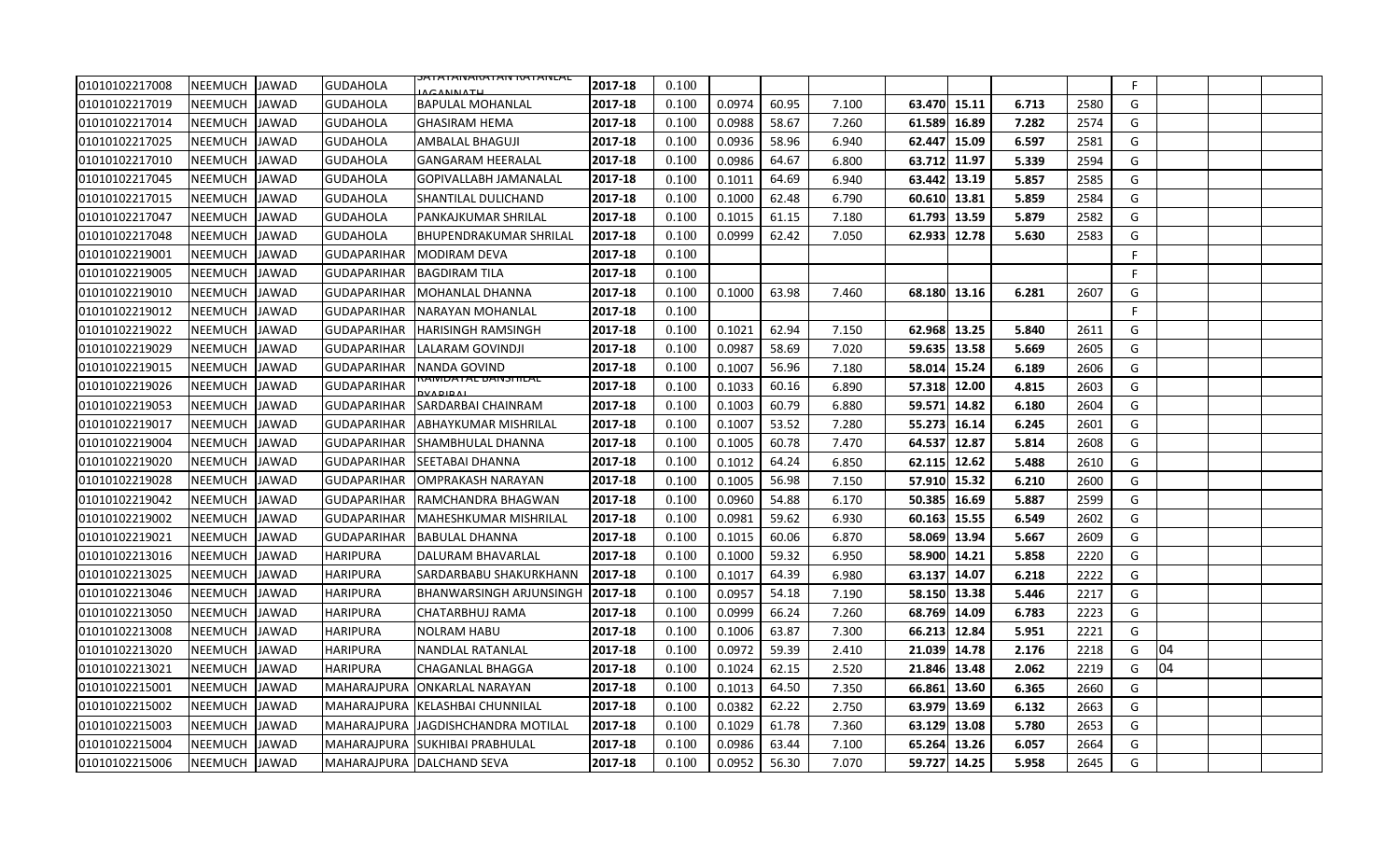| 01010102215007 | NEEMUCH JAWAD  |              |                    | MAHARAJPURA CHHAGANLAL PYARJI  | 2017-18 | 0.100 | 0.0983 | 65.80 | 2.340 | 22.380 12.39 |              | 1.941 | 2666 | G            | 04 |  |
|----------------|----------------|--------------|--------------------|--------------------------------|---------|-------|--------|-------|-------|--------------|--------------|-------|------|--------------|----|--|
| 01010102215008 | NEEMUCH JAWAD  |              | <b>MAHARAJPURA</b> | SHOBHARAM KANHEYALAL           | 2017-18 | 0.100 | 0.0982 | 60.25 | 7.060 |              | 61.884 13.89 | 6.017 | 2652 | G            |    |  |
| 01010102215009 | NEEMUCH JAWAD  |              | MAHARAJPURA        | <b>GORDHANLAL SEVARAM</b>      | 2017-18 | 0.100 | 0.0949 | 57.41 | 6.980 | 60.327 14.07 |              | 5.941 | 2648 | G            |    |  |
| 01010102215011 | NEEMUCH JAWAD  |              | MAHARAJPURA        | <b>SOHANBAI MANGILAL</b>       | 2017-18 | 0.100 |        |       |       |              |              |       |      | E            |    |  |
| 01010102215017 | <b>NEEMUCH</b> | <b>JAWAD</b> | <b>MAHARAJPURA</b> | <b>GANSHYAM RADHESHYAM</b>     | 2017-18 | 0.100 |        |       |       |              |              |       |      | F            |    |  |
| 01010102215022 | NEEMUCH        | JAWAD        | <b>MAHARAJPURA</b> | <b>BADRILAL PRABHULAL</b>      | 2017-18 | 0.100 | 0.0979 | 62.69 | 6.930 | 63.391 13.69 |              | 6.075 | 2662 | G            |    |  |
| 01010102215023 | NEEMUCH        | JAWAD        | <b>MAHARAJPURA</b> | <b>OMPRAKASH SHANKARLAL</b>    | 2017-18 | 0.100 | 0.0998 | 59.85 | 7.250 |              | 62.114 14.79 | 6.430 | 2651 | G            |    |  |
| 01010102215024 | NEEMUCH        | JAWAD        | <b>MAHARAJPURA</b> | BABULAL SHANKARLAL             | 2017-18 | 0.100 | 0.0998 | 65.36 | 7.220 |              | 67.545 15.15 | 7.164 | 2654 | G            |    |  |
| 01010102215027 | NEEMUCH        | JAWAD        | MAHARAJPURA        | RAMESHWAR HIRALAL              | 2017-18 | 0.100 | 0.0976 | 58.24 | 7.120 |              | 60.697 14.30 | 6.076 | 2650 | G            |    |  |
| 01010102215028 | NEEMUCH        | <b>JAWAD</b> | MAHARAJPURA        | LAXMICHANDRA SHANKARLAL        | 2017-18 | 0.100 |        |       |       |              |              |       |      | $\mathsf{F}$ |    |  |
| 01010102215029 | <b>NEEMUCH</b> | <b>JAWAD</b> | MAHARAJPURA        | <b>PREMSUKH SHAMBHULAL</b>     | 2017-18 | 0.100 | 0.0996 | 62.62 | 7.200 | 64.669 13.16 |              | 5.957 | 2655 | G            |    |  |
| 01010102215030 | <b>NEEMUCH</b> | <b>JAWAD</b> | MAHARAJPURA        | <b>SITARAM SHAMHULAL</b>       | 2017-18 | 0.100 | 0.0993 | 61.32 | 7.200 | 63.515 13.29 |              | 5.909 | 2656 | G            |    |  |
| 01010102215032 | NEEMUCH        | <b>JAWAD</b> | MAHARAJPURA        | RAMESHWAR DADAMCHAND           | 2017-18 | 0.100 | 0.0988 | 55.92 | 7.260 | 58.704 14.90 |              | 6.123 | 2647 | G            |    |  |
| 01010102215033 | NEEMUCH        | <b>JAWAD</b> | MAHARAJPURA        | RAMESHWAR SHAMBHULAL           | 2017-18 | 0.100 | 0.0989 | 61.42 | 7.210 | 63.964 13.71 |              | 6.139 | 2657 | G            |    |  |
| 01010102215035 | NEEMUCH        | <b>JAWAD</b> | <b>MAHARAJPURA</b> | DWARKAPRASAD MANGILAL          | 2017-18 | 0.100 | 0.0968 | 63.92 | 6.930 | 65.372 12.33 |              | 5.642 | 2661 | G            |    |  |
| 01010102215037 | NEEMUCH        | <b>JAWAD</b> | MAHARAJPURA        | <b>SURESHCHANDRA MOHANLAL</b>  | 2017-18 | 0.100 |        |       |       |              |              |       |      | F            |    |  |
| 01010102215038 | NEEMUCH        | <b>JAWAD</b> | MAHARAJPURA        | KANHEYALAL DADAMCHAND          | 2017-18 | 0.100 |        |       |       |              |              |       |      | F            |    |  |
| 01010102215039 | NEEMUCH        | <b>JAWAD</b> | <b>MAHARAJPURA</b> | <b>FULKUNWARBAI SHAMBHULAI</b> | 2017-18 | 0.100 | 0.0990 | 61.79 | 7.200 |              | 64.202 14.74 | 6.624 | 2658 | G            |    |  |
| 01010102215010 | NEEMUCH        | <b>JAWAD</b> | MAHARAJPURA        | MOHANLAL HIRALAL               | 2017-18 | 0.100 |        |       |       |              |              |       |      | F            |    |  |
| 01010102215005 | NEEMUCH        | <b>JAWAD</b> | MAHARAJPURA        | DADAMCHAND RAMLAL              | 2017-18 | 0.100 | 0.0672 | 58.01 | 4.880 | 60.179 13.84 |              | 5.830 | 2646 | G            |    |  |
| 01010102215018 | NEEMUCH        | JAWAD        | MAHARAJPURA        | MADANLAL SHANKARLAL            | 2017-18 | 0.100 | 0.1016 | 64.02 | 7.290 | 65.620 14.40 |              | 6.615 | 2665 | G            |    |  |
| 01010102215031 | NEEMUCH        | <b>JAWAD</b> | <b>MAHARAJPURA</b> | KARULAL BHUWANIRAM             | 2017-18 | 0.100 | 0.0969 | 60.71 | 6.750 | 60.413 12.98 |              | 5.489 | 2659 | G            |    |  |
| 01010102215013 | NEEMUCH        | JAWAD        | MAHARAJPURA        | <b>GHEESALAL PYARJI</b>        | 2017-18 | 0.100 | 0.0996 | 60.09 | 7.110 | 61.275 13.13 |              | 5.632 | 2649 | G            |    |  |
| 01010102216047 | <b>NEEMUCH</b> | <b>JAWAD</b> | <b>SUTHOLI-I</b>   | <b>BAPULAL JAGANNATH</b>       | 2017-18 | 0.100 | 0.0488 | 66.46 | 3.780 | 73.545 13.89 |              | 7.150 | 3194 | G            |    |  |
| 01010102216049 | <b>NEEMUCH</b> | <b>JAWAD</b> | <b>SUTHOLI-I</b>   | CHHAGANLAL LAXMINARAYAN        | 2017-18 | 0.100 |        |       |       |              |              |       |      | F            |    |  |
| 01010102216050 | NEEMUCH        | <b>JAWAD</b> | <b>SUTHOLI-I</b>   | <b>GANGABAI RADHESHYAM</b>     | 2017-18 | 0.100 | 0.1010 | 64.38 | 7.460 | 67.931 12.78 |              | 6.077 | 3181 | G            |    |  |
| 01010102216053 | NEEMUCH        | <b>JAWAD</b> | <b>SUTHOLI-I</b>   | OMPRAKSH BHANWARLAL            | 2017-18 | 0.100 | 0.0498 | 64.99 | 3.690 | 68.795 13.63 |              | 6.564 | 3182 | G            |    |  |
| 01010102216054 | NEEMUCH        | <b>JAWAD</b> | <b>SUTHOLI-I</b>   | KAMALABAI JAMNALAL             | 2017-18 | 0.100 | 0.0969 | 64.09 | 7.190 | 67.936 12.86 |              | 6.116 | 3183 | G            |    |  |
| 01010102216055 | NEEMUCH        | <b>JAWAD</b> | <b>SUTHOLI-I</b>   | NANDUBAI BHANWARLAL            | 2017-18 | 0.100 | 0.1000 | 61.72 | 7.350 | 64.810 13.67 |              | 6.201 | 3180 | G            |    |  |
| 01010102216056 | <b>NEEMUCH</b> | <b>JAWAD</b> | <b>SUTHOLI-I</b>   | MAHENDRAKUMAR SHRIRAM          | 2017-18 | 0.100 | 0.1000 | 63.63 | 7.280 | 66.180 12.48 |              | 5.781 | 3184 | G            |    |  |
| 01010102216057 | <b>NEEMUCH</b> | <b>JAWAD</b> | <b>SUTHOLI-I</b>   | <b>GANESHRAM PRABHULAL</b>     | 2017-18 | 0.100 | 0.1015 | 64.61 | 7.430 | 67.567 13.34 |              | 6.309 | 3185 | G            |    |  |
| 01010102216058 | NEEMUCH        | JAWAD        | <b>SUTHOLI-I</b>   | <b>BHANWARIBAI KISHANLAL</b>   | 2017-18 | 0.100 | 0.0996 | 58.84 | 7.300 | 61.606 14.04 |              | 6.055 | 3170 | G            |    |  |
| 01010102216059 | NEEMUCH        | JAWAD        | <b>SUTHOLI-I</b>   | <b>AMRITLAL MANGILAL</b>       | 2017-18 | 0.100 | 0.0980 | 60.66 | 7.260 | 64.194 13.19 |              | 5.927 | 3179 | G            |    |  |
| 01010102216060 | NEEMUCH        | JAWAD        | <b>SUTHOLI-I</b>   | LAXMAN VARDA                   | 2017-18 | 0.100 | 0.0959 | 63.29 | 7.050 | 66.465 14.05 |              | 6.537 | 3186 | G            |    |  |
| 01010102216062 | NEEMUCH        | JAWAD        | SUTHOLI-I          | <b>ONKARLAL PRABHULAL</b>      | 2017-18 | 0.100 | 0.0982 | 57.59 | 7.420 | 62.169 14.15 |              | 6.157 | 3169 | G            |    |  |
| 01010102216066 | <b>NEEMUCH</b> | JAWAD        | <b>SUTHOLI-I</b>   | PRAMOD PANNALAL                | 2017-18 | 0.100 | 0.0488 | 61.14 | 3.650 | 65.328 14.21 |              | 6.498 | 3178 | G            |    |  |
| 01010102216067 | NEEMUCH JAWAD  |              | <b>SUTHOLI-I</b>   | <b>CHHOGALAL MANGILAL</b>      | 2017-18 | 0.100 | 0.0964 | 63.17 | 7.100 |              | 66.463 13.74 | 6.393 | 3187 | G            |    |  |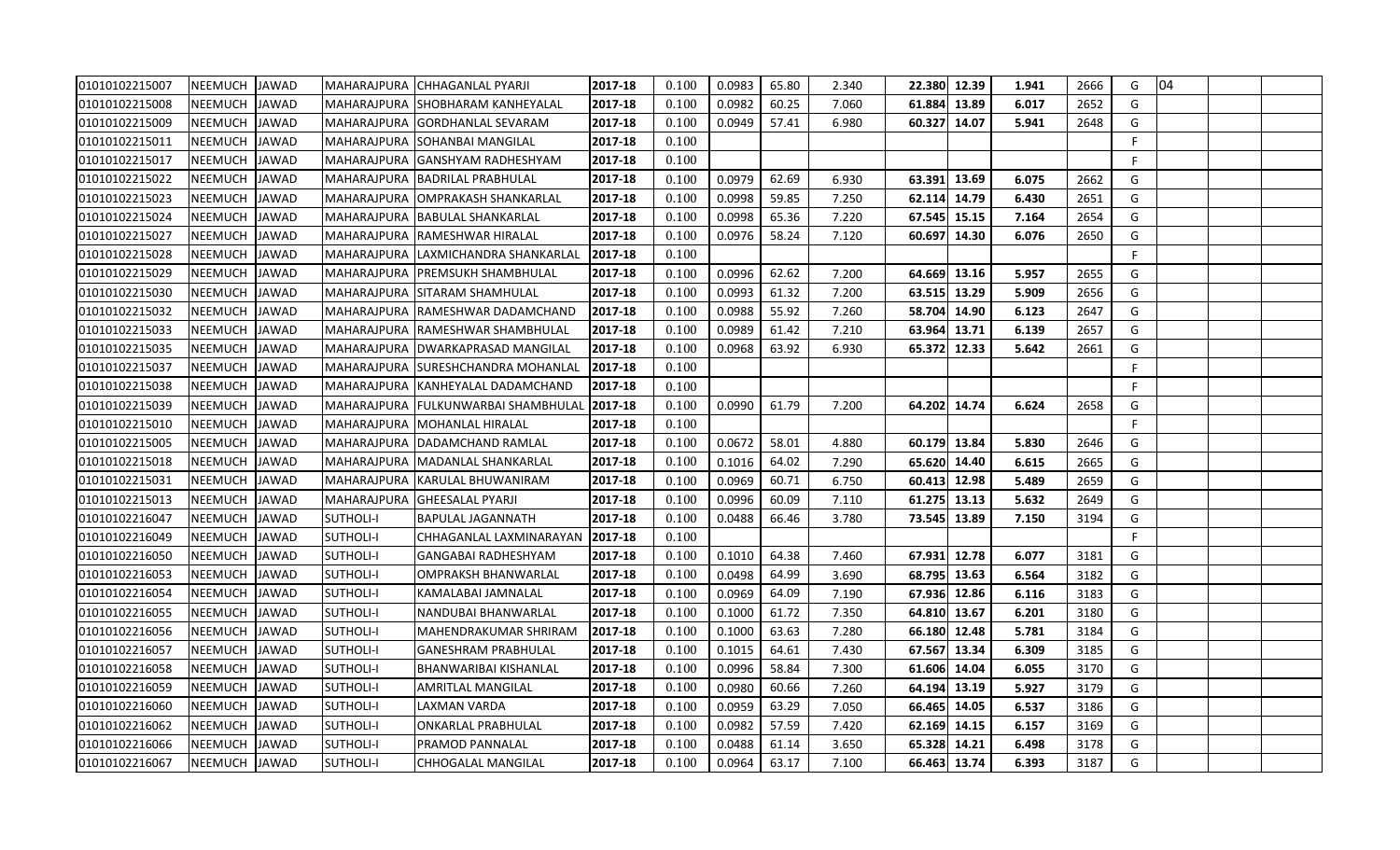| 01010102216068 | NEEMUCH JAWAD  |              | <b>SUTHOLI-I</b> | RAJARAM BALURAM                 | 2017-18 | 0.100 | 0.1012 | 63.15 | 7.420 | 66.146 13.16 |       | 6.093 | 3177 | G            |  |  |
|----------------|----------------|--------------|------------------|---------------------------------|---------|-------|--------|-------|-------|--------------|-------|-------|------|--------------|--|--|
| 01010102216069 | NEEMUCH        | JAWAD        | <b>SUTHOLI-I</b> | <b>MOHANLAL KISHANLAL</b>       | 2017-18 | 0.100 | 0.0950 | 59.82 | 7.020 | 63.147 14.04 |       | 6.206 | 3168 | G            |  |  |
| 01010102216070 | NEEMUCH        | <b>JAWAD</b> | <b>SUTHOLI-I</b> | NARAYAN BHUWANA                 | 2017-18 | 0.100 | 0.0498 | 62.67 | 3.640 | 65.442 13.69 |       | 6.271 | 3188 | G            |  |  |
| 01010102216072 | NEEMUCH        | JAWAD        | SUTHOLI-I        | NANDLAL ONKARLAL                | 2017-18 | 0.100 | 0.0948 | 62.73 | 7.290 | 68.914 12.85 |       | 6.199 | 3176 | G            |  |  |
| 01010102216073 | NEEMUCH        | JAWAD        | SUTHOLI-I        | RAMLAL SALIGRAM                 | 2017-18 | 0.100 | 0.1000 | 60.80 | 7.210 | 62.620 15.05 |       | 6.597 | 3167 | G            |  |  |
| 01010102216075 | NEEMUCH        | JAWAD        | SUTHOLI-I        | MADANLAL ONKAR                  | 2017-18 | 0.100 | 0.0351 | 65.31 | 2.650 | 70.427 13.46 |       | 6.637 | 3193 | G            |  |  |
| 01010102216080 | NEEMUCH        | JAWAD        | SUTHOLI-I        | RAMRATAN GANGARAM               | 2017-18 | 0.100 | 0.0885 | 62.82 | 6.570 | 66.621 13.99 |       | 6.524 | 3175 | G            |  |  |
| 01010102216081 | NEEMUCH        | <b>JAWAD</b> | <b>SUTHOLI-I</b> | <b>GEETABAI HIRALAL</b>         | 2017-18 | 0.100 | 0.1001 | 65.11 | 7.290 | 67.742 13.39 |       | 6.349 | 3189 | G            |  |  |
| 01010102216082 | <b>NEEMUCH</b> | <b>JAWAD</b> | <b>SUTHOLI-I</b> | RAMCHANDRA KISHANLAL            | 2017-18 | 0.100 | 0.1015 | 60.05 | 7.370 | 62.286 14.12 |       | 6.157 | 3166 | G            |  |  |
| 01010102216083 | NEEMUCH        | <b>JAWAD</b> | <b>SUTHOLI-I</b> | <b>KANHEYALAL NANDLAL</b>       | 2017-18 | 0.100 | 0.0998 | 55.73 | 7.010 | 55.922 14.23 |       | 5.570 | 3162 | G            |  |  |
| 01010102216085 | <b>NEEMUCH</b> | <b>JAWAD</b> | <b>SUTHOLI-I</b> | <b>RAMSUKH BHUWANA</b>          | 2017-18 | 0.100 | 0.0995 | 59.69 | 7.080 | 60.673 13.47 |       | 5.721 | 3165 | G            |  |  |
| 01010102216086 | <b>NEEMUCH</b> | <b>JAWAD</b> | <b>SUTHOLI-I</b> | <b>SHRIRAM KANHEYALAL</b>       | 2017-18 | 0.100 | 0.0511 | 62.46 | 3.800 | 66.360 13.38 |       | 6.215 | 3174 | G            |  |  |
| 01010102216087 | <b>NEEMUCH</b> | <b>JAWAD</b> | <b>SUTHOLI-I</b> | SHANTIBAI CHENRAM               | 2017-18 | 0.100 | 0.0250 | 59.15 | 1.910 | 64.560 14.64 |       | 6.616 | 3173 | G            |  |  |
| 01010102216090 | <b>NEEMUCH</b> | <b>JAWAD</b> | <b>SUTHOLI-I</b> | <b>GOMRAJ MUNSHIJI</b>          | 2017-18 | 0.100 | 0.0495 | 58.81 | 3.600 | 61.111       | 13.25 | 5.667 | 3161 | G            |  |  |
| 01010102216091 | <b>NEEMUCH</b> | <b>JAWAD</b> | <b>SUTHOLI-I</b> | <b>HEMRAJ MUNSHIJI</b>          | 2017-18 | 0.100 | 0.0975 | 56.87 | 7.040 | 58.656 14.00 |       | 5.749 | 3160 | G            |  |  |
| 01010102216096 | NEEMUCH        | <b>JAWAD</b> | <b>SUTHOLI-I</b> | SHIVENARAYAN GULABCHAND         | 2017-18 | 0.100 | 0.0983 | 61.69 | 7.140 | 64.008 13.63 |       | 6.107 | 3172 | G            |  |  |
| 01010102216098 | NEEMUCH        | <b>JAWAD</b> | <b>SUTHOLI-I</b> | <b>DEVILAL BANSHILAL</b>        | 2017-18 | 0.100 | 0.0983 | 64.07 | 7.330 | 68.250 13.33 |       | 6.368 | 3192 | G            |  |  |
| 01010102216105 | NEEMUCH        | JAWAD        | <b>SUTHOLI-I</b> | <b>BALIBAI RATANLAL</b>         | 2017-18 | 0.100 |        |       |       |              |       |       |      | F.           |  |  |
| 01010102216106 | NEEMUCH        | JAWAD        | <b>SUTHOLI-I</b> | <b>DEVRAM RAMNIVAS</b>          | 2017-18 | 0.100 | 0.1011 | 60.90 | 7.410 | 63.769 14.75 |       | 6.584 | 3164 | G            |  |  |
| 01010102216107 | NEEMUCH        | JAWAD        | <b>SUTHOLI-I</b> | <b>HIRALAL MALARAM</b>          | 2017-18 | 0.100 | 0.0992 | 62.40 | 7.170 | 64.435 12.82 |       | 5.782 | 3171 | G            |  |  |
| 01010102216108 | NEEMUCH        | <b>JAWAD</b> | <b>SUTHOLI-I</b> | SOHANBAI ONKARLAL               | 2017-18 | 0.100 | 0.0250 | 67.68 | 1.900 | 73.480 14.70 |       | 7.561 | 3191 | G            |  |  |
| 01010102216109 | NEEMUCH        | <b>JAWAD</b> | <b>SUTHOLI-I</b> | SOHANBAI PARMANAND              | 2017-18 | 0.100 |        |       |       |              |       |       |      | F            |  |  |
| 01010102216110 | NEEMUCH        | <b>JAWAD</b> | <b>SUTHOLI-I</b> | PRABHULAL NANDRAM               | 2017-18 | 0.100 | 0.0502 | 63.24 | 3.570 | 64.243 14.03 |       | 6.310 | 3190 | G            |  |  |
| 01010102216111 | <b>NEEMUCH</b> | <b>JAWAD</b> | <b>SUTHOLI-I</b> | <b>HAJARILAL NARAYAN</b>        | 2017-18 | 0.100 | 0.1039 | 60.32 | 7.380 | 61.203 13.53 |       | 5.797 | 3163 | G            |  |  |
| 01010102216112 | <b>NEEMUCH</b> | <b>JAWAD</b> | <b>SUTHOLI-I</b> | <b>SABUBAI SEVA</b>             | 2017-18 | 0.100 |        |       |       |              |       |       |      | $\mathsf{F}$ |  |  |
| 01010102216115 | <b>NEEMUCH</b> | <b>JAWAD</b> | <b>SUTHOLI-I</b> | JAGDISHCHAND PARASRAM           | 2017-18 | 0.100 | 0.0504 | 59.38 | 3.690 | 62.103 13.98 |       | 6.078 | 3211 | G            |  |  |
| 01010102216117 | <b>NEEMUCH</b> | <b>JAWAD</b> | <b>SUTHOLI-I</b> | <b>MOHANLAL MANGILAL</b>        | 2017-18 | 0.100 | 0.0996 | 60.91 | 7.320 | 63.946 12.56 |       | 5.623 | 3223 | G            |  |  |
| 01010102216123 | <b>NEEMUCH</b> | <b>JAWAD</b> | <b>SUTHOLI-I</b> | KANHEYALAL JAMNALAL             | 2017-18 | 0.100 | 0.0962 | 61.16 | 7.190 | 65.301       | 10.86 | 4.964 | 3222 | G            |  |  |
| 01010102216126 | NEEMUCH        | <b>JAWAD</b> | <b>SUTHOLI-I</b> | SAMARATHMAL TILARAM             | 2017-18 | 0.100 |        |       |       |              |       |       |      | $\mathsf{F}$ |  |  |
| 01010102216127 | NEEMUCH        | <b>JAWAD</b> | <b>SUTHOLI-I</b> | <b>GOPALKRISHNA ONKARLAL</b>    | 2017-18 | 0.100 | 0.0987 | 58.98 | 7.500 | 64.022 14.28 |       | 6.400 | 3203 | G            |  |  |
| 01010102216128 | NEEMUCH        | <b>JAWAD</b> | <b>SUTHOLI-I</b> | <b>SHIVELAL KESHURAM</b>        | 2017-18 | 0.100 | 0.0973 | 57.39 | 7.030 | 59.239 14.45 |       | 5.992 | 3212 | G            |  |  |
| 01010102216129 | NEEMUCH        | <b>JAWAD</b> | <b>SUTHOLI-I</b> | <b>KAMLESH SHRIRAM</b>          | 2017-18 | 0.100 | 0.1019 | 60.01 | 7.330 | 61.668 12.41 |       | 5.357 | 3213 | G            |  |  |
| 01010102216130 | NEEMUCH        | JAWAD        | <b>SUTHOLI-I</b> | CHHAGANLAL NARAYAN              | 2017-18 | 0.100 | 0.1000 | 59.79 | 7.310 | 62.440 13.51 |       | 5.905 | 3202 | G            |  |  |
| 01010102216134 | <b>NEEMUCH</b> | <b>JAWAD</b> | <b>SUTHOLI-I</b> | <b>MANOHARLAL BAPULAL</b>       | 2017-18 | 0.100 | 0.1004 | 63.13 | 7.220 | 64.851 11.85 |       | 5.380 | 3221 | G            |  |  |
| 01010102216135 | <b>NEEMUCH</b> | <b>JAWAD</b> | <b>SUTHOLI-I</b> | SHYAMSUNDER KANWARLAL           | 2017-18 | 0.100 | 0.0939 | 59.95 | 7.150 | 65.208 11.91 |       | 5.437 | 3214 | G            |  |  |
| 01010102216137 | <b>NEEMUCH</b> | <b>JAWAD</b> | <b>SUTHOLI-I</b> | PURANMAL KANWARLAL              | 2017-18 | 0.100 | 0.1003 | 61.38 | 7.410 | 64.786 13.78 |       | 6.249 | 3220 | G            |  |  |
| 01010102216139 | NEEMUCH JAWAD  |              | <b>SUTHOLI-I</b> | LAXMINARAYAN JADAVCHAND 2017-18 |         | 0.100 | 0.0499 | 57.54 | 3.670 | 60.461 13.66 |       | 5.781 | 3201 | G            |  |  |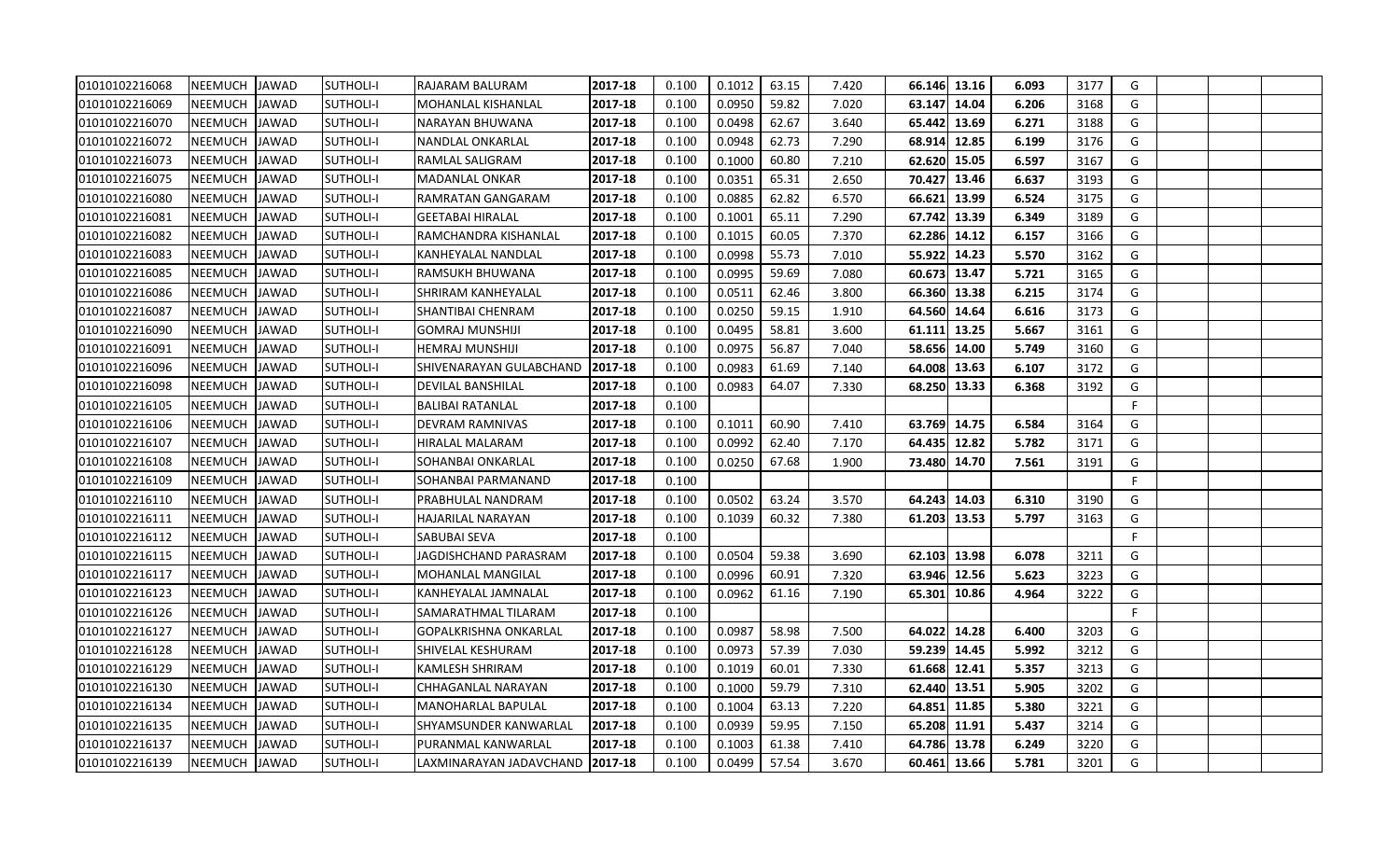| 01010102216140 | <b>NEEMUCH</b> | JAWAD        | <b>SUTHOLI-I</b>  | JAGDISH RAMPRASAD                                 | 2017-18 | 0.100 | 0.0949 | 62.44 | 7.090 | 66.639 13.42 |       | 6.260 | 3215 | G  |  |  |
|----------------|----------------|--------------|-------------------|---------------------------------------------------|---------|-------|--------|-------|-------|--------------|-------|-------|------|----|--|--|
| 01010102216141 | NEEMUCH        | JAWAD        | <b>SUTHOLI-I</b>  | MANOHARLAL AMRITRAM                               | 2017-18 | 0.100 | 0.0495 | 62.75 | 3.690 | 66.828 12.45 |       | 5.824 | 3219 | G  |  |  |
| 01010102216142 | NEEMUCH        | JAWAD        | <b>SUTHOLI-I</b>  | <b>BADRILAL LAXMAN</b>                            | 2017-18 | 0.100 | 0.0480 | 61.10 | 3.510 | 63.833 11.11 |       | 4.964 | 3218 | G  |  |  |
| 01010102216143 | NEEMUCH        | <b>JAWAD</b> | <b>SUTHOLI-I</b>  | <b>JANKILAL JAMNALAL</b>                          | 2017-18 | 0.100 | 0.0986 | 62.73 | 7.410 | 67.343 11.67 |       | 5.502 | 3217 | G  |  |  |
| 01010102216144 | NEEMUCH        | <b>JAWAD</b> | <b>SUTHOLI-I</b>  | <b>GANSHYAM RAMSUKH</b>                           | 2017-18 | 0.100 | 0.0991 | 59.80 | 7.120 | 61.382 13.34 |       | 5.731 | 3196 | G  |  |  |
| 01010102216145 | NEEMUCH        | <b>JAWAD</b> | <b>SUTHOLI-I</b>  | <b>NANDKISHORE KANHEYALAL</b>                     | 2017-18 | 0.100 | 0.1016 | 58.09 | 7.220 | 58.976 14.60 |       | 6.027 | 3195 | G  |  |  |
| 01010102216146 | NEEMUCH        | <b>JAWAD</b> | <b>SUTHOLI-I</b>  | RADHESHYAM SITARAM                                | 2017-18 | 0.100 | 0.1010 | 61.39 | 7.400 | 64.257 11.21 |       | 5.042 | 3210 | G  |  |  |
| 01010102216147 | <b>NEEMUCH</b> | <b>JAWAD</b> | <b>SUTHOLI-I</b>  | VISHNUKUMAR BHARATLAL                             | 2017-18 | 0.100 |        |       |       |              |       |       |      | F. |  |  |
| 01010102216148 | <b>NEEMUCH</b> | <b>JAWAD</b> | <b>SUTHOLI-I</b>  | <b>RAMKISHAN CHHAGANLAL</b>                       | 2017-18 | 0.100 | 0.1000 | 60.27 | 7.380 | 63.540 12.58 |       | 5.595 | 3209 | G  |  |  |
| 01010102216149 | <b>NEEMUCH</b> | <b>JAWAD</b> | <b>SUTHOLI-I</b>  | <b>GANSHYAM NANDLAL</b>                           | 2017-18 | 0.100 | 0.0950 | 58.54 | 7.240 | 63.737 13.58 |       | 6.059 | 3208 | G  |  |  |
| 01010102216153 | <b>NEEMUCH</b> | <b>JAWAD</b> | <b>SUTHOLI-I</b>  | PURANMAL NARAYAN                                  | 2017-18 | 0.100 | 0.1007 | 57.18 | 7.290 | 59.136 13.94 |       | 5.770 | 3200 | G  |  |  |
| 01010102216156 | <b>NEEMUCH</b> | <b>JAWAD</b> | <b>SUTHOLI-I</b>  | <b>OMPRAKASH SHRIRAM</b>                          | 2017-18 | 0.100 | 0.0460 | 60.62 | 3.580 | 67.391       | 13.44 | 6.341 | 3207 | G  |  |  |
| 01010102216200 | <b>NEEMUCH</b> | <b>JAWAD</b> | <b>SUTHOLI-I</b>  | <b>BHEEMRAJ MAGNAJI</b>                           | 2017-18 | 0.100 | 0.0249 | 62.67 | 1.890 | 67.952 13.47 |       | 6.408 | 3224 | G  |  |  |
| 01010102216048 | <b>NEEMUCH</b> | <b>JAWAD</b> | <b>SUTHOLI-I</b>  | <u>LUNESHNUIVIAN CHAGAINLAL</u><br>ACT            | 2017-18 | 0.100 | 0.0960 | 60.74 | 7.210 | 65.167       | 13.25 | 6.044 | 3206 | G  |  |  |
| 01010102216071 | <b>NEEMUCH</b> | <b>JAWAD</b> | <b>SUTHOLI-I</b>  | PARWATIBAI SHANTILAL                              | 2017-18 | 0.100 | 0.0990 | 59.32 | 7.320 | 62.657       | 14.04 | 6.158 | 3199 | G  |  |  |
| 01010102216104 | NEEMUCH        | <b>JAWAD</b> | <b>SUTHOLI-I</b>  | <b>DHAPUBAI KESHURAM</b>                          | 2017-18 | 0.100 | 0.0977 | 61.01 | 7.340 | 65.476 13.24 |       | 6.069 | 3198 | G  |  |  |
| 01010102216193 | <b>NEEMUCH</b> | <b>JAWAD</b> | <b>SUTHOLI-I</b>  | <b>SHANKARLAL PEMA</b>                            | 2017-18 | 0.100 | 0.1000 | 56.19 | 7.280 | 58.440 13.53 |       | 5.535 | 3197 | G  |  |  |
| 01010102216202 | NEEMUCH        | <b>JAWAD</b> | <b>SUTHOLI-I</b>  | <b>NANURAM HEERAJI</b>                            | 2017-18 | 0.100 | 0.1016 | 58.31 | 7.360 | 60.344       | 14.97 | 6.323 | 3205 | G  |  |  |
| 01010102216024 | NEEMUCH        | <b>JAWAD</b> | <b>SUTHOLI-I</b>  | <b>PRATAP GORDHANJI</b>                           | 2017-18 | 0.100 |        |       |       |              |       |       |      | F  |  |  |
| 01010102216133 | NEEMUCH        | <b>JAWAD</b> | <b>SUTHOLI-I</b>  | IBANSHILAL MANGILAL                               | 2017-18 | 0.100 | 0.0972 | 61.10 | 7.210 | 64.743       | 12.01 | 5.443 | 3216 | G  |  |  |
| 01010102216226 | <b>NEEMUCH</b> | <b>JAWAD</b> | <b>SUTHOLI-I</b>  | КАІУІЕ ЭПСПАІУИКА ОПЕЕ ЭАСА<br><b>ILLACIALANI</b> | 2017-18 | 0.100 | 0.0980 | 59.48 | 7.230 | 62.684       | 12.90 | 5.661 | 3204 | G  |  |  |
| 01010102216158 | NEEMUCH        | <b>JAWAD</b> | <b>SUTHOLI-II</b> | RATANLAL SITARAM                                  | 2017-18 | 0.100 | 0.1016 | 59.94 | 7.350 | 61.949       | 14.65 | 6.353 | 3268 | G  |  |  |
| 01010102216159 | <b>NEEMUCH</b> | <b>JAWAD</b> | <b>SUTHOLI-II</b> | <b>KANHEYALAL SITARAM</b>                         | 2017-18 | 0.100 | 0.0986 | 61.32 | 7.280 | 64.675       | 12.67 | 5.736 | 3269 | G  |  |  |
| 01010102216003 | <b>NEEMUCH</b> | <b>JAWAD</b> | <b>SUTHOLI-II</b> | RADHESHYAM GULABCHAND                             | 2017-18 | 0.100 | 0.1000 | 61.39 | 7.150 | 62.710       | 12.67 | 5.561 | 3270 | G  |  |  |
| 01010102216004 | <b>NEEMUCH</b> | <b>JAWAD</b> | <b>SUTHOLI-II</b> | <b>PRATHVIRAJ PREMA</b>                           | 2017-18 | 0.100 | 0.1022 | 56.64 | 7.310 | 57.877       | 13.22 | 5.356 | 3254 | G  |  |  |
| 01010102216007 | <b>NEEMUCH</b> | <b>JAWAD</b> | <b>SUTHOLI-II</b> | NANDUBAI PRABHULAL                                | 2017-18 | 0.100 |        |       |       |              |       |       |      | F. |  |  |
| 01010102216009 | <b>NEEMUCH</b> | <b>JAWAD</b> | <b>SUTHOLI-II</b> | <b>BALCHAND GHEESALAL</b>                         | 2017-18 | 0.100 | 0.1008 | 65.46 | 7.480 | 69.395       | 12.02 | 5.839 | 3278 | G  |  |  |
| 01010102216010 | <b>NEEMUCH</b> | <b>JAWAD</b> | <b>SUTHOLI-II</b> | PRABHULAL MEVA                                    | 2017-18 | 0.100 | 0.0256 | 58.92 | 1.940 | 63.789 15.07 |       | 6.729 | 3267 | G  |  |  |
| 01010102216014 | <b>NEEMUCH</b> | <b>JAWAD</b> | <b>SUTHOLI-II</b> | <b>KANA RATNA</b>                                 | 2017-18 | 0.100 | 0.1034 | 59.79 | 7.550 | 62.369 13.48 |       | 5.885 | 3266 | G  |  |  |
| 01010102216016 | <b>NEEMUCH</b> | <b>JAWAD</b> | <b>SUTHOLI-II</b> | <b>DHANNA RATNA</b>                               | 2017-18 | 0.100 | 0.0525 | 61.58 | 3.710 | 62.171 11.98 |       | 5.213 | 3277 | G  |  |  |
| 01010102216021 | NEEMUCH        | <b>JAWAD</b> | <b>SUTHOLI-II</b> | <b>MOTILAL NARAYAN</b>                            | 2017-18 | 0.100 |        |       |       |              |       |       |      | F  |  |  |
| 01010102216028 | NEEMUCH        | <b>JAWAD</b> | <b>SUTHOLI-II</b> | <b>LALSINGH JIVAN</b>                             | 2017-18 | 0.100 |        |       |       |              |       |       |      | F. |  |  |
| 01010102216029 | NEEMUCH        | <b>JAWAD</b> | <b>SUTHOLI-II</b> | JAGANNATH BHANWARLAL                              | 2017-18 | 0.100 |        |       |       |              |       |       |      | F. |  |  |
| 01010102216032 | <b>NEEMUCH</b> | <b>JAWAD</b> | <b>SUTHOLI-II</b> | <b>TOTHARAM CHUNNILAL</b>                         | 2017-18 | 0.100 |        |       |       |              |       |       |      | F  |  |  |
| 01010102216033 | <b>NEEMUCH</b> | JAWAD        | <b>SUTHOLI-II</b> | LAXMAN HIRALAL                                    | 2017-18 | 0.100 | 0.1019 | 61.42 | 7.370 | 63.464 11.92 |       | 5.295 | 3265 | G  |  |  |
| 01010102216040 | NEEMUCH        | <b>JAWAD</b> | <b>SUTHOLI-II</b> | <b>AMARLAL KISHANJI</b>                           | 2017-18 | 0.100 |        |       |       |              |       |       |      | F  |  |  |
| 01010102216041 | NEEMUCH JAWAD  |              | <b>SUTHOLI-II</b> | JETHABAI KISHANA                                  | 2017-18 | 0.100 | 0.0504 | 61.54 | 3.860 | 67.321 12.89 |       | 6.075 | 3276 | G  |  |  |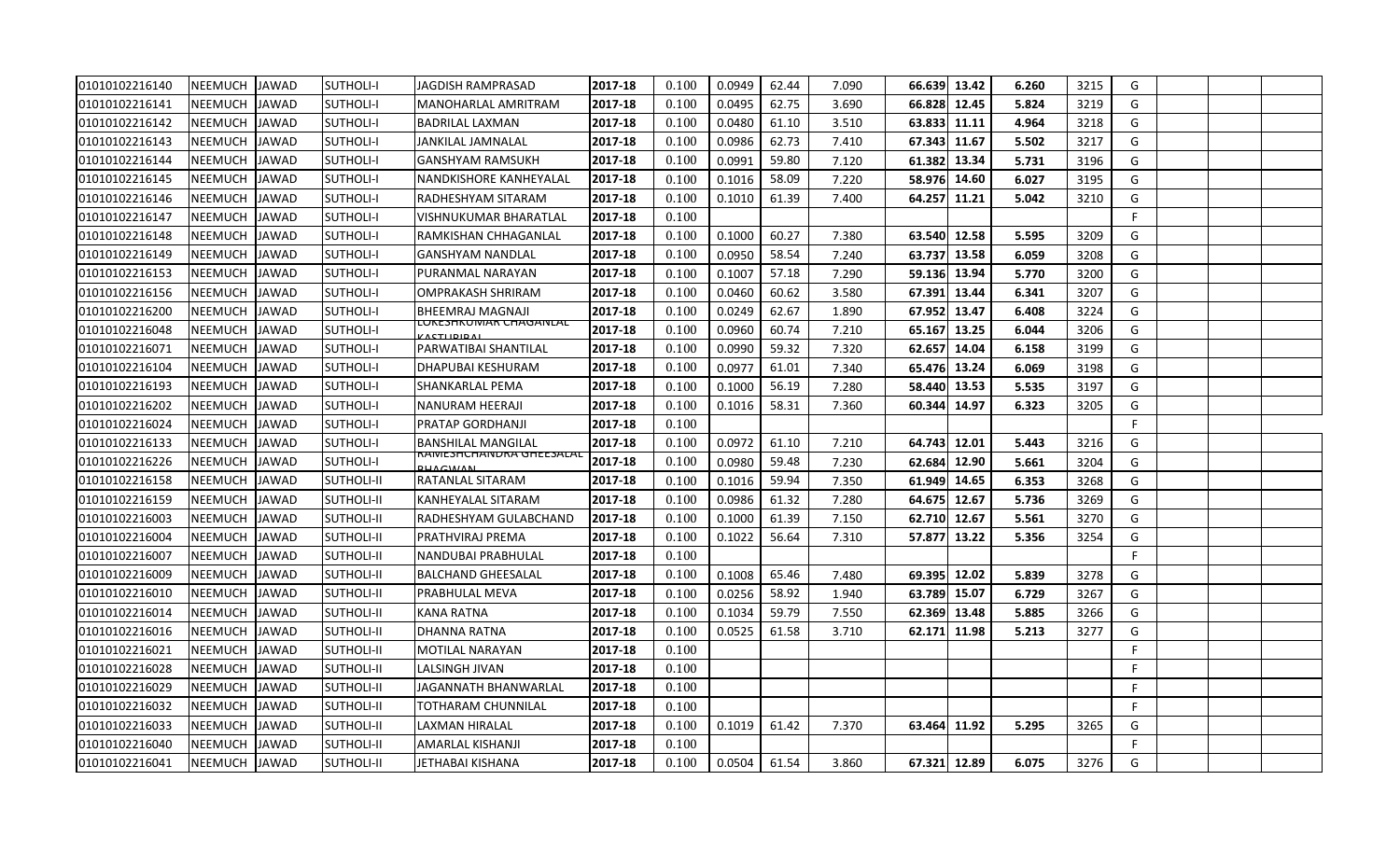| 01010102216045 | NEEMUCH JAWAD  |              | <b>SUTHOLI-II</b> | <b>AMARSINGH HAJARI</b>         | 2017-18 | 0.100 |        |       |       |              |              |       |      | $\mathsf{F}$ |  |  |
|----------------|----------------|--------------|-------------------|---------------------------------|---------|-------|--------|-------|-------|--------------|--------------|-------|------|--------------|--|--|
| 01010102216046 | NEEMUCH        | JAWAD        | <b>SUTHOLI-II</b> | <b>PRATHVISINGH HAJARISINGH</b> | 2017-18 | 0.100 |        |       |       |              |              |       |      | F            |  |  |
| 01010102216167 | NEEMUCH        | <b>JAWAD</b> | <b>SUTHOLI-II</b> | RAMKARAN CHHITTAR               | 2017-18 | 0.100 | 0.0400 | 58.94 | 3.010 |              | 63.350 13.54 | 6.005 | 3253 | G            |  |  |
| 01010102216168 | <b>NEEMUCH</b> | <b>JAWAD</b> | <b>SUTHOLI-II</b> | <b>BHAGIRATH CHAINRAM</b>       | 2017-18 | 0.100 |        |       |       |              |              |       |      | $\mathsf{F}$ |  |  |
| 01010102216169 | NEEMUCH        | <b>JAWAD</b> | <b>SUTHOLI-II</b> | <b>BHAGATRAM AMBALAL</b>        | 2017-18 | 0.100 | 0.1000 | 59.14 | 7.380 |              | 62.350 13.76 | 6.006 | 3264 | G            |  |  |
| 01010102216170 | NEEMUCH        | <b>JAWAD</b> | <b>SUTHOLI-II</b> | <u>VAREIVURANUIVIAR</u>         | 2017-18 | 0.100 | 0.0959 | 61.97 | 7.220 | 66.653 12.33 |              | 5.753 | 3275 | G            |  |  |
| 01010102216171 | NEEMUCH        | <b>JAWAD</b> | <b>SUTHOLI-II</b> | LAXMINARAYAN SALIGRAM           | 2017-18 | 0.100 |        |       |       |              |              |       |      | F            |  |  |
| 01010102216172 | NEEMUCH        | <b>JAWAD</b> | <b>SUTHOLI-II</b> | <b>OMPRAKASH HIRALAL</b>        | 2017-18 | 0.100 | 0.1017 | 62.09 | 7.410 | 64.631       | 12.98        | 5.872 | 3274 | G            |  |  |
| 01010102216174 | <b>NEEMUCH</b> | <b>JAWAD</b> | <b>SUTHOLI-II</b> | MANOHARLAL AMBALAL              | 2017-18 | 0.100 | 0.1040 | 56.05 | 7.630 | 58.740 13.43 |              | 5.523 | 3263 | G            |  |  |
| 01010102216175 | NEEMUCH        | <b>JAWAD</b> | <b>SUTHOLI-II</b> | RAMESHWAR AMRITRAM              | 2017-18 | 0.100 | 0.1005 | 60.10 | 7.370 | 62.965 12.06 |              | 5.315 | 3262 | G            |  |  |
| 01010102216178 | NEEMUCH        | <b>JAWAD</b> | <b>SUTHOLI-II</b> | SAMPATBAI AMBALAL               | 2017-18 | 0.100 | 0.0990 | 58.05 | 7.400 | 61.990 13.95 |              | 6.053 | 3252 | G            |  |  |
| 01010102216182 | NEEMUCH        | <b>JAWAD</b> | <b>SUTHOLI-II</b> | SHYAMLAL GHEESALAL              | 2017-18 | 0.100 | 0.1008 | 61.19 | 7.510 | 65.129 11.00 |              | 5.015 | 3273 | G            |  |  |
| 01010102216187 | NEEMUCH        | <b>JAWAD</b> | <b>SUTHOLI-II</b> | <b>METAB CHUNA</b>              | 2017-18 | 0.100 | 0.0490 | 58.05 | 3.850 | 65.163 13.42 |              | 6.121 | 3250 | G            |  |  |
| 01010102216197 | NEEMUCH        | <b>JAWAD</b> | <b>SUTHOLI-II</b> | SANJAYKUMAR RAMKISHAN           | 2017-18 | 0.100 | 0.0505 | 61.87 | 3.640 | 63.703 13.75 |              | 6.132 | 3261 | G            |  |  |
| 01010102216198 | NEEMUCH        | JAWAD        | <b>SUTHOLI-II</b> | <b>MANGILAL KANHEYALAL</b>      | 2017-18 | 0.100 |        |       |       |              |              |       |      | F            |  |  |
| 01010102216201 | NEEMUCH        | <b>JAWAD</b> | <b>SUTHOLI-II</b> | <b>MOHANLAL HIRAJI</b>          | 2017-18 | 0.100 |        |       |       |              |              |       |      | -F           |  |  |
| 01010102216203 | NEEMUCH        | <b>JAWAD</b> | <b>SUTHOLI-II</b> | <b>ONKAR BALU</b>               | 2017-18 | 0.100 | 0.1000 | 53.80 | 7.350 |              | 56.490 14.42 | 5.702 | 3251 | G            |  |  |
| 01010102216204 | NEEMUCH        | <b>JAWAD</b> | <b>SUTHOLI-II</b> | PARASRAM ONKARLAL               | 2017-18 | 0.100 |        |       |       |              |              |       |      | F            |  |  |
| 01010102216052 | <b>NEEMUCH</b> | <b>JAWAD</b> | <b>SUTHOLI-II</b> | <b>RAMLAL JAGANNATH</b>         | 2017-18 | 0.100 | 0.1017 | 62.49 | 7.400 |              | 64.956 11.46 | 5.211 | 3279 | G            |  |  |
| 01010102216042 | NEEMUCH        | JAWAD        | <b>SUTHOLI-II</b> | NEHRUBAI MOHANLAL               | 2017-18 | 0.100 | 0.1000 | 58.18 | 7.250 | 60.260 13.08 |              | 5.517 | 3260 | G            |  |  |
| 01010102216063 | NEEMUCH        | JAWAD        | <b>SUTHOLI-II</b> | DHAPUBAI KANWARLAL              | 2017-18 | 0.100 | 0.0974 | 59.71 | 7.330 |              | 64.189 13.36 | 6.003 | 3259 | G            |  |  |
| 01010102216155 | NEEMUCH        | <b>JAWAD</b> | <b>SUTHOLI-II</b> | <b>BALMUKUND CHHOGALAL</b>      | 2017-18 | 0.100 | 0.0972 | 59.92 | 7.260 | 63.940 13.12 |              | 5.872 | 3258 | G            |  |  |
| 01010102216100 | NEEMUCH        | <b>JAWAD</b> | SUTHOLI-II        | RAMKISHAN BHANWARLAL            | 2017-18 | 0.100 | 0.0990 | 61.02 | 7.000 | 61.636 14.98 |              | 6.463 | 3272 | G            |  |  |
| 01010102216119 | <b>NEEMUCH</b> | <b>JAWAD</b> | SUTHOLI-II        | SHIVENARAYAN PARMANAND          | 2017-18 | 0.100 | 0.0998 | 60.97 | 7.360 | 64.238 13.01 |              | 5.850 | 3257 | G            |  |  |
| 01010102216161 | <b>NEEMUCH</b> | <b>JAWAD</b> | <b>SUTHOLI-II</b> | <b>KANWARLAL RATANLAL</b>       | 2017-18 | 0.100 | 0.1000 | 60.37 | 7.270 | 62.700 12.21 |              | 5.359 | 3271 | G            |  |  |
| 01010102216162 | <b>NEEMUCH</b> | <b>JAWAD</b> | <b>SUTHOLI-II</b> | <b>GANSHYAM RAMKISHAN</b>       | 2017-18 | 0.100 | 0.0968 | 60.02 | 7.170 | 63.512 12.81 |              | 5.695 | 3256 | G            |  |  |
| 01010102216212 | <b>NEEMUCH</b> | <b>JAWAD</b> | <b>SUTHOLI-II</b> | <b>BABULAL KACHARULAL</b>       | 2017-18 | 0.100 | 0.1000 | 58.40 | 7.310 | 60.990 14.95 |              | 6.382 | 3255 | G            |  |  |
| 01010102216183 | <b>NEEMUCH</b> | <b>JAWAD</b> | <b>SUTHOLI-II</b> | <b>NOJIBAI NARULAL</b>          | 2017-18 | 0.100 | 0.1021 | 60.33 | 7.320 | 61.792 12.56 |              | 5.433 | 3246 | G            |  |  |
| 01010102216221 | <b>NEEMUCH</b> | <b>JAWAD</b> | <b>SUTHOLI-II</b> | <b>RAMESHWAR RAMSUKH</b>        | 2017-18 | 0.100 | 0.1006 | 59.37 | 7.230 | 60.954 13.41 |              | 5.722 | 3238 | G            |  |  |
| 01010102216222 | NEEMUCH        | JAWAD        | <b>SUTHOLI-II</b> | <b>JAGDISH RAMSUKH</b>          | 2017-18 | 0.100 | 0.1011 | 58.04 | 7.230 | 59.298 13.20 |              | 5.479 | 3232 | G            |  |  |
| 01010102216224 | NEEMUCH        | JAWAD        | <b>SUTHOLI-II</b> | <b>AMBALAL HABU</b>             | 2017-18 | 0.100 | 0.0496 | 61.81 | 3.740 | 66.573 14.20 |              | 6.618 | 3245 | G            |  |  |
| 01010102216225 | NEEMUCH        | JAWAD        | <b>SUTHOLI-II</b> | <b>BAGDIRAM KALUJI</b>          | 2017-18 | 0.100 | 0.0997 | 57.21 | 7.160 | 58.696 13.42 |              | 5.514 | 3231 | G            |  |  |
| 01010102216044 | NEEMUCH        | JAWAD        | <b>SUTHOLI-II</b> | AMRA HARIRAM                    | 2017-18 | 0.100 | 0.0256 | 60.43 | 1.890 | 63.750 14.25 |              | 6.358 | 3239 | G            |  |  |
| 01010102216210 | NEEMUCH        | JAWAD        | <b>SUTHOLI-II</b> | <b>RAGUDAS BALAKDAS</b>         | 2017-18 | 0.100 | 0.0260 | 63.63 | 1.940 | 67.808 13.23 |              | 6.281 | 3249 | G            |  |  |
| 01010102216213 | NEEMUCH        | JAWAD        | <b>SUTHOLI-II</b> | SHIVELAL NANURAM                | 2017-18 | 0.100 | 0.0510 | 59.35 | 3.680 | 61.176 14.68 |              | 6.287 | 3242 | G            |  |  |
| 01010102216092 | <b>NEEMUCH</b> | <b>JAWAD</b> | <b>SUTHOLI-II</b> | KAMLABAI UDAYRAM                | 2017-18 | 0.100 | 0.1018 | 61.00 | 7.330 | 62.750 12.74 |              | 5.596 | 3248 | G            |  |  |
| 01010102216101 | NEEMUCH JAWAD  |              | <b>SUTHOLI-II</b> | LAXMAN BHUWANI                  | 2017-18 | 0.100 | 0.1007 | 55.82 | 7.180 |              | 56.862 14.62 | 5.819 | 3226 | G            |  |  |